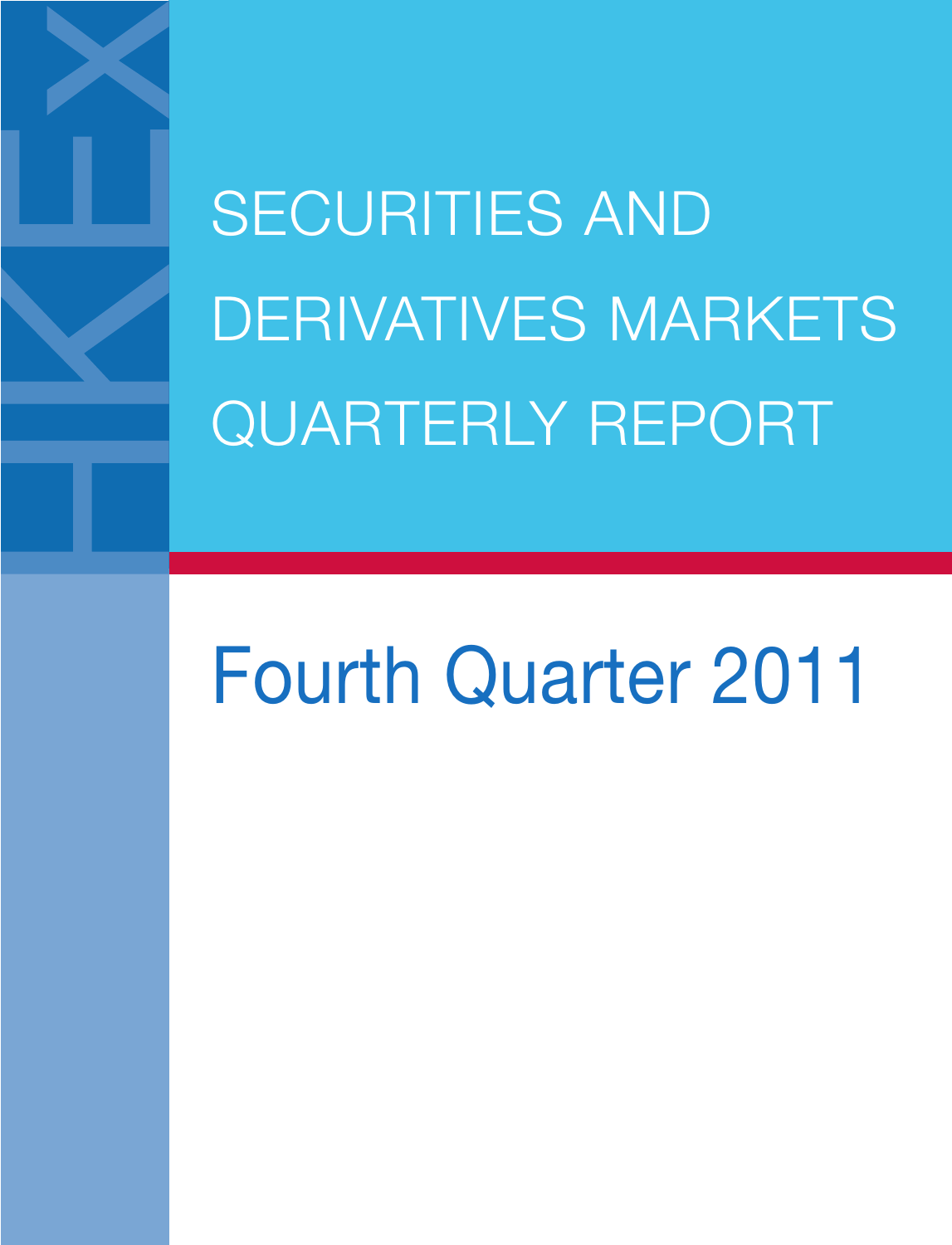#### **Main Board**

| <b>Highlights</b>                              | 4th Quarter 2011   | 4th Quarter 2010   |  |
|------------------------------------------------|--------------------|--------------------|--|
| No. of listed companies                        | 1,326              | 1,244              |  |
| No. of listed securities                       | 6,551              | 7,730              |  |
| <b>Equities</b>                                |                    |                    |  |
| Ordinary shares                                | 1,327              | 1,245              |  |
| Preference shares                              | 3                  | 3                  |  |
| <b>Warrants</b>                                | 4,040              | 5,170              |  |
| Equity                                         | 13                 | 22                 |  |
| Derivative                                     | 4,027              | 5,148              |  |
| Equity linked instrument                       | $\pmb{0}$          | $\mathbf{0}$       |  |
| Callable bull/bear contracts                   | 901                | 1064               |  |
| Unit trusts/mutual funds                       | 88                 | 79                 |  |
| Debt securities                                | 192                | 169                |  |
| No. of trading only stocks                     |                    |                    |  |
| Nasdaq stocks                                  | $\overline{7}$     | $\overline{7}$     |  |
| <b>iShares</b>                                 | $\overline{2}$     | $\overline{2}$     |  |
|                                                |                    |                    |  |
| No. of trading days                            | 62                 | 64                 |  |
| Total turnover in value (HK\$ mil.) *          | 3,668,692.89       | 5,494,945.12       |  |
| Total turnover in shares (Mil. shs)            | 9,965,747.96       | 10,838,200.62      |  |
| Total number of trades (deals)                 | 52,904,378         | 56,912,394         |  |
| Total market capitalisation (HK\$ mil.)        | 17,452,667.08      | 20,942,284.39      |  |
| Average P/E ratio (times)                      | 9.68               | 16.67              |  |
| Average dividend yield (%)                     | 3.31               | 2.31               |  |
| Number of exchange participants<br>$-$ Trading | 498                | 485                |  |
| - Non-trading                                  | 36                 | 31                 |  |
|                                                |                    |                    |  |
| Turnover in value (HK\$ mil.)                  |                    |                    |  |
| Highest                                        | 109,458.86 (28/10) | 138,533.28 (14/10) |  |
| Lowest                                         | 24,466.29 (30/12)  | 40,795.37 (29/12)  |  |
| Turnover in shares (Mil. shs)                  |                    |                    |  |
| Highest                                        | 216,852.31 (09/12) | 252,604.52 (12/11) |  |
| Lowest                                         | 53,568.49 (30/12)  | 99,145.84 (23/12)  |  |
| Total number of trades (deals)                 |                    |                    |  |
| Highest                                        | 1,490,991 (28/10)  | 1,326,249 (14/10)  |  |
| Lowest                                         | 400,819 (30/12)    | 524,860 (29/12)    |  |

\* Turnover value traded in non-HKD currency securities have been included start from 29 November 2010.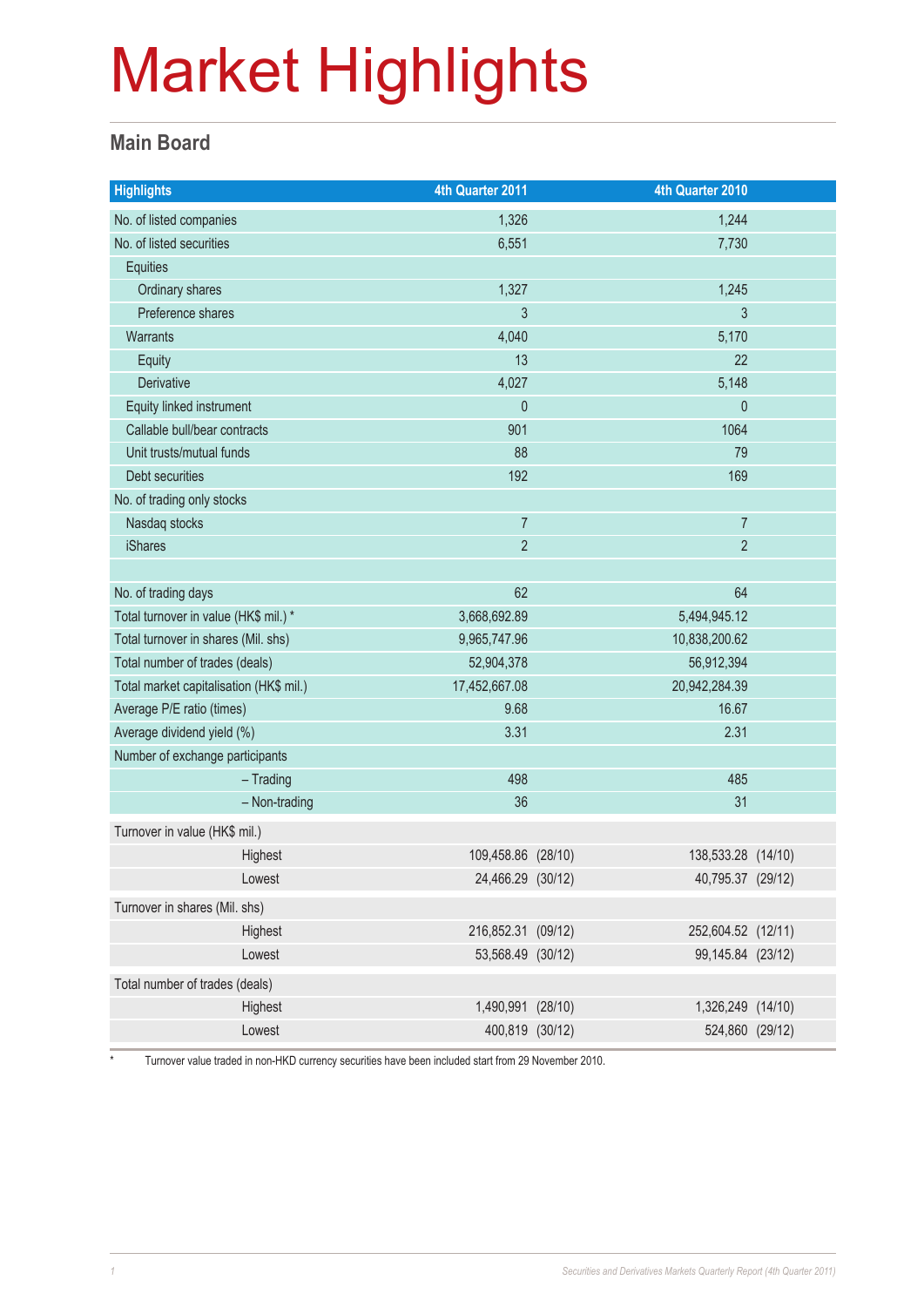#### **Growth Enterprise Market (GEM)**

| <b>Highlights</b>                       |  | 4th Quarter 2011 |                | 4th Quarter 2010 |                |
|-----------------------------------------|--|------------------|----------------|------------------|----------------|
| No. of listed companies                 |  | 170              |                | 169              |                |
| No. of listed securities                |  | 172              |                | 170              |                |
| Equities                                |  | 170              |                | 169              |                |
| Warrants                                |  | $\overline{2}$   |                | $\mathbf{1}$     |                |
|                                         |  |                  |                |                  |                |
| No. of trading days                     |  | 62               |                | 64               |                |
| Total turnover in value (HK\$ mil.) *   |  | 9,971.43         |                | 38,541.26        |                |
| Total turnover in shares (Mil. shs)     |  | 41,266.01        |                | 120,907.91       |                |
| Total number of trades (deals)          |  | 288,727          |                | 969,904          |                |
| Total market capitalisation (HK\$ mil.) |  | 84,589.06        |                | 134,674.08       |                |
| Average P/E ratio (times)               |  | 22.16            |                | 31.10            |                |
| Average dividend yield (%)              |  | 0.52             |                | 0.95             |                |
| Turnover in value (HK\$ mil.)           |  |                  |                |                  |                |
| Highest                                 |  |                  | 407.04 (11/11) | 1,656.05 (27/10) |                |
| Lowest                                  |  |                  | 96.35 (21/12)  |                  | 300.89 (29/12) |
| Turnover in shares (Mil. shs)           |  |                  |                |                  |                |
| Highest                                 |  | 1,254.42 (14/12) |                | 3,868.03 (27/10) |                |
| Lowest                                  |  |                  | 355.01 (19/12) | 1,044.09 (22/11) |                |
| Total number of trades (deals)          |  |                  |                |                  |                |
| Highest                                 |  |                  | 6,771 (14/10)  |                  | 27,698 (10/11) |
| Lowest                                  |  |                  | 3,366 (06/10)  |                  | 9,102 (29/12)  |

\* Turnover value traded in non-HKD currency securities have been included start from 29 November 2010.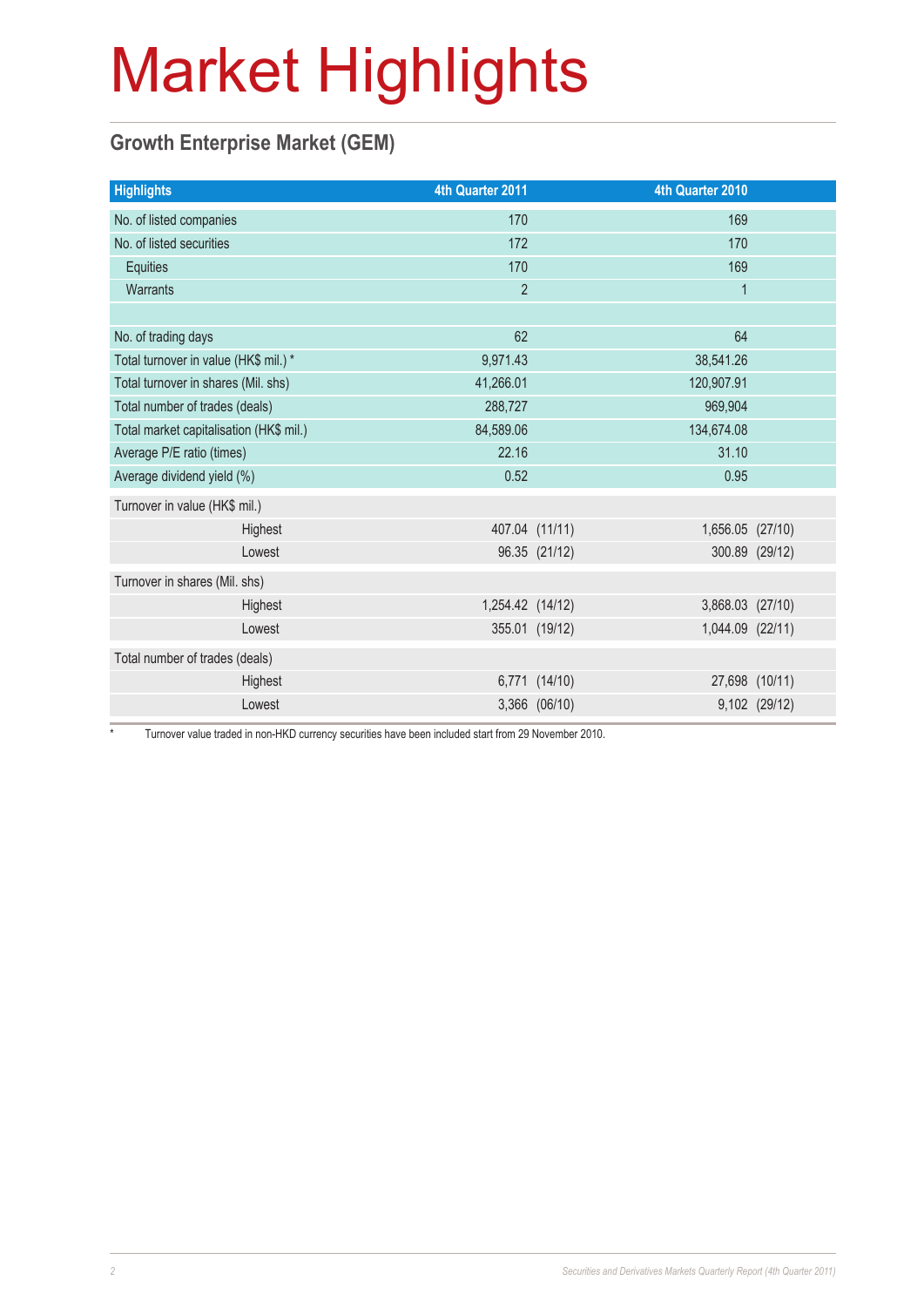#### **Derivatives Market Highlights**

| <b>Highlights</b>                                          | 4th Quarter 2011 | 4th Quarter 2010 |
|------------------------------------------------------------|------------------|------------------|
| All futures and options products (excluding stock options) |                  |                  |
| No. of trading days                                        | 62.0             | 63.0             |
| Total contract volume                                      | 16,834,379       | 15,532,359       |
| Equity index products                                      | 16,733,584       | 15,408,983       |
| <b>Equity products</b>                                     | 100,586          | 121,049          |
| Interest rates products                                    | 89               | 355              |
| <b>Gold Futures</b>                                        | 120              | 1,972            |
| Average daily contract volume                              | 271,522          | 246,545          |
|                                                            |                  |                  |
| Total open interest as at the quarter end (contracts)      | 607,304          | 505,187          |
| Equity index products                                      | 595,978          | 493,321          |
| <b>Equity products</b>                                     | 11,277           | 11,514           |
| Interest rates products                                    | 49               | 267              |
| <b>Gold Futures</b>                                        |                  | 85               |
|                                                            |                  |                  |
| <b>Stock options</b>                                       |                  |                  |
| No. of newly introduced stock options classes              | $\overline{3}$   | 3                |
| No. of stock options as at the quarter end                 |                  |                  |
| <b>Class</b>                                               | 60               | 57               |
| <b>Series</b>                                              | 15,450           | 11,510           |
| Total premium (HK\$ mil.)                                  | 16,977.30        | 18,050.22        |
| Call                                                       | 5,904.59         | 8,389.25         |
| Put                                                        | 11,072.71        | 9,660.97         |
| Average daily premium (HK\$ mil.)                          | 273.83           | 286.51           |
| Total contract volume                                      | 17,604,585       | 20,445,628       |
| Call                                                       | 8,621,831        | 9,687,649        |
| Put                                                        | 8,982,754        | 10,757,979       |
| Average daily contract volume                              | 283,945          | 324,534          |
| Total open interest as at the quarter end (contracts)      | 5,329,494        | 5,381,215        |
| Call                                                       | 2,420,694        | 1,969,501        |
| Put                                                        | 2,908,800        | 3,411,714        |
| Total number of trades                                     | 701,060          | 717,466          |
| Average daily number of trades                             | 11,307           | 11,388           |
| Total contracts exercised                                  | 2,327,126        | 2,046,257        |
| Average premium per contract (HK\$)                        | 964.37           | 883              |
| Average contract per trade (contracts)                     | 25               | 28               |
| Put volume/call volume                                     | 1.04             | 1.11             |
| Average daily contract volume/open interest                | 5.3%             | 6.0%             |
|                                                            |                  |                  |

| All futures and options products                      |            |            |
|-------------------------------------------------------|------------|------------|
| Total contract volume                                 | 34.438.964 | 35,977,987 |
| Total open interest as at the quarter end (contracts) | 5.936.798  | 5.886.402  |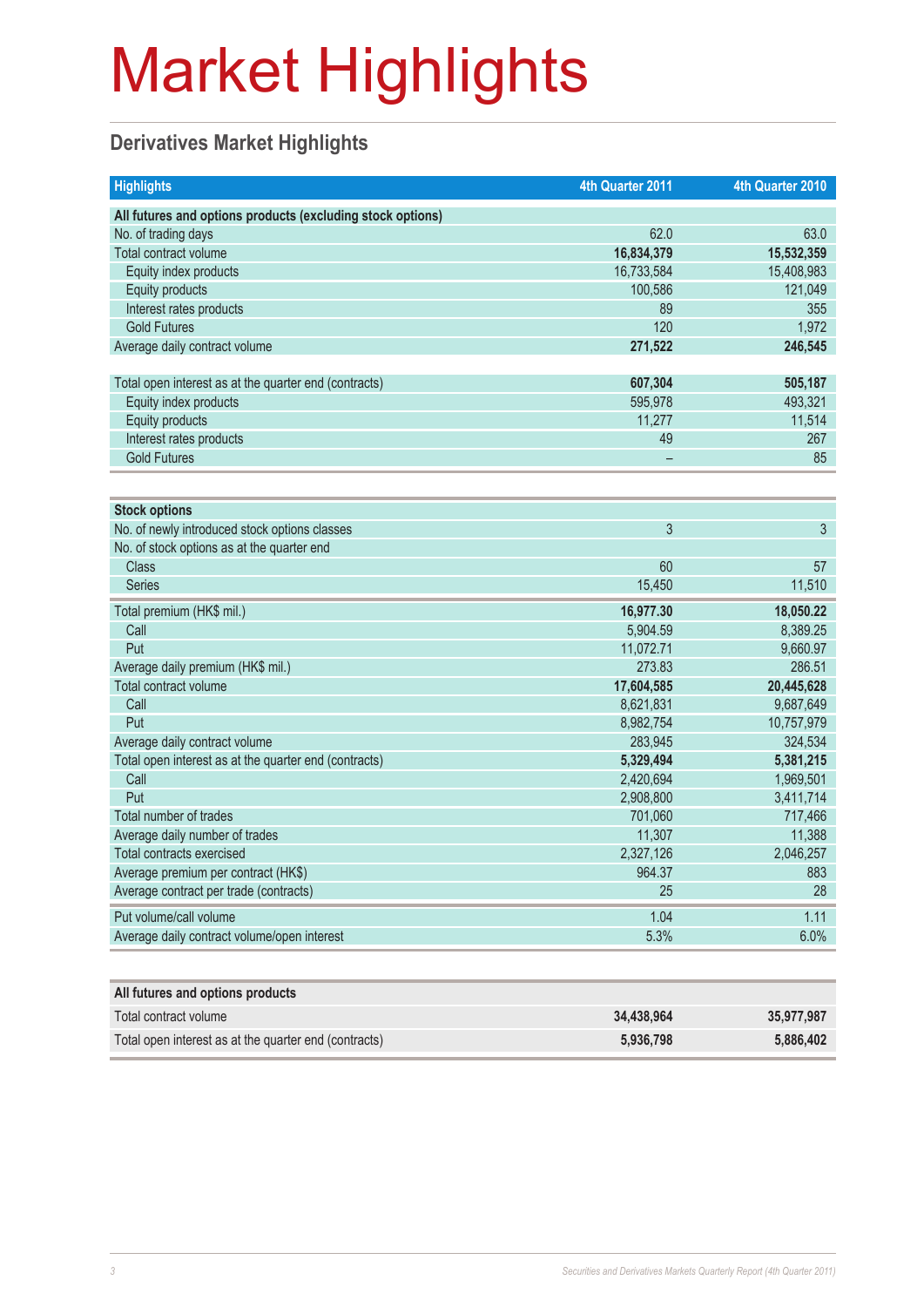#### **Clearing and Settlement Statistics**

| <b>Securities Market</b>                                                        | 4th Quarter 2011 | 4th Quarter 2010 |
|---------------------------------------------------------------------------------|------------------|------------------|
| Average Daily Exchange Trades Handled by CCASS                                  |                  |                  |
| - Number of trades                                                              | 857,422          | 904,380          |
| - Value of trades (HK\$bil.)                                                    | 59.3             | 86.5             |
| - Share quantity Involved (bil shares)                                          | 161.4            | 171.2            |
| Average Daily Settlement Instructions ("SIs") Settled by CCASS                  |                  |                  |
| - Number of SIs                                                                 | 76,802           | 92,915           |
| - Value of SIs (HK\$bil.)                                                       | 186.4            | 234.8            |
| - Share quantity involved (bil. Shares)                                         | 44.4             | 54.8             |
| Average Daily Investor SIs ("ISIs") Settled by CCASS                            |                  |                  |
| - Number of ISIs                                                                | 342              | 715              |
| - Value of ISIs (HK\$mil.)                                                      | 97.1             | 480.3            |
| - Share quantity involved (mil. shares)                                         | 83.8             | 120.3            |
| Average Daily Settlement Efficiency of CNS Stock Positions on Due Day (T+2) (%) | 99.89            | 99.86            |
| Average Daily Settlement Efficiency of CNS Stock Positions                      |                  |                  |
| on the Day following the Due Day (T+3) (%)                                      | 99.99            | 99.99            |
| Average Daily Buy-ins Executed on T+3                                           |                  |                  |
| - Number of brokers involved                                                    | 5                | 10               |
| - Number of buy-ins                                                             | 5                | 11               |
| - Value of buy-ins (HK\$mil)                                                    | 1.5              | 4.3              |
| Shares Deposited in the CCASS Depository                                        |                  |                  |
| - Number of shares (bil shares)                                                 | 3,694.2          | 3,834.1          |
| - Percentage of total issued shares of the admitted securities                  | 70.17            | 71.80            |
| - Value of shares (HK\$bil)                                                     | 9,599.9          | 11,294.5         |
| - Percentage of the total market capitalisation of the admitted securities      | 50.23            | 49.57            |
| <b>Derivatives Market</b>                                                       |                  |                  |
| Open Interest                                                                   |                  |                  |
| - Equity Index Futures                                                          | 238,065          | 195,184          |
| - Stock Futures                                                                 | 11,277           | 11,514           |
| - Gold Futures                                                                  |                  | 85               |
| - Interest Rates Futures                                                        | 49               | 267              |
| - Equity Index Options                                                          | 357,913          | 298,137          |
| - Stock Options                                                                 | 5,329,494        | 5,381,215        |
| <b>Cumulative Stock Options Exercised</b>                                       |                  |                  |
| - Share quantity involved (mil. shs)                                            | 2,254            | 2,025            |
| - Value of shares (HK\$bil.)                                                    | 36               | 38               |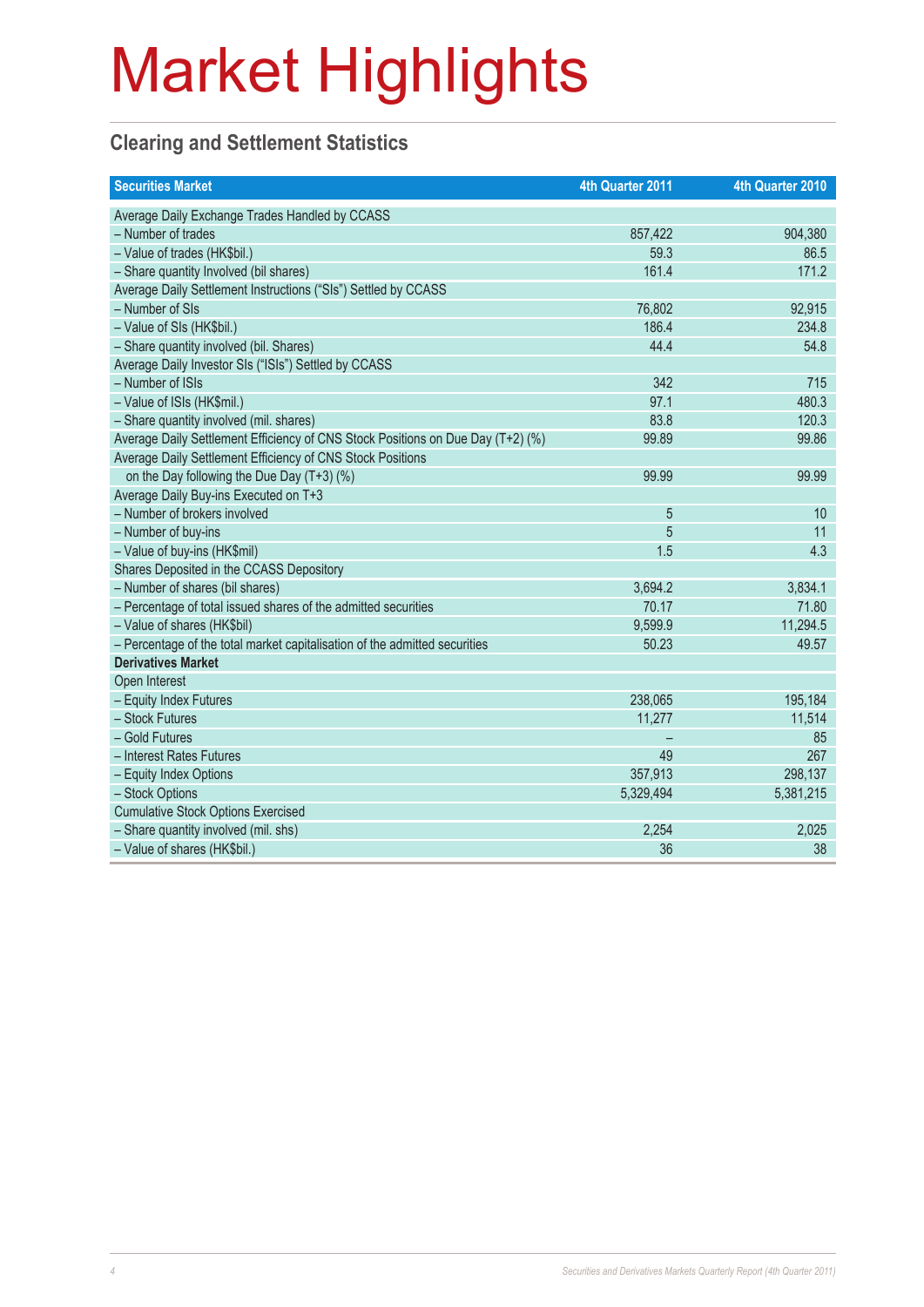#### **Equity Turnover**

|      |                | <b>Share</b> | <b>Value</b> |              |
|------|----------------|--------------|--------------|--------------|
|      |                | (Mil. shs)   | (HK\$ mil.)  | No. of deals |
| 2010 | Q4             | 1,011,031.65 | 3,847,088.03 | 46,784,952   |
| 2011 | Q <sub>1</sub> | 747,798.73   | 3,315,169.08 | 42,267,831   |
|      | Q <sub>2</sub> | 754,334.25   | 3,069,149.98 | 41,652,899   |
|      | Q <sub>3</sub> | 597,541.33   | 3,222,655.92 | 45,991,628   |
|      | Q4             | 568,209.23   | 2,399,034.07 | 42,392,538   |

#### **Equity Trading Statistics**

|      |                | No. of<br>trading days | <b>Average daily</b><br>turnover (HK\$ mil.) | Average<br>value per deal |
|------|----------------|------------------------|----------------------------------------------|---------------------------|
| 2010 | Q4             | 64                     | 60,110.75                                    | 82,229                    |
| 2011 | Q <sub>1</sub> | 62                     | 53,470.47                                    | 78,432                    |
|      | Q <sub>2</sub> | 59                     | 52,019.49                                    | 73,684                    |
|      | Q3             | 63                     | 51,153.27                                    | 70,070                    |
|      | Q4             | 62                     | 38,694.10                                    | 56,591                    |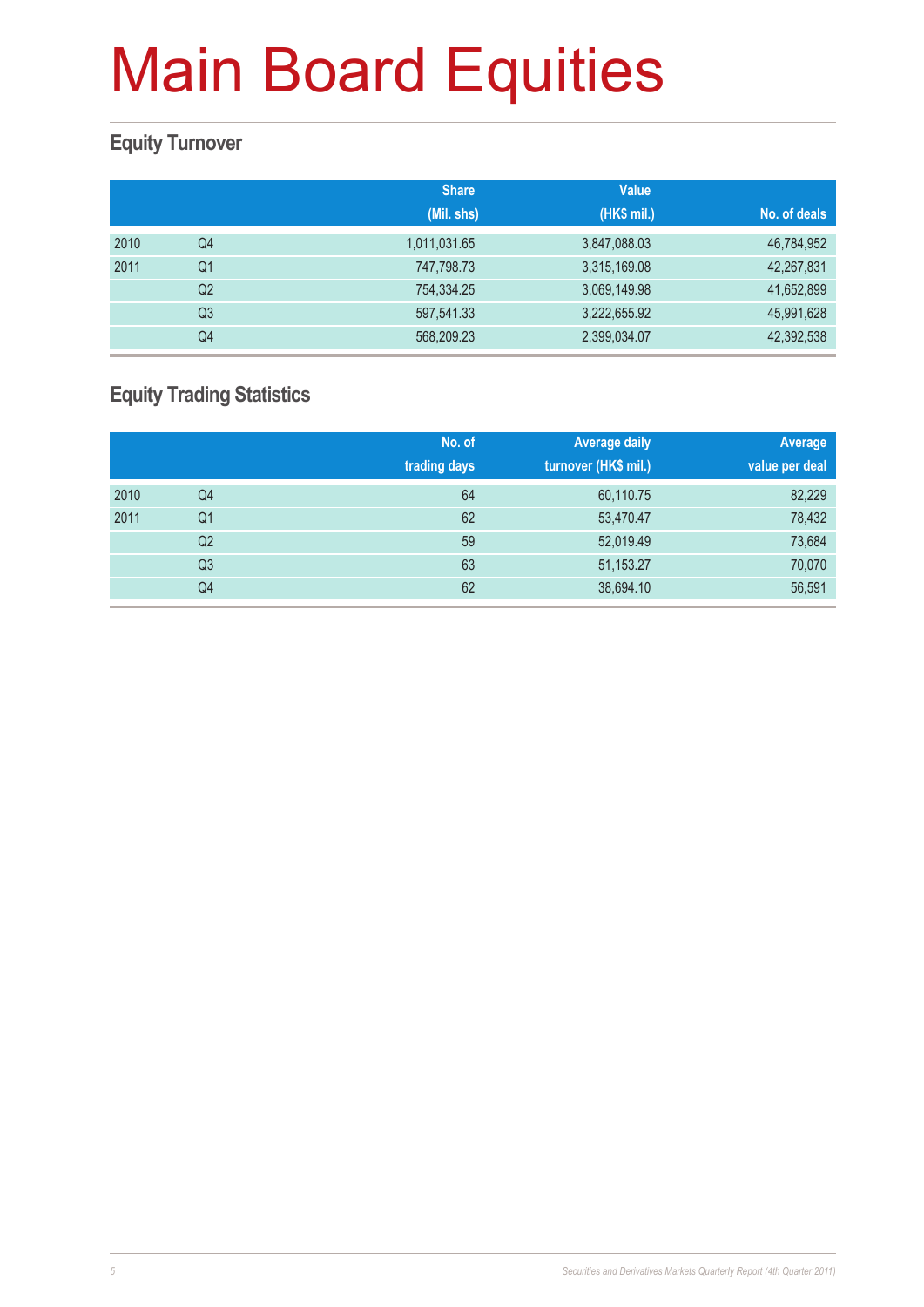#### **20 Most Advanced Stocks**

for 4th quarter 2011

|       |                        |                 | <b>Closing price</b> |                          |  |
|-------|------------------------|-----------------|----------------------|--------------------------|--|
| Code  | <b>Stock</b>           | End of Dec 2011 | End of Sep 2011      | $%$ up                   |  |
| 00802 | <b>RCG</b>             | 1.000           | 0.380                | 163.16                   |  |
| 00997 | <b>DECCA HOLDINGS</b>  | 2.420           | 1.020                | 137.25                   |  |
| 02312 | <b>CH FIN LEASING</b>  | 0.180           | 0.076                | $\overline{A}$<br>136.84 |  |
| 00745 | <b>CH RAILSMEDIA</b>   | 0.147           | 0.068                | 116.18                   |  |
| 00794 | <b>COME SURE GROUP</b> | 1.720           | 0.830                | 107.23                   |  |
| 01161 | <b>WATER OASIS GP</b>  | 1.220           | 0.600                | 103.33                   |  |
| 00471 | <b>CMMB VISION</b>     | 0.065           | 0.032                | 103.13                   |  |
| 00128 | <b>ENM HOLDINGS</b>    | 0.520           | 0.260                | 100.00                   |  |
| 00149 | CH AGRI-PROD EX        | 0.285           | 0.148                | 92.57                    |  |
| 00065 | DETEAM CO LTD          | 0.750           | 0.390                | 92.31                    |  |
| 00515 | <b>TC INTERCONNECT</b> | 1.760           | 0.950                | 85.26                    |  |
| 00642 | <b>PALADIN PREF</b>    | 0.345           | 0.188                | 83.51                    |  |
| 00444 | SINCEREWATCH HK        | 1.600           | 0.900                | 77.78                    |  |
| 00250 | SINO-I TECH            | 0.039           | 0.022                | 77.27                    |  |
| 00384 | <b>CHINA GAS HOLD</b>  | 3.570           | 2.020                | 76.73                    |  |
| 00084 | <b>STELUX HOLDINGS</b> | 1.530           | 0.870                | 75.86                    |  |
| 00448 | <b>HANG TEN GROUP</b>  | 2.650           | 1.520                | 74.34                    |  |
| 00082 | <b>VODONE</b>          | 1.020           | 0.590                | 72.88                    |  |
| 00732 | <b>TRULY INT'L</b>     | 1.350           | 0.790                | 70.89                    |  |
| 01938 | CHU KONG PIPE          | 2.060           | 1.230                | 67.48                    |  |
|       |                        |                 |                      |                          |  |

A Adjusted

#### **20 Most Declined Stocks**

for 4th quarter 2011

|                |       |                        | <b>Closing price</b> |                         |          |
|----------------|-------|------------------------|----------------------|-------------------------|----------|
| Rank           | Code  | <b>Stock</b>           | End of Dec 2011      | End of Sep 2011         | % down   |
|                | 00578 | <b>CHINA CBM GP</b>    | 0.105                | 0.640                   | $-83.59$ |
| $\overline{2}$ | 00910 | <b>CH G FOREST-NEW</b> | 0.730                | 2.860<br>$\overline{A}$ | $-74.48$ |
| 3              | 01141 | <b>BJ YUSHENGTANG</b>  | 0.034                | 0.109                   | $-68.81$ |
| $\overline{4}$ | 00943 | EFORCE HOLDINGS        | 0.205                | $\overline{A}$<br>0.600 | $-65.83$ |
| $\overline{5}$ | 01386 | <b>WALKER GROUP</b>    | 0.420                | 1.200                   | $-65.00$ |
| $6\phantom{1}$ | 00582 | <b>GREENFIELD CHEM</b> | 0.440                | 1.200                   | $-63.33$ |
| 7              | 00202 | <b>INTERCHINA HOLD</b> | 0.415                | 1.070                   | $-61.21$ |
| 8              | 01069 | <b>JIANGCHEN INTL</b>  | 0.720                | 1.760                   | $-59.09$ |
| 9              | 00329 | <b>DRAGONITE INT'L</b> | 0.032                | 0.076                   | $-57.89$ |
| 10             | 00449 | <b>CHIGO HOLDING</b>   | 0.188                | 0.425                   | $-55.76$ |
| 11             | 00412 | <b>HERITAGE INT'L</b>  | 0.131                | 0.295                   | $-55.59$ |
| 12             | 00166 | <b>NEWTIMES ENERGY</b> | 0.590                | 1.300<br>$\overline{A}$ | $-54.62$ |
| 13             | 00108 | <b>BUILDMORE INT'L</b> | 0.900                | 1.980                   | $-54.55$ |
| 14             | 00061 | <b>NORTH ASIA RES</b>  | 0.222                | 0.480                   | $-53.75$ |
| 15             | 00922 | CHINA BOON HLDG        | 0.131                | 0.275                   | $-52.36$ |
| 16             | 00076 | <b>SOUTH SEA PETRO</b> | 0.237                | 0.490                   | $-51.63$ |
| 17             | 00313 | <b>RICHLY FIELD</b>    | 0.080                | 0.162                   | $-50.62$ |
| 18             | 01383 | HONG LONG HLDGS        | 0.177                | 0.350<br>$\overline{A}$ | $-49.43$ |
| 19             | 00901 | RADFORD CAPITAL        | 0.228                | 0.445                   | $-48.76$ |
| 20             | 00273 | <b>WILLIE INT'L</b>    | 0.195                | $\overline{A}$<br>0.375 | $-48.00$ |
|                |       |                        |                      |                         |          |

A Adjusted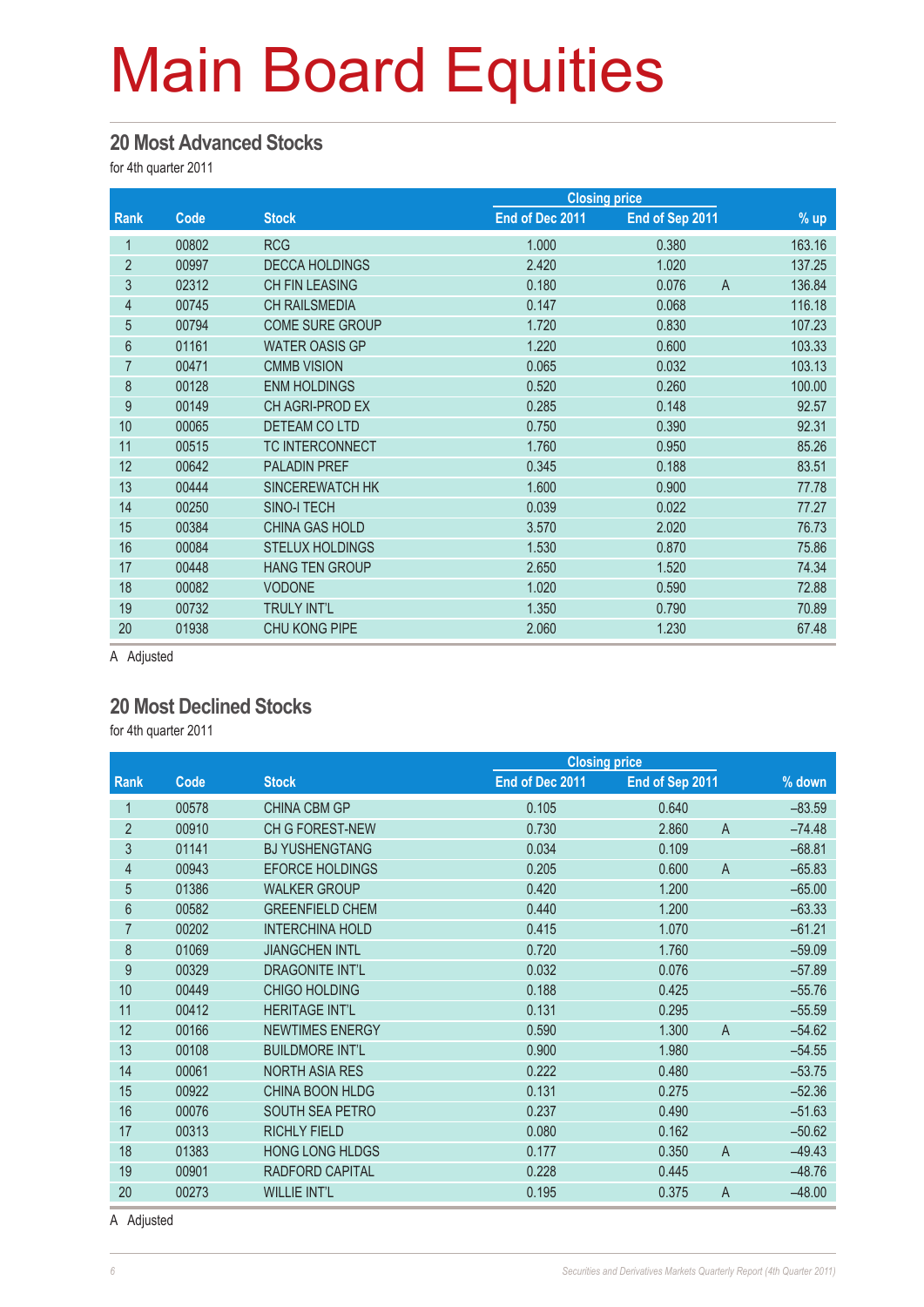#### **20 Most Active Stocks by Value**

for 4th quarter 2011

| Rank           | Code  | <b>Stock</b>         | Turnover (HK\$ mil.) | % of total |
|----------------|-------|----------------------|----------------------|------------|
| 1              | 00939 | <b>CCB</b>           | 130,384.23           | 5.43       |
| $\overline{2}$ | 01398 | <b>ICBC</b>          | 95,735.47            | 3.99       |
| 3              | 00941 | <b>CHINA MOBILE</b>  | 79,361.13            | 3.31       |
| $\overline{4}$ | 00005 | <b>HSBC HOLDINGS</b> | 65,365.15            | 2.72       |
| $\overline{5}$ | 03988 | <b>BANK OF CHINA</b> | 64,140.82            | 2.67       |
| $6\,$          | 00883 | <b>CNOOC</b>         | 63,473.08            | 2.65       |
| $\overline{7}$ | 02628 | <b>CHINA LIFE</b>    | 55,674.00            | 2.32       |
| 8              | 02318 | <b>PING AN</b>       | 51,532.97            | 2.15       |
| 9              | 00857 | <b>PETROCHINA</b>    | 50,106.96            | 2.09       |
| 10             | 00700 | <b>TENCENT</b>       | 49,057.34            | 2.04       |
| 11             | 01288 | <b>ABC</b>           | 40,631.28            | 1.69       |
| 12             | 01299 | AIA                  | 40,305.18            | 1.68       |
| 13             | 00386 | SINOPEC CORP         | 39,259.79            | 1.64       |
| 14             | 03323 | <b>CNBM</b>          | 39,061.78            | 1.63       |
| 15             | 00388 | <b>HKEX</b>          | 38,574.50            | 1.61       |
| 16             | 01088 | <b>CHINA SHENHUA</b> | 31,518.00            | 1.31       |
| 17             | 00013 | <b>HUTCHISON</b>     | 31,313.70            | 1.31       |
| 18             | 00762 | <b>CHINA UNICOM</b>  | 29,526.99            | 1.23       |
| 19             | 00016 | <b>SHK PPT</b>       | 29,332.90            | 1.22       |
| 20             | 00688 | CHINA OVERSEAS       | 28,837.17            | 1.20       |
| <b>Total</b>   |       |                      | 1,053,192.45         | 43.90      |

#### **20 Most Active Stock by Shares**

| Rank           | Code  | <b>Stock</b>           | <b>Turnover (Mil. shs)</b> | % of total |
|----------------|-------|------------------------|----------------------------|------------|
| 1              | 00993 | SIMSEN INT'L           | 28,311.40                  | 4.98       |
| $\overline{2}$ | 00939 | <b>CCB</b>             | 24,680.71                  | 4.34       |
| 3              | 03988 | <b>BANK OF CHINA</b>   | 23,971.76                  | 4.22       |
| $\overline{4}$ | 01398 | <b>ICBC</b>            | 21,185.67                  | 3.73       |
| $\overline{5}$ | 00578 | CHINA CBM GP           | 14,501.43                  | 2.55       |
| $6\phantom{1}$ | 00767 | PACIFIC PLYWOOD        | 13,130.18                  | 2.31       |
| $\overline{7}$ | 01288 | <b>ABC</b>             | 12,670.07                  | 2.23       |
| 8              | 00985 | <b>CST MINING</b>      | 8,139.88                   | 1.43       |
| 9              | 03800 | <b>GCL-POLY ENERGY</b> | 7,376.38                   | 1.30       |
| 10             | 00067 | <b>LUMENA NEWMAT</b>   | 6,023.76                   | 1.06       |
| 11             | 00493 | <b>GOME</b>            | 5,248.18                   | 0.92       |
| 12             | 00254 | CH OUTDOORMEDIA        | 5,245.70                   | 0.92       |
| 13             | 00279 | <b>FREEMAN FIN</b>     | 5,237.76                   | 0.92       |
| 14             | 00857 | <b>PETROCHINA</b>      | 5,189.38                   | 0.91       |
| 15             | 00386 | SINOPEC CORP           | 5,039.47                   | 0.89       |
| 16             | 03333 | <b>EVERGRANDE</b>      | 4,900.94                   | 0.86       |
| 17             | 00883 | <b>CNOOC</b>           | 4,517.17                   | 0.79       |
| 18             | 03323 | <b>CNBM</b>            | 4,360.18                   | 0.77       |
| 19             | 00202 | <b>INTERCHINA HOLD</b> | 4,143.53                   | 0.73       |
| 20             | 00910 | <b>CH G FOREST-NEW</b> | 4,075.06                   | 0.72       |
| <b>Total</b>   |       |                        | 207,948.59                 | 36.60      |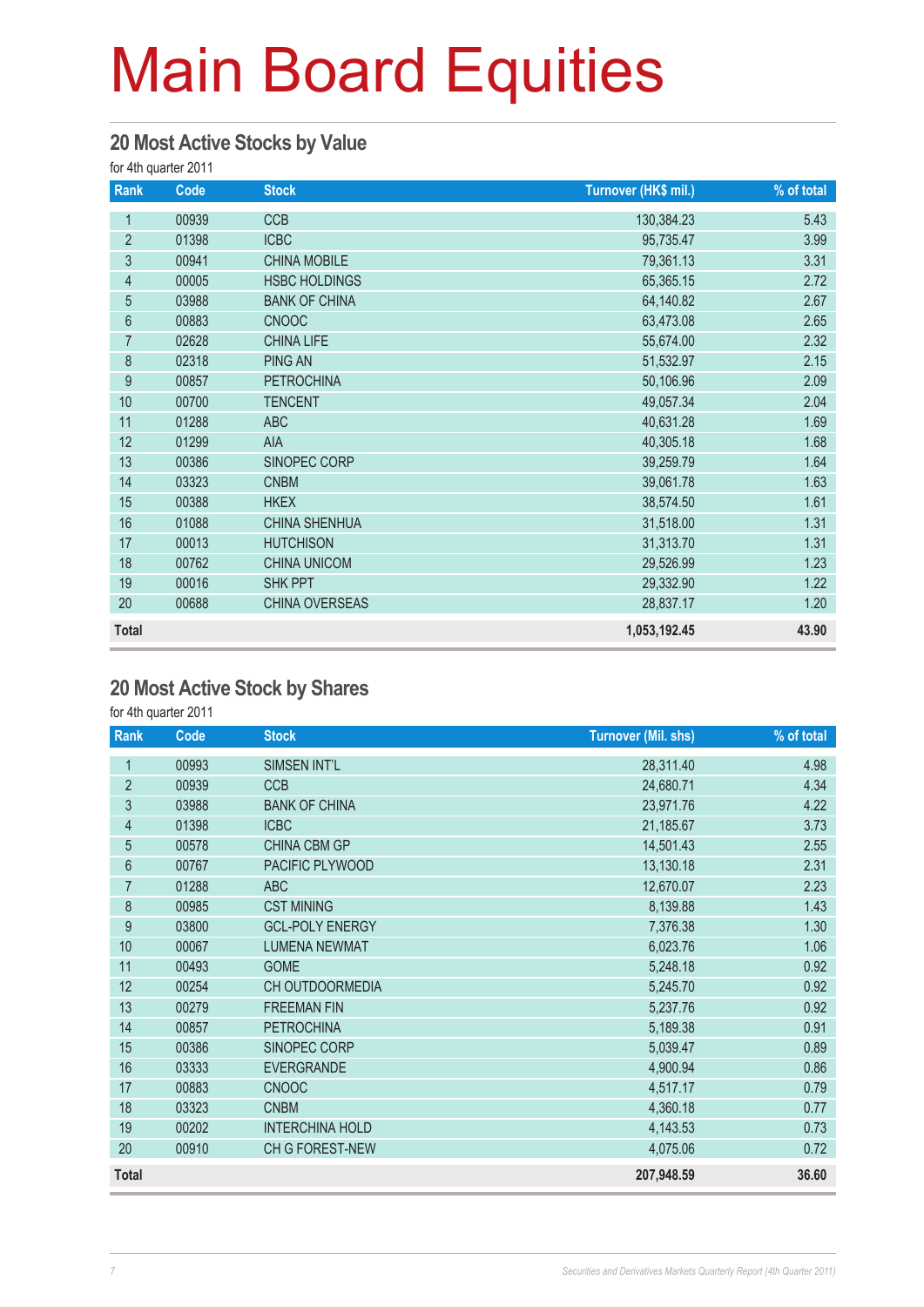**Market Capitalisation of listed companies for Main Board**

|      |    | HK\$ mil.     |
|------|----|---------------|
| 2010 | Q4 | 20,942,284.39 |
| 2011 | Q1 | 21,259,067.69 |
|      | Q2 | 20,992,345.92 |
|      | Q3 | 16,147,694.26 |
|      | Q4 | 17,452,667.08 |

#### **Market Capitalisation by Hang Seng Industry Classification System\* – Main Board** Quarter-end figures



Hang Seng Industry Classification System (HSICS) is provided by Hang Seng Indexes Company Limited.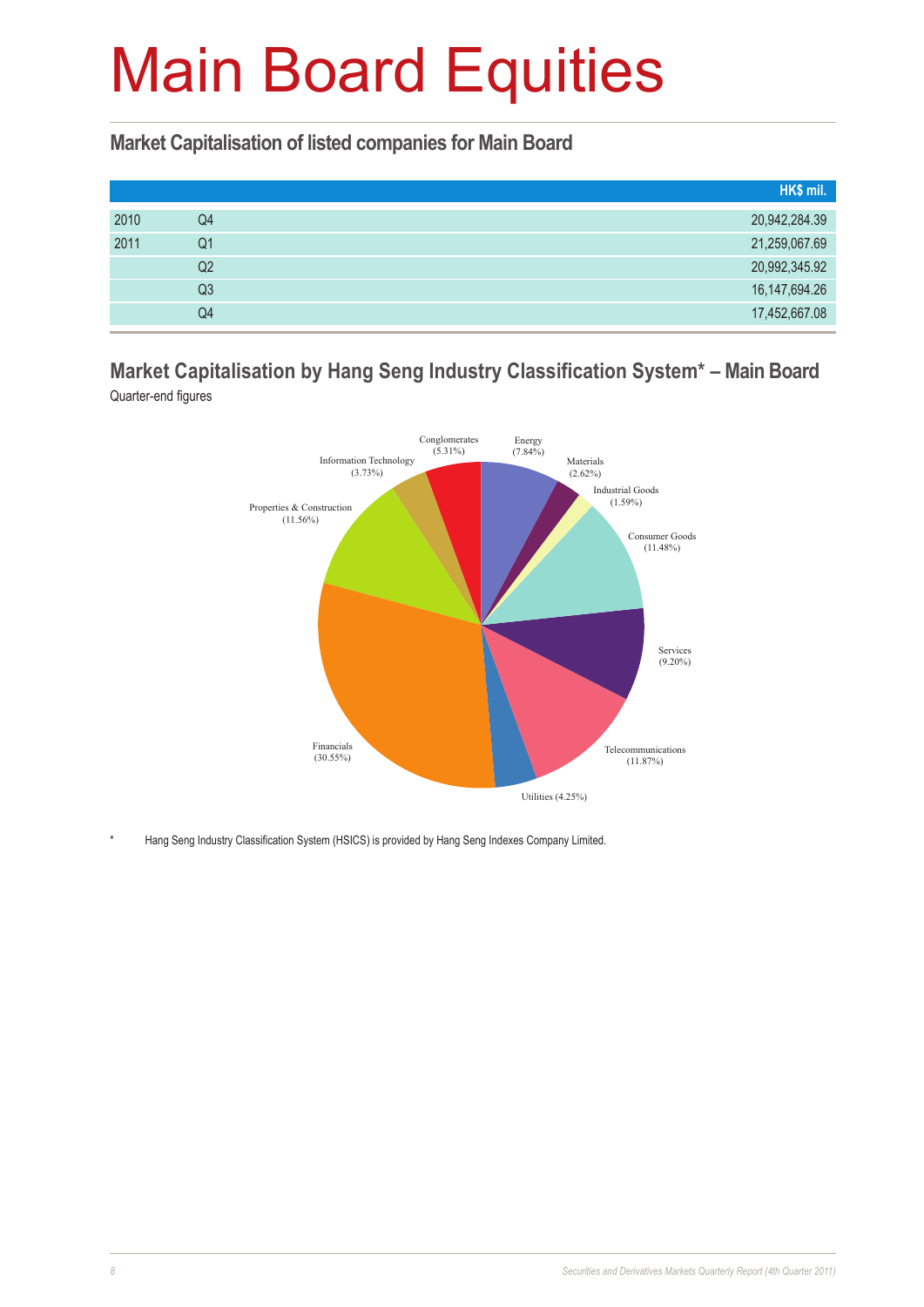#### **50 Leading Companies by Market Capitalisation**

as at the 4th quarter end 2011

| Rank                | Code           | <b>Company</b>                                                                             | Market capitalisation (HK\$ mil.) |            | % of market total |
|---------------------|----------------|--------------------------------------------------------------------------------------------|-----------------------------------|------------|-------------------|
| $\mathbf{1}$        | 00941          | China Mobile Ltd.                                                                          | 1,523,404.51                      |            | 8.73              |
| $\overline{2}$      | 00939          | China Construction Bank Corporation - H Shares                                             | 1,303,061.87                      |            | 7.47              |
| 3                   | 00005          | <b>HSBC Holdings plc</b>                                                                   | 1,054,202.13                      |            | 6.04              |
| 4                   | 00883          | CNOOC Ltd.                                                                                 | 606,471.68                        |            | 3.47              |
| 5                   | 02888          | <b>Standard Chartered PLC</b>                                                              | 404,622.15                        |            | 2.32              |
| $6\phantom{a}$      | 01398          | Industrial and Commercial Bank of China Ltd. - H Shares                                    | 400,120.55                        |            | 2.29              |
| $\overline{7}$      | 00762          | China Unicom (Hong Kong) Ltd.                                                              | 385,050.50                        |            | 2.21              |
| 8                   | 00805          | Glencore International plc *                                                               |                                   | 329,867.30 | N.A.              |
| 9                   | 01299          | AIA Group Ltd.                                                                             | 292,067.00                        |            | 1.67              |
| 10                  | 00700          | Tencent Holdings Ltd.                                                                      | 287, 194. 97                      |            | 1.65              |
| 11                  | 00013          | Hutchison Whampoa Ltd.                                                                     | 277,332.27                        |            | 1.59              |
| 12                  | 00016          | Sun Hung Kai Properties Ltd.                                                               | 250,193.31                        |            | 1.43              |
| 13                  | 03988          | Bank of China Ltd. - H Shares                                                              | 239,159.71                        |            | 1.37              |
| 14                  | 00001          | Cheung Kong (Holdings) Ltd.                                                                | 214,013.58                        |            | 1.23              |
| 15                  | 00857          | PetroChina Co. Ltd. - H Shares                                                             | 204,026.36                        |            | 1.17              |
| 16                  | 02388          | BOC Hong Kong (Holdings) Ltd.                                                              | 194,539.16                        |            | 1.11              |
| 17                  | 02378          | Prudential plc *                                                                           |                                   | 188,554.91 | N.A.              |
| 18                  | 01928          | Sands China Ltd.                                                                           | 176,680.70                        |            | 1.01              |
| 19                  | 00011          | Hang Seng Bank Ltd.                                                                        | 176,176.31                        |            | 1.01              |
| 20                  | 02318          | Ping An Insurance (Group) Co. of China Ltd. - H Shares                                     | 160,242.30                        |            | 0.92              |
| 21                  | 00002          | CLP Holdings Ltd.                                                                          | 158,925.77                        |            | 0.91              |
| 22                  | 03328          | Bank of Communications Co., Ltd. - H Shares                                                | 158,428.68                        |            | 0.91              |
| 23                  | 00945          | Manulife Financial Corporation *                                                           |                                   | 145,700.11 | N.A.              |
| 24                  | 00066          | MTR Corporation Ltd.                                                                       | 145,487.66                        |            | 0.83              |
| 25                  | 02628          | China Life Insurance Co. Ltd. - H Shares                                                   | 142,870.56                        |            | 0.82              |
| 26                  | 00003          | Hong Kong and China Gas Co. Ltd., The                                                      | 142,209.97                        |            | 0.81              |
| 27                  | 00019          | Swire Pacific Ltd.                                                                         | 139,590.70                        |            | 0.80              |
| 28<br>29            | 01929          | Chow Tai Fook Jewellery Group Ltd.                                                         | 139,200.00                        |            | 0.80              |
| 30                  | 00386<br>00388 | China Petroleum & Chemical Corporation - H Shares<br>Hong Kong Exchanges and Clearing Ltd. | 137,096.59<br>134,016.41          |            | 0.79<br>0.77      |
| 31                  | 00322          | Tingyi (Cayman Islands) Holding Corp.                                                      | 131,926.68                        |            | 0.76              |
| 32                  | 00006          | Power Assets Holdings Ltd.                                                                 | 122,613.33                        |            | 0.70              |
| 33                  | 06210          | Vale $S.A. - DR *$                                                                         | $\qquad \qquad -$                 | 122,246.86 | N.A.              |
| 34                  | 00494          | Li & Fung Ltd.                                                                             | 116,528.60                        |            | 0.67              |
| 35                  | 01088          | China Shenhua Energy Co. Ltd. - H Shares                                                   | 114,532.23                        |            | 0.66              |
| 36                  | 01880          | Belle International Holdings Ltd.                                                          | 114,199.51                        |            | 0.65              |
| 37                  | 01038          | Cheung Kong Infrastructure Holdings Ltd.                                                   | 106,411.30                        |            | 0.61              |
| 38                  | 00004          | Wharf (Holdings) Ltd., The                                                                 | 106,326.58                        |            | 0.61              |
| 39                  | 00688          | China Overseas Land & Investment Ltd.                                                      | 106,079.30                        |            | 0.61              |
| 40                  | 01288          | Agricultural Bank of China Ltd. - H Shares                                                 | 102,667.67                        |            | 0.59              |
| 41                  | 00151          | Want Want China Holdings Ltd.                                                              | 102,453.58                        |            | 0.59              |
| 42                  | 01128          | Wynn Macau, Ltd.                                                                           | 101,157.23                        |            | 0.58              |
| 43                  | 00101          | Hang Lung Properties Ltd.                                                                  | 98,848.22                         |            | 0.57              |
| 44                  | 06808          | Sun Art Retail Group Ltd.                                                                  | 92,630.53                         |            | 0.53              |
| 45                  | 00012          | Henderson Land Development Co. Ltd.                                                        | 91,439.73                         |            | 0.52              |
| 46                  | 01913          | PRADA S.p.A.                                                                               | 89,942.66                         |            | 0.52              |
| 47                  | 01044          | Hengan International Group Co. Ltd.                                                        | 89,287.41                         |            | 0.51              |
| 48                  | 00135          | Kunlun Energy Co. Ltd.                                                                     | 79,288.13                         |            | 0.45              |
| 49                  | 00486          | United Company RUSAL Ltd. *                                                                |                                   | 74,749.63  | N.A.              |
| 50                  | 01109          | China Resources Land Ltd.                                                                  | 72,714.33                         |            | 0.42              |
| <b>Total</b>        |                |                                                                                            | 11,285,432.44                     |            | 64.66             |
| <b>Market Total</b> |                |                                                                                            | 17,452,667.08                     |            | 100.00            |

Notes:

Foreign company included since July 2010

\* Foreign companies not solely listed in Hong Kong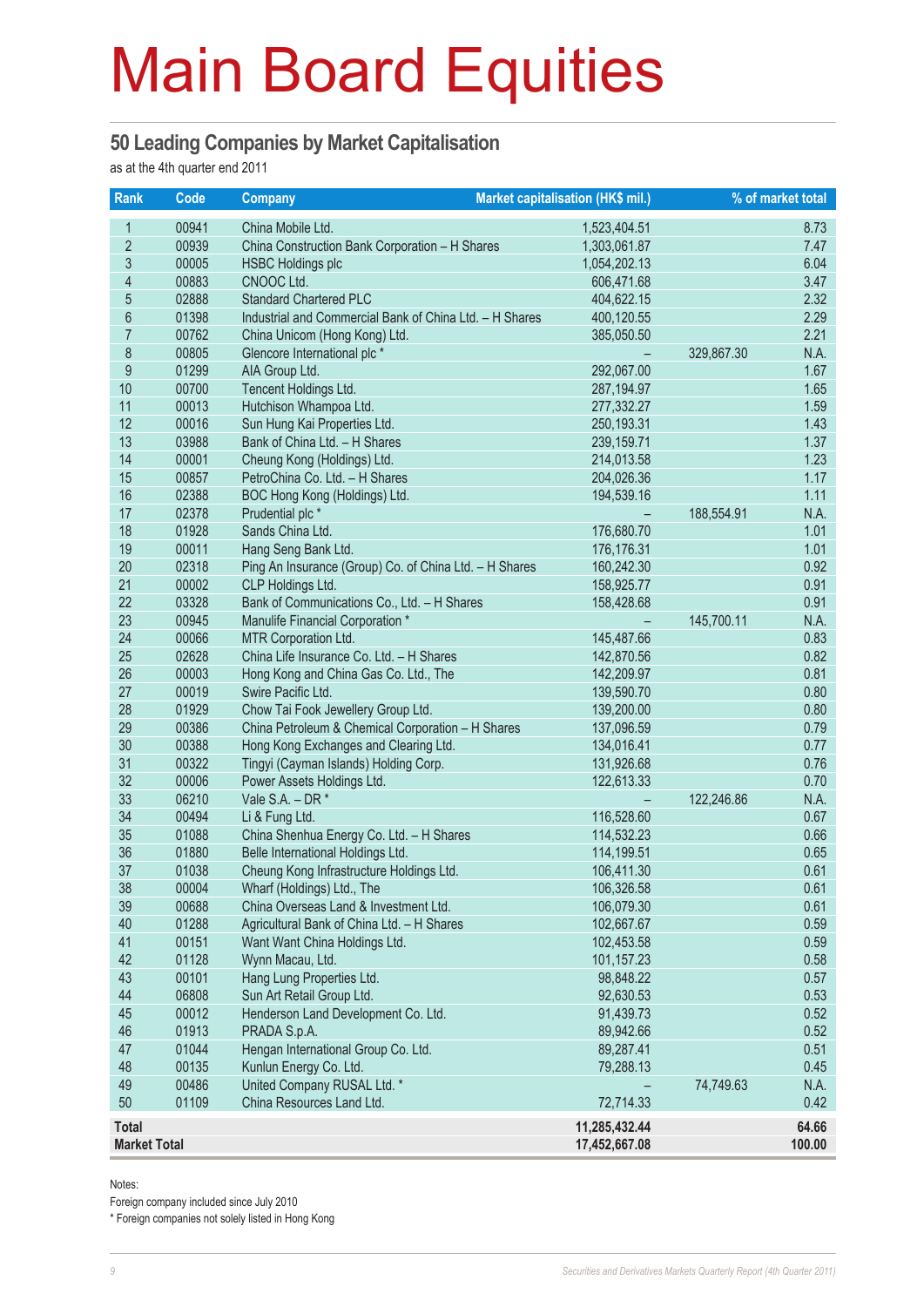#### **Short Selling (value)**

|      |    | Short selling turnover (HK\$ mil.) | Equity turnover (HK\$ mil.) * | % of equity total |
|------|----|------------------------------------|-------------------------------|-------------------|
| 2010 | Q4 | 308,007.77                         | 3,885,615.68                  | 7.93              |
| 2011 | Q1 | 273,905.42                         | 3,337,783.59                  | 8.21              |
|      | Q2 | 327,730.09                         | 3,089,381.94                  | 10.61             |
|      | Q3 | 409.874.98                         | 3,232,791.53                  | 12.68             |
|      | Q4 | 324,530.48                         | 2,409,005.43                  | 13.47             |

Include Main Board and GEM figures

Note: Turnover value traded in non-HKD currency securities have been included start from 29 November 2010.

#### **Short Selling (share)**

|      |    | <b>Short selling turnover (Mil. shs)</b> | Equity turnover (Mil. shs) * | % of equity total |
|------|----|------------------------------------------|------------------------------|-------------------|
| 2010 | Q4 | 26,787.09                                | 1,131,725.16                 | 2.37              |
| 2011 | Q1 | 22,721.76                                | 872,394.66                   | 2.60              |
|      | Q2 | 29,078.38                                | 833,504.44                   | 3.49              |
|      | Q3 | 39,305.84                                | 637,817.87                   | 6.16              |
|      | Q4 | 33,276.30                                | 609,468.85                   | 5.46              |

Include Main Board and GEM figures

#### **New Listing Companies Statistics**

|      |                | No. of newly<br>listed companies | No. of companies<br>transferred from GEM* | <b>Funds raised</b><br>$H$ (HK\$ mil.)# |
|------|----------------|----------------------------------|-------------------------------------------|-----------------------------------------|
| 2010 | Q4             | 47                               | 5                                         | 288,596.31                              |
| 2011 | Q1             | 10                               | 4                                         | 17,317.76                               |
|      | Q <sub>2</sub> | 22                               | 6                                         | 156,775.55                              |
|      | Q <sub>3</sub> | 18                               |                                           | 19,494.12                               |
|      | Q4             | 26                               |                                           | 64,606.62                               |

Included only the transfers of listing from GEM to Main Board pursuant to the revised Rule 9.24 of GEM Listing Rules and to the new Chapter 9A of the Main Board Listing Rules effective from 1 July 2008

# All funds raised are attributed to the initial public offers of newly listed companies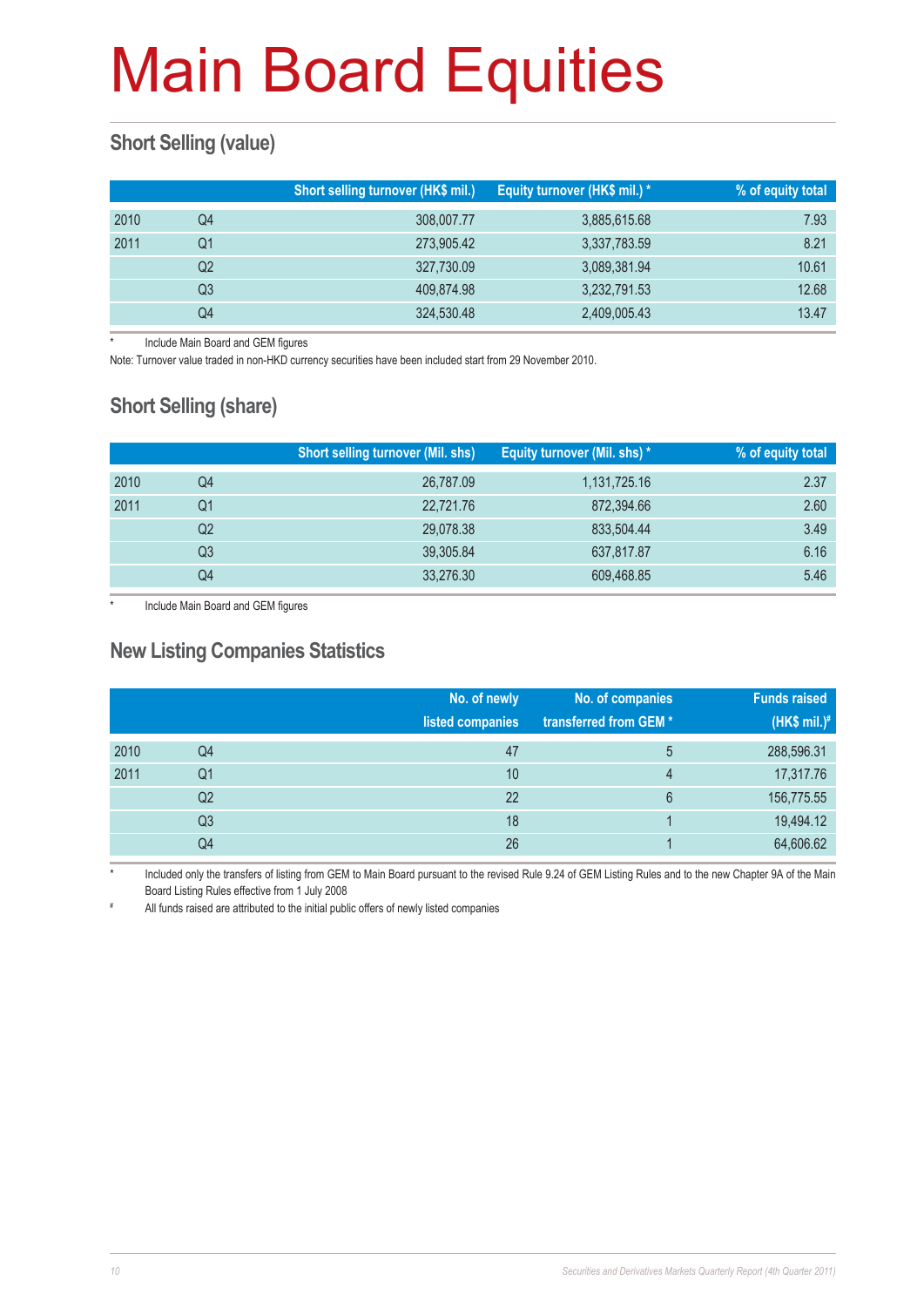#### **Newly Listed Companies**

for 4th quarter 2011

| Code         | <b>Company name</b>                                          |            |                | Listing date No. of issued shares Funds raised (HK\$ mil.) |
|--------------|--------------------------------------------------------------|------------|----------------|------------------------------------------------------------|
| 06030        | CITIC Securities Co. Ltd. - H Shares                         | 2011/10/06 | 1,178,327,700  | 14,247.05                                                  |
| 06813        | CapitaMalls Asia Ltd.                                        | 2011/10/18 | 3,885,081,827  |                                                            |
| 01265        | Tianjin Tianlian Public Utilities Co. Ltd. - H Shares *      | 2011/10/18 | 500,060,000    |                                                            |
| 01206        | Technovator International Ltd.                               | 2011/10/27 | 485.200.000    | 122.00                                                     |
| 01152        | Fornton Group Ltd.                                           | 2011/10/28 | 416,000,000    | 52.00                                                      |
| 01239        | Jin Bao Bao Holdings Ltd.                                    | 2011/11/18 | 200,000,000    | 62.50                                                      |
| 01269        | China Vehicle Components Technology Holdings Ltd.            | 2011/11/23 | 320,000,000    | 112.00                                                     |
| 00844        | Grand Concord International Holdings Ltd.                    | 2011/11/24 | 380,000,000    | 80.00                                                      |
| 06823        | HKT Trust and HKT Ltd. - SS                                  | 2011/11/29 | 6,416,730,792  | 9,301.69                                                   |
| 06388        | Coach, Inc. - RS                                             | 2011/12/01 | 293,603,937    |                                                            |
| 01023        | Sitoy Group Holdings Ltd.                                    | 2011/12/06 | 1,001,532,000  | 745.56                                                     |
| 06883        | Melco Crown Entertainment Ltd.                               | 2011/12/07 | 1,653,101,002  |                                                            |
| 02121        | China First Chemical Holdings Ltd.                           | 2011/12/09 | 802,191,000    | 545.92                                                     |
| 01262        | China Lifestyle Food and Beverages Group Ltd.                | 2011/12/09 | 1,125,600,000  | 747.30                                                     |
| 01146        | China Outfitters Holdings Ltd.                               | 2011/12/09 | 3,452,148,000  | 1,176.20                                                   |
| 06880        | OTO Holdings Ltd.                                            | 2011/12/13 | 320,000,000    | 126.40                                                     |
| 01293        | Baoxin Auto Group Ltd.                                       | 2011/12/14 | 2,528,740,000  | 3,224.22                                                   |
| 02133        | China Polymetallic Mining Ltd.                               | 2011/12/14 | 2,000,000,000  | 1,110.00                                                   |
| 01929        | Chow Tai Fook Jewellery Group Ltd.                           | 2011/12/15 | 10,000,000,000 | 15,990.94                                                  |
| 01336        | New China Life Insurance Co. Ltd. - H Shares                 | 2011/12/15 | 1,034,107,260  | 10,288.69                                                  |
| 02200        | Hosa International Ltd.                                      | 2011/12/16 | 1,600,000,000  | 640.00                                                     |
| 01298        | Techcomp (Holdings) Ltd.                                     | 2011/12/21 | 232,500,000    |                                                            |
| 00579        | Beijing Jingneng Clean Energy Co., Ltd. - H Shares           | 2011/12/22 | 1,637,546,000  | 2,112.38                                                   |
| 03778        | China Weaving Materials Holdings Ltd.                        | 2011/12/22 | 1,012,500,000  | 183.75                                                     |
| 01252        | China Tianrui Group Cement Co. Ltd.                          | 2011/12/23 | 2.400.900.000  | 966.17                                                     |
| 01251        | SPT Energy Group Inc.                                        | 2011/12/23 | 1,335,000,000  | 412.05                                                     |
| 01296        | Guodian Technology & Environment Group Corporation Ltd.-H Sh | 2011/12/30 | 1,188,500,000  | 2,359.80                                                   |
| <b>Total</b> |                                                              |            |                | 64,606.62                                                  |

\* Transfers of listing from GEM to Main Board pursuant to the revised Rule 9.24 of the GEM Listing Rules and to the new Chapter 9A of the Main Board Listing Rules effective from 1 July 2008.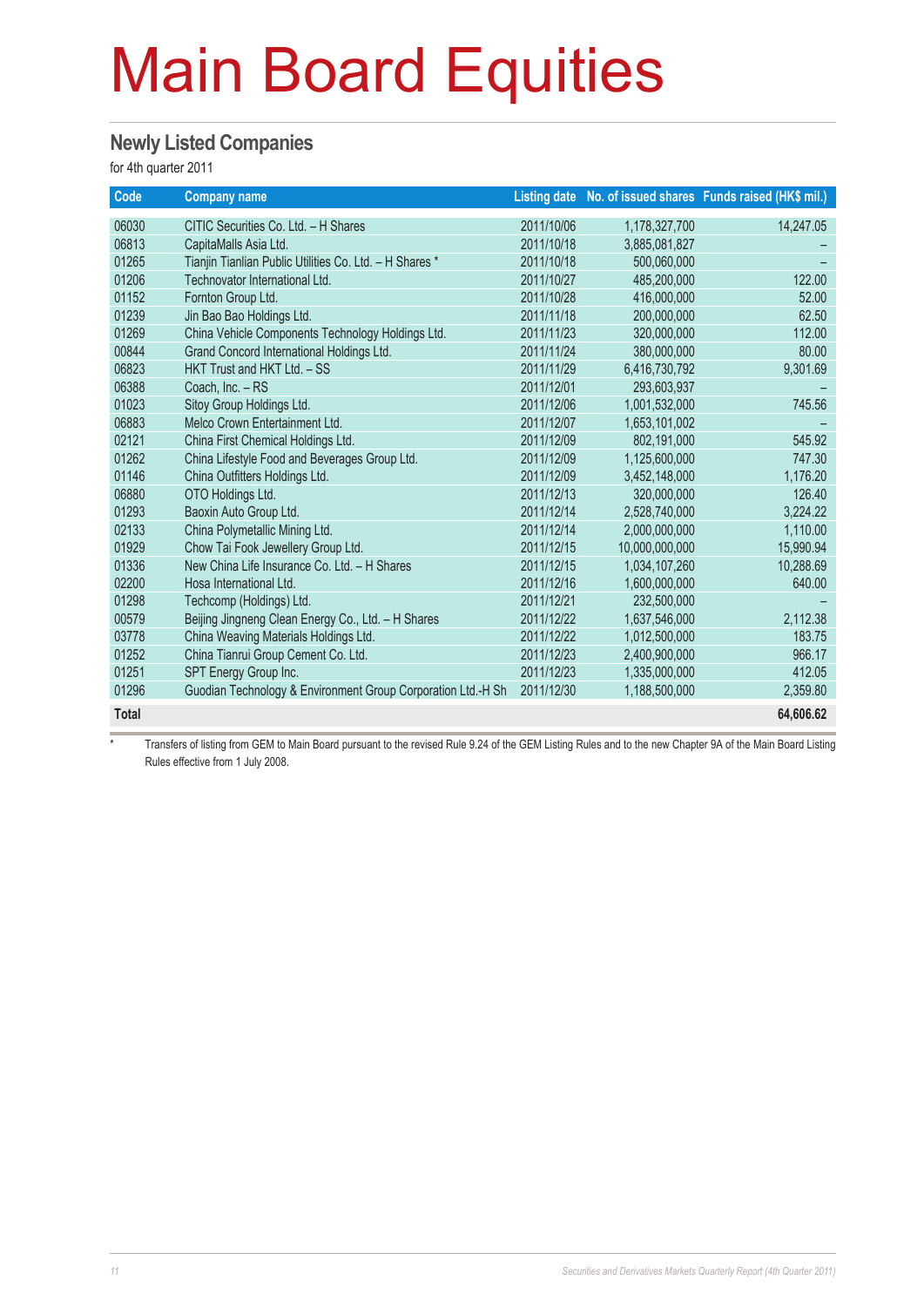#### **Withrawal of Listed Companies**

| <b>Code</b> | Company name                               | Last trading date | Delisted date |
|-------------|--------------------------------------------|-------------------|---------------|
| 00597       | China Resources Microelectronics Ltd.      | 2011/10/21        | 2011/11/02    |
| 00667       | HannStar Board International Holdings Ltd. | 2011/11/24        | 2011/12/09    |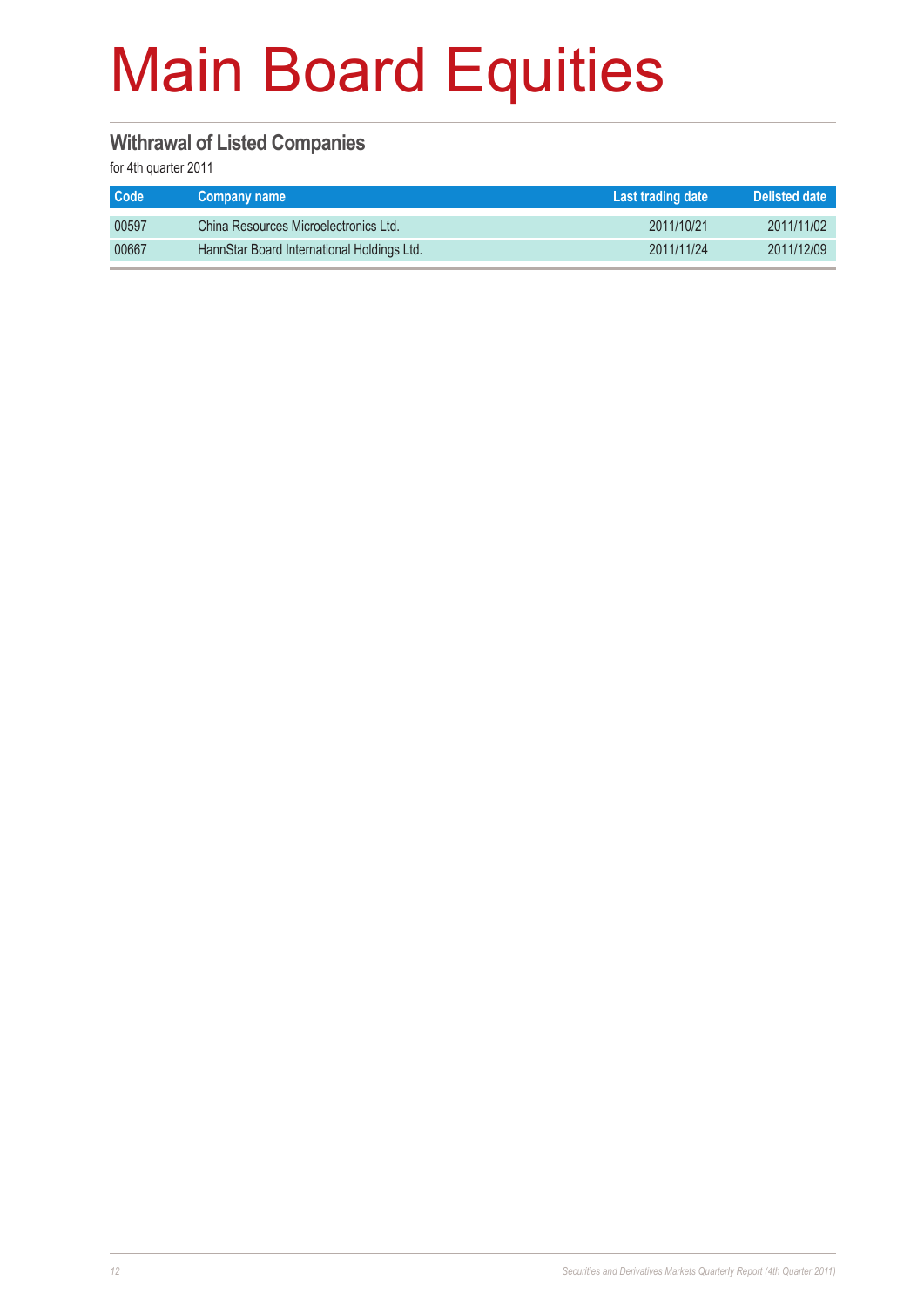#### **Company Name Changes**

| Code  | Old name                                | New name                                      | <b>Effective date</b> | <b>Adoption date</b> |
|-------|-----------------------------------------|-----------------------------------------------|-----------------------|----------------------|
| 00983 | Shui On Construction and Materials Ltd. | SOCAM Development Ltd.                        | 2011/09/09            | 2011/10/03           |
| 00269 | China Timber Resources Group Ltd.       | China Resources and Transportation Group Ltd. | 2011/08/30            | 2011/10/07           |
| 00274 | Global Green Tech Group Ltd.            | China Billion Resources Ltd.                  | 2011/08/19            | 2011/10/07           |
| 01229 | International Resources Enterprise Ltd. | Nan Nan Resources Enterprise Ltd.             | 2011/09/19            | 2011/10/10           |
| 00188 | SW Kingsway Capital Holdings Ltd.       | Sunwah Kingsway Capital Holdings Ltd.         | 2011/09/14            | 2011/10/17           |
| 01157 | Changsha Zoomlion Heavy Ind Science &   | Zoomlion Heavy Industry Science               | 2011/09/14            | 2011/10/26           |
|       | Tech Dev Co., Ltd.-Hsh                  | and Technology Co., Ltd.-Hsh                  |                       |                      |
| 00621 | Wing Hing International (Holdings) Ltd. | Taung Gold International Ltd.                 | 2011/10/14            | 2011/11/01           |
| 00376 | Asia TeleMedia Ltd.                     | ReOrient Group Ltd.                           | 2011/10/25            | 2011/11/02           |
| 00746 | Lee & Man Holding Ltd.                  | Lee & Man Chemical Co. Ltd.                   | 2011/10/18            | 2011/11/24           |
| 00928 | Tack Fat Group International Ltd.       | Tack Fiori International Group Ltd.           | 2011/11/23            | 2011/12/01           |
| 00632 | Pearl Oriental Innovation Ltd.          | Pearl Oriental Oil Ltd.                       | 2011/11/07            | 2011/12/06           |
| 00550 | Recruit Holdings Ltd.                   | Cinderella Media Group Ltd.                   | 2011/11/28            | 2011/12/22           |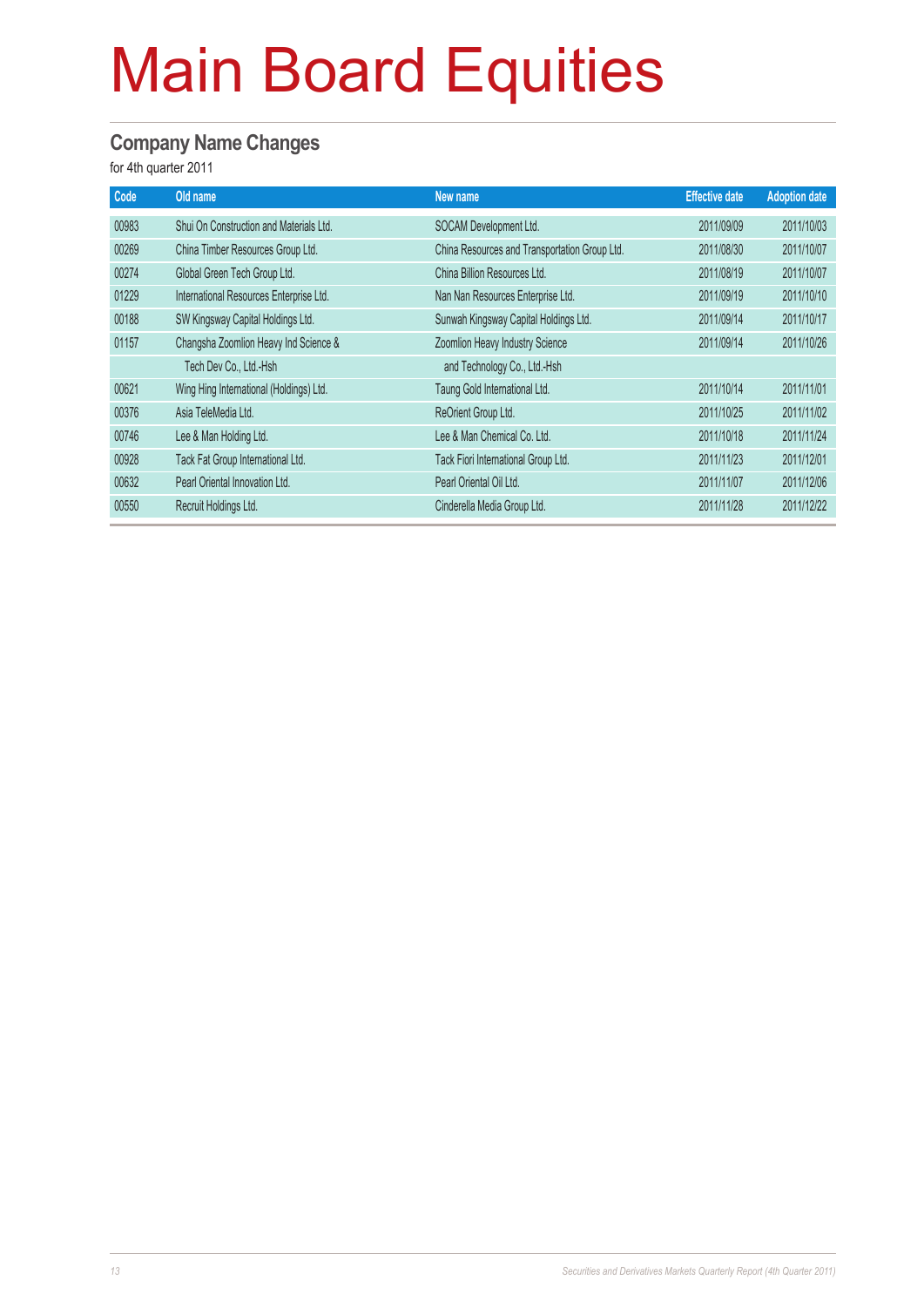#### **Bonus Issues/Bonus Warrants**

for 4th quarter 2011

| <b>Code</b> | Company                                  | <b>Particulars</b> | Ex-date    |
|-------------|------------------------------------------|--------------------|------------|
| 00866       | China Qinfa Group Ltd.                   | 1 for $1$          | 2011/10/04 |
| 00572       | China Packaging Group Co. Ltd.           | 13 for 1,000       | 2011/10/14 |
| 00083       | Sino Land Co. Ltd.                       | 1 for 10           | 2011/11/01 |
| 00197       | Heng Tai Consumables Group Ltd.          | 1 for 20           | 2011/12/08 |
| 00482       | Sandmartin International Holdings Ltd.   | 1 for 10           | 2011/12/08 |
| 00587       | Hua Han Bio-Pharmaceutical Holdings Ltd. | 1 for $5$          | 2011/12/20 |
| 01633       | Magic Holdings International Ltd.        | 1 for $5$          | 2011/12/20 |
| 02312       | China Financial Leasing Group Ltd.       | 4 for 1            | 2011/12/23 |

#### **Share Split/Consolidation**

| Company                                         | <b>Particulars</b>      | <b>Effective date</b> |
|-------------------------------------------------|-------------------------|-----------------------|
| Siberian Mining Group Co. Ltd.                  | Consolidation 20 into 1 | 2011/10/03            |
| Bao Yuan Holdings Ltd.                          | Consolidation 20 into 1 | 2011/10/07            |
| China Packaging Group Co. Ltd.                  | Consolidation 8 into 1  | 2011/10/12            |
| Smart Union Group (Holdings) Ltd.               | Consolidation 20 into 3 | 2011/11/01            |
| eForce Holdings Ltd.                            | Consolidation 25 into 1 | 2011/11/09            |
| New Times Energy Corporation Ltd.               | Consolidation 20 into 1 | 2011/11/21            |
| Ocean Grand Holdings Ltd.                       | Consolidation 3 into 1  | 2011/11/24            |
| China Grand Forestry Green Resources Group Ltd. | Consolidation 20 into 1 | 2011/12/01            |
| Opes Asia Development Ltd.                      | Consolidation 10 into 1 | 2011/12/01            |
| Willie International Holdings Ltd.              | Consolidation 5 into 1  | 2011/12/23            |
|                                                 |                         |                       |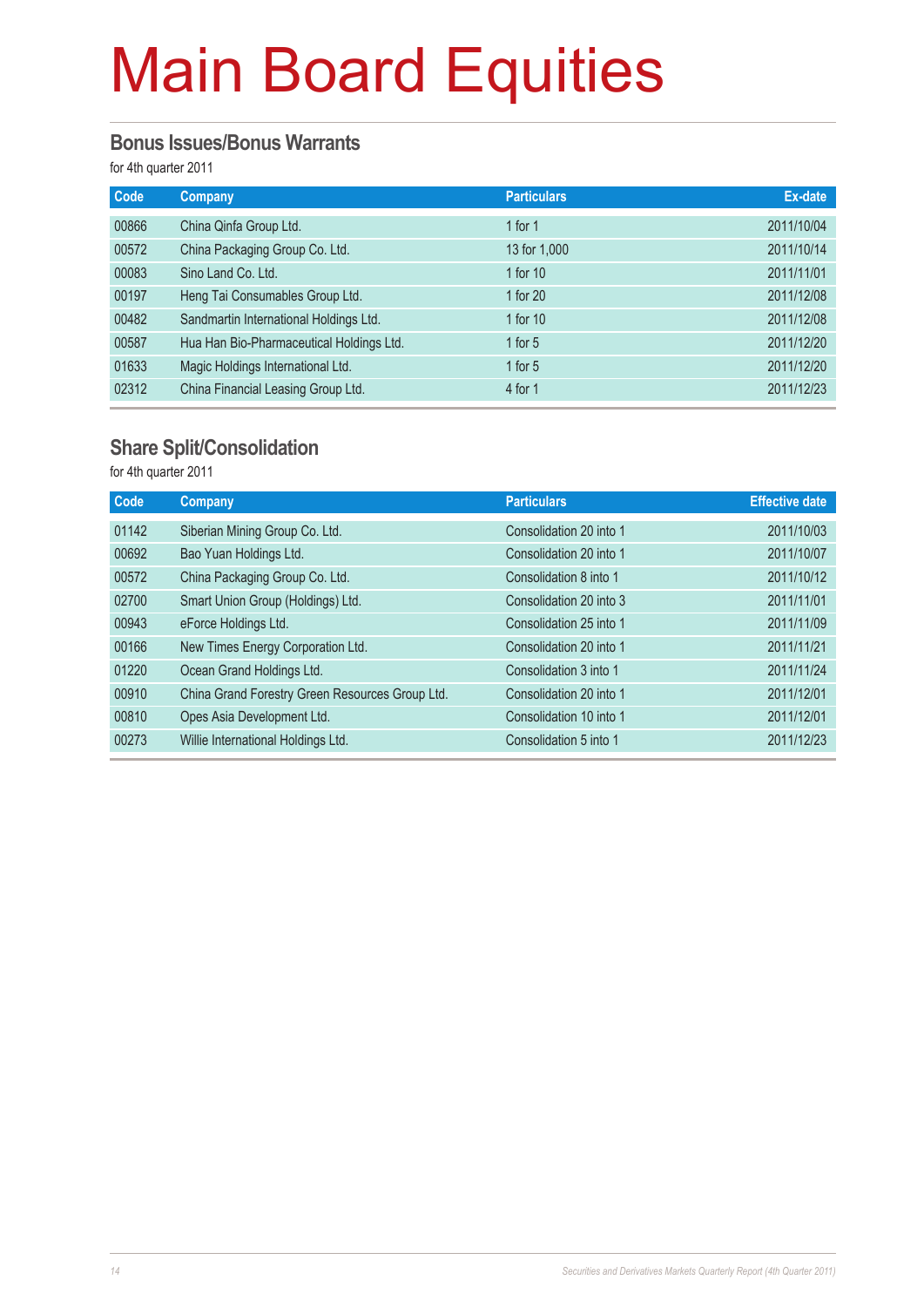#### **Rights Issues & Open Offers**

| <b>Month</b> | Code  | <b>Company</b>                                 | <b>Ratio</b>                          | Funds raised (HK\$ mil.) |
|--------------|-------|------------------------------------------------|---------------------------------------|--------------------------|
| Oct          | 00224 | Pioneer Global Group Ltd.                      | Open offer 1 for 2 @\$0.73            | 280.82                   |
|              | 02349 | China Water Property Group Ltd.                | Open offer 2 for 5 @\$0.50            | 251.25                   |
|              |       |                                                | (after consolidation 10 into 1)       |                          |
|              | 00091 | New Smart Energy Group Ltd.                    | Open offer 1 for 1 @\$0.098           | 325.29                   |
|              |       |                                                | (after consolidation 2 into 1)        |                          |
|              | 00412 | Heritage International Holdings Ltd.           | Rts 22 for 1 @\$0.062                 | 388.67                   |
|              |       |                                                | with bonus 1 2013 wts for 5 rts shs   |                          |
| Nov          | 00361 | Sino Golf Holdings Ltd.                        | Rts 1 for 2 @\$0.39                   | 59.81                    |
|              | 00017 | New World Development Co. Ltd.                 | Rts 1 for 2 @\$5.68                   | 11,331.96                |
|              | 01136 | TCC International Holdings Ltd.                | Open offer 3 unlisted new convertible |                          |
|              |       |                                                | preference shares for 20 @\$4.90      |                          |
| <b>Dec</b>   | 00488 | Lai Sun Development Co. Ltd.                   | Rts 5 for 12 @\$0.09                  | 531.08                   |
|              | 00121 | C.P. Lotus Corporation                         | Open offer 2 unlisted convertible     |                          |
|              |       |                                                | preference shares for 5 @\$0.22       |                          |
|              | 00917 | New World China Land Ltd.                      | Rts 1 for 2 @\$1.49                   | 4,293.15                 |
|              | 01220 | Ocean Grand Holdings Ltd.                      | Open offer 2 for 3 @\$0.133           | 12.53                    |
|              |       |                                                | (after consolidation 3 into 1)        |                          |
|              | 01383 | Hong Long Holdings Ltd.                        | Open offer 1 for 2 @\$0.10            | 61.53                    |
|              | 02328 | PICC Property and Casualty Co. Ltd. - H Shares | Rts 1 H share for 10 H shares @\$5.50 | 1,900.79                 |
| <b>Total</b> |       |                                                |                                       | 19,436.88                |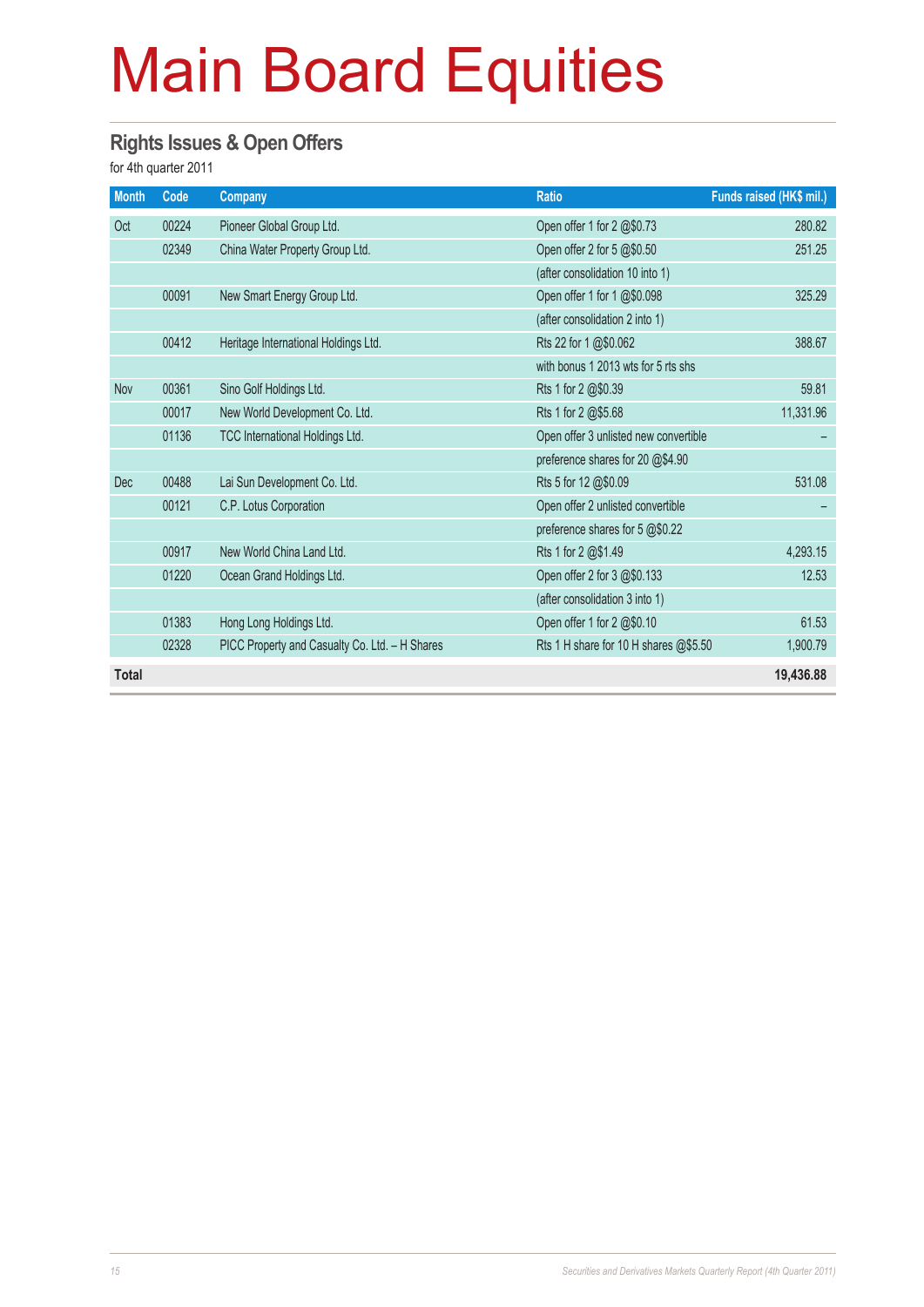#### **Placing\***

|                   |       |                        | No. of new    | <b>Placing price</b> | <b>Funds raised</b> |
|-------------------|-------|------------------------|---------------|----------------------|---------------------|
| <b>Month</b>      | Code  | <b>Company</b>         | shares placed | (HK\$)               | (HK\$ mil.)         |
| 2011              |       |                        |               |                      |                     |
| Sep <sup>**</sup> | 00223 | <b>SRGL</b>            | 30,000,000    | 0.360                | 10.80               |
| Oct               | 00736 | <b>CHINA PPT INV</b>   | 40,000,000    | 0.181                | 7.24                |
|                   | 00471 | <b>CMMB VISION</b>     | 687,628,000   | 0.045                | 30.94               |
|                   | 00513 | <b>CONTINENTAL H</b>   | 217,647,050   | 0.170                | 37.00               |
|                   | 00689 | EPI (HOLDINGS)         | 80,000,000    | 0.182                | 14.56               |
|                   | 01142 | <b>SIBERIAN MINING</b> | 57,500,000    | 0.800                | 46.00               |
|                   | 01166 | <b>SOLARTECH INT'L</b> | 504,510,000   | 0.200                | 100.90              |
| Nov               | 01141 | <b>BJ YUSHENGTANG</b>  | 823,695,952   | 0.093                | 76.60               |
|                   | 01130 | <b>CHINA ENV RES</b>   | 360,000,000   | 0.073                | 26.28               |
|                   | 00572 | <b>CHINA PACKAGING</b> | 230,000,000   | 0.120                | 27.60               |
|                   | 01833 | <b>INTIME</b>          | 76,669,653    | 9.900                | 759.03              |
|                   | 01227 | <b>NATIONAL INV</b>    | 307,110,175   | 0.055                | 16.89               |
|                   | 00767 | PACIFIC PLYWOOD        | 817,233,655   | 0.032                | 26.15               |
|                   | 00767 | PACIFIC PLYWOOD        | 1,800,000,000 | 0.025                | 45.00               |
|                   | 00376 | <b>REORIENT GROUP</b>  | 67,000,000    | 3.000                | 201.00              |
|                   | 02700 | <b>SMART UNION GP</b>  | 459,020,000   | 0.185                | 84.92               |
| Dec               | 00039 | <b>BIO-DYNAMIC</b>     | 11,326,134    | 0.722                | 8.18                |
|                   | 00404 | <b>HSIN CHONG CONS</b> | 125,850,000   | 1.100                | 138.44              |
|                   | 00202 | <b>INTERCHINA HOLD</b> | 712,000,000   | 0.310                | 220.72              |
|                   | 00996 | <b>ORIENTAL GINZA</b>  | 2,000,000,000 | 0.380                | 760.00              |
|                   | 00211 | <b>STYLAND HOLD</b>    | 50,000,000    | 0.080                | 4.00                |
|                   | 00273 | <b>WILLIE INT'L</b>    | 128,212,678   | 0.375                | 48.08               |
| <b>Total</b>      |       |                        |               |                      | 2,690.33            |

\* Due to the reporting time-lag, placing figures for the quarter are provisional.<br>Number of the provision and the formation and the provisional currence.

Supplementary information update for previous quarters.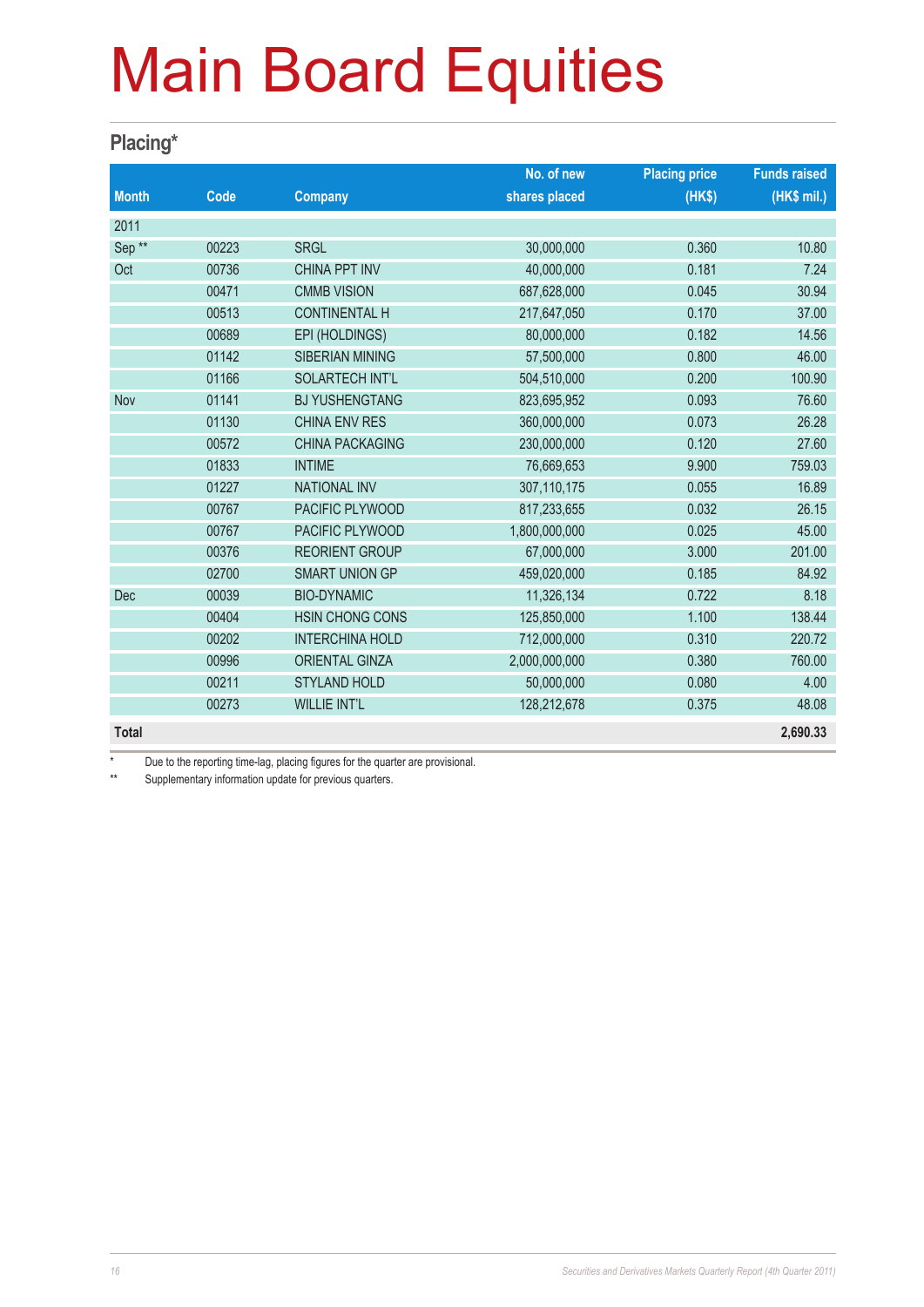#### **Warrant Trading Statistics**

|      |                | <b>Equity wts</b><br>(HK\$ mil.) | <b>Derivative wts</b><br>(HK\$ mil.) | <b>Total</b><br>(HK\$ mil.) |
|------|----------------|----------------------------------|--------------------------------------|-----------------------------|
| 2010 | Q4             | 884.16                           | 896,594.85                           | 897,479.00                  |
| 2011 | Q <sub>1</sub> | 393.42                           | 829,434.95                           | 829,828.38                  |
|      | Q <sub>2</sub> | 401.20                           | 636,349.65                           | 636,750.86                  |
|      | Q <sub>3</sub> | 28.67                            | 654,145.24                           | 654,173.91                  |
|      | Q4             | 100.62                           | 509,956.45                           | 510,057.08                  |

#### **Warrant Market Value**

|      |                |               | <b>Equity wts</b> |               | <b>Derivative wts</b> |           | <b>Total</b> |
|------|----------------|---------------|-------------------|---------------|-----------------------|-----------|--------------|
|      |                | <b>Number</b> | (HK\$ mil.)       | <b>Number</b> | (HK\$ mil.)           | Total no. | (HK\$ mil.)  |
| 2010 | Q4             | 22            | 2.049.41          | 5.148         | 142,445.77            | 5,170     | 144,495.18   |
| 2011 | Q1             | 23            | 1.217.46          | 5.689         | 148.882.52            | 5.712     | 150,099.98   |
|      | Q <sub>2</sub> | 15            | 785.68            | 4.836         | 96,546.69             | 4.851     | 97,332.38    |
|      | Q <sub>3</sub> | 15            | 429.33            | 4,778         | 86,648.18             | 4,793     | 87,077.51    |
|      | Q4             | 13            | 602.75            | 4.027         | 75,484.38             | 4,040     | 76,087.13    |

#### **New Listing Statistics – Warrants**

|      |                | No. of newly listed<br>equity wts | No. of newly listed<br>derivative wts | <b>Amount raised</b><br>(HK\$ mil.) |
|------|----------------|-----------------------------------|---------------------------------------|-------------------------------------|
| 2010 | Q4             |                                   | 2,703                                 | 115,549.29                          |
| 2011 | Q1             | っ                                 | 2,056                                 | 86,446.46                           |
|      | Q <sub>2</sub> | $\mathcal{D}$                     | 1,606                                 | 59,723.05                           |
|      | Q <sub>3</sub> | っ                                 | 1,979                                 | 73,939.94                           |
|      | Q4             |                                   | 1,276                                 | 53,214.21                           |

#### **Newly Listed Equity Warrants**

|              |                                                    | Initial issued                    |            |            | Amount raised |
|--------------|----------------------------------------------------|-----------------------------------|------------|------------|---------------|
| Code         | <b>Equity warrants</b>                             | amount (HK\$) Listing date Expiry |            |            | (HK\$ mil.)   |
| 01248        | Heritage International Holdings Ltd. Warrants 2013 | 1,253,766,879 units               | 2011/10/28 | 2013/10/25 |               |
| <b>Total</b> |                                                    |                                   |            |            | -             |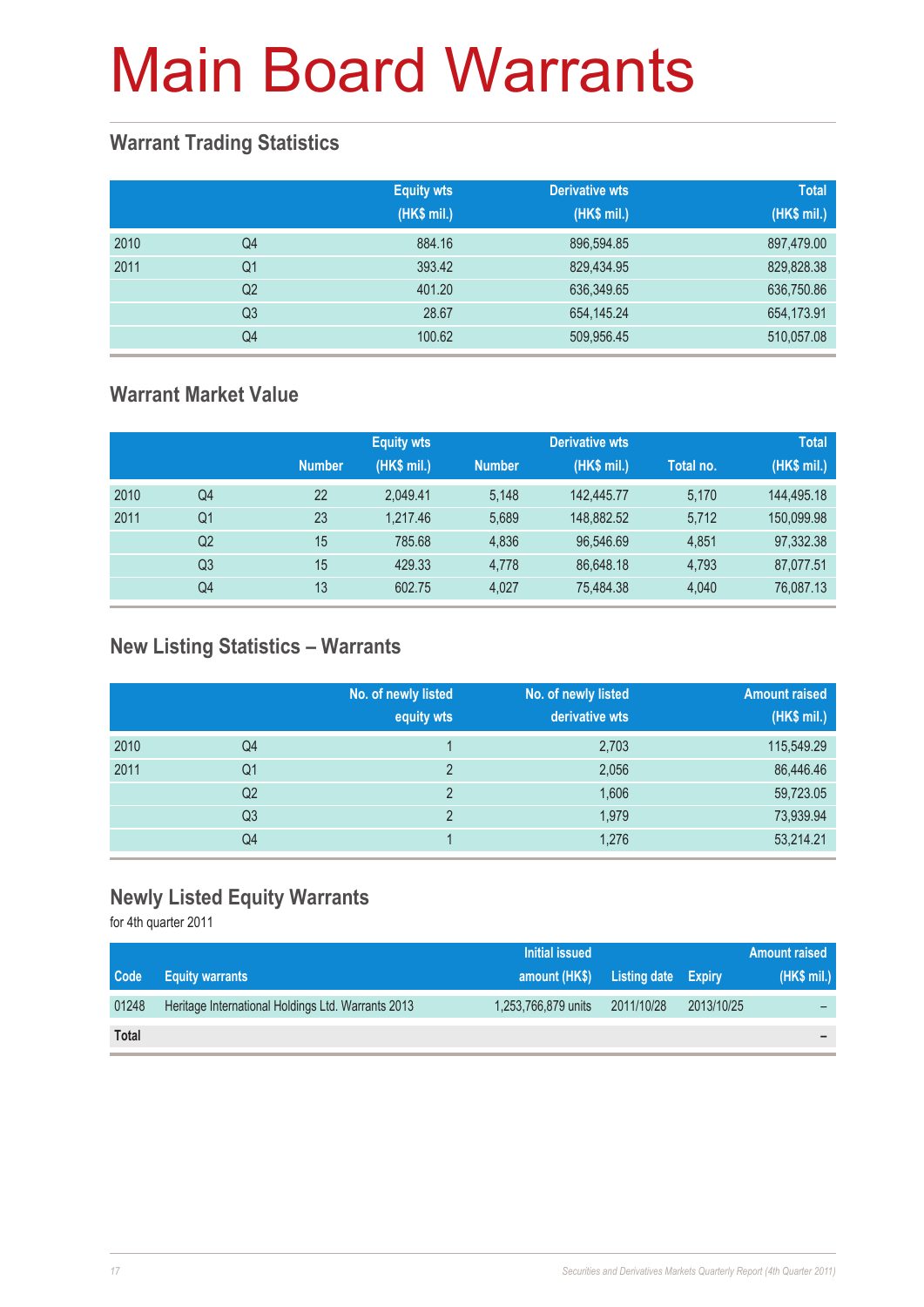#### **Newly Listed Derivative Warrants**

|       |                                                              |               |                     |               | <b>Amount</b> |
|-------|--------------------------------------------------------------|---------------|---------------------|---------------|---------------|
|       |                                                              | No. of        |                     |               | raised        |
| Code  | <b>Derivative warrants</b>                                   | issue (units) | <b>Listing date</b> | <b>Expiry</b> | (HK\$ mil.)   |
| 14837 | BOCI Asia Ltd. - HKEx European Put Warrants Jul 2012         | 200,000,000   | 2011/10/03          | 2012/07/03    | 50.00         |
| 14835 | BOCI Asia Ltd. - Hutchison European Warrants Mar 2012        | 100,000,000   | 2011/10/03          | 2012/03/28    | 18.00         |
| 14836 | BOCI Asia Ltd. - Tencent Holdings European Warrants Mar 2012 | 200,000,000   | 2011/10/03          | 2012/03/26    | 36.00         |
| 14838 | BOCI Asia Ltd. - Tencent Holdings European Put Wts May 2012  | 200,000,000   | 2011/10/03          | 2012/05/21    | 50.00         |
| 14852 | BNP Paribas Arbit Issu B.V. - Agricultural Bank Eu Wt Apr 12 | 100,000,000   | 2011/10/03          | 2012/04/03    | 28.00         |
| 14857 | BNP Paribas Arbit Issu B.V. - BOCL European Wts Apr 2012     | 100,000,000   | 2011/10/03          | 2012/04/03    | 25.00         |
| 14851 | BNP Paribas Arbit Issu B.V. - CC Bank Euro Wts Apr 2012      | 200,000,000   | 2011/10/03          | 2012/04/03    | 98.00         |
| 14856 | BNP Paribas Arbit Issu B.V. - Evergrande Euro Wts Apr 2012   | 100,000,000   | 2011/10/03          | 2012/04/03    | 50.00         |
| 14859 | BNP Paribas Arbit Issu B.V. - HSI European Wts May 2012      | 200,000,000   | 2011/10/03          | 2012/05/30    | 50.00         |
| 14858 | BNP Paribas Arbit Issu B.V. - HSI European Wts Mar 2012 A    | 200,000,000   | 2011/10/03          | 2012/03/29    | 36.00         |
| 14860 | BNP Paribas Arbit Issu B.V. - HSI Euro Put Wts Apr 2012 A    | 200,000,000   | 2011/10/03          | 2012/04/27    | 50.00         |
| 14853 | BNP Paribas Arbit Issu B.V. - ICBC European Wts Apr 2012     | 200,000,000   | 2011/10/03          | 2012/04/03    | 72.00         |
| 14854 | BNP Paribas Arbit Issu B.V. - Ping An European Wt Apr 2012   | 100,000,000   | 2011/10/03          | 2012/04/03    | 43.00         |
| 14855 | BNP Paribas Arbit Issu B.V. - Zijin Mining Euro Wts Apr 2012 | 88,000,000    | 2011/10/03          | 2012/04/03    | 36.08         |
| 14871 | Citigroup Global Mkt H Inc. - HSI European Put Wts Apr 2012  | 100,000,000   | 2011/10/03          | 2012/04/27    | 25.00         |
| 14870 | Citigroup Global Mkt H Inc. - HSI European Wts Feb 2012 B    | 100,000,000   | 2011/10/03          | 2012/02/28    | 15.00         |
| 14867 | KBC Fin Products Int'l Ltd. - BOCL European Wts Apr 2012     | 108,000,000   | 2011/10/03          | 2012/04/03    | 27.00         |
| 14864 | KBC Fin Products Int'l Ltd. - CC Bank Euro Wts Apr 2012      | 108,000,000   | 2011/10/03          | 2012/04/03    | 48.60         |
| 14865 | KBC Fin Products Int'l Ltd. - CC Bank Euro Put Wt Apr 2012   | 108,000,000   | 2011/10/03          | 2012/04/03    | 27.00         |
| 14868 | KBC Fin Products Int'l Ltd. - A50 Ch Euro Wts Sep 2012       | 108,000,000   | 2011/10/03          | 2012/09/18    | 27.00         |
| 14833 | KBC Fin Products Int'l Ltd. - HSI European Wts Apr 2012      | 200,000,000   | 2011/10/03          | 2012/04/27    | 50.00         |
| 14834 | KBC Fin Products Int'l Ltd. - HSI European Wts May 2012      | 200,000,000   | 2011/10/03          | 2012/05/30    | 50.00         |
| 14869 | KBC Fin Products Int'l Ltd. - HSI Euro Put Wts Apr 2012      | 200,000,000   | 2011/10/03          | 2012/04/27    | 50.00         |
| 14861 | KBC Fin Products Int'l Ltd. - Hutchison Euro Wts Apr 2012    | 98,000,000    | 2011/10/03          | 2012/04/03    | 32.34         |
| 14862 | KBC Fin Products Int'l Ltd. - Hutchison Eur Put Wts Apr 2012 | 80,000,000    | 2011/10/03          | 2012/04/16    | 24.00         |
| 14866 | KBC Fin Products Int'l Ltd. - ICBC European Wts Apr 2012 A   | 108,000,000   | 2011/10/03          | 2012/04/03    | 37.80         |
| 14863 | KBC Fin Products Int'l Ltd.-Tencent Holdings Eu Wt Apr 2012  | 108,000,000   | 2011/10/03          | 2012/04/18    | 27.00         |
| 14850 | Macquarie Bank Ltd. - CC Bank European Warrants May 2012     | 200,000,000   | 2011/10/03          | 2012/05/03    | 98.00         |
| 14831 | Macquarie Bank Ltd. - HSI European Put Warrants Jun 2012 A   | 300,000,000   | 2011/10/03          | 2012/06/28    | 75.00         |
| 14849 | Macquarie Bank Ltd. - ICBC European Warrants May 2012        | 200,000,000   | 2011/10/03          | 2012/05/03    | 80.20         |
| 14832 | Macquarie Bank Ltd. - Ping An European Warrants Apr 2012 A   | 150,000,000   | 2011/10/03          | 2012/04/03    | 74.40         |
| 14829 | Macquarie Bank Ltd. - Yurun Food European Warrants Jul 2012  | 300,000,000   | 2011/10/03          | 2012/07/04    | 75.00         |
| 14830 | Macquarie Bank Ltd. - Yurun Food European Warrants Jul 2012A | 300,000,000   | 2011/10/03          | 2012/07/04    | 89.10         |
| 14841 | Standard Chartered Bank - AIA European Warrants Aug 2012     | 150,000,000   | 2011/10/03          | 2012/08/03    | 45.00         |
| 14839 | Standard Chartered Bank - HSI European Warrants Apr 2012     | 200,000,000   | 2011/10/03          | 2012/04/27    | 50.00         |
| 14842 | Standard Chartered Bank - HSI European Put Warrants Apr 2012 | 200,000,000   | 2011/10/03          | 2012/04/27    | 50.00         |
| 14840 | Standard Chartered Bank - HSI European Warrants Apr 2012 A   | 200,000,000   | 2011/10/03          | 2012/04/27    | 50.00         |
| 14843 | Standard Chartered Bank - HSI European Put Wts Apr 2012 B    | 200,000,000   | 2011/10/03          | 2012/04/27    | 50.00         |
| 14877 | UBS AG - Agricultural Bank European Warrants Apr 2012        | 100,000,000   | 2011/10/03          | 2012/04/17    | 25.00         |
| 14876 | UBS AG - AIA European Warrants Mar 2012 A                    | 200,000,000   | 2011/10/03          | 2012/03/27    | 30.00         |
| 14878 | UBS AG - CC Bank European Warrants Mar 2012                  | 200,000,000   | 2011/10/03          | 2012/03/07    | 92.00         |
| 14844 | UBS AG - Cheung Kong European Warrants Dec 2012 B            | 100,000,000   | 2011/10/03          | 2012/12/20    | 15.00         |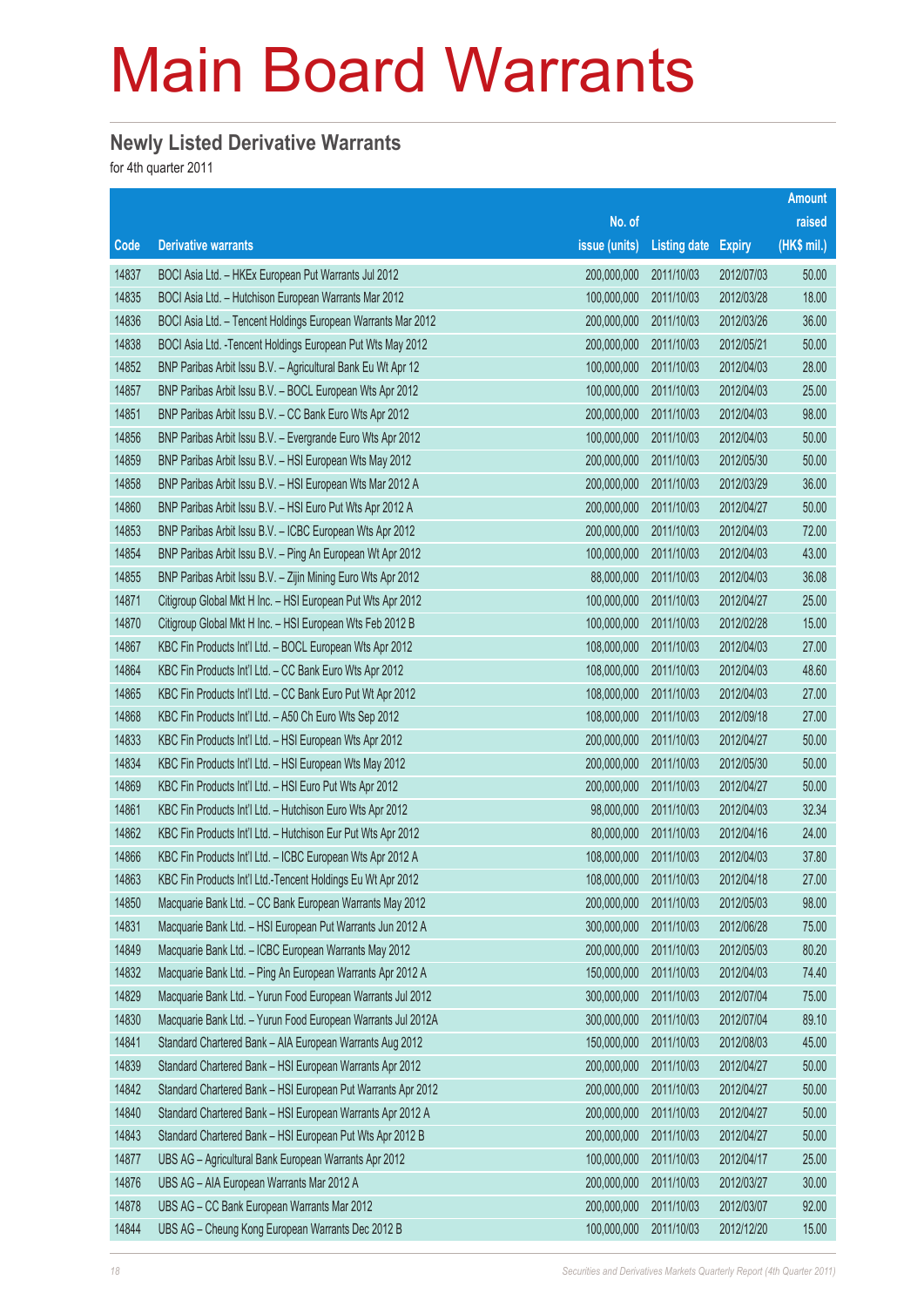|        |                                                               |               |                     |               | <b>Amount</b> |
|--------|---------------------------------------------------------------|---------------|---------------------|---------------|---------------|
|        |                                                               | No. of        |                     |               | raised        |
| Code   | <b>Derivative warrants</b>                                    | issue (units) | <b>Listing date</b> | <b>Expiry</b> | $(HK$$ mil.)  |
| 14845  | UBS AG - Cheung Kong European Warrants Feb 2013               | 100,000,000   | 2011/10/03          | 2013/02/25    | 15.00         |
| 14847  | UBS AG - HKEx European Warrants May 2012                      | 300,000,000   | 2011/10/03          | 2012/05/14    | 75.00         |
| 14872  | UBS AG - HSI European Warrants Apr 2012                       | 300,000,000   | 2011/10/03          | 2012/04/27    | 75.00         |
| 14875  | UBS AG - ICBC European Warrants Apr 2012                      | 100,000,000   | 2011/10/03          | 2012/04/17    | 46.00         |
| 14874  | UBS AG - Ping An European Warrants Apr 2012                   | 100,000,000   | 2011/10/03          | 2012/04/17    | 42.00         |
| 14846  | UBS AG - SHK Ppt European Warrants Jan 2013                   | 100,000,000   | 2011/10/03          | 2013/01/28    | 15.00         |
| 14873  | UBS AG - SPDR Gold Trust European Warrants Apr 2012           | 100,000,000   | 2011/10/03          | 2012/04/17    | 61.00         |
| 14848  | UBS AG - Tencent Holdings European Warrants Apr 2012          | 200,000,000   | 2011/10/03          | 2012/04/17    | 50.00         |
| 14198# | Citigroup Global Mkt H Inc. - HSI European Put Wts Mar 2012   | 100,000,000   | 2011/10/03          | 2012/03/29    | 19.70         |
| 14879  | Barclays Bank plc - HSI European Warrants Mar 2012 B          | 150,000,000   | 2011/10/04          | 2012/03/29    | 24.45         |
| 14899  | Credit Suisse AG - BOCL European Warrants Feb 2012 A          | 300,000,000   | 2011/10/04          | 2012/02/13    | 45.00         |
| 14897  | Credit Suisse AG - China Mobile European Put Wts Jan 2012     | 200,000,000   | 2011/10/04          | 2012/01/30    | 30.00         |
| 14896  | Credit Suisse AG - CNOOC European Put Warrants Jun 2012       | 200,000,000   | 2011/10/04          | 2012/06/11    | 40.00         |
| 14895  | Credit Suisse AG - HKEx European Put Warrants Dec 2012        | 200,000,000   | 2011/10/04          | 2012/12/31    | 50.00         |
| 14894  | Credit Suisse AG - HKEx European Warrants Jun 2012 A          | 300,000,000   | 2011/10/04          | 2012/06/11    | 45.00         |
| 14898  | Credit Suisse AG - ICBC European Warrants Apr 2012            | 300,000,000   | 2011/10/04          | 2012/04/10    | 75.00         |
| 14900  | KBC Fin Products Int'l Ltd. - HKEx Euro Warrants Apr 2012     | 108,000,000   | 2011/10/04          | 2012/04/05    | 27.00         |
| 14881  | Macquarie Bank Ltd. - HKEx European Put Warrants Dec 2012     | 300,000,000   | 2011/10/04          | 2012/12/04    | 76.20         |
| 14880  | Macquarie Bank Ltd. - Ping An European Put Wts Apr 2012 B     | 150,000,000   | 2011/10/04          | 2012/04/03    | 45.15         |
| 14884  | Standard Chartered Bank - AIA European Warrants Jun 2012 A    | 150,000,000   | 2011/10/04          | 2012/06/01    | 37.50         |
| 14887  | Standard Chartered Bank - BOCL European Warrants Sep 2012     | 100,000,000   | 2011/10/04          | 2012/09/03    | 40.00         |
| 14888  | Standard Chartered Bank - BOCL European Put Wts Mar 2013      | 100,000,000   | 2011/10/04          | 2013/03/01    | 25.00         |
| 14886  | Standard Chartered Bank – BOCL European Warrants Apr 2012 A   | 100,000,000   | 2011/10/04          | 2012/04/13    | 25.00         |
| 14882  | Standard Chartered Bank - HSI European Warrants Feb 2012      | 400,000,000   | 2011/10/04          | 2012/02/28    | 60.00         |
| 14883  | Standard Chartered Bank - HSI European Warrants Apr 2012 C    | 400,000,000   | 2011/10/04          | 2012/04/27    | 100.00        |
| 14889  | Standard Chartered Bank - HSI European Put Wts Apr 2012 D     | 200,000,000   | 2011/10/04          | 2012/04/27    | 50.00         |
| 14885  | Standard Chartered Bank - Ping An European Warrants May 2012  | 100,000,000   | 2011/10/04          | 2012/05/25    | 50.00         |
| 14890  | SGA Societe Generale Acceptance N.V-Anhui Conch Eu Wt Apr 12  | 80,000,000    | 2011/10/04          | 2012/04/11    | 38.40         |
| 14891  | SGA Societe Generale Acceptance N.V. - Shenhua Eu Wt Apr 2012 | 50,000,000    | 2011/10/04          | 2012/04/11    | 28.50         |
| 14892  | SGA Societe Generale Acceptance N.V. - Ping An Eu Wt Apr 12A  | 80,000,000    | 2011/10/04          | 2012/04/11    | 63.20         |
| 14893  | SGA Societe Generale Acceptance NV-Yanzhou Coal Eu Wt Apr 12  | 100,000,000   | 2011/10/04          | 2012/04/11    | 33.00         |
| 14909  | UBS AG - BYD European Warrants Jul 2012                       | 100,000,000   | 2011/10/04          | 2012/07/16    | 25.00         |
| 14908  | UBS AG - CNOOC European Warrants Nov 2012 A                   | 200,000,000   | 2011/10/04          | 2012/11/12    | 30.00         |
| 14910  | UBS AG - CPIC European Warrants May 2012                      | 100,000,000   | 2011/10/04          | 2012/05/14    | 25.00         |
| 14904  | UBS AG - HSBC European Warrants Apr 2012                      | 200,000,000   | 2011/10/04          | 2012/04/17    | 50.00         |
| 14901  | UBS AG - HSI European Warrants May 2012                       | 300,000,000   | 2011/10/04          | 2012/05/30    | 75.00         |
| 14902  | UBS AG - HSI European Warrants Jun 2012                       | 300,000,000   | 2011/10/04          | 2012/06/28    | 75.00         |
| 14903  | UBS AG - HSI European Put Warrants Mar 2012                   | 300,000,000   | 2011/10/04          | 2012/03/29    | 66.00         |
| 14905  | UBS AG - Hutchison European Warrants Mar 2012 D               | 200,000,000   | 2011/10/04          | 2012/03/12    | 60.00         |
| 14906  | UBS AG - Jiangxi Copper European Warrants Jun 2012            | 100,000,000   | 2011/10/04          | 2012/06/11    | 25.00         |
| 14907  | UBS AG - Tencent Holdings European Warrants Mar 2012          | 200,000,000   | 2011/10/04          | 2012/03/27    | 30.00         |
| 14913  | J P Morgan SP BV - ICBC European Warrants Apr 2012            | 150,000,000   | 2011/10/06          | 2012/04/10    | 74.55         |
| 14912  | J P Morgan SP BV - Ping An European Warrants Apr 2012 A       | 150,000,000   | 2011/10/06          | 2012/04/10    | 71.25         |
| 14921  | J P Morgan SP BV - Yurun Food European Warrants Dec 2012      | 150,000,000   | 2011/10/06          | 2012/12/03    | 37.50         |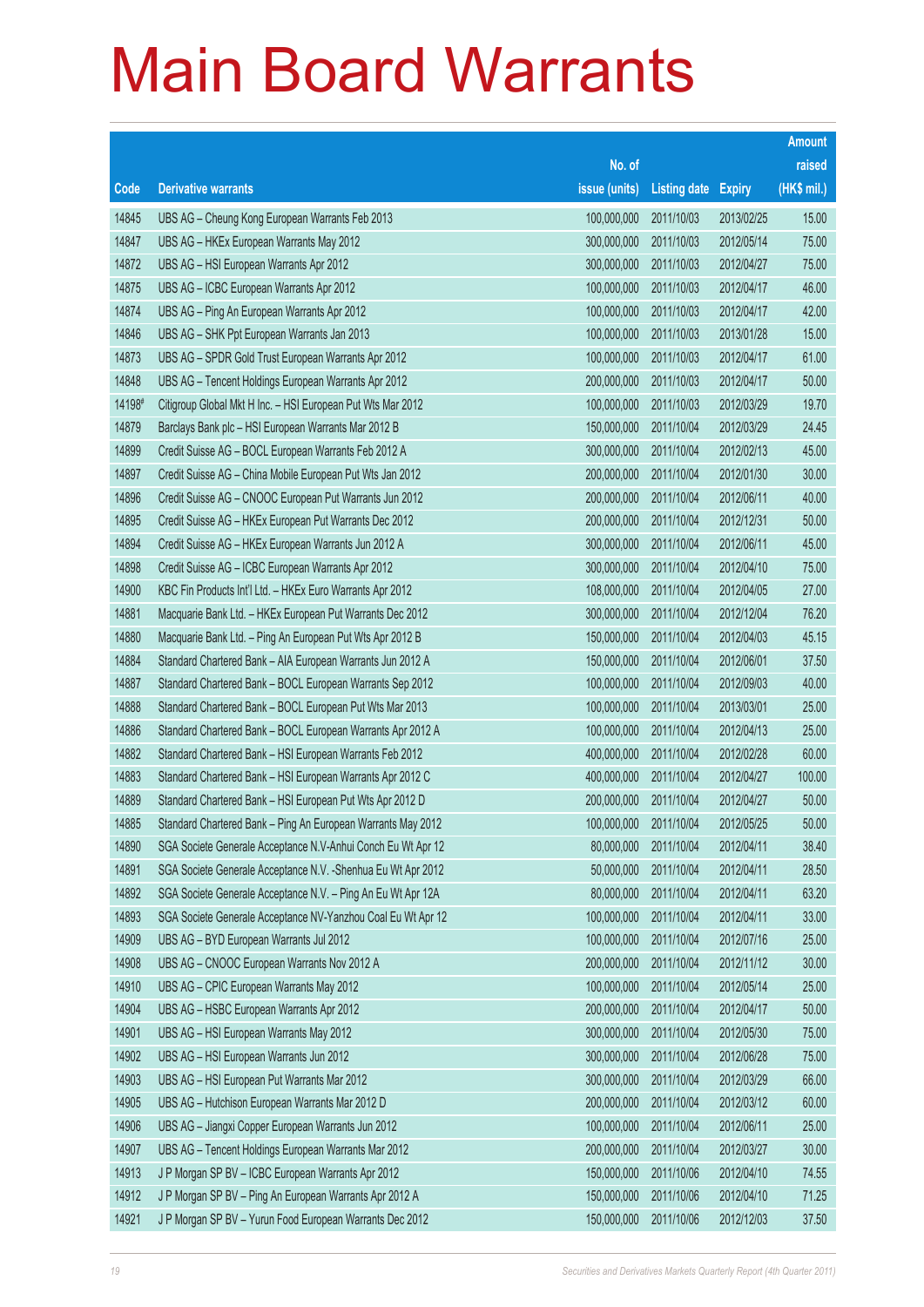|                |                                                                                                              |                            |                          |                          | <b>Amount</b>   |
|----------------|--------------------------------------------------------------------------------------------------------------|----------------------------|--------------------------|--------------------------|-----------------|
|                |                                                                                                              | No. of                     |                          |                          | raised          |
| Code           | <b>Derivative warrants</b>                                                                                   | issue (units)              | <b>Listing date</b>      | <b>Expiry</b>            | (HK\$ mil.)     |
| 14916          | Macquarie Bank Ltd. - CHALCO European Warrants Jun 2012                                                      | 150,000,000                | 2011/10/06               | 2012/06/04               | 51.00           |
| 14922          | Macquarie Bank Ltd. - Cathay Pacific European Wts Dec 2013                                                   | 200,000,000                | 2011/10/06               | 2013/12/30               | 30.00           |
| 14914          | Macquarie Bank Ltd. - New World Dev European Wts Apr 2012                                                    | 100,000,000                | 2011/10/06               | 2012/04/05               | 33.10           |
| 14915          | Macquarie Bank Ltd. - Wharf European Warrants May 2012                                                       | 200,000,000                | 2011/10/06               | 2012/05/03               | 74.40           |
| 14911          | CC Rabobank B.A. - Evergrande European Warrants Apr 2012                                                     | 100,000,000                | 2011/10/06               | 2012/04/23               | 46.00           |
| 14917          | Standard Chartered Bank - HKEx European Warrants Dec 2012                                                    | 150,000,000                | 2011/10/06               | 2012/12/06               | 37.50           |
| 14918          | Standard Chartered Bank - HKEx European Warrants Aug 2013                                                    | 150,000,000                | 2011/10/06               | 2013/08/01               | 37.50           |
| 14919          | Standard Chartered Bank - Tencent HIdg European Wts Aug 2012                                                 | 150,000,000                | 2011/10/06               | 2012/08/03               | 37.50           |
| 14920          | Standard Chartered Bank - Tencent HIdg European Wts Oct 2012                                                 | 150,000,000                | 2011/10/06               | 2012/10/31               | 37.50           |
| 14928          | UBS AG - BOCL European Warrants Feb 2012                                                                     | 100,000,000                | 2011/10/06               | 2012/02/13               | 15.00           |
| 14925          | UBS AG - China Mobile European Warrants Feb 2012                                                             | 200,000,000                | 2011/10/06               | 2012/02/20               | 120.00          |
| 14927          | UBS AG - China Life European Warrants Mar 2012 A                                                             | 300,000,000                | 2011/10/06               | 2012/03/05               | 48.00           |
| 14924          | UBS AG - CNOOC European Warrants Jun 2012 A                                                                  | 200,000,000                | 2011/10/06               | 2012/06/18               | 34.00           |
| 14926          | UBS AG - China Shenhua European Warrants May 2012                                                            | 100,000,000                | 2011/10/06               | 2012/05/14               | 30.00           |
| 14923          | UBS AG - PetroChina European Warrants Jan 2013                                                               | 200,000,000                | 2011/10/06               | 2013/01/28               | 44.00           |
| 23896#         | Credit Suisse AG - China Mobile European Put Warrants Dec 11                                                 | 300,000,000                | 2011/10/06               | 2011/12/23               | 18.30           |
| 14931          | BNP Paribas Arbit Issu B.V. - CLP European Warrants May 2012                                                 | 50,000,000                 | 2011/10/10               | 2012/05/03               | 18.00           |
| 14938          | BNP Paribas Arbit Issu B.V. - A50 China Euro Wts May 2012 A                                                  | 100,000,000                | 2011/10/10               | 2012/05/03               | 36.00           |
| 14930          | Citigroup Global Mkt H Inc. - A50 China Euro Wts Aug 2012                                                    | 80,000,000                 | 2011/10/10               | 2012/08/06               | 12.00           |
| 14929          | Citigroup Global Mkt H Inc. - Galaxy Ent Euro Wts Apr 2012                                                   | 80,000,000                 | 2011/10/10               | 2012/04/17               | 20.00           |
| 14939          | KBC Fin Products Int'l Ltd. - HKEx European Put Wts Sep 2012                                                 | 108,000,000                | 2011/10/10               | 2012/09/03               | 27.00           |
| 14937          | SGA Societe Generale Acceptance N.V. - BOCHK Eur Wt May 12 A                                                 | 150,000,000                | 2011/10/10               | 2012/05/07               | 37.50           |
| 14932          | SGA Societe Generale Acceptance N.V.-ChiUnicom Eu Wts May12A                                                 | 100,000,000                | 2011/10/10               | 2012/05/07               | 18.00           |
| 14935          | UBS AG - AIA European Warrants Apr 2012 A                                                                    | 200,000,000                | 2011/10/10               | 2012/04/17               | 50.00           |
| 14936          | UBS AG - A50 China European Warrants Jun 2013                                                                | 300,000,000                | 2011/10/10               | 2013/06/06               | 60.00           |
| 14934          | UBS AG - HKEx European Warrants Jun 2012 A                                                                   | 500,000,000                | 2011/10/10               | 2012/06/11               | 125.00          |
| 14933          | UBS AG - Hutchison European Warrants Apr 2012<br>BNP Paribas Arbit Issu B.V. - CC Bank Euro Put Wts Jul 2012 | 200,000,000                | 2011/10/10<br>2011/10/11 | 2012/04/03<br>2012/07/04 | 100.00<br>93.00 |
| 14961<br>14965 | BNP Paribas Arbit Issu B.V. - A50 China Euro Put Wt Aug 2012                                                 | 100,000,000<br>100,000,000 | 2011/10/11               |                          | 26.00           |
| 14962          | BNP Paribas Arbit Issu B.V. - HSBC European Put Wts Jun 2012                                                 | 100,000,000                | 2011/10/11               | 2012/08/02<br>2012/06/04 | 99.00           |
| 14964          | BNP Paribas Arbit Issu B.V. - HSI European Wts Oct 2012                                                      | 200,000,000                | 2011/10/11               | 2012/10/30               | 52.00           |
| 14963          | BNP Paribas Arbit Issu B.V. - HSI Euro Put Wts Oct 2012                                                      | 200,000,000                | 2011/10/11               | 2012/10/30               | 50.00           |
| 14960          | BNP Paribas Arbit Issu B.V. - ICBC European Put Wts Jul 2012                                                 | 100,000,000                | 2011/10/11               | 2012/07/04               | 71.00           |
| 14958          | Credit Suisse AG - HSI European Warrants Apr 2012                                                            | 400,000,000                | 2011/10/11               | 2012/04/27               | 60.00           |
| 14959          | Credit Suisse AG - HSI European Warrants May 2012                                                            | 400,000,000                | 2011/10/11               | 2012/05/30               | 60.00           |
| 14957          | KBC Fin Products Int'l Ltd. - Agricultural Bk Eu Wt Apr2012A                                                 | 108,000,000                | 2011/10/11               | 2012/04/11               | 27.00           |
| 14955          | KBC Fin Products Int'l Ltd. - AIA Euro Put Warrants May 2012                                                 | 108,000,000                | 2011/10/11               | 2012/05/02               | 27.00           |
| 14956          | KBC Fin Products Int'l Ltd. - AIA Euro Warrants Apr 2012 A                                                   | 108,000,000                | 2011/10/11               | 2012/04/16               | 27.00           |
| 14975          | KBC Fin Products Int'l Ltd. - BOC HK European Wts May 2012                                                   | 108,000,000                | 2011/10/11               | 2012/05/02               | 27.00           |
| 14974          | KBC Fin Products Int'l Ltd. - BOC HK Euro Put Wts May 2012 A                                                 | 80,000,000                 | 2011/10/11               | 2012/05/18               | 20.00           |
| 14954          | KBC Fin Products Int'l Ltd. - A50 Ch Euro Put Wts Oct 2012                                                   | 80,000,000                 | 2011/10/11               | 2012/10/03               | 20.00           |
| 14977          | KBC Fin Products Int'l Ltd. - HSBC Euro Put Wts Apr 2012 A                                                   | 98,000,000                 | 2011/10/11               | 2012/04/11               | 24.50           |
| 14976          | KBC Fin Products Int'l Ltd. - HSCEI Euro Put Wts Apr 2012                                                    | 100,000,000                | 2011/10/11               | 2012/04/27               | 25.00           |
| 14947          | Macquarie Bank Ltd. - Bank of EA European Warrants Oct 2012                                                  | 200,000,000                | 2011/10/11               | 2012/10/04               | 68.40           |
|                |                                                                                                              |                            |                          |                          |                 |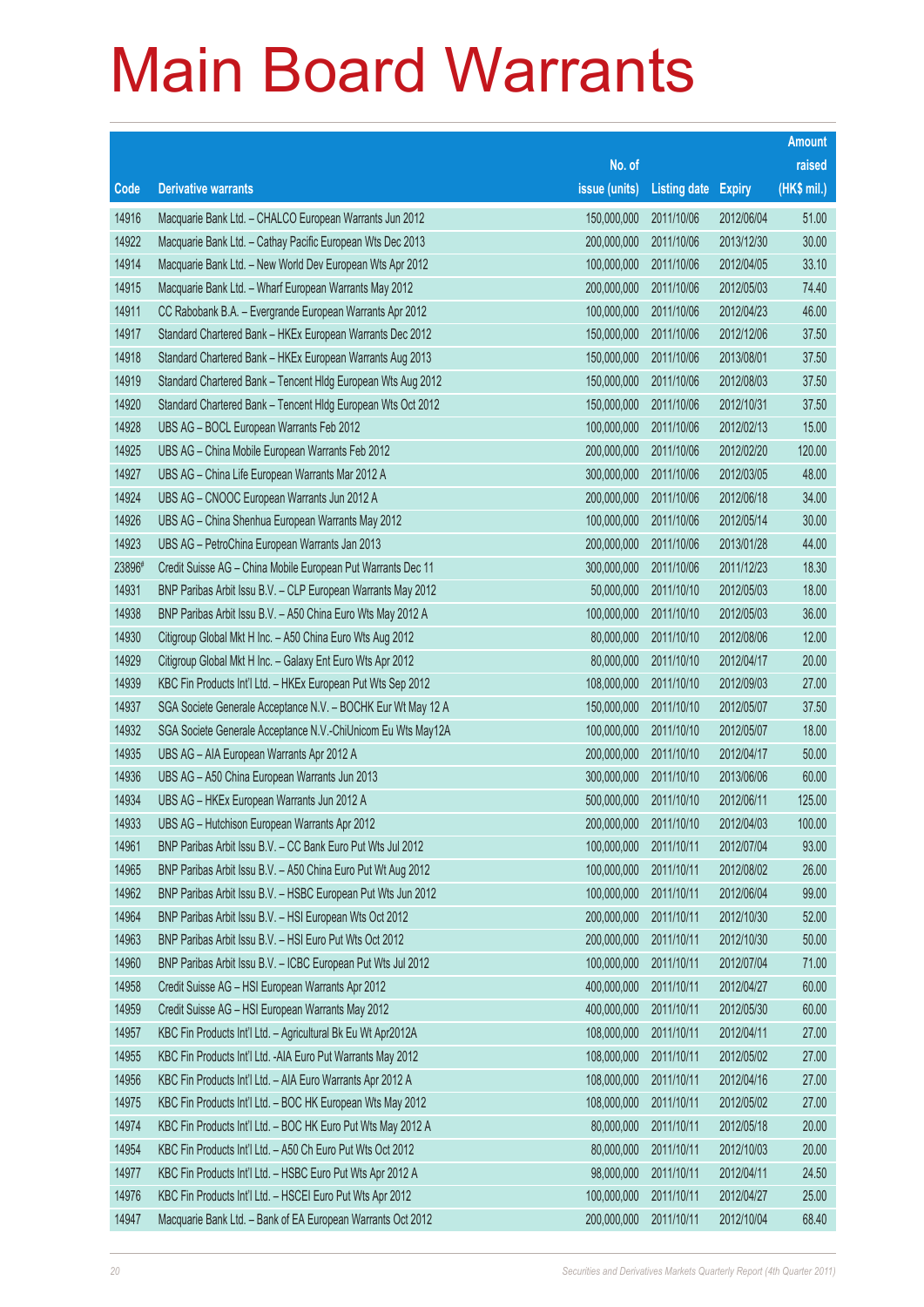|       |                                                              |               |                     |               | <b>Amount</b> |
|-------|--------------------------------------------------------------|---------------|---------------------|---------------|---------------|
|       |                                                              | No. of        |                     |               | raised        |
| Code  | <b>Derivative warrants</b>                                   | issue (units) | <b>Listing date</b> | <b>Expiry</b> | (HK\$ mil.)   |
| 14941 | Macquarie Bank Ltd. - CC Bank European Warrants May 2012 A   | 200,000,000   | 2011/10/11          | 2012/05/03    | 129.80        |
| 14940 | Macquarie Bank Ltd. - Minsheng Bank European Wts May 2012    | 200,000,000   | 2011/10/11          | 2012/05/03    | 102.80        |
| 14943 | Macquarie Bank Ltd. - Galaxy Ent European Warrants May 2012  | 200,000,000   | 2011/10/11          | 2012/05/03    | 51.40         |
| 14948 | Macquarie Bank Ltd. - HKEx European Warrants Oct 2012        | 200,000,000   | 2011/10/11          | 2012/10/03    | 50.00         |
| 14953 | Macquarie Bank Ltd. - HSCEI European Put Warrants Jun 2012   | 200,000,000   | 2011/10/11          | 2012/06/28    | 50.00         |
| 14952 | Macquarie Bank Ltd. - HSI European Put Warrants May 2012 A   | 300,000,000   | 2011/10/11          | 2012/05/30    | 75.00         |
| 14942 | Macquarie Bank Ltd. - Sands China European Warrants May 2012 | 200,000,000   | 2011/10/11          | 2012/05/03    | 71.60         |
| 14945 | Macquarie Bank Ltd. - SJM Holdings European Wts Apr 2012     | 200,000,000   | 2011/10/11          | 2012/04/17    | 57.60         |
| 14946 | Macquarie Bank Ltd. - Tencent European Warrants May 2012     | 200,000,000   | 2011/10/11          | 2012/05/02    | 53.00         |
| 14951 | Macquarie Bank Ltd. - Tencent European Put Wts Oct 2012 A    | 200,000,000   | 2011/10/11          | 2012/10/04    | 50.00         |
| 14978 | Standard Chartered Bank - HSI European Warrants Apr 2012 E   | 300,000,000   | 2011/10/11          | 2012/04/27    | 78.00         |
| 14979 | Standard Chartered Bank - HSI European Put Wts Apr 2012 F    | 300,000,000   | 2011/10/11          | 2012/04/27    | 75.00         |
| 14968 | UBS AG - AIA European Warrants May 2012                      | 200,000,000   | 2011/10/11          | 2012/05/07    | 60.00         |
| 14970 | UBS AG - BOCL European Warrants Mar 2012 A                   | 100,000,000   | 2011/10/11          | 2012/03/26    | 25.00         |
| 14971 | UBS AG - CC Bank European Warrants Apr 2012                  | 200,000,000   | 2011/10/11          | 2012/04/17    | 96.00         |
| 14950 | UBS AG - Cheung Kong European Warrants Dec 2013              | 200,000,000   | 2011/10/11          | 2013/12/23    | 50.00         |
| 14967 | UBS AG - China Life European Warrants Mar 2012 B             | 300,000,000   | 2011/10/11          | 2012/03/21    | 75.00         |
| 14949 | UBS AG - CNOOC European Warrants Apr 2012 A                  | 200,000,000   | 2011/10/11          | 2012/04/17    | 50.00         |
| 14972 | UBS AG - A50 China European Warrants Sep 2012                | 200,000,000   | 2011/10/11          | 2012/09/11    | 34.00         |
| 14969 | UBS AG - HKEx European Warrants May 2012 A                   | 300,000,000   | 2011/10/11          | 2012/05/07    | 75.00         |
| 14973 | UBS AG - Ping An European Warrants Apr 2012 A                | 200,000,000   | 2011/10/11          | 2012/04/24    | 92.00         |
| 14966 | UBS AG - Tencent Holdings European Warrants May 2012         | 200,000,000   | 2011/10/11          | 2012/05/28    | 50.00         |
| 14986 | BOCI Asia Ltd. - CC Bank European Warrants Apr 2012          | 100,000,000   | 2011/10/12          | 2012/04/10    | 33.00         |
| 14987 | BOCI Asia Ltd. - Ping An European Warrants Apr 2012 A        | 100,000,000   | 2011/10/12          | 2012/04/16    | 33.50         |
| 14985 | BOCI Asia Ltd. - Tracker Fund European Put Warrants Apr 2012 | 100,000,000   | 2011/10/12          | 2012/04/16    | 25.00         |
| 14996 | BNP Paribas Arbit Issu B.V. - BOCL European Wts Jun 2012     | 200,000,000   | 2011/10/12          | 2012/06/04    | 50.00         |
| 14995 | BNP Paribas Arbit Issu B.V. - Minsheng Bk Euro Wts Jun 2012  | 50,000,000    | 2011/10/12          | 2012/06/04    | 35.00         |
| 14994 | BNP Paribas Arbit Issu B.V. - HKEx European Wts Dec 2013     | 90,000,000    | 2011/10/12          | 2013/12/03    | 22.50         |
| 14993 | BNP Paribas Arbit Issu B.V. - Hutchison Euro Wts Jul 2012 A  | 100,000,000   | 2011/10/12          | 2012/07/04    | 69.00         |
| 14997 | BNP Paribas Arbit Issu B.V. - ICBC European Wts Aug 2012     | 200,000,000   | 2011/10/12          | 2012/08/02    | 96.00         |
| 15003 | J P Morgan SP BV - BOCL European Warrants Apr 2012 A         | 200,000,000   | 2011/10/12          | 2012/04/12    | 50.00         |
| 15001 | J P Morgan SP BV - China Mob European Wts Apr 2012           | 150,000,000   | 2011/10/12          | 2012/04/12    | 62.25         |
| 15002 | J P Morgan Int'l Der. Ltd. - CC Bank European Wts Apr 2012 A | 200,000,000   | 2011/10/12          | 2012/04/12    | 75.40         |
| 14998 | J P Morgan SP BV - HSBC European Warrants Apr 2012 B         | 200,000,000   | 2011/10/12          | 2012/04/12    | 96.40         |
| 14980 | J P Morgan SP BV - HSI European Warrants Mar 2012            | 200,000,000   | 2011/10/12          | 2012/03/29    | 34.40         |
| 14981 | J P Morgan SP BV - HSI European Warrants Apr 2012            | 200,000,000   | 2011/10/12          | 2012/04/27    | 50.00         |
| 14982 | J P Morgan SP BV - HSI European Warrants Apr 2012 A          | 200,000,000   | 2011/10/12          | 2012/04/27    | 50.00         |
| 14999 | J P Morgan SP BV - HSI European Put Warrants Apr 2012 B      | 200,000,000   | 2011/10/12          | 2012/04/27    | 50.00         |
| 15000 | J P Morgan SP BV - HSI European Put Warrants Apr 2012 C      | 200,000,000   | 2011/10/12          | 2012/04/27    | 50.40         |
| 15006 | KBC Fin Products Int'l Ltd. - Hutchison Euro Wts Apr 2012 A  | 98,000,000    | 2011/10/12          | 2012/04/12    | 42.14         |
| 14983 | Macquarie Bank Ltd. - Anhui Conch European Warrants Apr 2012 | 200,000,000   | 2011/10/12          | 2012/04/16    | 50.20         |
| 14992 | Macquarie Bank Ltd. - HKEx European Put Warrants Jan 2013    | 300,000,000   | 2011/10/12          | 2013/01/03    | 75.00         |
| 14988 | Macquarie Bank Ltd. - HSI European Warrants Apr 2012 B       | 300,000,000   | 2011/10/12          | 2012/04/27    | 75.00         |
| 14984 | Macquarie Bank Ltd. - Tencent European Warrants Jun 2012 A   | 250,000,000   | 2011/10/12          | 2012/06/04    | 62.50         |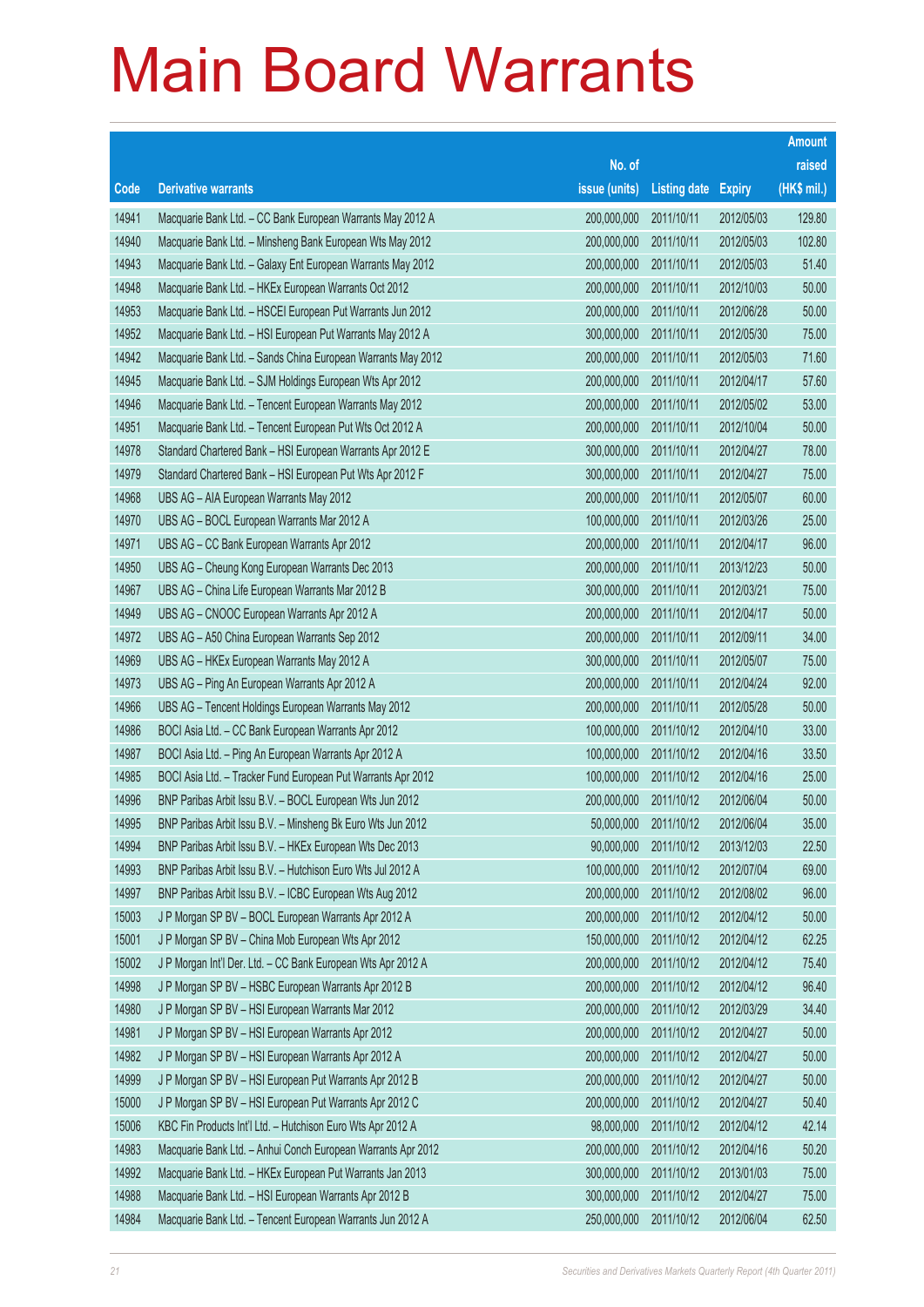|        |                                                               |               |                     |               | <b>Amount</b> |
|--------|---------------------------------------------------------------|---------------|---------------------|---------------|---------------|
|        |                                                               | No. of        |                     |               | raised        |
| Code   | <b>Derivative warrants</b>                                    | issue (units) | <b>Listing date</b> | <b>Expiry</b> | (HK\$ mil.)   |
| 15007  | Standard Chartered Bank - HSBC European Warrants Dec 2015 A   | 150,000,000   | 2011/10/12          | 2015/12/30    | 37.50         |
| 14989  | SGA Societe Generale Acceptance N.V. - CK(H) Eu Wt Dec 2012C  | 300,000,000   | 2011/10/12          | 2012/12/24    | 45.00         |
| 14990  | SGA Societe Generale Acceptance N.V. - HSI Eur Wt Apr 2012    | 300,000,000   | 2011/10/12          | 2012/04/27    | 75.00         |
| 14991  | SGA Societe Generale Acceptance N.V. - HSI Eu Put Wt Apr 2012 | 300,000,000   | 2011/10/12          | 2012/04/27    | 75.00         |
| 15004  | SGA Societe Generale Acceptance N.V. - HSI Eur Wt Apr 2012 A  | 300,000,000   | 2011/10/12          | 2012/04/27    | 75.00         |
| 15005  | SGA Societe Generale Acceptance N.V. - HSI Eu Put Wt Apr2012B | 300,000,000   | 2011/10/12          | 2012/04/27    | 75.00         |
| 15008  | UBS AG - HSI European Warrants Apr 2012 A                     | 300,000,000   | 2011/10/12          | 2012/04/27    | 75.00         |
| 15009  | UBS AG - HSI European Warrants Apr 2012 B                     | 300,000,000   | 2011/10/12          | 2012/04/27    | 45.00         |
| 15012  | Citigroup Global Mkt H Inc. - HSCEI European Wts Mar 2012     | 100,000,000   | 2011/10/13          | 2012/03/29    | 15.00         |
| 15015  | Macquarie Bank Ltd. - Angang Steel European Wts Apr 2012      | 100,000,000   | 2011/10/13          | 2012/04/13    | 41.90         |
| 15010  | Macquarie Bank Ltd. - China Coal European Warrants May 2012   | 100,000,000   | 2011/10/13          | 2012/05/03    | 52.00         |
| 15011  | Macquarie Bank Ltd. - Henganintl European Warrants Apr 2012   | 200,000,000   | 2011/10/13          | 2012/04/13    | 73.00         |
| 15013  | Macquarie Bank Ltd. - HSI European Put Warrants May 2012 B    | 300,000,000   | 2011/10/13          | 2012/05/30    | 78.30         |
| 15014  | Macquarie Bank Ltd. - HSI European Put Warrants Jun 2012 B    | 300,000,000   | 2011/10/13          | 2012/06/28    | 75.00         |
| 15018  | Standard Chartered Bank - AIA European Warrants Jul 2012      | 150,000,000   | 2011/10/13          | 2012/07/06    | 52.50         |
| 15020  | Standard Chartered Bank - BOCL European Warrants Nov 2012     | 100,000,000   | 2011/10/13          | 2012/11/05    | 40.00         |
| 15017  | Standard Chartered Bank - China Mobile Euro Wts Jun 2015      | 100,000,000   | 2011/10/13          | 2015/06/22    | 15.00         |
| 15016  | Standard Chartered Bank - CC Bank European Wts Apr 2012       | 100,000,000   | 2011/10/13          | 2012/04/16    | 60.00         |
| 15019  | Standard Chartered Bank - ICBC European Warrants Aug 2012     | 100,000,000   | 2011/10/13          | 2012/08/06    | 50.00         |
| 15023  | Macquarie Bank Ltd. - HKEx European Warrants Apr 2012         | 300,000,000   | 2011/10/14          | 2012/04/03    | 46.20         |
| 15022  | Macquarie Bank Ltd. - HKEx European Put Warrants Jul 2012     | 300,000,000   | 2011/10/14          | 2012/07/04    | 75.00         |
| 15021  | Standard Chartered Bank - HKEx European Warrants Dec 2012 A   | 150,000,000   | 2011/10/14          | 2012/12/05    | 37.50         |
| 15025  | UBS AG - China Mobile European Warrants Apr 2012 A            | 200,000,000   | 2011/10/14          | 2012/04/17    | 76.00         |
| 15024  | UBS AG - Hutchison European Warrants Feb 2012                 | 200,000,000   | 2011/10/14          | 2012/02/23    | 44.00         |
| 15034  | BNP Paribas Arbit Issu B.V. - Ch Mobile Euro Wts Apr 2012     | 200,000,000   | 2011/10/17          | 2012/04/05    | 86.00         |
| 15037  | Macquarie Bank Ltd. - Sinopec Corp European Wts Jul 2012      | 150,000,000   | 2011/10/17          | 2012/07/04    | 127.65        |
| 15036  | Macquarie Bank Ltd. - Hang Lung Ppt European Wts May 2012     | 150,000,000   | 2011/10/17          | 2012/05/03    | 38.10         |
| 15026  | Macquarie Bank Ltd. - Hutchison European Warrants Mar 2012 D  | 200,000,000   | 2011/10/17          | 2012/03/09    | 62.00         |
| 15035  | Macquarie Bank Ltd. - Yanzhou Coal European Wts Jun 2012      | 150,000,000   | 2011/10/17          | 2012/06/04    | 39.75         |
| 15033  | Macquarie Bank Ltd. - Zijin Mining European Wts Jun 2012      | 100,000,000   | 2011/10/17          | 2012/06/04    | 40.30         |
| 15031  | CC Rabobank B.A. - AIA European Warrants Jun 2012 A           | 200,000,000   | 2011/10/17          | 2012/06/18    | 70.00         |
| 15030  | CC Rabobank B.A. - Ch Mobile European Warrants Jun 2015       | 200,000,000   | 2011/10/17          | 2015/06/22    | 30.00         |
| 15029  | CC Rabobank B.A. - CNOOC European Warrants Aug 2012           | 100,000,000   | 2011/10/17          | 2012/08/20    | 25.00         |
| 15027  | CC Rabobank B.A. - HSBC European Warrants Oct 2015            | 200,000,000   | 2011/10/17          | 2015/10/05    | 30.00         |
| 15028  | CC Rabobank B.A. - HSBC European Put Warrants Apr 2012        | 200,000,000   | 2011/10/17          | 2012/04/10    | 140.00        |
| 15039  | UBS AG - CNOOC European Warrants Nov 2012 B                   | 200,000,000   | 2011/10/17          | 2012/11/27    | 30.00         |
| 15038  | UBS AG - Sinopec Corp European Warrants Dec 2014              | 200,000,000   | 2011/10/17          | 2014/12/29    | 42.00         |
| 15032  | UBS AG - A50 China European Warrants Oct 2013                 | 200,000,000   | 2011/10/17          | 2013/10/28    | 30.00         |
| 12323# | Citigroup Global Mkt H Inc. - GCL-Poly Energy Euro Wt Aug 13  | 185,190,000   | 2011/10/17          | 2013/08/23    | 10.00         |
| 15040  | Barclays Bank plc - Hutchison European Warrants Mar 2012 A    | 100,000,000   | 2011/10/18          | 2012/03/20    | 40.40         |
| 15041  | Barclays Bank plc - ICBC European Warrants Jul 2012           | 100,000,000   | 2011/10/18          | 2012/07/16    | 25.00         |
| 15042  | J P Morgan SP BV - China Mob European Put Warrants Apr 2012   | 150,000,000   | 2011/10/18          | 2012/04/18    | 38.70         |
| 15050  | Macquarie Bank Ltd. - BOCL European Warrants Apr 2012 A       | 150,000,000   | 2011/10/18          | 2012/04/18    | 44.85         |
| 15049  | Macquarie Bank Ltd. - HSI European Warrants Apr 2012 C        | 300,000,000   | 2011/10/18          | 2012/04/27    | 82.20         |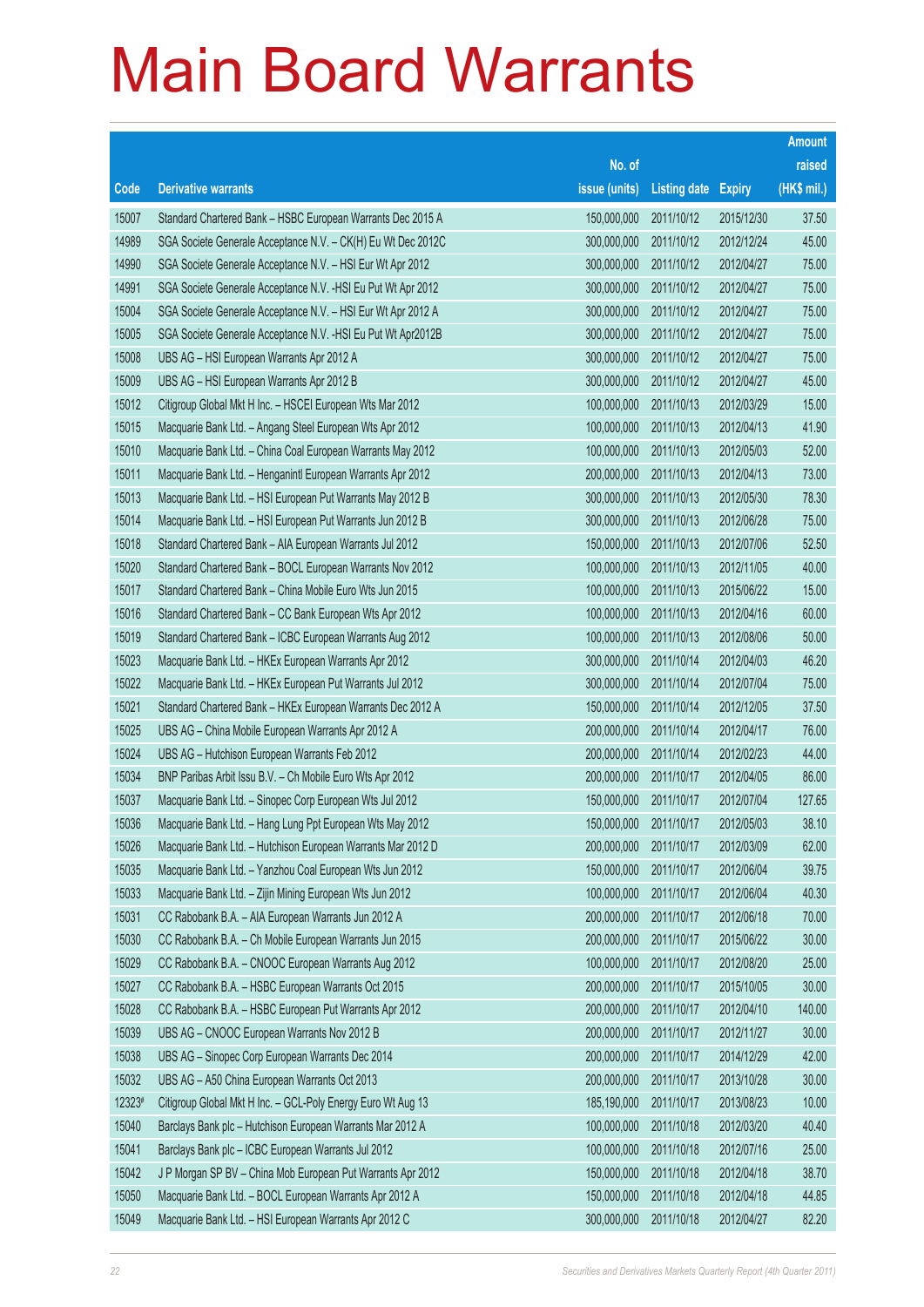|       |                                                             |               |                     |               | <b>Amount</b> |
|-------|-------------------------------------------------------------|---------------|---------------------|---------------|---------------|
|       |                                                             | No. of        |                     |               | raised        |
| Code  | <b>Derivative warrants</b>                                  | issue (units) | <b>Listing date</b> | <b>Expiry</b> | (HK\$ mil.)   |
| 15047 | CC Rabobank B.A. - AIA European Put Warrants Jun 2012       | 150,000,000   | 2011/10/18          | 2012/06/18    | 37.50         |
| 15046 | CC Rabobank B.A. - Ch Mobile European Put Wts Apr 2012      | 100,000,000   | 2011/10/18          | 2012/04/30    | 40.00         |
| 15043 | CC Rabobank B.A. - Sinopec Corp European Warrants Apr 2012  | 100,000,000   | 2011/10/18          | 2012/04/30    | 85.00         |
| 15045 | CC Rabobank B.A. - China Shenhua European Warrants Jul 2012 | 150,000,000   | 2011/10/18          | 2012/07/16    | 60.00         |
| 15044 | CC Rabobank B.A. - PetroChina European Warrants Apr 2012    | 100,000,000   | 2011/10/18          | 2012/04/30    | 80.00         |
| 15048 | Standard Chartered Bank - China Mobile Euro Wts Aug 2012    | 100,000,000   | 2011/10/18          | 2012/08/03    | 32.00         |
| 15051 | UBS AG - CC Bank European Warrants Apr 2012 A               | 200,000,000   | 2011/10/18          | 2012/04/23    | 60.00         |
| 15052 | UBS AG - China Life European Warrants Apr 2012              | 300,000,000   | 2011/10/18          | 2012/04/16    | 45.00         |
| 15053 | J P Morgan SP BV - HSBC European Put Warrants Apr 2014      | 200,000,000   | 2011/10/19          | 2014/04/07    | 50.00         |
| 15054 | J P Morgan SP BV - Tencent European Put Warrants Jul 2012   | 200,000,000   | 2011/10/19          | 2012/07/03    | 50.00         |
| 15055 | KBC Fin Products Int'l Ltd. - Cheung Kong Eur Wts Sep 2012  | 108,000,000   | 2011/10/19          | 2012/09/21    | 16.20         |
| 15062 | Bank of East Asia - BOCHK European Warrants Jun 2012        | 75,000,000    | 2011/10/20          | 2012/06/29    | 18.75         |
| 15061 | Bank of East Asia - China Overseas Euro Warrants Jun 2012   | 110,000,000   | 2011/10/20          | 2012/06/04    | 27.50         |
| 15058 | Bank of East Asia - China Coal European Warrants Nov 2013   | 170,000,000   | 2011/10/20          | 2013/11/20    | 42.50         |
| 15056 | Bank of East Asia - CM Bank European Warrants Dec 2012      | 110,000,000   | 2011/10/20          | 2012/12/21    | 27.50         |
| 15060 | Bank of East Asia - Shenhua European Warrants Apr 2012      | 60,000,000    | 2011/10/20          | 2012/04/23    | 15.00         |
| 15057 | Bank of East Asia - R&F Ppt European Warrants Nov 2013      | 270,000,000   | 2011/10/20          | 2013/11/20    | 67.50         |
| 15063 | Bank of East Asia - ICBC European Put Warrants Jun 2012     | 80,000,000    | 2011/10/20          | 2012/06/08    | 20.00         |
| 15059 | Bank of East Asia - Yanzhou Coal European Warrants Jun 2012 | 70,000,000    | 2011/10/20          | 2012/06/22    | 17.50         |
| 15067 | UBS AG - Agricultural Bank European Warrants Apr 2012 A     | 200,000,000   | 2011/10/20          | 2012/04/10    | 32.00         |
| 15064 | UBS AG - AIA European Warrants Mar 2012 B                   | 200,000,000   | 2011/10/20          | 2012/03/05    | 30.00         |
| 15066 | UBS AG - China Life European Warrants May 2012              | 300,000,000   | 2011/10/20          | 2012/05/28    | 45.00         |
| 15068 | UBS AG - HSI European Warrants Aug 2012                     | 300,000,000   | 2011/10/20          | 2012/08/30    | 45.00         |
| 15069 | UBS AG - HSI European Put Warrants Jun 2012                 | 300,000,000   | 2011/10/20          | 2012/06/28    | 96.00         |
| 15070 | UBS AG - HSI European Put Warrants Jun 2012 A               | 300,000,000   | 2011/10/20          | 2012/06/28    | 54.00         |
| 15065 | UBS AG - Hutchison European Warrants Mar 2012 E             | 200,000,000   | 2011/10/20          | 2012/03/05    | 54.00         |
| 15071 | BNP Paribas Arbit Issu B.V. - HSI European Wts Jul 2012     | 200,000,000   | 2011/10/21          | 2012/07/30    | 54.00         |
| 15072 | Macquarie Bank Ltd. - China Mobile European Wts Jun 2012    | 200,000,000   | 2011/10/21          | 2012/06/04    | 75.80         |
| 15073 | Macquarie Bank Ltd. - China Tel European Warrants Jun 2012  | 200,000,000   | 2011/10/21          | 2012/06/04    | 82.60         |
| 15076 | Barclays Bank plc - CC Bank European Warrants Jul 2012      | 100,000,000   | 2011/10/24          | 2012/07/30    | 25.10         |
| 15077 | Barclays Bank plc - China Life European Warrants Jul 2013   | 100,000,000   | 2011/10/24          | 2013/07/29    | 25.00         |
| 15074 | Barclays Bank plc - HSI European Warrants Aug 2012          | 150,000,000   | 2011/10/24          | 2012/08/30    | 37.95         |
| 15078 | Barclays Bank plc - HSI European Put Warrants Aug 2012      | 150,000,000   | 2011/10/24          | 2012/08/30    | 37.80         |
| 15075 | Barclays Bank plc - Tencent Holdings European Wts Jul 2012  | 100,000,000   | 2011/10/24          | 2012/07/03    | 25.10         |
| 15079 | Macquarie Bank Ltd. - HSI European Warrants May 2012        | 300,000,000   | 2011/10/24          | 2012/05/30    | 75.00         |
| 15082 | UBS AG - China Mobile European Warrants Apr 2012 B          | 200,000,000   | 2011/10/24          | 2012/04/30    | 84.00         |
| 15080 | UBS AG - HKEx European Warrants Nov 2012                    | 300,000,000   | 2011/10/24          | 2012/11/26    | 45.00         |
| 15083 | UBS AG - Ping An European Warrants Jun 2012                 | 200,000,000   | 2011/10/24          | 2012/06/18    | 124.00        |
| 15084 | UBS AG - Ping An European Warrants Dec 2012                 | 200,000,000   | 2011/10/24          | 2012/12/11    | 30.00         |
| 15081 | UBS AG - Tencent Holdings European Warrants Jul 2012        | 200,000,000   | 2011/10/24          | 2012/07/16    | 40.00         |
| 15091 | HK Bank - HSI European Warrants May 2012                    | 300,000,000   | 2011/10/25          | 2012/05/30    | 75.00         |
| 15092 | HK Bank - HSI European Put Warrants Apr 2012                | 300,000,000   | 2011/10/25          | 2012/04/27    | 45.00         |
| 15093 | HK Bank - HSI European Put Warrants Jun 2012                | 300,000,000   | 2011/10/25          | 2012/06/28    | 45.00         |
| 15090 | HK Bank - HSI European Warrants Apr 2012 A                  | 300,000,000   | 2011/10/25          | 2012/04/27    | 75.00         |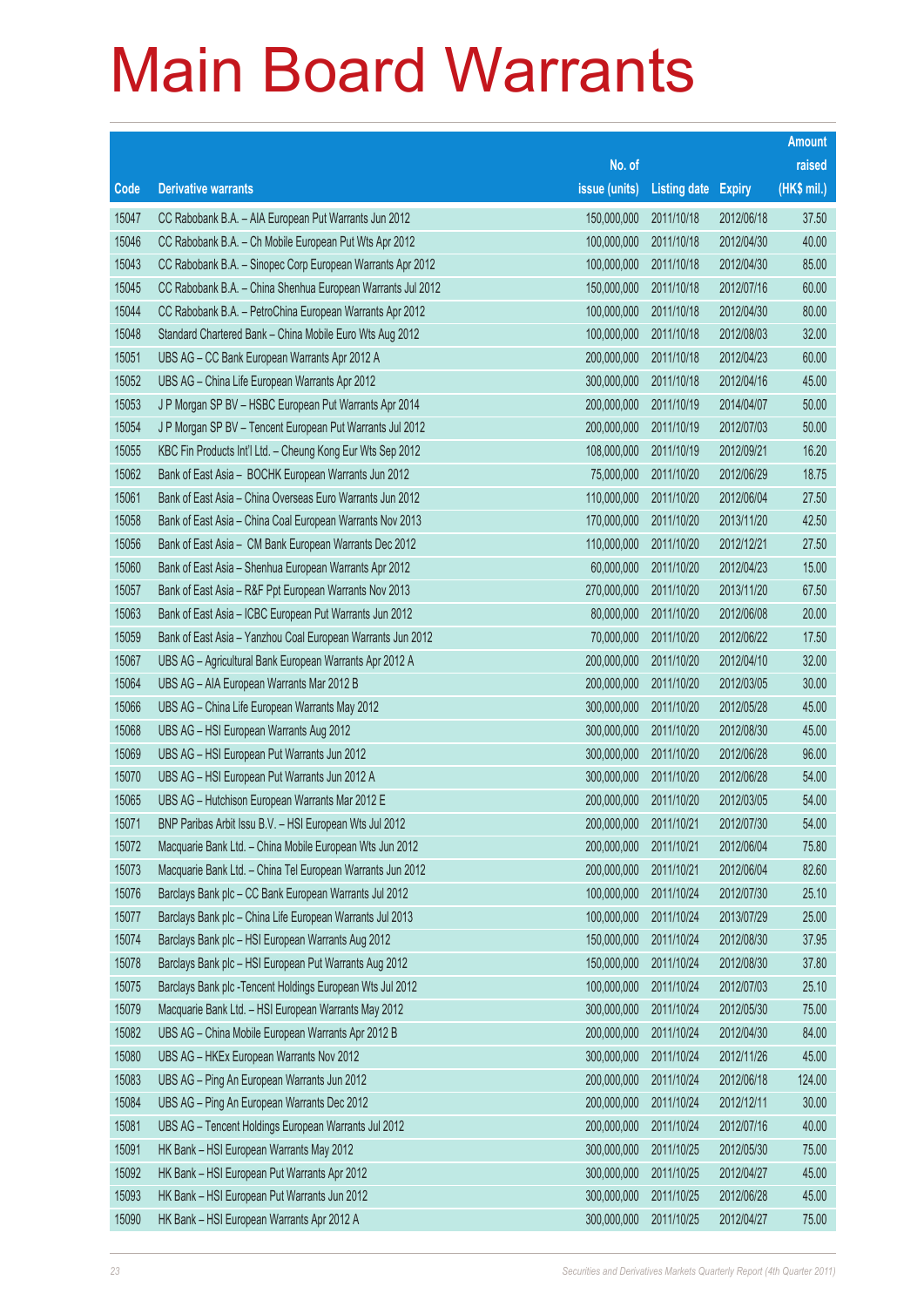|        |                                                              |               |                            |            | <b>Amount</b> |
|--------|--------------------------------------------------------------|---------------|----------------------------|------------|---------------|
|        |                                                              | No. of        |                            |            | raised        |
| Code   | <b>Derivative warrants</b>                                   | issue (units) | <b>Listing date Expiry</b> |            | (HK\$ mil.)   |
| 15088  | Macquarie Bank Ltd. - CC Bank European Warrants May 2012 B   | 180,000,000   | 2011/10/25                 | 2012/05/03 | 55.26         |
| 15094  | Macquarie Bank Ltd. - China Life European Wts Jun 2012       | 180,000,000   | 2011/10/25                 | 2012/06/04 | 47.34         |
| 15086  | Macquarie Bank Ltd. - A50 China European Warrants Aug 2012   | 200,000,000   | 2011/10/25                 | 2012/08/02 | 30.00         |
| 15087  | Macquarie Bank Ltd. - A50 China European Warrants Oct 2013   | 200,000,000   | 2011/10/25                 | 2013/10/28 | 31.00         |
| 15085  | Macquarie Bank Ltd. - HKEx European Warrants Jun 2012        | 300,000,000   | 2011/10/25                 | 2012/06/06 | 45.30         |
| 15089  | Macquarie Bank Ltd. - ICBC European Warrants Apr 2012        | 180,000,000   | 2011/10/25                 | 2012/04/25 | 56.16         |
| 15106  | BNP Paribas Arbit Issu B.V. - Geely Auto Euro Wts Aug 2012   | 47,000,000    | 2011/10/26                 | 2012/08/02 | 17.86         |
| 15107  | BNP Paribas Arbit Issu B.V. - HKEx European Wts Dec 2012     | 100,000,000   | 2011/10/26                 | 2012/12/04 | 19.00         |
| 15108  | BNP Paribas Arbit Issu B.V. - ICBC European Wts Sep 2012     | 200,000,000   | 2011/10/26                 | 2012/09/04 | 100.00        |
| 15105  | BNP Paribas Arbit Issu B.V. - Tsingtao Brew Euro Wt Aug 2012 | 26,000,000    | 2011/10/26                 | 2012/08/02 | 17.94         |
| 15099  | HK Bank - AIA European Warrants Apr 2012 A                   | 100,000,000   | 2011/10/26                 | 2012/04/26 | 25.00         |
| 15100  | HK Bank - China Life European Warrants May 2012 A            | 100,000,000   | 2011/10/26                 | 2012/05/18 | 25.00         |
| 15095  | HK Bank - HSI European Warrants Aug 2013                     | 300,000,000   | 2011/10/26                 | 2013/08/29 | 75.00         |
| 15096  | HK Bank - HSI European Warrants Dec 2014                     | 300,000,000   | 2011/10/26                 | 2014/12/30 | 75.00         |
| 15097  | HK Bank - HSI European Put Warrants Apr 2012 B               | 250,000,000   | 2011/10/26                 | 2012/04/27 | 37.50         |
| 15098  | HK Bank - HWL European Warrants Apr 2012                     | 100,000,000   | 2011/10/26                 | 2012/04/26 | 50.00         |
| 15103  | J P Morgan SP BV - HSI European Warrants Apr 2012 D          | 200,000,000   | 2011/10/26                 | 2012/04/27 | 50.00         |
| 15104  | J P Morgan SP BV - HSI European Put Warrants Apr 2012 E      | 200,000,000   | 2011/10/26                 | 2012/04/27 | 50.00         |
| 15101  | Standard Chartered Bank - HSI European Warrants Feb 2012 A   | 200,000,000   | 2011/10/26                 | 2012/02/28 | 30.00         |
| 15102  | Standard Chartered Bank - HSI European Put Wts Mar 2012 A    | 200,000,000   | 2011/10/26                 | 2012/03/29 | 44.00         |
| 15112  | HK Bank - Agricultural Bank European Warrants Aug 2012       | 100,000,000   | 2011/10/27                 | 2012/08/30 | 25.00         |
| 15111  | HK Bank - Agricultural Bank European Warrants Apr 2012 A     | 100,000,000   | 2011/10/27                 | 2012/04/27 | 25.00         |
| 15110  | HK Bank - CC Bank European Warrants Apr 2012                 | 120,000,000   | 2011/10/27                 | 2012/04/27 | 49.20         |
| 15113  | HK Bank - CC Bank European Put Warrants Apr 2012             | 100,000,000   | 2011/10/27                 | 2012/04/27 | 25.00         |
| 15114  | HK Bank - HSCEI European Warrants Aug 2012                   | 200,000,000   | 2011/10/27                 | 2012/08/30 | 50.00         |
| 15115  | HK Bank - HSCEI European Warrants Dec 2013                   | 200,000,000   | 2011/10/27                 | 2013/12/30 | 50.00         |
| 15116  | HK Bank - HSCEI European Put Warrants Dec 2012               | 200,000,000   | 2011/10/27                 | 2012/12/28 | 50.00         |
| 15119  | J P Morgan SP BV - BOC HK European Warrants Jun 2012 A       | 200,000,000   | 2011/10/27                 | 2012/06/28 | 50.00         |
| 15120  | J P Morgan SP BV - China Unicom European Put Wts Sep 2012    | 200,000,000   | 2011/10/27                 | 2012/09/27 | 50.00         |
| 15118  | J P Morgan SP BV - China Mob European Wts Apr 2012 A         | 200,000,000   | 2011/10/27                 | 2012/04/27 | 50.00         |
| 15109  | Macquarie Bank Ltd. - PICC P&C European Warrants Jul 2012    | 200,000,000   | 2011/10/27                 | 2012/07/04 | 50.60         |
| 15117  | Standard Chartered Bank - CC Bank European Wts Sep 2012 A    | 100,000,000   | 2011/10/27                 | 2012/09/28 | 70.00         |
| 15121  | UBS AG - China Unicom European Warrants Jul 2012             | 100,000,000   | 2011/10/27                 | 2012/07/09 | 16.00         |
| 15122  | UBS AG - China Life European Warrants Apr 2012 A             | 300,000,000   | 2011/10/27                 | 2012/04/20 | 81.00         |
| 15127  | HK Bank - A50 China European Warrants Dec 2014               | 150,000,000   | 2011/10/28                 | 2014/12/30 | 37.50         |
| 15123  | HK Bank - HKEx European Warrants Nov 2012                    | 100,000,000   | 2011/10/28                 | 2012/11/29 | 15.00         |
| 15124  | HK Bank - Tencent European Warrants Apr 2012 A               | 100,000,000   | 2011/10/28                 | 2012/04/30 | 29.00         |
| 15125  | HK Bank - Tencent European Warrants May 2012                 | 100,000,000   | 2011/10/28                 | 2012/05/28 | 25.00         |
| 15126  | HK Bank - Tencent European Put Warrants Dec 2012             | 100,000,000   | 2011/10/28                 | 2012/12/28 | 25.00         |
| 15129  | J P Morgan SP BV - AIA European Put Warrants Jun 2012        | 200,000,000   | 2011/10/28                 | 2012/06/28 | 50.00         |
| 15128  | J P Morgan SP BV - Stanchart European Warrants Sep 2012      | 200,000,000   | 2011/10/28                 | 2012/09/27 | 50.00         |
| 29781# | Standard Chartered Bank - ICBC European Warrants Dec 2012    | 320,000,000   | 2011/10/28                 | 2012/12/10 | 10.56         |
| 10141  | BNP Paribas Arbit Issu B.V. - EUR/USD European Wts Jun 2012  | 100,000,000   | 2011/10/31                 | 2012/06/12 | 25.00         |
| 10142  | BNP Paribas Arbit Issu B.V. - EUR/USD Euro Put Wts Jun 2012  | 100,000,000   | 2011/10/31                 | 2012/06/12 | 25.00         |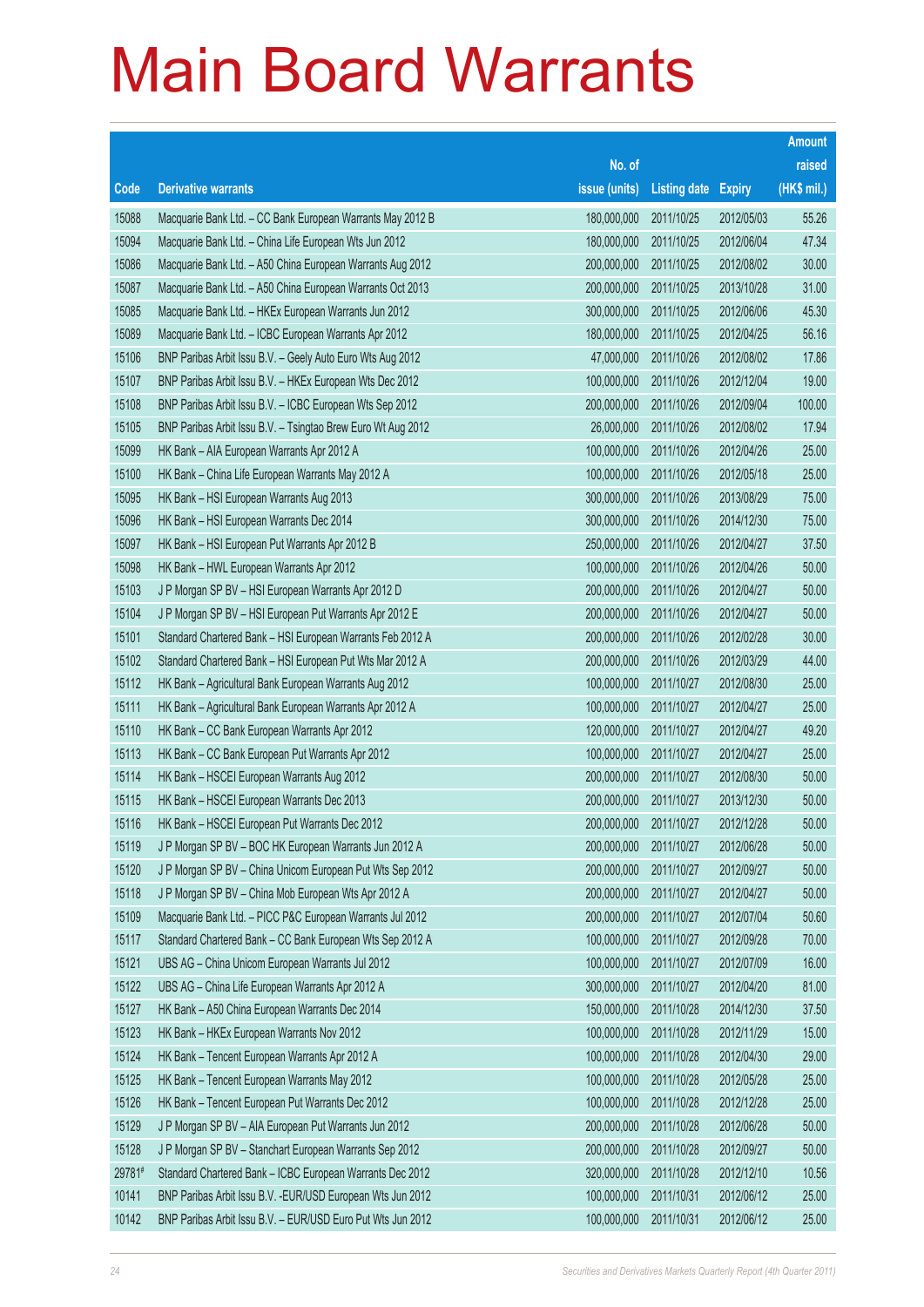|        |                                                              |               |                     |               | <b>Amount</b> |
|--------|--------------------------------------------------------------|---------------|---------------------|---------------|---------------|
|        |                                                              | No. of        |                     |               | raised        |
| Code   | <b>Derivative warrants</b>                                   | issue (units) | <b>Listing date</b> | <b>Expiry</b> | (HK\$ mil.)   |
| 15132  | HK Bank - CHALCO European Warrants May 2012 A                | 68,000,000    | 2011/10/31          | 2012/05/25    | 17.00         |
| 15133  | HK Bank - Evergrande European Warrants Nov 2012              | 80,000,000    | 2011/10/31          | 2012/11/22    | 20.00         |
| 15134  | HK Bank - A50 China European Warrants Aug 2012               | 100,000,000   | 2011/10/31          | 2012/08/01    | 15.00         |
| 15130  | HK Bank - Jiangxi Copper European Warrants May 2012 A        | 100,000,000   | 2011/10/31          | 2012/05/30    | 25.00         |
| 15131  | HK Bank - PICC European Warrants Oct 2012                    | 100,000,000   | 2011/10/31          | 2012/10/18    | 25.00         |
| 15135  | UBS AG - HSBC European Warrants Jun 2012                     | 300,000,000   | 2011/10/31          | 2012/06/18    | 75.00         |
| 15136  | UBS AG - HSI European Put Warrants Mar 2012 C                | 300,000,000   | 2011/10/31          | 2012/03/29    | 45.00         |
| 15138  | BOCI Asia Ltd. - ICBC European Warrants Apr 2012             | 100,000,000   | 2011/11/01          | 2012/04/16    | 15.00         |
| 15144  | BNP Paribas Arbit Issu B.V. - HSI Euro Put Wts May 2012      | 200,000,000   | 2011/11/01          | 2012/05/30    | 52.00         |
| 15137  | HK Bank - China Shenhua European Warrants Jun 2012           | 80,000,000    | 2011/11/01          | 2012/06/15    | 21.60         |
| 15142  | Macquarie Bank Ltd.-Agricultural Bk Euro Warrants May 2012 A | 200,000,000   | 2011/11/01          | 2012/05/03    | 50.80         |
| 15143  | Macquarie Bank Ltd. - Minsheng Bank European Wts May 2012 A  | 100,000,000   | 2011/11/01          | 2012/05/03    | 36.00         |
| 15139  | Standard Chartered Bank - HSBC European Warrants May 2012 A  | 150,000,000   | 2011/11/01          | 2012/05/02    | 60.00         |
| 15140  | Standard Chartered Bank - Hutchison Euro Euro Wts May 2012   | 100,000,000   | 2011/11/01          | 2012/05/03    | 45.00         |
| 15141  | Standard Chartered Bank - Jiangxi Copper Euro Wts Jun 2012   | 100,000,000   | 2011/11/01          | 2012/06/29    | 25.00         |
| 15145  | UBS AG - BYD European Warrants Aug 2012                      | 100,000,000   | 2011/11/01          | 2012/08/20    | 25.00         |
| 15146  | UBS AG - China Life European Warrants May 2012 A             | 300,000,000   | 2011/11/01          | 2012/05/28    | 45.00         |
| 15148  | UBS AG - HSI European Warrants Oct 2012                      | 300,000,000   | 2011/11/01          | 2012/10/30    | 75.00         |
| 15147  | UBS AG - HSI European Warrants Apr 2012 C                    | 300,000,000   | 2011/11/01          | 2012/04/27    | 45.00         |
| 14198# | Citigroup Global Mkt H Inc. - HSI European Put Wts Mar 2012  | 100,000,000   | 2011/11/01          | 2012/03/29    | 11.80         |
| 14456# | Merrill Lynch Int'l & Co. C.V. - HSI Euro Put Wts Mar 2012 D | 200,000,000   | 2011/01/01          | 2012/03/29    | 21.40         |
| 15150  | Barclays Bank plc - BOCL European Warrants Mar 2012          | 100,000,000   | 2011/11/02          | 2012/03/16    | 19.80         |
| 15149  | Barclays Bank plc - HKEx European Warrants Jul 2013          | 100,000,000   | 2011/11/02          | 2013/07/25    | 18.00         |
| 15154  | BNP Paribas Arbit Issu B.V. - Agricultural Bank Eu Wt Jun 12 | 100,000,000   | 2011/11/02          | 2012/06/04    | 26.00         |
| 15153  | BNP Paribas Arbit Issu B.V. - CC Bank Euro Wts Aug 2012      | 200,000,000   | 2011/11/02          | 2012/08/02    | 70.00         |
| 15152  | BNP Paribas Arbit Issu B.V. - HSBC European Wts Jul 2012 A   | 200,000,000   | 2011/11/02          | 2012/07/04    | 54.00         |
| 15155  | BNP Paribas Arbit Issu B.V. - ICBC European Wts Aug 2012 A   | 200,000,000   | 2011/11/02          | 2012/08/02    | 86.00         |
| 15151  | CC Rabobank B.A. - Zoomlion European Warrants May 2012       | 80,000,000    | 2011/11/02          | 2012/05/07    | 20.00         |
| 15158  | UBS AG - Agricultural Bank European Warrants Apr 2012 B      | 200,000,000   | 2011/11/02          | 2012/04/23    | 30.00         |
| 15159  | UBS AG - China Mobile European Put Warrants Apr 2012         | 200,000,000   | 2011/11/02          | 2012/04/10    | 104.00        |
| 15157  | UBS AG - China Mobile European Warrants Jun 2012 A           | 200,000,000   | 2011/11/02          | 2012/06/11    | 50.00         |
| 15156  | UBS AG - Sinopec Corp European Warrants May 2012 A           | 100,000,000   | 2011/11/02          | 2012/05/14    | 45.00         |
| 15160  | UBS AG - HSI European Put Warrants Jun 2012 B                | 300,000,000   | 2011/11/02          | 2012/06/28    | 75.00         |
| 15161  | J P Morgan SP BV - HSI European Put Warrants May 2012        | 300,000,000   | 2011/11/03          | 2012/05/30    | 75.00         |
| 15162  | J P Morgan SP BV - HSI European Warrants Apr 2012 F          | 300,000,000   | 2011/11/03          | 2012/04/27    | 45.00         |
| 15178  | Citigroup Global Mkt H Inc. - CNOOC European Wts Apr 2012 B  | 80,000,000    | 2011/11/04          | 2012/04/30    | 12.00         |
| 15183  | Citigroup Global Mkt H Inc. - Dongfeng European Wts Jul 2012 | 80,000,000    | 2011/11/04          | 2012/07/11    | 20.00         |
| 15179  | Citigroup Global Mkt H Inc. - A50 China Euro Wts Oct 2012    | 80,000,000    | 2011/11/04          | 2012/10/16    | 12.00         |
| 15177  | Citigroup Global Mkt H Inc. - Galaxy Ent Euro Wts May 2012   | 80,000,000    | 2011/11/04          | 2012/05/08    | 20.00         |
| 15176  | Citigroup Global Mkt H Inc. - HSI European Wts Mar 2012      | 100,000,000   | 2011/11/04          | 2012/03/29    | 15.00         |
| 15163  | HK Bank - Sands China European Warrants Nov 2012             | 80,000,000    | 2011/11/04          | 2012/11/16    | 31.20         |
| 15182  | UBS AG - Agricultural Bank European Warrants Apr 2012 C      | 200,000,000   | 2011/11/04          | 2012/04/25    | 30.00         |
| 15170  | UBS AG - CC Bank European Warrants Mar 2012 A                | 200,000,000   | 2011/11/04          | 2012/03/21    | 44.00         |
| 15173  | UBS AG - CPIC European Warrants Jun 2012                     | 100,000,000   | 2011/11/04          | 2012/06/18    | 25.00         |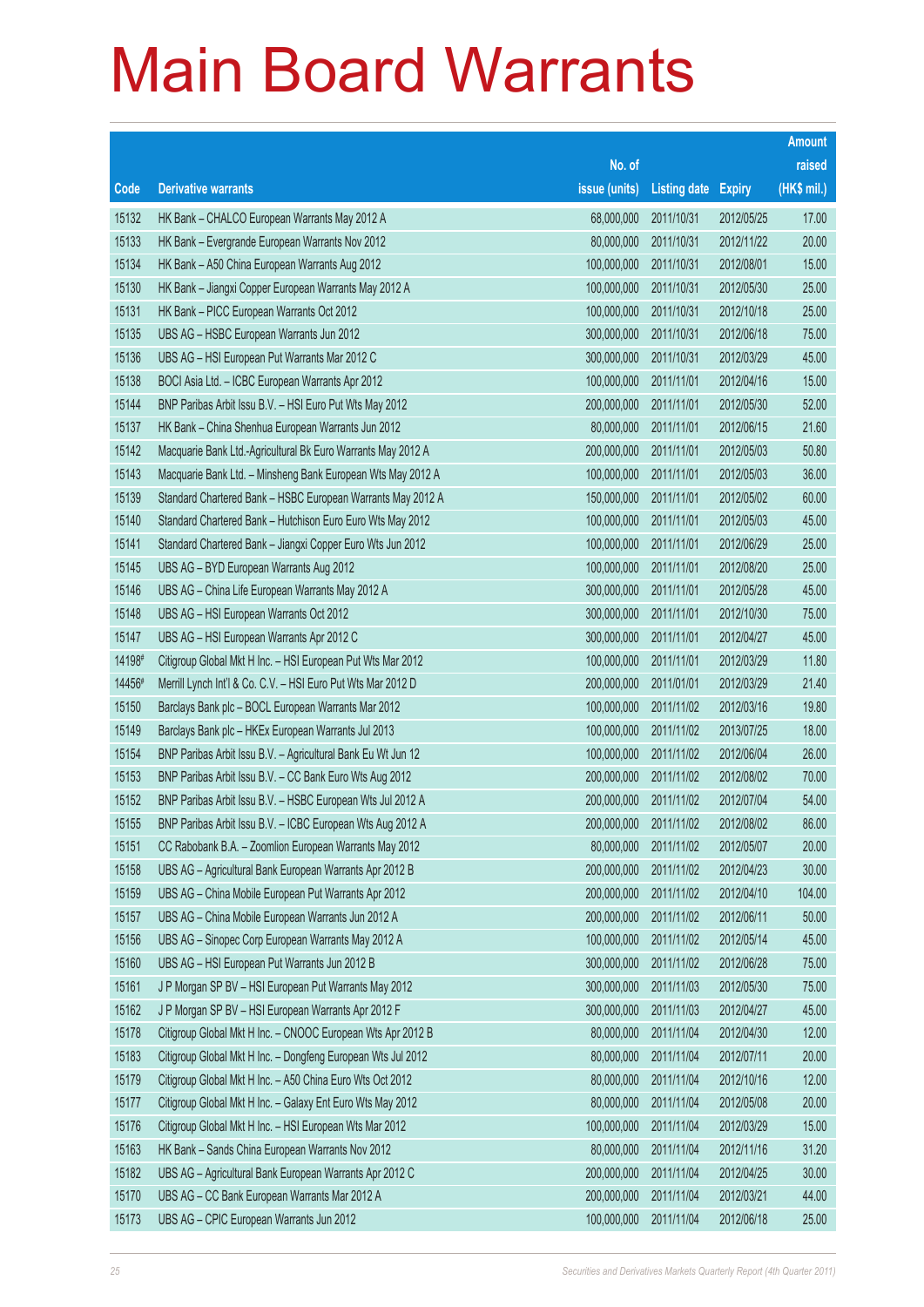|        |                                                             |               |                     |               | <b>Amount</b> |
|--------|-------------------------------------------------------------|---------------|---------------------|---------------|---------------|
|        |                                                             | No. of        |                     |               | raised        |
| Code   | <b>Derivative warrants</b>                                  | issue (units) | <b>Listing date</b> | <b>Expiry</b> | (HK\$ mil.)   |
| 15171  | UBS AG - China Shenhua European Warrants Jun 2012           | 100,000,000   | 2011/11/04          | 2012/06/11    | 30.00         |
| 15174  | UBS AG - A50 China European Warrants Jul 2012 A             | 200,000,000   | 2011/11/04          | 2012/07/18    | 30.00         |
| 15175  | UBS AG - A50 China European Warrants Oct 2012               | 200,000,000   | 2011/11/04          | 2012/10/08    | 30.00         |
| 15181  | UBS AG - HKEx European Warrants Jun 2012 B                  | 300,000,000   | 2011/11/04          | 2012/06/18    | 45.00         |
| 15168  | UBS AG - HKEx European Warrants Nov 2012 A                  | 300,000,000   | 2011/11/04          | 2012/11/19    | 51.00         |
| 15180  | UBS AG - HSBC European Warrants Apr 2012 A                  | 300,000,000   | 2011/11/04          | 2012/04/10    | 60.00         |
| 15164  | UBS AG - HSI European Warrants Mar 2012 D                   | 300,000,000   | 2011/11/04          | 2012/03/29    | 45.00         |
| 15165  | UBS AG - HSI European Warrants Apr 2012 D                   | 300,000,000   | 2011/11/04          | 2012/04/27    | 45.00         |
| 15166  | UBS AG - Hutchison European Warrants Jun 2012               | 200,000,000   | 2011/11/04          | 2012/06/11    | 64.00         |
| 15172  | UBS AG - ICBC European Warrants Mar 2012 A                  | 200,000,000   | 2011/11/04          | 2012/03/05    | 38.00         |
| 15167  | UBS AG - Jiangxi Copper European Warrants Jun 2012 A        | 100,000,000   | 2011/11/04          | 2012/06/25    | 25.00         |
| 15169  | UBS AG - Tencent Holdings European Warrants Mar 2012 A      | 200,000,000   | 2011/11/04          | 2012/03/12    | 30.00         |
| 23164# | UBS AG - China Mobile European Warrants Jun 2012            | 700,000,000   | 2011/11/04          | 2012/06/25    | 18.90         |
| 15190  | BNP Paribas Arbit Issu B.V. - Ch Shenhua Euro Wts Jun 2012  | 100,000,000   | 2011/11/07          | 2012/06/04    | 48.00         |
| 15191  | BNP Paribas Arbit Issu B.V. - Yanzhou Coal Eur Wt Jul 2012  | 100,000,000   | 2011/11/07          | 2012/07/04    | 31.00         |
| 15193  | J P Morgan SP BV - A50 China European Warrants Jul 2012     | 200,000,000   | 2011/11/07          | 2012/07/18    | 30.00         |
| 15192  | J P Morgan SP BV - A50 China European Warrants Oct 2012     | 200,000,000   | 2011/11/07          | 2012/10/08    | 30.00         |
| 15189  | Macquarie Bank Ltd. - MGM China European Warrants May 2012  | 150,000,000   | 2011/11/07          | 2012/05/08    | 43.65         |
| 15184  | Standard Chartered Bank - HSBC European Warrants Aug 2012   | 100,000,000   | 2011/11/07          | 2012/08/02    | 36.00         |
| 15185  | Standard Chartered Bank - HSI European Warrants Apr 2012 G  | 200,000,000   | 2011/11/07          | 2012/04/27    | 30.00         |
| 15188  | UBS AG - China Tel European Warrants May 2012               | 100,000,000   | 2011/11/07          | 2012/05/14    | 30.00         |
| 15186  | UBS AG - HSBC European Put Warrants Apr 2012                | 200,000,000   | 2011/11/07          | 2012/04/17    | 66.00         |
| 15187  | UBS AG - Hutchison European Put Warrants Apr 2012           | 200,000,000   | 2011/11/07          | 2012/04/25    | 32.00         |
| 15218  | Credit Suisse AG - CC Bank European Warrants Feb 2012 A     | 300,000,000   | 2011/11/08          | 2012/02/27    | 75.00         |
| 15211  | Credit Suisse AG - CM Bank European Warrants Apr 2012       | 100,000,000   | 2011/11/08          | 2012/04/23    | 15.00         |
| 15219  | Credit Suisse AG - CNOOC European Warrants Apr 2012         | 200,000,000   | 2011/11/08          | 2012/04/03    | 30.00         |
| 15216  | Credit Suisse AG - A50 China European Warrants Oct 2012     | 100,000,000   | 2011/11/08          | 2012/10/08    | 15.00         |
| 15220  | Credit Suisse AG - HSBC European Wts Mar 2012 A             | 300,000,000   | 2011/11/08          | 2012/03/30    | 75.00         |
| 15215  | Credit Suisse AG - HSI European Warrants Mar 2012           | 500,000,000   | 2011/11/08          | 2012/03/29    | 75.00         |
| 15213  | Credit Suisse AG - HSI European Put Warrants Mar 2012 B     | 500,000,000   | 2011/11/08          | 2012/03/29    | 75.00         |
| 15214  | Credit Suisse AG - HSI European Put Warrants Mar 2012 C     | 500,000,000   | 2011/11/08          | 2012/03/29    | 75.00         |
| 15212  | Credit Suisse AG - Hutchison European Warrants Mar 2012 D   | 300,000,000   | 2011/11/08          | 2012/03/19    | 180.00        |
| 15217  | Credit Suisse AG - ICBC European Warrants Feb 2012          | 300,000,000   | 2011/11/08          | 2012/02/27    | 75.00         |
| 15204  | Daiwa Capital Mkt - Agricultural Bank European Wts Apr 2012 | 128,000,000   | 2011/11/08          | 2012/04/05    | 32.00         |
| 15205  | Daiwa Capital Mkt - Agricultural Bank European Wts May 2012 | 128,000,000   | 2011/11/08          | 2012/05/08    | 32.00         |
| 15203  | Daiwa Capital Mkt - China Mobile European Warrants Apr 2012 | 128,000,000   | 2011/11/08          | 2012/04/05    | 48.64         |
| 15199  | Daiwa Capital Mkt - CCB European Warrants Mar 2012          | 108,000,000   | 2011/11/08          | 2012/03/12    | 36.72         |
| 15200  | Daiwa Capital Mkt - CCB European Warrants Mar 2012 A        | 108,000,000   | 2011/11/08          | 2012/03/01    | 22.68         |
| 15202  | Daiwa Capital Mkt - CCB European Warrants Mar 2012 B        | 108,000,000   | 2011/11/08          | 2012/03/16    | 16.20         |
| 15197  | Daiwa Capital Mkt - HSBC European Warrants Mar 2012         | 108,000,000   | 2011/11/08          | 2012/03/05    | 27.00         |
| 15198  | Daiwa Capital Mkt - HSBC European Warrants Apr 2012         | 108,000,000   | 2011/11/08          | 2012/04/02    | 37.80         |
| 15206  | Daiwa Capital Mkt - ICBC European Warrants Mar 2012         | 128,000,000   | 2011/11/08          | 2012/03/09    | 19.20         |
| 15207  | Daiwa Capital Mkt - ICBC European Warrants Apr 2012         | 128,000,000   | 2011/11/08          | 2012/04/20    | 47.36         |
| 15195  | Macquarie Bank Ltd. - Agricultural Bk Euro Put Wt Jun 2012  | 200,000,000   | 2011/11/08          | 2012/06/04    | 50.00         |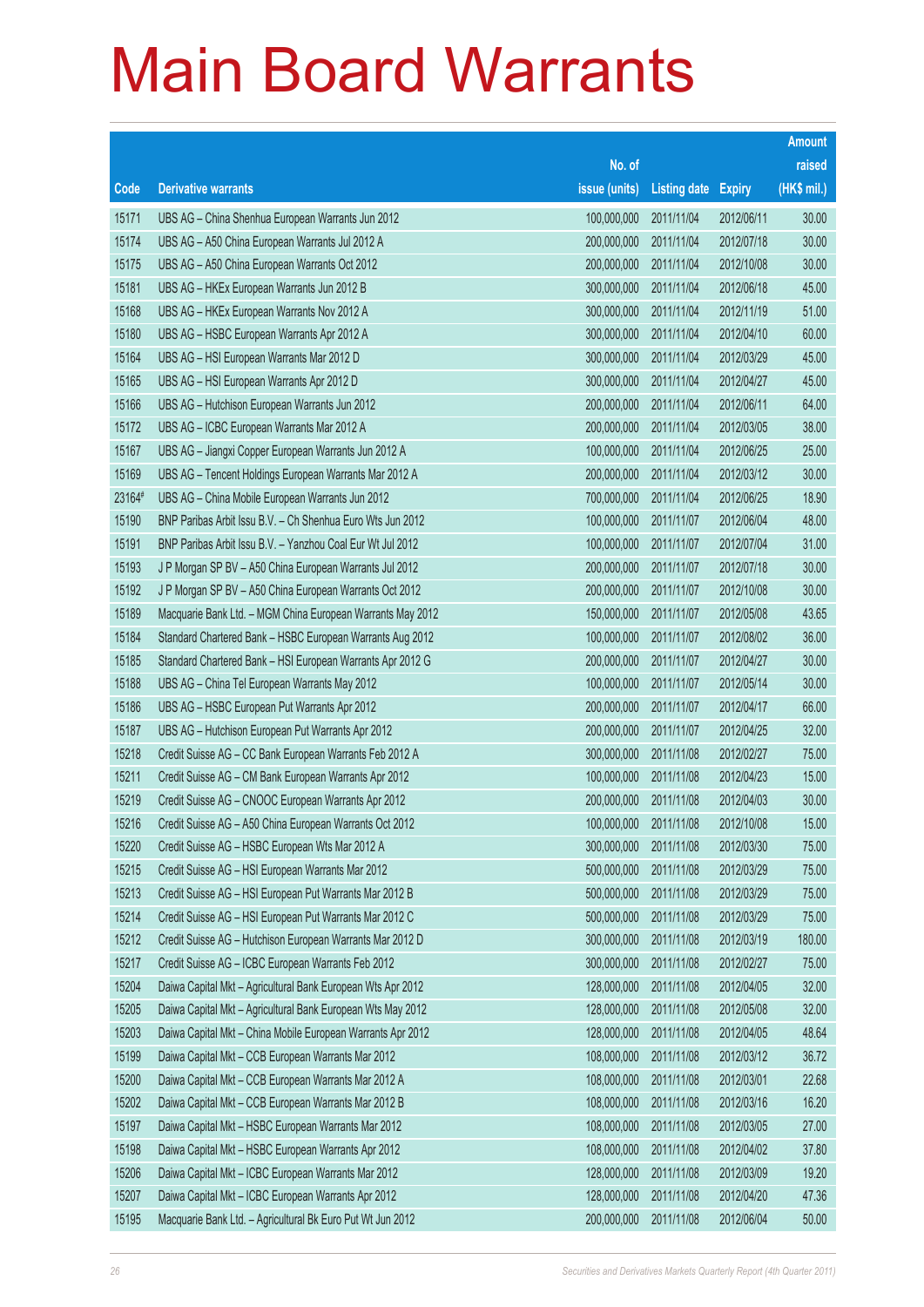|       |                                                              |               |                     |               | <b>Amount</b> |
|-------|--------------------------------------------------------------|---------------|---------------------|---------------|---------------|
|       |                                                              | No. of        |                     |               | raised        |
| Code  | <b>Derivative warrants</b>                                   | issue (units) | <b>Listing date</b> | <b>Expiry</b> | (HK\$ mil.)   |
| 15208 | Macquarie Bank Ltd. - BOCHK European Warrants Jun 2012 A     | 200,000,000   | 2011/11/08          | 2012/06/22    | 39.60         |
| 15196 | Macquarie Bank Ltd. - ICBC European Put Warrants Jun 2012    | 200,000,000   | 2011/11/08          | 2012/06/04    | 53.00         |
| 15209 | Macquarie Bank Ltd. - Stanchart European Warrants Jan 2013   | 200,000,000   | 2011/11/08          | 2013/01/03    | 51.00         |
| 15194 | CC Rabobank B.A. - MGM China European Warrants May 2012      | 100,000,000   | 2011/11/08          | 2012/05/09    | 25.00         |
| 15222 | UBS AG - BYD European Warrants Mar 2012                      | 100,000,000   | 2011/11/08          | 2012/03/12    | 25.00         |
| 15223 | UBS AG - BYD European Warrants May 2012                      | 100,000,000   | 2011/11/08          | 2012/05/14    | 40.00         |
| 15221 | UBS AG - HKEx European Warrants Jul 2012                     | 300,000,000   | 2011/11/08          | 2012/07/16    | 75.00         |
| 15210 | UBS AG - HSI European Warrants Dec 2012                      | 300,000,000   | 2011/11/08          | 2012/12/28    | 45.00         |
| 15229 | Daiwa Capital Mkt - AIA European Warrants Jun 2012           | 128,000,000   | 2011/11/09          | 2012/06/15    | 32.00         |
| 15230 | Daiwa Capital Mkt - China Life European Warrants Apr 2012    | 168,000,000   | 2011/11/09          | 2012/04/10    | 25.20         |
| 15231 | Daiwa Capital Mkt - China Life European Warrants May 2012    | 168,000,000   | 2011/11/09          | 2012/05/15    | 42.00         |
| 15228 | Daiwa Capital Mkt - China Mobile European Warrants Apr 2012A | 128,000,000   | 2011/11/09          | 2012/04/05    | 33.28         |
| 15233 | Daiwa Capital Mkt - A50 China European Warrants Oct 2012     | 188,000,000   | 2011/11/09          | 2012/10/08    | 28.20         |
| 15224 | Daiwa Capital Mkt - HSBC European Warrants Feb 2012          | 108,000,000   | 2011/11/09          | 2012/02/20    | 27.00         |
| 15246 | Daiwa Capital Mkt - HSBC European Warrants May 2013          | 198,000,000   | 2011/11/09          | 2013/05/02    | 49.50         |
| 15232 | Daiwa Capital Mkt - HSBC European Put Warrants Jul 2012      | 108,000,000   | 2011/11/09          | 2012/07/09    | 16.20         |
| 15247 | Daiwa Capital Mkt - HSI European Warrants Apr 2012           | 200,000,000   | 2011/11/09          | 2012/04/27    | 34.00         |
| 15248 | Daiwa Capital Mkt - HSI European Warrants May 2012           | 200,000,000   | 2011/11/09          | 2012/05/30    | 50.00         |
| 15249 | Daiwa Capital Mkt - HSI European Put Warrants Apr 2012       | 200,000,000   | 2011/11/09          | 2012/04/27    | 30.00         |
| 15251 | Daiwa Capital Mkt - HSI European Put Warrants Jun 2012       | 200,000,000   | 2011/11/09          | 2012/06/28    | 36.00         |
| 15250 | Daiwa Capital Mkt - HSI European Put Warrants Apr 2012 A     | 200,000,000   | 2011/11/09          | 2012/04/27    | 36.00         |
| 15226 | Daiwa Capital Mkt - Hutchison European Warrants Mar 2012     | 128,000,000   | 2011/11/09          | 2012/03/15    | 30.72         |
| 15227 | Daiwa Capital Mkt - Hutchison European Warrants Mar 2013     | 198,000,000   | 2011/11/09          | 2013/03/29    | 49.50         |
| 15235 | HK Bank - GCL-Poly Energy European Warrants Jun 2012         | 60,000,000    | 2011/11/09          | 2012/06/28    | 20.40         |
| 15234 | HK Bank - SJM Holdings European Warrants Jun 2012 A          | 80,000,000    | 2011/11/09          | 2012/06/15    | 20.00         |
| 15236 | Nomura Int'l plc - BOCL European Warrants Jul 2012           | 200,000,000   | 2011/11/09          | 2012/07/26    | 30.40         |
| 15238 | Nomura Int'l plc - China Mobile European Warrants Apr 2012   | 100,000,000   | 2011/11/09          | 2012/04/05    | 31.80         |
| 15239 | Nomura Int'l plc - China Mobile European Warrants Jun 2015   | 300,000,000   | 2011/11/09          | 2015/06/22    | 45.30         |
| 15241 | Nomura Int'l plc - China Telecom European Warrants May 2012  | 100,000,000   | 2011/11/09          | 2012/05/10    | 31.80         |
| 15240 | Nomura Int'l plc - China Telecom European Warrants Jun 2012  | 100,000,000   | 2011/11/09          | 2012/06/29    | 32.50         |
| 15244 | Nomura Int'l plc - A50 China European Warrants Jul 2012 A    | 100,000,000   | 2011/11/09          | 2012/07/31    | 15.00         |
| 15245 | Nomura Int'l plc - A50 China European Warrants Nov 2012      | 100,000,000   | 2011/11/09          | 2012/11/30    | 25.00         |
| 15243 | Nomura Int'l plc - A50 China European Warrants Oct 2013      | 100,000,000   | 2011/11/09          | 2013/10/28    | 18.00         |
| 15242 | Nomura Int'l plc - JIANC European Warrants Jun 2012          | 100,000,000   | 2011/11/09          | 2012/06/29    | 29.00         |
| 15237 | Nomura Int'l plc - Lenovo European Warrants May 2012         | 100,000,000   | 2011/11/09          | 2012/05/14    | 44.00         |
| 15254 | UBS AG - CM Bank European Warrants Nov 2012                  | 100,000,000   | 2011/11/09          | 2012/11/26    | 25.00         |
| 15253 | UBS AG - China Mobile European Warrants Apr 2012 C           | 200,000,000   | 2011/11/09          | 2012/04/16    | 62.00         |
| 15252 | UBS AG - HSBC European Warrants Apr 2012 B                   | 200,000,000   | 2011/11/09          | 2012/04/23    | 62.00         |
| 15275 | BNP Paribas Arbit Issu B.V. - SJM Holdings Euro Wts Jul 2012 | 100,000,000   | 2011/11/10          | 2012/07/04    | 25.00         |
| 15274 | Credit Suisse AG - Prada European Warrants Oct 2012          | 100,000,000   | 2011/11/10          | 2012/10/22    | 25.00         |
| 15269 | Daiwa Capital Mkt - Agricultural Bank Euro Put Wts May 2012  | 108,000,000   | 2011/11/10          | 2012/05/10    | 37.80         |
| 15258 | Daiwa Capital Mkt - AIA European Warrants May 2012           | 108,000,000   | 2011/11/10          | 2012/05/10    | 29.16         |
| 15268 | Daiwa Capital Mkt - AIA European Put Warrants Jun 2012       | 108,000,000   | 2011/11/10          | 2012/06/01    | 39.96         |
| 15259 | Daiwa Capital Mkt - China Mobile European Warrants Mar 2012  | 128,000,000   | 2011/11/10          | 2012/03/12    | 71.68         |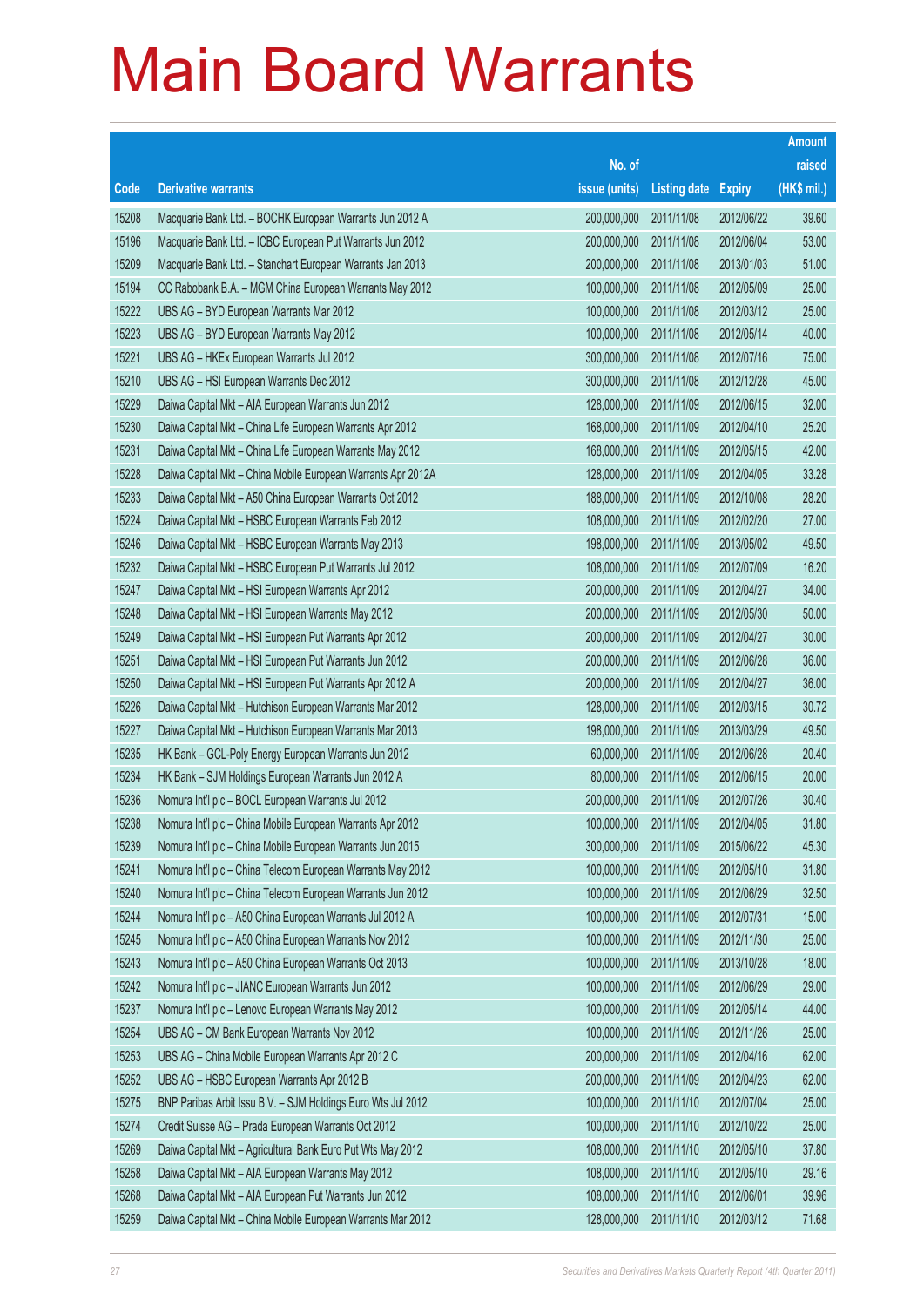|       |                                                               |               |                     |               | <b>Amount</b> |
|-------|---------------------------------------------------------------|---------------|---------------------|---------------|---------------|
|       |                                                               | No. of        |                     |               | raised        |
| Code  | <b>Derivative warrants</b>                                    | issue (units) | <b>Listing date</b> | <b>Expiry</b> | (HK\$ mil.)   |
| 15263 | Daiwa Capital Mkt - China Mobile European Put Wts May 2012    | 80,000,000    | 2011/11/10          | 2012/05/18    | 47.20         |
| 15261 | Daiwa Capital Mkt - CCB European Put Warrants May 2012        | 80,000,000    | 2011/11/10          | 2012/05/10    | 59.20         |
| 15267 | Daiwa Capital Mkt - China Life European Warrants Apr 2012 A   | 188,000,000   | 2011/11/10          | 2012/04/02    | 28.20         |
| 15262 | Daiwa Capital Mkt - China Life European Put Wts Jun 2012      | 80,000,000    | 2011/11/10          | 2012/06/01    | 20.00         |
| 15264 | Daiwa Capital Mkt - China Mobile European Put Wts May 2012 A  | 88,000,000    | 2011/11/10          | 2012/05/25    | 22.88         |
| 15255 | Daiwa Capital Mkt - CNOOC European Warrants May 2012          | 98,000,000    | 2011/11/10          | 2012/05/02    | 14.70         |
| 15266 | Daiwa Capital Mkt - A50 China European Warrants Apr 2012      | 188,000,000   | 2011/11/10          | 2012/04/20    | 28.20         |
| 15257 | Daiwa Capital Mkt - A50 China European Warrants May 2012      | 108,000,000   | 2011/11/10          | 2012/05/10    | 50.76         |
| 15265 | Daiwa Capital Mkt - HSI European Put Warrants Apr 2012 B      | 200,000,000   | 2011/11/10          | 2012/04/27    | 30.00         |
| 15260 | Daiwa Capital Mkt - Hutchison European Warrants May 2012      | 128,000,000   | 2011/11/10          | 2012/05/25    | 37.12         |
| 15256 | Daiwa Capital Mkt - ICBC European Warrants May 2012           | 128,000,000   | 2011/11/10          | 2012/05/10    | 65.28         |
| 15273 | Standard Chartered Bank - China Coal European Wts Aug 2012    | 100,000,000   | 2011/11/10          | 2012/08/08    | 25.00         |
| 15270 | Standard Chartered Bank - HKEx European Warrants Aug 2012     | 100,000,000   | 2011/11/10          | 2012/08/08    | 25.00         |
| 15272 | Standard Chartered Bank - ICBC European Warrants Oct 2012     | 100,000,000   | 2011/11/10          | 2012/10/05    | 25.00         |
| 15271 | Standard Chartered Bank - PetroChina European Wts Dec 2012    | 100,000,000   | 2011/11/10          | 2012/12/04    | 25.00         |
| 15277 | UBS AG - China Life European Warrants Oct 2012                | 300,000,000   | 2011/11/10          | 2012/10/15    | 75.00         |
| 15276 | UBS AG - Ping An European Warrants Nov 2013                   | 200,000,000   | 2011/11/10          | 2013/11/25    | 30.00         |
| 15295 | Credit Suisse AG - China Mobile European Put Wts Dec 2013     | 300,000,000   | 2011/11/11          | 2013/12/23    | 75.00         |
| 15282 | Credit Suisse AG - HKEx European Warrants Mar 2012            | 300,000,000   | 2011/11/11          | 2012/03/16    | 45.00         |
| 15288 | Daiwa Capital Mkt - Agricultural Bank European Wts Apr 2012 A | 128,000,000   | 2011/11/11          | 2012/04/16    | 19.20         |
| 15287 | Daiwa Capital Mkt - China Life European Warrants Jun 2012     | 168,000,000   | 2011/11/11          | 2012/06/05    | 25.20         |
| 15292 | Daiwa Capital Mkt - China Life European Put Wts Apr 2012      | 128,000,000   | 2011/11/11          | 2012/04/02    | 37.12         |
| 15283 | Daiwa Capital Mkt - HSCEI European Warrants Jun 2012          | 100,000,000   | 2011/11/11          | 2012/06/28    | 25.00         |
| 15289 | Daiwa Capital Mkt - HSCEI European Put Warrants Jun 2012      | 100,000,000   | 2011/11/11          | 2012/06/28    | 25.00         |
| 15286 | Daiwa Capital Mkt - HSI European Warrants Mar 2012            | 200,000,000   | 2011/11/11          | 2012/03/29    | 30.00         |
| 15290 | Daiwa Capital Mkt - HSI European Put Warrants Mar 2012        | 200,000,000   | 2011/11/11          | 2012/03/29    | 54.00         |
| 15291 | Daiwa Capital Mkt - HSI European Put Warrants May 2012        | 200,000,000   | 2011/11/11          | 2012/05/30    | 50.00         |
| 15284 | Daiwa Capital Mkt - HSI European Warrants Apr 2012 C          | 200,000,000   | 2011/11/11          | 2012/04/27    | 30.00         |
| 15285 | Daiwa Capital Mkt - HSI European Warrants May 2012 A          | 200,000,000   | 2011/11/11          | 2012/05/30    | 50.00         |
| 15293 | Macquarie Bank Ltd. - China Life European Wts Jul 2012        | 200,000,000   | 2011/11/11          | 2012/07/04    | 50.00         |
| 15278 | Macquarie Bank Ltd. - HSBC European Warrants Jun 2012         | 200,000,000   | 2011/11/11          | 2012/06/04    | 50.00         |
| 15280 | Standard Chartered Bank - China Mobile Euro Wts Jun 2012      | 100,000,000   | 2011/11/11          | 2012/06/25    | 40.00         |
| 15279 | Standard Chartered Bank - China Unicom European Wts Sep 2012  | 100,000,000   | 2011/11/11          | 2012/09/28    | 25.00         |
| 15281 | Standard Chartered Bank-China Life European Wts Nov 2012      | 150,000,000   | 2011/11/11          | 2012/11/30    | 37.50         |
| 15294 | UBS AG - China Life European Warrants Apr 2012 B              | 300,000,000   | 2011/11/11          | 2012/04/23    | 45.00         |
| 15297 | UBS AG - CNOOC European Warrants Apr 2012 B                   | 200,000,000   | 2011/11/11          | 2012/04/27    | 30.00         |
| 15296 | UBS AG - Sinopec Corp European Warrants Jun 2012              | 100,000,000   | 2011/11/11          | 2012/06/25    | 40.00         |
| 15324 | BNP Paribas Arbit Issu B.V. - China Life Euro Wts Aug 2012 A  | 200,000,000   | 2011/11/14          | 2012/08/02    | 50.00         |
| 15306 | Credit Suisse AG - Sinopec Corp European Warrants Feb 2012    | 150,000,000   | 2011/11/14          | 2012/02/15    | 60.00         |
| 15307 | Credit Suisse AG - HKEx European Warrants Mar 2012 A          | 300,000,000   | 2011/11/14          | 2012/03/19    | 45.00         |
| 15304 | Credit Suisse AG - Hutchison European Warrants Mar 2012 E     | 300,000,000   | 2011/11/14          | 2012/03/05    | 75.00         |
| 15305 | Credit Suisse AG - Hutchison European Warrants Oct 2012 A     | 300,000,000   | 2011/11/14          | 2012/10/29    | 45.00         |
| 15318 | Daiwa Capital Mkt - AIA European Warrants Jul 2012            | 108,000,000   | 2011/11/14          | 2012/07/03    | 70.20         |
| 15320 | Daiwa Capital Mkt - BOCL European Warrants Jul 2012           | 108,000,000   | 2011/11/14          | 2012/07/03    | 29.16         |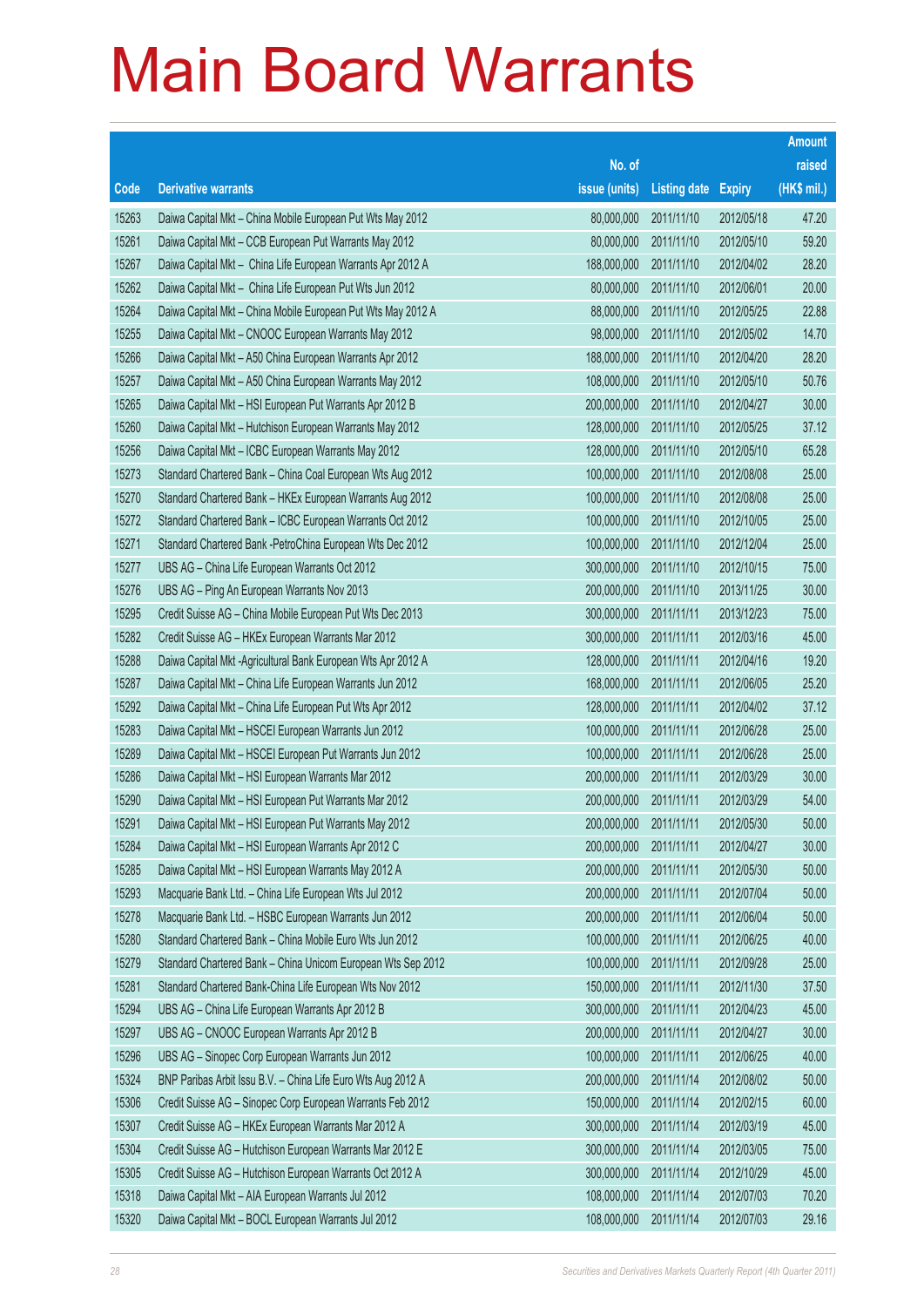|       |                                                              |               |                     |               | <b>Amount</b> |
|-------|--------------------------------------------------------------|---------------|---------------------|---------------|---------------|
|       |                                                              | No. of        |                     |               | raised        |
| Code  | <b>Derivative warrants</b>                                   | issue (units) | <b>Listing date</b> | <b>Expiry</b> | $(HK$$ mil.)  |
| 15321 | Daiwa Capital Mkt - BOCL European Put Warrants Jun 2012      | 80,000,000    | 2011/11/14          | 2012/06/15    | 43.20         |
| 15316 | Daiwa Capital Mkt - China Mobile European Warrants Jun 2012  | 128,000,000   | 2011/11/14          | 2012/06/01    | 32.00         |
| 15317 | Daiwa Capital Mkt - China Mobile European Warrants Apr 2013  | 198,000,000   | 2011/11/14          | 2013/04/01    | 49.50         |
| 15319 | Daiwa Capital Mkt - China Life European Warrants Jul 2012    | 128,000,000   | 2011/11/14          | 2012/07/03    | 84.48         |
| 15313 | Daiwa Capital Mkt - HKEx European Warrants Jul 2012          | 108,000,000   | 2011/11/14          | 2012/07/16    | 27.00         |
| 15314 | Daiwa Capital Mkt - HKEx European Warrants Aug 2012          | 108,000,000   | 2011/11/14          | 2012/08/15    | 50.76         |
| 15315 | Daiwa Capital Mkt - HKEx European Put Warrants Jan 2013      | 108,000,000   | 2011/11/14          | 2013/01/03    | 16.20         |
| 15311 | Daiwa Capital Mkt - HSBC European Warrants May 2012          | 128,000,000   | 2011/11/14          | 2012/05/14    | 61.44         |
| 15327 | Daiwa Capital Mkt - HSCEI European Warrants Sep 2012         | 100,000,000   | 2011/11/14          | 2012/09/27    | 25.00         |
| 15328 | Daiwa Capital Mkt - HSCEI European Put Warrants May 2012     | 100,000,000   | 2011/11/14          | 2012/05/30    | 25.00         |
| 15323 | Daiwa Capital Mkt - HSI European Warrants Jun 2012           | 200,000,000   | 2011/11/14          | 2012/06/28    | 50.00         |
| 15322 | Daiwa Capital Mkt - HSI European Warrants May 2012 B         | 200,000,000   | 2011/11/14          | 2012/05/30    | 52.00         |
| 15312 | Daiwa Capital Mkt - Hutchison European Put Warrants Jun 2012 | 80,000,000    | 2011/11/14          | 2012/06/01    | 57.60         |
| 15303 | Bank of East Asia - CHALCO European Warrants Dec 2013        | 500,000,000   | 2011/11/14          | 2013/12/13    | 125.00        |
| 15302 | Bank of East Asia - Ping An European Warrants Sep 2013       | 310,000,000   | 2011/11/14          | 2013/09/23    | 77.50         |
| 15301 | HK Bank - Agricultural Bank European Warrants May 2012       | 150,000,000   | 2011/11/14          | 2012/05/14    | 37.50         |
| 15299 | HK Bank - China Mobile European Warrants May 2012            | 120,000,000   | 2011/11/14          | 2012/05/14    | 34.80         |
| 15298 | HK Bank - CC Bank European Warrants May 2012                 | 150,000,000   | 2011/11/14          | 2012/05/14    | 37.50         |
| 15300 | HK Bank - China Life European Warrants Aug 2012 A            | 120,000,000   | 2011/11/14          | 2012/08/28    | 30.00         |
| 15308 | Macquarie Bank Ltd. - Sinopec Corp European Wts Jul 2012 A   | 200,000,000   | 2011/11/14          | 2012/07/04    | 86.40         |
| 15310 | Standard Chartered Bank-China Life European Wts Jul 2012 B   | 150,000,000   | 2011/11/14          | 2012/07/18    | 37.50         |
| 15326 | UBS AG - CC Bank European Warrants May 2012                  | 200,000,000   | 2011/11/14          | 2012/05/14    | 110.00        |
| 15325 | UBS AG - CC Bank European Warrants Apr 2012 B                | 200,000,000   | 2011/11/14          | 2012/04/26    | 76.00         |
| 15309 | UBS AG - China Life European Warrants Jul 2012               | 300,000,000   | 2011/11/14          | 2012/07/26    | 45.00         |
| 15341 | BNP Paribas Arbit Issu B.V. - Tencent Eu Put Wt Aug 2012     | 100,000,000   | 2011/11/15          | 2012/08/02    | 25.00         |
| 15340 | Credit Suisse AG - BOC HK European Warrants Apr 2012         | 150,000,000   | 2011/11/15          | 2012/04/10    | 22.50         |
| 15347 | Citigroup Global Mkt H Inc. - CNBM Euro Warrants Sep 2012    | 80,000,000    | 2011/11/15          | 2012/09/03    | 20.00         |
| 15335 | Daiwa Capital Mkt - BOC HK European Warrants Jun 2012        | 108,000,000   | 2011/11/15          | 2012/06/22    | 16.20         |
| 15333 | Daiwa Capital Mkt - CNOOC European Warrants Jul 2012         | 98,000,000    | 2011/11/15          | 2012/07/23    | 19.60         |
| 15334 | Daiwa Capital Mkt - CNOOC European Warrants Aug 2012         | 98,000,000    | 2011/11/15          | 2012/08/15    | 27.44         |
| 15342 | Daiwa Capital Mkt - HSCEI European Warrants Sep 2012 A       | 100,000,000   | 2011/11/15          | 2012/09/27    | 27.00         |
| 15336 | Daiwa Capital Mkt - HSI European Warrants May 2012 C         | 200,000,000   | 2011/11/15          | 2012/05/30    | 50.00         |
| 15337 | Daiwa Capital Mkt - HSI European Warrants Jun 2012 A         | 200,000,000   | 2011/11/15          | 2012/06/28    | 50.00         |
| 15338 | Daiwa Capital Mkt - HSI European Put Warrants May 2012 D     | 200,000,000   | 2011/11/15          | 2012/05/30    | 52.00         |
| 15331 | HK Bank - HSI European Put Warrants May 2012                 | 200,000,000   | 2011/11/15          | 2012/05/30    | 40.00         |
| 15329 | HK Bank - HSI European Warrants May 2012 A                   | 200,000,000   | 2011/11/15          | 2012/05/30    | 50.00         |
| 15330 | HK Bank - HSI European Put Warrants Apr 2012 C               | 200,000,000   | 2011/11/15          | 2012/04/27    | 30.00         |
| 15332 | J P Morgan SP BV - China Life European Warrants May 2012     | 200,000,000   | 2011/11/15          | 2012/05/30    | 50.00         |
| 15343 | J P Morgan Int'l Der. Ltd. - HSCEI European Wts Jun 2012     | 200,000,000   | 2011/11/15          | 2012/06/28    | 50.00         |
| 15344 | J P Morgan SP BV - HSCEI European Put Warrants Jun 2012      | 200,000,000   | 2011/11/15          | 2012/06/28    | 50.00         |
| 15345 | J P Morgan SP BV - HSI European Warrants Mar 2012 A          | 200,000,000   | 2011/11/15          | 2012/03/29    | 30.00         |
| 15346 | J P Morgan SP BV - HSI European Warrants Apr 2012 G          | 200,000,000   | 2011/11/15          | 2012/04/27    | 30.00         |
| 15339 | UBS AG - Hutchison European Warrants Oct 2012 A              | 500,000,000   | 2011/11/15          | 2012/10/31    | 75.00         |
| 15349 | UBS AG - SPDR Gold Trust European Warrants May 2012          | 100,000,000   | 2011/11/15          | 2012/05/21    | 60.00         |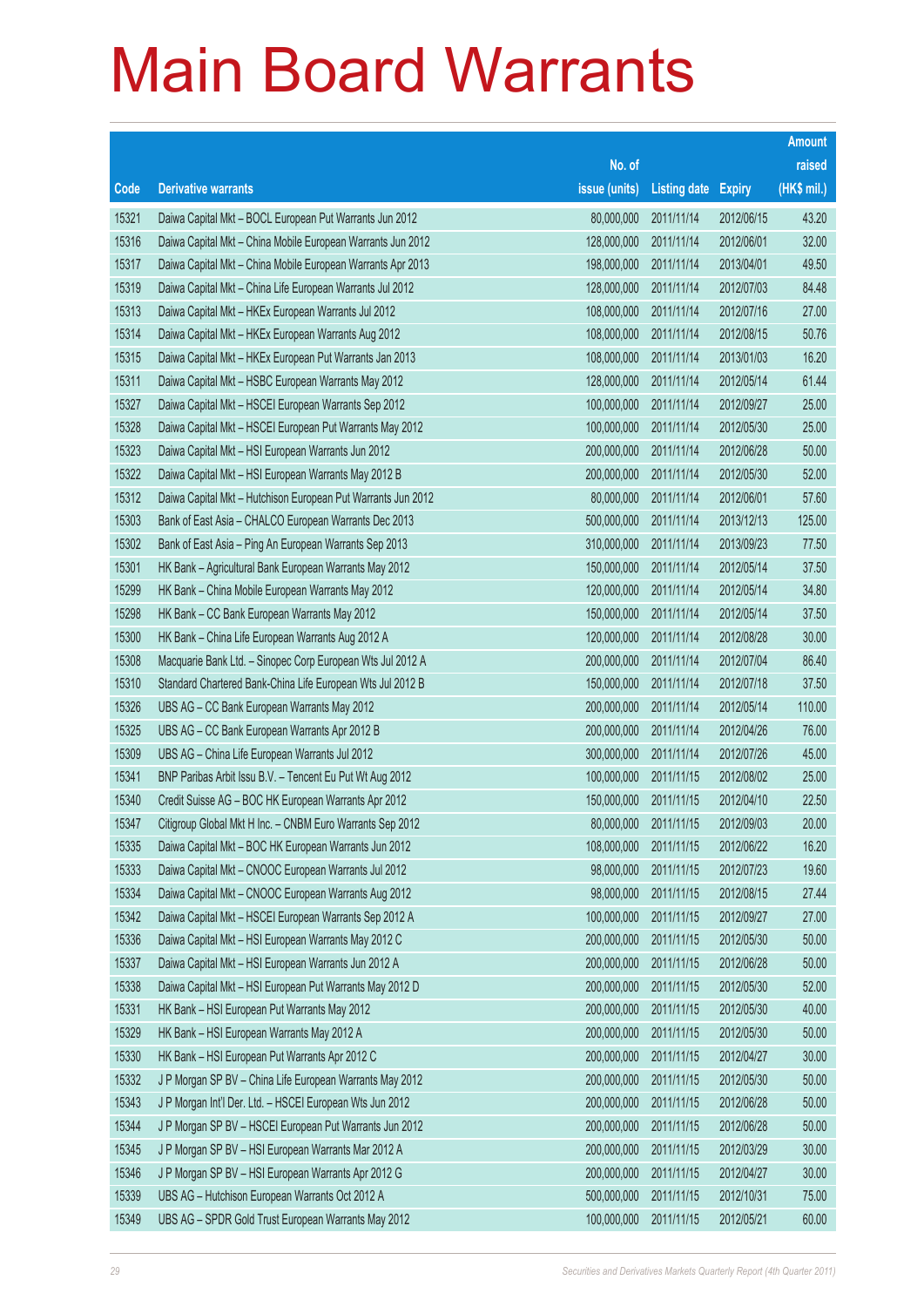|       |                                                               |               |                     |               | <b>Amount</b> |
|-------|---------------------------------------------------------------|---------------|---------------------|---------------|---------------|
|       |                                                               | No. of        |                     |               | raised        |
| Code  | <b>Derivative warrants</b>                                    | issue (units) | <b>Listing date</b> | <b>Expiry</b> | (HK\$ mil.)   |
| 15348 | UBS AG - Tencent Holdings European Warrants Jun 2012          | 200,000,000   | 2011/11/15          | 2012/06/25    | 36.00         |
| 15355 | Nomura Int'l plc - Agricultural Bk Euro Warrants Jun 2012     | 100,000,000   | 2011/11/16          | 2012/06/29    | 49.20         |
| 15354 | Nomura Int'l plc - Agricultural Bk Euro Warrants Apr 2012 A   | 100,000,000   | 2011/11/16          | 2012/04/05    | 15.70         |
| 15360 | Nomura Int'l plc - BOCL European Warrants Mar 2012            | 100,000,000   | 2011/11/16          | 2012/03/26    | 16.30         |
| 15359 | Nomura Int'l plc - China Life European Warrants May 2012      | 100,000,000   | 2011/11/16          | 2012/05/31    | 25.00         |
| 15352 | Nomura Int'l plc - CNOOC European Warrants Nov 2012           | 100,000,000   | 2011/11/16          | 2012/11/30    | 16.00         |
| 15351 | Nomura Int'l plc - Sinopec European Warrants May 2012 A       | 100,000,000   | 2011/11/16          | 2012/05/21    | 56.00         |
| 15357 | Nomura Int'l plc - ICBC European Warrants Jun 2012            | 100,000,000   | 2011/11/16          | 2012/06/29    | 39.30         |
| 15356 | Nomura Int'l plc - ICBC European Warrants Mar 2012 A          | 100,000,000   | 2011/11/16          | 2012/03/26    | 19.00         |
| 15358 | Nomura Int'l plc - Ping An European Warrants Nov 2013         | 100,000,000   | 2011/11/16          | 2013/11/29    | 15.00         |
| 15353 | Nomura Int'l plc - Ch Rongsheng European Warrants Mar 2012    | 100,000,000   | 2011/11/16          | 2012/03/05    | 25.00         |
| 15350 | Standard Chartered Bank - Sinopec Corp European Wts Aug 2012  | 100,000,000   | 2011/11/16          | 2012/08/08    | 35.00         |
| 15364 | UBS AG - BOC HK European Warrants Jun 2012                    | 100,000,000   | 2011/11/16          | 2012/06/22    | 15.00         |
| 15363 | UBS AG - CNOOC European Warrants Apr 2012 C                   | 200,000,000   | 2011/11/16          | 2012/04/13    | 30.00         |
| 15362 | UBS AG - HSBC European Warrants Apr 2013                      | 500,000,000   | 2011/11/16          | 2013/04/25    | 95.00         |
| 15361 | UBS AG - HSBC European Warrants Mar 2012 A                    | 200,000,000   | 2011/11/16          | 2012/03/29    | 100.00        |
| 15367 | UBS AG - HSI European Put Warrants Jul 2012                   | 300,000,000   | 2011/11/16          | 2012/07/30    | 90.00         |
| 15365 | UBS AG - HSI European Warrants Feb 2012 E                     | 300,000,000   | 2011/11/16          | 2012/02/28    | 45.00         |
| 15366 | UBS AG - HSI European Put Warrants Feb 2012 F                 | 300,000,000   | 2011/11/16          | 2012/02/28    | 45.00         |
| 15368 | Barclays Bank plc - HSI European Warrants Aug 2012 A          | 150,000,000   | 2011/11/17          | 2012/08/30    | 37.65         |
| 15369 | Barclays Bank plc - HSI European Put Warrants Aug 2012 B      | 150,000,000   | 2011/11/17          | 2012/08/30    | 37.65         |
| 15379 | Credit Suisse AG - HSBC European Wts Apr 2013                 | 400,000,000   | 2011/11/17          | 2013/04/25    | 72.00         |
| 15380 | Credit Suisse AG - HSI European Warrants Feb 2012 O           | 500,000,000   | 2011/11/17          | 2012/02/28    | 75.00         |
| 15381 | Credit Suisse AG - HSI European Warrants Mar 2012 D           | 500,000,000   | 2011/11/17          | 2012/03/29    | 75.00         |
| 15389 | HK Bank - BOCL European Warrants Jun 2012                     | 80,000,000    | 2011/11/17          | 2012/06/28    | 20.00         |
| 15387 | HK Bank - Sinopec Corp European Warrants May 2012             | 80,000,000    | 2011/11/17          | 2012/05/17    | 21.60         |
| 15385 | HK Bank - Esprit European Warrants Sep 2012                   | 60,000,000    | 2011/11/17          | 2012/09/27    | 15.00         |
| 15386 | HK Bank - Jiangxi Copper European Warrants Jun 2012           | 60,000,000    | 2011/11/17          | 2012/06/15    | 16.20         |
| 15388 | HK Bank - Shougang Res European Warrants Jun 2012             | 50,000,000    | 2011/11/17          | 2012/06/28    | 13.00         |
| 15395 | Macquarie Bank Ltd. - CITIC Bank European Warrants Aug 2012   | 150,000,000   | 2011/11/17          | 2012/08/02    | 41.55         |
| 15382 | Macquarie Bank Ltd. - CNOOC European Warrants Dec 2012        | 250,000,000   | 2011/11/17          | 2012/12/04    | 62.50         |
| 15384 | Macquarie Bank Ltd. - ICBC European Warrants Jul 2012         | 200,000,000   | 2011/11/17          | 2012/07/03    | 70.00         |
| 15394 | Macquarie Bank Ltd. - Yanzhou Coal European Wts Jul 2012      | 200,000,000   | 2011/11/17          | 2012/07/03    | 50.60         |
| 15393 | Standard Chartered Bank - BOCL European Warrants May 2012     | 100,000,000   | 2011/11/17          | 2012/05/18    | 25.00         |
| 15391 | Standard Chartered Bank - CC Bank European Wts Mar 2012 A     | 100,000,000   | 2011/11/17          | 2012/03/21    | 23.00         |
| 15390 | Standard Chartered Bank - HSBC European Warrants Apr 2012     | 100,000,000   | 2011/11/17          | 2012/04/10    | 24.00         |
| 15392 | Standard Chartered Bank - ICBC European Warrants Mar 2012     | 100,000,000   | 2011/11/17          | 2012/03/02    | 21.00         |
| 15373 | SGA Societe Generale Acceptance N.V. - CCB Eur Wt Apr 2012    | 180,000,000   | 2011/11/17          | 2012/04/16    | 84.60         |
| 15374 | SGA Societe Generale Acceptance N.V. - CLife Eu Wt Apr 2012A  | 300,000,000   | 2011/11/17          | 2012/04/16    | 69.00         |
| 15375 | SGA Societe Generale Acceptance N.V. - CLife Eu Wt Jun 2012   | 300,000,000   | 2011/11/17          | 2012/06/06    | 57.00         |
| 15376 | SGA Societe Generale Acceptance N.V. - HSBC Eu Wt Apr 2012    | 300,000,000   | 2011/11/17          | 2012/04/02    | 84.00         |
| 15377 | SGA Societe Generale Acceptance N.V. - HSBC Eu Wt May 2012    | 300,000,000   | 2011/11/17          | 2012/05/21    | 75.00         |
| 15370 | SGA Societe Generale Acceptance N.V. - HSI Eur Wt Mar 2012 B  | 300,000,000   | 2011/11/17          | 2012/03/29    | 45.00         |
| 15372 | SGA Societe Generale Acceptance N.V. - HSI Eu Put Wt Mar 12 C | 300,000,000   | 2011/11/17          | 2012/03/29    | 48.00         |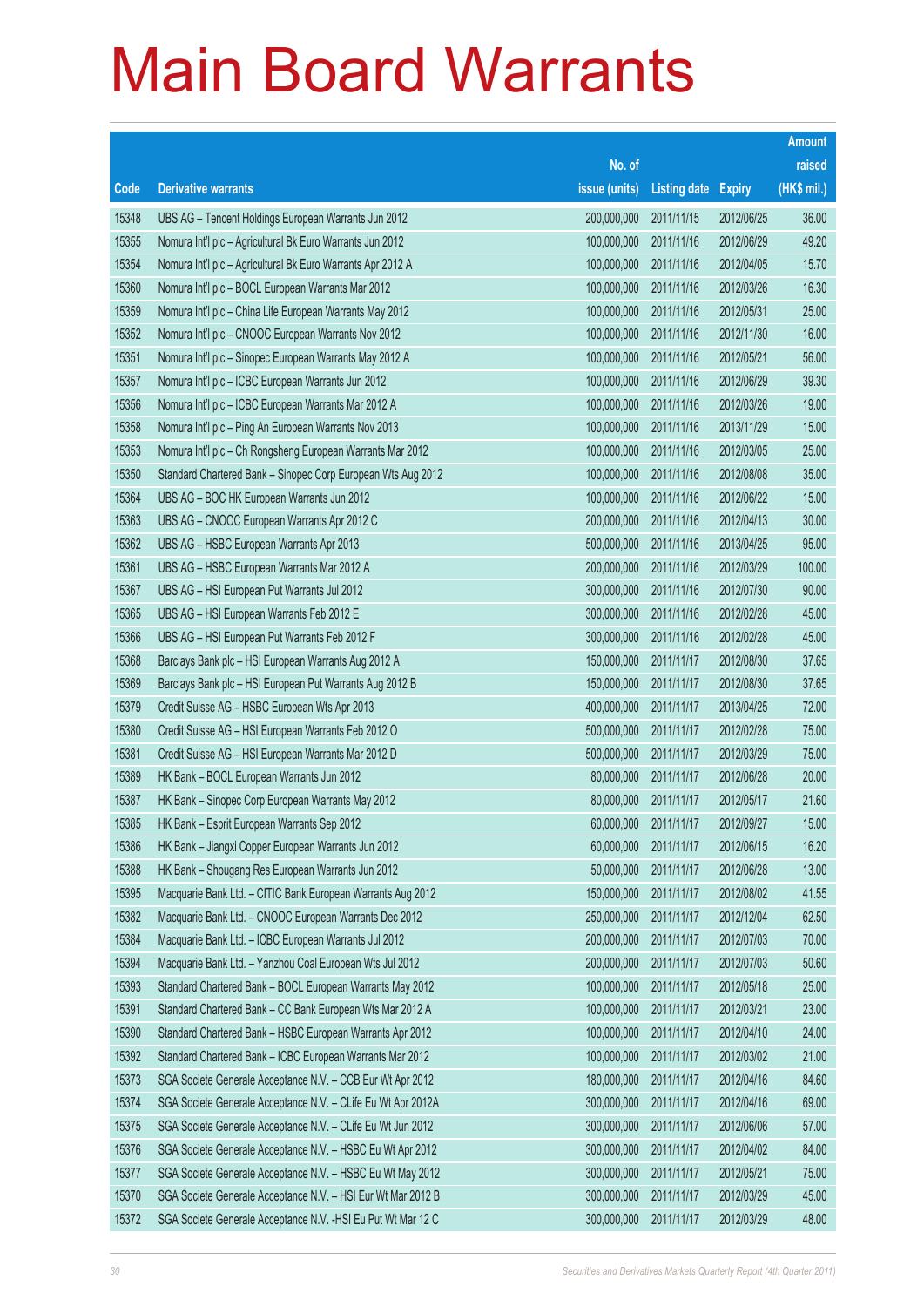|       |                                                               |               |                     |               | <b>Amount</b> |
|-------|---------------------------------------------------------------|---------------|---------------------|---------------|---------------|
|       |                                                               | No. of        |                     |               | raised        |
| Code  | <b>Derivative warrants</b>                                    | issue (units) | <b>Listing date</b> | <b>Expiry</b> | (HK\$ mil.)   |
| 15371 | SGA Societe Generale Acceptance N.V. - HSI Eu Put Wt Apr 12 C | 300,000,000   | 2011/11/17          | 2012/04/27    | 48.00         |
| 15378 | SGA Societe Generale Acceptance N.V. - HWL Eur Wt May 2012    | 150,000,000   | 2011/11/17          | 2012/05/21    | 87.00         |
| 15383 | UBS AG - HKEx European Warrants Aug 2012 A                    | 300,000,000   | 2011/11/17          | 2012/08/01    | 45.00         |
| 15399 | UBS AG - HSI European Put Warrants Jun 2012 C                 | 300,000,000   | 2011/11/17          | 2012/06/28    | 45.00         |
| 15398 | UBS AG - ICBC European Warrants May 2012                      | 200,000,000   | 2011/11/17          | 2012/05/28    | 90.00         |
| 15396 | UBS AG - SHK Ppt European Warrants Feb 2013                   | 100,000,000   | 2011/11/17          | 2013/02/25    | 25.00         |
| 15397 | UBS AG - Tencent Holdings European Warrants May 2012 A        | 200,000,000   | 2011/11/17          | 2012/05/28    | 36.00         |
| 15405 | BOCI Asia Ltd. - China Life European Warrants Jun 2012 A      | 100,000,000   | 2011/11/18          | 2012/06/05    | 25.00         |
| 15406 | BOCI Asia Ltd. - China Life European Warrants Oct 2012        | 100,000,000   | 2011/11/18          | 2012/10/03    | 25.00         |
| 15414 | J P Morgan SP BV - AIA European Warrants May 2012             | 200,000,000   | 2011/11/18          | 2012/05/30    | 50.00         |
| 15413 | J P Morgan Int'l Der. Ltd. - CC Bank European Wts May 2012    | 200,000,000   | 2011/11/18          | 2012/05/30    | 78.00         |
| 15412 | J P Morgan SP BV - HKEx European Warrants Aug 2012            | 300,000,000   | 2011/11/18          | 2012/08/01    | 45.00         |
| 15411 | J P Morgan SP BV - Ping An European Warrants Dec 2012         | 300,000,000   | 2011/11/18          | 2012/12/11    | 45.00         |
| 15407 | Standard Chartered Bank - Tencent HIdg European Wts Jun 2012  | 100,000,000   | 2011/11/18          | 2012/06/28    | 25.00         |
| 15400 | SGA Societe Generale Acceptance N.V. - BOCL Eu Wt May 2012    | 200,000,000   | 2011/11/18          | 2012/05/21    | 60.00         |
| 15402 | SGA Societe Generale Acceptance N.V. - Ch Mob Eu Wt May 2012  | 150,000,000   | 2011/11/18          | 2012/05/21    | 49.50         |
| 15401 | SGA Societe Generale Acceptance N.V. - CCB Eur Wt May 2012    | 150,000,000   | 2011/11/18          | 2012/05/21    | 70.50         |
| 15404 | SGA Societe Generale Acceptance N.V. - ICBC Eu Wt May 2012    | 180,000,000   | 2011/11/18          | 2012/05/21    | 63.00         |
| 15403 | SGA Societe Generale Acceptance N.V. - ICBC Eu Wt Apr 2012 A  | 150,000,000   | 2011/11/18          | 2012/04/25    | 76.50         |
| 15410 | UBS AG - China Mobile European Put Warrants Dec 2013          | 300,000,000   | 2011/11/18          | 2013/12/16    | 57.00         |
| 15408 | UBS AG - HSI European Warrants Jun 2012 D                     | 300,000,000   | 2011/11/18          | 2012/06/28    | 78.00         |
| 15409 | UBS AG - Hutchison European Warrants Jun 2012 A               | 200,000,000   | 2011/11/18          | 2012/06/25    | 80.00         |
| 15434 | BNP Paribas Arbit Issu B.V. - Anhui Conch Euro Wts Aug 2012   | 100,000,000   | 2011/11/21          | 2012/08/02    | 53.00         |
| 15429 | BNP Paribas Arbit Issu B.V. - Agile Ppt European Wt Nov 2012  | 100,000,000   | 2011/11/21          | 2012/11/02    | 25.00         |
| 15433 | BNP Paribas Arbit Issu B.V. - Cathay Pacific Eu Wts Nov 2013  | 98,000,000    | 2011/11/21          | 2013/11/04    | 24.50         |
| 15432 | BNP Paribas Arbit Issu B.V. - Li Ning European Wts Jul 2013   | 54,000,000    | 2011/11/21          | 2013/07/03    | 13.50         |
| 15431 | BNP Paribas Arbit Issu B.V. - Ping An European Wt Jun 2012    | 100,000,000   | 2011/11/21          | 2012/06/04    | 53.00         |
| 15430 | BNP Paribas Arbit Issu B.V. - Ting Yi European Wts Aug 2012   | 100,000,000   | 2011/11/21          | 2012/08/02    | 32.00         |
| 15426 | Daiwa Capital Mkt - Sinopec Corp European Warrants May 2012   | 80,000,000    | 2011/11/21          | 2012/05/21    | 56.80         |
| 15427 | Daiwa Capital Mkt - Sinopec Corp European Warrants Jul 2013   | 128,000,000   | 2011/11/21          | 2013/07/18    | 32.00         |
| 15428 | Daiwa Capital Mkt - Sinopec Corp European Put Wts May 2012    | 80,000,000    | 2011/11/21          | 2012/05/21    | 29.60         |
| 15419 | CC Rabobank B.A. - China Oilfield European Warrants Aug 2012  | 100,000,000   | 2011/11/21          | 2012/08/20    | 25.00         |
| 15420 | CC Rabobank B.A. - CSR Times European Warrants Jun 2012       | 100,000,000   | 2011/11/21          | 2012/06/18    | 30.00         |
| 15421 | CC Rabobank B.A. - HKEx European Put Warrants Dec 2012        | 200,000,000   | 2011/11/21          | 2012/12/21    | 40.00         |
| 15422 | CC Rabobank B.A. - Tencent Holdings European Wts Jun 2012     | 200,000,000   | 2011/11/21          | 2012/06/18    | 50.00         |
| 15416 | Standard Chartered Bank - China Overseas Euro Wt Jul 2012     | 100,000,000   | 2011/11/21          | 2012/07/13    | 15.00         |
| 15417 | SGA Societe Generale Acceptance N.V. - AGBK Eu Wt Apr 2012 B  | 200,000,000   | 2011/11/21          | 2012/04/11    | 46.00         |
| 15418 | SGA Societe Generale Acceptance N.V. - HWL Eur Wt Jun 2012    | 200,000,000   | 2011/11/21          | 2012/06/27    | 64.00         |
| 15435 | UBS AG - BYD European Warrants Jul 2012 A                     | 100,000,000   | 2011/11/21          | 2012/07/30    | 25.00         |
| 15437 | UBS AG - China Mobile European Warrants Mar 2013              | 500,000,000   | 2011/11/21          | 2013/03/25    | 115.00        |
| 15436 | UBS AG - CC Bank European Warrants May 2012 A                 | 200,000,000   | 2011/11/21          | 2012/05/07    | 32.00         |
| 15439 | UBS AG - China Life European Warrants Jul 2012 A              | 200,000,000   | 2011/11/21          | 2012/07/31    | 30.00         |
| 15438 | UBS AG - HKEx European Warrants Jul 2012 A                    | 300,000,000   | 2011/11/21          | 2012/07/09    | 60.00         |
| 15425 | UBS AG - HSI European Warrants Mar 2012 E                     | 300,000,000   | 2011/11/21          | 2012/03/29    | 45.00         |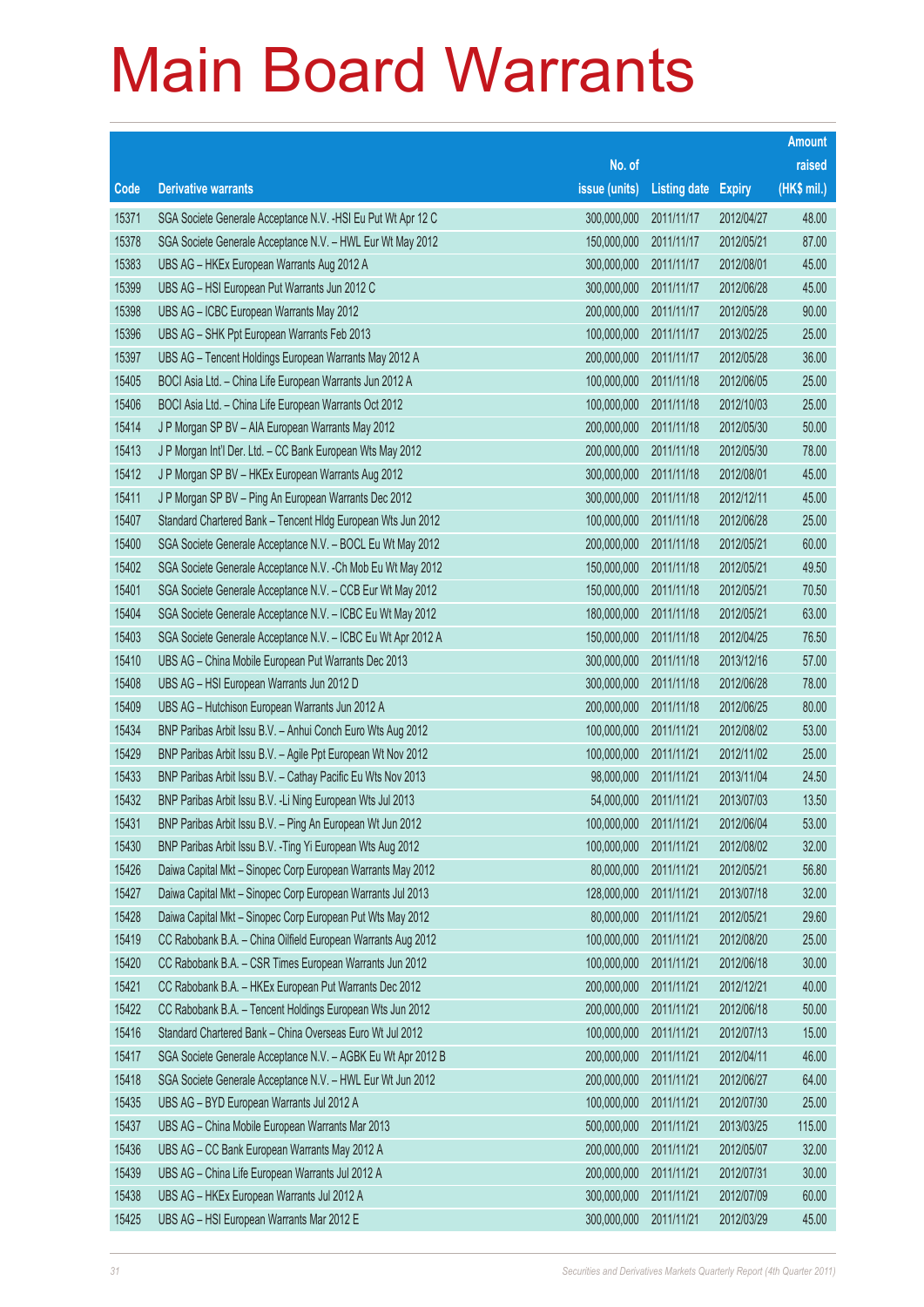|                |                                                                                                                    |                            |                          |                          | <b>Amount</b>  |
|----------------|--------------------------------------------------------------------------------------------------------------------|----------------------------|--------------------------|--------------------------|----------------|
|                |                                                                                                                    | No. of                     |                          |                          | raised         |
| Code           | <b>Derivative warrants</b>                                                                                         | issue (units)              | <b>Listing date</b>      | <b>Expiry</b>            | (HK\$ mil.)    |
| 15423          | UBS AG - HSI European Warrants Apr 2012 E                                                                          | 300,000,000                | 2011/11/21               | 2012/04/27               | 81.00          |
| 15424          | UBS AG - HSI European Warrants May 2012 A                                                                          | 300,000,000                | 2011/11/21               | 2012/05/30               | 66.00          |
| 15449          | BOCI Asia Ltd. - CNOOC European Warrants Dec 2012                                                                  | 100,000,000                | 2011/11/22               | 2012/12/04               | 20.00          |
| 15448          | BOCI Asia Ltd. - PetroChina European Warrants Oct 2012                                                             | 100,000,000                | 2011/11/22               | 2012/10/29               | 15.00          |
| 15447          | J P Morgan SP BV - BOCL European Warrants Jun 2012                                                                 | 200,000,000                | 2011/11/22               | 2012/06/28               | 50.00          |
| 15443          | J P Morgan SP BV - CNOOC European Warrants Apr 2012                                                                | 200,000,000                | 2011/11/22               | 2012/04/30               | 30.00          |
| 15446          | J P Morgan SP BV - Esprit European Wts Aug 2012                                                                    | 100,000,000                | 2011/11/22               | 2012/08/30               | 25.00          |
| 15445          | J P Morgan SP BV - HSBC European Warrants Jun 2012                                                                 | 200,000,000                | 2011/11/22               | 2012/06/04               | 50.00          |
| 15451          | J P Morgan SP BV - Hutchison European Warrants May 2012                                                            | 100,000,000                | 2011/11/22               | 2012/05/30               | 37.10          |
| 15450          | J P Morgan SP BV - Hutchison European Warrants Jun 2012                                                            | 100,000,000                | 2011/11/22               | 2012/06/28               | 25.00          |
| 15444          | J P Morgan SP BV - Tencent European Warrants Jun 2012 A                                                            | 200,000,000                | 2011/11/22               | 2012/06/25               | 30.00          |
| 15442          | Macquarie Bank Ltd. - Huaneng Power European Wts Jun 2012                                                          | 150,000,000                | 2011/11/22               | 2012/06/04               | 38.85          |
| 15440          | SGA Societe Generale Acceptance N.V. - CP&CC Eu Wt May 2012A                                                       | 150,000,000                | 2011/11/22               | 2012/05/23               | 61.50          |
| 15441          | SGA Societe Generale Acceptance N.V. - CP&CC Eu Wt Jun 2012                                                        | 150,000,000                | 2011/11/22               | 2012/06/27               | 45.00          |
| 15453          | UBS AG - CC Bank European Warrants Jul 2012                                                                        | 200,000,000                | 2011/11/22               | 2012/07/10               | 120.00         |
| 15452          | UBS AG - A50 China European Warrants Nov 2012                                                                      | 200,000,000                | 2011/11/22               | 2012/11/12               | 50.00          |
| 15469          | Credit Suisse AG - ChiUnicom European Warrants Apr 2012                                                            | 200,000,000                | 2011/11/23               | 2012/04/25               | 30.00          |
| 15468          | Credit Suisse AG - Tencent Holdings European Wts Mar 2012 A                                                        | 300,000,000                | 2011/11/23               | 2012/03/19               | 45.00          |
| 15470          | Credit Suisse AG - Yanzhou Coal European Warrants May 2012                                                         | 200,000,000                | 2011/11/23               | 2012/05/31               | 30.00          |
| 15456          | Bank of East Asia - Belle European Warrants Aug 2012                                                               | 100,000,000                | 2011/11/23               | 2012/08/23               | 25.00          |
| 15457          | Bank of East Asia - CNBM European Warrants Nov 2012                                                                | 140,000,000                | 2011/11/23               | 2012/11/23               | 35.00          |
| 15455          | Bank of East Asia - Tencent Holdings European Wts Jun 2012                                                         | 100,000,000                | 2011/11/23               | 2012/06/22               | 25.00          |
| 15464          | J P Morgan SP BV - Agricultural Bk Euro Warrants May 2012                                                          | 150,000,000                | 2011/11/23               | 2012/05/30               | 37.50          |
| 15463          | J P Morgan Int'l Der. Ltd. - CC Bank European Wts May 2012 A                                                       | 200,000,000                | 2011/11/23               | 2012/05/30               | 50.00          |
| 15462          | J P Morgan SP BV - China Life European Warrants May 2012 A                                                         | 288,000,000                | 2011/11/23               | 2012/05/30               | 72.00          |
| 15461          | J P Morgan SP BV - Sinopec Corp European Warrants May 2012 A<br>J P Morgan SP BV - ICBC European Warrants May 2012 | 200,000,000                | 2011/11/23               | 2012/05/23               | 66.20          |
| 15459          | J P Morgan SP BV - ICBC European Warrants May 2012 A                                                               | 200,000,000                | 2011/11/23               | 2012/05/30               | 50.00<br>67.40 |
| 15460<br>15458 | J P Morgan SP BV - Ping An European Warrants Jun 2012 A                                                            | 200,000,000<br>200,000,000 | 2011/11/23<br>2011/11/23 | 2012/05/30<br>2012/06/18 | 66.40          |
| 15467          | Standard Chartered Bank - BYD European Warrants May 2012                                                           | 100,000,000                | 2011/11/23               | 2012/05/28               | 25.00          |
| 15465          | Standard Chartered Bank - CTel European Warrants May 2012                                                          | 100,000,000                | 2011/11/23               | 2012/05/28               | 25.00          |
| 15466          | Standard Chartered Bank - PetroChina European Wts Jun 2012                                                         | 100,000,000                | 2011/11/23               | 2012/06/15               | 50.00          |
| 15454          | SGA Societe Generale Acceptance N.V. - HSBC Eu Put Wt May2012                                                      | 200,000,000                | 2011/11/23               | 2012/05/14               | 78.00          |
| 15471          | UBS AG - China Life European Warrants Jun 2012                                                                     | 200,000,000                | 2011/11/23               | 2012/06/25               | 50.00          |
| 15472          | UBS AG - HSI European Warrants Apr 2012 F                                                                          | 300,000,000                | 2011/11/23               | 2012/04/27               | 72.00          |
| 15473          | UBS AG - HSI European Warrants Dec 2012 A                                                                          | 300,000,000                | 2011/11/23               | 2012/12/28               | 75.00          |
| 15486          | BOCI Asia Ltd. - BOC HK European Warrants Jun 2012                                                                 | 100,000,000                | 2011/11/24               | 2012/06/29               | 15.00          |
| 15487          | BOCI Asia Ltd. - Ch Overseas European Warrants Jul 2012                                                            | 100,000,000                | 2011/11/24               | 2012/07/20               | 18.00          |
| 15485          | BNP Paribas Arbit Issu B.V. - MGM China European Wts Jul 2012                                                      | 100,000,000                | 2011/11/24               | 2012/07/04               | 25.00          |
| 15484          | Macquarie Bank Ltd. - Zoomlion European Warrants Dec 2012                                                          | 200,000,000                | 2011/11/24               | 2012/12/04               | 50.00          |
| 15477          | Nomura Int'l plc - Air China European Warrants Jun 2014                                                            | 50,000,000                 | 2011/11/24               | 2014/06/30               | 12.50          |
| 15474          | Nomura Int'l plc - BJ Ent Water European Warrants May 2012                                                         | 100,000,000                | 2011/11/24               | 2012/05/28               | 25.00          |
| 15481          | Nomura Int'l plc - BYD European Warrants May 2012                                                                  | 100,000,000                | 2011/11/24               | 2012/05/31               | 26.00          |
| 15482          | Nomura Int'l plc - CPIC European Warrants May 2012                                                                 | 100,000,000                | 2011/11/24               | 2012/05/31               | 25.00          |
|                |                                                                                                                    |                            |                          |                          |                |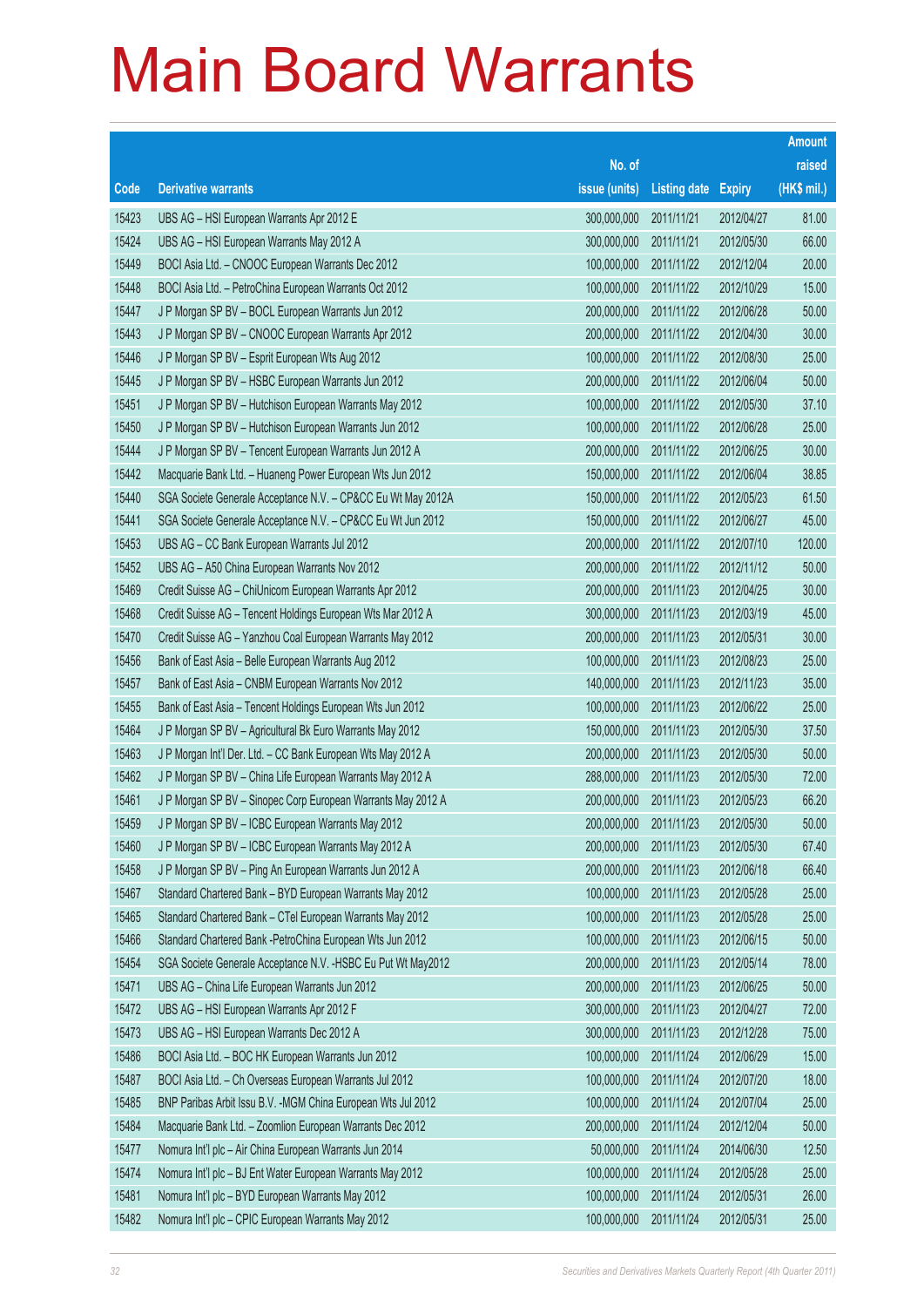|        |                                                               |               |              |               | <b>Amount</b> |
|--------|---------------------------------------------------------------|---------------|--------------|---------------|---------------|
|        |                                                               | No. of        |              |               | raised        |
| Code   | <b>Derivative warrants</b>                                    | issue (units) | Listing date | <b>Expiry</b> | (HK\$ mil.)   |
| 15480  | Nomura Int'l plc - Ch South Air European Warrants Jun 2012    | 50,000,000    | 2011/11/24   | 2012/06/29    | 25.00         |
| 15475  | Nomura Int'l plc - HKEx European Warrants Jun 2012 A          | 100,000,000   | 2011/11/24   | 2012/06/06    | 51.00         |
| 15476  | Nomura Int'l plc - Tencent Holdings Euro Warrants May 2012    | 100,000,000   | 2011/11/24   | 2012/05/31    | 16.80         |
| 15478  | Nomura Int'l plc - ZTE European Warrants Jun 2012             | 50,000,000    | 2011/11/24   | 2012/06/29    | 12.75         |
| 15479  | Nomura Int'l plc - ZTE European Warrants Dec 2012             | 50,000,000    | 2011/11/24   | 2012/12/17    | 12.70         |
| 15483  | SGA Societe Generale Acceptance N.V. - CNOOC Eu Wt Sep 2012   | 400,000,000   | 2011/11/24   | 2012/09/24    | 80.00         |
| 15490  | UBS AG - Anhui Conch European Warrants Jun 2012               | 100,000,000   | 2011/11/24   | 2012/06/25    | 32.00         |
| 15491  | UBS AG - Alibaba European Warrants Jun 2012                   | 100,000,000   | 2011/11/24   | 2012/06/22    | 15.00         |
| 15489  | UBS AG - China Overseas European Warrants Jun 2012            | 100,000,000   | 2011/11/24   | 2012/06/25    | 15.00         |
| 15492  | UBS AG - China National Building European Warrants Nov 2012   | 100,000,000   | 2011/11/24   | 2012/11/12    | 15.00         |
| 15488  | UBS AG - HSI European Put Warrants Apr 2012 G                 | 300,000,000   | 2011/11/24   | 2012/04/27    | 45.00         |
| 15164# | UBS AG - HSI European Warrants Mar 2012 D                     | 300,000,000   | 2011/11/24   | 2012/03/29    | 16.80         |
| 15515  | BNP Paribas Arbit Issu B.V. - BOCL European Wts Oct 2012      | 200,000,000   | 2011/11/25   | 2012/10/03    | 50.00         |
| 15514  | BNP Paribas Arbit Issu B.V. - HKEx European Wts Aug 2012      | 100,000,000   | 2011/11/25   | 2012/08/02    | 15.00         |
| 15513  | Credit Suisse AG - HSI European Put Warrants Apr 2012         | 500,000,000   | 2011/11/25   | 2012/04/27    | 75.00         |
| 15510  | Credit Suisse AG - HSI European Warrants Mar 2012 E           | 500,000,000   | 2011/11/25   | 2012/03/29    | 75.00         |
| 15511  | Credit Suisse AG - HSI European Warrants Mar 2012 F           | 500,000,000   | 2011/11/25   | 2012/03/29    | 75.00         |
| 15512  | Credit Suisse AG - HSI European Warrants Mar 2012 G           | 500,000,000   | 2011/11/25   | 2012/03/29    | 75.00         |
| 15503  | Citigroup Global Mkt H Inc. - ChiUnicom Euro Wts Jul 2012     | 80,000,000    | 2011/11/25   | 2012/07/10    | 12.00         |
| 15504  | Citigroup Global Mkt H Inc. - China Life Euro Wts May 2012    | 80,000,000    | 2011/11/25   | 2012/05/24    | 12.00         |
| 15500  | Citigroup Global Mkt H Inc. - HSBC European Wts Apr 2012      | 80,000,000    | 2011/11/25   | 2012/04/24    | 17.60         |
| 15505  | Citigroup Global Mkt H Inc. - HSCEI European Wts Mar 2012 A   | 80,000,000    | 2011/11/25   | 2012/03/29    | 12.00         |
| 15506  | Citigroup Global Mkt H Inc. - HSI European Wts Mar 2012 A     | 100,000,000   | 2011/11/25   | 2012/03/29    | 15.00         |
| 15501  | Citigroup Global Mkt H Inc. - Hutchison Euro Wts May 2012     | 80,000,000    | 2011/11/25   | 2012/05/31    | 25.60         |
| 15502  | Citigroup Global Mkt H Inc.-Tencent European Wts May 2012     | 80,000,000    | 2011/11/25   | 2012/05/23    | 12.80         |
| 15498  | HK Bank – CNOOC European Warrants Oct 2012                    | 120,000,000   | 2011/11/25   | 2012/10/15    | 30.00         |
| 15507  | Standard Chartered Bank - HSI European Warrants May 2012      | 200,000,000   | 2011/11/25   | 2012/05/30    | 30.20         |
| 15495  | SGA Societe Generale Acceptance N.V. - CCB Eur Wt Jun 2012    | 200,000,000   | 2011/11/25   | 2012/06/11    | 74.00         |
| 15508  | SGA Societe Generale Acceptance N.V. - CNBM Euro Wt Jul 2012  | 150,000,000   | 2011/11/25   | 2012/07/30    | 37.50         |
| 15493  | SGA Societe Generale Acceptance N.V. - HSI Eur Wt Apr 2012 D  | 300,000,000   | 2011/11/25   | 2012/04/27    | 75.00         |
| 15494  | SGA Societe Generale Acceptance N.V. - HSI Eu Put Wt Apr 12 E | 300,000,000   | 2011/11/25   | 2012/04/27    | 48.00         |
| 15496  | SGA Societe Generale Acceptance N.V. - HWL Eur Wt Apr 2012 A  | 150,000,000   | 2011/11/25   | 2012/04/23    | 87.00         |
| 15497  | SGA Societe Generale Acceptance N.V. - HWL Eur Wt May 2012 A  | 200,000,000   | 2011/11/25   | 2012/05/28    | 68.00         |
| 15509  | SGA Societe Generale Acceptance N.V. - SJM Hold Eu Wt Jun 12  | 100,000,000   | 2011/11/25   | 2012/06/27    | 25.00         |
| 15516  | UBS AG - HSBC European Warrants May 2012                      | 300,000,000   | 2011/11/25   | 2012/05/28    | 153.00        |
| 15499  | UBS AG - HSCEI European Warrants Jun 2012                     | 100,000,000   | 2011/11/25   | 2012/06/28    | 25.00         |
| 15517  | UBS AG - Tencent Holdings European Warrants Jun 2012 A        | 200,000,000   | 2011/11/25   | 2012/06/11    | 54.00         |
| 15539  | BNP Paribas Arbit Issu B.V. - CC Bank Euro Wts Jun 2012 A     | 200,000,000   | 2011/11/28   | 2012/06/04    | 66.00         |
| 15521  | BNP Paribas Arbit Issu B.V. - Cheung Kong Eu Put Wt Oct 2013  | 100,000,000   | 2011/11/28   | 2013/10/03    | 25.00         |
| 15540  | BNP Paribas Arbit Issu B.V. - China Life Euro Wts Jun 2012 B  | 200,000,000   | 2011/11/28   | 2012/06/04    | 50.00         |
| 15541  | BNP Paribas Arbit Issu B.V. - China Life Euro Wts Jun 2013    | 200,000,000   | 2011/11/28   | 2013/06/04    | 58.00         |
| 15538  | BNP Paribas Arbit Issu B.V. - HSBC European Wts Jun 2012 B    | 200,000,000   | 2011/11/28   | 2012/06/04    | 52.00         |
| 15522  | BNP Paribas Arbit Issu B.V. - SHK Ppt Euro Put Wts Oct 2013   | 100,000,000   | 2011/11/28   | 2013/10/03    | 25.00         |
| 15520  | Credit Suisse AG - CNBM European Warrants Sep 2012            | 100,000,000   | 2011/11/28   | 2012/09/12    | 15.00         |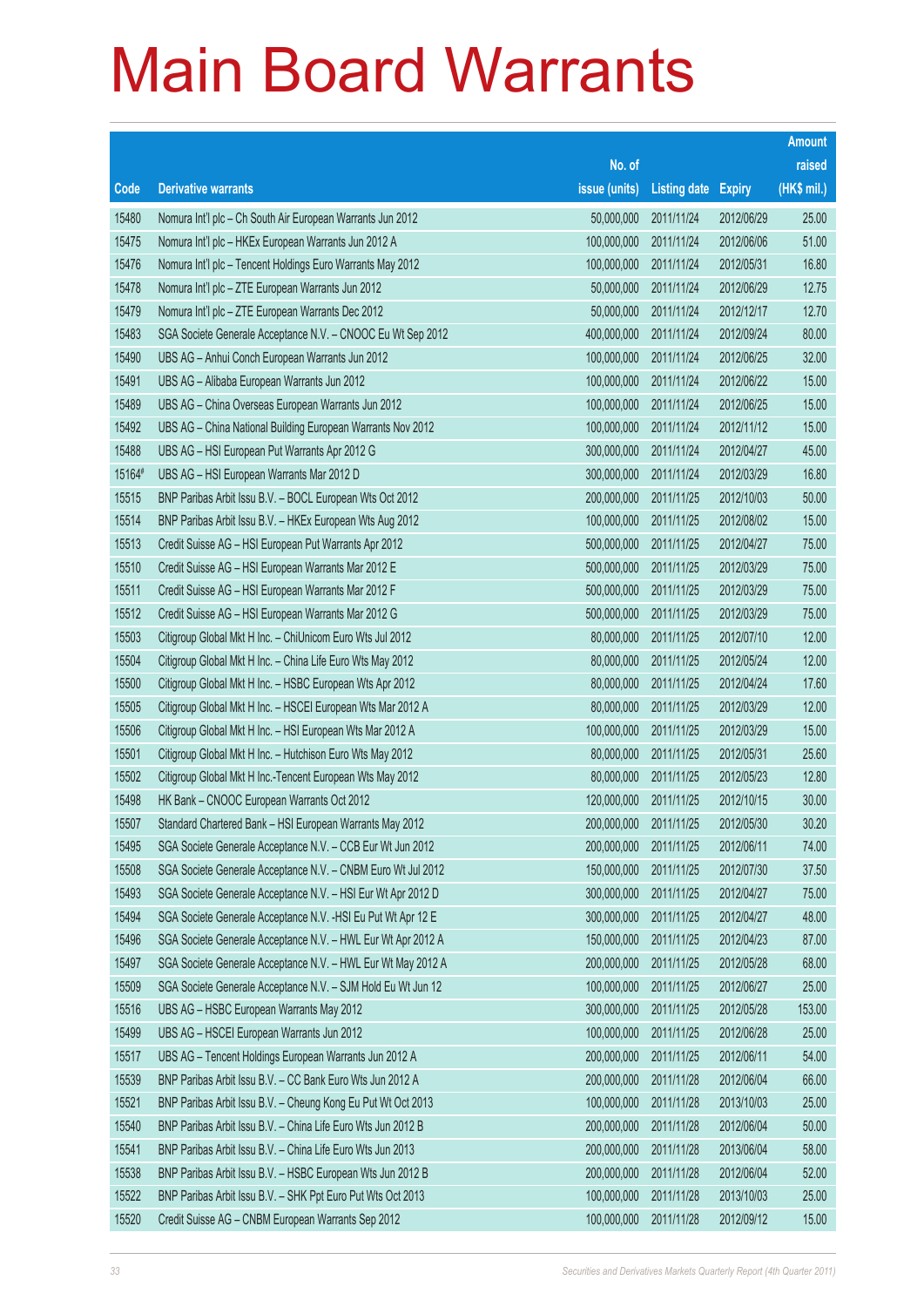|        |                                                              |               |                     |               | <b>Amount</b> |
|--------|--------------------------------------------------------------|---------------|---------------------|---------------|---------------|
|        |                                                              | No. of        |                     |               | raised        |
| Code   | <b>Derivative warrants</b>                                   | issue (units) | <b>Listing date</b> | <b>Expiry</b> | (HK\$ mil.)   |
| 15534  | Citigroup Global Mkt H Inc. - BYD European Warrants May 2012 | 80,000,000    | 2011/11/28          | 2012/05/30    | 20.00         |
| 15531  | Citigroup Global Mkt H Inc. - Ch Overseas Eu Put Wt Aug 2012 | 80,000,000    | 2011/11/28          | 2012/08/29    | 20.00         |
| 15533  | Citigroup Global Mkt H Inc. - CITIC Bank Euro Wts May 2012   | 80,000,000    | 2011/11/28          | 2012/05/30    | 24.00         |
| 15536  | Citigroup Global Mkt H Inc. - CPIC European Wts May 2012     | 80,000,000    | 2011/11/28          | 2012/05/30    | 20.00         |
| 15530  | Citigroup Global Mkt H Inc. - HSCEI Euro Put Wts Mar 2012    | 80,000,000    | 2011/11/28          | 2012/03/29    | 12.00         |
| 15537  | Citigroup Global Mkt H Inc. - HSI European Put Wt Mar 2012 B | 100,000,000   | 2011/11/28          | 2012/03/29    | 15.00         |
| 15532  | Citigroup Global Mkt H Inc. - SJM Holdings Euro Wt Jun 2012  | 80,000,000    | 2011/11/28          | 2012/06/08    | 12.00         |
| 15519  | J P Morgan SP BV - Cheung Kong European Warrants Dec 2012 A  | 200,000,000   | 2011/11/28          | 2012/12/20    | 30.00         |
| 15529  | Macquarie Bank Ltd. - Esprit European Warrants Nov 2012      | 200,000,000   | 2011/11/28          | 2012/11/30    | 33.60         |
| 15518  | Macquarie Bank Ltd. - Henderson Land Dev Euro Wts Jun 2012   | 200,000,000   | 2011/11/28          | 2012/06/04    | 50.00         |
| 15527  | CC Rabobank B.A. - Sinopec Corp European Warrants Jul 2012   | 100,000,000   | 2011/11/28          | 2012/07/16    | 80.00         |
| 15528  | CC Rabobank B.A. - HKEx European Warrants Jun 2012 A         | 120,000,000   | 2011/11/28          | 2012/06/06    | 18.00         |
| 15526  | CC Rabobank B.A. - Ting Yi European Warrants Aug 2012        | 80,000,000    | 2011/11/28          | 2012/08/06    | 20.00         |
| 15523  | CC Rabobank B.A. - Want Want China European Wts Jun 2012     | 100,000,000   | 2011/11/28          | 2012/06/18    | 60.00         |
| 15535  | SGA Societe Generale Acceptance N.V. - CLife Eu Wt Apr 2012B | 300,000,000   | 2011/11/28          | 2012/04/02    | 45.00         |
| 15546  | UBS AG - BankComm European Warrants Jun 2012                 | 100,000,000   | 2011/11/28          | 2012/06/25    | 33.00         |
| 15544  | UBS AG - Minsheng Bank European Warrants Jul 2012            | 100,000,000   | 2011/11/28          | 2012/07/16    | 48.00         |
| 15547  | UBS AG - Evergrande European Warrants Jun 2012               | 100,000,000   | 2011/11/28          | 2012/06/25    | 28.00         |
| 15542  | UBS AG - HSBC European Warrants Jun 2012 A                   | 300,000,000   | 2011/11/28          | 2012/06/11    | 204.00        |
| 15545  | UBS AG - Ping An European Warrants Jun 2012 A                | 100,000,000   | 2011/11/28          | 2012/06/11    | 54.00         |
| 15543  | UBS AG - Yanzhou Coal European Wts Jun 2012                  | 100,000,000   | 2011/11/28          | 2012/06/18    | 22.00         |
| 15553  | Credit Suisse AG - China Coal European Warrants Aug 2012     | 100,000,000   | 2011/11/29          | 2012/08/01    | 15.00         |
| 15551  | J P Morgan SP BV - China Life European Warrants May 2012 B   | 200,000,000   | 2011/11/29          | 2012/05/30    | 50.00         |
| 15555  | CC Rabobank B.A. - Anhui Conch European Warrants Jul 2012    | 100,000,000   | 2011/11/29          | 2012/07/16    | 40.00         |
| 15554  | CC Rabobank B.A. - Galaxy Ent European Warrants Jun 2012     | 100,000,000   | 2011/11/29          | 2012/06/25    | 25.00         |
| 15557  | CC Rabobank B.A. - KECL European Warrants Feb 2013           | 120,000,000   | 2011/11/29          | 2013/02/27    | 30.00         |
| 15556  | CC Rabobank B.A. - MGM China European Warrants Jun 2012      | 100,000,000   | 2011/11/29          | 2012/06/25    | 25.00         |
| 15558  | CC Rabobank B.A. - SJM Holdings European Warrants Jul 2012   | 100,000,000   | 2011/11/29          | 2012/07/30    | 25.00         |
| 15552  | Standard Chartered Bank - ICBC European Warrants Jul 2012    | 100,000,000   | 2011/11/29          | 2012/07/04    | 25.00         |
| 15559  | UBS AG - China Coal European Warrants Jan 2013               | 100,000,000   | 2011/11/29          | 2013/01/28    | 17.00         |
| 13898# | Macquarie Bank Ltd. - HSI European Warrants Feb 2012         | 400,000,000   | 2011/11/29          | 2012/02/28    | 13.60         |
| 13828# | Citigroup Global Mkt H Inc. - HSCEI European Wts Feb 2012    | 280,000,000   | 2011/11/29          | 2012/02/28    | 10.08         |
| 14197# | Citigroup Global Mkt H Inc. - HSI European Wts Feb 2012 A    | 110,000,000   | 2011/11/29          | 2012/02/28    | 10.56         |
| 15176# | Citigroup Global Mkt H Inc. - HSI European Wts Mar 2012      | 300,000,000   | 2011/11/29          | 2012/03/29    | 10.20         |
| 15578  | BOCI Asia Ltd. - China Shenhua European Warrants Jun 2012    | 100,000,000   | 2011/11/30          | 2012/06/04    | 25.00         |
| 15577  | BOCI Asia Ltd. - Tracker Fund European Warrants Nov 2012     | 100,000,000   | 2011/11/30          | 2012/11/05    | 25.00         |
| 15573  | BNP Paribas Arbit Issu B.V. - Chow Sang Sang Eu Wts Jul 2012 | 43,000,000    | 2011/11/30          | 2012/07/04    | 16.77         |
| 15574  | BNP Paribas Arbit Issu B.V. - Luk Fook Hold Eu Wts Apr 2012  | 75,000,000    | 2011/11/30          | 2012/04/03    | 23.25         |
| 15572  | BNP Paribas Arbit Issu B.V. - New World Dev Euro Wt Jan 2015 | 100,000,000   | 2011/11/30          | 2015/01/05    | 25.00         |
| 15594  | Credit Suisse AG - CC Bank European Warrants Mar 2012        | 300,000,000   | 2011/11/30          | 2012/03/02    | 45.00         |
| 15590  | Credit Suisse AG - HSI European Warrants Mar 2012 H          | 500,000,000   | 2011/11/30          | 2012/03/29    | 75.00         |
| 15591  | Credit Suisse AG - HSI European Warrants Mar 2012 I          | 500,000,000   | 2011/11/30          | 2012/03/29    | 75.00         |
| 15592  | Credit Suisse AG - Tencent Holdings European Wts Apr 2012    | 300,000,000   | 2011/11/30          | 2012/04/10    | 45.00         |
| 15595  | Credit Suisse AG - Yanzhou Coal European Warrants Jun 2012   | 200,000,000   | 2011/11/30          | 2012/06/25    | 50.00         |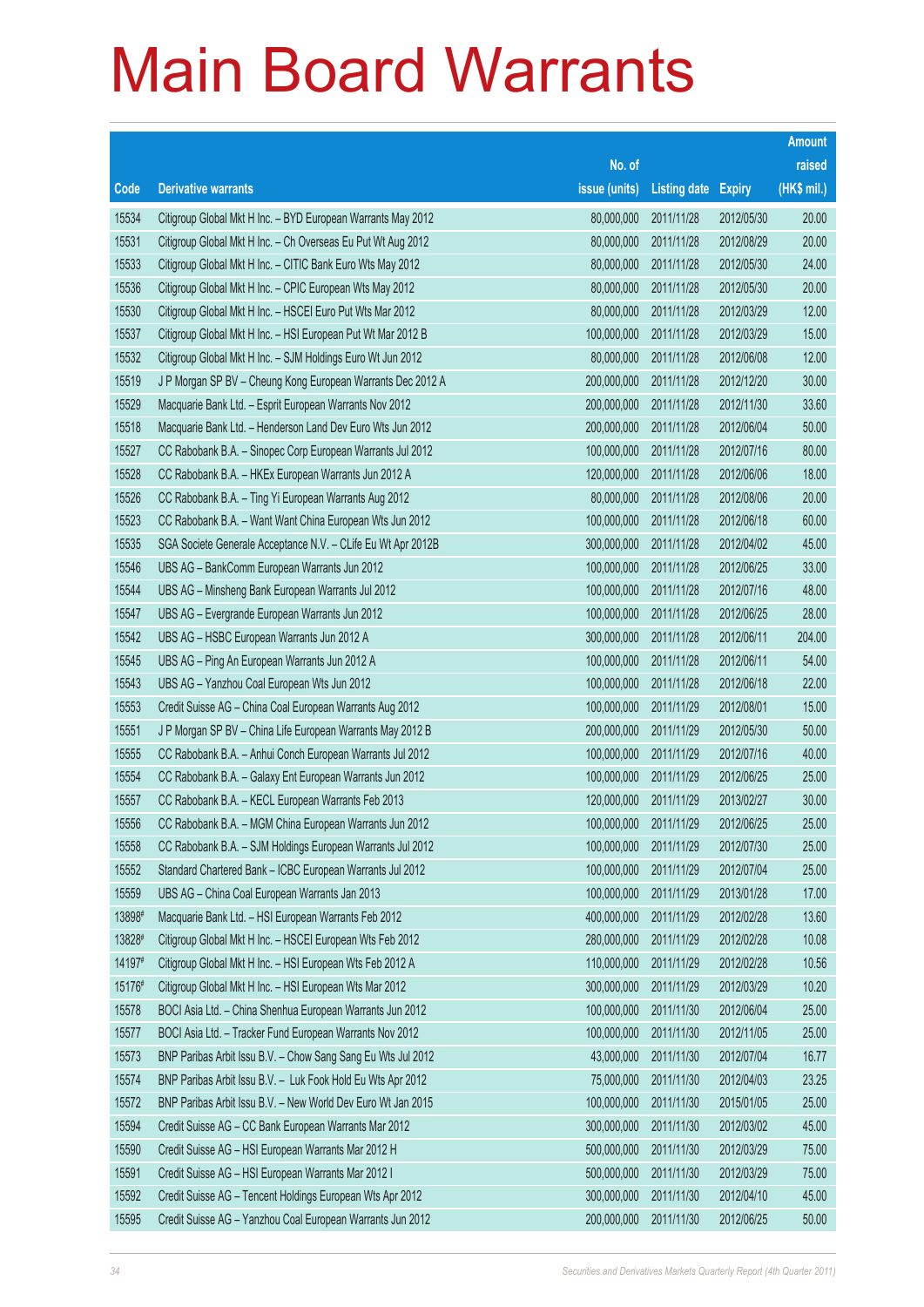|       |                                                               |               |                     |               | <b>Amount</b> |
|-------|---------------------------------------------------------------|---------------|---------------------|---------------|---------------|
|       |                                                               | No. of        |                     |               | raised        |
| Code  | <b>Derivative warrants</b>                                    | issue (units) | <b>Listing date</b> | <b>Expiry</b> | (HK\$ mil.)   |
| 15583 | Citigroup Global Mkt H Inc. - BOCL European Wts May 2012      | 80,000,000    | 2011/11/30          | 2012/05/30    | 20.00         |
| 15581 | Citigroup Global Mkt H Inc. - China Tel Euro Wts May 2012     | 50,000,000    | 2011/11/30          | 2012/05/30    | 14.00         |
| 15582 | Citigroup Global Mkt H Inc. - CM Bank European Wts Sep 2012   | 80,000,000    | 2011/11/30          | 2012/09/24    | 12.00         |
| 15579 | Citigroup Global Mkt H Inc. - Sinopec Corp Euro Wts Jul 2013  | 100,000,000   | 2011/11/30          | 2013/07/11    | 16.00         |
| 15580 | Citigroup Global Mkt H Inc. - HKEx European Wts Aug 2012      | 80,000,000    | 2011/11/30          | 2012/08/01    | 12.00         |
| 15564 | CC Rabobank B.A. - Agricultural Bk Euro Warrants Aug 2012     | 150,000,000   | 2011/11/30          | 2012/08/20    | 75.00         |
| 15565 | CC Rabobank B.A. - Agricultural Bk Euro Warrants Aug 2012 A   | 150,000,000   | 2011/11/30          | 2012/08/20    | 37.50         |
| 15566 | CC Rabobank B.A. - Belle Int'l European Warrants Jul 2012     | 100,000,000   | 2011/11/30          | 2012/07/16    | 25.00         |
| 15569 | CC Rabobank B.A. - BOCL European Warrants Aug 2012            | 150,000,000   | 2011/11/30          | 2012/08/20    | 45.00         |
| 15570 | CC Rabobank B.A. - BOCL European Warrants Sep 2012            | 150,000,000   | 2011/11/30          | 2012/09/17    | 37.50         |
| 15562 | CC Rabobank B.A. - China Overseas European Warrants Nov 2012  | 100,000,000   | 2011/11/30          | 2012/11/19    | 25.00         |
| 15567 | CC Rabobank B.A. - China Life European Warrants Jul 2012      | 200,000,000   | 2011/11/30          | 2012/07/16    | 50.00         |
| 15568 | CC Rabobank B.A. - China Life European Warrants Oct 2012      | 200,000,000   | 2011/11/30          | 2012/10/22    | 50.00         |
| 15561 | CC Rabobank B.A. - Li & Fung European Warrants Jul 2012       | 150,000,000   | 2011/11/30          | 2012/07/16    | 37.50         |
| 15563 | CC Rabobank B.A. - Yanzhou Coal European Warrants May 2012    | 100,000,000   | 2011/11/30          | 2012/05/28    | 25.00         |
| 15575 | Standard Chartered Bank - BOCL European Warrants Jul 2012     | 100,000,000   | 2011/11/30          | 2012/07/05    | 25.00         |
| 15576 | Standard Chartered Bank - BOCL European Warrants Oct 2012     | 100,000,000   | 2011/11/30          | 2012/10/05    | 25.00         |
| 15571 | SGA Societe Generale Acceptance N.V. - HSI Eu Put Wt Mar 12 D | 300,000,000   | 2011/11/30          | 2012/03/29    | 48.00         |
| 15584 | SGA Societe Generale Acceptance NV-Yanzhou Coal Eu Wt May 12  | 100,000,000   | 2011/11/30          | 2012/05/30    | 28.00         |
| 15588 | UBS AG - BOCL European Warrants May 2012                      | 100,000,000   | 2011/11/30          | 2012/05/14    | 15.00         |
| 15585 | UBS AG - Hutchison European Warrants Jun 2012 B               | 200,000,000   | 2011/11/30          | 2012/06/18    | 94.00         |
| 15587 | UBS AG - KECL European Warrants Aug 2012                      | 100,000,000   | 2011/11/30          | 2012/08/27    | 15.00         |
| 15560 | UBS AG - Tencent Holdings European Warrants Mar 2012 B        | 200,000,000   | 2011/11/30          | 2012/03/19    | 30.00         |
| 15600 | BOCI Asia Ltd. - HSBC European Warrants May 2012              | 100,000,000   | 2011/12/01          | 2012/05/02    | 23.00         |
| 15601 | BNP Paribas Arbit Issu B.V. - CHALCO European Wts Jul 2012    | 57,000,000    | 2011/12/01          | 2012/07/04    | 34.20         |
| 15602 | BNP Paribas Arbit Issu B.V. - Bank of EA Euro Wts Oct 2012    | 59,000,000    | 2011/12/01          | 2012/10/03    | 17.70         |
| 15607 | BNP Paribas Arbit Issu B.V. - China Tel Euro Wts Jul 2012     | 100,000,000   | 2011/12/01          | 2012/07/04    | 36.00         |
| 15605 | BNP Paribas Arbit Issu B.V. - Sinopec Corp Euro Wts Jul 2012  | 100,000,000   | 2011/12/01          | 2012/07/04    | 51.00         |
| 15606 | BNP Paribas Arbit Issu B.V. - Gome European Wts Oct 2012      | 100,000,000   | 2011/12/01          | 2012/10/03    | 35.00         |
| 15604 | BNP Paribas Arbit Issu B.V. - Sh Ind H European Wts Jul 2013  | 31,000,000    | 2011/12/01          | 2013/07/03    | 10.23         |
| 15603 | BNP Paribas Arbit Issu B.V. - Wharf European Wts Jul 2012 A   | 97,000,000    | 2011/12/01          | 2012/07/04    | 29.10         |
| 15599 | HK Bank - BOCL European Warrants May 2012 A                   | 120,000,000   | 2011/12/01          | 2012/05/14    | 18.00         |
| 15596 | HK Bank - ICBC European Warrants Jun 2012                     | 120,000,000   | 2011/12/01          | 2012/06/20    | 30.00         |
| 15610 | UBS AG - China Life European Warrants Jul 2012 B              | 300,000,000   | 2011/12/01          | 2012/07/16    | 75.00         |
| 15608 | UBS AG - China Mobile European Warrants Jun 2012 B            | 200,000,000   | 2011/12/01          | 2012/06/11    | 102.00        |
| 15609 | UBS AG - HSBC European Warrants Jun 2012 B                    | 300,000,000   | 2011/12/01          | 2012/06/11    | 75.00         |
| 15629 | BOCI Asia Ltd. - HSI European Warrants Oct 2012               | 100,000,000   | 2011/12/02          | 2012/10/30    | 25.00         |
| 15630 | BOCI Asia Ltd. - HSI European Put Warrants Jul 2012           | 100,000,000   | 2011/12/02          | 2012/07/30    | 25.00         |
| 15625 | BNP Paribas Arbit Issu B.V. - HSBC European Wts Sep 2012      | 200,000,000   | 2011/12/02          | 2012/09/04    | 74.00         |
| 15627 | BNP Paribas Arbit Issu B.V. - SJM Holdings Euro Wts Oct 2012  | 100,000,000   | 2011/12/02          | 2012/10/03    | 26.00         |
| 15626 | BNP Paribas Arbit Issu B.V. - Tencent Holdings Eu Wt Sep 2012 | 100,000,000   | 2011/12/02          | 2012/09/04    | 25.00         |
| 15628 | BNP Paribas Arbit Issu B.V. - Yurun Food Euro Wts Jul 2012 A  | 100,000,000   | 2011/12/02          | 2012/07/04    | 26.00         |
| 15624 | J P Morgan SP BV - AIA European Warrants Jun 2012             | 200,000,000   | 2011/12/02          | 2012/06/28    | 50.00         |
| 15623 | J P Morgan SP BV - China Unicom European Warrants Aug 2012    | 200,000,000   | 2011/12/02          | 2012/08/30    | 50.00         |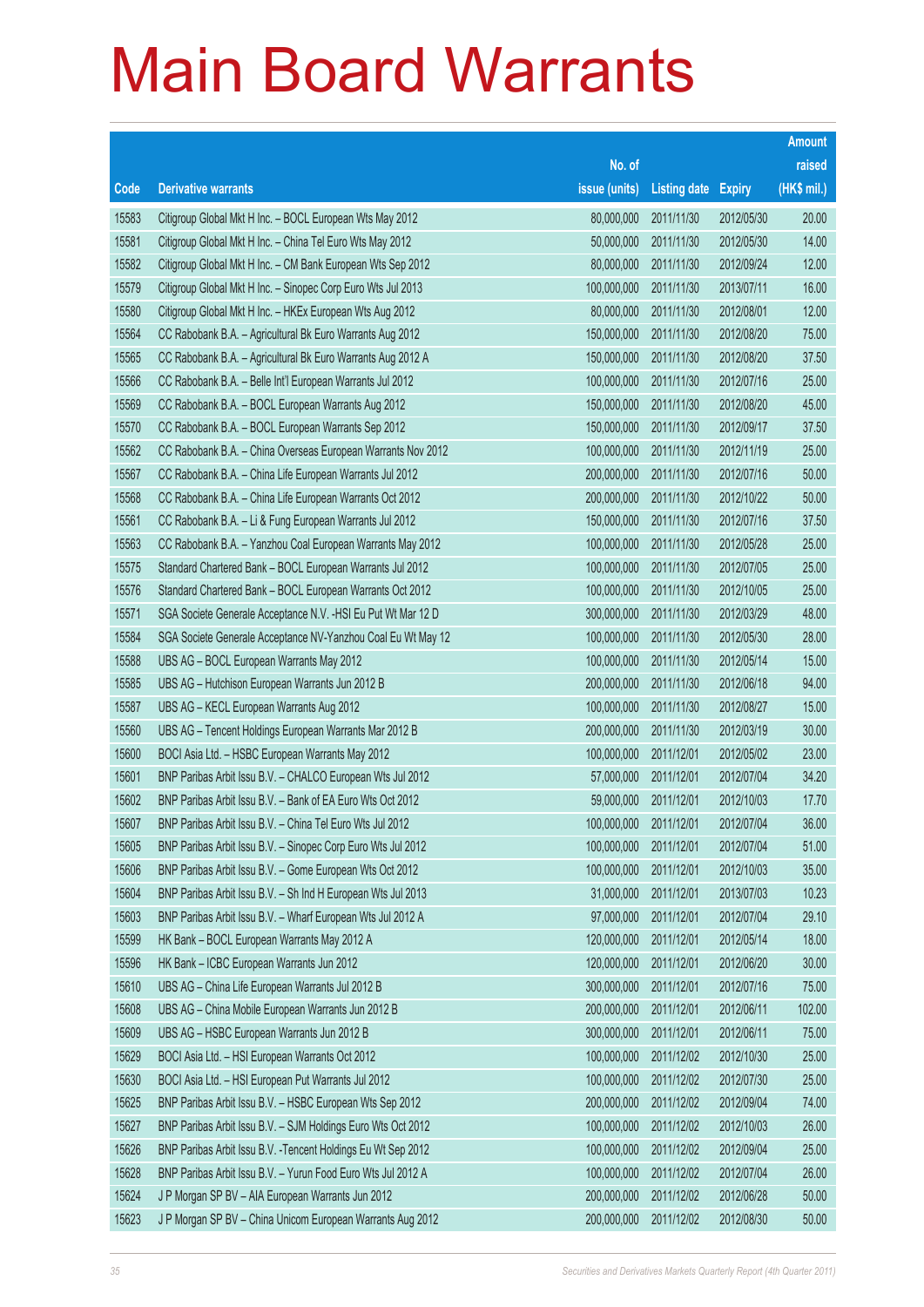|       |                                                               |               |                     |               | <b>Amount</b> |
|-------|---------------------------------------------------------------|---------------|---------------------|---------------|---------------|
|       |                                                               | No. of        |                     |               | raised        |
| Code  | <b>Derivative warrants</b>                                    | issue (units) | <b>Listing date</b> | <b>Expiry</b> | (HK\$ mil.)   |
| 15622 | J P Morgan SP BV - HKEx European Warrants Sep 2012            | 200,000,000   | 2011/12/02          | 2012/09/24    | 37.60         |
| 15632 | J P Morgan SP BV - JX Copper European Warrants Jun 2012 A     | 200,000,000   | 2011/12/02          | 2012/06/28    | 50.00         |
| 15634 | SGA Societe Generale Acceptance N.V. - CHALCO Eu Wt Jun 2012  | 30,000,000    | 2011/12/02          | 2012/06/04    | 10.50         |
| 15635 | SGA Societe Generale Acceptance N.V. - BOCom Eur Wt Jun 2012  | 50,000,000    | 2011/12/02          | 2012/06/04    | 21.50         |
| 15611 | SGA Societe Generale Acceptance N.V. - BYD Eu Wt Jun 2012     | 100,000,000   | 2011/12/02          | 2012/06/04    | 27.00         |
| 15613 | SGA Societe Generale Acceptance N.V-Chi COSCO Eu Wt Jun 2012  | 50,000,000    | 2011/12/02          | 2012/06/04    | 17.50         |
| 15612 | SGA Societe Generale Acceptance N.V. - CCoal Eur Wt Aug 2012  | 200,000,000   | 2011/12/02          | 2012/08/08    | 36.00         |
| 15631 | SGA Societe Generale Acceptance N.V. - CITBK Eu Wt Jun 2012   | 50,000,000    | 2011/12/02          | 2012/06/04    | 20.00         |
| 15614 | SGA Societe Generale Acceptance N.V-Ch Overseas Eu Wt Jun12A  | 100,000,000   | 2011/12/02          | 2012/06/25    | 16.00         |
| 15615 | SGA Societe Generale Acceptance N.V. - CRail Eu Wt Jun 2012   | 50,000,000    | 2011/12/02          | 2012/06/04    | 16.00         |
| 15616 | SGA Societe Generale Acceptance N.V. - Shenhua Eu Wt Jul 2012 | 50,000,000    | 2011/12/02          | 2012/07/04    | 18.00         |
| 15617 | SGA Societe Generale Acceptance N.V. - Esprit Eu Wt Sep 2012  | 100,000,000   | 2011/12/02          | 2012/09/05    | 21.00         |
| 15618 | SGA Societe Generale Acceptance N.V. - Foxconn Eu Wt Jun2012  | 50,000,000    | 2011/12/02          | 2012/06/04    | 26.50         |
| 15619 | SGA Societe Generale Acceptance NV-HuanengPower Eu Wt Jun 12  | 50,000,000    | 2011/12/02          | 2012/06/04    | 18.00         |
| 15633 | SGA Societe Generale Acceptance N.V. - Li & Fung Eu Wt Jun12  | 150,000,000   | 2011/12/02          | 2012/06/20    | 25.50         |
| 15620 | SGA Societe Generale Acceptance NV-New World Dev Eu Wt Jul12  | 50,000,000    | 2011/12/02          | 2012/07/04    | 28.50         |
| 15621 | SGA Societe Generale Acceptance NV-Zijin Mining Eu Wt Jun12A  | 50,000,000    | 2011/12/02          | 2012/06/04    | 17.00         |
| 15636 | Macquarie Bank Ltd. - BankComm European Warrants Jun 2012     | 150,000,000   | 2011/12/05          | 2012/06/04    | 37.50         |
| 15637 | Macquarie Bank Ltd. - Chow Sang Sang European Wts Jul 2012    | 150,000,000   | 2011/12/05          | 2012/07/04    | 55.65         |
| 15638 | Macquarie Bank Ltd. - Tingyi European Warrants Jul 2012       | 150,000,000   | 2011/12/05          | 2012/07/04    | 43.95         |
| 15672 | Credit Suisse AG - BOCL European Warrants May 2012            | 300,000,000   | 2011/12/06          | 2012/05/14    | 45.00         |
| 15675 | Credit Suisse AG - CC Bank European Warrants Apr 2012         | 300,000,000   | 2011/12/06          | 2012/04/30    | 45.00         |
| 15674 | Credit Suisse AG - China Mobile European Warrants Mar 2012 A  | 300,000,000   | 2011/12/06          | 2012/03/30    | 60.00         |
| 15665 | Credit Suisse AG - China Shenhua European Warrants Jun 2012   | 150,000,000   | 2011/12/06          | 2012/06/11    | 37.50         |
| 15678 | Credit Suisse AG - HSBC European Wts Apr 2012                 | 300,000,000   | 2011/12/06          | 2012/04/02    | 45.00         |
| 15669 | Credit Suisse AG - HSI European Warrants Mar 2012 J           | 500,000,000   | 2011/12/06          | 2012/03/29    | 75.00         |
| 15670 | Credit Suisse AG - HSI European Warrants Apr 2012 C           | 500,000,000   | 2011/12/06          | 2012/04/27    | 75.00         |
| 15667 | Credit Suisse AG - HSI European Put Warrants Apr 2012 A       | 500,000,000   | 2011/12/06          | 2012/04/27    | 75.00         |
| 15668 | Credit Suisse AG - HSI European Put Warrants Apr 2012 B       | 500,000,000   | 2011/12/06          | 2012/04/27    | 75.00         |
| 15679 | Credit Suisse AG - Hutchison European Warrants May 2012       | 300,000,000   | 2011/12/06          | 2012/05/28    | 75.00         |
| 15673 | Credit Suisse AG - ICBC European Warrants May 2012            | 300,000,000   | 2011/12/06          | 2012/05/14    | 60.00         |
| 15666 | Credit Suisse AG - Jiangxi Copper European Wts Jun 2012       | 150,000,000   | 2011/12/06          | 2012/06/18    | 37.50         |
| 15677 | Credit Suisse AG - KECL European Warrants Aug 2012            | 150,000,000   | 2011/12/06          | 2012/08/27    | 22.50         |
| 15664 | Credit Suisse AG - Ping An European Warrants Jun 2012 A       | 300,000,000   | 2011/12/06          | 2012/06/11    | 75.00         |
| 15676 | Credit Suisse AG - Tencent Holdings European Wts Apr 2012 A   | 300,000,000   | 2011/12/06          | 2012/04/16    | 45.00         |
| 15639 | HK Bank - HKEx European Put Warrants Dec 2012                 | 120,000,000   | 2011/12/06          | 2012/12/24    | 18.00         |
| 15655 | J P Morgan SP BV - China Tel European Warrants Jun 2012       | 100,000,000   | 2011/12/06          | 2012/06/28    | 35.50         |
| 15658 | J P Morgan Int'l Der. Ltd. - CC Bank European Wts Jul 2012    | 200,000,000   | 2011/12/06          | 2012/07/30    | 80.00         |
| 15659 | J P Morgan SP BV - CITIC Bank European Warrants Sep 2012      | 150,000,000   | 2011/12/06          | 2012/09/03    | 51.00         |
| 15657 | J P Morgan SP BV - China Life European Warrants Jun 2012      | 200,000,000   | 2011/12/06          | 2012/06/28    | 50.00         |
| 15654 | J P Morgan SP BV - CNOOC European Warrants Sep 2012           | 200,000,000   | 2011/12/06          | 2012/09/17    | 30.00         |
| 15656 | J P Morgan SP BV - China Shenhua European Warrants Jul 2012   | 200,000,000   | 2011/12/06          | 2012/07/03    | 50.00         |
| 15652 | J P Morgan SP BV - HK Gas European Warrants Mar 2013          | 200,000,000   | 2011/12/06          | 2013/03/28    | 50.00         |
| 15653 | J P Morgan SP BV - Huaneng Power European Warrants Sep 2012   | 58,000,000    | 2011/12/06          | 2012/09/28    | 14.50         |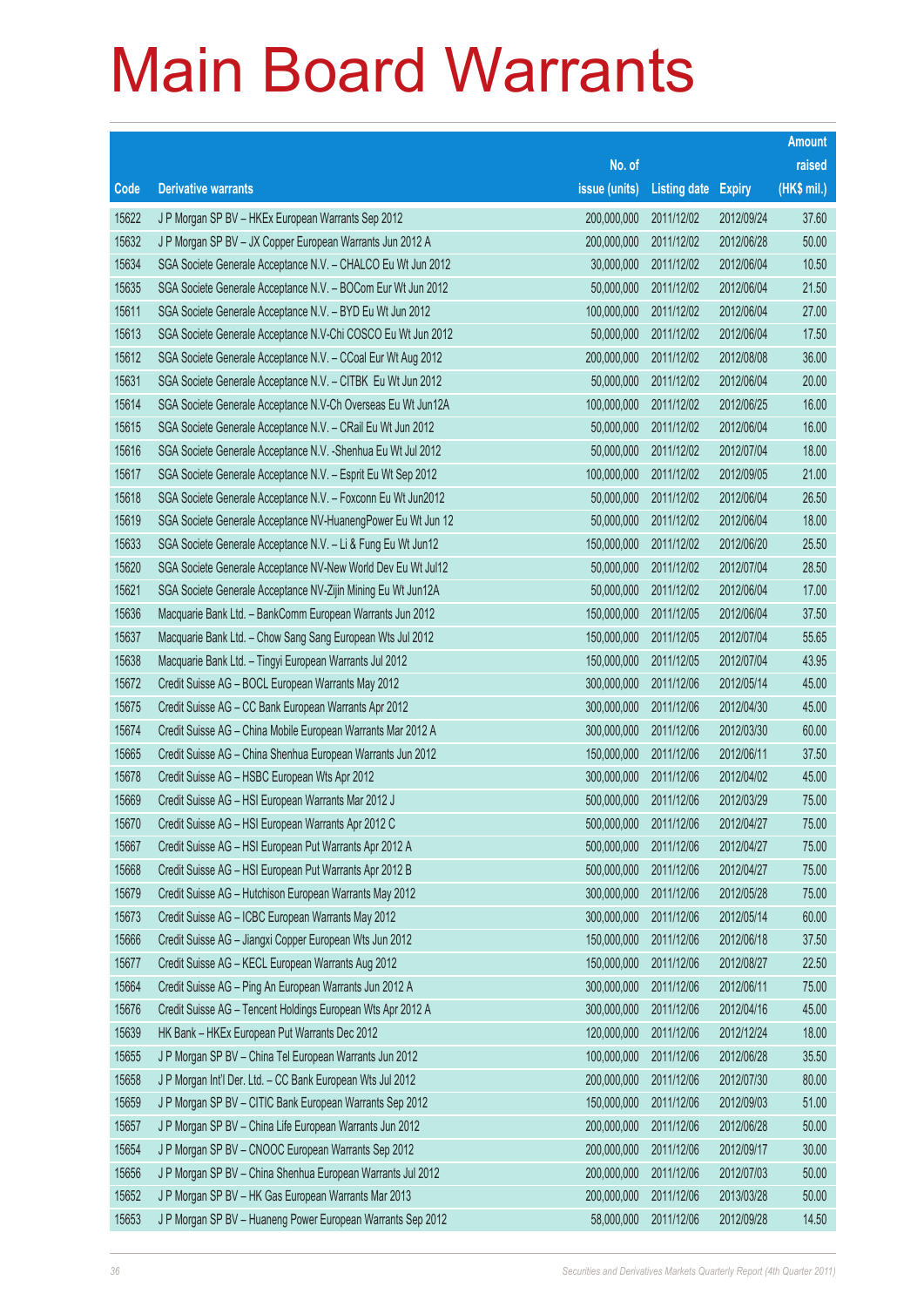|       |                                                              |               |              |               | <b>Amount</b> |
|-------|--------------------------------------------------------------|---------------|--------------|---------------|---------------|
|       |                                                              | No. of        |              |               | raised        |
| Code  | <b>Derivative warrants</b>                                   | issue (units) | Listing date | <b>Expiry</b> | (HK\$ mil.)   |
| 15663 | J P Morgan SP BV - Prada European Warrants Sep 2012          | 100,000,000   | 2011/12/06   | 2012/09/03    | 49.30         |
| 15650 | Macquarie Bank Ltd. - Bank of EA European Warrants Dec 2012  | 200,000,000   | 2011/12/06   | 2012/12/04    | 50.40         |
| 15651 | Macquarie Bank Ltd. - China EB Ltd Euro Warrants Nov 2012    | 200,000,000   | 2011/12/06   | 2012/11/02    | 50.60         |
| 15661 | Macquarie Bank Ltd. - KECL European Warrants Jan 2013        | 180,000,000   | 2011/12/06   | 2013/01/04    | 45.00         |
| 15660 | Macquarie Bank Ltd. - Tencent European Put Wts Dec 2012      | 250,000,000   | 2011/12/06   | 2012/12/04    | 62.50         |
| 15646 | CC Rabobank B.A. - Cheung Kong European Warrants Jun 2012    | 100,000,000   | 2011/12/06   | 2012/06/18    | 65.00         |
| 15645 | CC Rabobank B.A. - China Shenhua European Warrants Jul 2012A | 150,000,000   | 2011/12/06   | 2012/07/16    | 37.50         |
| 15644 | CC Rabobank B.A. - CSR European Warrants Jul 2012            | 100,000,000   | 2011/12/06   | 2012/07/30    | 70.00         |
| 15640 | CC Rabobank B.A. - Datang European Warrants Jul 2012         | 100,000,000   | 2011/12/06   | 2012/07/30    | 25.00         |
| 15642 | CC Rabobank B.A. - Lonking European Warrants Jul 2012        | 100,000,000   | 2011/12/06   | 2012/07/30    | 25.00         |
| 15643 | CC Rabobank B.A. - Sany Int'l European Warrants Jul 2012     | 100,000,000   | 2011/12/06   | 2012/07/30    | 80.00         |
| 15648 | CC Rabobank B.A. - Tencent Holdings European Wts Jul 2012 A  | 150,000,000   | 2011/12/06   | 2012/07/16    | 37.50         |
| 15649 | CC Rabobank B.A. - Tencent Holdings European Put Wt Jul 2012 | 150,000,000   | 2011/12/06   | 2012/07/16    | 37.50         |
| 15641 | CC Rabobank B.A. - Xinyi Glass European Warrants Jul 2012    | 80,000,000    | 2011/12/06   | 2012/07/30    | 44.00         |
| 15647 | CC Rabobank B.A. - Zoomlion European Warrants Dec 2012       | 100,000,000   | 2011/12/06   | 2012/12/17    | 25.00         |
| 15683 | J P Morgan SP BV - HSBC European Warrants Dec 2015           | 388,000,000   | 2011/12/07   | 2015/12/30    | 58.20         |
| 15681 | J P Morgan SP BV - HSBC European Warrants Jun 2012 A         | 200,000,000   | 2011/12/07   | 2012/06/28    | 62.00         |
| 15682 | J P Morgan SP BV - HSBC European Warrants Jun 2012 B         | 200,000,000   | 2011/12/07   | 2012/06/28    | 50.00         |
| 15684 | Macquarie Bank Ltd. - BBMG European Warrants Oct 2013        | 150,000,000   | 2011/12/07   | 2013/10/03    | 37.50         |
| 15680 | Macquarie Bank Ltd. - CPIC European Warrants May 2012        | 200,000,000   | 2011/12/07   | 2012/05/23    | 40.00         |
| 15711 | BNP Paribas Arbit Issu B.V. - A50 China Euro Wts Nov 2014    | 200,000,000   | 2011/12/08   | 2014/11/04    | 50.00         |
| 15694 | Bank of East Asia - Ch Comm Cons European Warrants Dec 2013  | 350,000,000   | 2011/12/08   | 2013/12/30    | 87.50         |
| 15685 | HK Bank - HSI European Warrants May 2012 B                   | 250,000,000   | 2011/12/08   | 2012/05/30    | 37.50         |
| 15686 | HK Bank - HSI European Warrants May 2012 C                   | 250,000,000   | 2011/12/08   | 2012/05/30    | 37.50         |
| 15690 | Macquarie Bank Ltd. - Agricultural Bk Euro Put Wt Jul 2012   | 180,000,000   | 2011/12/08   | 2012/07/04    | 64.98         |
| 15691 | Macquarie Bank Ltd. - China Unicom European Put Wts Sep 2012 | 250,000,000   | 2011/12/08   | 2012/09/04    | 64.50         |
| 15709 | Macquarie Bank Ltd. - China COSCO European Warrants Jul 2012 | 200,000,000   | 2011/12/08   | 2012/07/04    | 68.40         |
| 15708 | Macquarie Bank Ltd. - China Coal European Warrants Feb 2013  | 200,000,000   | 2011/12/08   | 2013/02/04    | 30.60         |
| 15687 | Macquarie Bank Ltd. - CNOOC European Put Warrants Jul 2012   | 200,000,000   | 2011/12/08   | 2012/07/04    | 50.60         |
| 15689 | Macquarie Bank Ltd. - Sinopec Corp Euro Put Wts Jul 2012     | 180,000,000   | 2011/12/08   | 2012/07/04    | 83.16         |
| 15710 | Macquarie Bank Ltd. - HSBC European Put Warrants Jul 2012    | 200,000,000   | 2011/12/08   | 2012/07/04    | 84.20         |
| 15688 | Macquarie Bank Ltd. - PetroChina European Put Wts Jul 2012   | 100,000,000   | 2011/12/08   | 2012/07/04    | 56.00         |
| 15703 | CC Rabobank B.A. - AIA European Warrants Jul 2012            | 150,000,000   | 2011/12/08   | 2012/07/16    | 37.50         |
| 15700 | CC Rabobank B.A. - Ch Long Yuan European Warrants Jul 2012   | 100,000,000   | 2011/12/08   | 2012/07/30    | 75.00         |
| 15701 | CC Rabobank B.A. - Ch Mobile European Warrants Jun 2012      | 150,000,000   | 2011/12/08   | 2012/06/18    | 37.50         |
| 15702 | CC Rabobank B.A. - Ch Mobile European Warrants Jul 2012      | 150,000,000   | 2011/12/08   | 2012/07/16    | 75.00         |
| 15704 | CC Rabobank B.A. - China COSCO European Warrants Jul 2012    | 100,000,000   | 2011/12/08   | 2012/07/30    | 50.00         |
| 15698 | CC Rabobank B.A. - CNOOC European Warrants Nov 2012          | 100,000,000   | 2011/12/08   | 2012/11/19    | 25.00         |
| 15699 | CC Rabobank B.A. - CNOOC European Warrants Feb 2013          | 100,000,000   | 2011/12/08   | 2013/02/18    | 25.00         |
| 15697 | CC Rabobank B.A. - PetroChina European Warrants Jun 2012     | 100,000,000   | 2011/12/08   | 2012/06/18    | 70.00         |
| 15695 | CC Rabobank B.A. - Skyworth Digital European Wts Jul 2012    | 120,000,000   | 2011/12/08   | 2012/07/30    | 45.60         |
| 15696 | CC Rabobank B.A. - ZTE European Warrants Jul 2012            | 100,000,000   | 2011/12/08   | 2012/07/30    | 25.00         |
| 15693 | Standard Chartered Bank - China Mobile Euro Wts May 2012     | 100,000,000   | 2011/12/08   | 2012/05/28    | 34.00         |
| 15692 | Standard Chartered Bank - HKEx European Warrants Jul 2012    | 100,000,000   | 2011/12/08   | 2012/07/09    | 17.80         |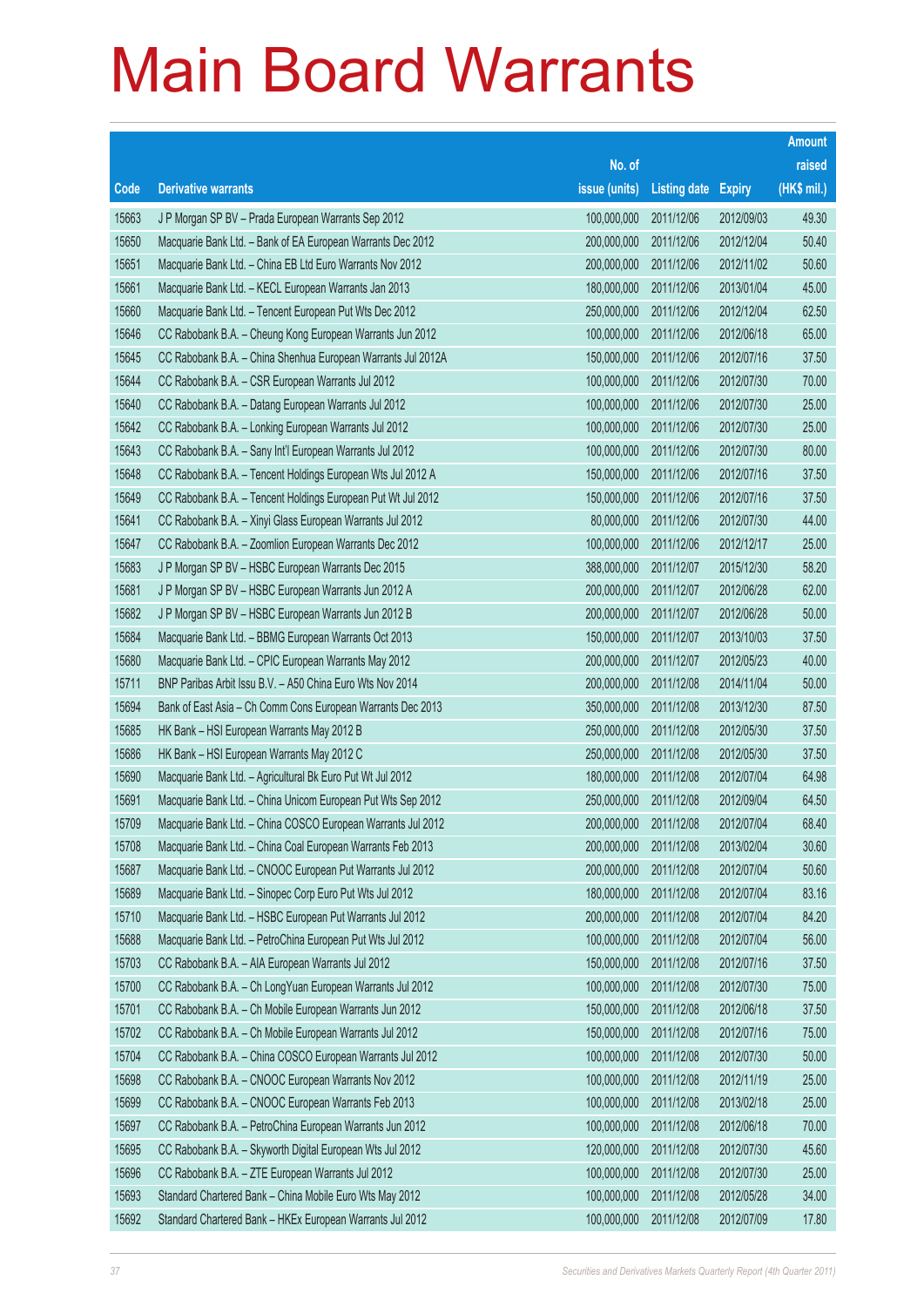|       |                                                              |               |                     |               | <b>Amount</b> |
|-------|--------------------------------------------------------------|---------------|---------------------|---------------|---------------|
|       |                                                              | No. of        |                     |               | raised        |
| Code  | <b>Derivative warrants</b>                                   | issue (units) | <b>Listing date</b> | <b>Expiry</b> | (HK\$ mil.)   |
| 15705 | SGA Societe Generale Acceptance N.V. - HSI Eur Wt May 2012   | 300,000,000   | 2011/12/08          | 2012/05/30    | 51.00         |
| 15706 | SGA Societe Generale Acceptance N.V. - HSI Eur Wt Apr 2012 F | 300,000,000   | 2011/12/08          | 2012/04/27    | 45.00         |
| 15707 | SGA Societe Generale Acceptance N.V. - HSI Eur Wt May 2012 A | 300,000,000   | 2011/12/08          | 2012/05/30    | 45.00         |
| 15714 | Macquarie Bank Ltd. - Anhui Conch European Warrants Jul 2012 | 200,000,000   | 2011/12/09          | 2012/07/04    | 91.80         |
| 15715 | Macquarie Bank Ltd. - Ch Merchants European Wts Dec 2012     | 200,000,000   | 2011/12/09          | 2012/12/04    | 63.60         |
| 15713 | Macquarie Bank Ltd. - Sinopec Corp European Wts Dec 2013     | 200,000,000   | 2011/12/09          | 2013/12/11    | 50.00         |
| 15712 | UBS AG - China Overseas European Warrants May 2012           | 100,000,000   | 2011/12/09          | 2012/05/08    | 17.00         |
| 15734 | BNP Paribas Arbit Issu B.V. - Anta Sports Euro Wts Jan 2013  | 100,000,000   | 2011/12/12          | 2013/01/03    | 25.00         |
| 15731 | BNP Paribas Arbit Issu B.V. - Ch Mobile Euro Wts Jul 2015    | 100,000,000   | 2011/12/12          | 2015/07/03    | 15.00         |
| 15730 | BNP Paribas Arbit Issu B.V. - Sinopec Corp Euro Wts Jan 2016 | 100,000,000   | 2011/12/12          | 2016/01/05    | 25.00         |
| 15729 | BNP Paribas Arbit Issu B.V. - Esprit European Wts Jul 2012   | 100,000,000   | 2011/12/12          | 2012/07/04    | 25.00         |
| 15736 | BNP Paribas Arbit Issu B.V. - First Pacific Euro Wt Jan 2013 | 100,000,000   | 2011/12/12          | 2013/01/03    | 25.00         |
| 15735 | BNP Paribas Arbit Issu B.V. - R&F Ppt European Wts Jul 2015  | 100,000,000   | 2011/12/12          | 2015/07/03    | 25.00         |
| 15728 | BNP Paribas Arbit Issu B.V. - Melco Int'l Dev Eu Wt Jul 2013 | 100,000,000   | 2011/12/12          | 2013/07/03    | 25.00         |
| 15732 | BNP Paribas Arbit Issu B.V. - Weigao Group Euro Wts Jan 2013 | 100,000,000   | 2011/12/12          | 2013/01/03    | 25.00         |
| 15733 | BNP Paribas Arbit Issu B.V. - Zoomlion European Wts Jan 2013 | 100,000,000   | 2011/12/12          | 2013/01/03    | 25.00         |
| 15727 | Macquarie Bank Ltd. - CC Bank European Warrants Jul 2012     | 180,000,000   | 2011/12/12          | 2012/07/04    | 45.54         |
| 15750 | Nomura Int'l plc - Alibaba European Warrants May 2013        | 100,000,000   | 2011/12/12          | 2013/05/31    | 25.00         |
| 15741 | Nomura Int'l plc - China Mer Hold European Warrants Jun 2012 | 100,000,000   | 2011/12/12          | 2012/06/18    | 25.00         |
| 15745 | Nomura Int'l plc - Ch Overseas European Warrants Jun 2012    | 100,000,000   | 2011/12/12          | 2012/06/29    | 25.00         |
| 15743 | Nomura Int'l plc - Ch Com Service European Warrants Jun 2012 | 50,000,000    | 2011/12/12          | 2012/06/18    | 12.70         |
| 15744 | Nomura Int'l plc - C Transmission European Warrants Jun 2012 | 100,000,000   | 2011/12/12          | 2012/06/25    | 27.00         |
| 15737 | Nomura Int'l plc - HK Gas European Warrants Jan 2013         | 100,000,000   | 2011/12/12          | 2013/01/31    | 25.00         |
| 15739 | Nomura Int'l plc -Henderson Land Dev Euro Warrants Jun 2012  | 100,000,000   | 2011/12/12          | 2012/06/29    | 25.00         |
| 15746 | Nomura Int'l plc - L'Occitane European Warrants Jun 2012     | 100,000,000   | 2011/12/12          | 2012/06/18    | 25.00         |
| 15751 | Nomura Int'l plc - China Mengniu European Warrants Sep 2012  | 50,000,000    | 2011/12/12          | 2012/09/27    | 12.90         |
| 15748 | Nomura Int'l plc - Sinopharm European Warrants Sep 2012      | 50,000,000    | 2011/12/12          | 2012/09/27    | 12.75         |
| 15740 | Nomura Int'l plc - Sino Land European Warrants Jun 2013      | 100,000,000   | 2011/12/12          | 2013/06/28    | 25.00         |
| 15742 | Nomura Int'l plc - Tingyi European Warrants Jun 2012         | 100,000,000   | 2011/12/12          | 2012/06/25    | 25.00         |
| 15747 | Nomura Int'l plc - Yurun Food European Warrants Jun 2012     | 100,000,000   | 2011/12/12          | 2012/06/26    | 20.00         |
| 15749 | Nomura Int'l plc - Zoomlion European Warrants Oct 2012       | 50,000,000    | 2011/12/12          | 2012/10/24    | 12.50         |
| 15723 | CC Rabobank B.A. - BOC HK European Warrants Jun 2012 A       | 200,000,000   | 2011/12/12          | 2012/06/21    | 34.00         |
| 15724 | CC Rabobank B.A. - BOC HK European Warrants Aug 2012         | 200,000,000   | 2011/12/12          | 2012/08/20    | 120.00        |
| 15720 | CC Rabobank B.A. - China Coal European Warrants Aug 2012     | 200,000,000   | 2011/12/12          | 2012/08/20    | 120.00        |
| 15721 | CC Rabobank B.A. - China Coal European Warrants Jan 2013     | 200,000,000   | 2011/12/12          | 2013/01/28    | 30.00         |
| 15725 | CC Rabobank B.A. - CPIC European Warrants Jul 2012           | 150,000,000   | 2011/12/12          | 2012/07/16    | 37.50         |
| 15726 | CC Rabobank B.A. - CPIC European Warrants Oct 2012           | 150,000,000   | 2011/12/12          | 2012/10/22    | 37.50         |
| 15717 | CC Rabobank B.A. - Esprit European Warrants Sep 2012         | 100,000,000   | 2011/12/12          | 2012/09/17    | 25.00         |
| 15718 | CC Rabobank B.A. - Luk Fook Hold European Warrants Jul 2012  | 100,000,000   | 2011/12/12          | 2012/07/16    | 55.00         |
| 15722 | CC Rabobank B.A. - Ping An European Warrants Dec 2012        | 100,000,000   | 2011/12/12          | 2012/12/11    | 15.00         |
| 15719 | CC Rabobank B.A. - Zoomlion European Warrants Nov 2012       | 80,000,000    | 2011/12/12          | 2012/11/19    | 20.00         |
| 15772 | HK Bank - Cheung Kong European Warrants Jun 2012             | 80,000,000    | 2011/12/13          | 2012/06/28    | 20.00         |
| 15775 | HK Bank - China Shenhua European Warrants Jun 2012 A         | 100,000,000   | 2011/12/13          | 2012/06/29    | 35.00         |
| 15774 | HK Bank - HKEx European Warrants May 2014                    | 150,000,000   | 2011/12/13          | 2014/05/29    | 37.50         |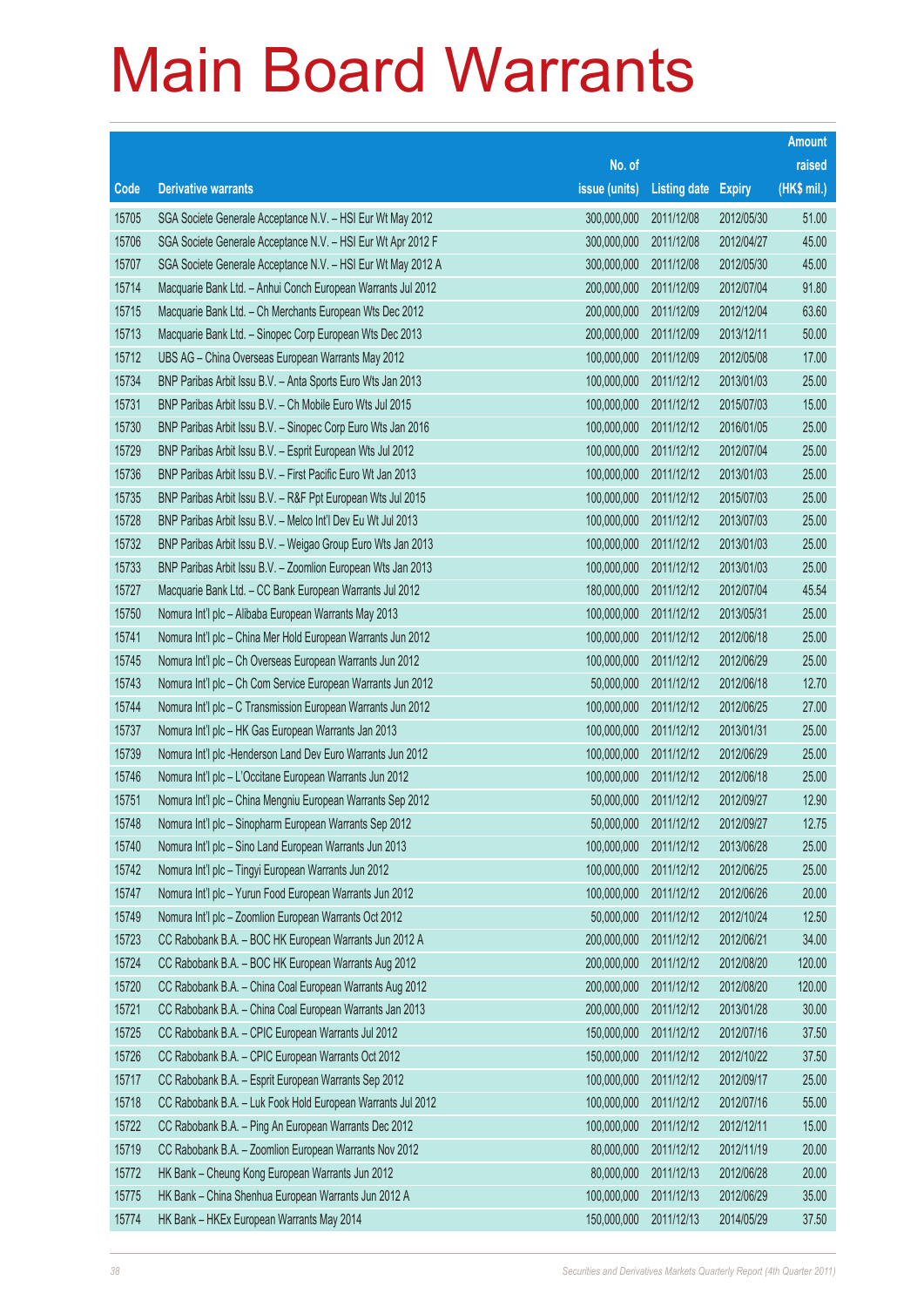|       |                                                               |               |                     |               | <b>Amount</b> |
|-------|---------------------------------------------------------------|---------------|---------------------|---------------|---------------|
|       |                                                               | No. of        |                     |               | raised        |
| Code  | <b>Derivative warrants</b>                                    | issue (units) | <b>Listing date</b> | <b>Expiry</b> | (HK\$ mil.)   |
| 15776 | HK Bank - ICBC European Warrants Jul 2012                     | 100,000,000   | 2011/12/13          | 2012/07/13    | 25.00         |
| 15773 | HK Bank - KECL European Warrants Nov 2013                     | 100,000,000   | 2011/12/13          | 2013/11/22    | 25.00         |
| 15753 | Macquarie Bank Ltd. - Agile Ppt European Warrants Oct 2012    | 150,000,000   | 2011/12/13          | 2012/10/26    | 23.25         |
| 15777 | Macquarie Bank Ltd. - Ch Southern Air European Wts Jul 2012   | 120,000,000   | 2011/12/13          | 2012/07/04    | 51.72         |
| 15771 | Macquarie Bank Ltd. - Datang European Warrants Jul 2012       | 120,000,000   | 2011/12/13          | 2012/07/04    | 32.40         |
| 15778 | Macquarie Bank Ltd. - Lenovo European Warrants Jul 2012       | 120,000,000   | 2011/12/13          | 2012/07/04    | 46.32         |
| 15779 | Macquarie Bank Ltd. - Lonking European Warrants Jun 2012      | 120,000,000   | 2011/12/13          | 2012/06/13    | 35.16         |
| 15759 | Merrill Lynch Int'l & Co. C.V. - AIA Euro Wts Apr 2012 A      | 80,000,000    | 2011/12/13          | 2012/04/17    | 12.16         |
| 15757 | Merrill Lynch Int'l & Co. C.V. - CC Bank Euro Wts Apr 2012    | 40,000,000    | 2011/12/13          | 2012/04/17    | 14.20         |
| 15758 | Merrill Lynch Int'l & Co. C.V. - CC Bank Euro Wts Apr 2012 A  | 50,000,000    | 2011/12/13          | 2012/04/23    | 10.85         |
| 15760 | Merrill Lynch Int'l & Co. C.V. - China Life Eu Wt May 2012    | 80,000,000    | 2011/12/13          | 2012/05/28    | 12.08         |
| 15764 | CC Rabobank B.A. - China Tel European Warrants Jul 2012       | 100,000,000   | 2011/12/13          | 2012/07/16    | 50.00         |
| 15765 | CC Rabobank B.A. - China Tel European Warrants Aug 2012       | 100,000,000   | 2011/12/13          | 2012/08/20    | 25.00         |
| 15761 | CC Rabobank B.A. - Sinopec Corp European Warrants Aug 2012    | 100,000,000   | 2011/12/13          | 2012/08/20    | 70.00         |
| 15770 | CC Rabobank B.A. - GCL-Poly Energy European Wts Jul 2012      | 120,000,000   | 2011/12/13          | 2012/07/16    | 42.00         |
| 15762 | CC Rabobank B.A. - Gome European Warrants Jul 2012            | 100,000,000   | 2011/12/13          | 2012/07/16    | 25.00         |
| 15769 | CC Rabobank B.A. - Ping An European Warrants Aug 2012         | 100,000,000   | 2011/12/13          | 2012/08/30    | 75.00         |
| 15768 | CC Rabobank B.A. - Ch Rongsheng European Warrants Jul 2012    | 100,000,000   | 2011/12/13          | 2012/07/16    | 35.00         |
| 15763 | CC Rabobank B.A. - Tencent Holdings European Wts Nov 2012     | 200,000,000   | 2011/12/13          | 2012/11/19    | 50.00         |
| 15766 | CC Rabobank B.A. - Yurun Food European Warrants Jul 2012      | 100,000,000   | 2011/12/13          | 2012/07/16    | 25.00         |
| 15767 | CC Rabobank B.A. - Yurun Food European Warrants Oct 2012      | 100,000,000   | 2011/12/13          | 2012/10/22    | 25.00         |
| 15755 | SGA Societe Generale Acceptance N.V. - CNOOC Eu Wt Nov 2012   | 300,000,000   | 2011/12/13          | 2012/11/28    | 51.00         |
| 15756 | SGA Societe Generale Acceptance N.V. - CP&CC Eu Wt Jul 2013   | 500,000,000   | 2011/12/13          | 2013/07/15    | 95.00         |
| 15754 | SGA Societe Generale Acceptance N.V. - HSI Eu Put Wt May 2012 | 300,000,000   | 2011/12/13          | 2012/05/30    | 66.00         |
| 15780 | UBS AG - CC Bank European Warrants Apr 2012 C                 | 200,000,000   | 2011/12/13          | 2012/04/05    | 66.00         |
| 15781 | UBS AG - HSI European Warrants May 2012 B                     | 300,000,000   | 2011/12/13          | 2012/05/30    | 45.00         |
| 15782 | UBS AG - HSI European Warrants May 2012 C                     | 300,000,000   | 2011/12/13          | 2012/05/30    | 45.00         |
| 15790 | HK Bank - China Tel European Warrants Jun 2012                | 80,000,000    | 2011/12/14          | 2012/06/27    | 20.00         |
| 15792 | HK Bank - CM Bank European Warrants Feb 2013                  | 100,000,000   | 2011/12/14          | 2013/02/22    | 25.00         |
| 15789 | HK Bank - Geely Auto European Warrants May 2013               | 80,000,000    | 2011/12/14          | 2013/05/23    | 20.00         |
| 15788 | HK Bank - SHK Ppt European Warrants Jun 2012                  | 100,000,000   | 2011/12/14          | 2012/06/22    | 34.00         |
| 15791 | HK Bank - Yanzhou Coal European Warrants Nov 2012             | 100,000,000   | 2011/12/14          | 2012/11/13    | 25.00         |
| 15802 | J P Morgan SP BV - BankComm European Warrants Jul 2012        | 80,000,000    | 2011/12/14          | 2012/07/30    | 25.60         |
| 15803 | J P Morgan SP BV - China Life European Put Warrants Jul 2012  | 200,000,000   | 2011/12/14          | 2012/07/30    | 50.00         |
| 15799 | J P Morgan SP BV - Minsheng Bank European Warrants Jul 2012   | 80,000,000    | 2011/12/14          | 2012/07/30    | 25.20         |
| 15801 | J P Morgan SP BV - CPIC European Warrants Jul 2012            | 150,000,000   | 2011/12/14          | 2012/07/09    | 37.50         |
| 15800 | J P Morgan SP BV - PICC European Warrants Sep 2012            | 200,000,000   | 2011/12/14          | 2012/09/27    | 50.00         |
| 15785 | CC Rabobank B.A. - Anhui Conch European Warrants Jun 2012     | 100,000,000   | 2011/12/14          | 2012/06/18    | 43.00         |
| 15786 | CC Rabobank B.A. - Brilliance Chi European Warrants Oct 2012  | 100,000,000   | 2011/12/14          | 2012/10/22    | 25.00         |
| 15784 | CC Rabobank B.A. - Li & Fung European Warrants Aug 2012       | 150,000,000   | 2011/12/14          | 2012/08/20    | 39.00         |
| 15783 | CC Rabobank B.A. - MTRC European Warrants Jul 2012            | 100,000,000   | 2011/12/14          | 2012/07/25    | 23.00         |
| 15787 | CC Rabobank B.A. - Sands China European Warrants Jun 2012     | 100,000,000   | 2011/12/14          | 2012/06/25    | 38.00         |
| 15793 | Standard Chartered Bank - CC Bank European Wts Jul 2012       | 100,000,000   | 2011/12/14          | 2012/07/05    | 25.00         |
| 15796 | SGA Societe Generale Acceptance N.V. - CLife Eu Wt May 2012   | 300,000,000   | 2011/12/14          | 2012/05/28    | 81.00         |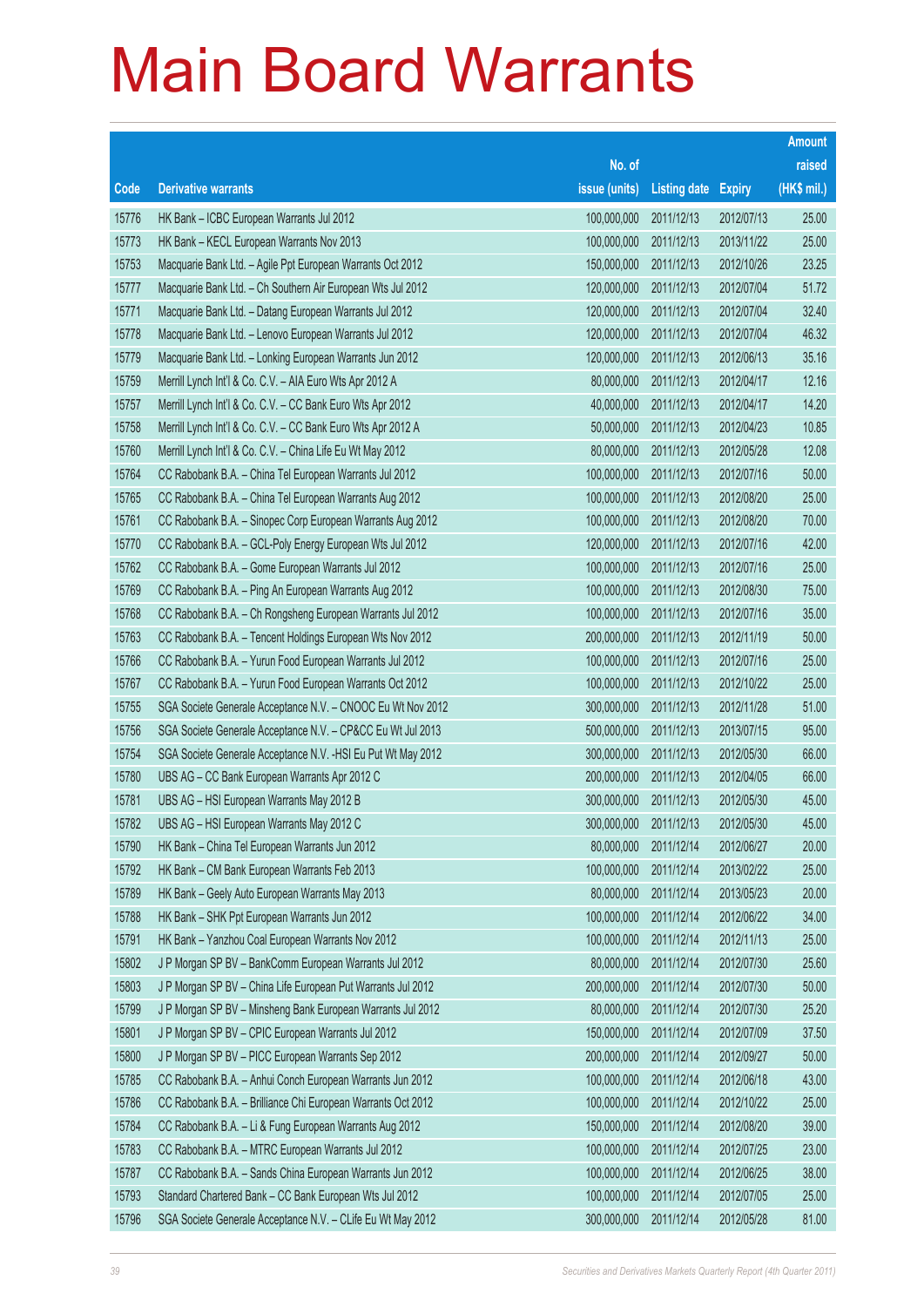|        |                                                               |               |                     |               | <b>Amount</b> |
|--------|---------------------------------------------------------------|---------------|---------------------|---------------|---------------|
|        |                                                               | No. of        |                     |               | raised        |
| Code   | <b>Derivative warrants</b>                                    | issue (units) | <b>Listing date</b> | <b>Expiry</b> | (HK\$ mil.)   |
| 15797  | SGA Societe Generale Acceptance N.V. - CLife Eu Wt Jun 2012A  | 300,000,000   | 2011/12/14          | 2012/06/18    | 57.00         |
| 15794  | SGA Societe Generale Acceptance N.V. - HSBC Eu Wt Apr 2012 A  | 300,000,000   | 2011/12/14          | 2012/04/25    | 81.00         |
| 15795  | SGA Societe Generale Acceptance N.V. - HSBC Eu Wt May 2012 A  | 300,000,000   | 2011/12/14          | 2012/05/30    | 57.00         |
| 15798  | SGA Societe Generale Acceptance N.V. - HSI Eur Wt Apr 2012 G  | 300,000,000   | 2011/12/14          | 2012/04/27    | 66.00         |
| 15805  | UBS AG - HSCEI European Warrants Jun 2012 A                   | 100,000,000   | 2011/12/14          | 2012/06/28    | 15.00         |
| 15806  | UBS AG - HSI European Warrants Mar 2012 F                     | 300,000,000   | 2011/12/14          | 2012/03/29    | 45.00         |
| 15804  | UBS AG - ICBC European Warrants Apr 2012 A                    | 200,000,000   | 2011/12/14          | 2012/04/26    | 46.00         |
| 15809  | BOCI Asia Ltd. - BOCL European Warrants Aug 2012              | 100,000,000   | 2011/12/15          | 2012/08/06    | 25.00         |
| 15810  | BOCI Asia Ltd. - HSBC European Put Warrants May 2012          | 100,000,000   | 2011/12/15          | 2012/05/14    | 35.00         |
| 15808  | BOCI Asia Ltd. - Li & Fung European Warrants Jul 2012         | 100,000,000   | 2011/12/15          | 2012/07/04    | 25.00         |
| 15807  | BOCI Asia Ltd. - Tencent Holdings European Warrants Aug 2012  | 200,000,000   | 2011/12/15          | 2012/08/03    | 38.00         |
| 15811  | Goldman Sachs SP (Asia) - China Life Euro Wts Jun 2012        | 200,000,000   | 2011/12/15          | 2012/06/25    | 50.00         |
| 15812  | HK Bank - Angang Steel European Warrants Sep 2012             | 68,000,000    | 2011/12/15          | 2012/09/11    | 25.16         |
| 15815  | HK Bank - Minsheng Bank European Warrants Aug 2012            | 80,000,000    | 2011/12/15          | 2012/08/15    | 34.40         |
| 15813  | HK Bank - Shimao Ppt European Warrants Sep 2012               | 68,000,000    | 2011/12/15          | 2012/09/21    | 19.72         |
| 15814  | HK Bank - Zhaojin Mining European Warrants Nov 2012           | 80,000,000    | 2011/12/15          | 2012/11/19    | 20.00         |
| 15821  | Macquarie Bank Ltd. - Ch Oilfield European Warrants Dec 2012  | 150,000,000   | 2011/12/15          | 2012/12/17    | 37.50         |
| 15825  | Macquarie Bank Ltd. - Geely Auto European Warrants Jul 2012   | 150,000,000   | 2011/12/15          | 2012/07/04    | 37.80         |
| 15826  | Macquarie Bank Ltd. - Li Ning European Warrants Jun 2013      | 150,000,000   | 2011/12/15          | 2013/06/26    | 22.80         |
| 15824  | Standard Chartered Bank - HSBC European Warrants Jul 2012     | 150,000,000   | 2011/12/15          | 2012/07/04    | 37.50         |
| 15823  | Standard Chartered Bank - HSI European Warrants Jun 2012      | 200,000,000   | 2011/12/15          | 2012/06/28    | 50.00         |
| 15816  | SGA Societe Generale Acceptance N.V. - BOCL Eu Wt Jun 2012    | 200,000,000   | 2011/12/15          | 2012/06/27    | 36.00         |
| 15818  | SGA Societe Generale Acceptance N.V. - CCB Eur Wt Jun 2012 A  | 200,000,000   | 2011/12/15          | 2012/06/27    | 60.00         |
| 15817  | SGA Societe Generale Acceptance N.V. - CK(H) Eu Wt Dec 2013   | 300,000,000   | 2011/12/15          | 2013/12/30    | 45.00         |
| 15819  | SGA Societe Generale Acceptance N.V. - CPIC Euro Wts Jun 2012 | 100,000,000   | 2011/12/15          | 2012/06/04    | 19.00         |
| 15820  | SGA Societe Generale Acceptance N.V. - ICBC Eu Wt Jun 2012    | 200,000,000   | 2011/12/15          | 2012/06/27    | 56.00         |
| 15822  | SGA Societe Generale Acceptance N.V. - Li & Fung Eu Wt Jul12  | 150,000,000   | 2011/12/15          | 2012/07/23    | 37.50         |
| 15830  | UBS AG - AIA European Warrants Jul 2012                       | 200,000,000   | 2011/12/15          | 2012/07/09    | 36.00         |
| 15829  | UBS AG - Sinopec Corp European Warrants Jun 2012 A            | 100,000,000   | 2011/12/15          | 2012/06/29    | 47.00         |
| 15827  | UBS AG - HSBC European Warrants May 2012 A                    | 300,000,000   | 2011/12/15          | 2012/05/07    | 108.00        |
| 15828  | UBS AG - Hutchison European Warrants May 2012                 | 200,000,000   | 2011/12/15          | 2012/05/28    | 54.00         |
| 14005# | Merrill Lynch Int'l & Co. C.V. - China Life Eu Wt Mar 2012    | 130,000,000   | 2011/12/15          | 2012/03/05    | 10.27         |
| 15831  | Goldman Sachs SP (Asia) - A50 China Euro Put Wts Jun 2012     | 50,000,000    | 2011/12/16          | 2012/06/18    | 45.50         |
| 15849  | Goldman Sachs SP (Asia) - HSI European Warrants Mar 2012      | 200,000,000   | 2011/12/16          | 2012/03/29    | 30.00         |
| 15838  | HK Bank - BOC HK European Warrants Jun 2012                   | 68,000,000    | 2011/12/16          | 2012/06/22    | 10.20         |
| 15839  | HK Bank - Ch Ship Cont European Warrants Sep 2012             | 68,000,000    | 2011/12/16          | 2012/09/20    | 17.00         |
| 15837  | HK Bank - Foxconn European Warrants Sep 2012                  | 68,000,000    | 2011/12/16          | 2012/09/27    | 21.08         |
| 15841  | HK Bank - HSI European Warrants Dec 2012 B                    | 250,000,000   | 2011/12/16          | 2012/12/28    | 62.50         |
| 15842  | HK Bank - HSI European Put Warrants Jun 2012 A                | 250,000,000   | 2011/12/16          | 2012/06/28    | 42.50         |
| 15840  | HK Bank - Zijin Mining European Warrants Oct 2012             | 80,000,000    | 2011/12/16          | 2012/10/18    | 20.00         |
| 15835  | J P Morgan SP BV - Evergrande European Warrants Jun 2012      | 100,000,000   | 2011/12/16          | 2012/06/28    | 25.00         |
| 15836  | J P Morgan SP BV - HSI European Warrants Oct 2012             | 200,000,000   | 2011/12/16          | 2012/10/30    | 30.00         |
| 15834  | J P Morgan SP BV - HSI European Put Warrants Jun 2012 A       | 200,000,000   | 2011/12/16          | 2012/06/28    | 50.00         |
| 15833  | J P Morgan SP BV - New World Dev European Warrants Jun 2012A  | 80,000,000    | 2011/12/16          | 2012/06/28    | 24.00         |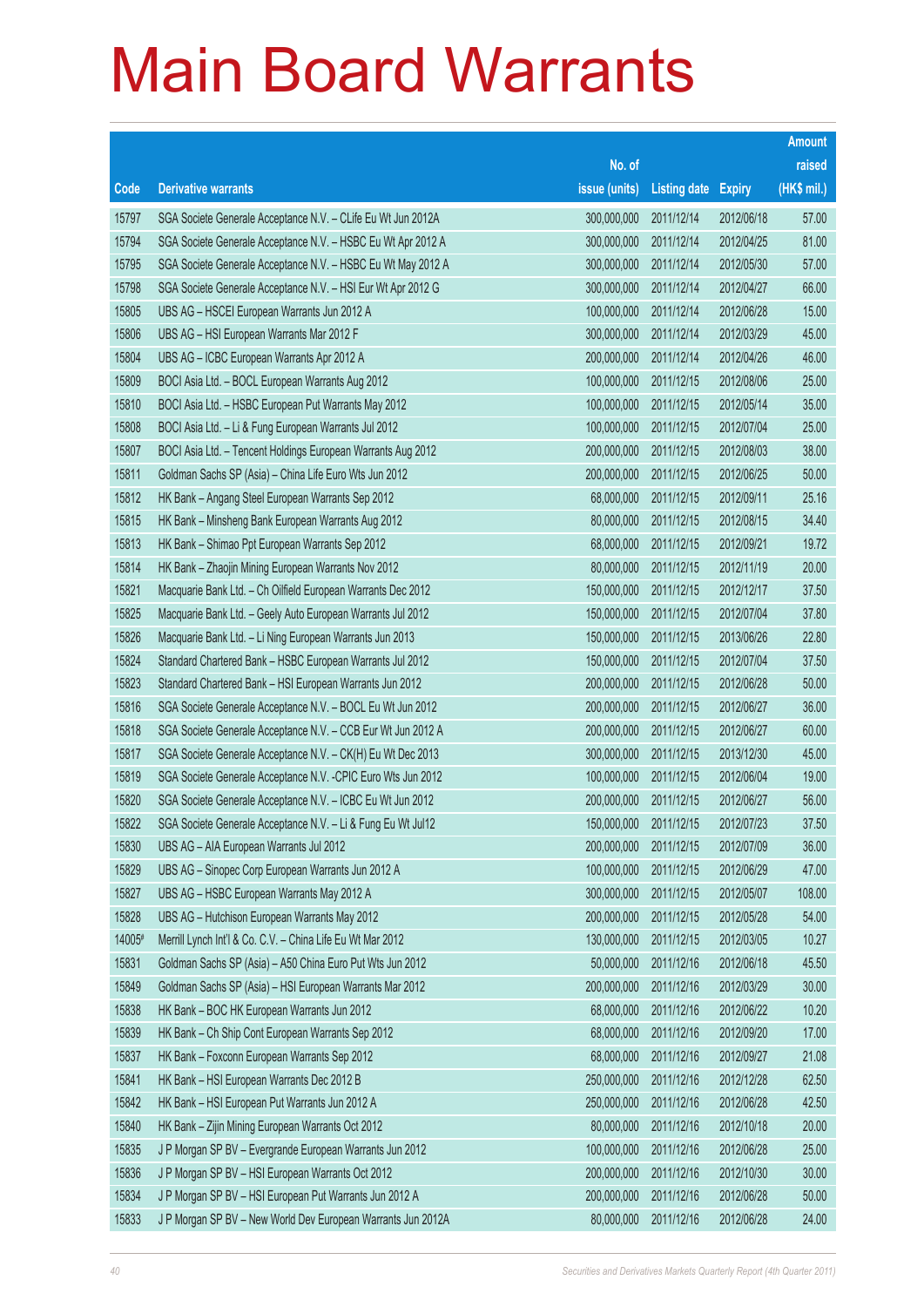|        |                                                              |               |                     |               | <b>Amount</b> |
|--------|--------------------------------------------------------------|---------------|---------------------|---------------|---------------|
|        |                                                              | No. of        |                     |               | raised        |
| Code   | <b>Derivative warrants</b>                                   | issue (units) | <b>Listing date</b> | <b>Expiry</b> | (HK\$ mil.)   |
| 15848  | J P Morgan SP BV - PetroChina European Warrants Jan 2013     | 300,000,000   | 2011/12/16          | 2013/01/30    | 45.00         |
| 15832  | J P Morgan SP BV - Ping An European Warrants Jun 2012 B      | 100,000,000   | 2011/12/16          | 2012/06/28    | 39.00         |
| 15845  | Macquarie Bank Ltd. - BJ Ent Water European Wts Sep 2012     | 80,000,000    | 2011/12/16          | 2012/09/04    | 22.64         |
| 15843  | Macquarie Bank Ltd. - A50 China European Warrants Jan 2013   | 200,000,000   | 2011/12/16          | 2013/01/03    | 50.00         |
| 15846  | Macquarie Bank Ltd. - Gome European Warrants Sep 2012        | 80,000,000    | 2011/12/16          | 2012/09/03    | 22.16         |
| 15853  | Macquarie Bank Ltd. - Henganintl European Warrants Jun 2012  | 150,000,000   | 2011/12/16          | 2012/06/18    | 41.40         |
| 15850  | Macquarie Bank Ltd. - LOccitane European Warrants Dec 2012   | 150,000,000   | 2011/12/16          | 2012/12/10    | 37.50         |
| 15847  | Macquarie Bank Ltd. - Sh Petrochem European Wts Jul 2012     | 100,000,000   | 2011/12/16          | 2012/07/09    | 25.30         |
| 15852  | Macquarie Bank Ltd-Skyworth Digital European Wts Jun 2012    | 80,000,000    | 2011/12/16          | 2012/06/18    | 21.60         |
| 15851  | Macquarie Bank Ltd. - ZTE European Warrants Jun 2012         | 180,000,000   | 2011/12/16          | 2012/06/18    | 45.18         |
| 15844  | Standard Chartered Bank - HSI European Put Wts Jun 2012      | 200,000,000   | 2011/12/16          | 2012/06/28    | 50.00         |
| 24898# | Merrill Lynch Int'l & Co. C.V. - A50 China Eur Wt Apr 2012 B | 280,000,000   | 2011/12/16          | 2012/04/23    | 10.08         |
| 15880  | Citigroup Global Mkt H Inc. - BankComm Euro Wts Jun 2012     | 80,000,000    | 2011/12/19          | 2012/06/25    | 22.40         |
| 15879  | Citigroup Global Mkt H Inc. - China Shenhua Eu Wt May 2012   | 80,000,000    | 2011/12/19          | 2012/05/28    | 18.40         |
| 15883  | Citigroup Global Mkt H Inc. - HSI European Put Wt Mar 2012 C | 150,000,000   | 2011/12/19          | 2012/03/29    | 22.50         |
| 15884  | Citigroup Global Mkt H Inc. - Jiangxi Copper Eur Wt Jun 2012 | 80,000,000    | 2011/12/19          | 2012/06/19    | 20.00         |
| 15882  | Citigroup Global Mkt H Inc. - Lenovo European Wts Jun 2012   | 50,000,000    | 2011/12/19          | 2012/06/25    | 15.00         |
| 15881  | Citigroup Global Mkt H Inc. - Ping An Euro Wts Jun 2012      | 80,000,000    | 2011/12/19          | 2012/06/11    | 28.00         |
| 15858  | Goldman Sachs SP (Asia) - HSI European Warrants Apr 2012     | 200,000,000   | 2011/12/19          | 2012/04/27    | 30.00         |
| 15859  | Goldman Sachs SP (Asia) - HSI European Put Wts Mar 2012      | 200,000,000   | 2011/12/19          | 2012/03/29    | 31.60         |
| 15857  | Goldman Sachs SP (Asia) - HSI European Put Wts Apr 2012      | 200,000,000   | 2011/12/19          | 2012/04/27    | 31.20         |
| 15860  | Goldman Sachs SP (Asia) - HSI European Warrants Mar 2012 A   | 200,000,000   | 2011/12/19          | 2012/03/29    | 30.00         |
| 15861  | Goldman Sachs SP (Asia) - HSI European Put Wts Mar 2012 B    | 200,000,000   | 2011/12/19          | 2012/03/29    | 35.80         |
| 15855  | J P Morgan SP BV - BOCL European Warrants Oct 2012           | 200,000,000   | 2011/12/19          | 2012/10/03    | 50.00         |
| 15856  | J P Morgan SP BV - A50 China European Warrants Jul 2012 A    | 200,000,000   | 2011/12/19          | 2012/07/03    | 81.60         |
| 15854  | J P Morgan SP BV - A50 China European Put Warrants Dec 2012  | 200,000,000   | 2011/12/19          | 2012/12/03    | 50.00         |
| 15878  | Macquarie Bank Ltd. - Alibaba European Warrants May 2013     | 150,000,000   | 2011/12/19          | 2013/05/24    | 26.55         |
| 15876  | Macquarie Bank Ltd. - Anta Sports European Warrants Dec 2012 | 200,000,000   | 2011/12/19          | 2012/12/27    | 34.40         |
| 15875  | Macquarie Bank Ltd. - Chi Res Land European Wts Aug 2012     | 180,000,000   | 2011/12/19          | 2012/08/02    | 45.00         |
| 15874  | Macquarie Bank Ltd. - Hysan Dev European Warrants Sep 2012   | 180,000,000   | 2011/12/19          | 2012/09/04    | 45.00         |
| 15877  | Macquarie Bank Ltd. - NVC Lighting Euro Warrants Mar 2012    | 80,000,000    | 2011/12/19          | 2012/03/19    | 12.00         |
| 15871  | Nomura Int'l plc - AIA European Warrants Sep 2012            | 100,000,000   | 2011/12/19          | 2012/09/28    | 25.00         |
| 15864  | Nomura Int'l plc - CITIC P European Warrants Dec 2012        | 100,000,000   | 2011/12/19          | 2012/12/31    | 25.00         |
| 15866  | Nomura Int'l plc - JIANC European Warrants Jun 2012 A        | 100,000,000   | 2011/12/19          | 2012/06/29    | 26.00         |
| 15867  | Nomura Int'l plc - Li & Fung European Warrants Sep 2012      | 100,000,000   | 2011/12/19          | 2012/09/28    | 25.00         |
| 15873  | Nomura Int'l plc - Lonking European Warrants Jun 2012        | 100,000,000   | 2011/12/19          | 2012/06/29    | 25.00         |
| 15872  | Nomura Int'l plc - Nine Dragons European Warrants Jul 2013   | 100,000,000   | 2011/12/19          | 2013/07/26    | 15.50         |
| 15868  | Nomura Int'l plc - PetroChina European Warrants Nov 2012     | 100,000,000   | 2011/12/19          | 2012/11/27    | 19.50         |
| 15865  | Nomura Int'l plc - Sh Petrochem European Warrants Jul 2012   | 100,000,000   | 2011/12/19          | 2012/07/26    | 15.00         |
| 15862  | Nomura Int'l plc - Wharf European Warrants Jun 2012          | 100,000,000   | 2011/12/19          | 2012/06/29    | 25.00         |
| 15863  | Nomura Int'l plc - Yuexiu Property European Wts Jun 2013     | 100,000,000   | 2011/12/19          | 2013/06/28    | 25.00         |
| 15908  | Barclays Bank plc - CNOOC European Warrants Dec 2012         | 100,000,000   | 2011/12/20          | 2012/12/04    | 16.10         |
| 15910  | Barclays Bank plc - Sinopec Corp European Wts Aug 2012       | 100,000,000   | 2011/12/20          | 2012/08/31    | 36.50         |
| 15907  | Barclays Bank plc - HSBC European Warrants Jul 2012          | 100,000,000   | 2011/12/20          | 2012/07/31    | 26.50         |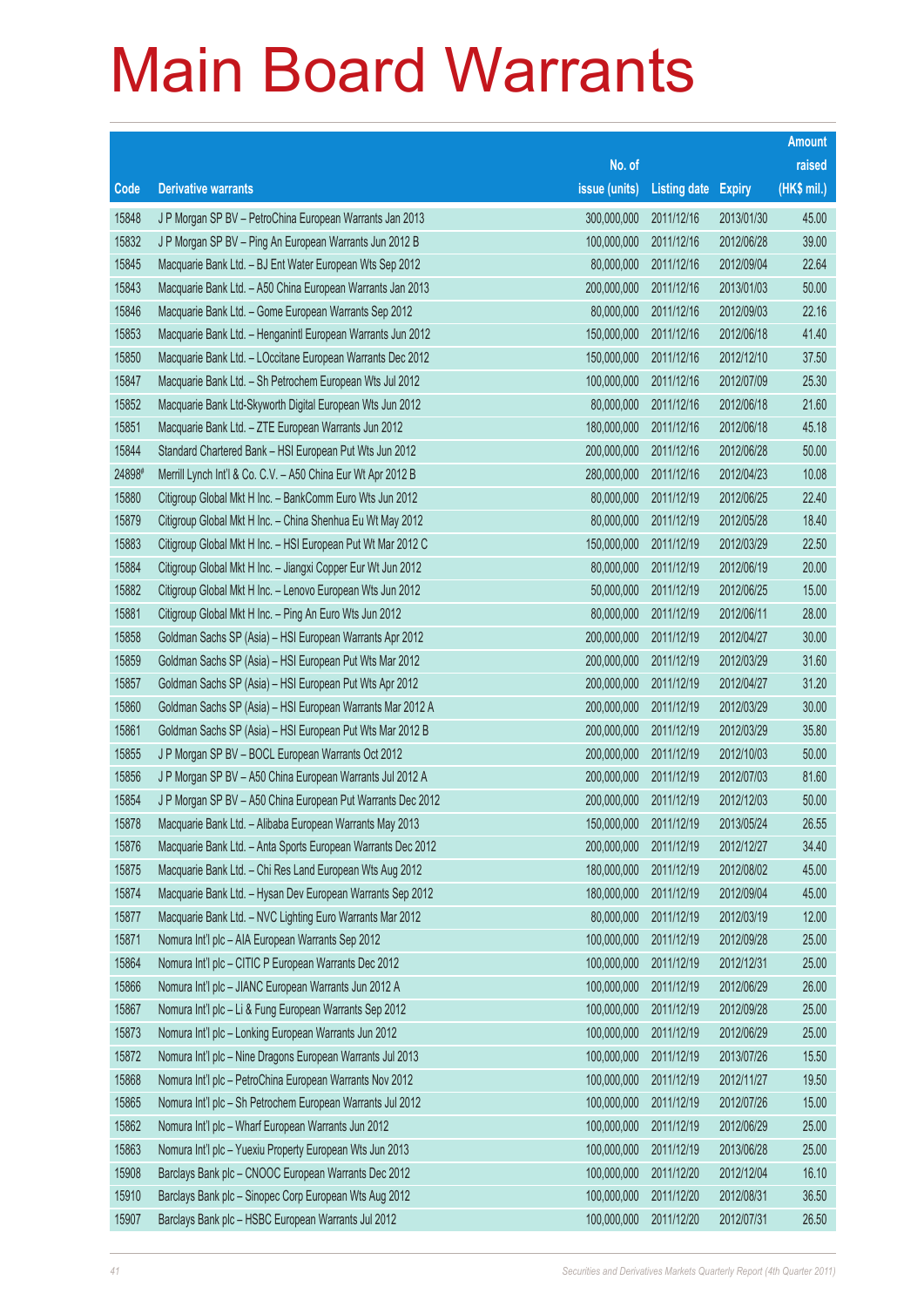|        |                                                               |               |                     |               | <b>Amount</b> |
|--------|---------------------------------------------------------------|---------------|---------------------|---------------|---------------|
|        |                                                               | No. of        |                     |               | raised        |
| Code   | <b>Derivative warrants</b>                                    | issue (units) | <b>Listing date</b> | <b>Expiry</b> | (HK\$ mil.)   |
| 15911  | Barclays Bank plc - Hutchison European Warrants Jun 2012      | 80,000,000    | 2011/12/20          | 2012/06/29    | 32.64         |
| 15909  | Barclays Bank plc - Tencent Holdings European Wts Sep 2012    | 100,000,000   | 2011/12/20          | 2012/09/04    | 20.10         |
| 15885  | BOCI Asia Ltd. - China Tel European Warrants Jul 2012         | 100,000,000   | 2011/12/20          | 2012/07/04    | 25.00         |
| 15899  | Bank of East Asia - Anhui Conch European Warrants Jul 2012    | 70,000,000    | 2011/12/20          | 2012/07/23    | 17.50         |
| 15898  | Bank of East Asia - BOCHK European Put Warrants Dec 2012      | 100,000,000   | 2011/12/20          | 2012/12/24    | 25.00         |
| 15901  | Bank of East Asia - China Overseas Euro Warrants Apr 2013     | 90,000,000    | 2011/12/20          | 2013/04/23    | 22.50         |
| 15902  | Bank of East Asia - China Railway European Warrants Sep 2012  | 50,000,000    | 2011/12/20          | 2012/09/24    | 12.50         |
| 15900  | Bank of East Asia - JIANC European Warrants Oct 2012          | 80,000,000    | 2011/12/20          | 2012/10/22    | 20.00         |
| 15889  | Goldman Sachs SP (Asia) - CC Bank European Wts Mar 2012       | 100,000,000   | 2011/12/20          | 2012/03/26    | 43.20         |
| 15890  | Goldman Sachs SP (Asia) - CC Bank European Wts Mar 2012 A     | 120,000,000   | 2011/12/20          | 2012/03/26    | 32.16         |
| 15892  | Goldman Sachs SP (Asia) - HSI European Warrants Mar 2012 C    | 200,000,000   | 2011/12/20          | 2012/03/29    | 30.00         |
| 15894  | Goldman Sachs SP (Asia) - HSI European Warrants Mar 2012 D    | 200,000,000   | 2011/12/20          | 2012/03/29    | 43.80         |
| 15891  | Goldman Sachs SP (Asia) - HSI European Put Wts Apr 2012 A     | 200,000,000   | 2011/12/20          | 2012/04/27    | 30.00         |
| 15893  | Goldman Sachs SP (Asia) - HSI European Put Wts Apr 2012 B     | 200,000,000   | 2011/12/20          | 2012/04/27    | 30.00         |
| 15912  | Macquarie Bank Ltd. - China Overseas European Wts Oct 2012    | 150,000,000   | 2011/12/20          | 2012/10/04    | 38.10         |
| 15895  | Standard Chartered Bank - Hutchison Euro Euro Wts Apr 2012    | 100,000,000   | 2011/12/20          | 2012/04/23    | 31.00         |
| 15896  | Standard Chartered Bank - SHK P European Warrants Jun 2012    | 100,000,000   | 2011/12/20          | 2012/06/25    | 25.00         |
| 15886  | SGA Societe Generale Acceptance N.V-Anhui Conch Eu Wt Jun 12  | 80,000,000    | 2011/12/20          | 2012/06/20    | 23.20         |
| 15897  | SGA Societe Generale Acceptance N.V. - AGBK Eu Wt Jun 2012    | 200,000,000   | 2011/12/20          | 2012/06/20    | 53.00         |
| 15887  | SGA Societe Generale Acceptance N.V. - Ping An Eu Wt Jun 2012 | 100,000,000   | 2011/12/20          | 2012/06/20    | 47.00         |
| 15888  | SGA Societe Generale Acceptance N.V. - Tencent Eu Wt Apr 2012 | 400,000,000   | 2011/12/20          | 2012/04/23    | 72.00         |
| 15903  | UBS AG - China Mobile European Warrants Apr 2012 D            | 200,000,000   | 2011/12/20          | 2012/04/23    | 50.00         |
| 15905  | UBS AG - CNOOC European Warrants Jun 2012 B                   | 200,000,000   | 2011/12/20          | 2012/06/25    | 50.00         |
| 15906  | UBS AG - CNOOC European Warrants Jul 2012                     | 200,000,000   | 2011/12/20          | 2012/07/23    | 32.00         |
| 15904  | UBS AG - Sinopec Corp European Warrants Dec 2013              | 300,000,000   | 2011/12/20          | 2013/12/04    | 60.00         |
| 15230# | Daiwa Capital Mkt - China Life European Warrants Apr 2012     | 140,000,000   | 2011/12/20          | 2012/04/10    | 12.88         |
| 15929  | BOCI Asia Ltd. - CC Bank European Put Warrants May 2012       | 100,000,000   | 2011/12/21          | 2012/05/03    | 17.00         |
| 15930  | BOCI Asia Ltd. - CNOOC European Put Warrants Jun 2012         | 100,000,000   | 2011/12/21          | 2012/06/25    | 15.00         |
| 15924  | Goldman Sachs SP (Asia) - China Mobile Euro Wts Apr 2012      | 200,000,000   | 2011/12/21          | 2012/04/16    | 50.20         |
| 15928  | Goldman Sachs SP (Asia) - CC Bank European Wts Jun 2012       | 120,000,000   | 2011/12/21          | 2012/06/08    | 30.24         |
| 15927  | Goldman Sachs SP (Asia) - China Life Euro Wts Mar 2012        | 300,000,000   | 2011/12/21          | 2012/03/28    | 59.40         |
| 15926  | Goldman Sachs SP (Asia) - China Life Euro Wts May 2012        | 168,000,000   | 2011/12/21          | 2012/05/14    | 30.91         |
| 15925  | Goldman Sachs SP (Asia) - China Mobile Euro Wts Apr 2012 A    | 200,000,000   | 2011/12/21          | 2012/04/17    | 102.60        |
| 15935  | Macquarie Bank Ltd. - China Unicom European Wts Dec 2012      | 200,000,000   | 2011/12/21          | 2012/12/04    | 50.00         |
| 15934  | Macquarie Bank Ltd. - China Coal European Warrants Aug 2012   | 200,000,000   | 2011/12/21          | 2012/08/02    | 30.00         |
| 15937  | Macquarie Bank Ltd. - China Shenhua European Wts Jul 2012     | 200,000,000   | 2011/12/21          | 2012/07/04    | 53.00         |
| 15932  | Macquarie Bank Ltd. - HSBC European Warrants Jul 2012         | 200,000,000   | 2011/12/21          | 2012/07/04    | 50.00         |
| 15933  | Macquarie Bank Ltd. - HSBC European Warrants Jul 2012 A       | 200,000,000   | 2011/12/21          | 2012/07/04    | 89.00         |
| 15931  | Macquarie Bank Ltd. - MTRC European Warrants Jul 2012         | 200,000,000   | 2011/12/21          | 2012/07/04    | 51.00         |
| 15936  | Macquarie Bank Ltd. - Sands China European Warrants Jul 2012  | 150,000,000   | 2011/12/21          | 2012/07/04    | 37.50         |
| 15914  | Merrill Lynch Int'l & Co. C.V. - HSI European Wts May 2012 A  | 100,000,000   | 2011/12/21          | 2012/05/30    | 15.40         |
| 15923  | Merrill Lynch Int'l & Co. C.V. - HSI European Wts Jun 2012 E  | 100,000,000   | 2011/12/21          | 2012/06/28    | 25.50         |
| 15915  | Merrill Lynch Int'l & Co. C.V. - HSI Euro Put Wts May 2012 B  | 100,000,000   | 2011/12/21          | 2012/05/30    | 17.10         |
| 15916  | Merrill Lynch Int'l & Co. C.V. - HSI Euro Put Wts Jun 2012 D  | 100,000,000   | 2011/12/21          | 2012/06/28    | 25.00         |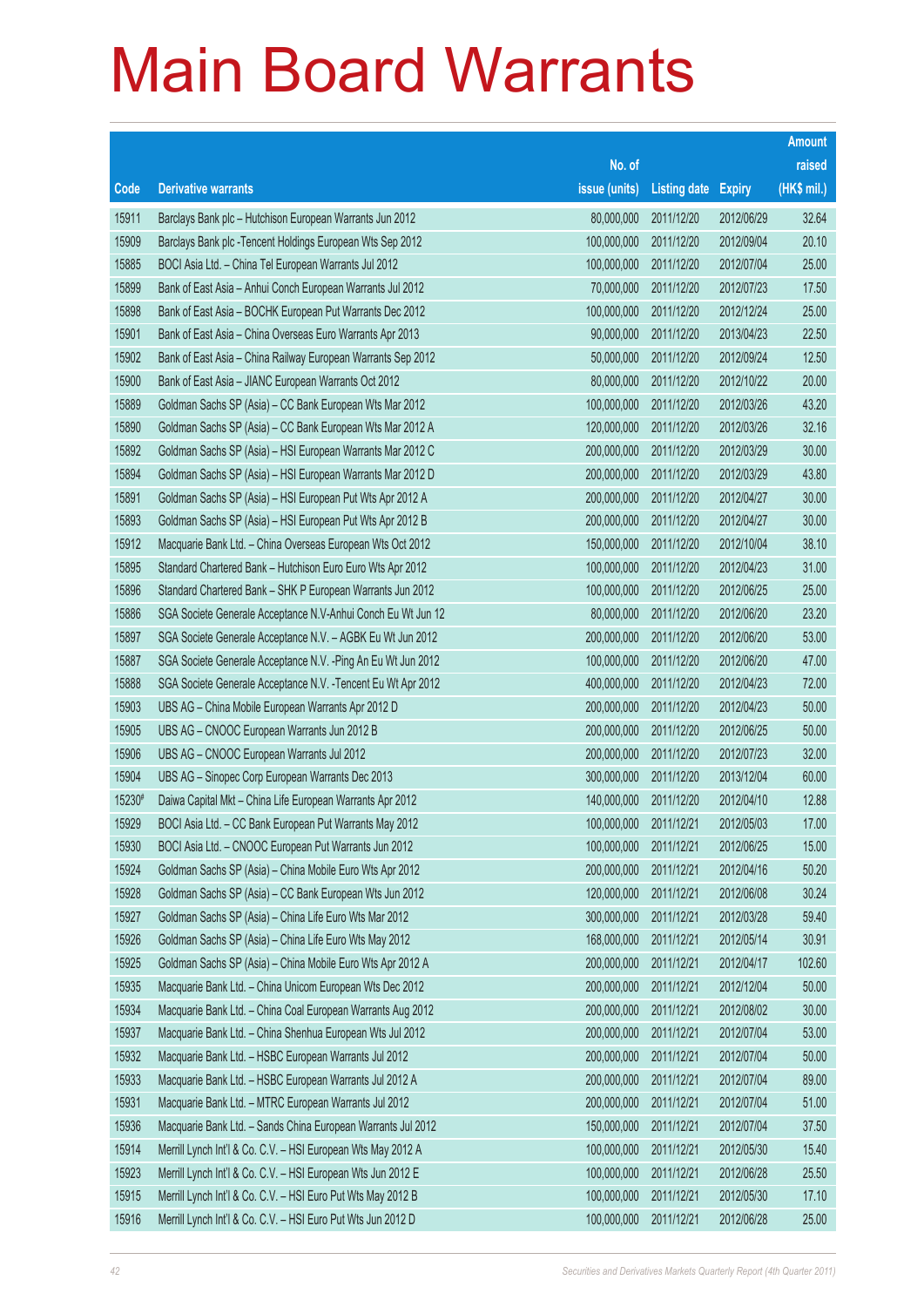|       |                                                               |               |                     |               | <b>Amount</b> |
|-------|---------------------------------------------------------------|---------------|---------------------|---------------|---------------|
|       |                                                               | No. of        |                     |               | raised        |
| Code  | <b>Derivative warrants</b>                                    | issue (units) | <b>Listing date</b> | <b>Expiry</b> | (HK\$ mil.)   |
| 15913 | Merrill Lynch Int'l & Co. C.V. - Tencent Euro Wts Apr 2012 A  | 80,000,000    | 2011/12/21          | 2012/04/17    | 12.24         |
| 15918 | CC Rabobank B.A. - A50 China European Warrants Aug 2012       | 50,000,000    | 2011/12/21          | 2012/08/20    | 25.00         |
| 15919 | CC Rabobank B.A. - A50 China European Warrants Nov 2012       | 150,000,000   | 2011/12/21          | 2012/11/05    | 22.50         |
| 15920 | CC Rabobank B.A. - A50 China European Warrants Sep 2014       | 150,000,000   | 2011/12/21          | 2014/09/22    | 37.50         |
| 15921 | CC Rabobank B.A. - A50 China European Put Warrants Jul 2012   | 150,000,000   | 2011/12/21          | 2012/07/26    | 22.50         |
| 15917 | SGA Societe Generale Acceptance N.V. - Ch Mob Eu Wt May 2012A | 200,000,000   | 2011/12/21          | 2012/05/16    | 52.00         |
| 15939 | SGA Societe Generale Acceptance N.V. - HKEx Eu Wt Dec 2012    | 500,000,000   | 2011/12/21          | 2012/12/03    | 115.00        |
| 15922 | SGA Societe Generale Acceptance N.V. - HSI Eur Wt Mar 2012 E  | 300,000,000   | 2011/12/21          | 2012/03/29    | 45.00         |
| 15938 | UBS AG - Agricultural Bank European Warrants Jun 2012         | 200,000,000   | 2011/12/21          | 2012/06/25    | 60.00         |
| 15957 | Citigroup Global Mkt H Inc. - BBMG European Wts Sep 2013      | 80,000,000    | 2011/12/22          | 2013/09/26    | 12.00         |
| 15950 | Citigroup Global Mkt H Inc. - Belle Int'l Euro Wts Jun 2012   | 80,000,000    | 2011/12/22          | 2012/06/11    | 12.00         |
| 15951 | Citigroup Global Mkt H Inc. - BOC HK European Wts Jun 2012    | 80,000,000    | 2011/12/22          | 2012/06/21    | 12.00         |
| 15952 | Citigroup Global Mkt H Inc. - China Life Euro Wts May 2012 A  | 80,000,000    | 2011/12/22          | 2012/05/10    | 12.00         |
| 15955 | Citigroup Global Mkt H Inc. - Evergrande Euro Wts Jun 2012    | 80,000,000    | 2011/12/22          | 2012/06/25    | 20.00         |
| 15948 | Citigroup Global Mkt H Inc. - KECL European Wts Dec 2012      | 80,000,000    | 2011/12/22          | 2012/12/27    | 12.00         |
| 15956 | Citigroup Global Mkt H Inc. - SPDR Gold T Euro Wts Jun 2012   | 40,000,000    | 2011/12/22          | 2012/06/25    | 14.00         |
| 15949 | Citigroup Global Mkt H Inc. - Yanzhou Coal Euro Wt Jun 2012   | 80,000,000    | 2011/12/22          | 2012/06/11    | 12.00         |
| 15954 | Citigroup Global Mkt H Inc. - Zijin Mining Euro Wts Jun 2012  | 80,000,000    | 2011/12/22          | 2012/06/25    | 20.00         |
| 15953 | Citigroup Global Mkt H Inc. - ZTE European Warrants Jun 2012  | 80,000,000    | 2011/12/22          | 2012/06/25    | 20.00         |
| 15940 | Goldman Sachs SP (Asia) - China Mobile Euro Wts Jul 2012      | 150,000,000   | 2011/12/22          | 2012/07/03    | 39.45         |
| 15944 | Goldman Sachs SP (Asia) - A50 China European Wts Nov 2012     | 200,000,000   | 2011/12/22          | 2012/11/26    | 33.00         |
| 15942 | Goldman Sachs SP (Asia) - HSBC European Warrants Apr 2012     | 150,000,000   | 2011/12/22          | 2012/04/16    | 46.35         |
| 15943 | Goldman Sachs SP (Asia) - HSBC European Warrants May 2012     | 150,000,000   | 2011/12/22          | 2012/05/07    | 30.00         |
| 15941 | Goldman Sachs SP (Asia) - HSBC European Warrants Jul 2012     | 150,000,000   | 2011/12/22          | 2012/07/09    | 96.30         |
| 15946 | Macquarie Bank Ltd. - Ch LongYuan European Warrants Jun 2012  | 80,000,000    | 2011/12/22          | 2012/06/22    | 47.68         |
| 15947 | Macquarie Bank Ltd. - CNOOC European Warrants Jul 2012        | 200,000,000   | 2011/12/22          | 2012/07/04    | 50.00         |
| 15945 | Macquarie Bank Ltd. - Sh Electric European Warrants Jun 2012  | 80,000,000    | 2011/12/22          | 2012/06/22    | 20.32         |
| 15958 | UBS AG - China Life European Warrants Jun 2012 A              | 300,000,000   | 2011/12/22          | 2012/06/21    | 63.00         |
| 15967 | Goldman Sachs SP (Asia) - AIA European Warrants Jun 2012      | 150,000,000   | 2011/12/23          | 2012/06/04    | 25.95         |
| 15968 | Goldman Sachs SP (Asia) - BOC HK European Warrants Jun 2012   | 150,000,000   | 2011/12/23          | 2012/06/25    | 23.25         |
| 15964 | Goldman Sachs SP (Asia) - Hutchison European Wts Apr 2012     | 200,000,000   | 2011/12/23          | 2012/04/02    | 112.20        |
| 15966 | Goldman Sachs SP (Asia) - Hutchison European Wts Jun 2012     | 200,000,000   | 2011/12/23          | 2012/06/11    | 58.40         |
| 15965 | Goldman Sachs SP (Asia) - Hutchison European Wts Apr 2012 A   | 200,000,000   | 2011/12/23          | 2012/04/02    | 62.60         |
| 15962 | Merrill Lynch Int'l & Co. C.V. - BOCL European Wt May 2012    | 50,000,000    | 2011/12/23          | 2012/05/14    | 10.75         |
| 15963 | Merrill Lynch Int'l & Co. C.V. - A50 China Eur Wt Aug 2012 A  | 40,000,000    | 2011/12/23          | 2012/08/27    | 12.60         |
| 15959 | Merrill Lynch Int'l & Co. C.V. - HSBC Euro Wts May 2012 B     | 70,000,000    | 2011/12/23          | 2012/05/28    | 10.78         |
| 15961 | Merrill Lynch Int'l & Co. C.V. - ICBC Euro Wts May 2012 A     | 40,000,000    | 2011/12/23          | 2012/05/28    | 10.20         |
| 15960 | Merrill Lynch Int'l & Co. C.V. - PetroChina Eu Wt Jun 2012    | 40,000,000    | 2011/12/23          | 2012/06/25    | 15.00         |
| 15984 | Nomura Int'l plc - Anhui Conch European Warrants Sep 2012     | 50,000,000    | 2011/12/23          | 2012/09/27    | 13.30         |
| 15995 | Nomura Int'l plc - BOC HK European Warrants Jun 2012          | 100,000,000   | 2011/12/23          | 2012/06/21    | 15.20         |
| 15998 | Nomura Int'l plc - BOCL European Warrants Jul 2012 A          | 100,000,000   | 2011/12/23          | 2012/07/26    | 15.00         |
| 15985 | Nomura Int'l plc - CC Bank European Warrants Jun 2012         | 50,000,000    | 2011/12/23          | 2012/06/29    | 12.70         |
| 15993 | Nomura Int'l plc - China COSCO European Warrants Sep 2012     | 100,000,000   | 2011/12/23          | 2012/09/28    | 28.00         |
| 15992 | Nomura Int'l plc - China Coal European Warrants Jan 2013      | 100,000,000   | 2011/12/23          | 2013/01/28    | 15.00         |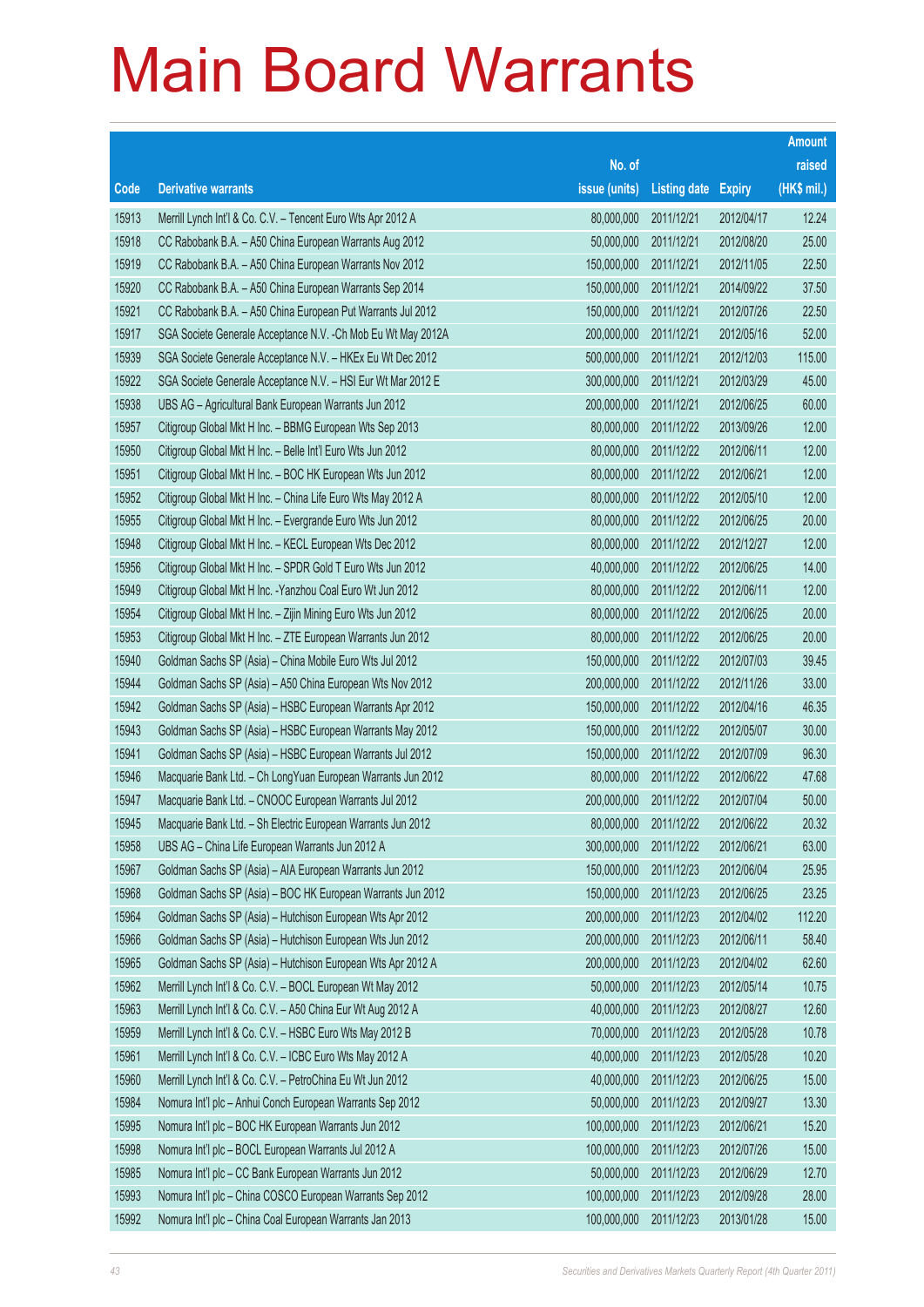|       |                                                              |               |                     |               | <b>Amount</b> |
|-------|--------------------------------------------------------------|---------------|---------------------|---------------|---------------|
|       |                                                              | No. of        |                     |               | raised        |
| Code  | <b>Derivative warrants</b>                                   | issue (units) | <b>Listing date</b> | <b>Expiry</b> | (HK\$ mil.)   |
| 15986 | Nomura Int'l plc - CITIC Bank European Warrants Jul 2012     | 100,000,000   | 2011/12/23          | 2012/07/26    | 15.50         |
| 15979 | Nomura Int'l plc - Cheung Kong European Warrants Dec 2013 A  | 100,000,000   | 2011/12/23          | 2013/12/23    | 21.00         |
| 15988 | Nomura Int'l plc - China Shenhua European Warrants Sep 2012  | 50,000,000    | 2011/12/23          | 2012/09/27    | 12.85         |
| 15991 | Nomura Int'l plc - CSR European Warrants Dec 2014            | 50,000,000    | 2011/12/23          | 2014/12/22    | 12.50         |
| 15987 | Nomura Int'l plc - Dongfang Elec European Warrants Jun 2012  | 50,000,000    | 2011/12/23          | 2012/06/29    | 12.55         |
| 15996 | Nomura Int'l plc - A50 China European Warrants Sep 2012      | 100,000,000   | 2011/12/23          | 2012/09/11    | 15.50         |
| 15980 | Nomura Int'l plc - Hutchison European Warrants Mar 2013      | 100,000,000   | 2011/12/23          | 2013/03/28    | 16.00         |
| 15983 | Nomura Int'l plc - KECL European Warrants Dec 2012           | 100,000,000   | 2011/12/23          | 2012/12/27    | 15.00         |
| 15994 | Nomura Int'l plc - Ping An European Warrants Sep 2013        | 100,000,000   | 2011/12/23          | 2013/09/30    | 15.00         |
| 15982 | Nomura Int'l plc - Poly European Warrants Oct 2012           | 100,000,000   | 2011/12/23          | 2012/10/31    | 32.00         |
| 15989 | Nomura Int'l plc - Ch Rongsheng European Warrants Oct 2012   | 100,000,000   | 2011/12/23          | 2012/10/31    | 29.00         |
| 15981 | Nomura Int'l plc - SHK P European Warrants Feb 2013          | 100,000,000   | 2011/12/23          | 2013/02/28    | 18.00         |
| 15990 | Nomura Int'l plc - Yanzhou Coal European Warrants Sep 2012   | 50,000,000    | 2011/12/23          | 2012/09/27    | 12.65         |
| 15997 | Nomura Int'l plc - Zijin Mining European Warrants Sep 2012   | 100,000,000   | 2011/12/23          | 2012/09/28    | 30.00         |
| 15969 | CC Rabobank B.A. - CC Bank European Warrants Jul 2012        | 150,000,000   | 2011/12/23          | 2012/07/23    | 67.50         |
| 15970 | CC Rabobank B.A. - CC Bank European Warrants Aug 2012        | 150,000,000   | 2011/12/23          | 2012/08/20    | 37.50         |
| 15971 | CC Rabobank B.A. - CC Bank European Warrants Sep 2012        | 150,000,000   | 2011/12/23          | 2012/09/17    | 37.50         |
| 15972 | CC Rabobank B.A. - CC Bank European Put Warrants Jul 2012    | 100,000,000   | 2011/12/23          | 2012/07/23    | 75.00         |
| 15978 | CC Rabobank B.A. - CPIC European Warrants Aug 2012           | 100,000,000   | 2011/12/23          | 2012/08/20    | 27.00         |
| 15974 | CC Rabobank B.A. - ICBC European Warrants May 2012           | 150,000,000   | 2011/12/23          | 2012/05/28    | 45.00         |
| 15975 | CC Rabobank B.A. - ICBC European Warrants Aug 2012           | 150,000,000   | 2011/12/23          | 2012/08/28    | 75.00         |
| 15977 | CC Rabobank B.A. - ICBC European Put Warrants Aug 2012       | 100,000,000   | 2011/12/23          | 2012/08/20    | 50.00         |
| 15976 | CC Rabobank B.A. - ICBC European Warrants Aug 2012 A         | 150,000,000   | 2011/12/23          | 2012/08/20    | 37.50         |
| 15973 | CC Rabobank B.A. - Yanzhou Coal European Warrants Aug 2012   | 100,000,000   | 2011/12/23          | 2012/08/20    | 25.00         |
| 15999 | Standard Chartered Bank - A50 China Euro Warrants Sep 2012   | 100,000,000   | 2011/12/23          | 2012/09/11    | 16.00         |
| 16031 | Barclays Bank plc - Agricultural Bank European Wts Sep 2012  | 100,000,000   | 2011/12/28          | 2012/09/28    | 25.00         |
| 16032 | Barclays Bank plc - AIA European Warrants Sep 2012           | 100,000,000   | 2011/12/28          | 2012/09/28    | 15.70         |
| 16033 | Barclays Bank plc - BOCL European Warrants Sep 2012          | 100,000,000   | 2011/12/28          | 2012/09/28    | 26.00         |
| 16029 | Barclays Bank plc - China Mobile European Wts Sep 2012       | 100,000,000   | 2011/12/28          | 2012/09/28    | 25.70         |
| 16030 | Barclays Bank plc - CITBK European Warrants Jul 2012         | 100,000,000   | 2011/12/28          | 2012/07/31    | 26.20         |
| 16025 | BNP Paribas Arbit Issu B.V. - HSI European Wts Dec 2012      | 200,000,000   | 2011/12/28          | 2012/12/28    | 30.00         |
| 16026 | BNP Paribas Arbit Issu B.V. - HSI European Wts Aug 2013      | 200,000,000   | 2011/12/28          | 2013/08/29    | 30.00         |
| 16027 | BNP Paribas Arbit Issu B.V. - HSI European Wts Dec 2014      | 200,000,000   | 2011/12/28          | 2014/12/30    | 50.00         |
| 16028 | BNP Paribas Arbit Issu B.V. - HSI Euro Put Wts Jul 2012      | 200,000,000   | 2011/12/28          | 2012/07/30    | 36.00         |
| 16023 | Citigroup Global Mkt H Inc. - AIA European Warrants Jun 2012 | 80,000,000    | 2011/12/28          | 2012/06/29    | 20.00         |
| 16017 | Citigroup Global Mkt H Inc. - CC Bank European Wt Jul 2012   | 80,000,000    | 2011/12/28          | 2012/07/16    | 20.00         |
| 16016 | Citigroup Global Mkt H Inc. - C Transmission Eur Wt Jun 2012 | 50,000,000    | 2011/12/28          | 2012/06/29    | 12.50         |
| 16018 | Citigroup Global Mkt H Inc. - China Mobile Eur Wt Jun 2012 A | 80,000,000    | 2011/12/28          | 2012/06/29    | 24.00         |
| 16020 | Citigroup Global Mkt H Inc. - ICBC European Wts Jun 2012     | 80,000,000    | 2011/12/28          | 2012/06/29    | 20.00         |
| 16022 | Citigroup Global Mkt H Inc. - Lonking European Wts Jun 2012  | 50,000,000    | 2011/12/28          | 2012/06/29    | 12.50         |
| 16015 | Citigroup Global Mkt H Inc. - Luk Fook Hold Euro Wt Jun 2012 | 50,000,000    | 2011/12/28          | 2012/06/29    | 12.50         |
| 16024 | Citigroup Global Mkt H Inc. - PICC P&C European Wts Aug 2012 | 80,000,000    | 2011/12/28          | 2012/08/09    | 12.00         |
| 16019 | Citigroup Global Mkt H Inc. - Yurun Food Euro Wts Jun 2012   | 80,000,000    | 2011/12/28          | 2012/06/26    | 12.00         |
| 16021 | Citigroup Global Mkt H Inc. - Zijin Mining Euro Wts Jul 2012 | 50,000,000    | 2011/12/28          | 2012/07/10    | 12.50         |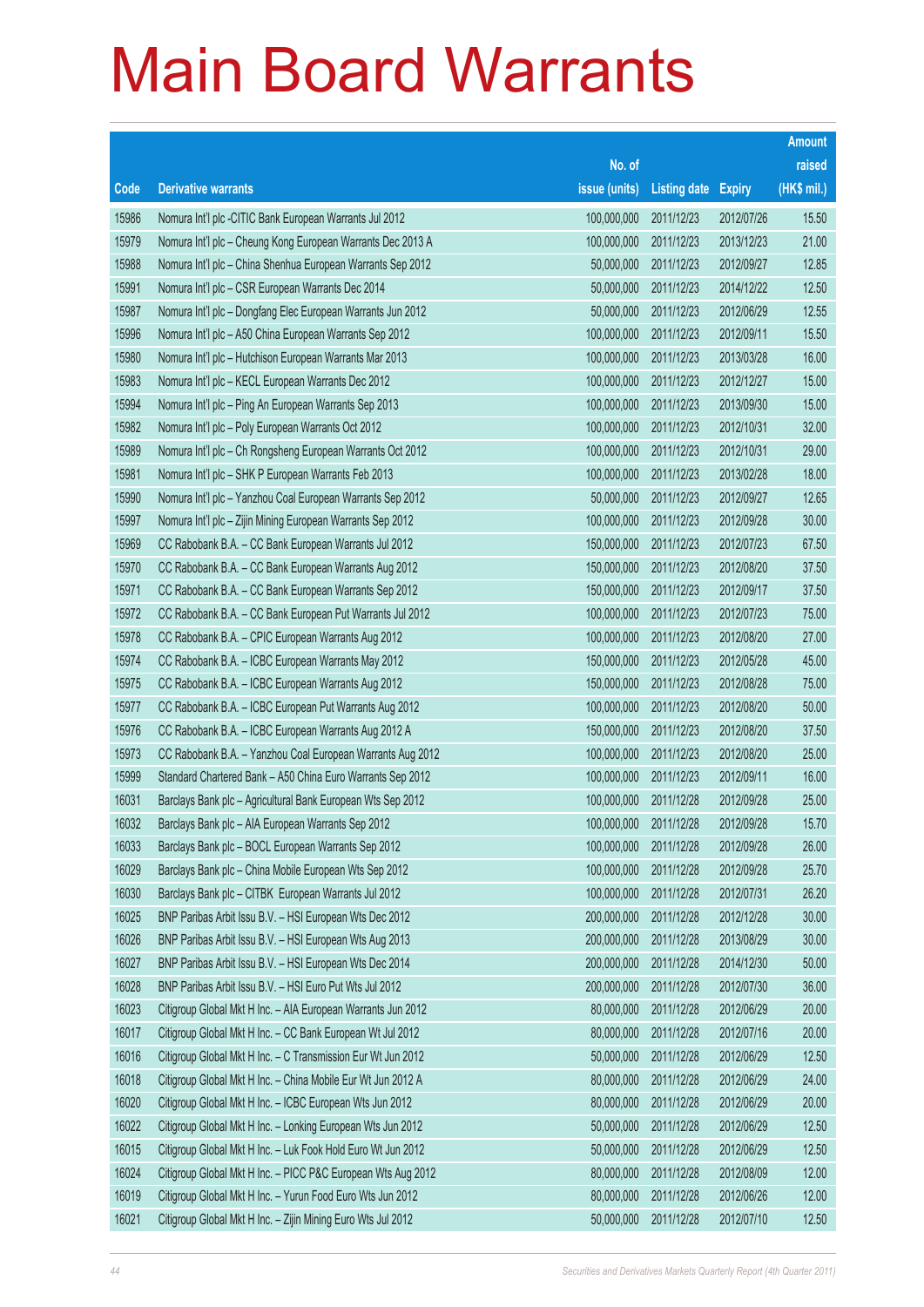|       |                                                              |               |                     |               | <b>Amount</b> |
|-------|--------------------------------------------------------------|---------------|---------------------|---------------|---------------|
|       |                                                              | No. of        |                     |               | raised        |
| Code  | <b>Derivative warrants</b>                                   | issue (units) | <b>Listing date</b> | <b>Expiry</b> | (HK\$ mil.)   |
| 16002 | Goldman Sachs SP (Asia) - CNOOC European Warrants Jun 2012   | 150,000,000   | 2011/12/28          | 2012/06/18    | 22.50         |
| 16003 | Goldman Sachs SP (Asia) - China Shenhua Euro Wts Apr 2012    | 150,000,000   | 2011/12/28          | 2012/04/23    | 33.30         |
| 16000 | Goldman Sachs SP (Asia) - JIANC European Warrants Apr 2012   | 150,000,000   | 2011/12/28          | 2012/04/02    | 27.00         |
| 16001 | Goldman Sachs SP (Asia) - Tencent European Wt Apr 2012       | 200,000,000   | 2011/12/28          | 2012/04/23    | 30.00         |
| 16004 | Macquarie Bank Ltd.-Agricultural Bk Euro Warrants Jul 2012   | 120,000,000   | 2011/12/28          | 2012/07/04    | 30.00         |
| 16009 | Macquarie Bank Ltd. - Belle Int'l European Warrants Aug 2012 | 200,000,000   | 2011/12/28          | 2012/08/16    | 37.40         |
| 16005 | Macquarie Bank Ltd. - China Mengniu European Wts Jul 2012    | 150,000,000   | 2011/12/28          | 2012/07/04    | 44.40         |
| 16008 | Standard Chartered Bank - BOCL European Warrants Sep 2012 A  | 100,000,000   | 2011/12/28          | 2012/09/05    | 25.00         |
| 16007 | Standard Chartered Bank - HKEx European Warrants Oct 2012    | 100,000,000   | 2011/12/28          | 2012/10/31    | 26.00         |
| 16006 | Standard Chartered Bank - HSI European Put Wts Jul 2012      | 200,000,000   | 2011/12/28          | 2012/07/30    | 50.00         |
| 16013 | UBS AG - China Life European Warrants Apr 2012 C             | 300,000,000   | 2011/12/28          | 2012/04/10    | 66.00         |
| 16012 | UBS AG - CNOOC European Warrants Jul 2012 A                  | 200,000,000   | 2011/12/28          | 2012/07/10    | 50.00         |
| 16014 | UBS AG - A50 China European Warrants Feb 2013                | 300,000,000   | 2011/12/28          | 2013/02/25    | 75.00         |
| 16010 | UBS AG - Hutchison European Warrants Jul 2012                | 200,000,000   | 2011/12/28          | 2012/07/10    | 108.00        |
| 16011 | UBS AG - Hutchison European Warrants Jun 2012 C              | 200,000,000   | 2011/12/28          | 2012/06/28    | 136.00        |
| 16072 | BNP Paribas Arbit Issu B.V. - Brilliance Chi Eur Wt Mar 2013 | 100,000,000   | 2011/12/29          | 2013/03/04    | 25.00         |
| 16073 | BNP Paribas Arbit Issu B.V. - BYD European Warrants Sep 2012 | 86,000,000    | 2011/12/29          | 2012/09/04    | 27.52         |
| 16074 | BNP Paribas Arbit Issu B.V. - China COSCO Euro Wts Aug 2012  | 39,000,000    | 2011/12/29          | 2012/08/02    | 25.74         |
| 16069 | BNP Paribas Arbit Issu B.V. - Dongfang Elec Euro Wt Sep 2012 | 40,000,000    | 2011/12/29          | 2012/09/04    | 16.00         |
| 16071 | BNP Paribas Arbit Issu B.V. - Ch Rongsheng Euro Wt Oct 2012  | 36,000,000    | 2011/12/29          | 2012/10/04    | 16.92         |
| 16075 | BNP Paribas Arbit Issu B.V. - Sands China Euro Wts Sep 2012  | 100,000,000   | 2011/12/29          | 2012/09/04    | 41.00         |
| 16070 | BNP Paribas Arbit Issu B.V. - Sinopharm Euro Wts Aug 2012    | 60,000,000    | 2011/12/29          | 2012/08/02    | 15.00         |
| 16076 | BNP Paribas Arbit Issu B.V. - Wynn Macau Euro Wts Oct 2012   | 100,000,000   | 2011/12/29          | 2012/10/04    | 35.00         |
| 16077 | BNP Paribas Arbit Issu B.V. - Zhaojin Mining Eur Wt Oct 2012 | 74,000,000    | 2011/12/29          | 2012/10/04    | 18.50         |
| 16060 | Credit Suisse AG - AIA European Warrants May 2012            | 300,000,000   | 2011/12/29          | 2012/05/03    | 45.00         |
| 16058 | Credit Suisse AG - China Mobile European Warrants Jun 2012   | 300,000,000   | 2011/12/29          | 2012/06/29    | 75.00         |
| 16055 | Credit Suisse AG - ChiUnicom European Warrants May 2012      | 200,000,000   | 2011/12/29          | 2012/05/28    | 30.00         |
| 16057 | Credit Suisse AG - CC Bank European Warrants Jul 2012 A      | 300,000,000   | 2011/12/29          | 2012/07/03    | 75.00         |
| 16047 | Credit Suisse AG - Cheung Kong European Warrants Jun 2012 A  | 100,000,000   | 2011/12/29          | 2012/06/29    | 25.00         |
| 16056 | Credit Suisse AG - CNOOC European Warrants Jun 2012          | 300,000,000   | 2011/12/29          | 2012/06/25    | 45.00         |
| 16050 | Credit Suisse AG - Sinopec Corp European Warrants Jun 2012   | 200,000,000   | 2011/12/29          | 2012/06/29    | 50.00         |
| 16059 | Credit Suisse AG - China Shenhua European Wts Jun 2012 A     | 100,000,000   | 2011/12/29          | 2012/06/29    | 25.00         |
| 16051 | Credit Suisse AG - HKEx European Warrants Aug 2012           | 300,000,000   | 2011/12/29          | 2012/08/01    | 45.00         |
| 16048 | Credit Suisse AG - HSBC European Wts Apr 2012 A              | 300,000,000   | 2011/12/29          | 2012/04/30    | 45.00         |
| 16052 | Credit Suisse AG - Li & Fung European Warrants Oct 2012      | 100,000,000   | 2011/12/29          | 2012/10/03    | 15.00         |
| 16049 | Credit Suisse AG - SHK Ppt European Warrants Jun 2012        | 100,000,000   | 2011/12/29          | 2012/06/29    | 40.00         |
| 16053 | Credit Suisse AG - Tencent Holdings European Wts May 2012    | 300,000,000   | 2011/12/29          | 2012/05/28    | 45.00         |
| 16054 | Credit Suisse AG - Tencent Holdings European Wts May 2012 A  | 300,000,000   | 2011/12/29          | 2012/05/28    | 45.00         |
| 16036 | Goldman Sachs SP (Asia) - Agri Bk European Wts Apr 2012      | 120,000,000   | 2011/12/29          | 2012/04/12    | 23.40         |
| 16037 | Goldman Sachs SP (Asia) - HKEx European Warrants Aug 2012    | 200,000,000   | 2011/12/29          | 2012/08/06    | 30.40         |
| 16035 | Goldman Sachs SP (Asia) - Ping An European Warrants Jul 2012 | 150,000,000   | 2011/12/29          | 2012/07/03    | 79.35         |
| 16034 | Goldman Sachs SP (Asia) - Tencent European Put Wt Jul 2012   | 150,000,000   | 2011/12/29          | 2012/07/09    | 26.10         |
| 16041 | HK Bank - Agricultural Bank European Warrants Jun 2012       | 80,000,000    | 2011/12/29          | 2012/06/22    | 20.00         |
| 16043 | HK Bank - BOCL European Warrants Jul 2012                    | 80,000,000    | 2011/12/29          | 2012/07/27    | 26.40         |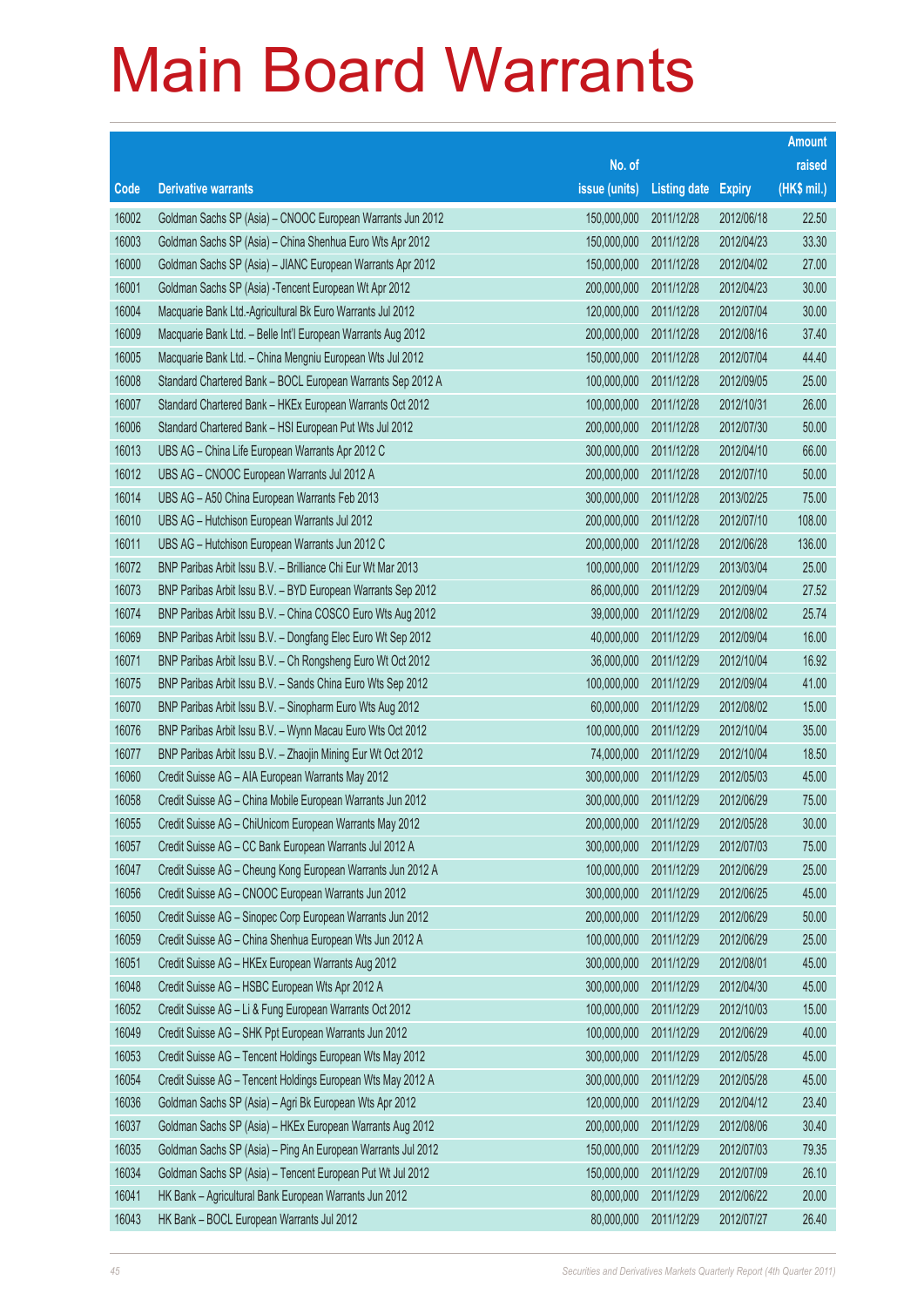|       |                                                              |               |                     |               | <b>Amount</b> |
|-------|--------------------------------------------------------------|---------------|---------------------|---------------|---------------|
|       |                                                              | No. of        |                     |               | raised        |
| Code  | <b>Derivative warrants</b>                                   | issue (units) | <b>Listing date</b> | <b>Expiry</b> | (HK\$ mil.)   |
| 16039 | HK Bank - CC Bank European Warrants Jun 2012 A               | 100,000,000   | 2011/12/29          | 2012/06/29    | 62.00         |
| 16042 | HK Bank - China Life European Warrants Sep 2012              | 100,000,000   | 2011/12/29          | 2012/09/20    | 25.00         |
| 16040 | HK Bank - China Mobile European Warrants Jun 2012 A          | 120,000,000   | 2011/12/29          | 2012/06/29    | 57.60         |
| 16038 | HK Bank - CNOOC European Warrants Sep 2012                   | 100,000,000   | 2011/12/29          | 2012/09/18    | 25.00         |
| 16045 | HK Bank - Sinopec Corp European Warrants Jun 2012            | 80,000,000    | 2011/12/29          | 2012/06/29    | 47.20         |
| 16044 | HK Bank - A50 China European Warrants Nov 2012               | 100,000,000   | 2011/12/29          | 2012/11/05    | 15.00         |
| 16046 | HK Bank - PetroChina European Warrants Jan 2013              | 80,000,000    | 2011/12/29          | 2013/01/28    | 12.00         |
| 16064 | Macquarie Bank Ltd. - Chi Res Power European Wts Nov 2012    | 150,000,000   | 2011/12/29          | 2012/11/29    | 37.50         |
| 16080 | Standard Chartered Bank - Belle Int'l European Wts Aug 2012  | 100,000,000   | 2011/12/29          | 2012/08/30    | 15.70         |
| 16063 | Standard Chartered Bank - BOC HK European Warrants Jun 2012  | 100,000,000   | 2011/12/29          | 2012/06/29    | 15.00         |
| 16062 | Standard Chartered Bank - CTel European Warrants Jul 2012    | 100,000,000   | 2011/12/29          | 2012/07/03    | 35.00         |
| 16081 | Standard Chartered Bank - A50 China Euro Warrants Nov 2012   | 200,000,000   | 2011/12/29          | 2012/11/23    | 30.00         |
| 16078 | Standard Chartered Bank - HSBC European Warrants Sep 2012    | 150,000,000   | 2011/12/29          | 2012/09/05    | 43.50         |
| 16061 | Standard Chartered Bank - Hutchison Euro Euro Wts Jul 2012   | 100,000,000   | 2011/12/29          | 2012/07/03    | 26.00         |
| 16079 | Standard Chartered Bank - Jiangxi Copper Euro Wts Sep 2012   | 100,000,000   | 2011/12/29          | 2012/09/05    | 25.00         |
| 16068 | UBS AG - BOCL European Warrants Jun 2012                     | 100,000,000   | 2011/12/29          | 2012/06/25    | 15.00         |
| 16067 | UBS AG - CPIC European Warrants Jun 2012 A                   | 100,000,000   | 2011/12/29          | 2012/06/29    | 25.00         |
| 16065 | UBS AG - HSBC European Warrants Jun 2012 C                   | 300,000,000   | 2011/12/29          | 2012/06/25    | 120.00        |
| 16066 | UBS AG - PetroChina European Warrants Apr 2012               | 100,000,000   | 2011/12/29          | 2012/04/30    | 51.00         |
| 10145 | BNP Paribas Arbit Issu B.V. - Gold European Wts Sep 2012     | 200,000,000   | 2011/12/30          | 2012/09/06    | 50.00         |
| 10146 | BNP Paribas Arbit Issu B.V. - Gold European Put Wts Sep 2012 | 200,000,000   | 2011/12/30          | 2012/09/06    | 50.00         |
| 10143 | BNP Paribas Arbit Issu B.V. - Oil Futures Euro Wt Nov 2012   | 200,000,000   | 2011/12/30          | 2012/11/14    | 50.00         |
| 10144 | BNP Paribas Arbit Issu B.V. - Oil Futures Eu Put Wt Nov 2012 | 200,000,000   | 2011/12/30          | 2012/11/14    | 50.00         |
| 16098 | Credit Suisse AG - Agricultural Bank European Wts Apr 2012   | 120,000,000   | 2011/12/30          | 2012/04/05    | 18.00         |
| 16096 | Credit Suisse AG - Agricultural Bank European Wts Jun 2012   | 120,000,000   | 2011/12/30          | 2012/06/25    | 36.00         |
| 16097 | Credit Suisse AG - Agricultural Bank European Wts Jun 2012 A | 120,000,000   | 2011/12/30          | 2012/06/25    | 30.60         |
| 16102 | Credit Suisse AG - BOC HK European Warrants Jun 2012         | 80,000,000    | 2011/12/30          | 2012/06/25    | 12.00         |
| 16104 | Credit Suisse AG - BOCL European Warrants Jun 2012           | 100,000,000   | 2011/12/30          | 2012/06/25    | 15.00         |
| 16095 | Credit Suisse AG - China Mobile European Warrants Apr 2012   | 150,000,000   | 2011/12/30          | 2012/04/05    | 22.50         |
| 16093 | Credit Suisse AG - CC Bank European Warrants May 2012        | 120,000,000   | 2011/12/30          | 2012/05/28    | 42.00         |
| 16094 | Credit Suisse AG - CC Bank European Warrants Apr 2012 A      | 120,000,000   | 2011/12/30          | 2012/04/05    | 24.00         |
| 16103 | Credit Suisse AG - CM Bank European Warrants Sep 2012        | 80,000,000    | 2011/12/30          | 2012/09/24    | 13.60         |
| 16091 | Credit Suisse AG - HSBC European Wts May 2012                | 200,000,000   | 2011/12/30          | 2012/05/28    | 90.00         |
| 16092 | Credit Suisse AG - Hutchison European Warrants Apr 2012      | 200,000,000   | 2011/12/30          | 2012/04/30    | 80.00         |
| 16100 | Credit Suisse AG - ICBC European Warrants Jun 2012           | 120,000,000   | 2011/12/30          | 2012/06/25    | 46.80         |
| 16099 | Credit Suisse AG - ICBC European Warrants May 2012 A         | 120,000,000   | 2011/12/30          | 2012/05/28    | 36.00         |
| 16101 | Credit Suisse AG - PICC European Warrants Sep 2012           | 80,000,000    | 2011/12/30          | 2012/09/24    | 12.00         |
| 16087 | Goldman Sachs SP (Asia) - BOCL European Warrants Jul 2012    | 120,000,000   | 2011/12/30          | 2012/07/30    | 18.36         |
| 16089 | Goldman Sachs SP (Asia) - Cheung Kong European Wts Jun 2012  | 120,000,000   | 2011/12/30          | 2012/06/25    | 18.24         |
| 16090 | Goldman Sachs SP (Asia)-Sinopec Corp European Wts May 2012   | 120,000,000   | 2011/12/30          | 2012/05/14    | 38.16         |
| 16086 | Goldman Sachs SP (Asia) - CPIC European Warrants Jul 2012    | 120,000,000   | 2011/12/30          | 2012/07/03    | 18.60         |
| 16088 | Goldman Sachs SP (Asia) - SHK Ppt European Warrants Feb 2013 | 150,000,000   | 2011/12/30          | 2013/02/18    | 23.70         |
| 16084 | HK Bank - AIA European Warrants Jul 2012                     | 100,000,000   | 2011/12/30          | 2012/07/20    | 28.00         |
| 16085 | HK Bank - Foxconn European Warrants Sep 2012 A               | 60,000,000    | 2011/12/30          | 2012/09/12    | 25.20         |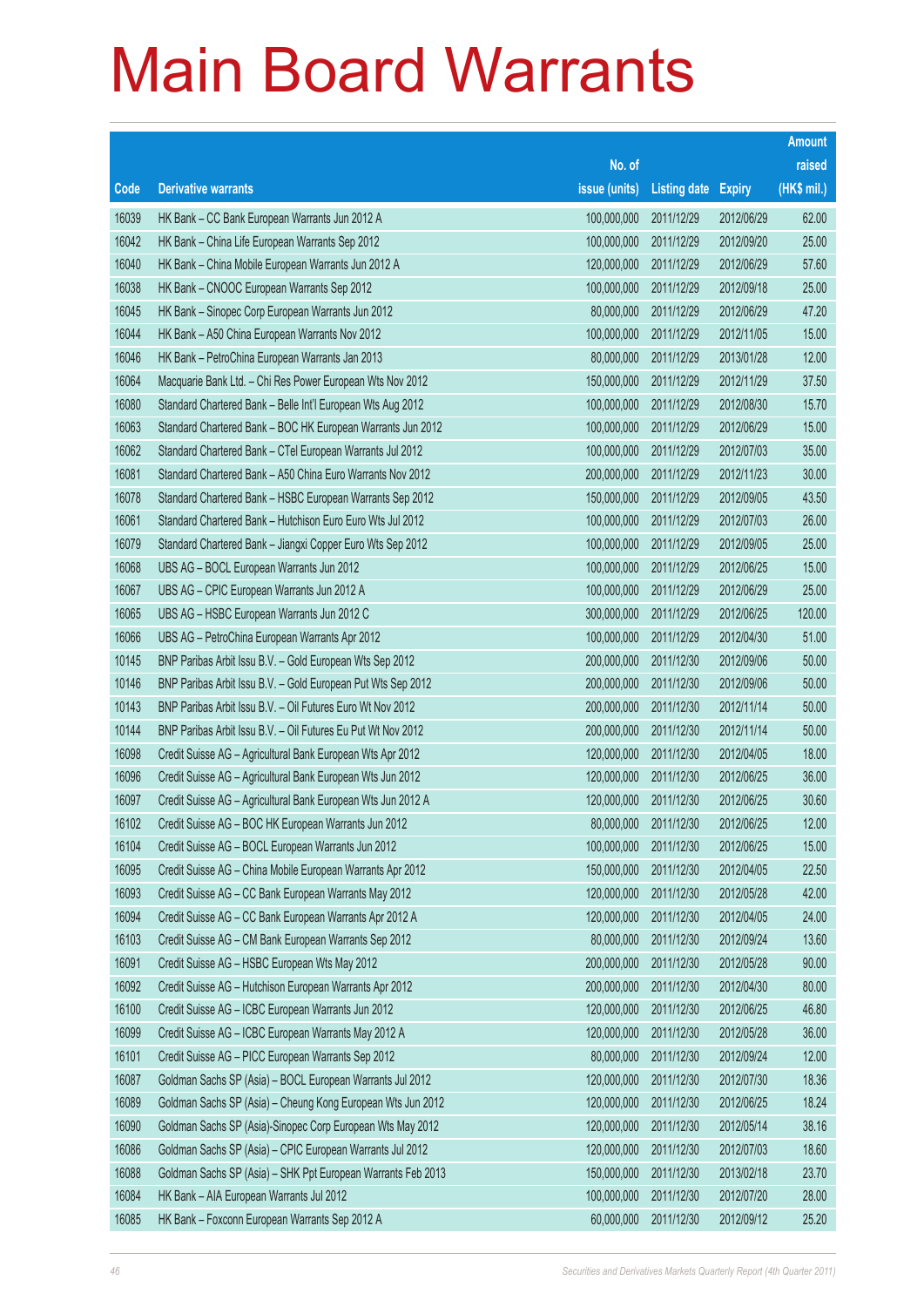|              |                                                             |               |                     |               | <b>Amount</b> |
|--------------|-------------------------------------------------------------|---------------|---------------------|---------------|---------------|
|              |                                                             | No. of        |                     |               | raised        |
| Code         | <b>Derivative warrants</b>                                  | issue (units) | <b>Listing date</b> | <b>Expiry</b> | (HK\$ mil.)   |
| 16082        | HK Bank - Galaxy Ent European Warrants Oct 2012             | 80,000,000    | 2011/12/30          | 2012/10/29    | 20.00         |
| 16083        | HK Bank - Lenovo European Warrants Sep 2012                 | 60,000,000    | 2011/12/30          | 2012/09/26    | 27.00         |
| 16111        | J P Morgan SP BV - Cheung Kong European Warrants Jul 2012   | 80,000,000    | 2011/12/30          | 2012/07/03    | 20.00         |
| 16110        | J P Morgan SP BV - CNOOC European Warrants Jun 2012         | 200,000,000   | 2011/12/30          | 2012/06/18    | 30.00         |
| 16108        | J P Morgan SP BV - Henderson Land Dev European Wts Oct 2012 | 100,000,000   | 2011/12/30          | 2012/10/03    | 25.00         |
| 16109        | J P Morgan SP BV - HS Bank European Warrants Oct 2012       | 65,000,000    | 2011/12/30          | 2012/10/03    | 16.25         |
| 16107        | J P Morgan SP BV - HSBC European Warrants Oct 2012          | 200,000,000   | 2011/12/30          | 2012/10/03    | 50.00         |
| 16105        | Macquarie Bank Ltd. - Ping An European Warrants Jul 2012 A  | 200,000,000   | 2011/12/30          | 2012/07/04    | 67.60         |
| 16106        | Macquarie Bank Ltd. - Ping An European Put Wts Jul 2012     | 200,000,000   | 2011/12/30          | 2012/07/04    | 84.80         |
| 16117        | UBS AG - Agricultural Bank European Warrants May 2012       | 100,000,000   | 2011/12/30          | 2012/05/28    | 19.00         |
| 16115        | UBS AG - China Unicom European Warrants May 2012            | 100,000,000   | 2011/12/30          | 2012/05/28    | 15.00         |
| 16116        | UBS AG - CC Bank European Warrants Jul 2012 A               | 200,000,000   | 2011/12/30          | 2012/07/05    | 40.00         |
| 16119        | UBS AG - China Life European Warrants Jul 2012 C            | 300,000,000   | 2011/12/30          | 2012/07/09    | 57.00         |
| 16112        | UBS AG - Jiangxi Copper European Warrants Jun 2012 B        | 100,000,000   | 2011/12/30          | 2012/06/18    | 15.00         |
| 16118        | UBS AG - Ping An European Warrants Sep 2013                 | 200,000,000   | 2011/12/30          | 2013/09/16    | 30.00         |
| 16113        | UBS AG - Tencent Holdings European Warrants Jun 2012 B      | 200,000,000   | 2011/12/30          | 2012/06/25    | 40.00         |
| 16114        | UBS AG - Tencent Holdings European Warrants Jul 2012 A      | 200,000,000   | 2011/12/30          | 2012/07/30    | 36.00         |
|              |                                                             |               |                     |               |               |
| <b>Total</b> |                                                             |               |                     |               | 53,214.21     |

# Further issue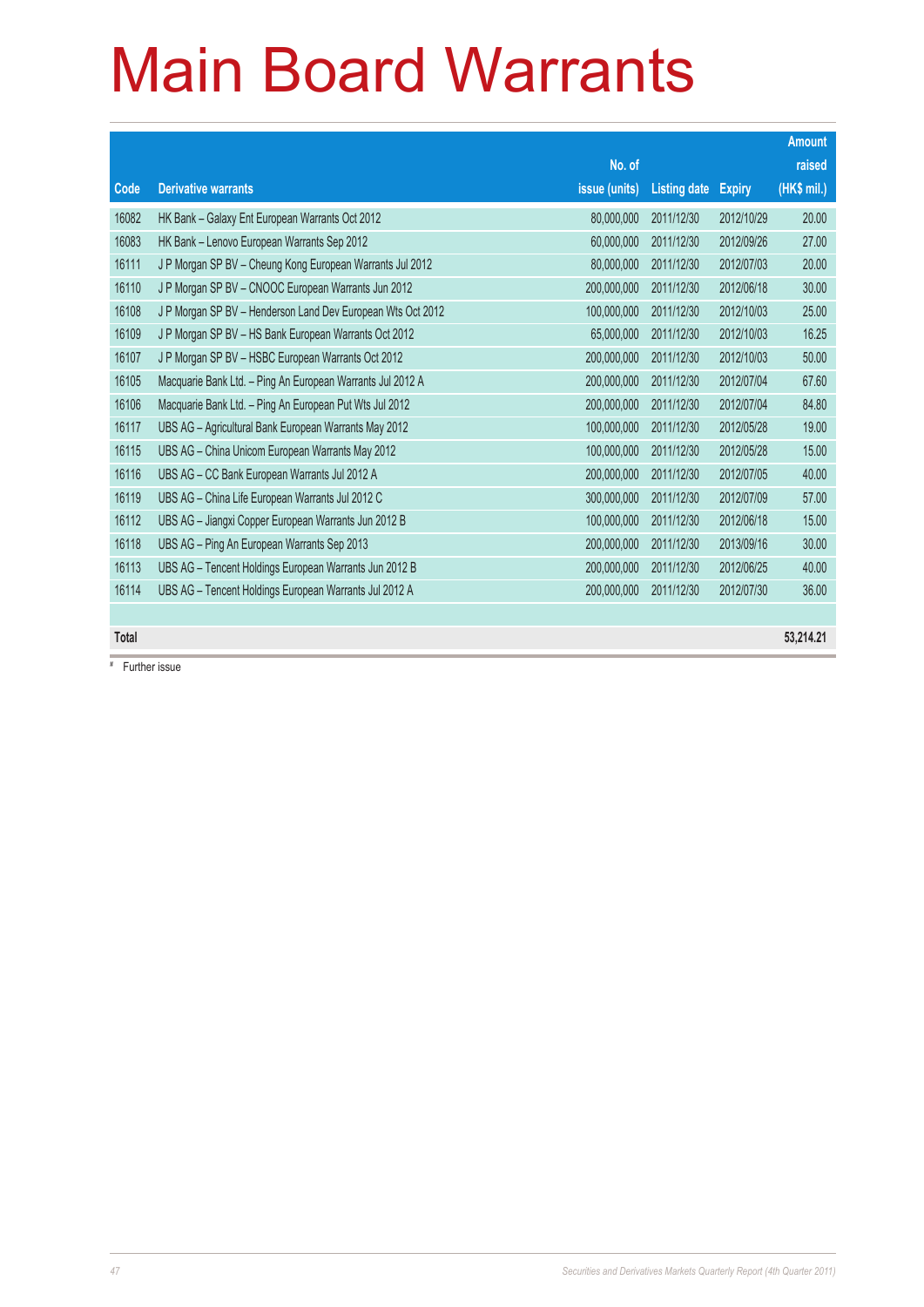# Main Board Debt Securities

#### **Debt Securities Trading Statistics**

|      |    |                                | <b>Turnover value</b>   |  |  |
|------|----|--------------------------------|-------------------------|--|--|
|      |    | Exchange fund notes (HK\$ mil) | Market total (HK\$ mil) |  |  |
| 2010 | Q4 | -                              | 0.10                    |  |  |
| 2011 | Q1 | $\overline{\phantom{0}}$       | 1.96                    |  |  |
|      | Q2 | -                              | 0.60                    |  |  |
|      | Q3 | -                              | 611.11                  |  |  |
|      | Q4 |                                | 229.59                  |  |  |

#### **Debt Securities Nominal Value**

|      |                | No. of issues | Nominal value (HK\$ mil.) |
|------|----------------|---------------|---------------------------|
| 2010 | Q4             | 169           | 488,418.71                |
| 2011 | Q1             | 170           | 506,219.59                |
|      | Q2             | 173           | 523,451.54                |
|      | Q <sub>3</sub> | 183           | 558,876.03                |
|      | Q4             | 192           | 588,875.47                |

### **New Listing Statistics – Debt Securities**

|      |                | No. of newly listed debt securities | Amount raised (HK\$ mil.) |
|------|----------------|-------------------------------------|---------------------------|
| 2010 | Q4             | 16                                  | 60,126.80                 |
| 2011 | Q1             |                                     | 24,958.35                 |
|      | Q2             | 13                                  | 43,572.09                 |
|      | Q <sub>3</sub> | 16                                  | 47,230.33                 |
|      | Q4             | 14                                  | 36,727.82                 |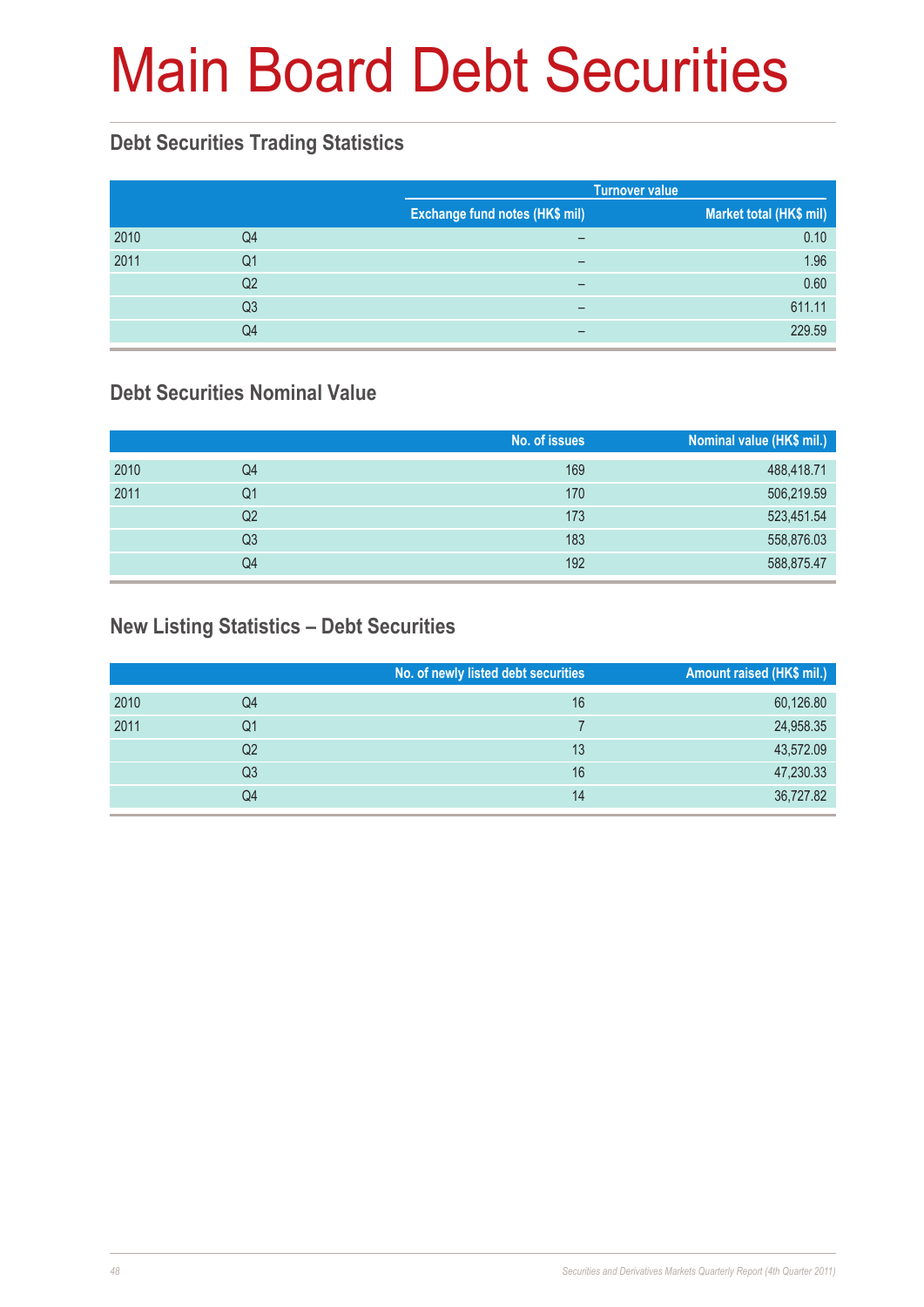# Main Board Debt Securities

#### **Newly Listed Debt Securities**

for 4th quarter 2011

|         |                                                                             |                  |               |                     |                 | <b>Amount raised</b> |
|---------|-----------------------------------------------------------------------------|------------------|---------------|---------------------|-----------------|----------------------|
| Code    | <b>Debt securities</b>                                                      | <b>Principal</b> |               | <b>Listing date</b> | <b>Maturity</b> | (HK\$ mil.)          |
| 86009   | Asia Cement (China) Holdings Corporation<br>2.95% CNY Notes 2014            | <b>RMB</b>       | 586,000,000   | 2011/10/03          | 2014/09/30      | 713.75               |
| 04523   | CLP Power Hong Kong Financing Ltd<br>2.50% Notes 2026                       | <b>JPY</b>       | 5,000,000,000 | 2011/10/14          | 2026/10/13      | 504.55               |
| 04524   | The Hong Kong Mortgage Corporation Ltd.<br>Floating Rate Notes Oct 2012     | <b>USD</b>       | 150,000,000   | 2011/10/18          | 2012/10/17      | 1,170.00             |
| 04525   | The Hong Kong Mortgage Corporation Ltd.<br>Floating Rate Notes Oct 2012 A   | <b>USD</b>       | 100,000,000   | 2011/10/24          | 2012/10/20      | 780.00               |
| 86010   | CNPC Golden Autumn Ltd.2.55% Guaranteed<br>CNY Bonds 2013                   | <b>RMB</b>       | 2,500,000,000 | 2011/10/27          | 2013/10/26      | 3,053.28             |
| 86011   | CNPC Golden Autumn Ltd.2.95% Guaranteed<br>CNY Bonds 2014                   | <b>RMB</b>       | 500,000,000   | 2011/10/27          | 2014/10/26      | 610.38               |
| 04526   | Standard Chartered Bank (Hong Kong) Ltd.<br>4.15% Subordinated Notes 2021   | SGD              | 750,000,000   | 2011/10/28          | 2021/10/27      | 4,596.60             |
| 04527   | Sun Hung Kai Properties (Capital Market) Ltd.<br>3.5% Instruments 2016      | <b>USD</b>       | 500,000,000   | 2011/11/03          | 2016/11/02      | 3,896.14             |
| 04202#  | The Govt of the HKSAR of the PRC 2.07%<br><b>Bonds 2014</b>                 | <b>HKD</b>       | 3,000,000,000 | 2011/11/03          | 2014/11/03      | 3,143.10             |
| 04528   | Bank of China (Hong Kong) Ltd. 3.75%<br>Notes 2016                          | <b>USD</b>       | 750,000,000   | 2011/11/09          | 2016/11/08      | 5,833.10             |
| 04020   | Hong Kong Monetary Authority 0.26% Exchange<br>Fund Notes 2013              | <b>HKD</b>       | 1,200,000,000 | 2011/11/17          | 2013/11/18      | 1,200.36             |
| 04021   | Hong Kong Monetary Authority 1.19% Exchange<br>Fund Notes 2021              | <b>HKD</b>       | 800,000,000   | 2011/12/06          | 2021/12/06      | 788.72               |
| 04529   | Skysea International Capital Management Ltd<br>4.875% Guaranteed Notes 2021 | <b>USD</b>       | 750,000,000   | 2011/12/08          | 2021/12/07      | 5,715.92             |
| 04211   | The Government of the HKSAR of the PRC<br>0.97% Bonds 2016                  | <b>HKD</b>       | 2,500,000,000 | 2011/12/09          | 2016/12/08      | 2,485.50             |
| 04197 # | Hong Kong Monetary Authority 1.69% Exchange<br>Fund Notes 2014              | <b>HKD</b>       | 1,200,000,000 | 2011/12/19          | 2014/12/22      | 1,241.04             |
| 04022   | Hong Kong Monetary Authority 0.82% Exchange<br>Fund Notes 2016              | <b>HKD</b>       | 1,000,000,000 | 2011/12/20          | 2016/12/19      | 995.40               |
| Total   |                                                                             |                  |               |                     |                 | 36,727.82            |

# Further issue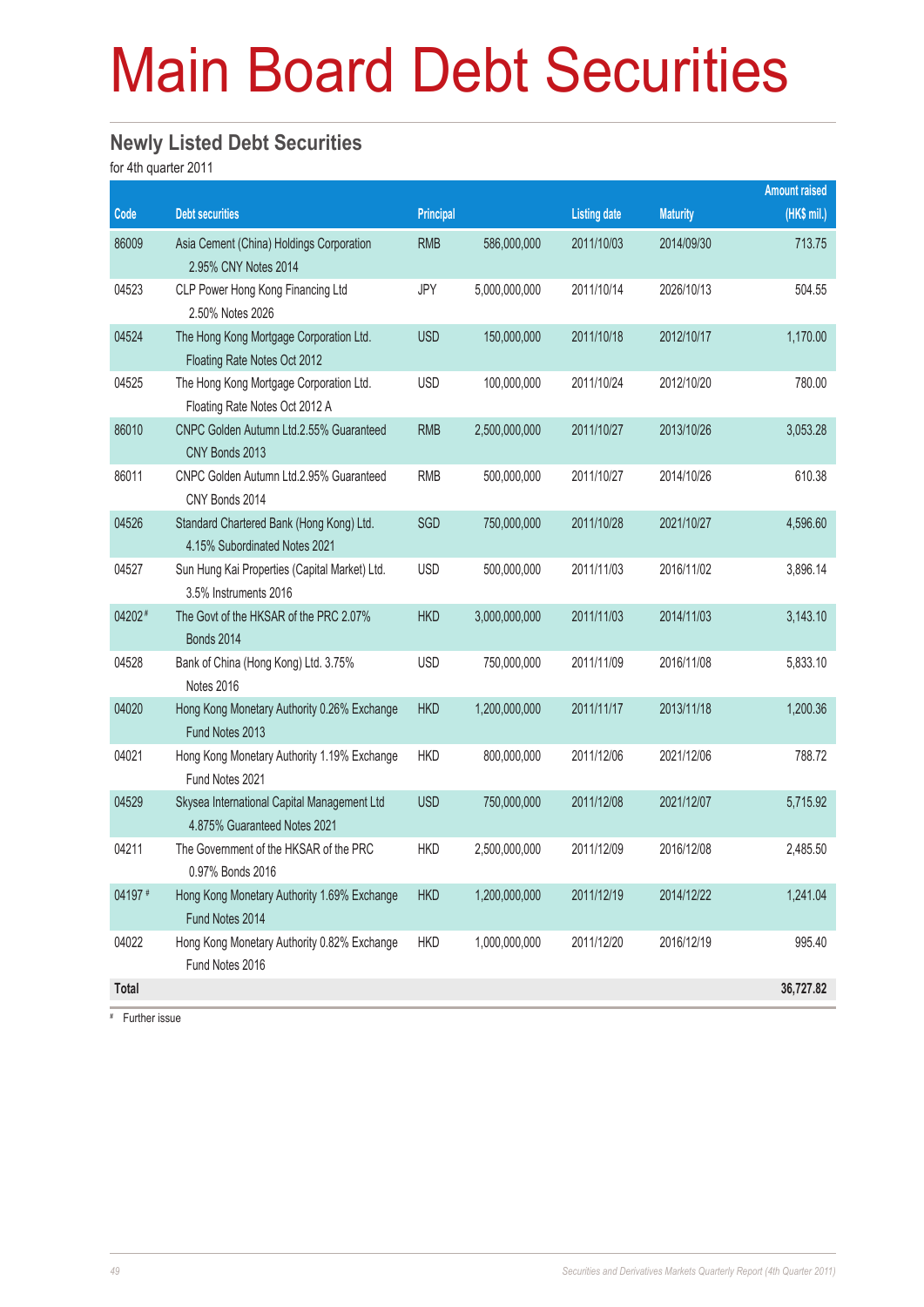# Main Board Unit Trusts and Mutual Funds

### **Unit Trusts and Mutual Funds Trading Statistics**

|      |                | <b>Exchange Traded</b><br>Fund (ETF)<br>(HK\$ mil.) | <b>Real Estate</b><br><b>Investment</b><br><b>Trusts (REITs)</b><br>(HK\$ mil.) | <b>Others</b><br>(HK\$ mil.) | <b>Total</b><br>(HK\$ mil.) | % of market total<br>(HK\$ mil.) |
|------|----------------|-----------------------------------------------------|---------------------------------------------------------------------------------|------------------------------|-----------------------------|----------------------------------|
| 2010 | Q4             | 222,632.25                                          | 13,000.51                                                                       | 234.47                       | 235,867.23                  | 4.29                             |
| 2011 | Q <sub>1</sub> | 158,281.12                                          | 13,623.13                                                                       | 220.01                       | 172,124.26                  | 3.67                             |
|      | Q <sub>2</sub> | 127,347.26                                          | 16,652.86                                                                       | 105.65                       | 144,105.78                  | 3.45                             |
|      | Q <sub>3</sub> | 153,336.68                                          | 13,347.77                                                                       | 93.94                        | 166,778.38                  | 3.66                             |
|      | Q4             | 106,330.42                                          | 11,900.43                                                                       | 78.91                        | 118,309.77                  | 3.22                             |

Note: 1. Turnover value traded in non-HKD currency securities have been included start from 29 November 2010

### **Unit Trusts and Mutual Funds Market Value**

|      |                | No. of<br><b>issues</b> | <b>Exchange</b><br><b>Traded Funds</b><br>(ETF)<br>(HK\$ mil.) | No. of<br><b>issues</b> | <b>Real Estate</b><br><b>Investment</b><br><b>Trusts</b><br>(REITs)<br>(HK\$ mil.) | No. of<br><b>issues</b> | <b>Others</b><br>(HK\$ mil.) | No. of<br><b>issues</b> | <b>Total</b><br>(HK\$ mil.) |
|------|----------------|-------------------------|----------------------------------------------------------------|-------------------------|------------------------------------------------------------------------------------|-------------------------|------------------------------|-------------------------|-----------------------------|
| 2010 | Q <sub>4</sub> | 69                      | 696,344.55                                                     | 8                       | 102,876.43                                                                         | $\overline{2}$          | 3.034.79                     | 79                      | 802,255.77                  |
| 2011 | Q <sub>1</sub> | 72                      | 690,953.11                                                     | 8                       | 104,083.69                                                                         | $\overline{2}$          | 3,034.79                     | 82                      | 798,071.59                  |
|      | Q <sub>2</sub> | 76                      | 712,469.72                                                     | 9                       | 137,043.45                                                                         | $\overline{2}$          | 2,987.22                     | 87                      | 852,500.38                  |
|      | Q <sub>3</sub> | 76                      | 711,192.27                                                     | 9                       | 110,532.56                                                                         | $\overline{2}$          | 2.032.40                     | 87                      | 823,757.23                  |
|      | Q4             | 77                      | 712,137.75                                                     | 9                       | 123,990.18                                                                         | $\overline{2}$          | 2,210.02                     | 88                      | 838,337.95                  |

#### **New Listing Unit Trust and Mutual Funds Statistics**

|      |                | No. of newly listed<br>unit trust and mutual funds | <b>Funds raised</b><br>(HK\$ mil.) |
|------|----------------|----------------------------------------------------|------------------------------------|
| 2010 | Q4             |                                                    |                                    |
| 2011 | Q1             |                                                    |                                    |
|      | Q2             | 5                                                  | 12,507.88                          |
|      | Q <sub>3</sub> |                                                    |                                    |
|      | Q4             |                                                    |                                    |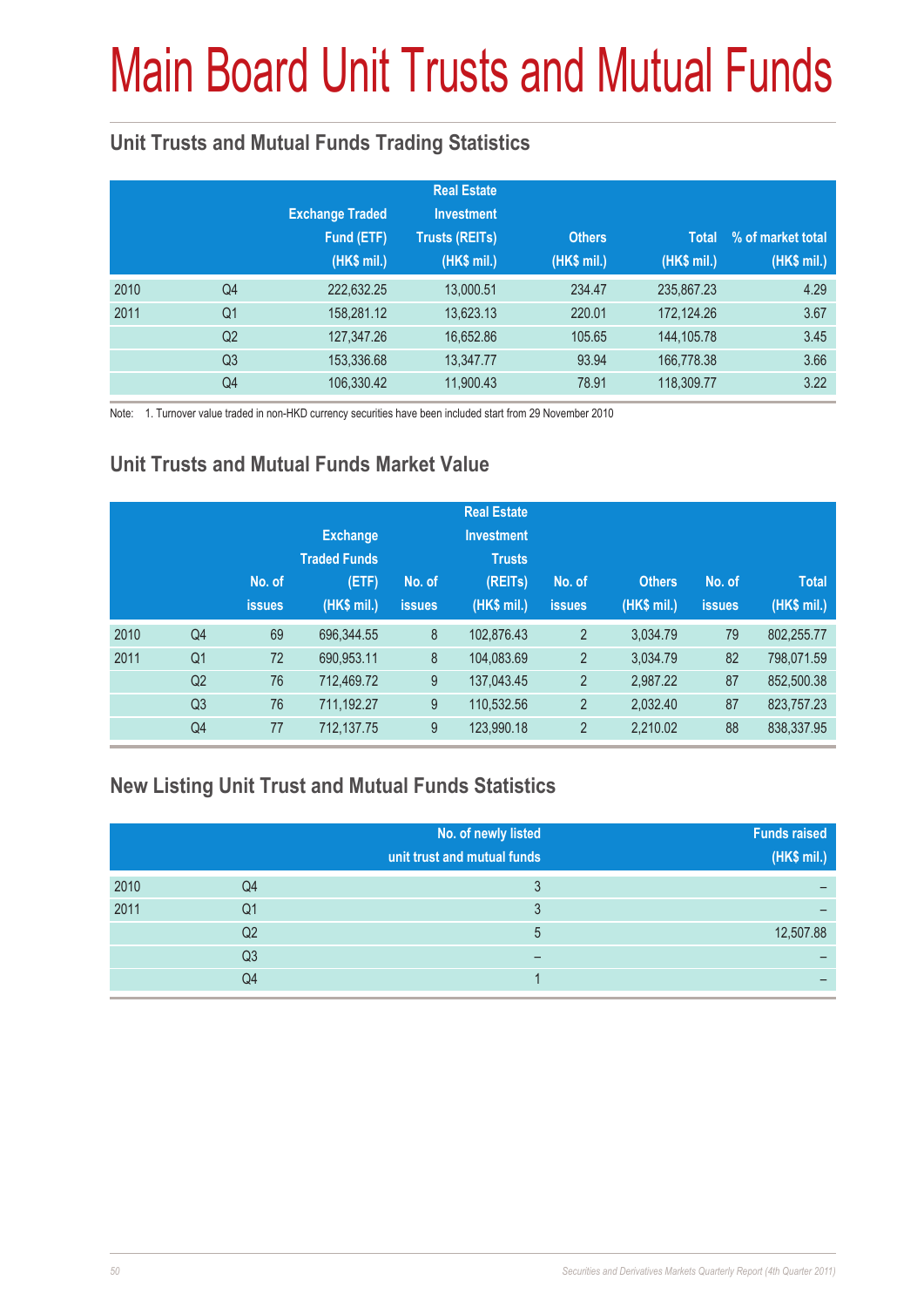# Main Board Unit Trusts and Mutual Funds

#### **Newly Listed Unit Trust and Mutual Funds**

for 4th quarter 2011

|       |                                                  |                                          |                           | <b>Amount raised</b> |              |
|-------|--------------------------------------------------|------------------------------------------|---------------------------|----------------------|--------------|
| Code  | Unit trust and Mutual funds                      | <b>Fund manager</b>                      | <b>Issue price (HK\$)</b> | (HK\$ mil)           | Listing date |
| 02842 | <b>CMS CSI Overseas Mainland Enterprises ETF</b> | CMS Asset Management (HK)<br>Co. Limited | n.a.                      | n.a.                 | 2011/11/01   |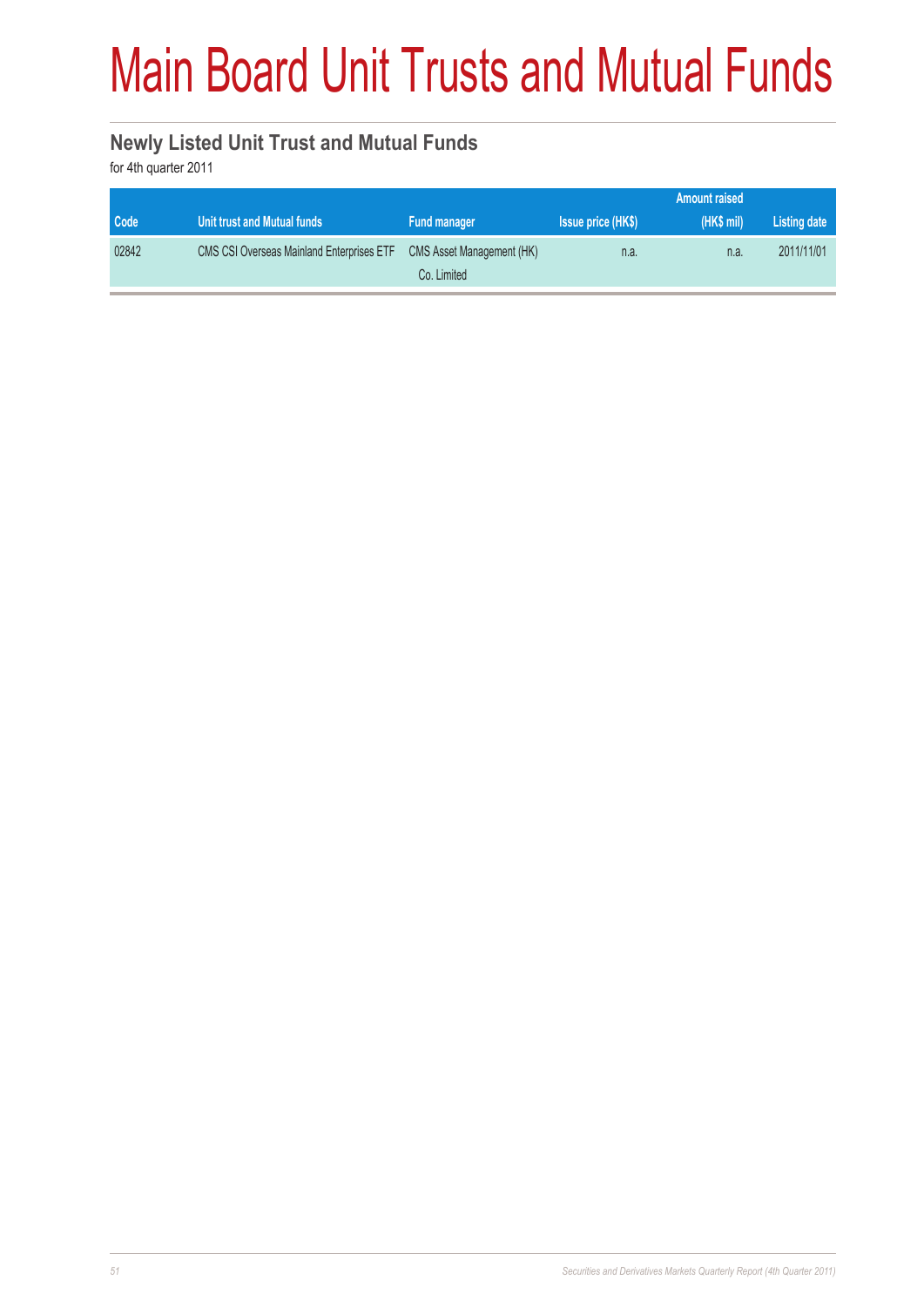### **Callable Bull/Bear Contracts Trading Statistics**

|    | <b>Number</b> | Market value (HK\$ mil.) | Turnover value (HK\$ mil.) |
|----|---------------|--------------------------|----------------------------|
| Q4 | 1,064         | 49,816.76                | 514,510.75                 |
| Q1 | 974           | 43,399.41                | 367,097.05                 |
| Q2 | 711           | 32,550.52                | 325,829.26                 |
| Q3 | 642           | 45, 153.85               | 518,147.45                 |
| Q4 | 901           | 43,598.79                | 641,062.38                 |
|    |               |                          |                            |

#### **New Listings Callable Bull/Bear Contracts Statistics**

|      |    | No. of newly listed CBBC | Amount raised (HK\$ mil.) |
|------|----|--------------------------|---------------------------|
| 2010 | Q4 | 1,813                    | 107,647.20                |
| 2011 | Q1 | 1,449                    | 80,829.55                 |
|      | Q2 | 931                      | 54,073.65                 |
|      | Q3 | 1.401                    | 85,334.38                 |
|      | Q4 | 1,553                    | 90,461.98                 |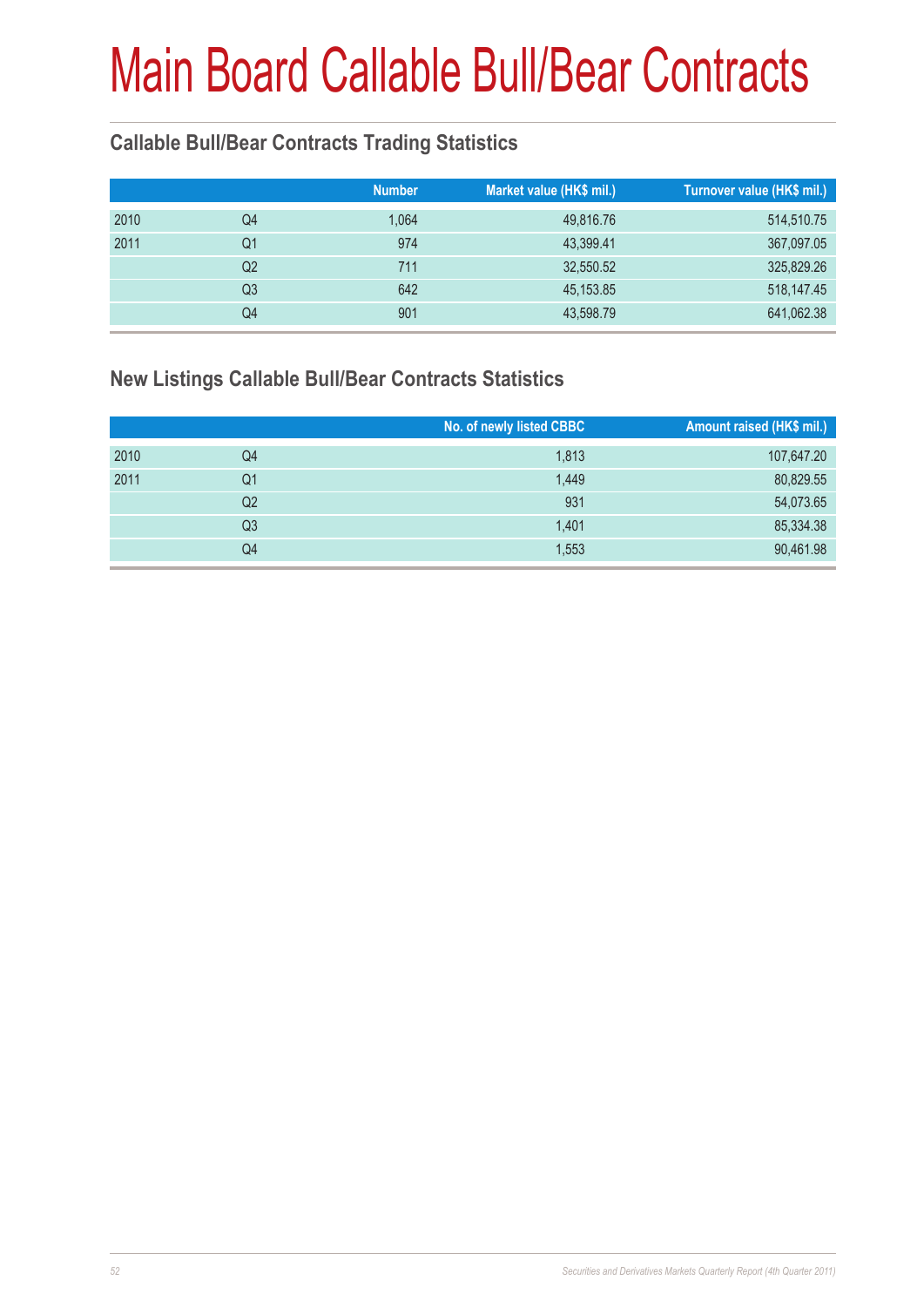#### **Newly Listed Callable Bull/Bear Contracts**

for 4th quarter 2011

|       |                                                          | No. of        |                     |               | <b>Amount raised</b> |
|-------|----------------------------------------------------------|---------------|---------------------|---------------|----------------------|
| Code  | <b>Callable Bull / Bear Contracts</b>                    | issue (units) | <b>Listing date</b> | <b>Expiry</b> | $(HK$$ mil.)         |
| 67567 | BNP Paribas Arbit Issu B.V. - HSI R Bull CBBC May 2012 A | 200,000,000   | 2011/10/03          | 2012/05/30    | 50.00                |
| 67573 | BNP Paribas Arbit Issu B.V. - HSI R Bull CBBC May 2012 B | 200,000,000   | 2011/10/03          | 2012/05/30    | 50.00                |
| 67574 | BNP Paribas Arbit Issu B.V. - HSI R Bull CBBC May 2012 C | 200,000,000   | 2011/10/03          | 2012/05/30    | 50.00                |
| 67576 | BNP Paribas Arbit Issu B.V. - HSI R Bull CBBC May 2012 D | 200,000,000   | 2011/10/03          | 2012/05/30    | 50.00                |
| 67578 | BNP Paribas Arbit Issu B.V. - HSI R Bull CBBC May 2012 E | 200,000,000   | 2011/10/03          | 2012/05/30    | 50.00                |
| 67579 | BNP Paribas Arbit Issu B.V. - HSI R Bull CBBC May 2012 F | 200,000,000   | 2011/10/03          | 2012/05/30    | 50.00                |
| 67581 | BNP Paribas Arbit Issu B.V. - HSI R Bull CBBC May 2012 G | 200,000,000   | 2011/10/03          | 2012/05/30    | 50.00                |
| 67582 | BNP Paribas Arbit Issu B.V. - HSI R Bull CBBC May 2012 H | 200,000,000   | 2011/10/03          | 2012/05/30    | 50.00                |
| 67584 | BNP Paribas Arbit Issu B.V. - HSI R Bull CBBC May 2012 I | 200,000,000   | 2011/10/03          | 2012/05/30    | 50.00                |
| 67565 | BNP Paribas Arbit Issu B.V. - HSI R Bull CBBC May 2012 Y | 200,000,000   | 2011/10/03          | 2012/05/30    | 60.00                |
| 67566 | BNP Paribas Arbit Issu B.V. - HSI R Bull CBBC May 2012 Z | 200,000,000   | 2011/10/03          | 2012/05/30    | 56.00                |
| 67671 | BNP Paribas Arbit Issu B.V. - HSI R Bear CBBC Mar 2012 A | 200,000,000   | 2011/10/03          | 2012/03/29    | 50.00                |
| 67672 | BNP Paribas Arbit Issu B.V. - HSI R Bear CBBC Mar 2012 B | 200,000,000   | 2011/10/03          | 2012/03/29    | 50.00                |
| 67673 | BNP Paribas Arbit Issu B.V. - HSI R Bear CBBC Mar 2012 C | 200,000,000   | 2011/10/03          | 2012/03/29    | 50.00                |
| 67674 | BNP Paribas Arbit Issu B.V. - HSI R Bear CBBC Mar 2012 D | 200,000,000   | 2011/10/03          | 2012/03/29    | 50.00                |
| 67680 | BNP Paribas Arbit Issu B.V. - HSI R Bear CBBC Mar 2012 I | 200,000,000   | 2011/10/03          | 2012/03/29    | 50.00                |
| 67590 | Credit Suisse AG - China Life R Bull CBBC Feb 2012 A     | 100,000,000   | 2011/10/03          | 2012/02/13    | 32.00                |
| 67598 | Credit Suisse AG - HSI R Bull CBBC Apr 2012 Q            | 400,000,000   | 2011/10/03          | 2012/04/27    | 100.00               |
| 67664 | Credit Suisse AG - HSI R Bull CBBC Apr 2012 R            | 400,000,000   | 2011/10/03          | 2012/04/27    | 100.00               |
| 67599 | Credit Suisse AG - HSI R Bull CBBC May 2012 N            | 400,000,000   | 2011/10/03          | 2012/05/30    | 100.00               |
| 67600 | Credit Suisse AG - HSI R Bull CBBC Jun 2012 O            | 400,000,000   | 2011/10/03          | 2012/06/28    | 148.00               |
| 67614 | Credit Suisse AG - HSI R Bull CBBC Jul 2012 F            | 400,000,000   | 2011/10/03          | 2012/07/30    | 132.00               |
| 67617 | Credit Suisse AG - HSI R Bull CBBC Jul 2012 G            | 400,000,000   | 2011/10/03          | 2012/07/30    | 104.00               |
| 67620 | Credit Suisse AG - HSI R Bull CBBC Jul 2012 H            | 400,000,000   | 2011/10/03          | 2012/07/30    | 130.00               |
| 67621 | Credit Suisse AG - HSI R Bull CBBC Jul 2012 I            | 400,000,000   | 2011/10/03          | 2012/07/30    | 122.00               |
| 67623 | Credit Suisse AG - HSI R Bull CBBC Aug 2012 A            | 400,000,000   | 2011/10/03          | 2012/08/30    | 100.00               |
| 67624 | Credit Suisse AG - HSI R Bull CBBC Aug 2012 B            | 400,000,000   | 2011/10/03          | 2012/08/30    | 160.00               |
| 67627 | Credit Suisse AG - HSI R Bull CBBC Aug 2012 C            | 400,000,000   | 2011/10/03          | 2012/08/30    | 120.00               |
| 67628 | Credit Suisse AG - HSI R Bull CBBC Aug 2012 D            | 400,000,000   | 2011/10/03          | 2012/08/30    | 120.00               |
| 67630 | Credit Suisse AG - HSI R Bull CBBC Aug 2012 E            | 400,000,000   | 2011/10/03          | 2012/08/30    | 112.00               |
| 67634 | Credit Suisse AG - HSI R Bull CBBC Aug 2012 F            | 400,000,000   | 2011/10/03          | 2012/08/30    | 106.00               |
| 67661 | Credit Suisse AG - HSI R Bear CBBC Jan 2012 G            | 400,000,000   | 2011/10/03          | 2012/01/30    | 100.00               |
| 67593 | Credit Suisse AG - HSI R Bear CBBC Jan 2012 Y            | 400,000,000   | 2011/10/03          | 2012/01/30    | 100.00               |
| 67662 | Credit Suisse AG - HSI R Bear CBBC Feb 2012 B            | 400,000,000   | 2011/10/03          | 2012/02/28    | 100.00               |
| 67597 | Credit Suisse AG - HSI R Bear CBBC Feb 2012 D            | 400,000,000   | 2011/10/03          | 2012/02/28    | 100.00               |
| 67596 | Credit Suisse AG - HSI R Bear CBBC Feb 2012 H            | 400,000,000   | 2011/10/03          | 2012/02/28    | 100.00               |
| 67589 | Credit Suisse AG - Ping An R Bull CBBC Feb 2012 A        | 100,000,000   | 2011/10/03          | 2012/02/13    | 25.00                |
| 67592 | Credit Suisse AG - Ping An R Bear CBBC Feb 2012 B        | 100,000,000   | 2011/10/03          | 2012/02/13    | 25.00                |
| 67549 | Deutsche Bank AG - HSI R Bull CBBC Jan 2012 Q            | 150,000,000   | 2011/10/03          | 2012/01/30    | 37.50                |
| 67550 | Deutsche Bank AG - HSI R Bull CBBC Feb 2012 B            | 150,000,000   | 2011/10/03          | 2012/02/28    | 55.50                |
| 67551 | Deutsche Bank AG - HSI R Bull CBBC Feb 2012 C            | 150,000,000   | 2011/10/03          | 2012/02/28    | 60.00                |
| 67548 | Deutsche Bank AG - HSI R Bear CBBC Feb 2012 A            | 150,000,000   | 2011/10/03          | 2012/02/28    | 37.50                |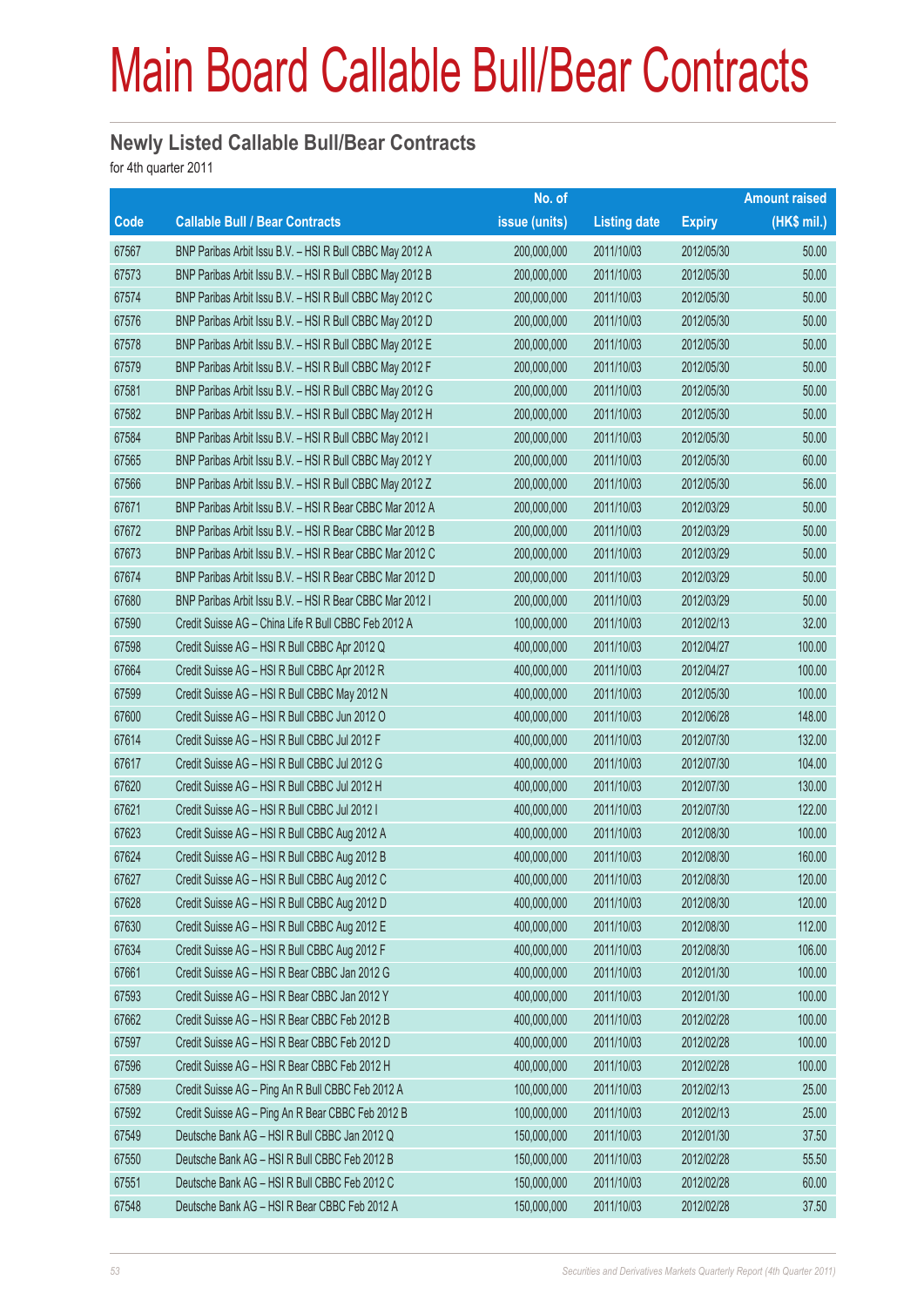|       |                                                                | No. of        |                     |               | <b>Amount raised</b> |
|-------|----------------------------------------------------------------|---------------|---------------------|---------------|----------------------|
| Code  | <b>Callable Bull / Bear Contracts</b>                          | issue (units) | <b>Listing date</b> | <b>Expiry</b> | (HK\$ mil.)          |
| 67537 | Macquarie Bank Ltd. - HSCEI R Bull CBBC Apr 2012 A             | 300,000,000   | 2011/10/03          | 2012/04/27    | 75.00                |
| 67538 | Macquarie Bank Ltd. - HSI R Bull CBBC Apr 2012 A               | 300,000,000   | 2011/10/03          | 2012/04/27    | 75.00                |
| 67539 | Macquarie Bank Ltd. - HSI R Bull CBBC Apr 2012 B               | 300,000,000   | 2011/10/03          | 2012/04/27    | 75.00                |
| 67528 | SGA Societe Generale Acceptance N.V. - HSI R Bull CBBC Mar 12C | 300,000,000   | 2011/10/03          | 2012/03/29    | 75.00                |
| 67529 | SGA Societe Generale Acceptance N.V. - HSI R Bull CBBC Mar 12D | 300,000,000   | 2011/10/03          | 2012/03/29    | 75.00                |
| 67532 | SGA Societe Generale Acceptance N.V. - HSI R Bull CBBC Mar 12E | 300,000,000   | 2011/10/03          | 2012/03/29    | 75.00                |
| 67552 | SGA Societe Generale Acceptance N.V. - HSI R Bull CBBC Mar 12F | 300,000,000   | 2011/10/03          | 2012/03/29    | 75.00                |
| 67553 | SGA Societe Generale Acceptance N.V. - HSI R Bull CBBC Mar 12N | 300,000,000   | 2011/10/03          | 2012/03/29    | 75.00                |
| 67523 | SGA Societe Generale Acceptance N.V. - HSI R Bull CBBC Apr 12R | 300,000,000   | 2011/10/03          | 2012/04/27    | 97.50                |
| 67524 | SGA Societe Generale Acceptance N.V. - HSI R Bull CBBC Apr 12S | 300,000,000   | 2011/10/03          | 2012/04/27    | 78.00                |
| 67525 | SGA Societe Generale Acceptance N.V. - HSI R Bull CBBC Apr 12T | 300,000,000   | 2011/10/03          | 2012/04/27    | 90.00                |
| 67526 | SGA Societe Generale Acceptance N.V. - HSI R Bull CBBC Apr 12U | 300,000,000   | 2011/10/03          | 2012/04/27    | 85.50                |
| 67709 | SGA Societe Generale Acceptance N.V. - HSI R Bull CBBC Apr 12V | 300,000,000   | 2011/10/03          | 2012/04/27    | 75.00                |
| 67716 | SGA Societe Generale Acceptance N.V. - HSI R Bull CBBC Apr 12W | 300,000,000   | 2011/10/03          | 2012/04/27    | 75.00                |
| 67681 | SGA Societe Generale Acceptance N.V. - HSI R Bull CBBC Jun 12D | 300,000,000   | 2011/10/03          | 2012/06/28    | 145.50               |
| 67685 | SGA Societe Generale Acceptance N.V. - HSI R Bull CBBC Jun 12E | 300,000,000   | 2011/10/03          | 2012/06/28    | 138.00               |
| 67688 | SGA Societe Generale Acceptance N.V. - HSI R Bull CBBC Jun 12F | 300,000,000   | 2011/10/03          | 2012/06/28    | 127.50               |
| 67690 | SGA Societe Generale Acceptance N.V. - HSI R Bull CBBC Jun 12G | 300,000,000   | 2011/10/03          | 2012/06/28    | 103.50               |
| 67691 | SGA Societe Generale Acceptance N.V. - HSI R Bull CBBC Jun 12H | 300,000,000   | 2011/10/03          | 2012/06/28    | 121.50               |
| 67692 | SGA Societe Generale Acceptance N.V. - HSI R Bull CBBC Jun 121 | 300,000,000   | 2011/10/03          | 2012/06/28    | 117.00               |
| 67694 | SGA Societe Generale Acceptance N.V. - HSI R Bull CBBC Jun 12J | 300,000,000   | 2011/10/03          | 2012/06/28    | 109.50               |
| 67697 | SGA Societe Generale Acceptance N.V. - HSI R Bull CBBC Jun 12K | 300,000,000   | 2011/10/03          | 2012/06/28    | 88.50                |
| 67698 | SGA Societe Generale Acceptance N.V. - HSI R Bull CBBC Jun 12L | 300,000,000   | 2011/10/03          | 2012/06/28    | 102.00               |
| 67701 | SGA Societe Generale Acceptance N.V. - HSI R Bull CBBC Jun 12M | 300,000,000   | 2011/10/03          | 2012/06/28    | 99.00                |
| 67535 | SGA Societe Generale Acceptance N.V. - HSI R Bear CBBC Jan 12H | 300,000,000   | 2011/10/03          | 2012/01/30    | 75.00                |
| 67534 | SGA Societe Generale Acceptance N.V. - HSI R Bear CBBC Jan 12Q | 300,000,000   | 2011/10/03          | 2012/01/30    | 75.00                |
| 67536 | SGA Societe Generale Acceptance N.V. - HSI R Bear CBBC Jan 12R | 300,000,000   | 2011/10/03          | 2012/01/30    | 75.00                |
| 67564 | SGA Societe Generale Acceptance N.V. - HSI R Bear CBBC Jan 12S | 300,000,000   | 2011/10/03          | 2012/01/30    | 75.00                |
| 67562 | SGA Societe Generale Acceptance N.V. - HSI R Bear CBBC Feb 12A | 300,000,000   | 2011/10/03          | 2012/02/28    | 75.00                |
| 67563 | SGA Societe Generale Acceptance N.V. - HSI R Bear CBBC Feb 12B | 300,000,000   | 2011/10/03          | 2012/02/28    | 75.00                |
| 67723 | UBS AG - AIA R Bull CBBC May 2012 A                            | 100,000,000   | 2011/10/03          | 2012/05/07    | 36.50                |
| 67722 | UBS AG - China Mobile R Bull CBBC Apr 2012 A                   | 100,000,000   | 2011/10/03          | 2012/04/23    | 25.00                |
| 67721 | UBS AG - CC Bank R Bull CBBC Apr 2012 B                        | 100,000,000   | 2011/10/03          | 2012/04/10    | 25.00                |
| 67720 | UBS AG - CNOOC R Bull CBBC Apr 2012 A                          | 100,000,000   | 2011/10/03          | 2012/04/16    | 25.00                |
| 67730 | UBS AG - A50 China R Bull CBBC May 2012 A                      | 100,000,000   | 2011/10/03          | 2012/05/14    | 25.00                |
| 67718 | UBS AG - HKEx R Bull CBBC Mar 2012 A                           | 100,000,000   | 2011/10/03          | 2012/03/26    | 25.00                |
| 67639 | UBS AG - HSI R Bull CBBC Jan 2012 L                            | 300,000,000   | 2011/10/03          | 2012/01/30    | 75.00                |
| 67637 | UBS AG - HSI R Bull CBBC Feb 2012 T                            | 300,000,000   | 2011/10/03          | 2012/02/28    | 75.00                |
| 67636 | UBS AG - HSI R Bull CBBC Mar 2012 V                            | 300,000,000   | 2011/10/03          | 2012/03/29    | 75.00                |
| 67638 | UBS AG - HSI R Bull CBBC Mar 2012 W                            | 300,000,000   | 2011/10/03          | 2012/03/29    | 75.00                |
| 67635 | UBS AG - HSI R Bull CBBC Apr 2012 R                            | 300,000,000   | 2011/10/03          | 2012/04/27    | 75.00                |
| 67640 | UBS AG - HSI R Bull CBBC Apr 2012 S                            | 300,000,000   | 2011/10/03          | 2012/04/27    | 75.00                |
| 67658 | UBS AG - HSI R Bull CBBC May 2012 M                            | 300,000,000   | 2011/10/03          | 2012/05/30    | 153.00               |
| 67659 | UBS AG - HSI R Bull CBBC Jun 2012 G                            | 300,000,000   | 2011/10/03          | 2012/06/28    | 168.00               |
| 67542 | UBS AG - HSI R Bear CBBC Mar 2012 U                            | 300,000,000   | 2011/10/03          | 2012/03/29    | 76.50                |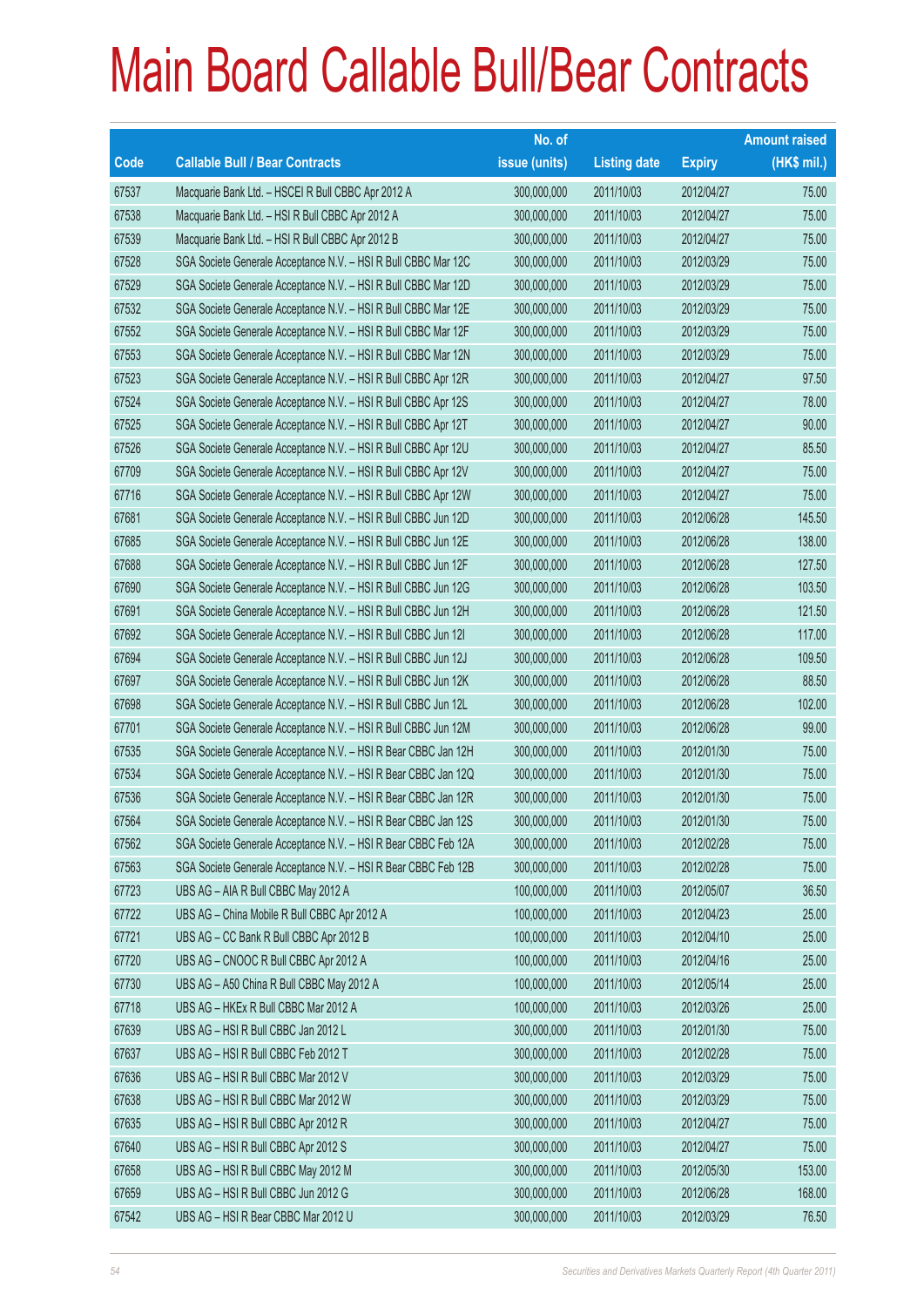|       |                                                                | No. of        |                     |               | <b>Amount raised</b> |
|-------|----------------------------------------------------------------|---------------|---------------------|---------------|----------------------|
| Code  | <b>Callable Bull / Bear Contracts</b>                          | issue (units) | <b>Listing date</b> | <b>Expiry</b> | $(HK$$ mil.)         |
| 67641 | UBS AG - HSI R Bear CBBC Mar 2012 X                            | 300,000,000   | 2011/10/03          | 2012/03/29    | 75.00                |
| 67660 | UBS AG - HSI R Bear CBBC Mar 2012 Y                            | 300,000,000   | 2011/10/03          | 2012/03/29    | 75.00                |
| 67543 | UBS AG - HSI R Bear CBBC Apr 2012 P                            | 300,000,000   | 2011/10/03          | 2012/04/27    | 75.00                |
| 67544 | UBS AG - HSI R Bear CBBC Apr 2012 Q                            | 300,000,000   | 2011/10/03          | 2012/04/27    | 79.50                |
| 67650 | UBS AG - HSI R Bear CBBC Apr 2012 T                            | 300,000,000   | 2011/10/03          | 2012/04/27    | 75.00                |
| 67547 | UBS AG - HSI R Bear CBBC May 2012 J                            | 300,000,000   | 2011/10/03          | 2012/05/30    | 87.00                |
| 67646 | UBS AG - HSI R Bear CBBC May 2012 K                            | 300,000,000   | 2011/10/03          | 2012/05/30    | 75.00                |
| 67652 | UBS AG - HSI R Bear CBBC May 2012 L                            | 300,000,000   | 2011/10/03          | 2012/05/30    | 75.00                |
| 67644 | UBS AG - HSI R Bear CBBC Jun 2012 E                            | 300,000,000   | 2011/10/03          | 2012/06/28    | 75.00                |
| 67645 | UBS AG - HSI R Bear CBBC Jun 2012 F                            | 300,000,000   | 2011/10/03          | 2012/06/28    | 75.00                |
| 67719 | UBS AG - TCH R Bull CBBC Apr 2012 B                            | 100,000,000   | 2011/10/03          | 2012/04/16    | 28.00                |
| 67768 | BNP Paribas Arbit Issu B.V. - HSI R Bull CBBC May 2012 J       | 200,000,000   | 2011/10/04          | 2012/05/30    | 50.00                |
| 67769 | BNP Paribas Arbit Issu B.V. - HSI R Bull CBBC May 2012 K       | 200,000,000   | 2011/10/04          | 2012/05/30    | 50.00                |
| 67771 | BNP Paribas Arbit Issu B.V. - HSI R Bull CBBC May 2012 L       | 200,000,000   | 2011/10/04          | 2012/05/30    | 50.00                |
| 67778 | BNP Paribas Arbit Issu B.V. - HSI R Bull CBBC May 2012 M       | 200,000,000   | 2011/10/04          | 2012/05/30    | 50.00                |
| 67779 | BNP Paribas Arbit Issu B.V. - HSI R Bull CBBC May 2012 N       | 200,000,000   | 2011/10/04          | 2012/05/30    | 50.00                |
| 67829 | Credit Suisse AG - HSI R Bull CBBC Apr 2012 S                  | 400,000,000   | 2011/10/04          | 2012/04/27    | 100.00               |
| 67830 | Credit Suisse AG - HSI R Bull CBBC Apr 2012 T                  | 400,000,000   | 2011/10/04          | 2012/04/27    | 100.00               |
| 67831 | Credit Suisse AG - HSI R Bull CBBC May 2012 O                  | 400,000,000   | 2011/10/04          | 2012/05/30    | 100.00               |
| 67834 | Credit Suisse AG - HSI R Bull CBBC May 2012 P                  | 400,000,000   | 2011/10/04          | 2012/05/30    | 100.00               |
| 67826 | Credit Suisse AG - HSI R Bear CBBC Feb 2012 A                  | 400,000,000   | 2011/10/04          | 2012/02/28    | 100.00               |
| 67757 | Deutsche Bank AG - HSI R Bull CBBC Jan 2012 S                  | 150,000,000   | 2011/10/04          | 2012/01/30    | 37.50                |
| 67763 | Deutsche Bank AG - HSI R Bull CBBC Jan 2012 T                  | 150,000,000   | 2011/10/04          | 2012/01/30    | 43.50                |
| 67767 | Deutsche Bank AG - HSI R Bull CBBC Feb 2012 D                  | 150,000,000   | 2011/10/04          | 2012/02/28    | 49.50                |
| 67816 | Deutsche Bank AG - HSI R Bull CBBC Feb 2012 E                  | 150,000,000   | 2011/10/04          | 2012/02/28    | 37.50                |
| 67755 | Deutsche Bank AG - HSI R Bear CBBC Jan 2012 R                  | 150,000,000   | 2011/10/04          | 2012/01/30    | 37.50                |
| 67817 | KBC Fin Products Int'l Ltd. - HSI R Bull CBBC Feb 2012 K       | 108,000,000   | 2011/10/04          | 2012/02/28    | 27.00                |
| 67731 | Merrill Lynch Int'l & Co. C.V. - HSI R Bull CBBC Apr 2012 A    | 100,000,000   | 2011/10/04          | 2012/04/27    | 28.00                |
| 67732 | Merrill Lynch Int'l & Co. C.V. - HSI R Bull CBBC Apr 2012 B    | 100,000,000   | 2011/10/04          | 2012/04/27    | 25.00                |
| 67733 | Merrill Lynch Int'l & Co. C.V. - HSI R Bear CBBC Apr 2012 C    | 100,000,000   | 2011/10/04          | 2012/04/27    | 25.50                |
| 67742 | Merrill Lynch Int'l & Co. C.V. - HSI R Bear CBBC Apr 2012 D    | 100,000,000   | 2011/10/04          | 2012/04/27    | 25.00                |
| 67744 | CC Rabobank B.A. - HSI R Bull CBBC Mar 2012 P                  | 150,000,000   | 2011/10/04          | 2012/03/29    | 37.50                |
| 67745 | CC Rabobank B.A. - HSI R Bull CBBC Mar 2012 Q                  | 150,000,000   | 2011/10/04          | 2012/03/29    | 37.50                |
| 67746 | CC Rabobank B.A. - HSI R Bear CBBC Mar 2012 R                  | 150,000,000   | 2011/10/04          | 2012/03/29    | 37.50                |
| 67748 | SGA Societe Generale Acceptance N.V. - HSI R Bull CBBC Mar 12O | 300,000,000   | 2011/10/04          | 2012/03/29    | 75.00                |
| 67754 | SGA Societe Generale Acceptance N.V. - HSI R Bull CBBC Mar 12P | 300,000,000   | 2011/10/04          | 2012/03/29    | 75.00                |
| 67810 | SGA Societe Generale Acceptance N.V. - HSI R Bull CBBC Mar 12Q | 300,000,000   | 2011/10/04          | 2012/03/29    | 75.00                |
| 67813 | SGA Societe Generale Acceptance N.V. - HSI R Bull CBBC Mar 12U | 300,000,000   | 2011/10/04          | 2012/03/29    | 75.00                |
| 67825 | UBS AG - ABC R Bull CBBC Apr 2012 A                            | 100,000,000   | 2011/10/04          | 2012/04/16    | 25.00                |
| 67821 | UBS AG - Cheung Kong R Bull CBBC Apr 2012 A                    | 100,000,000   | 2011/10/04          | 2012/04/02    | 25.00                |
| 67780 | UBS AG - HSCEI R Bull CBBC May 2012 A                          | 100,000,000   | 2011/10/04          | 2012/05/30    | 25.00                |
| 67782 | UBS AG - HSCEI R Bear CBBC May 2012 B                          | 100,000,000   | 2011/10/04          | 2012/05/30    | 25.00                |
| 67784 | UBS AG - HSI R Bull CBBC Feb 2012 U                            | 300,000,000   | 2011/10/04          | 2012/02/28    | 75.00                |
| 67787 | UBS AG - HSI R Bull CBBC Mar 2012 L                            | 300,000,000   | 2011/10/04          | 2012/03/29    | 75.00                |
| 67785 | UBS AG - HSI R Bull CBBC Mar 2012 Z                            | 300,000,000   | 2011/10/04          | 2012/03/29    | 75.00                |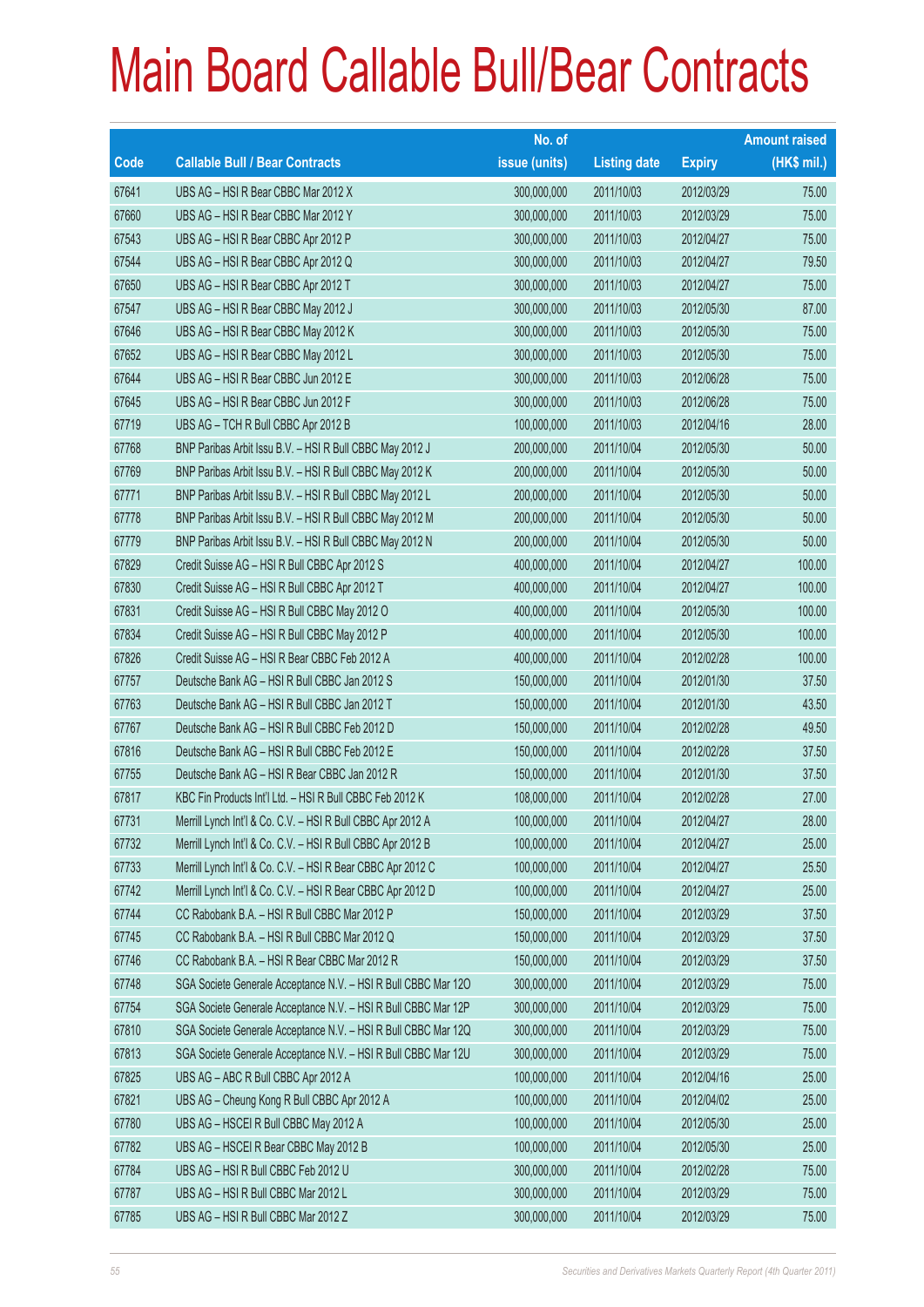|       |                                                             | No. of        |                     |               | <b>Amount raised</b> |
|-------|-------------------------------------------------------------|---------------|---------------------|---------------|----------------------|
| Code  | <b>Callable Bull / Bear Contracts</b>                       | issue (units) | <b>Listing date</b> | <b>Expiry</b> | $(HK$$ mil.)         |
| 67789 | UBS AG - HSI R Bull CBBC Apr 2012 U                         | 300,000,000   | 2011/10/04          | 2012/04/27    | 75.00                |
| 67820 | UBS AG - HSI R Bull CBBC Apr 2012 V                         | 300,000,000   | 2011/10/04          | 2012/04/27    | 75.00                |
| 67790 | UBS AG - HSI R Bull CBBC May 2012 N                         | 300,000,000   | 2011/10/04          | 2012/05/30    | 75.00                |
| 67791 | UBS AG - HSI R Bull CBBC Jun 2012 H                         | 300,000,000   | 2011/10/04          | 2012/06/28    | 75.00                |
| 67797 | UBS AG - HSI R Bull CBBC Jul 2012 A                         | 300,000,000   | 2011/10/04          | 2012/07/30    | 75.00                |
| 67807 | UBS AG - HSI R Bull CBBC Jul 2012 B                         | 300,000,000   | 2011/10/04          | 2012/07/30    | 75.00                |
| 67808 | UBS AG - HSI R Bull CBBC Aug 2012 B                         | 300,000,000   | 2011/10/04          | 2012/08/30    | 75.00                |
| 67809 | UBS AG - HSI R Bull CBBC Aug 2012 C                         | 300,000,000   | 2011/10/04          | 2012/08/30    | 75.00                |
| 67747 | UBS AG - HSI R Bear CBBC Jan 2012 G                         | 300,000,000   | 2011/10/04          | 2012/01/30    | 75.00                |
| 67824 | UBS AG - SHK Ppt R Bull CBBC Mar 2012 A                     | 100,000,000   | 2011/10/04          | 2012/03/05    | 25.00                |
| 67864 | BNP Paribas Arbit Issu B.V. - HSI R Bull CBBC Apr 2012 B    | 200,000,000   | 2011/10/06          | 2012/04/27    | 50.00                |
| 67865 | BNP Paribas Arbit Issu B.V. - HSI R Bull CBBC Apr 2012 I    | 200,000,000   | 2011/10/06          | 2012/04/27    | 50.00                |
| 67861 | BNP Paribas Arbit Issu B.V. - HSI R Bull CBBC Apr 2012 Y    | 200,000,000   | 2011/10/06          | 2012/04/27    | 50.00                |
| 67863 | BNP Paribas Arbit Issu B.V. - HSI R Bull CBBC Apr 2012 Z    | 200,000,000   | 2011/10/06          | 2012/04/27    | 50.00                |
| 67836 | Deutsche Bank AG - HSI R Bull CBBC Feb 2012 F               | 150,000,000   | 2011/10/06          | 2012/02/28    | 37.50                |
| 67835 | Deutsche Bank AG - HSI R Bear CBBC Jan 2012 U               | 150,000,000   | 2011/10/06          | 2012/01/30    | 37.50                |
| 67851 | UBS AG - China Mobile R Bear CBBC Apr 2012 B                | 100,000,000   | 2011/10/06          | 2012/04/23    | 25.00                |
| 67855 | UBS AG - China Life R Bear CBBC Mar 2012 C                  | 100,000,000   | 2011/10/06          | 2012/03/12    | 34.50                |
| 67856 | UBS AG - A50 China R Bear CBBC Mar 2012 A                   | 100,000,000   | 2011/10/06          | 2012/03/12    | 25.00                |
| 67844 | UBS AG - HKEx R Bear CBBC Mar 2012 B                        | 100,000,000   | 2011/10/06          | 2012/03/26    | 32.50                |
| 67837 | UBS AG - HSBC R Bear CBBC Mar 2012 B                        | 100,000,000   | 2011/10/06          | 2012/03/05    | 25.00                |
| 67858 | UBS AG - HSI R Bear CBBC Jun 2012 I                         | 300,000,000   | 2011/10/06          | 2012/06/28    | 75.00                |
| 67860 | UBS AG - HSI R Bear CBBC Jul 2012 C                         | 300,000,000   | 2011/10/06          | 2012/07/30    | 75.00                |
| 67839 | UBS AG - Hutchison R Bear CBBC Mar 2012 B                   | 100,000,000   | 2011/10/06          | 2012/03/19    | 25.00                |
| 67881 | BNP Paribas Arbit Issu B.V. - A50 Ch R Bull CBBC Sep 2012 A | 100,000,000   | 2011/10/10          | 2012/09/27    | 25.00                |
| 67873 | Credit Suisse AG - HKEx R Bull CBBC Mar 2012 A              | 100,000,000   | 2011/10/10          | 2012/03/19    | 25.50                |
| 67872 | Credit Suisse AG - HKEx R Bear CBBC Feb 2012 D              | 100,000,000   | 2011/10/10          | 2012/02/28    | 25.00                |
| 67871 | Credit Suisse AG - HSI R Bull CBBC Apr 2012 U               | 400,000,000   | 2011/10/10          | 2012/04/27    | 100.00               |
| 67869 | Credit Suisse AG - HSI R Bear CBBC Jan 2012 E               | 400,000,000   | 2011/10/10          | 2012/01/30    | 100.00               |
| 67870 | Credit Suisse AG - HSI R Bear CBBC Feb 2012 C               | 400,000,000   | 2011/10/10          | 2012/02/28    | 100.00               |
| 67868 | Deutsche Bank AG - HSI R Bear CBBC Feb 2012 G               | 150,000,000   | 2011/10/10          | 2012/02/28    | 37.50                |
| 67876 | KBC Fin Products Int'l Ltd. - HSI R Bear CBBC Jan 2012 N    | 108,000,000   | 2011/10/10          | 2012/01/30    | 27.00                |
| 67877 | KBC Fin Products Int'l Ltd. - HSI R Bear CBBC Jan 2012 O    | 128,000,000   | 2011/10/10          | 2012/01/30    | 32.00                |
| 67866 | UBS AG - HSI R Bull CBBC Jan 2012 N                         | 300,000,000   | 2011/10/10          | 2012/01/30    | 75.00                |
| 67867 | UBS AG - HSI R Bull CBBC Feb 2012 V                         | 300,000,000   | 2011/10/10          | 2012/02/28    | 75.00                |
| 67875 | UBS AG - HSI R Bear CBBC Jan 2012 O                         | 300,000,000   | 2011/10/10          | 2012/01/30    | 75.00                |
| 67874 | UBS AG - HSI R Bear CBBC Feb 2012 W                         | 300,000,000   | 2011/10/10          | 2012/02/28    | 75.00                |
| 67923 | BNP Paribas Arbit Issu B.V. - HSI R Bull CBBC Apr 2012 S    | 200,000,000   | 2011/10/11          | 2012/04/27    | 60.00                |
| 67918 | BNP Paribas Arbit Issu B.V. - HSI R Bull CBBC Apr 2012 X    | 200,000,000   | 2011/10/11          | 2012/04/27    | 68.00                |
| 67942 | BNP Paribas Arbit Issu B.V. - HSI R Bear CBBC Apr 2012 H    | 200,000,000   | 2011/10/11          | 2012/04/27    | 50.00                |
| 67924 | BNP Paribas Arbit Issu B.V. - HSI R Bear CBBC Apr 2012 T    | 200,000,000   | 2011/10/11          | 2012/04/27    | 50.00                |
| 67928 | BNP Paribas Arbit Issu B.V. - HSI R Bear CBBC Apr 2012 U    | 200,000,000   | 2011/10/11          | 2012/04/27    | 50.00                |
| 68039 | Credit Suisse AG - AIA R Bull CBBC Mar 2012 B               | 80,000,000    | 2011/10/11          | 2012/03/19    | 28.00                |
| 68040 | Credit Suisse AG - AIA R Bull CBBC Mar 2012 C               | 80,000,000    | 2011/10/11          | 2012/03/19    | 20.00                |
| 67995 | Credit Suisse AG - AIA R Bear CBBC Mar 2012 A               | 80,000,000    | 2011/10/11          | 2012/03/19    | 21.60                |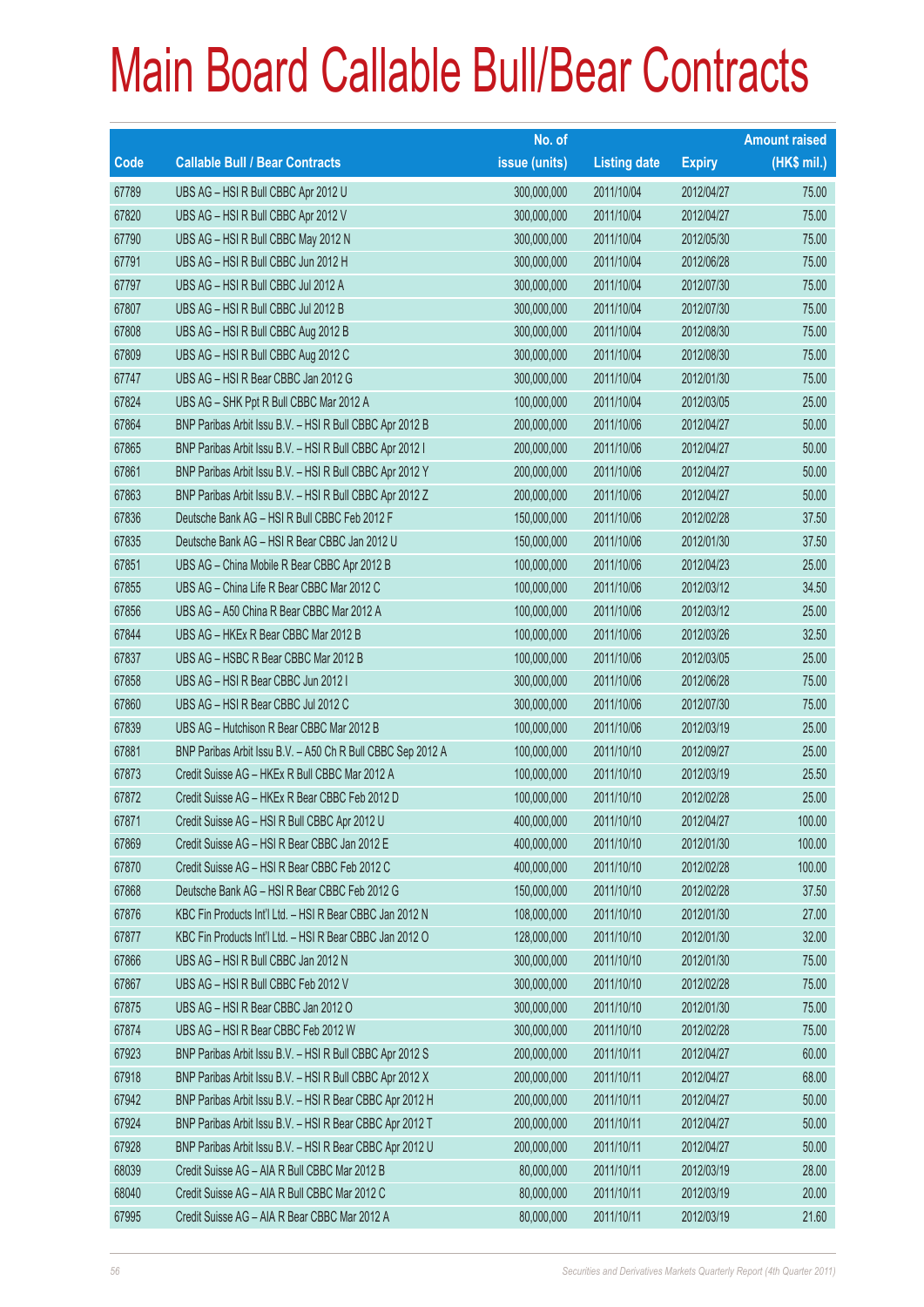|       |                                                          | No. of        |                     |               | <b>Amount raised</b> |
|-------|----------------------------------------------------------|---------------|---------------------|---------------|----------------------|
| Code  | <b>Callable Bull / Bear Contracts</b>                    | issue (units) | <b>Listing date</b> | <b>Expiry</b> | (HK\$ mil.)          |
| 68038 | Credit Suisse AG - China Mobile R Bull CBBC Mar 2012 A   | 80,000,000    | 2011/10/11          | 2012/03/19    | 20.00                |
| 68031 | Credit Suisse AG - CCB R Bull CBBC Mar 2012 D            | 80,000,000    | 2011/10/11          | 2012/03/19    | 20.00                |
| 68032 | Credit Suisse AG - CCB R Bull CBBC Mar 2012 E            | 80,000,000    | 2011/10/11          | 2012/03/19    | 20.00                |
| 67992 | Credit Suisse AG - CCB R Bear CBBC Mar 2012 B            | 80,000,000    | 2011/10/11          | 2012/03/19    | 20.00                |
| 67994 | Credit Suisse AG - CCB R Bear CBBC Mar 2012 C            | 80,000,000    | 2011/10/11          | 2012/03/19    | 20.00                |
| 67997 | Credit Suisse AG - China Life R Bear CBBC Feb 2012 B     | 80,000,000    | 2011/10/11          | 2012/02/13    | 28.00                |
| 68024 | Credit Suisse AG - CNOOC R Bull CBBC Mar 2012 B          | 80,000,000    | 2011/10/11          | 2012/03/12    | 20.00                |
| 68030 | Credit Suisse AG - CNOOC R Bull CBBC Mar 2012 C          | 80,000,000    | 2011/10/11          | 2012/03/12    | 20.00                |
| 67985 | Credit Suisse AG - CNOOC R Bear CBBC Mar 2012 A          | 80,000,000    | 2011/10/11          | 2012/03/12    | 20.00                |
| 68042 | Credit Suisse AG - A50 China R Bull CBBC Mar 2012 C      | 80,000,000    | 2011/10/11          | 2012/03/19    | 20.00                |
| 68043 | Credit Suisse AG - A50 China R Bull CBBC Mar 2012 D      | 80,000,000    | 2011/10/11          | 2012/03/19    | 20.00                |
| 67999 | Credit Suisse AG - A50 China R Bear CBBC Mar 2012 A      | 80,000,000    | 2011/10/11          | 2012/03/19    | 20.00                |
| 68009 | Credit Suisse AG - A50 China R Bear CBBC Mar 2012 B      | 80,000,000    | 2011/10/11          | 2012/03/19    | 20.00                |
| 68016 | Credit Suisse AG - HKEx R Bull CBBC Feb 2012 G           | 80,000,000    | 2011/10/11          | 2012/02/28    | 20.00                |
| 68020 | Credit Suisse AG - HKEx R Bull CBBC Feb 2012 H           | 80,000,000    | 2011/10/11          | 2012/02/28    | 20.00                |
| 67977 | Credit Suisse AG - HKEx R Bear CBBC Feb 2012 E           | 80,000,000    | 2011/10/11          | 2012/02/28    | 20.00                |
| 67980 | Credit Suisse AG - HKEx R Bear CBBC Feb 2012 F           | 80,000,000    | 2011/10/11          | 2012/02/28    | 20.00                |
| 68011 | Credit Suisse AG - HSBC R Bull CBBC Mar 2012 D           | 80,000,000    | 2011/10/11          | 2012/03/26    | 20.00                |
| 67975 | Credit Suisse AG - HSBC R Bear CBBC Mar 2012 C           | 80,000,000    | 2011/10/11          | 2012/03/26    | 20.00                |
| 67957 | Credit Suisse AG - HSI R Bull CBBC Apr 2012 A            | 400,000,000   | 2011/10/11          | 2012/04/27    | 100.00               |
| 67949 | Credit Suisse AG - HSI R Bull CBBC Apr 2012 B            | 400,000,000   | 2011/10/11          | 2012/04/27    | 120.00               |
| 67950 | Credit Suisse AG - HSI R Bull CBBC Apr 2012 C            | 400,000,000   | 2011/10/11          | 2012/04/27    | 160.00               |
| 67951 | Credit Suisse AG - HSI R Bull CBBC Apr 2012 D            | 400,000,000   | 2011/10/11          | 2012/04/27    | 120.00               |
| 67953 | Credit Suisse AG - HSI R Bull CBBC Apr 2012 I            | 400,000,000   | 2011/10/11          | 2012/04/27    | 140.00               |
| 67964 | Credit Suisse AG - HSI R Bull CBBC May 2012 Q            | 400,000,000   | 2011/10/11          | 2012/05/30    | 160.00               |
| 67968 | Credit Suisse AG - HSI R Bull CBBC May 2012 R            | 400,000,000   | 2011/10/11          | 2012/05/30    | 100.00               |
| 67971 | Credit Suisse AG - HSI R Bull CBBC May 2012 S            | 400,000,000   | 2011/10/11          | 2012/05/30    | 100.00               |
| 67973 | Credit Suisse AG - HSI R Bull CBBC May 2012 T            | 400,000,000   | 2011/10/11          | 2012/05/30    | 100.00               |
| 67974 | Credit Suisse AG - HSI R Bull CBBC May 2012 U            | 400,000,000   | 2011/10/11          | 2012/05/30    | 100.00               |
| 67944 | Credit Suisse AG - HSI R Bear CBBC Jan 2012 F            | 400,000,000   | 2011/10/11          | 2012/01/30    | 100.00               |
| 67945 | Credit Suisse AG - HSI R Bear CBBC Feb 2012 G            | 400,000,000   | 2011/10/11          | 2012/02/28    | 100.00               |
| 67947 | Credit Suisse AG - HSI R Bear CBBC Feb 2012 X            | 400,000,000   | 2011/10/11          | 2012/02/28    | 100.00               |
| 68012 | Credit Suisse AG - Hutchison R Bull CBBC Mar 2012 D      | 80,000,000    | 2011/10/11          | 2012/03/26    | 20.00                |
| 67976 | Credit Suisse AG - Hutchison R Bear CBBC Mar 2012 C      | 80,000,000    | 2011/10/11          | 2012/03/26    | 20.00                |
| 67996 | Credit Suisse AG - Ping An R Bear CBBC Feb 2012 C        | 80,000,000    | 2011/10/11          | 2012/02/13    | 20.00                |
| 67982 | Credit Suisse AG - TCH R Bear CBBC Feb 2012 G            | 80,000,000    | 2011/10/11          | 2012/02/28    | 20.00                |
| 67984 | Credit Suisse AG - TCH R Bear CBBC Feb 2012 H            | 80,000,000    | 2011/10/11          | 2012/02/28    | 20.00                |
| 68071 | KBC Fin Products Int'l Ltd. - HSI R Bull CBBC Mar 2012 E | 108,000,000   | 2011/10/11          | 2012/03/29    | 27.00                |
| 68091 | KBC Fin Products Int'l Ltd. - HSI R Bull CBBC Apr 2012 A | 108,000,000   | 2011/10/11          | 2012/04/27    | 41.04                |
| 68094 | KBC Fin Products Int'l Ltd. - HSI R Bull CBBC Apr 2012 B | 108,000,000   | 2011/10/11          | 2012/04/27    | 27.00                |
| 68095 | KBC Fin Products Int'l Ltd. - HSI R Bull CBBC May 2012 A | 108,000,000   | 2011/10/11          | 2012/05/30    | 27.00                |
| 67929 | Macquarie Bank Ltd. - HSCEI R Bull CBBC Apr 2012 B       | 200,000,000   | 2011/10/11          | 2012/04/27    | 50.00                |
| 67935 | Macquarie Bank Ltd. - HSCEI R Bull CBBC Apr 2012 C       | 200,000,000   | 2011/10/11          | 2012/04/27    | 50.00                |
| 67906 | Macquarie Bank Ltd. - HSI R Bull CBBC Apr 2012 C         | 300,000,000   | 2011/10/11          | 2012/04/27    | 75.00                |
| 67908 | Macquarie Bank Ltd. - HSI R Bull CBBC Apr 2012 D         | 300,000,000   | 2011/10/11          | 2012/04/27    | 75.00                |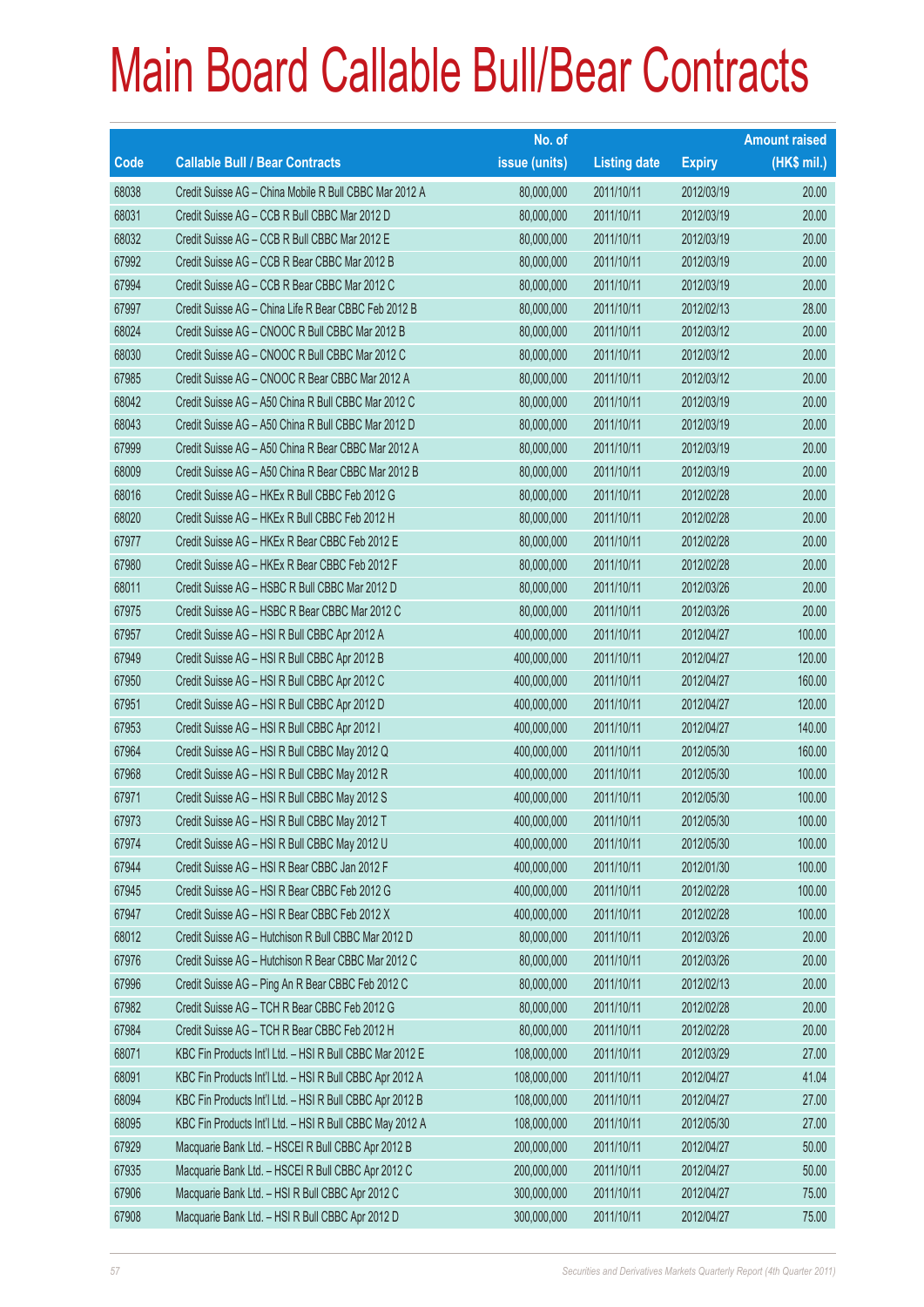|       |                                                          | No. of        |                     |               | <b>Amount raised</b> |
|-------|----------------------------------------------------------|---------------|---------------------|---------------|----------------------|
| Code  | <b>Callable Bull / Bear Contracts</b>                    | issue (units) | <b>Listing date</b> | <b>Expiry</b> | $(HK$$ mil.)         |
| 67914 | Macquarie Bank Ltd. - HSI R Bull CBBC Apr 2012 E         | 300,000,000   | 2011/10/11          | 2012/04/27    | 75.00                |
| 67915 | Macquarie Bank Ltd. - HSI R Bear CBBC Apr 2012 F         | 300,000,000   | 2011/10/11          | 2012/04/27    | 75.00                |
| 68061 | UBS AG - CC Bank R Bull CBBC Apr 2012 C                  | 100,000,000   | 2011/10/11          | 2012/04/02    | 25.00                |
| 68060 | UBS AG - CC Bank R Bull CBBC May 2012 A                  | 100,000,000   | 2011/10/11          | 2012/05/07    | 25.00                |
| 68044 | UBS AG - A50 China R Bull CBBC May 2012 B                | 100,000,000   | 2011/10/11          | 2012/05/28    | 25.00                |
| 67882 | UBS AG - HSI R Bull CBBC Jan 2012 P                      | 300,000,000   | 2011/10/11          | 2012/01/30    | 75.00                |
| 67883 | UBS AG - HSI R Bull CBBC Jan 2012 R                      | 300,000,000   | 2011/10/11          | 2012/01/30    | 75.00                |
| 67905 | UBS AG - HSI R Bull CBBC Feb 2012 A                      | 300,000,000   | 2011/10/11          | 2012/02/28    | 75.00                |
| 67884 | UBS AG - HSI R Bull CBBC Feb 2012 X                      | 300,000,000   | 2011/10/11          | 2012/02/28    | 75.00                |
| 67887 | UBS AG - HSI R Bull CBBC Feb 2012 Y                      | 300,000,000   | 2011/10/11          | 2012/02/28    | 75.00                |
| 67904 | UBS AG - HSI R Bull CBBC Mar 2012 H                      | 300,000,000   | 2011/10/11          | 2012/03/29    | 75.00                |
| 67903 | UBS AG - HSI R Bull CBBC Apr 2012 W                      | 300,000,000   | 2011/10/11          | 2012/04/27    | 75.00                |
| 67902 | UBS AG - HSI R Bull CBBC May 2012 O                      | 300,000,000   | 2011/10/11          | 2012/05/30    | 75.00                |
| 67889 | UBS AG - HSI R Bear CBBC Jan 2012 S                      | 300,000,000   | 2011/10/11          | 2012/01/30    | 75.00                |
| 67943 | UBS AG - HSI R Bear CBBC Feb 2012 K                      | 300,000,000   | 2011/10/11          | 2012/02/28    | 75.00                |
| 67888 | UBS AG - HSI R Bear CBBC Feb 2012 Z                      | 300,000,000   | 2011/10/11          | 2012/02/28    | 75.00                |
| 68065 | UBS AG - Hutchison R Bull CBBC Apr 2012 B                | 100,000,000   | 2011/10/11          | 2012/04/30    | 25.00                |
| 68313 | BNP Paribas Arbit Issu B.V. - HSI R Bull CBBC Apr 2012 M | 200,000,000   | 2011/10/12          | 2012/04/27    | 76.00                |
| 68316 | BNP Paribas Arbit Issu B.V. - HSI R Bull CBBC Apr 2012 N | 200,000,000   | 2011/10/12          | 2012/04/27    | 70.00                |
| 68320 | BNP Paribas Arbit Issu B.V. - HSI R Bull CBBC Apr 2012 O | 200,000,000   | 2011/10/12          | 2012/04/27    | 50.00                |
| 68323 | BNP Paribas Arbit Issu B.V. - HSI R Bull CBBC Apr 2012 P | 200,000,000   | 2011/10/12          | 2012/04/27    | 50.00                |
| 68324 | BNP Paribas Arbit Issu B.V. - HSI R Bull CBBC Apr 2012 Q | 200,000,000   | 2011/10/12          | 2012/04/27    | 50.00                |
| 68325 | BNP Paribas Arbit Issu B.V. - HSI R Bull CBBC Apr 2012 R | 200,000,000   | 2011/10/12          | 2012/04/27    | 50.00                |
| 68326 | BNP Paribas Arbit Issu B.V. - HSI R Bear CBBC Apr 2012 D | 200,000,000   | 2011/10/12          | 2012/04/27    | 50.00                |
| 68328 | BNP Paribas Arbit Issu B.V. - HSI R Bear CBBC Apr 2012 E | 200,000,000   | 2011/10/12          | 2012/04/27    | 50.00                |
| 68336 | BNP Paribas Arbit Issu B.V. - HSI R Bear CBBC Apr 2012 G | 200,000,000   | 2011/10/12          | 2012/04/27    | 50.00                |
| 68312 | BNP Paribas Arbit Issu B.V. - HSI R Bear CBBC Apr 2012 L | 200,000,000   | 2011/10/12          | 2012/04/27    | 50.00                |
| 68282 | Credit Suisse AG - HSI R Bull CBBC Apr 2012 H            | 400,000,000   | 2011/10/12          | 2012/04/27    | 100.00               |
| 68286 | Credit Suisse AG - HSI R Bull CBBC Apr 2012 L            | 400,000,000   | 2011/10/12          | 2012/04/27    | 100.00               |
| 68291 | Credit Suisse AG - HSI R Bull CBBC May 2012 V            | 400,000,000   | 2011/10/12          | 2012/05/30    | 100.00               |
| 68258 | Credit Suisse AG - HSI R Bear CBBC Jan 2012 H            | 300,000,000   | 2011/10/12          | 2012/01/30    | 75.00                |
| 68246 | Credit Suisse AG - HSI R Bear CBBC Jan 2012 I            | 400,000,000   | 2011/10/12          | 2012/01/30    | 100.00               |
| 68249 | Credit Suisse AG - HSI R Bear CBBC Jan 2012 J            | 400,000,000   | 2011/10/12          | 2012/01/30    | 100.00               |
| 68233 | Credit Suisse AG - HSI R Bear CBBC Jan 2012 K            | 400,000,000   | 2011/10/12          | 2012/01/30    | 100.00               |
| 68257 | Credit Suisse AG - HSI R Bear CBBC Jan 2012 L            | 400,000,000   | 2011/10/12          | 2012/01/30    | 100.00               |
| 68259 | Credit Suisse AG - HSI R Bear CBBC Jan 2012 X            | 300,000,000   | 2011/10/12          | 2012/01/30    | 75.00                |
| 68262 | Credit Suisse AG - HSI R Bear CBBC Feb 2012 E            | 400,000,000   | 2011/10/12          | 2012/02/28    | 100.00               |
| 68279 | Credit Suisse AG - HSI R Bear CBBC Feb 2012 K            | 300,000,000   | 2011/10/12          | 2012/02/28    | 75.00                |
| 68278 | Credit Suisse AG - HSI R Bear CBBC Feb 2012 R            | 400,000,000   | 2011/10/12          | 2012/02/28    | 100.00               |
| 68280 | Credit Suisse AG - HSI R Bear CBBC Feb 2012 S            | 300,000,000   | 2011/10/12          | 2012/02/28    | 75.00                |
| 68261 | Credit Suisse AG - HSI R Bear CBBC Feb 2012 Z            | 400,000,000   | 2011/10/12          | 2012/02/28    | 100.00               |
| 68217 | Credit Suisse AG - TCH R Bull CBBC Feb 2012 I            | 80,000,000    | 2011/10/12          | 2012/02/28    | 32.00                |
| 68219 | Credit Suisse AG - TCH R Bull CBBC Feb 2012 J            | 80,000,000    | 2011/10/12          | 2012/02/28    | 24.00                |
| 68224 | KBC Fin Products Int'l Ltd. - HSI R Bear CBBC Jan 2012 P | 108,000,000   | 2011/10/12          | 2012/01/30    | 27.00                |
| 68228 | KBC Fin Products Int'l Ltd. - HSI R Bear CBBC Feb 2012 L | 108,000,000   | 2011/10/12          | 2012/02/28    | 27.00                |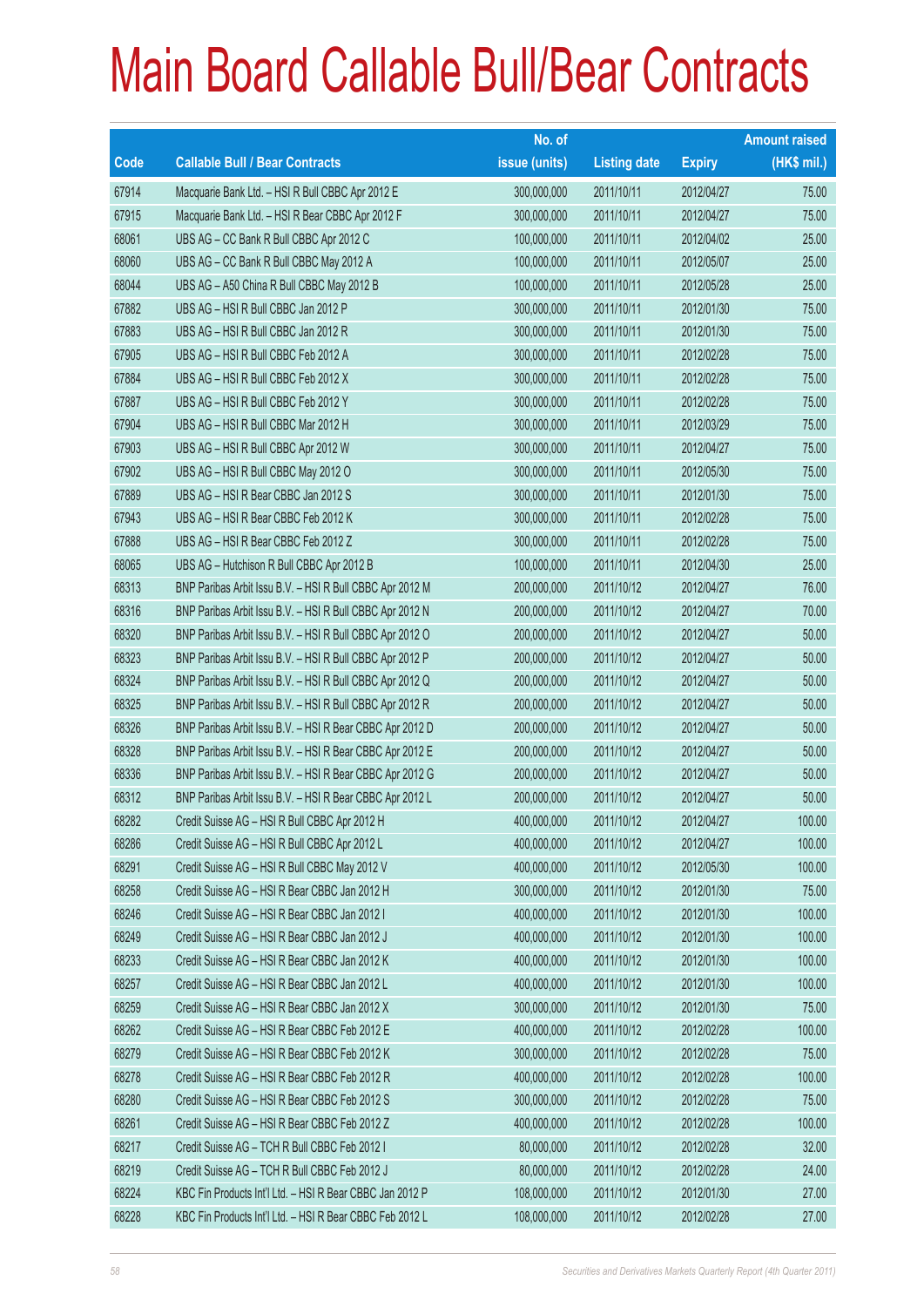|       |                                                                | No. of        |                     |               | <b>Amount raised</b> |
|-------|----------------------------------------------------------------|---------------|---------------------|---------------|----------------------|
| Code  | <b>Callable Bull / Bear Contracts</b>                          | issue (units) | <b>Listing date</b> | <b>Expiry</b> | (HK\$ mil.)          |
| 68231 | KBC Fin Products Int'l Ltd. - HSI R Bear CBBC Mar 2012 F       | 128,000,000   | 2011/10/12          | 2012/03/29    | 32.00                |
| 68177 | CC Rabobank B.A. - HSI R Bull CBBC Apr 2012 C                  | 150,000,000   | 2011/10/12          | 2012/04/27    | 37.50                |
| 68178 | CC Rabobank B.A. - HSI R Bull CBBC Apr 2012 D                  | 150,000,000   | 2011/10/12          | 2012/04/27    | 37.50                |
| 68182 | CC Rabobank B.A. - HSI R Bull CBBC Apr 2012 E                  | 150,000,000   | 2011/10/12          | 2012/04/27    | 37.50                |
| 68115 | CC Rabobank B.A. - HSI R Bear CBBC Apr 2012 A                  | 150,000,000   | 2011/10/12          | 2012/04/27    | 37.50                |
| 68170 | CC Rabobank B.A. - HSI R Bear CBBC Apr 2012 B                  | 150,000,000   | 2011/10/12          | 2012/04/27    | 37.50                |
| 68193 | SGA Societe Generale Acceptance N.V. - HSI R Bull CBBC Mar 12J | 300,000,000   | 2011/10/12          | 2012/03/29    | 129.00               |
| 68194 | SGA Societe Generale Acceptance N.V. - HSI R Bull CBBC Mar 12X | 300,000,000   | 2011/10/12          | 2012/03/29    | 121.50               |
| 68195 | SGA Societe Generale Acceptance N.V. - HSI R Bull CBBC Mar 12Y | 300,000,000   | 2011/10/12          | 2012/03/29    | 115.50               |
| 68196 | SGA Societe Generale Acceptance N.V. - HSI R Bull CBBC Mar 12Z | 300,000,000   | 2011/10/12          | 2012/03/29    | 75.00                |
| 68110 | SGA Societe Generale Acceptance N.V. - HSI R Bear CBBC Mar 12A | 300,000,000   | 2011/10/12          | 2012/03/29    | 75.00                |
| 68112 | SGA Societe Generale Acceptance N.V. - HSI R Bear CBBC Mar 12B | 300,000,000   | 2011/10/12          | 2012/03/29    | 75.00                |
| 68202 | SGA Societe Generale Acceptance N.V. - HSI R Bear CBBC Mar 12G | 300,000,000   | 2011/10/12          | 2012/03/29    | 75.00                |
| 68209 | SGA Societe Generale Acceptance N.V. - HSI R Bear CBBC Mar 12H | 300,000,000   | 2011/10/12          | 2012/03/29    | 75.00                |
| 68221 | SGA Societe Generale Acceptance N.V. - HSI R Bear CBBC Mar 121 | 300,000,000   | 2011/10/12          | 2012/03/29    | 75.00                |
| 68223 | SGA Societe Generale Acceptance N.V. - HSI R Bear CBBC Mar 12K | 300,000,000   | 2011/10/12          | 2012/03/29    | 75.00                |
| 68113 | SGA Societe Generale Acceptance N.V. - HSI R Bear CBBC Mar 12M | 300,000,000   | 2011/10/12          | 2012/03/29    | 75.00                |
| 68096 | SGA Societe Generale Acceptance N.V. - HSI R Bear CBBC Mar 12V | 300,000,000   | 2011/10/12          | 2012/03/29    | 75.00                |
| 68107 | SGA Societe Generale Acceptance N.V. - HSI R Bear CBBC Mar 12W | 300,000,000   | 2011/10/12          | 2012/03/29    | 75.00                |
| 68415 | UBS AG - AIA R Bull CBBC May 2012 B                            | 100,000,000   | 2011/10/12          | 2012/05/28    | 33.00                |
| 68416 | UBS AG - CC Bank R Bear CBBC May 2012 B                        | 100,000,000   | 2011/10/12          | 2012/05/14    | 25.00                |
| 68402 | UBS AG - Cheung Kong R Bull CBBC Apr 2012 B                    | 100,000,000   | 2011/10/12          | 2012/04/02    | 25.00                |
| 68412 | UBS AG - China Life R Bear CBBC May 2012 A                     | 100,000,000   | 2011/10/12          | 2012/05/14    | 37.50                |
| 68417 | UBS AG - CNOOC R Bull CBBC Apr 2012 B                          | 100,000,000   | 2011/10/12          | 2012/04/30    | 25.00                |
| 68392 | UBS AG - Sinopec Corp R Bull CBBC Apr 2012 A                   | 100,000,000   | 2011/10/12          | 2012/04/23    | 25.00                |
| 68408 | UBS AG - A50 China R Bull CBBC May 2012 D                      | 100,000,000   | 2011/10/12          | 2012/05/28    | 25.00                |
| 68404 | UBS AG - A50 China R Bear CBBC May 2012 C                      | 100,000,000   | 2011/10/12          | 2012/05/14    | 25.00                |
| 68391 | UBS AG - HKEx R Bull CBBC May 2012 A                           | 100,000,000   | 2011/10/12          | 2012/05/21    | 25.00                |
| 68389 | UBS AG - HKEx R Bear CBBC Mar 2012 C                           | 100,000,000   | 2011/10/12          | 2012/03/12    | 25.00                |
| 68401 | UBS AG - HSBC R Bull CBBC Jun 2012 A                           | 100,000,000   | 2011/10/12          | 2012/06/11    | 25.00                |
| 68400 | UBS AG - HSBC R Bear CBBC Apr 2012 B                           | 100,000,000   | 2011/10/12          | 2012/04/16    | 25.00                |
| 68212 | UBS AG - HSI R Bull CBBC Jan 2012 U                            | 300,000,000   | 2011/10/12          | 2012/01/30    | 75.00                |
| 68220 | UBS AG - HSI R Bull CBBC Mar 2012 F                            | 300,000,000   | 2011/10/12          | 2012/03/29    | 75.00                |
| 68187 | UBS AG - HSI R Bull CBBC Apr 2012 X                            | 300,000,000   | 2011/10/12          | 2012/04/27    | 75.00                |
| 68213 | UBS AG - HSI R Bull CBBC Apr 2012 Y                            | 300,000,000   | 2011/10/12          | 2012/04/27    | 75.00                |
| 68214 | UBS AG - HSI R Bull CBBC May 2012 P                            | 300,000,000   | 2011/10/12          | 2012/05/30    | 75.00                |
| 68367 | UBS AG - HSI R Bull CBBC May 2012 Q                            | 300,000,000   | 2011/10/12          | 2012/05/30    | 75.00                |
| 68215 | UBS AG - HSI R Bull CBBC Jun 2012 J                            | 300,000,000   | 2011/10/12          | 2012/06/28    | 75.00                |
| 68368 | UBS AG - HSI R Bull CBBC Jul 2012 D                            | 300,000,000   | 2011/10/12          | 2012/07/30    | 150.00               |
| 68365 | UBS AG - HSI R Bear CBBC Jan 2012 Y                            | 300,000,000   | 2011/10/12          | 2012/01/30    | 75.00                |
| 68366 | UBS AG - HSI R Bear CBBC Feb 2012 B                            | 300,000,000   | 2011/10/12          | 2012/02/28    | 75.00                |
| 68362 | UBS AG - HSI R Bear CBBC Mar 2012 E                            | 300,000,000   | 2011/10/12          | 2012/03/29    | 75.00                |
| 68354 | UBS AG - HSI R Bear CBBC Mar 2012 G                            | 300,000,000   | 2011/10/12          | 2012/03/29    | 75.00                |
| 68369 | UBS AG - HSI R Bear CBBC Apr 2012 C                            | 300,000,000   | 2011/10/12          | 2012/04/27    | 75.00                |
| 68352 | UBS AG - HSI R Bear CBBC Apr 2012 Z                            | 300,000,000   | 2011/10/12          | 2012/04/27    | 75.00                |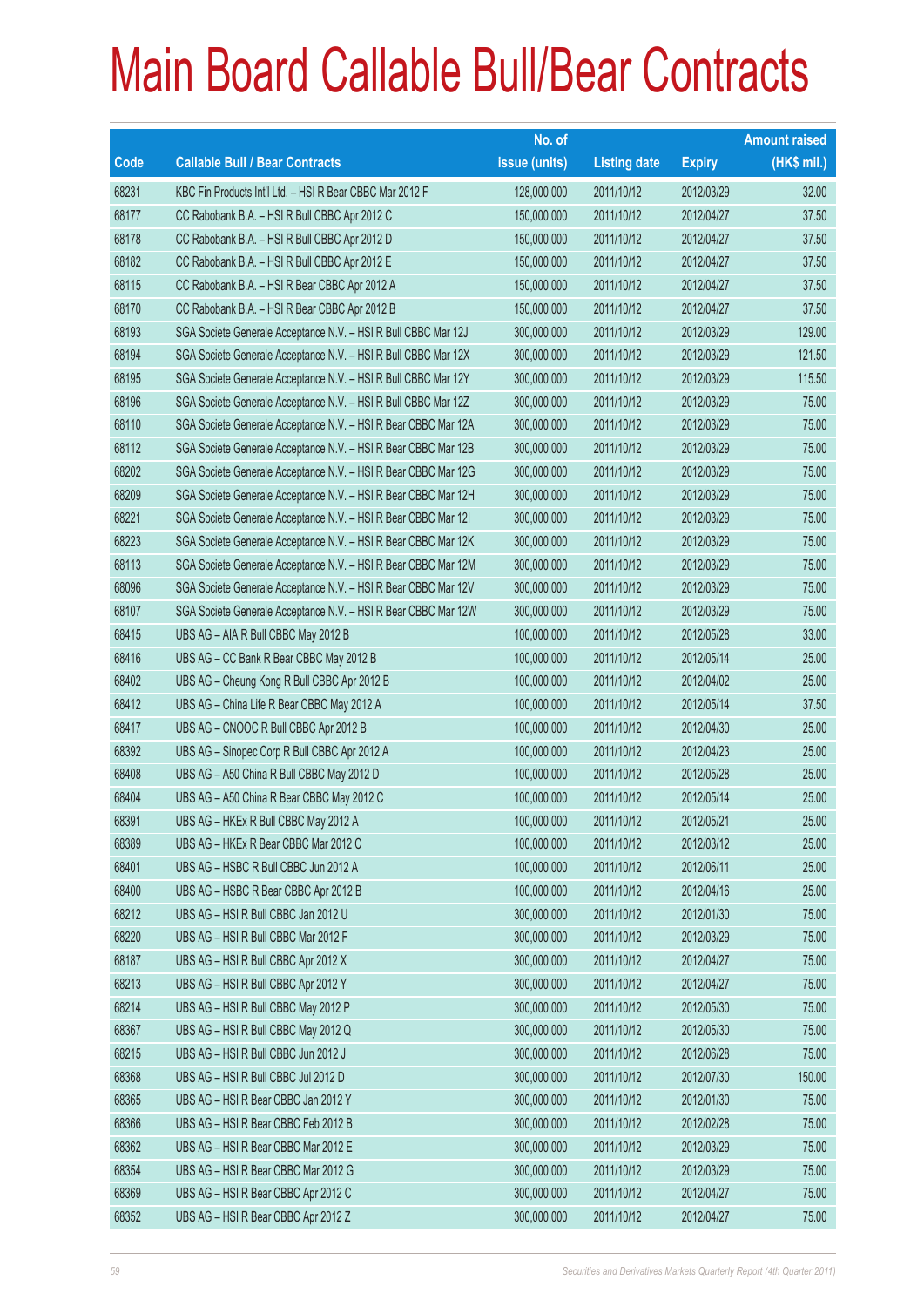|       |                                                                   | No. of        |                     |               | <b>Amount raised</b> |
|-------|-------------------------------------------------------------------|---------------|---------------------|---------------|----------------------|
| Code  | <b>Callable Bull / Bear Contracts</b>                             | issue (units) | <b>Listing date</b> | <b>Expiry</b> | $(HK$$ mil.)         |
| 68399 | UBS AG - Hutchison R Bear CBBC Apr 2012 C                         | 100,000,000   | 2011/10/12          | 2012/04/23    | 25.00                |
| 68414 | UBS AG - ICBC R Bull CBBC Apr 2012 C                              | 100,000,000   | 2011/10/12          | 2012/04/30    | 25.00                |
| 68413 | UBS AG - ICBC R Bear CBBC Apr 2012 B                              | 100,000,000   | 2011/10/12          | 2012/04/30    | 25.00                |
| 68384 | UBS AG - TCH R Bull CBBC May 2012 B                               | 100,000,000   | 2011/10/12          | 2012/05/28    | 38.00                |
| 68370 | UBS AG - TCH R Bear CBBC May 2012 A                               | 100,000,000   | 2011/10/12          | 2012/05/21    | 26.50                |
| 68512 | BNP Paribas Arbit Issu B.V. - HSI R Bull CBBC Apr 2012 A          | 200,000,000   | 2011/10/13          | 2012/04/27    | 50.00                |
| 68513 | BNP Paribas Arbit Issu B.V. - HSI R Bull CBBC Apr 2012 C          | 200,000,000   | 2011/10/13          | 2012/04/27    | 50.00                |
| 68510 | BNP Paribas Arbit Issu B.V. - HSI R Bull CBBC Apr 2012 K          | 200,000,000   | 2011/10/13          | 2012/04/27    | 50.00                |
| 68511 | BNP Paribas Arbit Issu B.V. - HSI R Bull CBBC Apr 2012 W          | 200,000,000   | 2011/10/13          | 2012/04/27    | 50.00                |
| 68520 | Credit Suisse AG - AIA R Bear CBBC Mar 2012 D                     | 80,000,000    | 2011/10/13          | 2012/03/19    | 28.00                |
| 68517 | Credit Suisse AG - CCB R Bull CBBC Apr 2012 A                     | 80,000,000    | 2011/10/13          | 2012/04/23    | 20.00                |
| 68519 | Credit Suisse AG - CNOOC R Bear CBBC Mar 2012 D                   | 80,000,000    | 2011/10/13          | 2012/03/12    | 24.00                |
| 68518 | Credit Suisse AG - A50 China R Bull CBBC Mar 2012 E               | 80,000,000    | 2011/10/13          | 2012/03/19    | 20.00                |
| 68524 | Credit Suisse AG - A50 China R Bear CBBC Mar 2012 F               | 80,000,000    | 2011/10/13          | 2012/03/19    | 20.00                |
| 68464 | Credit Suisse AG - HSI R Bull CBBC Apr 2012 F                     | 400,000,000   | 2011/10/13          | 2012/04/27    | 100.00               |
| 68466 | Credit Suisse AG - HSI R Bull CBBC Apr 2012 G                     | 400,000,000   | 2011/10/13          | 2012/04/27    | 100.00               |
| 68515 | Credit Suisse AG - HSI R Bull CBBC Apr 2012 V                     | 400,000,000   | 2011/10/13          | 2012/04/27    | 100.00               |
| 68467 | Credit Suisse AG - HSI R Bull CBBC May 2012 W                     | 400,000,000   | 2011/10/13          | 2012/05/30    | 100.00               |
| 68468 | Credit Suisse AG - HSI R Bull CBBC May 2012 X                     | 400,000,000   | 2011/10/13          | 2012/05/30    | 100.00               |
| 68516 | Credit Suisse AG - HSI R Bull CBBC May 2012 Y                     | 400,000,000   | 2011/10/13          | 2012/05/30    | 100.00               |
| 68456 | Credit Suisse AG - HSI R Bear CBBC Jan 2012 B                     | 400,000,000   | 2011/10/13          | 2012/01/30    | 100.00               |
| 68448 | Credit Suisse AG - HSI R Bear CBBC Jan 2012 P                     | 400,000,000   | 2011/10/13          | 2012/01/30    | 100.00               |
| 68454 | Credit Suisse AG - HSI R Bear CBBC Jan 2012 U                     | 400,000,000   | 2011/10/13          | 2012/01/30    | 100.00               |
| 68457 | Credit Suisse AG - HSI R Bear CBBC Feb 2012 F                     | 400,000,000   | 2011/10/13          | 2012/02/28    | 100.00               |
| 68458 | Credit Suisse AG - HSI R Bear CBBC Feb 2012 Q                     | 400,000,000   | 2011/10/13          | 2012/02/28    | 100.00               |
| 68459 | Macquarie Bank Ltd. - HSI R Bull CBBC Apr 2012 G                  | 300,000,000   | 2011/10/13          | 2012/04/27    | 75.00                |
| 68462 | Macquarie Bank Ltd. - HSI R Bear CBBC Apr 2012 H                  | 300,000,000   | 2011/10/13          | 2012/04/27    | 75.00                |
| 68463 | Macquarie Bank Ltd. - HSI R Bear CBBC Apr 2012 I                  | 300,000,000   | 2011/10/13          | 2012/04/27    | 75.00                |
| 68418 | Merrill Lynch Int'l & Co. C.V. - HSI R Bull CBBC Apr 2012 E       | 100,000,000   | 2011/10/13          | 2012/04/27    | 25.00                |
| 68446 | Merrill Lynch Int'l & Co. C.V. - HSI R Bull CBBC Apr 2012 I       | 100,000,000   | 2011/10/13          | 2012/04/27    | 25.00                |
| 68514 | Merrill Lynch Int'l & Co. C.V. - HSI R Bull CBBC Apr 2012 J       | 100,000,000   | 2011/10/13          | 2012/04/27    | 25.00                |
| 68421 | Merrill Lynch Int'l & Co. C.V. - HSI R Bear CBBC Apr 2012 F       | 100,000,000   | 2011/10/13          | 2012/04/27    | 25.00                |
| 68432 | Merrill Lynch Int'l & Co. C.V. - HSI R Bear CBBC Apr 2012 G       | 100,000,000   | 2011/10/13          | 2012/04/27    | 25.00                |
| 68433 | Merrill Lynch Int'l & Co. C.V. - HSI R Bear CBBC Apr 2012 H       | 100,000,000   | 2011/10/13          | 2012/04/27    | 27.00                |
| 68490 | SGA Societe Generale Acceptance N.V. - HSI R Bull CBBC Apr 2012 B | 300,000,000   | 2011/10/13          | 2012/04/27    | 75.00                |
| 68502 | SGA Societe Generale Acceptance N.V. - HSI R Bull CBBC Apr 2012 E | 300,000,000   | 2011/10/13          | 2012/04/27    | 75.00                |
| 68503 | SGA Societe Generale Acceptance N.V. - HSI R Bull CBBC Apr 2012 F | 300,000,000   | 2011/10/13          | 2012/04/27    | 75.00                |
| 68479 | SGA Societe Generale Acceptance N.V. - HSI R Bull CBBC Apr 2012 H | 300,000,000   | 2011/10/13          | 2012/04/27    | 75.00                |
| 68487 | SGA Societe Generale Acceptance N.V. - HSI R Bull CBBC Apr 2012 I | 300,000,000   | 2011/10/13          | 2012/04/27    | 75.00                |
| 68471 | SGA Societe Generale Acceptance N.V. - HSI R Bull CBBC Apr 2012 X | 300,000,000   | 2011/10/13          | 2012/04/27    | 75.00                |
| 68472 | SGA Societe Generale Acceptance N.V. - HSI R Bull CBBC Apr 2012 Y | 300,000,000   | 2011/10/13          | 2012/04/27    | 75.00                |
| 68473 | SGA Societe Generale Acceptance N.V. - HSI R Bull CBBC Apr 2012 Z | 300,000,000   | 2011/10/13          | 2012/04/27    | 75.00                |
| 68469 | SGA Societe Generale Acceptance N.V. - HSI R Bull CBBC Jun 2012 N | 300,000,000   | 2011/10/13          | 2012/06/28    | 102.00               |
| 68470 | SGA Societe Generale Acceptance N.V. - HSI R Bull CBBC Jun 2012 O | 300,000,000   | 2011/10/13          | 2012/06/28    | 115.50               |
| 68504 | UBS AG - HSI R Bull CBBC Jan 2012 V                               | 300,000,000   | 2011/10/13          | 2012/01/30    | 75.00                |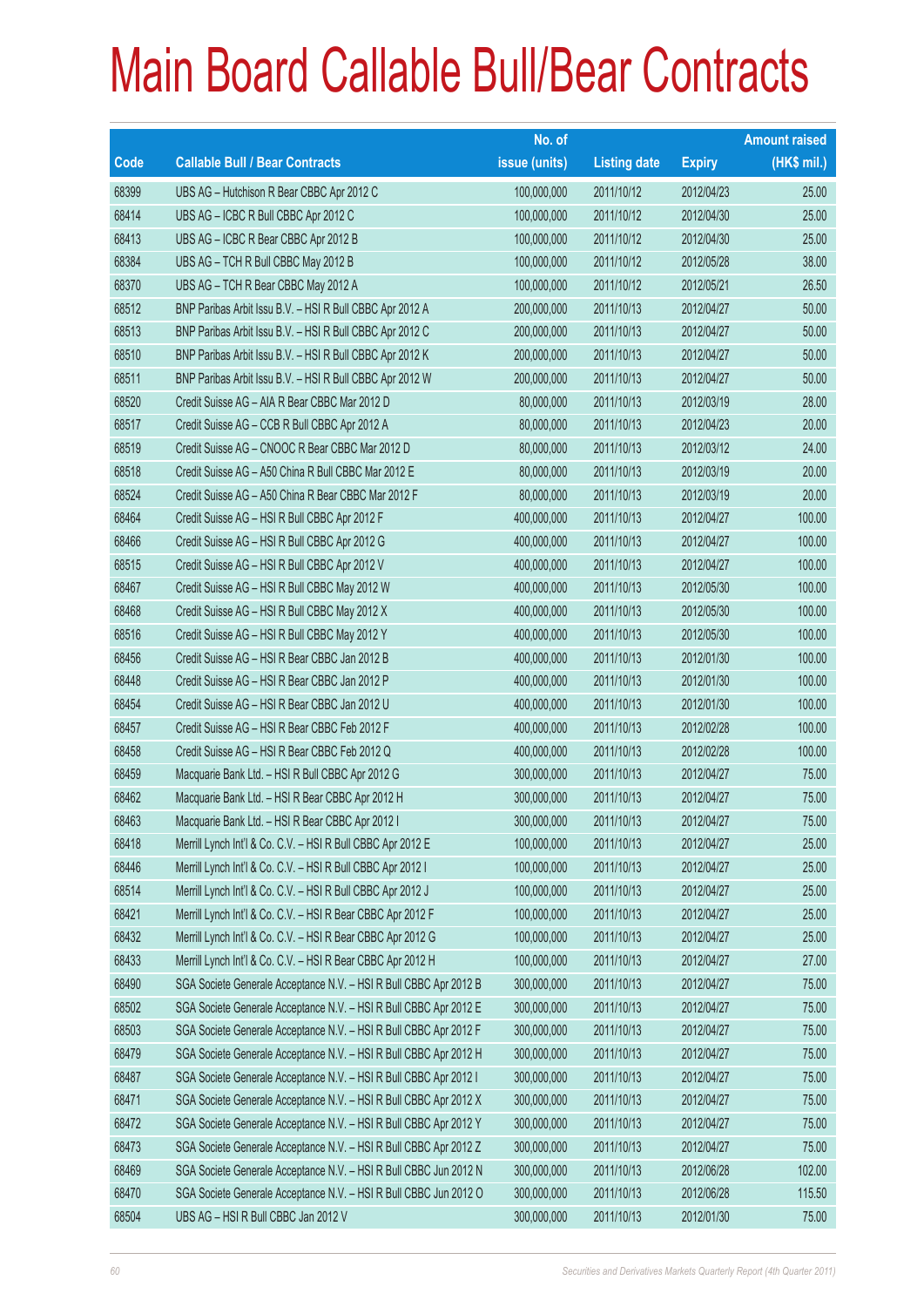|       |                                                             | No. of        |                     |               | <b>Amount raised</b> |
|-------|-------------------------------------------------------------|---------------|---------------------|---------------|----------------------|
| Code  | <b>Callable Bull / Bear Contracts</b>                       | issue (units) | <b>Listing date</b> | <b>Expiry</b> | (HK\$ mil.)          |
| 68505 | UBS AG - HSI R Bull CBBC Feb 2012 H                         | 300,000,000   | 2011/10/13          | 2012/02/28    | 75.00                |
| 68509 | UBS AG - HSI R Bull CBBC Mar 2012 I                         | 300,000,000   | 2011/10/13          | 2012/03/29    | 75.00                |
| 68506 | UBS AG - HSI R Bull CBBC Mar 2012 K                         | 300,000,000   | 2011/10/13          | 2012/03/29    | 75.00                |
| 68508 | UBS AG - HSI R Bull CBBC Apr 2012 G                         | 300,000,000   | 2011/10/13          | 2012/04/27    | 75.00                |
| 68435 | UBS AG - HSI R Bear CBBC Jan 2012 D                         | 300,000,000   | 2011/10/13          | 2012/01/30    | 75.00                |
| 68440 | UBS AG - HSI R Bear CBBC Feb 2012 C                         | 300,000,000   | 2011/10/13          | 2012/02/28    | 75.00                |
| 68444 | UBS AG - HSI R Bear CBBC Apr 2012 F                         | 300,000,000   | 2011/10/13          | 2012/04/27    | 75.00                |
| 68560 | BNP Paribas Arbit Issu B.V. - HSI R Bull CBBC Apr 2012 B    | 200,000,000   | 2011/10/14          | 2012/04/27    | 50.00                |
| 68554 | BNP Paribas Arbit Issu B.V. - HSI R Bull CBBC Apr 2012 F    | 200,000,000   | 2011/10/14          | 2012/04/27    | 50.00                |
| 68561 | BNP Paribas Arbit Issu B.V. - HSI R Bull CBBC Apr 2012 I    | 200,000,000   | 2011/10/14          | 2012/04/27    | 50.00                |
| 68553 | BNP Paribas Arbit Issu B.V. - HSI R Bull CBBC Apr 2012 V    | 200,000,000   | 2011/10/14          | 2012/04/27    | 50.00                |
| 68565 | BNP Paribas Arbit Issu B.V. - HSI R Bull CBBC Apr 2012 Y    | 200,000,000   | 2011/10/14          | 2012/04/27    | 50.00                |
| 68540 | Credit Suisse AG - HSI R Bull CBBC Apr 2012 E               | 400,000,000   | 2011/10/14          | 2012/04/27    | 100.00               |
| 68541 | Credit Suisse AG - HSI R Bull CBBC Apr 2012 O               | 400,000,000   | 2011/10/14          | 2012/04/27    | 100.00               |
| 68546 | Credit Suisse AG - HSI R Bull CBBC Apr 2012 P               | 400,000,000   | 2011/10/14          | 2012/04/27    | 100.00               |
| 68538 | Credit Suisse AG - HSI R Bull CBBC Apr 2012 W               | 400,000,000   | 2011/10/14          | 2012/04/27    | 100.00               |
| 68539 | Credit Suisse AG - HSI R Bull CBBC Apr 2012 X               | 400,000,000   | 2011/10/14          | 2012/04/27    | 100.00               |
| 68544 | Credit Suisse AG - HSI R Bull CBBC May 2012 E               | 400,000,000   | 2011/10/14          | 2012/05/30    | 100.00               |
| 68545 | Credit Suisse AG - HSI R Bull CBBC May 2012 F               | 400,000,000   | 2011/10/14          | 2012/05/30    | 100.00               |
| 68547 | Credit Suisse AG - HSI R Bull CBBC May 2012 G               | 400,000,000   | 2011/10/14          | 2012/05/30    | 100.00               |
| 68542 | Credit Suisse AG - HSI R Bull CBBC May 2012 Z               | 400,000,000   | 2011/10/14          | 2012/05/30    | 100.00               |
| 68531 | Credit Suisse AG - HSI R Bear CBBC Jan 2012 Q               | 400,000,000   | 2011/10/14          | 2012/01/30    | 100.00               |
| 68533 | Credit Suisse AG - HSI R Bear CBBC Jan 2012 T               | 400,000,000   | 2011/10/14          | 2012/01/30    | 100.00               |
| 68537 | Credit Suisse AG - HSI R Bear CBBC Feb 2012 N               | 400,000,000   | 2011/10/14          | 2012/02/28    | 100.00               |
| 68536 | Credit Suisse AG - HSI R Bear CBBC Feb 2012 P               | 400,000,000   | 2011/10/14          | 2012/02/28    | 100.00               |
| 68549 | Credit Suisse AG - Hutchison R Bull CBBC Mar 2012 E         | 80,000,000    | 2011/10/14          | 2012/03/26    | 20.00                |
| 68552 | Credit Suisse AG - Ping An R Bull CBBC Mar 2012 A           | 80,000,000    | 2011/10/14          | 2012/03/26    | 20.00                |
| 68550 | Credit Suisse AG - TCH R Bull CBBC Feb 2012 K               | 80,000,000    | 2011/10/14          | 2012/02/28    | 28.00                |
| 68551 | Credit Suisse AG - TCH R Bull CBBC Mar 2012 A               | 80,000,000    | 2011/10/14          | 2012/03/26    | 36.00                |
| 68571 | KBC Fin Products Int'l Ltd. - HSI R Bull CBBC Mar 2012 G    | 108,000,000   | 2011/10/14          | 2012/03/29    | 27.00                |
| 68573 | KBC Fin Products Int'l Ltd. - HSI R Bull CBBC Mar 2012 H    | 108,000,000   | 2011/10/14          | 2012/03/29    | 27.00                |
| 68577 | KBC Fin Products Int'l Ltd. - HSI R Bull CBBC Apr 2012 C    | 128,000,000   | 2011/10/14          | 2012/04/27    | 32.00                |
| 68578 | KBC Fin Products Int'l Ltd. - HSI R Bull CBBC Apr 2012 D    | 108,000,000   | 2011/10/14          | 2012/04/27    | 27.00                |
| 68530 | Merrill Lynch Int'l & Co. C.V. - HSI R Bull CBBC Apr 2012 K | 100,000,000   | 2011/10/14          | 2012/04/27    | 25.00                |
| 68591 | UBS AG - ABC R Bull CBBC May 2012 A                         | 100,000,000   | 2011/10/14          | 2012/05/21    | 25.00                |
| 68592 | UBS AG - AIA R Bull CBBC May 2012 C                         | 100,000,000   | 2011/10/14          | 2012/05/14    | 33.00                |
| 68589 | UBS AG - CC Bank R Bull CBBC May 2012 C                     | 100,000,000   | 2011/10/14          | 2012/05/07    | 25.00                |
| 68594 | UBS AG - A50 China R Bull CBBC Apr 2012 A                   | 100,000,000   | 2011/10/14          | 2012/04/30    | 25.00                |
| 68581 | UBS AG - HKEx R Bull CBBC May 2012 B                        | 100,000,000   | 2011/10/14          | 2012/05/07    | 25.00                |
| 68566 | UBS AG - HSI R Bull CBBC Feb 2012 F                         | 300,000,000   | 2011/10/14          | 2012/02/28    | 75.00                |
| 68567 | UBS AG - HSI R Bull CBBC Mar 2012 M                         | 300,000,000   | 2011/10/14          | 2012/03/29    | 75.00                |
| 68568 | UBS AG - HSI R Bull CBBC Jun 2012 K                         | 300,000,000   | 2011/10/14          | 2012/06/28    | 75.00                |
| 68569 | UBS AG - HSI R Bull CBBC Jul 2012 E                         | 300,000,000   | 2011/10/14          | 2012/07/30    | 75.00                |
| 68527 | UBS AG - HSI R Bear CBBC Jan 2012 Z                         | 300,000,000   | 2011/10/14          | 2012/01/30    | 75.00                |
| 68528 | UBS AG - HSI R Bear CBBC Mar 2012 J                         | 300,000,000   | 2011/10/14          | 2012/03/29    | 75.00                |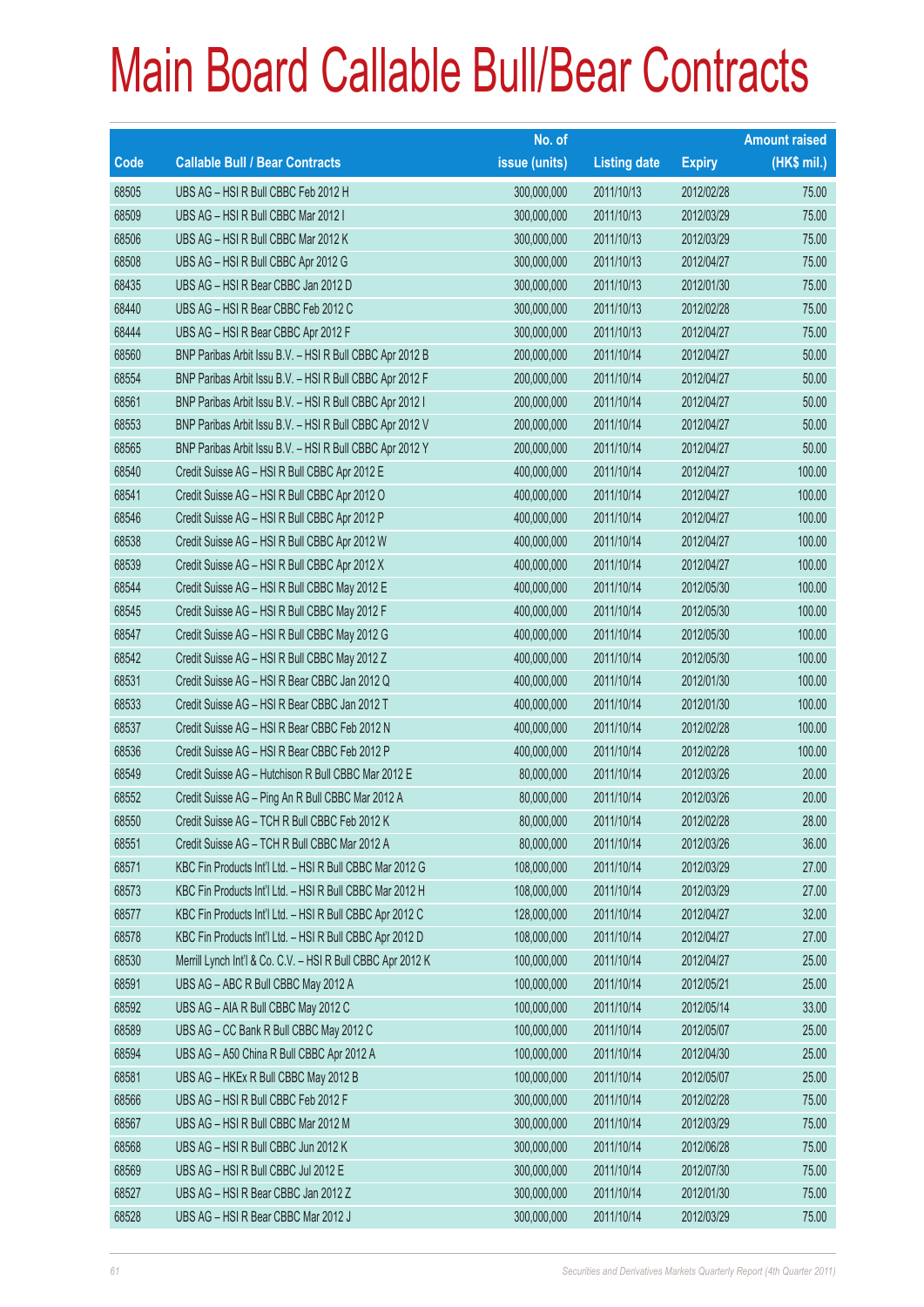|       |                                                          | No. of        |                     |               | <b>Amount raised</b> |
|-------|----------------------------------------------------------|---------------|---------------------|---------------|----------------------|
| Code  | <b>Callable Bull / Bear Contracts</b>                    | issue (units) | <b>Listing date</b> | <b>Expiry</b> | $(HK$$ mil.)         |
| 68579 | UBS AG - Hutchison R Bull CBBC Apr 2012 D                | 100,000,000   | 2011/10/14          | 2012/04/23    | 25.00                |
| 68593 | UBS AG - ICBC R Bull CBBC May 2012 A                     | 100,000,000   | 2011/10/14          | 2012/05/07    | 25.00                |
| 68582 | UBS AG - TCH R Bull CBBC Jun 2012 A                      | 100,000,000   | 2011/10/14          | 2012/06/04    | 43.00                |
| 68608 | BNP Paribas Arbit Issu B.V. - HSI R Bull CBBC May 2012 V | 200,000,000   | 2011/10/17          | 2012/05/30    | 50.00                |
| 68610 | BNP Paribas Arbit Issu B.V. - HSI R Bull CBBC May 2012 W | 200,000,000   | 2011/10/17          | 2012/05/30    | 50.00                |
| 68613 | BNP Paribas Arbit Issu B.V. - HSI R Bull CBBC May 2012 X | 200,000,000   | 2011/10/17          | 2012/05/30    | 50.00                |
| 68598 | J P Morgan SP BV - HSI R Bull CBBC Feb 2012 H            | 200,000,000   | 2011/10/17          | 2012/02/28    | 50.00                |
| 68599 | J P Morgan SP BV - HSI R Bull CBBC Feb 2012 I            | 200,000,000   | 2011/10/17          | 2012/02/28    | 50.00                |
| 68600 | J P Morgan SP BV - HSI R Bull CBBC Feb 2012 J            | 200,000,000   | 2011/10/17          | 2012/02/28    | 50.00                |
| 68601 | J P Morgan SP BV - HSI R Bull CBBC Feb 2012 K            | 200,000,000   | 2011/10/17          | 2012/02/28    | 50.00                |
| 68595 | CC Rabobank B.A. - HSI R Bull CBBC Apr 2012 F            | 150,000,000   | 2011/10/17          | 2012/04/27    | 37.50                |
| 68596 | CC Rabobank B.A. - HSI R Bull CBBC Apr 2012 G            | 150,000,000   | 2011/10/17          | 2012/04/27    | 37.50                |
| 68597 | CC Rabobank B.A. - HSI R Bull CBBC Apr 2012 H            | 150,000,000   | 2011/10/17          | 2012/04/27    | 37.50                |
| 68604 | UBS AG - HSI R Bull CBBC Feb 2012 E                      | 300,000,000   | 2011/10/17          | 2012/02/28    | 75.00                |
| 68603 | UBS AG - HSI R Bull CBBC Apr 2012 E                      | 300,000,000   | 2011/10/17          | 2012/04/27    | 75.00                |
| 68628 | BNP Paribas Arbit Issu B.V. - HSI R Bull CBBC May 2012 J | 200,000,000   | 2011/10/18          | 2012/05/30    | 50.00                |
| 68629 | BNP Paribas Arbit Issu B.V. - HSI R Bull CBBC May 2012 K | 200,000,000   | 2011/10/18          | 2012/05/30    | 50.00                |
| 68630 | BNP Paribas Arbit Issu B.V. - HSI R Bull CBBC May 2012 L | 200,000,000   | 2011/10/18          | 2012/05/30    | 50.00                |
| 68631 | BNP Paribas Arbit Issu B.V. - HSI R Bull CBBC May 2012 M | 200,000,000   | 2011/10/18          | 2012/05/30    | 50.00                |
| 68621 | Macquarie Bank Ltd. - HSCEI R Bull CBBC Apr 2012 D       | 300,000,000   | 2011/10/18          | 2012/04/27    | 75.00                |
| 68620 | Macquarie Bank Ltd. - HSI R Bull CBBC Apr 2012 J         | 300,000,000   | 2011/10/18          | 2012/04/27    | 75.00                |
| 68624 | Macquarie Bank Ltd. - HSI R Bull CBBC Apr 2012 K         | 300,000,000   | 2011/10/18          | 2012/04/27    | 75.00                |
| 68642 | UBS AG - China Mobile R Bear CBBC Jun 2012 A             | 100,000,000   | 2011/10/18          | 2012/06/11    | 25.00                |
| 68636 | UBS AG - CC Bank R Bull CBBC May 2012 D                  | 100,000,000   | 2011/10/18          | 2012/05/21    | 25.00                |
| 68641 | UBS AG - CC Bank R Bear CBBC May 2012 E                  | 100,000,000   | 2011/10/18          | 2012/05/21    | 25.00                |
| 68638 | UBS AG - China Life R Bull CBBC May 2012 B               | 100,000,000   | 2011/10/18          | 2012/05/21    | 28.50                |
| 68635 | UBS AG - CNOOC R Bull CBBC May 2012 A                    | 100,000,000   | 2011/10/18          | 2012/05/28    | 26.50                |
| 68633 | UBS AG - HKEx R Bull CBBC May 2012 C                     | 100,000,000   | 2011/10/18          | 2012/05/14    | 25.00                |
| 68640 | UBS AG - HKEx R Bear CBBC May 2012 D                     | 100,000,000   | 2011/10/18          | 2012/05/21    | 25.00                |
| 68625 | UBS AG - HSI R Bull CBBC Jan 2012 A                      | 300,000,000   | 2011/10/18          | 2012/01/30    | 75.00                |
| 68626 | UBS AG - HSI R Bull CBBC Jan 2012 I                      | 300,000,000   | 2011/10/18          | 2012/01/30    | 75.00                |
| 68627 | UBS AG - HSI R Bull CBBC Mar 2012 R                      | 300,000,000   | 2011/10/18          | 2012/03/29    | 75.00                |
| 68622 | UBS AG - HSI R Bear CBBC Jan 2012 Q                      | 300,000,000   | 2011/10/18          | 2012/01/30    | 75.00                |
| 68623 | UBS AG - HSI R Bear CBBC Jan 2012 X                      | 300,000,000   | 2011/10/18          | 2012/01/30    | 75.00                |
| 68632 | UBS AG - Hutchison R Bull CBBC Jun 2012 A                | 100,000,000   | 2011/10/18          | 2012/06/04    | 25.00                |
| 68639 | UBS AG - Hutchison R Bear CBBC Jun 2012 B                | 100,000,000   | 2011/10/18          | 2012/06/18    | 25.00                |
| 68643 | UBS AG - ICBC R Bear CBBC Apr 2012 D                     | 100,000,000   | 2011/10/18          | 2012/04/30    | 25.00                |
| 68637 | UBS AG - Ping An R Bull CBBC Jun 2012 A                  | 100,000,000   | 2011/10/18          | 2012/06/11    | 25.00                |
| 68644 | UBS AG - Ping An R Bear CBBC Jun 2012 B                  | 100,000,000   | 2011/10/18          | 2012/06/25    | 25.00                |
| 68634 | UBS AG - TCH R Bull CBBC Jun 2012 B                      | 100,000,000   | 2011/10/18          | 2012/06/25    | 30.50                |
| 68649 | BNP Paribas Arbit Issu B.V. - HSI R Bull CBBC May 2012 N | 200,000,000   | 2011/10/19          | 2012/05/30    | 50.00                |
| 68650 | BNP Paribas Arbit Issu B.V. - HSI R Bull CBBC May 2012 Q | 200,000,000   | 2011/10/19          | 2012/05/30    | 50.00                |
| 68651 | BNP Paribas Arbit Issu B.V. - HSI R Bull CBBC May 2012 R | 200,000,000   | 2011/10/19          | 2012/05/30    | 50.00                |
| 68652 | BNP Paribas Arbit Issu B.V. - HSI R Bull CBBC May 2012 S | 200,000,000   | 2011/10/19          | 2012/05/30    | 50.00                |
| 68653 | BNP Paribas Arbit Issu B.V. - HSI R Bull CBBC May 2012 T | 200,000,000   | 2011/10/19          | 2012/05/30    | 50.00                |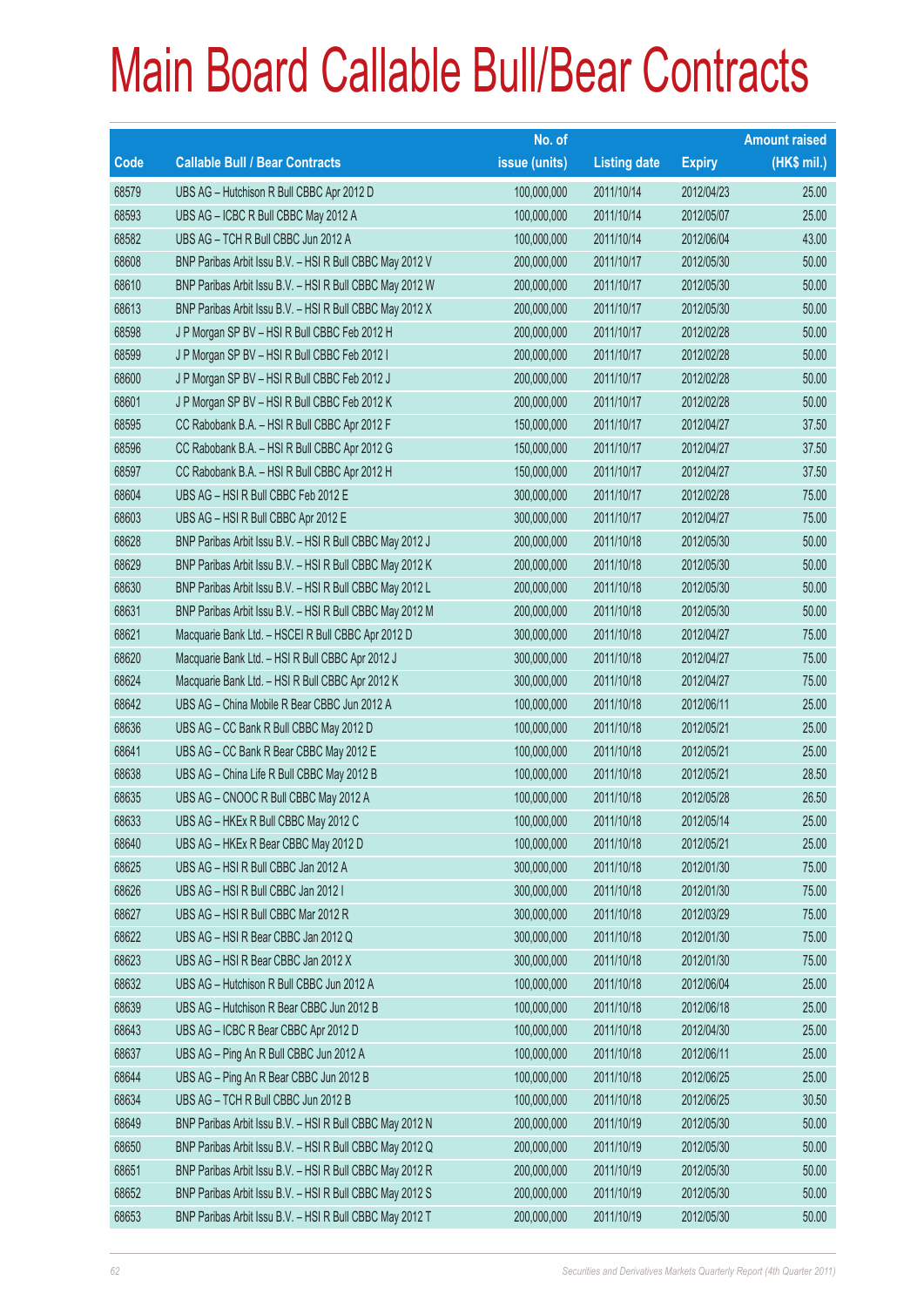|             |                                                             | No. of        |                     |               | <b>Amount raised</b> |
|-------------|-------------------------------------------------------------|---------------|---------------------|---------------|----------------------|
| <b>Code</b> | <b>Callable Bull / Bear Contracts</b>                       | issue (units) | <b>Listing date</b> | <b>Expiry</b> | $(HK$$ mil.)         |
| 68654       | BNP Paribas Arbit Issu B.V. - HSI R Bull CBBC May 2012 U    | 200,000,000   | 2011/10/19          | 2012/05/30    | 50.00                |
| 68647       | CC Rabobank B.A. - HSI R Bull CBBC Apr 2012 I               | 150,000,000   | 2011/10/19          | 2012/04/27    | 37.50                |
| 68648       | CC Rabobank B.A. - HSI R Bear CBBC Apr 2012 J               | 150,000,000   | 2011/10/19          | 2012/04/27    | 37.50                |
| 68659       | UBS AG - A50 China R Bull CBBC May 2012 E                   | 100,000,000   | 2011/10/19          | 2012/05/21    | 25.00                |
| 68655       | UBS AG - HSI R Bull CBBC Jan 2012 B                         | 300,000,000   | 2011/10/19          | 2012/01/30    | 75.00                |
| 68656       | UBS AG - HSI R Bull CBBC Feb 2012 J                         | 300,000,000   | 2011/10/19          | 2012/02/28    | 75.00                |
| 68658       | UBS AG - HSI R Bull CBBC Apr 2012 M                         | 300,000,000   | 2011/10/19          | 2012/04/27    | 75.00                |
| 68645       | UBS AG - HSI R Bear CBBC Apr 2012 D                         | 300,000,000   | 2011/10/19          | 2012/04/27    | 75.00                |
| 68646       | UBS AG - HSI R Bear CBBC May 2012 R                         | 300,000,000   | 2011/10/19          | 2012/05/30    | 75.00                |
| 68657       | UBS AG - ICBC R Bull CBBC Apr 2012 E                        | 100,000,000   | 2011/10/19          | 2012/04/16    | 25.00                |
| 68660       | UBS AG - Ping An R Bear CBBC Jun 2012 C                     | 100,000,000   | 2011/10/19          | 2012/06/18    | 25.00                |
| 68061#      | UBS AG - CC Bank R Bull CBBC Apr 2012 C                     | 100,000,000   | 2011/10/19          | 2012/04/02    | 13.10                |
| 68676       | BNP Paribas Arbit Issu B.V. - HSI R Bull CBBC Apr 2012 H    | 200,000,000   | 2011/10/20          | 2012/04/27    | 50.00                |
| 68677       | BNP Paribas Arbit Issu B.V. - HSI R Bull CBBC Apr 2012 T    | 200,000,000   | 2011/10/20          | 2012/04/27    | 50.00                |
| 68675       | BNP Paribas Arbit Issu B.V. - HSI R Bull CBBC Apr 2012 Z    | 200,000,000   | 2011/10/20          | 2012/04/27    | 50.00                |
| 68678       | J P Morgan SP BV - HSI R Bull CBBC Feb 2012 L               | 200,000,000   | 2011/10/20          | 2012/02/28    | 50.00                |
| 68679       | J P Morgan SP BV - HSI R Bull CBBC Feb 2012 M               | 200,000,000   | 2011/10/20          | 2012/02/28    | 50.00                |
| 68665       | KBC Fin Products Int'l Ltd. - HSI R Bull CBBC Feb 2012 M    | 108,000,000   | 2011/10/20          | 2012/02/28    | 27.00                |
| 68666       | KBC Fin Products Int'l Ltd. - HSI R Bull CBBC Mar 2012 I    | 128,000,000   | 2011/10/20          | 2012/03/29    | 32.00                |
| 68662       | Macquarie Bank Ltd. - HSI R Bull CBBC Apr 2012 L            | 300,000,000   | 2011/10/20          | 2012/04/27    | 75.00                |
| 68663       | Macquarie Bank Ltd. - HSI R Bear CBBC Apr 2012 M            | 300,000,000   | 2011/10/20          | 2012/04/27    | 75.00                |
| 68672       | UBS AG - China Life R Bull CBBC Jun 2012 A                  | 100,000,000   | 2011/10/20          | 2012/06/04    | 30.00                |
| 68674       | UBS AG - China Life R Bear CBBC May 2012 C                  | 100,000,000   | 2011/10/20          | 2012/05/28    | 32.50                |
| 68669       | UBS AG - HSBC R Bull CBBC Jun 2012 B                        | 100,000,000   | 2011/10/20          | 2012/06/04    | 25.00                |
| 68668       | UBS AG - HSI R Bull CBBC Jan 2012 G                         | 300,000,000   | 2011/10/20          | 2012/01/30    | 75.00                |
| 68667       | UBS AG - HSI R Bull CBBC Feb 2012 I                         | 300,000,000   | 2011/10/20          | 2012/02/28    | 75.00                |
| 68661       | UBS AG - HSI R Bear CBBC Jan 2012 L                         | 300,000,000   | 2011/10/20          | 2012/01/30    | 75.00                |
| 68664       | UBS AG - HSI R Bear CBBC Mar 2012 O                         | 100,000,000   | 2011/10/20          | 2012/03/29    | 25.00                |
| 68670       | UBS AG - Hutchison R Bull CBBC Jun 2012 C                   | 100,000,000   | 2011/10/20          | 2012/06/18    | 25.00                |
| 68673       | UBS AG - Hutchison R Bear CBBC Jun 2012 D                   | 100,000,000   | 2011/10/20          | 2012/06/04    | 25.00                |
| 68671       | UBS AG - Ping An R Bull CBBC Apr 2012 A                     | 100,000,000   | 2011/10/20          | 2012/04/23    | 25.00                |
| 68683       | BNP Paribas Arbit Issu B.V. - HSI R Bear CBBC Apr 2012 D    | 200,000,000   | 2011/10/21          | 2012/04/27    | 50.00                |
| 68682       | BNP Paribas Arbit Issu B.V. - HSI R Bear CBBC Apr 2012 U    | 200,000,000   | 2011/10/21          | 2012/04/27    | 50.00                |
| 68680       | Merrill Lynch Int'l & Co. C.V. - HSI R Bull CBBC Apr 2012 L | 100,000,000   | 2011/10/21          | 2012/04/27    | 25.00                |
| 68681       | Merrill Lynch Int'l & Co. C.V. - HSI R Bull CBBC Apr 2012 M | 100,000,000   | 2011/10/21          | 2012/04/27    | 25.00                |
| 68684       | UBS AG - HSI R Bull CBBC Jan 2012 N                         | 300,000,000   | 2011/10/21          | 2012/01/30    | 75.00                |
| 68685       | UBS AG - HSI R Bull CBBC Mar 2012 B                         | 300,000,000   | 2011/10/21          | 2012/03/29    | 75.00                |
| 68686       | UBS AG - HSI R Bear CBBC Jan 2012 O                         | 300,000,000   | 2011/10/21          | 2012/01/30    | 75.00                |
| 68687       | UBS AG - HSI R Bear CBBC Feb 2012 D                         | 300,000,000   | 2011/10/21          | 2012/02/28    | 75.00                |
| 68715       | BNP Paribas Arbit Issu B.V. - HSI R Bull CBBC Apr 2012 E    | 200,000,000   | 2011/10/24          | 2012/04/27    | 50.00                |
| 68694       | J P Morgan SP BV - HSI R Bull CBBC Feb 2012 R               | 200,000,000   | 2011/10/24          | 2012/02/28    | 50.00                |
| 68695       | J P Morgan SP BV - HSI R Bull CBBC Feb 2012 S               | 200,000,000   | 2011/10/24          | 2012/02/28    | 50.00                |
| 68696       | J P Morgan SP BV - HSI R Bull CBBC Feb 2012 T               | 200,000,000   | 2011/10/24          | 2012/02/28    | 50.00                |
| 68697       | J P Morgan SP BV - HSI R Bull CBBC Feb 2012 U               | 200,000,000   | 2011/10/24          | 2012/02/28    | 50.00                |
| 68690       | J P Morgan SP BV - HSI R Bear CBBC Feb 2012 N               | 200,000,000   | 2011/10/24          | 2012/02/28    | 50.00                |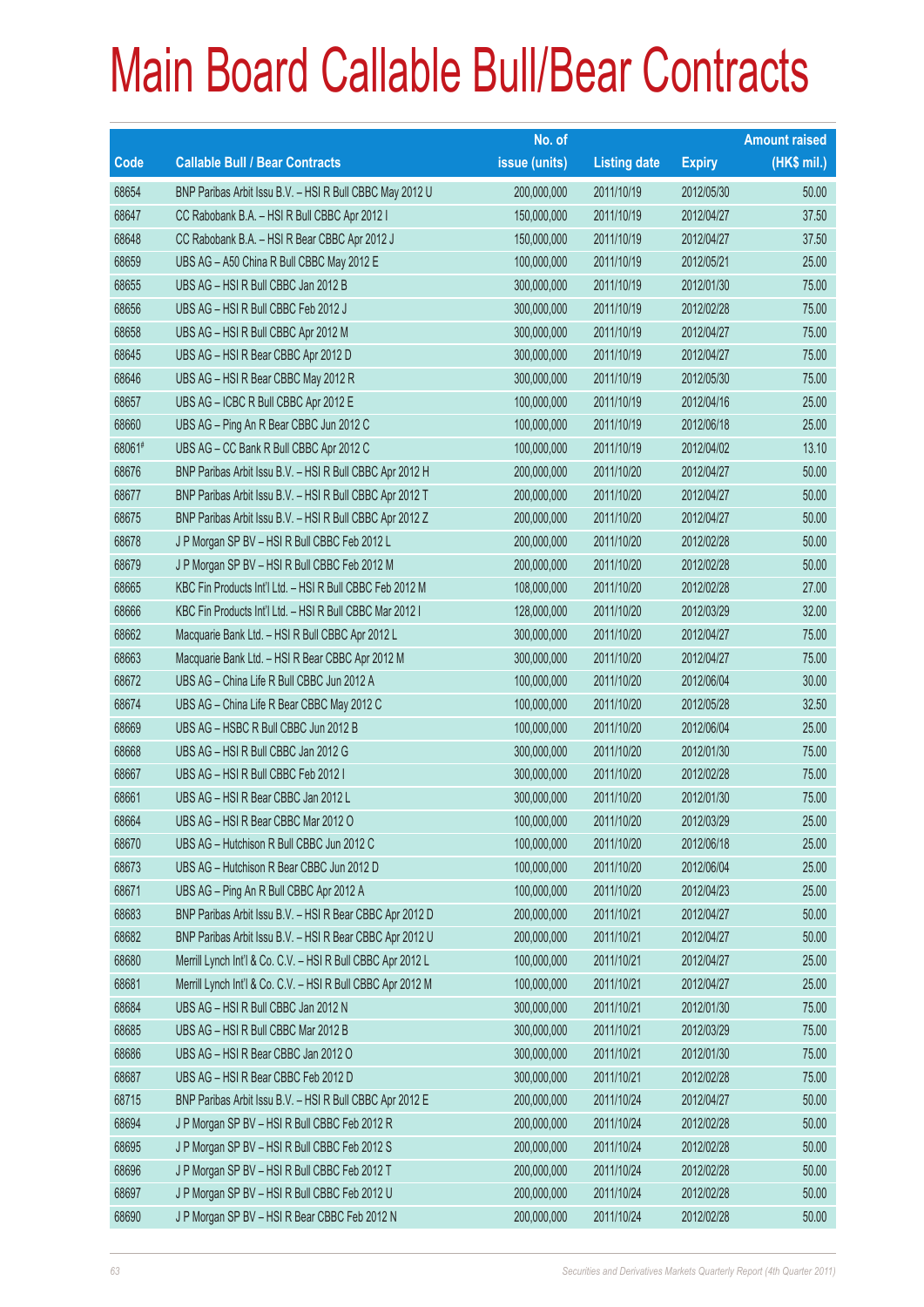|                          |                                                          | No. of        |                     |               | <b>Amount raised</b> |
|--------------------------|----------------------------------------------------------|---------------|---------------------|---------------|----------------------|
| $\overline{\text{Code}}$ | <b>Callable Bull / Bear Contracts</b>                    | issue (units) | <b>Listing date</b> | <b>Expiry</b> | (HK\$ mil.)          |
| 68691                    | J P Morgan SP BV - HSI R Bear CBBC Feb 2012 O            | 200,000,000   | 2011/10/24          | 2012/02/28    | 50.00                |
| 68692                    | J P Morgan SP BV - HSI R Bear CBBC Feb 2012 P            | 200,000,000   | 2011/10/24          | 2012/02/28    | 50.00                |
| 68693                    | J P Morgan SP BV - HSI R Bear CBBC Feb 2012 Q            | 200,000,000   | 2011/10/24          | 2012/02/28    | 50.00                |
| 68706                    | UBS AG - ABC R Bull CBBC May 2012 B                      | 100,000,000   | 2011/10/24          | 2012/05/21    | 25.00                |
| 68707                    | UBS AG - AIA R Bull CBBC Apr 2012 B                      | 100,000,000   | 2011/10/24          | 2012/04/30    | 29.00                |
| 68714                    | UBS AG - AIA R Bear CBBC May 2012 D                      | 100,000,000   | 2011/10/24          | 2012/05/14    | 66.00                |
| 68710                    | UBS AG - BOCL R Bull CBBC Apr 2012 A                     | 100,000,000   | 2011/10/24          | 2012/04/30    | 25.00                |
| 68705                    | UBS AG - China Mobile R Bull CBBC May 2012 A             | 100,000,000   | 2011/10/24          | 2012/05/28    | 25.00                |
| 68704                    | UBS AG - CC Bank R Bull CBBC Apr 2012 D                  | 100,000,000   | 2011/10/24          | 2012/04/23    | 25.00                |
| 68698                    | UBS AG - Cheung Kong R Bull CBBC Jun 2012 A              | 100,000,000   | 2011/10/24          | 2012/06/11    | 25.00                |
| 68703                    | UBS AG - CNOOC R Bull CBBC May 2012 B                    | 100,000,000   | 2011/10/24          | 2012/05/21    | 25.00                |
| 68713                    | UBS AG - CNOOC R Bear CBBC May 2012 C                    | 100,000,000   | 2011/10/24          | 2012/05/28    | 30.00                |
| 68700                    | UBS AG - Sinopec Corp R Bull CBBC May 2012 A             | 100,000,000   | 2011/10/24          | 2012/05/07    | 25.00                |
| 68711                    | UBS AG - A50 China R Bull CBBC Jun 2012 A                | 100,000,000   | 2011/10/24          | 2012/06/04    | 25.00                |
| 68688                    | UBS AG - HSI R Bull CBBC Feb 2012 L                      | 300,000,000   | 2011/10/24          | 2012/02/28    | 75.00                |
| 68716                    | UBS AG - HSI R Bull CBBC Mar 2012 L                      | 300,000,000   | 2011/10/24          | 2012/03/29    | 75.00                |
| 68717                    | UBS AG - HSI R Bull CBBC Mar 2012 N                      | 300,000,000   | 2011/10/24          | 2012/03/29    | 75.00                |
| 68689                    | UBS AG - HSI R Bear CBBC Feb 2012 N                      | 300,000,000   | 2011/10/24          | 2012/02/28    | 75.00                |
| 68708                    | UBS AG - ICBC R Bull CBBC Apr 2012 F                     | 100,000,000   | 2011/10/24          | 2012/04/23    | 25.00                |
| 68702                    | UBS AG - Petrochina R Bull CBBC May 2012 A               | 100,000,000   | 2011/10/24          | 2012/05/07    | 25.00                |
| 68709                    | UBS AG - Ping An R Bull CBBC Jun 2012 D                  | 100,000,000   | 2011/10/24          | 2012/06/18    | 25.00                |
| 68699                    | UBS AG - SHK Ppt R Bull CBBC May 2012 A                  | 100,000,000   | 2011/10/24          | 2012/05/28    | 25.00                |
| 68701                    | UBS AG - TCH R Bull CBBC May 2012 C                      | 100,000,000   | 2011/10/24          | 2012/05/21    | 25.00                |
| 68712                    | UBS AG - TCH R Bear CBBC Jun 2012 C                      | 100,000,000   | 2011/10/24          | 2012/06/18    | 33.00                |
| 68719                    | BNP Paribas Arbit Issu B.V. - HSI R Bear CBBC Mar 2012 J | 200,000,000   | 2011/10/25          | 2012/03/29    | 50.00                |
| 68728                    | BNP Paribas Arbit Issu B.V. - HSI R Bear CBBC Mar 2012 K | 200,000,000   | 2011/10/25          | 2012/03/29    | 50.00                |
| 68720                    | BNP Paribas Arbit Issu B.V. - HSI R Bear CBBC Apr 2012 G | 200,000,000   | 2011/10/25          | 2012/04/27    | 50.00                |
| 68722                    | UBS AG - China Mobile R Bull CBBC May 2012 B             | 100,000,000   | 2011/10/25          | 2012/05/21    | 25.00                |
| 68718                    | UBS AG - HSI R Bull CBBC Jan 2012 S                      | 300,000,000   | 2011/10/25          | 2012/01/30    | 75.00                |
| 68723                    | UBS AG - HSI R Bull CBBC May 2012 S                      | 300,000,000   | 2011/10/25          | 2012/05/30    | 75.00                |
| 68724                    | UBS AG - HSI R Bull CBBC Jun 2012 L                      | 300,000,000   | 2011/10/25          | 2012/06/28    | 75.00                |
| 68725                    | UBS AG - HSI R Bear CBBC Jan 2012 Y                      | 300,000,000   | 2011/10/25          | 2012/01/30    | 75.00                |
| 68726                    | UBS AG - HSI R Bear CBBC Mar 2012 X                      | 300,000,000   | 2011/10/25          | 2012/03/29    | 75.00                |
| 68727                    | UBS AG - HSI R Bear CBBC Mar 2012 Y                      | 300,000,000   | 2011/10/25          | 2012/03/29    | 75.00                |
| 68729                    | HK Bank - HSI R Bull CBBC Jun 2012 D                     | 100,000,000   | 2011/10/26          | 2012/06/28    | 25.00                |
| 68730                    | HK Bank - HSI R Bull CBBC Jul 2012 C                     | 100,000,000   | 2011/10/26          | 2012/07/30    | 25.00                |
| 68731                    | HK Bank - HSI R Bull CBBC Jun 2013 A                     | 150,000,000   | 2011/10/26          | 2013/06/27    | 37.50                |
| 68732                    | HK Bank - HSI R Bear CBBC Jun 2012 E                     | 100,000,000   | 2011/10/26          | 2012/06/28    | 25.00                |
| 68733                    | HK Bank - HSI R Bear CBBC Jul 2012 D                     | 100,000,000   | 2011/10/26          | 2012/07/30    | 25.00                |
| 68734                    | HK Bank - HSI R Bear CBBC Aug 2012 C                     | 150,000,000   | 2011/10/26          | 2012/08/30    | 37.50                |
| 68739                    | Macquarie Bank Ltd. - HSCEI R Bull CBBC Apr 2012 E       | 200,000,000   | 2011/10/26          | 2012/04/27    | 50.00                |
| 68738                    | Macquarie Bank Ltd. - HSI R Bull CBBC Apr 2012 N         | 300,000,000   | 2011/10/26          | 2012/04/27    | 75.00                |
| 68735                    | CC Rabobank B.A. - HSI R Bear CBBC Apr 2012 K            | 150,000,000   | 2011/10/26          | 2012/04/27    | 37.50                |
| 68740                    | UBS AG - HSI R Bull CBBC Feb 2012 P                      | 300,000,000   | 2011/10/26          | 2012/02/28    | 75.00                |
| 68736                    | UBS AG - HSI R Bear CBBC Feb 2012 M                      | 300,000,000   | 2011/10/26          | 2012/02/28    | 75.00                |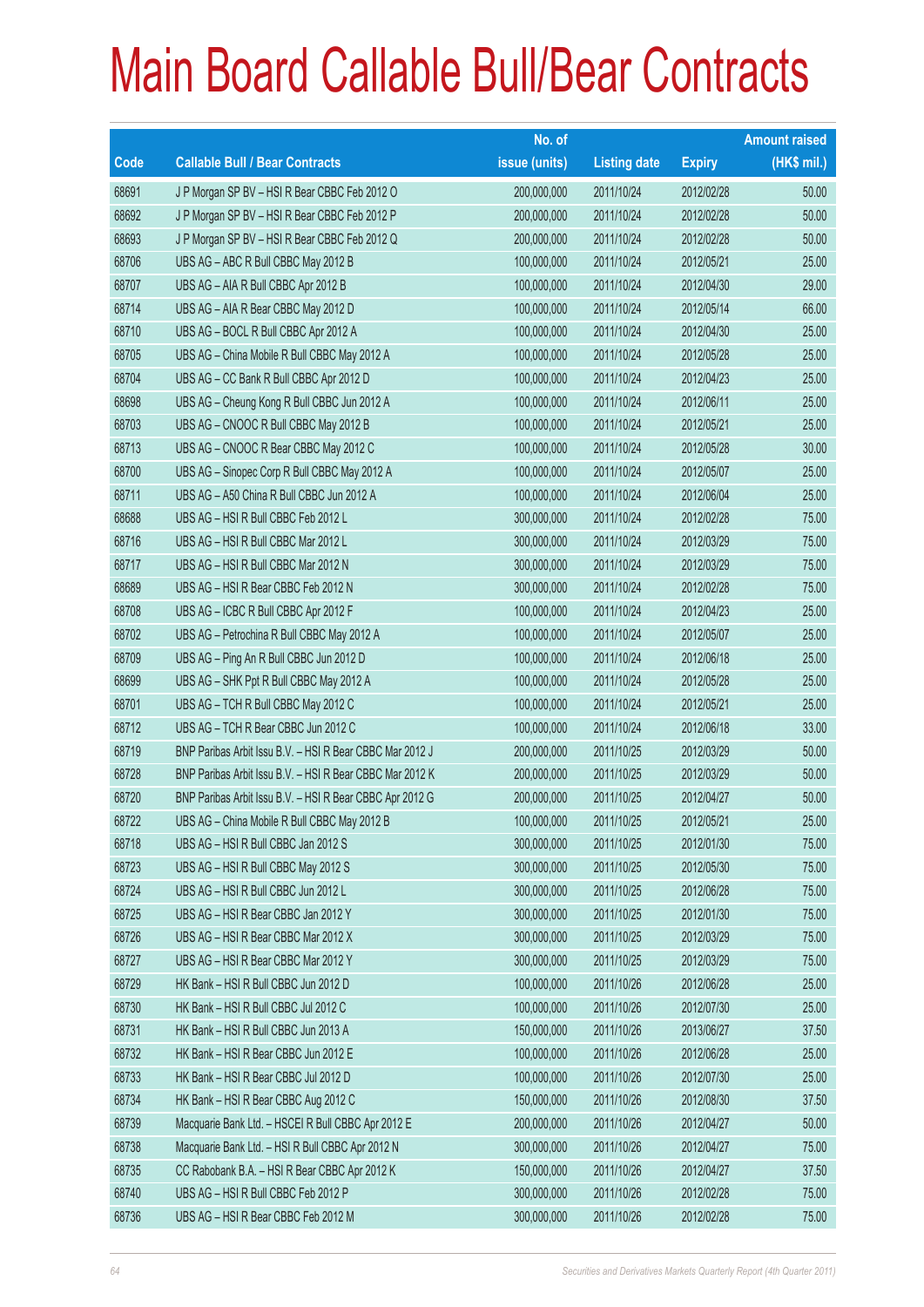|        |                                                             | No. of        |                     |               | <b>Amount raised</b> |
|--------|-------------------------------------------------------------|---------------|---------------------|---------------|----------------------|
| Code   | <b>Callable Bull / Bear Contracts</b>                       | issue (units) | <b>Listing date</b> | <b>Expiry</b> | $(HK$$ mil.)         |
| 68737  | UBS AG - HSI R Bear CBBC Apr 2012 K                         | 300,000,000   | 2011/10/26          | 2012/04/27    | 75.00                |
| 68744  | HK Bank - CC Bank R Bull CBBC Dec 2012 A                    | 80,000,000    | 2011/10/27          | 2012/12/18    | 20.00                |
| 68743  | HK Bank - CNOOC R Bull CBBC Oct 2012 A                      | 80,000,000    | 2011/10/27          | 2012/10/18    | 24.00                |
| 68745  | HK Bank - A50 R Bull CBBC Jun 2012 D                        | 100,000,000   | 2011/10/27          | 2012/06/26    | 25.00                |
| 68746  | HK Bank - A50 R Bull CBBC Aug 2012 C                        | 100,000,000   | 2011/10/27          | 2012/08/28    | 25.00                |
| 68747  | HK Bank - A50 R Bear CBBC Jun 2012 E                        | 100,000,000   | 2011/10/27          | 2012/06/26    | 25.00                |
| 68742  | HK Bank - Hutchison R Bull CBBC Oct 2012 A                  | 80,000,000    | 2011/10/27          | 2012/10/18    | 20.00                |
| 68750  | UBS AG - China Life R Bull CBBC Jun 2012 B                  | 100,000,000   | 2011/10/27          | 2012/06/04    | 37.50                |
| 68751  | UBS AG - China Life R Bear CBBC May 2012 D                  | 100,000,000   | 2011/10/27          | 2012/05/21    | 43.00                |
| 68748  | UBS AG - HSI R Bull CBBC Feb 2012 V                         | 300,000,000   | 2011/10/27          | 2012/02/28    | 75.00                |
| 68749  | UBS AG - HSI R Bull CBBC Feb 2012 W                         | 300,000,000   | 2011/10/27          | 2012/02/28    | 75.00                |
| 68741  | UBS AG - HSI R Bull CBBC Apr 2012 L                         | 300,000,000   | 2011/10/27          | 2012/04/27    | 75.00                |
| 68752  | UBS AG - HSI R Bear CBBC Jan 2012 D                         | 300,000,000   | 2011/10/27          | 2012/01/30    | 75.00                |
| 68756  | HK Bank - AIA R Bull CBBC Oct 2012 A                        | 80,000,000    | 2011/10/28          | 2012/10/18    | 20.00                |
| 68758  | HK Bank - AIA R Bear CBBC Jun 2012 A                        | 80,000,000    | 2011/10/28          | 2012/06/18    | 20.00                |
| 68757  | HK Bank - BOCL R Bull CBBC Jul 2012 A                       | 80,000,000    | 2011/10/28          | 2012/07/18    | 20.00                |
| 68759  | HK Bank - BOCL R Bear CBBC Jun 2012 A                       | 80,000,000    | 2011/10/28          | 2012/06/18    | 20.00                |
| 68760  | HK Bank - HSI R Bear CBBC Jun 2012 F                        | 100,000,000   | 2011/10/28          | 2012/06/28    | 25.00                |
| 68755  | HK Bank - Hutchison R Bull CBBC Jul 2012 A                  | 80,000,000    | 2011/10/28          | 2012/07/18    | 20.00                |
| 68753  | Merrill Lynch Int'l & Co. C.V. - HSI R Bear CBBC Apr 2012 N | 100,000,000   | 2011/10/28          | 2012/04/27    | 27.00                |
| 68754  | Merrill Lynch Int'l & Co. C.V. - HSI R Bear CBBC Apr 2012 O | 100,000,000   | 2011/10/28          | 2012/04/27    | 25.00                |
| 68761  | UBS AG - HSI R Bull CBBC Mar 2012 S                         | 300,000,000   | 2011/10/28          | 2012/03/29    | 75.00                |
| 68697# | J P Morgan SP BV - HSI R Bull CBBC Feb 2012 U               | 200,000,000   | 2011/10/28          | 2012/02/28    | 16.20                |
| 68776  | BNP Paribas Arbit Issu B.V. - HSI R Bull CBBC Apr 2012 L    | 200,000,000   | 2011/10/31          | 2012/04/27    | 50.00                |
| 68771  | BNP Paribas Arbit Issu B.V. - HSI R Bull CBBC May 2012 M    | 200,000,000   | 2011/10/31          | 2012/05/30    | 50.00                |
| 68772  | BNP Paribas Arbit Issu B.V. - HSI R Bull CBBC May 2012 Q    | 200,000,000   | 2011/10/31          | 2012/05/30    | 50.00                |
| 68773  | BNP Paribas Arbit Issu B.V. - HSI R Bull CBBC May 2012 R    | 200,000,000   | 2011/10/31          | 2012/05/30    | 50.00                |
| 68774  | BNP Paribas Arbit Issu B.V. - HSI R Bull CBBC May 2012 S    | 200,000,000   | 2011/10/31          | 2012/05/30    | 50.00                |
| 68775  | BNP Paribas Arbit Issu B.V. - HSI R Bull CBBC May 2012 T    | 200,000,000   | 2011/10/31          | 2012/05/30    | 50.00                |
| 68770  | BNP Paribas Arbit Issu B.V. - HSI R Bull CBBC May 2012 U    | 200,000,000   | 2011/10/31          | 2012/05/30    | 50.00                |
| 68763  | HK Bank - ABC R Bull CBBC Oct 2012 A                        | 80,000,000    | 2011/10/31          | 2012/10/18    | 20.00                |
| 68766  | HK Bank - ABC R Bear CBBC Oct 2012 B                        | 80,000,000    | 2011/10/31          | 2012/10/18    | 20.00                |
| 68767  | HK Bank - China Life R Bear CBBC Oct 2012 A                 | 80,000,000    | 2011/10/31          | 2012/10/18    | 36.00                |
| 68762  | HK Bank - HKEx R Bull CBBC Nov 2012 A                       | 80,000,000    | 2011/10/31          | 2012/11/28    | 20.00                |
| 68765  | HK Bank - HKEx R Bear CBBC Sep 2012 A                       | 80,000,000    | 2011/10/31          | 2012/09/18    | 20.00                |
| 68764  | HK Bank - SHK Ppt R Bear CBBC Dec 2012 A                    | 80,000,000    | 2011/10/31          | 2012/12/28    | 20.00                |
| 68782  | UBS AG - China Mobile R Bear CBBC May 2012 C                | 100,000,000   | 2011/10/31          | 2012/05/28    | 25.00                |
| 68779  | UBS AG - HKEx R Bear CBBC Jun 2012 A                        | 100,000,000   | 2011/10/31          | 2012/06/04    | 25.00                |
| 68778  | UBS AG - HSBC R Bear CBBC Jun 2012 C                        | 100,000,000   | 2011/10/31          | 2012/06/11    | 25.00                |
| 68783  | UBS AG - HSI R Bull CBBC Feb 2012 O                         | 300,000,000   | 2011/10/31          | 2012/02/28    | 75.00                |
| 68784  | UBS AG - HSI R Bull CBBC Mar 2012 G                         | 300,000,000   | 2011/10/31          | 2012/03/29    | 75.00                |
| 68785  | UBS AG - HSI R Bull CBBC Apr 2012 S                         | 300,000,000   | 2011/10/31          | 2012/04/27    | 75.00                |
| 68768  | UBS AG - HSI R Bear CBBC Feb 2012 K                         | 300,000,000   | 2011/10/31          | 2012/02/28    | 75.00                |
| 68769  | UBS AG - HSI R Bear CBBC Mar 2012 E                         | 300,000,000   | 2011/10/31          | 2012/03/29    | 75.00                |
| 68777  | UBS AG - ICBC R Bull CBBC May 2012 B                        | 100,000,000   | 2011/10/31          | 2012/05/28    | 25.00                |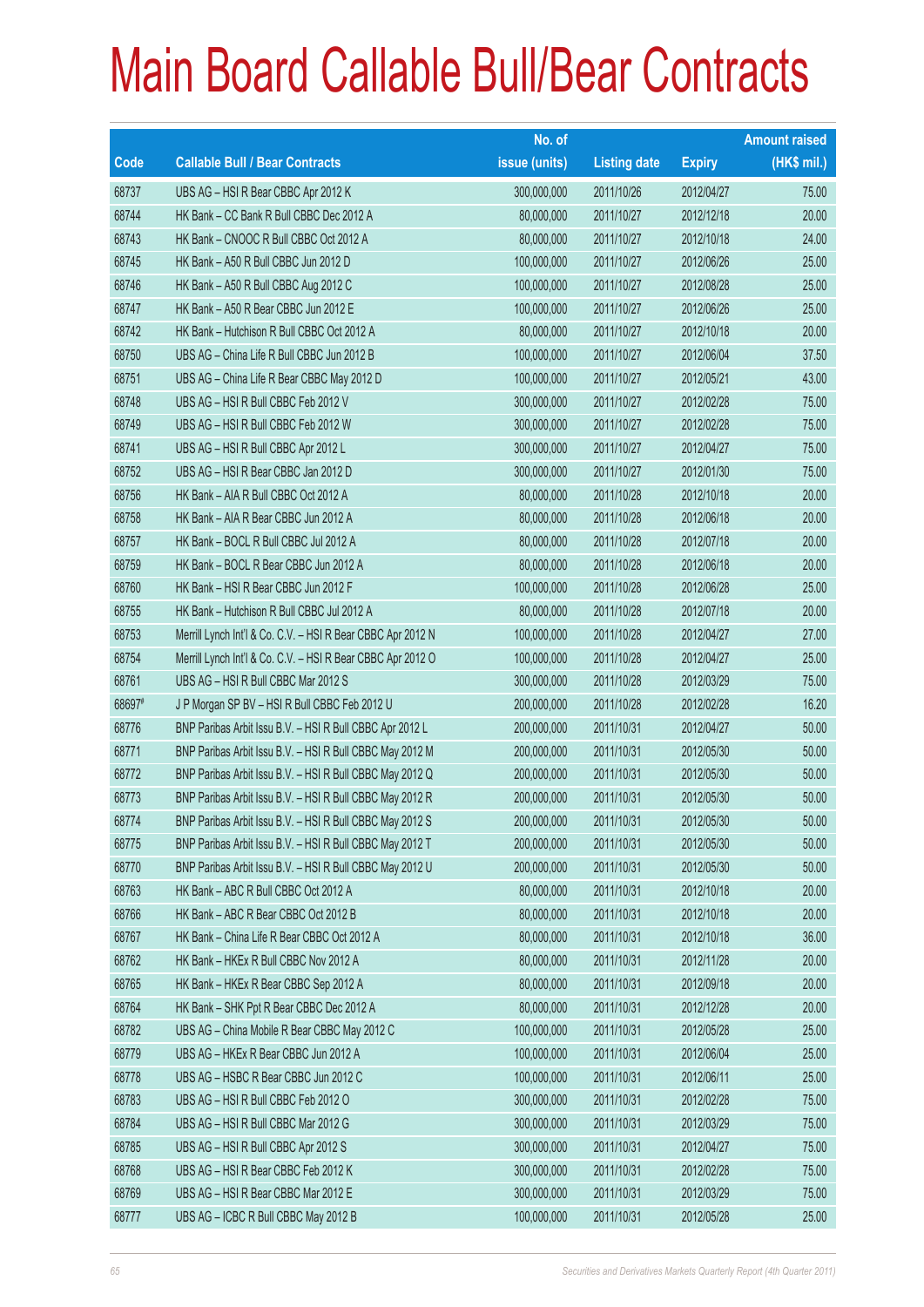|        |                                                             | No. of        |                     |               | <b>Amount raised</b> |
|--------|-------------------------------------------------------------|---------------|---------------------|---------------|----------------------|
| Code   | <b>Callable Bull / Bear Contracts</b>                       | issue (units) | <b>Listing date</b> | <b>Expiry</b> | (HK\$ mil.)          |
| 68781  | UBS AG - TCH R Bear CBBC May 2012 D                         | 100,000,000   | 2011/10/31          | 2012/05/28    | 25.00                |
| 68780  | UBS AG - TCH R Bear CBBC Jun 2012 D                         | 100,000,000   | 2011/10/31          | 2012/06/04    | 28.50                |
| 68792  | BNP Paribas Arbit Issu B.V. - A50 Ch R Bull CBBC Sep 2012 B | 100,000,000   | 2011/11/01          | 2012/09/27    | 25.00                |
| 68796  | BNP Paribas Arbit Issu B.V. - HSI R Bull CBBC Apr 2012 H    | 200,000,000   | 2011/11/01          | 2012/04/27    | 50.00                |
| 68797  | BNP Paribas Arbit Issu B.V. - HSI R Bull CBBC Apr 2012 T    | 200,000,000   | 2011/11/01          | 2012/04/27    | 50.00                |
| 68787  | HK Bank - HSI R Bull CBBC Aug 2012 D                        | 100,000,000   | 2011/11/01          | 2012/08/30    | 25.00                |
| 68786  | HK Bank - HSI R Bull CBBC Sep 2012 A                        | 100,000,000   | 2011/11/01          | 2012/09/27    | 25.00                |
| 68789  | HK Bank - ICBC R Bull CBBC Jul 2012 A                       | 80,000,000    | 2011/11/01          | 2012/07/18    | 20.00                |
| 68788  | HK Bank - PetCh R Bull CBBC Oct 2012 A                      | 80,000,000    | 2011/11/01          | 2012/10/26    | 20.00                |
| 68790  | HK Bank - PetCh R Bear CBBC Oct 2012 B                      | 80,000,000    | 2011/11/01          | 2012/10/26    | 20.00                |
| 68793  | J P Morgan SP BV - HSI R Bull CBBC Mar 2012 A               | 200,000,000   | 2011/11/01          | 2012/03/29    | 50.00                |
| 68794  | J P Morgan SP BV - HSI R Bull CBBC Mar 2012 B               | 200,000,000   | 2011/11/01          | 2012/03/29    | 50.00                |
| 68795  | J P Morgan SP BV - HSI R Bull CBBC Mar 2012 C               | 200,000,000   | 2011/11/01          | 2012/03/29    | 50.00                |
| 68804  | UBS AG - China Life R Bull CBBC May 2012 E                  | 100,000,000   | 2011/11/01          | 2012/05/21    | 25.00                |
| 68803  | UBS AG - China Life R Bull CBBC Jun 2012 C                  | 100,000,000   | 2011/11/01          | 2012/06/25    | 30.50                |
| 68799  | UBS AG - HSI R Bull CBBC Feb 2012 B                         | 300,000,000   | 2011/11/01          | 2012/02/28    | 75.00                |
| 68798  | UBS AG - HSI R Bull CBBC Feb 2012 Z                         | 300,000,000   | 2011/11/01          | 2012/02/28    | 75.00                |
| 68800  | UBS AG - HSI R Bull CBBC May 2012 T                         | 300,000,000   | 2011/11/01          | 2012/05/30    | 75.00                |
| 68801  | UBS AG - HSI R Bear CBBC Mar 2012 P                         | 300,000,000   | 2011/11/01          | 2012/03/29    | 75.00                |
| 68791  | UBS AG - HSI R Bear CBBC Apr 2012 H                         | 300,000,000   | 2011/11/01          | 2012/04/27    | 75.00                |
| 68802  | UBS AG - HSI R Bear CBBC Apr 2012 V                         | 300,000,000   | 2011/11/01          | 2012/04/27    | 75.00                |
| 66857# | HK Bank - HSI R Bear CBBC Jul 2012 B                        | 150,000,000   | 2011/11/01          | 2012/07/30    | 22.50                |
| 68813  | BNP Paribas Arbit Issu B.V. - HSI R Bull CBBC Apr 2012 Z    | 200,000,000   | 2011/11/02          | 2012/04/27    | 50.00                |
| 68809  | HK Bank - China Life R Bull CBBC Aug 2012 A                 | 80,000,000    | 2011/11/02          | 2012/08/16    | 28.00                |
| 68808  | HK Bank - China Shenhua R Bull CBBC Dec 2012 A              | 80,000,000    | 2011/11/02          | 2012/12/18    | 20.00                |
| 68811  | HK Bank - China Shenhua R Bear CBBC Dec 2012 B              | 80,000,000    | 2011/11/02          | 2012/12/18    | 20.00                |
| 68807  | HK Bank - TCH R Bull CBBC Aug 2012 A                        | 80,000,000    | 2011/11/02          | 2012/08/16    | 32.00                |
| 68810  | HK Bank - TCH R Bear CBBC Aug 2012 B                        | 80,000,000    | 2011/11/02          | 2012/08/16    | 24.00                |
| 68805  | Merrill Lynch Int'l & Co. C.V. - HSI R Bull CBBC May 2012 A | 100,000,000   | 2011/11/02          | 2012/05/30    | 25.00                |
| 68806  | UBS AG - HSI R Bull CBBC Mar 2012 J                         | 300,000,000   | 2011/11/02          | 2012/03/29    | 75.00                |
| 68814  | UBS AG - HSI R Bull CBBC Mar 2012 R                         | 300,000,000   | 2011/11/02          | 2012/03/29    | 75.00                |
| 68815  | UBS AG - HSI R Bull CBBC Jun 2012 M                         | 300,000,000   | 2011/11/02          | 2012/06/28    | 75.00                |
| 68812  | UBS AG - HSI R Bear CBBC Feb 2012 C                         | 300,000,000   | 2011/11/02          | 2012/02/28    | 75.00                |
| 68816  | UBS AG - HSI R Bear CBBC Jun 2012 N                         | 300,000,000   | 2011/11/02          | 2012/06/28    | 75.00                |
| 68817  | UBS AG - HSI R Bear CBBC Jul 2012 F                         | 300,000,000   | 2011/11/02          | 2012/07/30    | 75.00                |
| 68828  | BNP Paribas Arbit Issu B.V. - HSI R Bull CBBC Mar 2012 E    | 200,000,000   | 2011/11/03          | 2012/03/29    | 50.00                |
| 68826  | BNP Paribas Arbit Issu B.V. - HSI R Bull CBBC Mar 2012 L    | 200,000,000   | 2011/11/03          | 2012/03/29    | 50.00                |
| 68827  | BNP Paribas Arbit Issu B.V. - HSI R Bull CBBC Mar 2012 M    | 200,000,000   | 2011/11/03          | 2012/03/29    | 50.00                |
| 68832  | BNP Paribas Arbit Issu B.V. - HSI R Bull CBBC Apr 2012 D    | 200,000,000   | 2011/11/03          | 2012/04/27    | 50.00                |
| 68829  | BNP Paribas Arbit Issu B.V. - HSI R Bull CBBC Apr 2012 E    | 200,000,000   | 2011/11/03          | 2012/04/27    | 50.00                |
| 68831  | BNP Paribas Arbit Issu B.V. - HSI R Bull CBBC Apr 2012 G    | 200,000,000   | 2011/11/03          | 2012/04/27    | 50.00                |
| 68830  | BNP Paribas Arbit Issu B.V. - HSI R Bull CBBC Apr 2012 U    | 200,000,000   | 2011/11/03          | 2012/04/27    | 50.00                |
| 68820  | Macquarie Bank Ltd. - HSI R Bull CBBC May 2012 A            | 300,000,000   | 2011/11/03          | 2012/05/30    | 75.00                |
| 68821  | Macquarie Bank Ltd. - HSI R Bull CBBC May 2012 B            | 300,000,000   | 2011/11/03          | 2012/05/30    | 75.00                |
| 68822  | Macquarie Bank Ltd. - HSI R Bull CBBC May 2012 C            | 300,000,000   | 2011/11/03          | 2012/05/30    | 77.70                |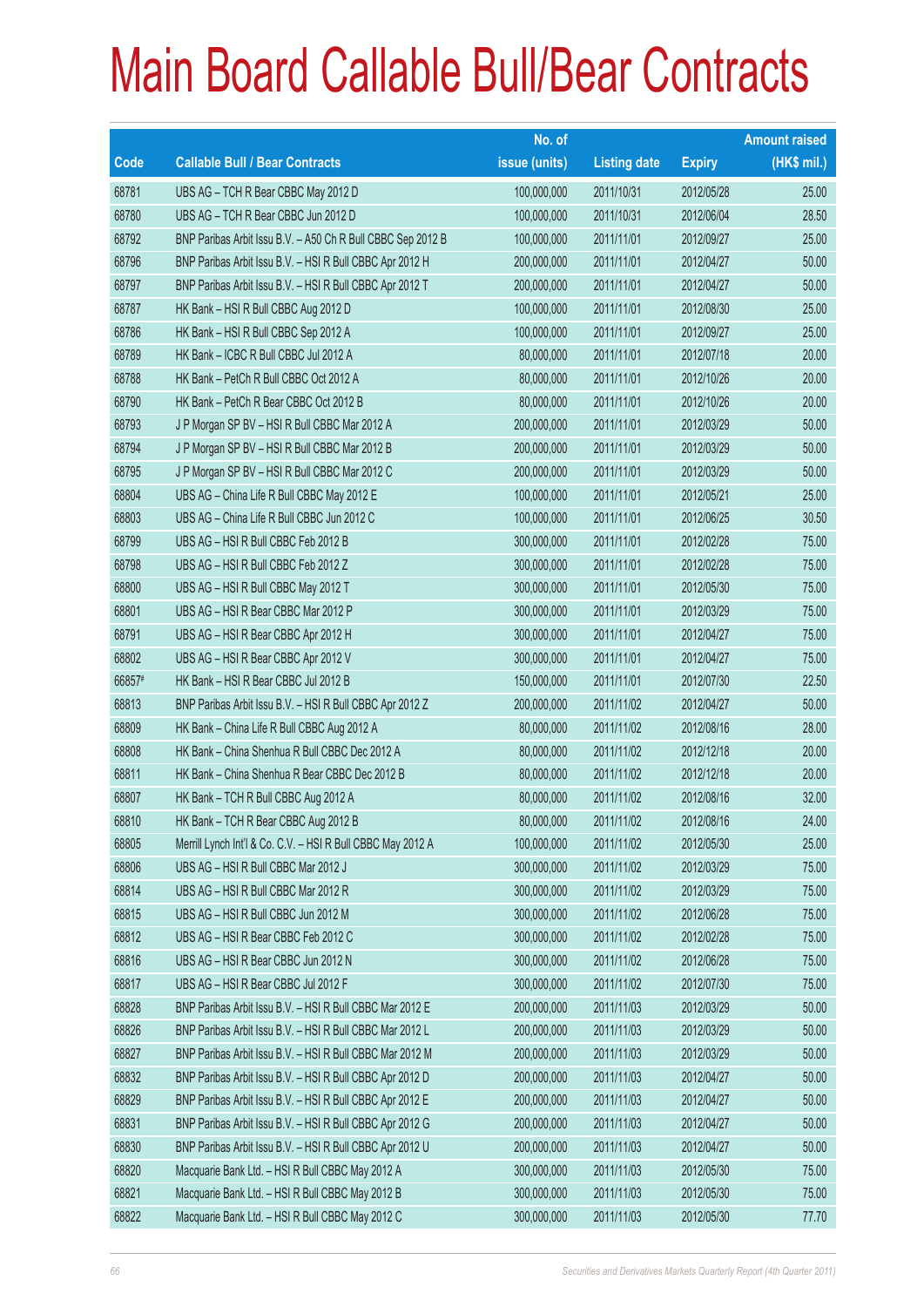|       |                                                             | No. of        |                     |               | <b>Amount raised</b> |
|-------|-------------------------------------------------------------|---------------|---------------------|---------------|----------------------|
| Code  | <b>Callable Bull / Bear Contracts</b>                       | issue (units) | <b>Listing date</b> | <b>Expiry</b> | $(HK$$ mil.)         |
| 68823 | Macquarie Bank Ltd. - HSI R Bear CBBC May 2012 D            | 300,000,000   | 2011/11/03          | 2012/05/30    | 75.00                |
| 68818 | Merrill Lynch Int'l & Co. C.V. - HSI R Bull CBBC May 2012 B | 100,000,000   | 2011/11/03          | 2012/05/30    | 25.00                |
| 68846 | UBS AG - CC Bank R Bull CBBC May 2012 F                     | 100,000,000   | 2011/11/03          | 2012/05/14    | 25.00                |
| 68851 | UBS AG - CC Bank R Bear CBBC Jul 2012 A                     | 100,000,000   | 2011/11/03          | 2012/07/16    | 25.00                |
| 68843 | UBS AG - A50 China R Bull CBBC May 2012 F                   | 100,000,000   | 2011/11/03          | 2012/05/14    | 25.00                |
| 68845 | UBS AG - HKEx R Bull CBBC Jun 2012 B                        | 100,000,000   | 2011/11/03          | 2012/06/11    | 25.00                |
| 68849 | UBS AG - HKEx R Bear CBBC Jun 2012 C                        | 100,000,000   | 2011/11/03          | 2012/06/18    | 35.00                |
| 68841 | UBS AG - HSCEI R Bull CBBC Jun 2012 A                       | 100,000,000   | 2011/11/03          | 2012/06/28    | 25.00                |
| 68842 | UBS AG - HSCEI R Bear CBBC Jun 2012 B                       | 100,000,000   | 2011/11/03          | 2012/06/28    | 25.00                |
| 68833 | UBS AG - HSI R Bull CBBC Feb 2012 I                         | 300,000,000   | 2011/11/03          | 2012/02/28    | 75.00                |
| 68834 | UBS AG - HSI R Bull CBBC Mar 2012 B                         | 300,000,000   | 2011/11/03          | 2012/03/29    | 75.00                |
| 68835 | UBS AG - HSI R Bull CBBC Mar 2012 L                         | 300,000,000   | 2011/11/03          | 2012/03/29    | 75.00                |
| 68836 | UBS AG - HSI R Bull CBBC Jun 2012 O                         | 300,000,000   | 2011/11/03          | 2012/06/28    | 75.00                |
| 68837 | UBS AG - HSI R Bear CBBC Feb 2012 J                         | 300,000,000   | 2011/11/03          | 2012/02/28    | 75.00                |
| 68819 | UBS AG - HSI R Bear CBBC Feb 2012 Q                         | 300,000,000   | 2011/11/03          | 2012/02/28    | 75.00                |
| 68824 | UBS AG - HSI R Bear CBBC Feb 2012 R                         | 300,000,000   | 2011/11/03          | 2012/02/28    | 75.00                |
| 68825 | UBS AG - HSI R Bear CBBC Apr 2012 C                         | 300,000,000   | 2011/11/03          | 2012/04/27    | 75.00                |
| 68838 | UBS AG - HSI R Bear CBBC Apr 2012 Z                         | 300,000,000   | 2011/11/03          | 2012/04/27    | 75.00                |
| 68839 | UBS AG - HSI R Bear CBBC May 2012 U                         | 300,000,000   | 2011/11/03          | 2012/05/30    | 78.00                |
| 68840 | UBS AG - HSI R Bear CBBC May 2012 V                         | 300,000,000   | 2011/11/03          | 2012/05/30    | 75.00                |
| 68847 | UBS AG - ICBC R Bull CBBC Jul 2012 A                        | 100,000,000   | 2011/11/03          | 2012/07/16    | 25.00                |
| 68852 | UBS AG - ICBC R Bear CBBC Jul 2012 B                        | 100,000,000   | 2011/11/03          | 2012/07/23    | 25.00                |
| 68844 | UBS AG - Jiangxi Copper R Bull CBBC Jun 2012 A              | 100,000,000   | 2011/11/03          | 2012/06/11    | 60.00                |
| 68848 | UBS AG - Jiangxi Copper R Bear CBBC Jun 2012 B              | 100,000,000   | 2011/11/03          | 2012/06/18    | 62.00                |
| 68850 | UBS AG - TCH R Bear CBBC Jul 2012 A                         | 100,000,000   | 2011/11/03          | 2012/07/16    | 32.00                |
| 68868 | BNP Paribas Arbit Issu B.V. - HSI R Bull CBBC Mar 2012 F    | 200,000,000   | 2011/11/04          | 2012/03/29    | 50.00                |
| 68871 | BNP Paribas Arbit Issu B.V. - HSI R Bull CBBC Mar 2012 G    | 200,000,000   | 2011/11/04          | 2012/03/29    | 50.00                |
| 68869 | BNP Paribas Arbit Issu B.V. - HSI R Bull CBBC Mar 2012 N    | 200,000,000   | 2011/11/04          | 2012/03/29    | 50.00                |
| 68870 | BNP Paribas Arbit Issu B.V. - HSI R Bull CBBC Mar 2012 O    | 200,000,000   | 2011/11/04          | 2012/03/29    | 50.00                |
| 68876 | J P Morgan SP BV - HSI R Bull CBBC Mar 2012 H               | 200,000,000   | 2011/11/04          | 2012/03/29    | 50.00                |
| 68877 | J P Morgan SP BV - HSI R Bull CBBC Mar 2012 I               | 200,000,000   | 2011/11/04          | 2012/03/29    | 50.00                |
| 68878 | J P Morgan SP BV - HSI R Bull CBBC Mar 2012 J               | 200,000,000   | 2011/11/04          | 2012/03/29    | 50.00                |
| 68879 | J P Morgan SP BV - HSI R Bull CBBC Mar 2012 K               | 200,000,000   | 2011/11/04          | 2012/03/29    | 50.00                |
| 68872 | J P Morgan SP BV - HSI R Bear CBBC Mar 2012 D               | 200,000,000   | 2011/11/04          | 2012/03/29    | 50.00                |
| 68873 | J P Morgan SP BV - HSI R Bear CBBC Mar 2012 E               | 200,000,000   | 2011/11/04          | 2012/03/29    | 50.00                |
| 68874 | J P Morgan SP BV - HSI R Bear CBBC Mar 2012 F               | 200,000,000   | 2011/11/04          | 2012/03/29    | 50.00                |
| 68875 | J P Morgan SP BV - HSI R Bear CBBC Mar 2012 G               | 200,000,000   | 2011/11/04          | 2012/03/29    | 50.00                |
| 68853 | Merrill Lynch Int'l & Co. C.V. - HSI R Bull CBBC May 2012 C | 100,000,000   | 2011/11/04          | 2012/05/30    | 25.00                |
| 68862 | UBS AG - China Life R Bull CBBC Jul 2012 A                  | 100,000,000   | 2011/11/04          | 2012/07/16    | 28.00                |
| 68866 | UBS AG - China Life R Bear CBBC Jul 2012 B                  | 100,000,000   | 2011/11/04          | 2012/07/23    | 28.00                |
| 68867 | UBS AG - China Life R Bear CBBC Sep 2012 A                  | 100,000,000   | 2011/11/04          | 2012/09/17    | 58.00                |
| 68864 | UBS AG - HKEx R Bear CBBC May 2012 E                        | 100,000,000   | 2011/11/04          | 2012/05/21    | 36.00                |
| 68857 | UBS AG - HSI R Bull CBBC Feb 2012 N                         | 300,000,000   | 2011/11/04          | 2012/02/28    | 75.00                |
| 68858 | UBS AG - HSI R Bull CBBC Mar 2012 O                         | 300,000,000   | 2011/11/04          | 2012/03/29    | 75.00                |
| 68859 | UBS AG - HSI R Bull CBBC Jun 2012 P                         | 300,000,000   | 2011/11/04          | 2012/06/28    | 75.00                |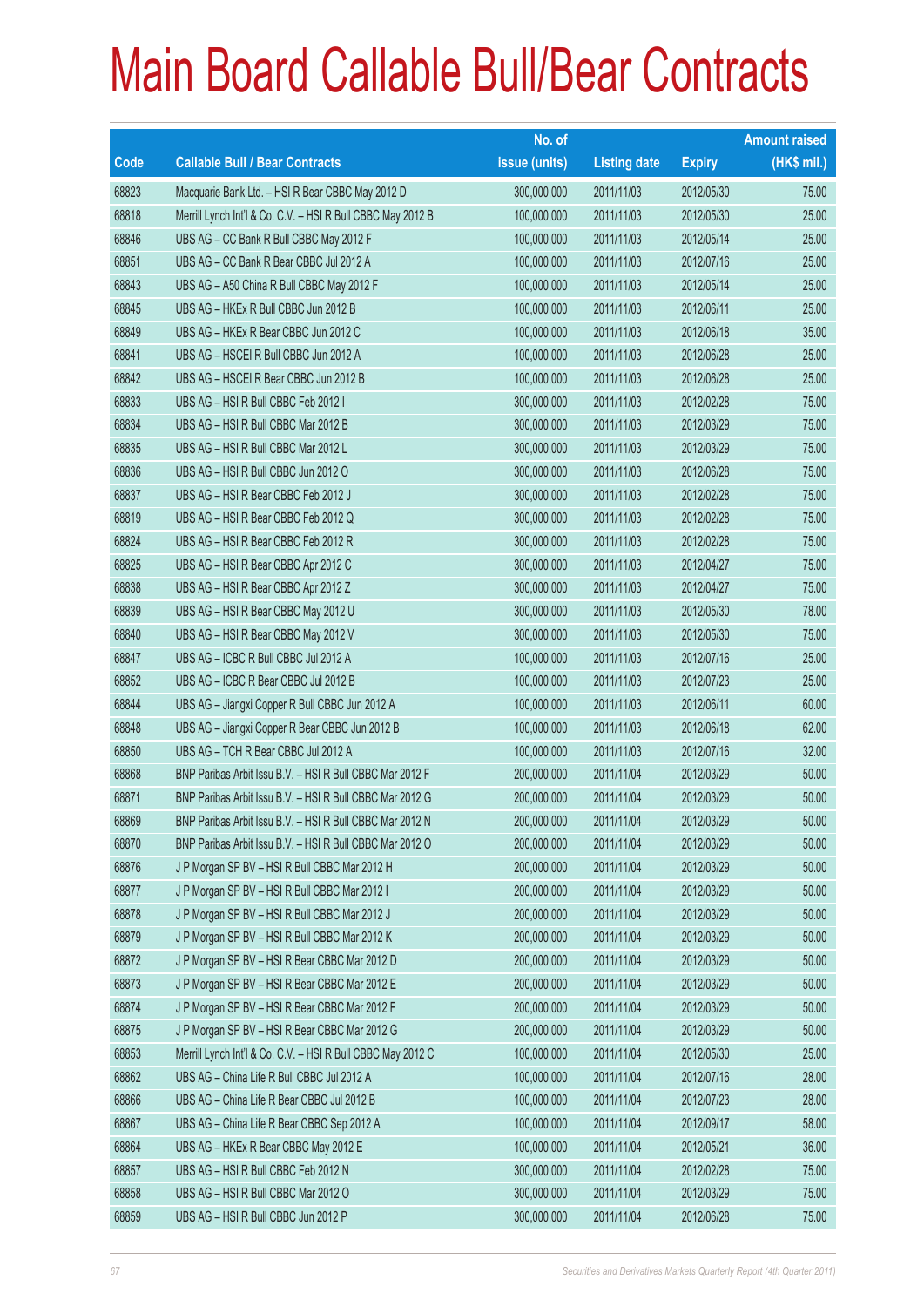|       |                                                             | No. of        |                     |               | <b>Amount raised</b> |
|-------|-------------------------------------------------------------|---------------|---------------------|---------------|----------------------|
| Code  | <b>Callable Bull / Bear Contracts</b>                       | issue (units) | <b>Listing date</b> | <b>Expiry</b> | $(HK$$ mil.)         |
| 68854 | UBS AG - HSI R Bear CBBC Feb 2012 D                         | 300,000,000   | 2011/11/04          | 2012/02/28    | 75.00                |
| 68855 | UBS AG - HSI R Bear CBBC Mar 2012 N                         | 300,000,000   | 2011/11/04          | 2012/03/29    | 75.00                |
| 68856 | UBS AG - HSI R Bear CBBC May 2012 W                         | 300,000,000   | 2011/11/04          | 2012/05/30    | 75.00                |
| 68860 | UBS AG - Hutchison R Bull CBBC Jul 2012 A                   | 100,000,000   | 2011/11/04          | 2012/07/16    | 25.00                |
| 68863 | UBS AG - Hutchison R Bear CBBC Jul 2012 B                   | 100,000,000   | 2011/11/04          | 2012/07/23    | 25.00                |
| 68861 | UBS AG - Ping An R Bull CBBC Jul 2012 A                     | 100,000,000   | 2011/11/04          | 2012/07/16    | 25.00                |
| 68865 | UBS AG - Ping An R Bear CBBC Jul 2012 B                     | 100,000,000   | 2011/11/04          | 2012/07/23    | 25.00                |
| 68893 | BNP Paribas Arbit Issu B.V. - HSI R Bull CBBC Mar 2012 H    | 200,000,000   | 2011/11/07          | 2012/03/29    | 50.00                |
| 68894 | BNP Paribas Arbit Issu B.V. - HSI R Bull CBBC Mar 2012 Q    | 200,000,000   | 2011/11/07          | 2012/03/29    | 50.00                |
| 68896 | BNP Paribas Arbit Issu B.V. - HSI R Bear CBBC Mar 2012 P    | 200,000,000   | 2011/11/07          | 2012/03/29    | 50.00                |
| 68895 | BNP Paribas Arbit Issu B.V. - HSI R Bear CBBC Mar 2012 R    | 200,000,000   | 2011/11/07          | 2012/03/29    | 50.00                |
| 68881 | HK Bank - HSI R Bull CBBC Oct 2012 A                        | 150,000,000   | 2011/11/07          | 2012/10/30    | 37.50                |
| 68882 | HK Bank - HSI R Bull CBBC Oct 2012 B                        | 150,000,000   | 2011/11/07          | 2012/10/30    | 37.50                |
| 68886 | Macquarie Bank Ltd. - HSCEI R Bull CBBC May 2012 A          | 200,000,000   | 2011/11/07          | 2012/05/30    | 50.00                |
| 68887 | Macquarie Bank Ltd. - HSCEI R Bear CBBC May 2012 B          | 200,000,000   | 2011/11/07          | 2012/05/30    | 50.00                |
| 68880 | Merrill Lynch Int'l & Co. C.V. - HSI R Bull CBBC May 2012 D | 100,000,000   | 2011/11/07          | 2012/05/30    | 25.00                |
| 68897 | UBS AG - China Life R Bull CBBC Jun 2012 D                  | 100,000,000   | 2011/11/07          | 2012/06/18    | 25.00                |
| 68890 | UBS AG - CNOOC R Bear CBBC Jun 2012 A                       | 100,000,000   | 2011/11/07          | 2012/06/25    | 27.00                |
| 68883 | UBS AG - HSI R Bull CBBC Feb 2012 M                         | 300,000,000   | 2011/11/07          | 2012/02/28    | 75.00                |
| 68885 | UBS AG - HSI R Bull CBBC Apr 2012 D                         | 300,000,000   | 2011/11/07          | 2012/04/27    | 75.00                |
| 68884 | UBS AG - HSI R Bull CBBC Apr 2012 F                         | 300,000,000   | 2011/11/07          | 2012/04/27    | 75.00                |
| 68891 | UBS AG - HSI R Bear CBBC Feb 2012 S                         | 300,000,000   | 2011/11/07          | 2012/02/28    | 75.00                |
| 68892 | UBS AG - HSI R Bear CBBC Apr 2012 M                         | 300,000,000   | 2011/11/07          | 2012/04/27    | 75.00                |
| 68888 | UBS AG - HSI R Bear CBBC Jun 2012 Q                         | 300,000,000   | 2011/11/07          | 2012/06/28    | 75.00                |
| 68889 | UBS AG - HSI R Bear CBBC Jul 2012 G                         | 300,000,000   | 2011/11/07          | 2012/07/30    | 75.00                |
| 68960 | BNP Paribas Arbit Issu B.V. - HSI R Bear CBBC Mar 2012 S    | 200,000,000   | 2011/11/08          | 2012/03/29    | 50.00                |
| 68961 | BNP Paribas Arbit Issu B.V. - HSI R Bear CBBC Mar 2012 T    | 200,000,000   | 2011/11/08          | 2012/03/29    | 50.00                |
| 68962 | BNP Paribas Arbit Issu B.V. - HSI R Bear CBBC Mar 2012 U    | 200,000,000   | 2011/11/08          | 2012/03/29    | 50.00                |
| 68934 | Credit Suisse AG - ABC R Bull CBBC Jul 2012 A               | 100,000,000   | 2011/11/08          | 2012/07/30    | 25.00                |
| 68947 | Credit Suisse AG - AIA R Bull CBBC Apr 2012 A               | 100,000,000   | 2011/11/08          | 2012/04/16    | 32.00                |
| 68946 | Credit Suisse AG - AIA R Bear CBBC Mar 2012 E               | 100,000,000   | 2011/11/08          | 2012/03/12    | 45.00                |
| 68935 | Credit Suisse AG - China Mobile R Bear CBBC Apr 2012 A      | 100,000,000   | 2011/11/08          | 2012/04/16    | 25.00                |
| 68942 | Credit Suisse AG - CCB R Bull CBBC May 2012 A               | 100,000,000   | 2011/11/08          | 2012/05/14    | 25.00                |
| 68941 | Credit Suisse AG - CCB R Bear CBBC Apr 2012 B               | 100,000,000   | 2011/11/08          | 2012/04/16    | 25.00                |
| 68949 | Credit Suisse AG - China Life R Bull CBBC May 2012 A        | 100,000,000   | 2011/11/08          | 2012/05/14    | 31.00                |
| 68948 | Credit Suisse AG - China Life R Bear CBBC Mar 2012 A        | 100,000,000   | 2011/11/08          | 2012/03/12    | 29.00                |
| 68940 | Credit Suisse AG - CNOOC R Bull CBBC Jun 2012 A             | 100,000,000   | 2011/11/08          | 2012/06/18    | 31.00                |
| 68939 | Credit Suisse AG - CNOOC R Bear CBBC Apr 2012 A             | 100,000,000   | 2011/11/08          | 2012/04/16    | 25.00                |
| 68932 | Credit Suisse AG - A50 China R Bull CBBC Mar 2012 G         | 100,000,000   | 2011/11/08          | 2012/03/12    | 25.00                |
| 68933 | Credit Suisse AG - A50 China R Bull CBBC May 2012 A         | 100,000,000   | 2011/11/08          | 2012/05/14    | 25.00                |
| 68943 | Credit Suisse AG - HKEx R Bull CBBC May 2012 A              | 100,000,000   | 2011/11/08          | 2012/05/14    | 25.00                |
| 68944 | Credit Suisse AG - HKEx R Bull CBBC May 2012 B              | 100,000,000   | 2011/11/08          | 2012/05/14    | 25.00                |
| 68945 | Credit Suisse AG - HKEx R Bull CBBC May 2012 C              | 100,000,000   | 2011/11/08          | 2012/05/14    | 30.00                |
| 68936 | Credit Suisse AG - HSBC R Bull CBBC Jun 2012 A              | 100,000,000   | 2011/11/08          | 2012/06/18    | 25.00                |
| 68918 | Credit Suisse AG - HSI R Bull CBBC Apr 2012 Q               | 400,000,000   | 2011/11/08          | 2012/04/27    | 100.00               |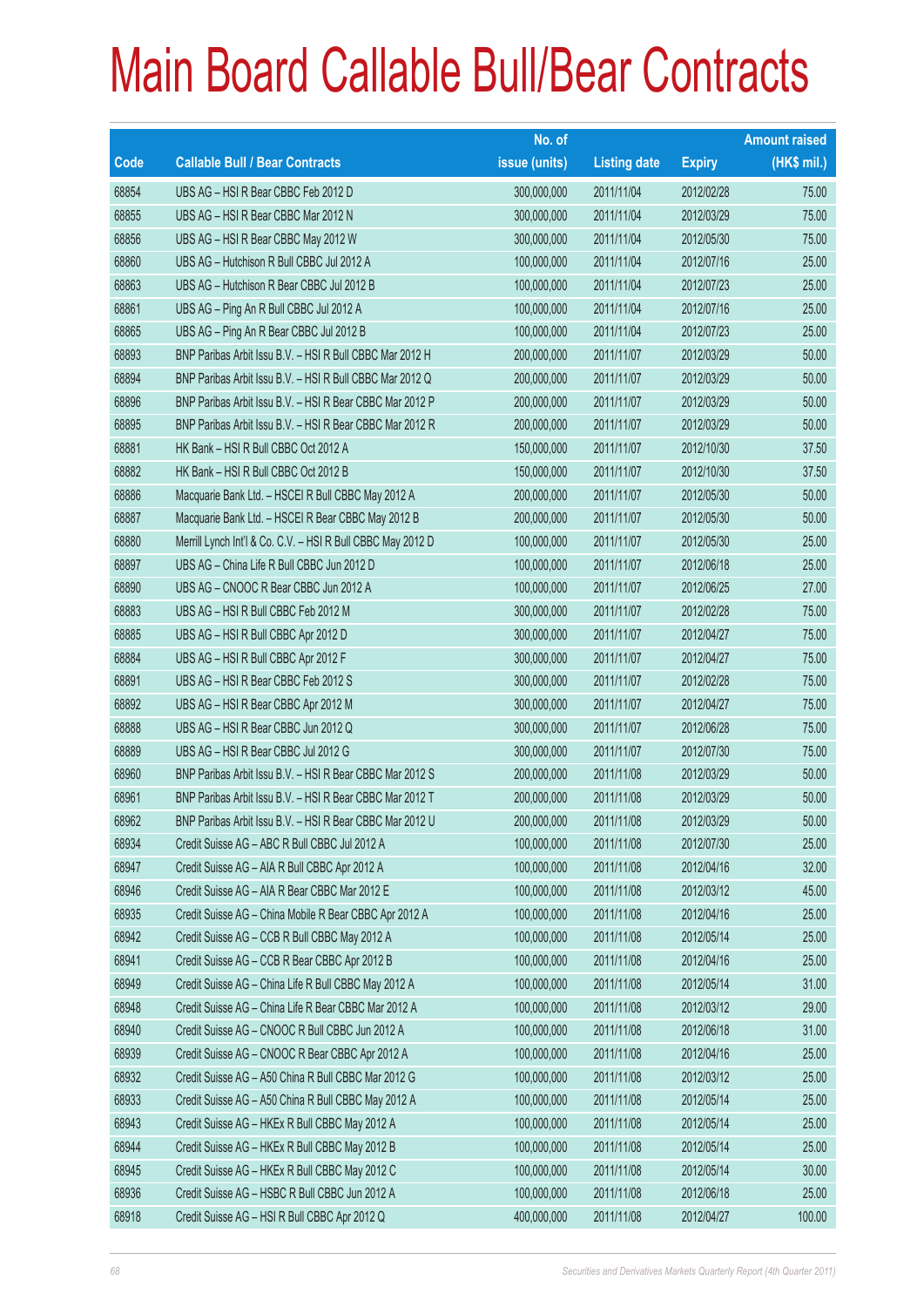|        |                                                     | No. of        |                     |               | <b>Amount raised</b> |
|--------|-----------------------------------------------------|---------------|---------------------|---------------|----------------------|
| Code   | <b>Callable Bull / Bear Contracts</b>               | issue (units) | <b>Listing date</b> | <b>Expiry</b> | $(HK$$ mil.)         |
| 68921  | Credit Suisse AG - HSI R Bull CBBC Apr 2012 R       | 400,000,000   | 2011/11/08          | 2012/04/27    | 100.00               |
| 68909  | Credit Suisse AG - HSI R Bull CBBC May 2012 L       | 400,000,000   | 2011/11/08          | 2012/05/30    | 100.00               |
| 68910  | Credit Suisse AG - HSI R Bull CBBC May 2012 M       | 400,000,000   | 2011/11/08          | 2012/05/30    | 100.00               |
| 68911  | Credit Suisse AG - HSI R Bull CBBC May 2012 N       | 400,000,000   | 2011/11/08          | 2012/05/30    | 100.00               |
| 68912  | Credit Suisse AG - HSI R Bull CBBC Jun 2012 P       | 400,000,000   | 2011/11/08          | 2012/06/28    | 100.00               |
| 68914  | Credit Suisse AG - HSI R Bull CBBC Jun 2012 Q       | 400,000,000   | 2011/11/08          | 2012/06/28    | 100.00               |
| 68916  | Credit Suisse AG - HSI R Bull CBBC Jun 2012 R       | 400,000,000   | 2011/11/08          | 2012/06/28    | 100.00               |
| 68919  | Credit Suisse AG - HSI R Bull CBBC Jun 2012 S       | 400,000,000   | 2011/11/08          | 2012/06/28    | 100.00               |
| 68922  | Credit Suisse AG - HSI R Bull CBBC Jun 2012 T       | 400,000,000   | 2011/11/08          | 2012/06/28    | 100.00               |
| 68924  | Credit Suisse AG - HSI R Bull CBBC Jun 2012 U       | 400,000,000   | 2011/11/08          | 2012/06/28    | 100.00               |
| 68913  | Credit Suisse AG - HSI R Bull CBBC Jul 2012 J       | 400,000,000   | 2011/11/08          | 2012/07/30    | 100.00               |
| 68915  | Credit Suisse AG - HSI R Bull CBBC Jul 2012 K       | 400,000,000   | 2011/11/08          | 2012/07/30    | 100.00               |
| 68917  | Credit Suisse AG - HSI R Bull CBBC Jul 2012 L       | 400,000,000   | 2011/11/08          | 2012/07/30    | 100.00               |
| 68920  | Credit Suisse AG - HSI R Bull CBBC Jul 2012 M       | 400,000,000   | 2011/11/08          | 2012/07/30    | 100.00               |
| 68923  | Credit Suisse AG - HSI R Bull CBBC Jul 2012 N       | 400,000,000   | 2011/11/08          | 2012/07/30    | 100.00               |
| 68925  | Credit Suisse AG - HSI R Bull CBBC Jul 2012 O       | 400,000,000   | 2011/11/08          | 2012/07/30    | 100.00               |
| 68906  | Credit Suisse AG - HSI R Bull CBBC Aug 2012 G       | 400,000,000   | 2011/11/08          | 2012/08/30    | 100.00               |
| 68908  | Credit Suisse AG - HSI R Bull CBBC Aug 2012 H       | 400,000,000   | 2011/11/08          | 2012/08/30    | 100.00               |
| 68905  | Credit Suisse AG - HSI R Bull CBBC Sep 2012 A       | 400,000,000   | 2011/11/08          | 2012/09/27    | 100.00               |
| 68907  | Credit Suisse AG - HSI R Bull CBBC Sep 2012 B       | 400,000,000   | 2011/11/08          | 2012/09/27    | 100.00               |
| 68958  | Credit Suisse AG - HSI R Bear CBBC Feb 2012 A       | 400,000,000   | 2011/11/08          | 2012/02/28    | 100.00               |
| 68959  | Credit Suisse AG - HSI R Bear CBBC Feb 2012 B       | 400,000,000   | 2011/11/08          | 2012/02/28    | 100.00               |
| 68904  | Credit Suisse AG - HSI R Bear CBBC Feb 2012 L       | 400,000,000   | 2011/11/08          | 2012/02/28    | 100.00               |
| 68901  | Credit Suisse AG - HSI R Bear CBBC Feb 2012 M       | 400,000,000   | 2011/11/08          | 2012/02/28    | 100.00               |
| 68902  | Credit Suisse AG - HSI R Bear CBBC Feb 2012 V       | 400,000,000   | 2011/11/08          | 2012/02/28    | 100.00               |
| 68957  | Credit Suisse AG - HSI R Bear CBBC Mar 2012 V       | 400,000,000   | 2011/11/08          | 2012/03/29    | 100.00               |
| 68903  | Credit Suisse AG - HSI R Bear CBBC Mar 2012 Z       | 400,000,000   | 2011/11/08          | 2012/03/29    | 100.00               |
| 68938  | Credit Suisse AG - Hutchison R Bull CBBC Jun 2012 A | 100,000,000   | 2011/11/08          | 2012/06/18    | 25.00                |
| 68937  | Credit Suisse AG - Hutchison R Bear CBBC Apr 2012 A | 100,000,000   | 2011/11/08          | 2012/04/16    | 25.00                |
| 68930  | Credit Suisse AG - Ping An R Bull CBBC Jun 2012 A   | 100,000,000   | 2011/11/08          | 2012/06/18    | 25.00                |
| 68931  | Credit Suisse AG - Ping An R Bull CBBC Jun 2012 B   | 100,000,000   | 2011/11/08          | 2012/06/18    | 25.00                |
| 68929  | Credit Suisse AG - Ping An R Bear CBBC Apr 2012 A   | 100,000,000   | 2011/11/08          | 2012/04/16    | 25.00                |
| 68951  | Credit Suisse AG - TCH R Bull CBBC May 2012 A       | 100,000,000   | 2011/11/08          | 2012/05/28    | 33.00                |
| 68952  | Credit Suisse AG - TCH R Bull CBBC May 2012 B       | 100,000,000   | 2011/11/08          | 2012/05/28    | 25.00                |
| 68950  | Credit Suisse AG - TCH R Bear CBBC Mar 2012 B       | 100,000,000   | 2011/11/08          | 2012/03/12    | 25.00                |
| 68898  | Daiwa Capital Mkt - HSI R Bull CBBC Mar 2012 A      | 128,000,000   | 2011/11/08          | 2012/03/29    | 32.00                |
| 68899  | Daiwa Capital Mkt - HSI R Bull CBBC Mar 2012 B      | 180,000,000   | 2011/11/08          | 2012/03/29    | 45.00                |
| 68900  | Daiwa Capital Mkt - HSI R Bull CBBC Mar 2012 C      | 128,000,000   | 2011/11/08          | 2012/03/29    | 32.00                |
| 68927  | Daiwa Capital Mkt - HSI R Bear CBBC Mar 2012 D      | 128,000,000   | 2011/11/08          | 2012/03/29    | 32.00                |
| 68928  | Daiwa Capital Mkt - HSI R Bear CBBC Apr 2012 A      | 128,000,000   | 2011/11/08          | 2012/04/27    | 32.00                |
| 68926  | UBS AG - HSI R Bull CBBC Apr 2012 K                 | 300,000,000   | 2011/11/08          | 2012/04/27    | 75.00                |
| 68953  | UBS AG - HSI R Bear CBBC Mar 2012 X                 | 300,000,000   | 2011/11/08          | 2012/03/29    | 75.00                |
| 68955  | UBS AG - HSI R Bear CBBC Apr 2012 I                 | 300,000,000   | 2011/11/08          | 2012/04/27    | 75.00                |
| 68956  | UBS AG - HSI R Bear CBBC Jun 2012 R                 | 300,000,000   | 2011/11/08          | 2012/06/28    | 75.00                |
| 68704# | UBS AG - CC Bank R Bull CBBC Apr 2012 D             | 100,000,000   | 2011/11/08          | 2012/04/23    | 11.50                |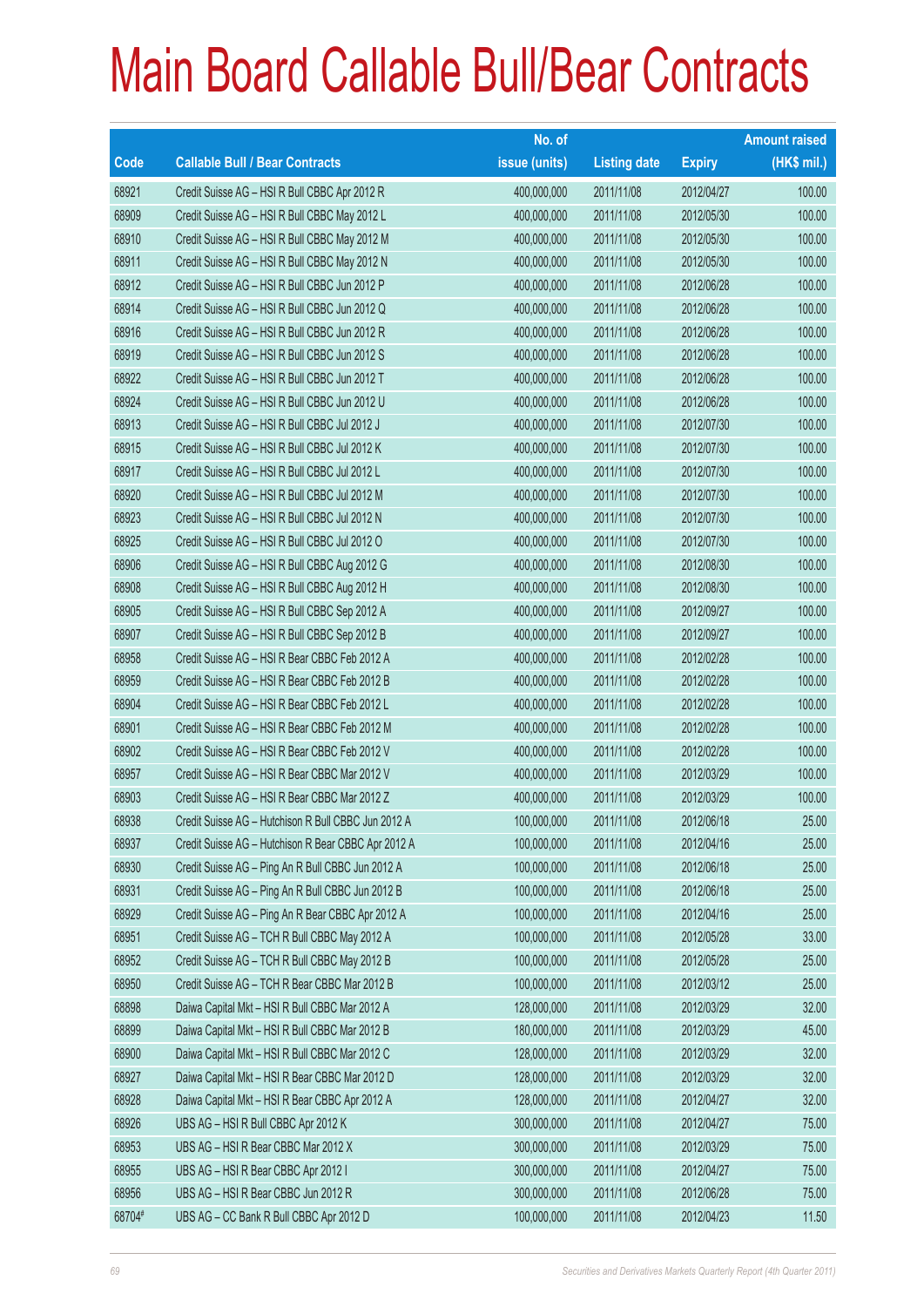|       |                                                          | No. of        |                     |               | <b>Amount raised</b> |
|-------|----------------------------------------------------------|---------------|---------------------|---------------|----------------------|
| Code  | <b>Callable Bull / Bear Contracts</b>                    | issue (units) | <b>Listing date</b> | <b>Expiry</b> | $(HK$$ mil.)         |
| 68990 | Credit Suisse AG - HSI R Bull CBBC Mar 2012 H            | 400,000,000   | 2011/11/09          | 2012/03/29    | 100.00               |
| 68988 | Credit Suisse AG - HSI R Bull CBBC Apr 2012 N            | 400,000,000   | 2011/11/09          | 2012/04/27    | 100.00               |
| 68986 | Credit Suisse AG - HSI R Bull CBBC May 2012 B            | 400,000,000   | 2011/11/09          | 2012/05/30    | 100.00               |
| 68989 | Credit Suisse AG - HSI R Bull CBBC Jun 2012 V            | 400,000,000   | 2011/11/09          | 2012/06/28    | 100.00               |
| 68965 | Credit Suisse AG - HSI R Bear CBBC Feb 2012 H            | 400,000,000   | 2011/11/09          | 2012/02/28    | 100.00               |
| 68967 | Credit Suisse AG - HSI R Bear CBBC Feb 2012 O            | 400,000,000   | 2011/11/09          | 2012/02/28    | 100.00               |
| 68963 | Credit Suisse AG - HSI R Bear CBBC Mar 2012 B            | 400,000,000   | 2011/11/09          | 2012/03/29    | 100.00               |
| 68966 | Credit Suisse AG - HSI R Bear CBBC Mar 2012 D            | 400,000,000   | 2011/11/09          | 2012/03/29    | 100.00               |
| 68975 | UBS AG - ABC R Bull CBBC Jul 2012 A                      | 100,000,000   | 2011/11/09          | 2012/07/16    | 25.00                |
| 68976 | UBS AG - AIA R Bull CBBC Jun 2012 A                      | 100,000,000   | 2011/11/09          | 2012/06/25    | 25.00                |
| 68979 | UBS AG - BOCL R Bull CBBC Aug 2012 A                     | 100,000,000   | 2011/11/09          | 2012/08/20    | 25.00                |
| 68983 | UBS AG - Cheung Kong R Bear CBBC Jun 2012 B              | 100,000,000   | 2011/11/09          | 2012/06/18    | 25.00                |
| 68977 | UBS AG - China Life R Bull CBBC Aug 2012 A               | 100,000,000   | 2011/11/09          | 2012/08/13    | 25.00                |
| 68978 | UBS AG - China Life R Bull CBBC Aug 2012 B               | 100,000,000   | 2011/11/09          | 2012/08/20    | 29.00                |
| 68985 | UBS AG - China Life R Bear CBBC Aug 2012 C               | 100,000,000   | 2011/11/09          | 2012/08/06    | 25.00                |
| 68981 | UBS AG - CNOOC R Bull CBBC Jul 2012 A                    | 100,000,000   | 2011/11/09          | 2012/07/16    | 25.00                |
| 68982 | UBS AG - CNOOC R Bear CBBC Jul 2012 B                    | 100,000,000   | 2011/11/09          | 2012/07/23    | 25.00                |
| 68994 | UBS AG - HKEx R Bull CBBC Jul 2012 A                     | 100,000,000   | 2011/11/09          | 2012/07/23    | 25.00                |
| 68968 | UBS AG - HSI R Bull CBBC Feb 2012 K                      | 300,000,000   | 2011/11/09          | 2012/02/28    | 75.00                |
| 68991 | UBS AG - HSI R Bull CBBC Mar 2012 T                      | 300,000,000   | 2011/11/09          | 2012/03/29    | 75.00                |
| 68970 | UBS AG - HSI R Bull CBBC Apr 2012 N                      | 300,000,000   | 2011/11/09          | 2012/04/27    | 75.00                |
| 68992 | UBS AG - HSI R Bull CBBC May 2012 A                      | 300,000,000   | 2011/11/09          | 2012/05/30    | 75.00                |
| 68969 | UBS AG - HSI R Bull CBBC May 2012 X                      | 300,000,000   | 2011/11/09          | 2012/05/30    | 75.00                |
| 68971 | UBS AG - HSI R Bull CBBC May 2012 Y                      | 300,000,000   | 2011/11/09          | 2012/05/30    | 75.00                |
| 68972 | UBS AG - HSI R Bear CBBC Feb 2012 C                      | 300,000,000   | 2011/11/09          | 2012/02/28    | 75.00                |
| 68974 | UBS AG - HSI R Bear CBBC Mar 2012 Y                      | 300,000,000   | 2011/11/09          | 2012/03/29    | 75.00                |
| 68973 | UBS AG - HSI R Bear CBBC May 2012 Z                      | 300,000,000   | 2011/11/09          | 2012/05/30    | 75.00                |
| 68980 | UBS AG - Petrochina R Bull CBBC Jul 2012 A               | 100,000,000   | 2011/11/09          | 2012/07/23    | 25.00                |
| 68984 | UBS AG - SHK Ppt R Bear CBBC Jun 2012 A                  | 100,000,000   | 2011/11/09          | 2012/06/25    | 25.00                |
| 68993 | UBS AG - TCH R Bull CBBC Apr 2012 C                      | 100,000,000   | 2011/11/09          | 2012/04/23    | 25.00                |
| 69005 | BNP Paribas Arbit Issu B.V. - HSI R Bear CBBC Mar 2012 V | 200,000,000   | 2011/11/10          | 2012/03/29    | 50.00                |
| 69003 | Credit Suisse AG - China Life R Bull CBBC Jun 2012 A     | 100,000,000   | 2011/11/10          | 2012/06/18    | 32.00                |
| 69002 | Credit Suisse AG - A50 China R Bear CBBC Mar 2012 H      | 100,000,000   | 2011/11/10          | 2012/03/12    | 25.00                |
| 68998 | Credit Suisse AG - HSI R Bull CBBC May 2012 C            | 400,000,000   | 2011/11/10          | 2012/05/30    | 100.00               |
| 69000 | Credit Suisse AG - HSI R Bull CBBC May 2012 D            | 400,000,000   | 2011/11/10          | 2012/05/30    | 100.00               |
| 68999 | Credit Suisse AG - HSI R Bull CBBC Jun 2012 W            | 400,000,000   | 2011/11/10          | 2012/06/28    | 100.00               |
| 69001 | Credit Suisse AG - TCH R Bear CBBC Mar 2012 C            | 100,000,000   | 2011/11/10          | 2012/03/19    | 25.00                |
| 69013 | UBS AG - A50 China R Bull CBBC Jun 2012 B                | 100,000,000   | 2011/11/10          | 2012/06/25    | 25.00                |
| 69014 | UBS AG - HKEx R Bull CBBC Jun 2012 D                     | 100,000,000   | 2011/11/10          | 2012/06/25    | 25.00                |
| 68995 | UBS AG - HSI R Bull CBBC Feb 2012 I                      | 300,000,000   | 2011/11/10          | 2012/02/28    | 75.00                |
| 69004 | UBS AG - HSI R Bull CBBC Mar 2012 E                      | 300,000,000   | 2011/11/10          | 2012/03/29    | 75.00                |
| 68996 | UBS AG - HSI R Bull CBBC Mar 2012 Q                      | 300,000,000   | 2011/11/10          | 2012/03/29    | 75.00                |
| 68997 | UBS AG - HSI R Bull CBBC Mar 2012 U                      | 300,000,000   | 2011/11/10          | 2012/03/29    | 75.00                |
| 69007 | UBS AG - HSI R Bull CBBC Jun 2012 S                      | 300,000,000   | 2011/11/10          | 2012/06/28    | 75.00                |
| 69008 | UBS AG - HSI R Bull CBBC Jun 2012 T                      | 300,000,000   | 2011/11/10          | 2012/06/28    | 75.00                |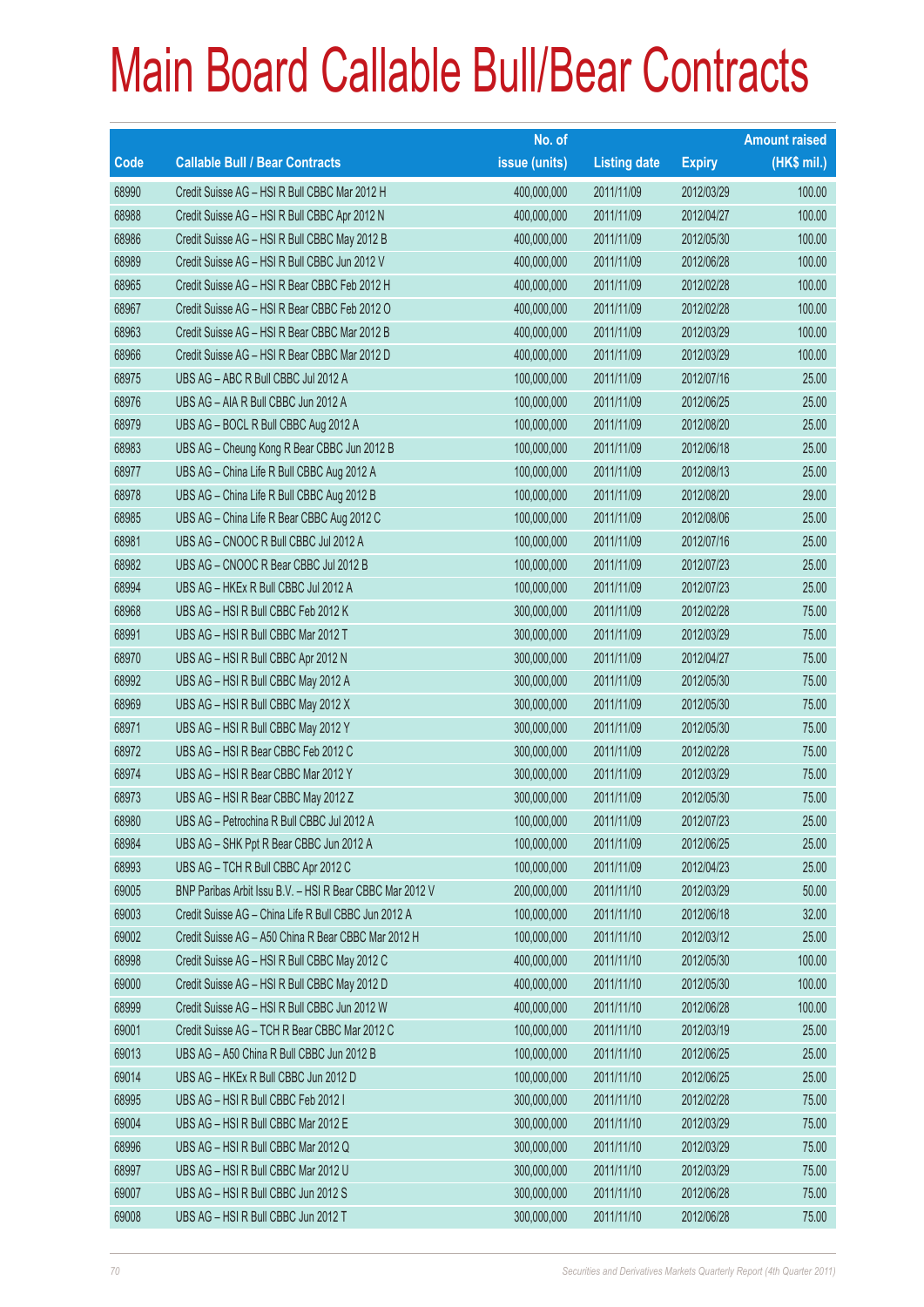|        |                                                          | No. of        |                     |               | <b>Amount raised</b> |
|--------|----------------------------------------------------------|---------------|---------------------|---------------|----------------------|
| Code   | <b>Callable Bull / Bear Contracts</b>                    | issue (units) | <b>Listing date</b> | <b>Expiry</b> | $(HK$$ mil.)         |
| 69009  | UBS AG - HSI R Bull CBBC Jul 2012 H                      | 300,000,000   | 2011/11/10          | 2012/07/30    | 75.00                |
| 69010  | UBS AG - HSI R Bull CBBC Jul 2012 I                      | 300,000,000   | 2011/11/10          | 2012/07/30    | 75.00                |
| 69011  | UBS AG - HSI R Bull CBBC Aug 2012 D                      | 300,000,000   | 2011/11/10          | 2012/08/30    | 75.00                |
| 69012  | UBS AG - HSI R Bull CBBC Aug 2012 E                      | 300,000,000   | 2011/11/10          | 2012/08/30    | 75.00                |
| 69006  | UBS AG - HSI R Bear CBBC Feb 2012 Q                      | 300,000,000   | 2011/11/10          | 2012/02/28    | 75.00                |
| 69015  | UBS AG - Hutchison R Bull CBBC Aug 2012 A                | 100,000,000   | 2011/11/10          | 2012/08/13    | 25.00                |
| 69040  | BNP Paribas Arbit Issu B.V. - HSI R Bull CBBC Mar 2012 X | 200,000,000   | 2011/11/11          | 2012/03/29    | 50.00                |
| 69041  | BNP Paribas Arbit Issu B.V. - HSI R Bull CBBC Mar 2012 Y | 200,000,000   | 2011/11/11          | 2012/03/29    | 50.00                |
| 69042  | BNP Paribas Arbit Issu B.V. - HSI R Bull CBBC Mar 2012 Z | 200,000,000   | 2011/11/11          | 2012/03/29    | 50.00                |
| 69039  | BNP Paribas Arbit Issu B.V. - HSI R Bear CBBC Mar 2012 W | 200,000,000   | 2011/11/11          | 2012/03/29    | 50.00                |
| 69025  | Credit Suisse AG - China Life R Bull CBBC Jun 2012 B     | 100,000,000   | 2011/11/11          | 2012/06/18    | 32.00                |
| 69024  | Credit Suisse AG - China Life R Bear CBBC Mar 2012 B     | 100,000,000   | 2011/11/11          | 2012/03/12    | 28.00                |
| 69026  | Credit Suisse AG - Ping An R Bull CBBC Jun 2012 C        | 100,000,000   | 2011/11/11          | 2012/06/18    | 25.00                |
| 69027  | Daiwa Capital Mkt - HSI R Bull CBBC Mar 2012 E           | 180,000,000   | 2011/11/11          | 2012/03/29    | 45.00                |
| 69028  | Daiwa Capital Mkt - HSI R Bull CBBC Mar 2012 F           | 128,000,000   | 2011/11/11          | 2012/03/29    | 32.00                |
| 69029  | Daiwa Capital Mkt - HSI R Bull CBBC Apr 2012 B           | 108,000,000   | 2011/11/11          | 2012/04/27    | 27.00                |
| 69030  | Daiwa Capital Mkt - HSI R Bull CBBC Apr 2012 C           | 128,000,000   | 2011/11/11          | 2012/04/27    | 32.00                |
| 69031  | Daiwa Capital Mkt - HSI R Bull CBBC May 2012 A           | 128,000,000   | 2011/11/11          | 2012/05/30    | 32.00                |
| 69032  | UBS AG - CC Bank R Bear CBBC May 2012 G                  | 100,000,000   | 2011/11/11          | 2012/05/28    | 25.00                |
| 69021  | UBS AG - China Life R Bull CBBC Jul 2012 C               | 100,000,000   | 2011/11/11          | 2012/07/23    | 25.00                |
| 69019  | UBS AG - China Life R Bear CBBC May 2012 F               | 100,000,000   | 2011/11/11          | 2012/05/28    | 58.00                |
| 69020  | UBS AG - China Life R Bear CBBC May 2012 G               | 100,000,000   | 2011/11/11          | 2012/05/28    | 38.00                |
| 69017  | UBS AG - A50 China R Bear CBBC Jul 2012 A                | 100,000,000   | 2011/11/11          | 2012/07/30    | 25.00                |
| 69018  | UBS AG - A50 China R Bear CBBC Jul 2012 B                | 100,000,000   | 2011/11/11          | 2012/07/09    | 25.00                |
| 69016  | UBS AG - A50 China R Bear CBBC Aug 2012 A                | 100,000,000   | 2011/11/11          | 2012/08/20    | 28.00                |
| 69034  | UBS AG - HSI R Bull CBBC Feb 2012 N                      | 300,000,000   | 2011/11/11          | 2012/02/28    | 75.00                |
| 69037  | UBS AG - HSI R Bull CBBC Mar 2012 O                      | 300,000,000   | 2011/11/11          | 2012/03/29    | 75.00                |
| 69022  | UBS AG - HSI R Bear CBBC Feb 2012 R                      | 300,000,000   | 2011/11/11          | 2012/02/28    | 75.00                |
| 69035  | UBS AG - HSI R Bear CBBC Mar 2012 B                      | 300,000,000   | 2011/11/11          | 2012/03/29    | 75.00                |
| 69036  | UBS AG - HSI R Bear CBBC Mar 2012 L                      | 300,000,000   | 2011/11/11          | 2012/03/29    | 75.00                |
| 69023  | UBS AG - HSI R Bear CBBC Apr 2012 T                      | 300,000,000   | 2011/11/11          | 2012/04/27    | 75.00                |
| 69043  | UBS AG - HSI R Bear CBBC May 2012 F                      | 300,000,000   | 2011/11/11          | 2012/05/30    | 75.00                |
| 69038  | UBS AG - HSI R Bear CBBC Jun 2012 U                      | 300,000,000   | 2011/11/11          | 2012/06/28    | 75.00                |
| 69033  | UBS AG - Hutchison R Bull CBBC Aug 2012 B                | 100,000,000   | 2011/11/11          | 2012/08/20    | 25.00                |
| 68632# | UBS AG - Hutchison R Bull CBBC Jun 2012 A                | 100,000,000   | 2011/11/11          | 2012/06/04    | 18.10                |
| 69047  | Credit Suisse AG - AIA R Bull CBBC May 2012 A            | 100,000,000   | 2011/11/14          | 2012/05/21    | 25.00                |
| 69053  | Credit Suisse AG - CCB R Bull CBBC May 2012 B            | 100,000,000   | 2011/11/14          | 2012/05/21    | 25.00                |
| 69048  | Credit Suisse AG - CCB R Bear CBBC Apr 2012 C            | 100,000,000   | 2011/11/14          | 2012/04/16    | 25.00                |
| 69052  | Credit Suisse AG - China Life R Bull CBBC Jun 2012 C     | 100,000,000   | 2011/11/14          | 2012/06/18    | 25.00                |
| 69045  | Credit Suisse AG - China Life R Bear CBBC Mar 2012 C     | 100,000,000   | 2011/11/14          | 2012/03/26    | 50.00                |
| 69046  | Credit Suisse AG - China Life R Bear CBBC Mar 2012 D     | 100,000,000   | 2011/11/14          | 2012/03/26    | 40.00                |
| 69049  | Credit Suisse AG - CNOOC R Bull CBBC Jun 2012 B          | 100,000,000   | 2011/11/14          | 2012/06/18    | 25.00                |
| 69044  | Credit Suisse AG - A50 China R Bear CBBC Mar 2012 I      | 100,000,000   | 2011/11/14          | 2012/03/26    | 25.00                |
| 69054  | Credit Suisse AG - Hutchison R Bull CBBC Jun 2012 B      | 100,000,000   | 2011/11/14          | 2012/06/18    | 25.00                |
| 69050  | Credit Suisse AG - Ping An R Bear CBBC Apr 2012 B        | 100,000,000   | 2011/11/14          | 2012/04/16    | 25.00                |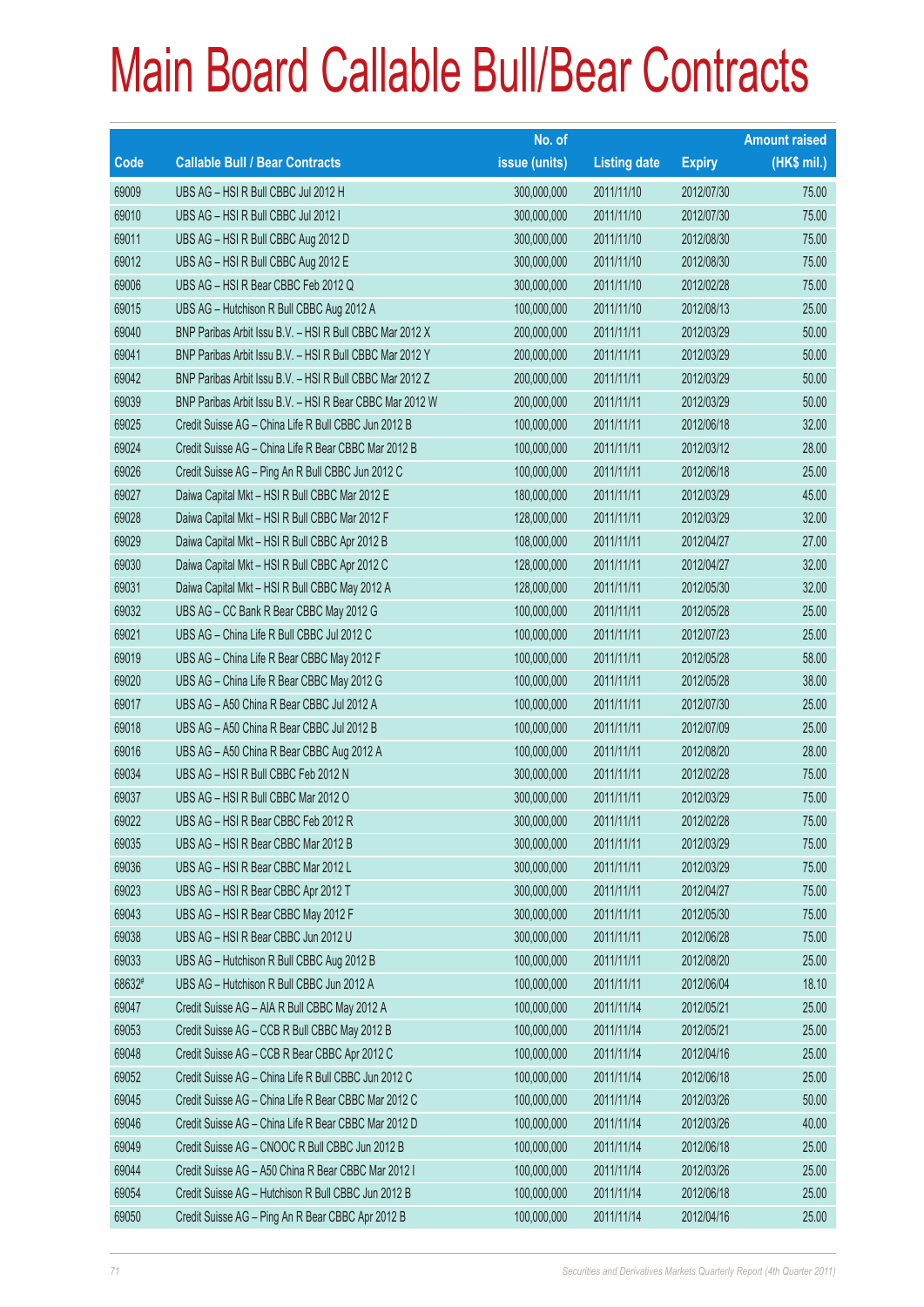|       |                                                          | No. of        |                     |               | <b>Amount raised</b> |
|-------|----------------------------------------------------------|---------------|---------------------|---------------|----------------------|
| Code  | <b>Callable Bull / Bear Contracts</b>                    | issue (units) | <b>Listing date</b> | <b>Expiry</b> | (HK\$ mil.)          |
| 69051 | Credit Suisse AG - Ping An R Bear CBBC Apr 2012 C        | 100,000,000   | 2011/11/14          | 2012/04/16    | 25.00                |
| 69058 | UBS AG - COVS R Bull CBBC Aug 2012 A                     | 100,000,000   | 2011/11/14          | 2012/08/13    | 25.00                |
| 69057 | UBS AG - COVS R Bear CBBC Apr 2012 A                     | 100,000,000   | 2011/11/14          | 2012/04/23    | 27.00                |
| 69056 | UBS AG - China Life R Bull CBBC Jul 2012 D               | 100,000,000   | 2011/11/14          | 2012/07/30    | 26.00                |
| 69055 | UBS AG - China Life R Bear CBBC Mar 2012 D               | 100,000,000   | 2011/11/14          | 2012/03/26    | 65.00                |
| 69059 | UBS AG - Sinopec Corp R Bull CBBC Jul 2012 A             | 100,000,000   | 2011/11/14          | 2012/07/23    | 25.00                |
| 69060 | UBS AG - HSI R Bear CBBC Feb 2012 D                      | 300,000,000   | 2011/11/14          | 2012/02/28    | 75.00                |
| 69064 | Credit Suisse AG - China Life R Bear CBBC Apr 2012 A     | 100,000,000   | 2011/11/15          | 2012/04/23    | 65.00                |
| 69076 | Credit Suisse AG - HSI R Bear CBBC Mar 2012 C            | 400,000,000   | 2011/11/15          | 2012/03/29    | 100.00               |
| 69063 | Credit Suisse AG - TCH R Bear CBBC Mar 2012 D            | 100,000,000   | 2011/11/15          | 2012/03/19    | 25.00                |
| 69066 | Daiwa Capital Mkt - A50 China R Bull CBBC Apr 2012 B     | 80,000,000    | 2011/11/15          | 2012/04/18    | 20.00                |
| 69067 | Daiwa Capital Mkt - A50 China R Bull CBBC May 2012 A     | 80,000,000    | 2011/11/15          | 2012/05/15    | 20.00                |
| 69069 | Daiwa Capital Mkt - A50 China R Bull CBBC Jun 2012 A     | 80,000,000    | 2011/11/15          | 2012/06/01    | 20.00                |
| 69065 | Daiwa Capital Mkt - A50 China R Bear CBBC Apr 2012 A     | 80,000,000    | 2011/11/15          | 2012/04/02    | 20.00                |
| 69068 | Daiwa Capital Mkt - A50 China R Bear CBBC May 2012 B     | 80,000,000    | 2011/11/15          | 2012/05/18    | 20.00                |
| 69070 | J P Morgan SP BV - HSI R Bull CBBC Mar 2012 L            | 200,000,000   | 2011/11/15          | 2012/03/29    | 50.00                |
| 69071 | J P Morgan SP BV - HSI R Bull CBBC Mar 2012 M            | 200,000,000   | 2011/11/15          | 2012/03/29    | 50.00                |
| 69072 | J P Morgan SP BV - HSI R Bull CBBC Mar 2012 N            | 200,000,000   | 2011/11/15          | 2012/03/29    | 50.00                |
| 69073 | J P Morgan SP BV - HSI R Bear CBBC Mar 2012 O            | 200,000,000   | 2011/11/15          | 2012/03/29    | 50.00                |
| 69074 | J P Morgan SP BV - HSI R Bear CBBC Mar 2012 P            | 200,000,000   | 2011/11/15          | 2012/03/29    | 50.00                |
| 69075 | J P Morgan SP BV - HSI R Bear CBBC Mar 2012 Q            | 200,000,000   | 2011/11/15          | 2012/03/29    | 50.00                |
| 69077 | UBS AG - Sinopec Corp R Bear CBBC Apr 2012 B             | 100,000,000   | 2011/11/15          | 2012/04/16    | 25.00                |
| 69062 | UBS AG - HSI R Bear CBBC Apr 2012 H                      | 300,000,000   | 2011/11/15          | 2012/04/27    | 75.00                |
| 69061 | UBS AG - TCH R Bear CBBC Apr 2012 D                      | 100,000,000   | 2011/11/15          | 2012/04/16    | 25.00                |
| 69120 | BNP Paribas Arbit Issu B.V. - HSI R Bull CBBC Mar 2012 A | 200,000,000   | 2011/11/16          | 2012/03/29    | 50.00                |
| 69121 | BNP Paribas Arbit Issu B.V. - HSI R Bull CBBC Mar 2012 B | 200,000,000   | 2011/11/16          | 2012/03/29    | 50.00                |
| 69122 | BNP Paribas Arbit Issu B.V. - HSI R Bull CBBC Mar 2012 C | 200,000,000   | 2011/11/16          | 2012/03/29    | 50.00                |
| 69119 | Credit Suisse AG - CNOOC R Bear CBBC Apr 2012 B          | 100,000,000   | 2011/11/16          | 2012/04/16    | 25.00                |
| 69117 | Credit Suisse AG - HSI R Bull CBBC May 2012 O            | 400,000,000   | 2011/11/16          | 2012/05/30    | 100.00               |
| 69118 | Credit Suisse AG - HSI R Bull CBBC Jun 2012 X            | 400,000,000   | 2011/11/16          | 2012/06/28    | 100.00               |
| 69083 | Credit Suisse AG - HSI R Bear CBBC Mar 2012 P            | 400,000,000   | 2011/11/16          | 2012/03/29    | 100.00               |
| 69123 | Daiwa Capital Mkt - HSCEI R Bull CBBC Apr 2012 A         | 98,000,000    | 2011/11/16          | 2012/04/27    | 24.50                |
| 69124 | Daiwa Capital Mkt - HSCEI R Bull CBBC May 2012 A         | 98,000,000    | 2011/11/16          | 2012/05/30    | 24.50                |
| 69125 | Daiwa Capital Mkt - HSCEI R Bull CBBC May 2012 B         | 98,000,000    | 2011/11/16          | 2012/05/30    | 24.50                |
| 69126 | Daiwa Capital Mkt - HSCEI R Bear CBBC Apr 2012 B         | 98,000,000    | 2011/11/16          | 2012/04/27    | 24.50                |
| 69127 | Daiwa Capital Mkt - HSCEI R Bear CBBC May 2012 C         | 98,000,000    | 2011/11/16          | 2012/05/30    | 24.50                |
| 69128 | Daiwa Capital Mkt - HSCEI R Bear CBBC May 2012 D         | 98,000,000    | 2011/11/16          | 2012/05/30    | 24.50                |
| 69129 | Daiwa Capital Mkt - HSI R Bear CBBC Mar 2012 G           | 128,000,000   | 2011/11/16          | 2012/03/29    | 32.00                |
| 69130 | Daiwa Capital Mkt - HSI R Bear CBBC Apr 2012 D           | 128,000,000   | 2011/11/16          | 2012/04/27    | 32.00                |
| 69131 | Daiwa Capital Mkt - HSI R Bear CBBC Apr 2012 E           | 180,000,000   | 2011/11/16          | 2012/04/27    | 45.00                |
| 69132 | Daiwa Capital Mkt - HSI R Bear CBBC Apr 2012 F           | 128,000,000   | 2011/11/16          | 2012/04/27    | 32.00                |
| 69133 | Daiwa Capital Mkt - HSI R Bear CBBC May 2012 B           | 180,000,000   | 2011/11/16          | 2012/05/30    | 45.00                |
| 69079 | HK Bank - Sinopec Corp R Bull CBBC Oct 2012 A            | 80,000,000    | 2011/11/16          | 2012/10/18    | 20.00                |
| 69078 | HK Bank - Sinopec Corp R Bear CBBC Apr 2012 A            | 80,000,000    | 2011/11/16          | 2012/04/18    | 20.00                |
| 69081 | HK Bank - A50 R Bull CBBC Jul 2012 B                     | 100,000,000   | 2011/11/16          | 2012/07/26    | 25.00                |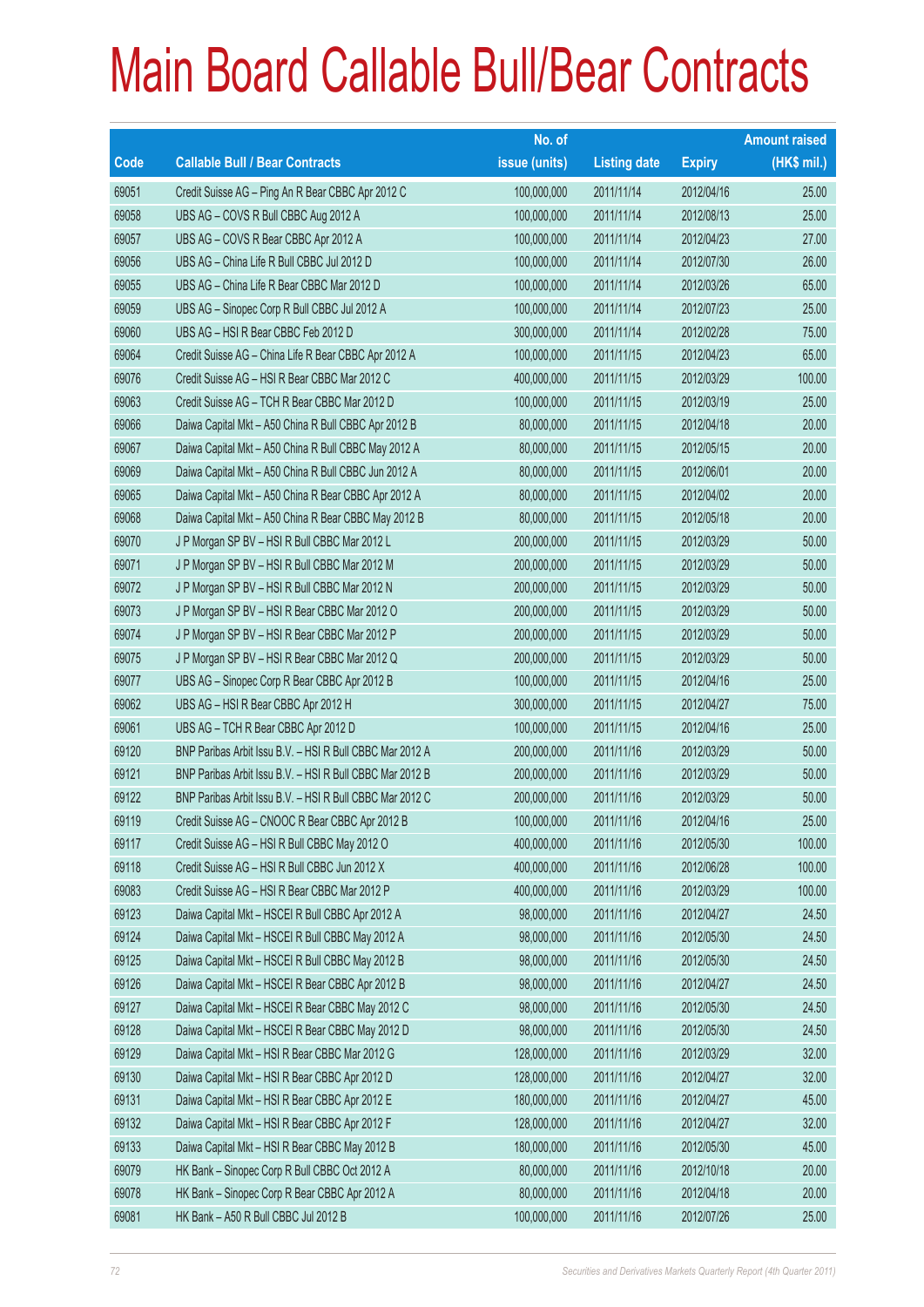|       |                                                                | No. of        |                     |               | <b>Amount raised</b> |
|-------|----------------------------------------------------------------|---------------|---------------------|---------------|----------------------|
| Code  | <b>Callable Bull / Bear Contracts</b>                          | issue (units) | <b>Listing date</b> | <b>Expiry</b> | (HK\$ mil.)          |
| 69080 | HK Bank - A50 R Bear CBBC May 2012 A                           | 100,000,000   | 2011/11/16          | 2012/05/30    | 25.00                |
| 69108 | SGA Societe Generale Acceptance N.V. - HSI R Bull CBBC Mar 12A | 300,000,000   | 2011/11/16          | 2012/03/29    | 75.00                |
| 69109 | SGA Societe Generale Acceptance N.V. - HSI R Bull CBBC Mar 12B | 300,000,000   | 2011/11/16          | 2012/03/29    | 75.00                |
| 69099 | SGA Societe Generale Acceptance N.V. - HSI R Bull CBBC Mar 12C | 300,000,000   | 2011/11/16          | 2012/03/29    | 75.00                |
| 69100 | SGA Societe Generale Acceptance N.V. - HSI R Bull CBBC Mar 12D | 300,000,000   | 2011/11/16          | 2012/03/29    | 75.00                |
| 69101 | SGA Societe Generale Acceptance N.V. - HSI R Bull CBBC Mar 12E | 300,000,000   | 2011/11/16          | 2012/03/29    | 75.00                |
| 69102 | SGA Societe Generale Acceptance N.V. - HSI R Bull CBBC Mar 12F | 300,000,000   | 2011/11/16          | 2012/03/29    | 75.00                |
| 69110 | SGA Societe Generale Acceptance N.V. - HSI R Bull CBBC Mar 12G | 300,000,000   | 2011/11/16          | 2012/03/29    | 75.00                |
| 69111 | SGA Societe Generale Acceptance N.V. - HSI R Bull CBBC Mar 12H | 300,000,000   | 2011/11/16          | 2012/03/29    | 75.00                |
| 69112 | SGA Societe Generale Acceptance N.V. - HSI R Bull CBBC Mar 121 | 300,000,000   | 2011/11/16          | 2012/03/29    | 75.00                |
| 69113 | SGA Societe Generale Acceptance N.V. - HSI R Bull CBBC Mar 12K | 300,000,000   | 2011/11/16          | 2012/03/29    | 75.00                |
| 69095 | SGA Societe Generale Acceptance N.V. - HSI R Bull CBBC Mar 12L | 300,000,000   | 2011/11/16          | 2012/03/29    | 75.00                |
| 69103 | SGA Societe Generale Acceptance N.V. - HSI R Bull CBBC Mar 12N | 300,000,000   | 2011/11/16          | 2012/03/29    | 75.00                |
| 69104 | SGA Societe Generale Acceptance N.V. - HSI R Bull CBBC Mar 12O | 300,000,000   | 2011/11/16          | 2012/03/29    | 75.00                |
| 69105 | SGA Societe Generale Acceptance N.V. - HSI R Bull CBBC Mar 12P | 300,000,000   | 2011/11/16          | 2012/03/29    | 75.00                |
| 69106 | SGA Societe Generale Acceptance N.V. - HSI R Bull CBBC Mar 12Q | 300,000,000   | 2011/11/16          | 2012/03/29    | 75.00                |
| 69096 | SGA Societe Generale Acceptance N.V. - HSI R Bull CBBC Mar 12R | 300,000,000   | 2011/11/16          | 2012/03/29    | 81.00                |
| 69097 | SGA Societe Generale Acceptance N.V. - HSI R Bull CBBC Mar 12S | 300,000,000   | 2011/11/16          | 2012/03/29    | 78.00                |
| 69098 | SGA Societe Generale Acceptance N.V. - HSI R Bull CBBC Mar 12T | 300,000,000   | 2011/11/16          | 2012/03/29    | 75.00                |
| 69107 | SGA Societe Generale Acceptance N.V. - HSI R Bull CBBC Mar 12U | 300,000,000   | 2011/11/16          | 2012/03/29    | 75.00                |
| 69089 | SGA Societe Generale Acceptance N.V. - HSI R Bull CBBC Apr 12A | 300,000,000   | 2011/11/16          | 2012/04/27    | 91.50                |
| 69084 | SGA Societe Generale Acceptance N.V. - HSI R Bull CBBC Apr 12G | 300,000,000   | 2011/11/16          | 2012/04/27    | 127.50               |
| 69090 | SGA Societe Generale Acceptance N.V. - HSI R Bull CBBC Apr 12J | 300,000,000   | 2011/11/16          | 2012/04/27    | 106.50               |
| 69085 | SGA Societe Generale Acceptance N.V. - HSI R Bull CBBC Apr 12K | 300,000,000   | 2011/11/16          | 2012/04/27    | 124.50               |
| 69091 | SGA Societe Generale Acceptance N.V. - HSI R Bull CBBC Apr 12L | 300,000,000   | 2011/11/16          | 2012/04/27    | 103.50               |
| 69092 | SGA Societe Generale Acceptance N.V. - HSI R Bull CBBC Apr 12M | 300,000,000   | 2011/11/16          | 2012/04/27    | 82.50                |
| 69093 | SGA Societe Generale Acceptance N.V. - HSI R Bull CBBC Apr 120 | 300,000,000   | 2011/11/16          | 2012/04/27    | 96.00                |
| 69094 | SGA Societe Generale Acceptance N.V. - HSI R Bull CBBC Apr 12P | 300,000,000   | 2011/11/16          | 2012/04/27    | 93.00                |
| 69086 | SGA Societe Generale Acceptance N.V. - HSI R Bull CBBC Apr 12Q | 300,000,000   | 2011/11/16          | 2012/04/27    | 100.50               |
| 69087 | SGA Societe Generale Acceptance N.V. - HSI R Bull CBBC Apr 12V | 300,000,000   | 2011/11/16          | 2012/04/27    | 117.00               |
| 69088 | SGA Societe Generale Acceptance N.V. - HSI R Bull CBBC Apr 12W | 300,000,000   | 2011/11/16          | 2012/04/27    | 114.00               |
| 69115 | SGA Societe Generale Acceptance N.V. - HSI R Bear CBBC Mar 12M | 300,000,000   | 2011/11/16          | 2012/03/29    | 75.00                |
| 69116 | SGA Societe Generale Acceptance N.V. - HSI R Bear CBBC Mar 12V | 300,000,000   | 2011/11/16          | 2012/03/29    | 75.00                |
| 69134 | UBS AG - China Life R Bull CBBC Aug 2012 D                     | 100,000,000   | 2011/11/16          | 2012/08/27    | 25.00                |
| 69135 | UBS AG - HSI R Bull CBBC Mar 2012 X                            | 300,000,000   | 2011/11/16          | 2012/03/29    | 75.00                |
| 69082 | UBS AG - HSI R Bear CBBC Feb 2012 S                            | 300,000,000   | 2011/11/16          | 2012/02/28    | 75.00                |
| 69194 | BNP Paribas Arbit Issu B.V. - HSI R Bear CBBC Mar 2012 D       | 200,000,000   | 2011/11/17          | 2012/03/29    | 50.00                |
| 69198 | BNP Paribas Arbit Issu B.V. - HSI R Bear CBBC Mar 2012 E       | 200,000,000   | 2011/11/17          | 2012/03/29    | 50.00                |
| 69195 | BNP Paribas Arbit Issu B.V. - HSI R Bear CBBC Mar 2012 I       | 200,000,000   | 2011/11/17          | 2012/03/29    | 50.00                |
| 69196 | BNP Paribas Arbit Issu B.V. - HSI R Bear CBBC Mar 2012 J       | 200,000,000   | 2011/11/17          | 2012/03/29    | 50.00                |
| 69197 | BNP Paribas Arbit Issu B.V. - HSI R Bear CBBC Mar 2012 K       | 200,000,000   | 2011/11/17          | 2012/03/29    | 50.00                |
| 69152 | Credit Suisse AG - China Life R Bear CBBC Mar 2012 E           | 100,000,000   | 2011/11/17          | 2012/03/26    | 25.00                |
| 69173 | Credit Suisse AG - Sinopec Corp R Bull CBBC Jul 2012 A         | 100,000,000   | 2011/11/17          | 2012/07/03    | 25.00                |
| 69172 | Credit Suisse AG - Sinopec Corp R Bear CBBC Feb 2012 A         | 100,000,000   | 2011/11/17          | 2012/02/27    | 25.00                |
| 69151 | Credit Suisse AG - HSBC R Bear CBBC Apr 2012 A                 | 100,000,000   | 2011/11/17          | 2012/04/23    | 25.00                |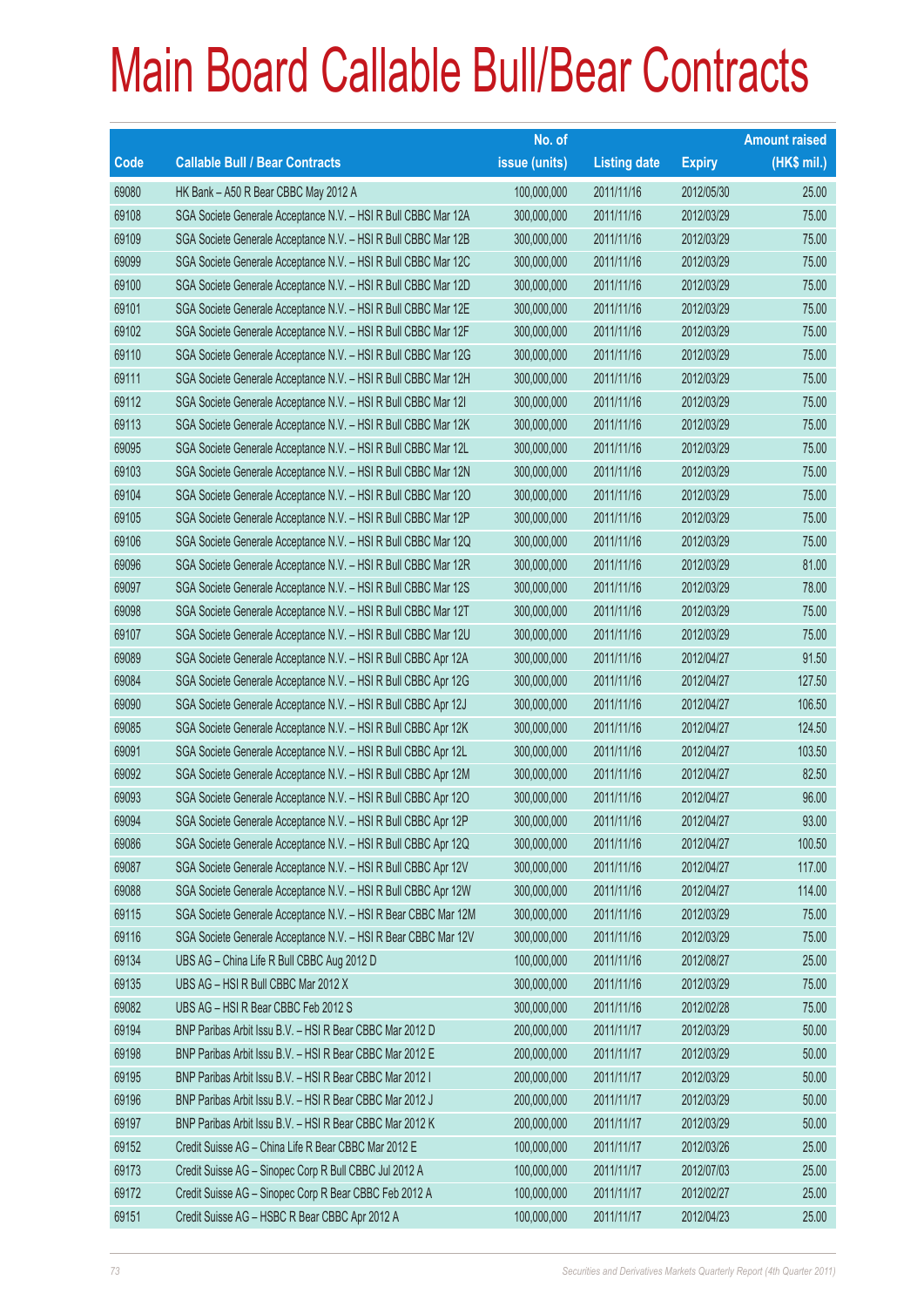|             |                                                                | No. of        |                     |               | <b>Amount raised</b> |
|-------------|----------------------------------------------------------------|---------------|---------------------|---------------|----------------------|
| <b>Code</b> | <b>Callable Bull / Bear Contracts</b>                          | issue (units) | <b>Listing date</b> | <b>Expiry</b> | (HK\$ mil.)          |
| 69156       | Credit Suisse AG - HSI R Bull CBBC Mar 2012 A                  | 400,000,000   | 2011/11/17          | 2012/03/29    | 100.00               |
| 69158       | Credit Suisse AG - HSI R Bull CBBC Mar 2012 E                  | 400,000,000   | 2011/11/17          | 2012/03/29    | 100.00               |
| 69157       | Credit Suisse AG - HSI R Bull CBBC May 2012 P                  | 400,000,000   | 2011/11/17          | 2012/05/30    | 100.00               |
| 69155       | Credit Suisse AG - HSI R Bull CBBC Jun 2012 Y                  | 400,000,000   | 2011/11/17          | 2012/06/28    | 100.00               |
| 69153       | Credit Suisse AG - HSI R Bear CBBC Feb 2012 C                  | 400,000,000   | 2011/11/17          | 2012/02/28    | 100.00               |
| 69154       | Credit Suisse AG - HSI R Bear CBBC Feb 2012 D                  | 400,000,000   | 2011/11/17          | 2012/02/28    | 100.00               |
| 69182       | Credit Suisse AG - HSI R Bear CBBC Feb 2012 E                  | 400,000,000   | 2011/11/17          | 2012/02/28    | 100.00               |
| 69168       | Credit Suisse AG - HSI R Bear CBBC Feb 2012 G                  | 400,000,000   | 2011/11/17          | 2012/02/28    | 100.00               |
| 69169       | Credit Suisse AG - HSI R Bear CBBC Feb 2012 T                  | 400,000,000   | 2011/11/17          | 2012/02/28    | 100.00               |
| 69170       | Credit Suisse AG - HSI R Bear CBBC Feb 2012 U                  | 400,000,000   | 2011/11/17          | 2012/02/28    | 100.00               |
| 69171       | Credit Suisse AG - HSI R Bear CBBC Feb 2012 X                  | 400,000,000   | 2011/11/17          | 2012/02/28    | 100.00               |
| 69150       | Credit Suisse AG - TCH R Bear CBBC Apr 2012 A                  | 100,000,000   | 2011/11/17          | 2012/04/23    | 25.00                |
| 69177       | Daiwa Capital Mkt - HSI R Bull CBBC Apr 2012 G                 | 180,000,000   | 2011/11/17          | 2012/04/27    | 45.00                |
| 69178       | Daiwa Capital Mkt - HSI R Bull CBBC May 2012 C                 | 128,000,000   | 2011/11/17          | 2012/05/30    | 38.40                |
| 69179       | Daiwa Capital Mkt - HSI R Bull CBBC May 2012 D                 | 128,000,000   | 2011/11/17          | 2012/05/30    | 32.00                |
| 69180       | Daiwa Capital Mkt - HSI R Bull CBBC May 2012 E                 | 128,000,000   | 2011/11/17          | 2012/05/30    | 32.00                |
| 69181       | Daiwa Capital Mkt - HSI R Bull CBBC May 2012 F                 | 128,000,000   | 2011/11/17          | 2012/05/30    | 32.00                |
| 69189       | Daiwa Capital Mkt - HSI R Bear CBBC Mar 2012 H                 | 128,000,000   | 2011/11/17          | 2012/03/29    | 32.00                |
| 69190       | Daiwa Capital Mkt - HSI R Bear CBBC Mar 2012 I                 | 128,000,000   | 2011/11/17          | 2012/03/29    | 32.00                |
| 69191       | Daiwa Capital Mkt - HSI R Bear CBBC Mar 2012 J                 | 180,000,000   | 2011/11/17          | 2012/03/29    | 45.00                |
| 69192       | Daiwa Capital Mkt - HSI R Bear CBBC Apr 2012 H                 | 128,000,000   | 2011/11/17          | 2012/04/27    | 32.00                |
| 69193       | Daiwa Capital Mkt - HSI R Bear CBBC Apr 2012 I                 | 128,000,000   | 2011/11/17          | 2012/04/27    | 32.00                |
| 69186       | J P Morgan SP BV - HSI R Bear CBBC Mar 2012 R                  | 200,000,000   | 2011/11/17          | 2012/03/29    | 50.00                |
| 69187       | J P Morgan SP BV - HSI R Bear CBBC Mar 2012 S                  | 200,000,000   | 2011/11/17          | 2012/03/29    | 50.00                |
| 69188       | J P Morgan SP BV - HSI R Bear CBBC Mar 2012 T                  | 200,000,000   | 2011/11/17          | 2012/03/29    | 50.00                |
| 69136       | Merrill Lynch Int'l & Co. C.V. - HSI R Bull CBBC May 2012 E    | 40,000,000    | 2011/11/17          | 2012/05/30    | 10.00                |
| 69137       | SGA Societe Generale Acceptance N.V. - HSI R Bull CBBC Mar 12W | 300,000,000   | 2011/11/17          | 2012/03/29    | 75.00                |
| 69138       | SGA Societe Generale Acceptance N.V. - HSI R Bear CBBC May 12A | 300,000,000   | 2011/11/17          | 2012/05/30    | 105.00               |
| 69139       | SGA Societe Generale Acceptance N.V. - HSI R Bear CBBC May 12B | 300,000,000   | 2011/11/17          | 2012/05/30    | 129.00               |
| 69140       | SGA Societe Generale Acceptance N.V. - HSI R Bear CBBC May 12C | 300,000,000   | 2011/11/17          | 2012/05/30    | 133.50               |
| 69141       | SGA Societe Generale Acceptance N.V. - HSI R Bear CBBC May 12D | 300,000,000   | 2011/11/17          | 2012/05/30    | 114.00               |
| 69142       | SGA Societe Generale Acceptance N.V. - HSI R Bear CBBC May 12E | 300,000,000   | 2011/11/17          | 2012/05/30    | 141.00               |
| 69143       | SGA Societe Generale Acceptance N.V. - HSI R Bear CBBC May 12F | 300,000,000   | 2011/11/17          | 2012/05/30    | 144.00               |
| 69159       | SGA Societe Generale Acceptance N.V. - HSI R Bear CBBC May 12G | 300,000,000   | 2011/11/17          | 2012/05/30    | 75.00                |
| 69160       | SGA Societe Generale Acceptance N.V. - HSI R Bear CBBC May 12H | 300,000,000   | 2011/11/17          | 2012/05/30    | 75.00                |
| 69161       | SGA Societe Generale Acceptance N.V. - HSI R Bear CBBC May 12I | 300,000,000   | 2011/11/17          | 2012/05/30    | 75.00                |
| 69162       | SGA Societe Generale Acceptance N.V. - HSI R Bear CBBC May 12J | 300,000,000   | 2011/11/17          | 2012/05/30    | 75.00                |
| 69163       | SGA Societe Generale Acceptance N.V. - HSI R Bear CBBC May 12K | 300,000,000   | 2011/11/17          | 2012/05/30    | 75.00                |
| 69164       | SGA Societe Generale Acceptance N.V. - HSI R Bear CBBC May 12L | 300,000,000   | 2011/11/17          | 2012/05/30    | 75.00                |
| 69165       | SGA Societe Generale Acceptance N.V. - HSI R Bear CBBC May 12M | 300,000,000   | 2011/11/17          | 2012/05/30    | 75.00                |
| 69166       | SGA Societe Generale Acceptance N.V. - HSI R Bear CBBC May 12N | 300,000,000   | 2011/11/17          | 2012/05/30    | 75.00                |
| 69167       | SGA Societe Generale Acceptance N.V. - HSI R Bear CBBC May 120 | 300,000,000   | 2011/11/17          | 2012/05/30    | 75.00                |
| 69175       | UBS AG - HSCEI R Bull CBBC Sep 2012 A                          | 100,000,000   | 2011/11/17          | 2012/09/27    | 25.00                |
| 69174       | UBS AG - HSCEI R Bear CBBC Mar 2012 A                          | 100,000,000   | 2011/11/17          | 2012/03/29    | 25.00                |
| 69144       | UBS AG - HSI R Bull CBBC Feb 2012 I                            | 300,000,000   | 2011/11/17          | 2012/02/28    | 75.00                |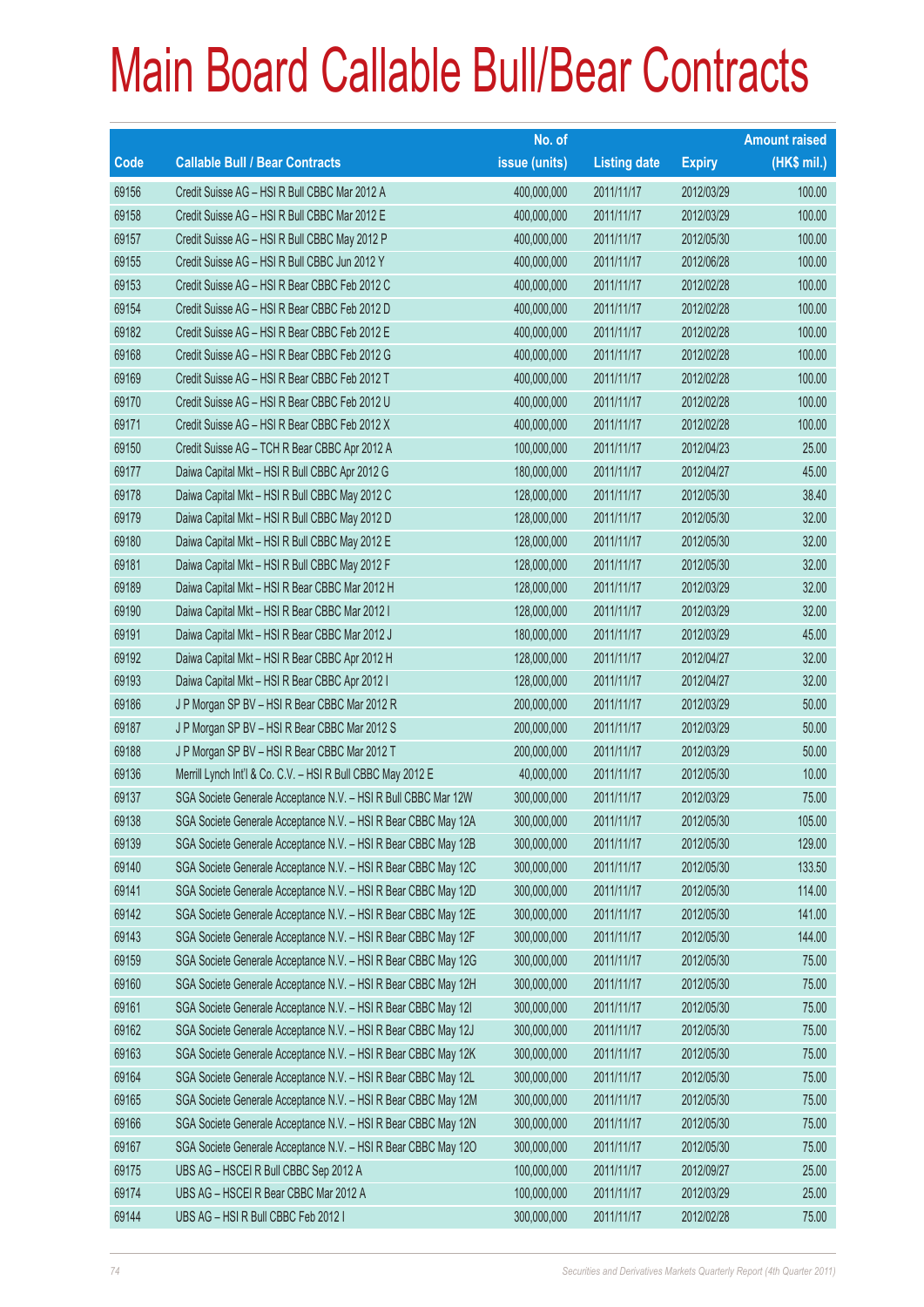|       |                                                          | No. of        |                     |               | <b>Amount raised</b> |
|-------|----------------------------------------------------------|---------------|---------------------|---------------|----------------------|
| Code  | <b>Callable Bull / Bear Contracts</b>                    | issue (units) | <b>Listing date</b> | <b>Expiry</b> | $(HK$$ mil.)         |
| 69176 | UBS AG - HSI R Bull CBBC Mar 2012 E                      | 300,000,000   | 2011/11/17          | 2012/03/29    | 75.00                |
| 69145 | UBS AG - HSI R Bull CBBC Mar 2012 N                      | 300,000,000   | 2011/11/17          | 2012/03/29    | 75.00                |
| 69146 | UBS AG - HSI R Bull CBBC Mar 2012 Y                      | 300,000,000   | 2011/11/17          | 2012/03/29    | 75.00                |
| 69147 | UBS AG - HSI R Bull CBBC Apr 2012 C                      | 300,000,000   | 2011/11/17          | 2012/04/27    | 75.00                |
| 69148 | UBS AG - HSI R Bull CBBC Apr 2012 D                      | 300,000,000   | 2011/11/17          | 2012/04/27    | 75.00                |
| 69183 | UBS AG - HSI R Bear CBBC Feb 2012 K                      | 300,000,000   | 2011/11/17          | 2012/02/28    | 75.00                |
| 69184 | UBS AG - HSI R Bear CBBC Feb 2012 M                      | 300,000,000   | 2011/11/17          | 2012/02/28    | 75.00                |
| 69185 | UBS AG - HSI R Bear CBBC Mar 2012 R                      | 300,000,000   | 2011/11/17          | 2012/03/29    | 75.00                |
| 69149 | UBS AG - TCH R Bull CBBC Jun 2012 E                      | 100,000,000   | 2011/11/17          | 2012/06/11    | 45.00                |
| 69213 | BNP Paribas Arbit Issu B.V. - HSI R Bull CBBC Mar 2012 L | 200,000,000   | 2011/11/18          | 2012/03/29    | 50.00                |
| 69214 | BNP Paribas Arbit Issu B.V. - HSI R Bull CBBC Apr 2012 D | 200,000,000   | 2011/11/18          | 2012/04/27    | 50.00                |
| 69216 | BNP Paribas Arbit Issu B.V. - HSI R Bear CBBC Mar 2012 G | 200,000,000   | 2011/11/18          | 2012/03/29    | 50.00                |
| 69215 | BNP Paribas Arbit Issu B.V. - HSI R Bear CBBC Mar 2012 M | 200,000,000   | 2011/11/18          | 2012/03/29    | 50.00                |
| 69217 | BNP Paribas Arbit Issu B.V. - HSI R Bear CBBC Mar 2012 N | 200,000,000   | 2011/11/18          | 2012/03/29    | 50.00                |
| 69218 | BNP Paribas Arbit Issu B.V. - HSI R Bear CBBC Apr 2012 Z | 200,000,000   | 2011/11/18          | 2012/04/27    | 50.00                |
| 69210 | Credit Suisse AG - A50 China R Bear CBBC Mar 2012 J      | 100,000,000   | 2011/11/18          | 2012/03/26    | 25.00                |
| 69208 | Credit Suisse AG - HSI R Bull CBBC May 2012 K            | 400,000,000   | 2011/11/18          | 2012/05/30    | 100.00               |
| 69199 | Credit Suisse AG - HSI R Bear CBBC Mar 2012 F            | 400,000,000   | 2011/11/18          | 2012/03/29    | 100.00               |
| 69200 | Credit Suisse AG - HSI R Bear CBBC Mar 2012 G            | 400,000,000   | 2011/11/18          | 2012/03/29    | 100.00               |
| 69201 | Credit Suisse AG - HSI R Bear CBBC Mar 2012 N            | 400,000,000   | 2011/11/18          | 2012/03/29    | 100.00               |
| 69211 | Credit Suisse AG - HSI R Bear CBBC Mar 2012 O            | 400,000,000   | 2011/11/18          | 2012/03/29    | 100.00               |
| 69209 | Credit Suisse AG - TCH R Bear CBBC Mar 2012 E            | 100,000,000   | 2011/11/18          | 2012/03/26    | 25.00                |
| 69204 | HK Bank - China Mobile R Bull CBBC Jul 2012 B            | 80,000,000    | 2011/11/18          | 2012/07/26    | 20.00                |
| 69205 | HK Bank - China Mobile R Bear CBBC Apr 2012 B            | 80,000,000    | 2011/11/18          | 2012/04/26    | 20.00                |
| 69202 | HK Bank - CC Bank R Bull CBBC Jul 2012 A                 | 80,000,000    | 2011/11/18          | 2012/07/26    | 20.00                |
| 69203 | HK Bank - CC Bank R Bear CBBC May 2012 A                 | 80,000,000    | 2011/11/18          | 2012/05/18    | 20.00                |
| 69206 | UBS AG - HSI R Bear CBBC Mar 2012 T                      | 300,000,000   | 2011/11/18          | 2012/03/29    | 75.00                |
| 69207 | UBS AG - HSI R Bear CBBC Mar 2012 U                      | 300,000,000   | 2011/11/18          | 2012/03/29    | 75.00                |
| 69212 | UBS AG - HSI R Bear CBBC Jun 2012 V                      | 300,000,000   | 2011/11/18          | 2012/06/28    | 75.00                |
| 69239 | BNP Paribas Arbit Issu B.V. - HSI R Bull CBBC Mar 2012 F | 200,000,000   | 2011/11/21          | 2012/03/29    | 50.00                |
| 69238 | BNP Paribas Arbit Issu B.V. - HSI R Bull CBBC Mar 2012 O | 200,000,000   | 2011/11/21          | 2012/03/29    | 50.00                |
| 69240 | BNP Paribas Arbit Issu B.V. - HSI R Bull CBBC Mar 2012 S | 200,000,000   | 2011/11/21          | 2012/03/29    | 50.00                |
| 69237 | Credit Suisse AG - HSI R Bull CBBC Apr 2012 S            | 400,000,000   | 2011/11/21          | 2012/04/27    | 100.00               |
| 69236 | Credit Suisse AG - HSI R Bull CBBC Jun 2012 A            | 400,000,000   | 2011/11/21          | 2012/06/28    | 100.00               |
| 69235 | Credit Suisse AG - HSI R Bull CBBC Jul 2012 R            | 400,000,000   | 2011/11/21          | 2012/07/30    | 100.00               |
| 69231 | Credit Suisse AG - HSI R Bear CBBC Feb 2012 K            | 400,000,000   | 2011/11/21          | 2012/02/28    | 100.00               |
| 69234 | Credit Suisse AG - HSI R Bear CBBC Feb 2012 R            | 400,000,000   | 2011/11/21          | 2012/02/28    | 100.00               |
| 69230 | Credit Suisse AG - HSI R Bear CBBC Mar 2012 L            | 400,000,000   | 2011/11/21          | 2012/03/29    | 102.00               |
| 69232 | Credit Suisse AG - HSI R Bear CBBC Mar 2012 M            | 400,000,000   | 2011/11/21          | 2012/03/29    | 100.00               |
| 69233 | Credit Suisse AG - HSI R Bear CBBC Mar 2012 Q            | 400,000,000   | 2011/11/21          | 2012/03/29    | 100.00               |
| 69228 | Credit Suisse AG - HSI R Bear CBBC Jun 2012 Z            | 400,000,000   | 2011/11/21          | 2012/06/28    | 124.00               |
| 69227 | Credit Suisse AG - HSI R Bear CBBC Jul 2012 P            | 400,000,000   | 2011/11/21          | 2012/07/30    | 128.00               |
| 69229 | Credit Suisse AG - HSI R Bear CBBC Jul 2012 Q            | 400,000,000   | 2011/11/21          | 2012/07/30    | 116.00               |
| 69219 | HK Bank - Sinopec Corp R Bull CBBC Nov 2012 A            | 80,000,000    | 2011/11/21          | 2012/11/28    | 20.00                |
| 69220 | HK Bank - Sinopec Corp R Bear CBBC Jul 2012 B            | 80,000,000    | 2011/11/21          | 2012/07/26    | 20.00                |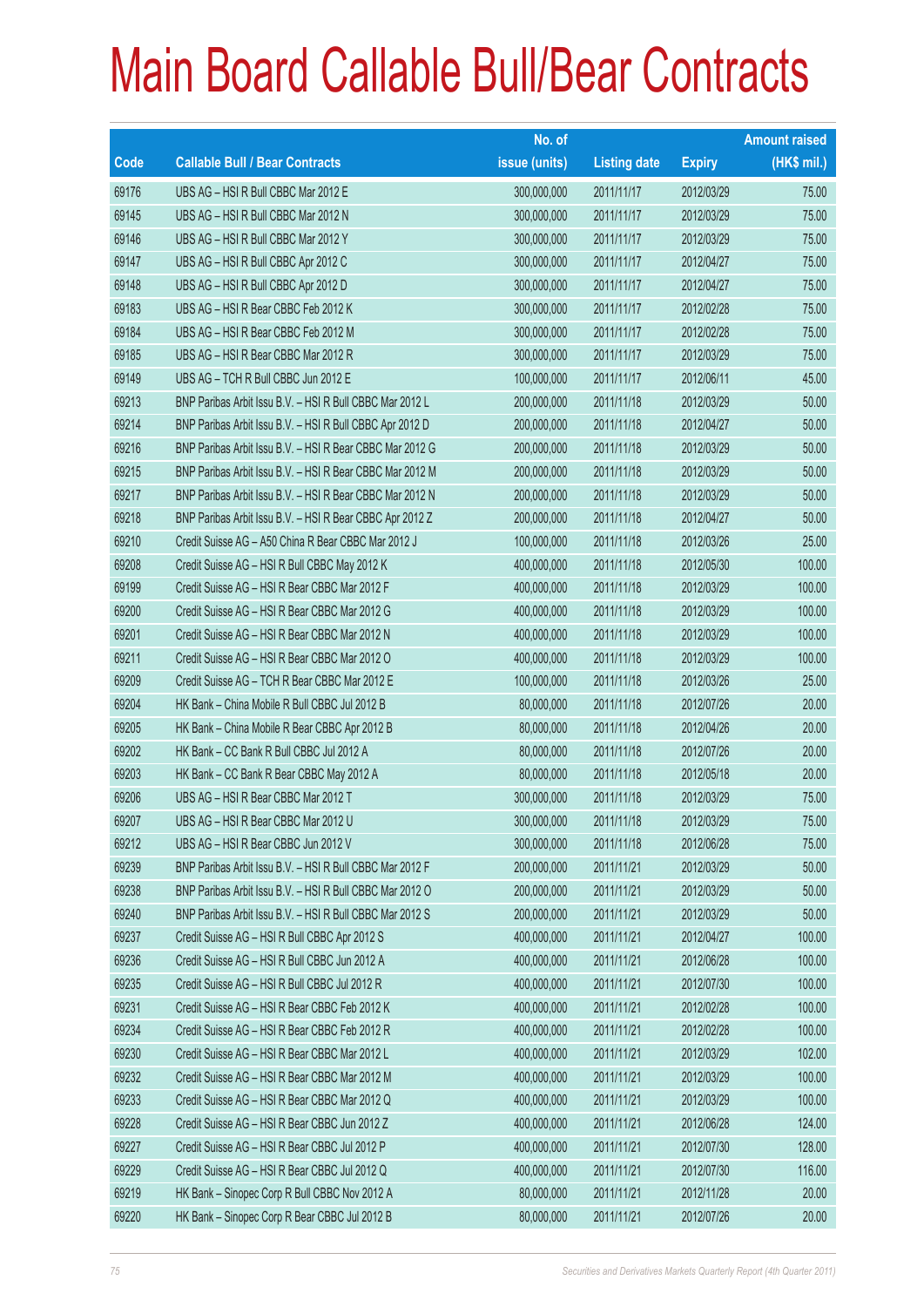|       |                                                                | No. of        |                     |               | <b>Amount raised</b> |
|-------|----------------------------------------------------------------|---------------|---------------------|---------------|----------------------|
| Code  | <b>Callable Bull / Bear Contracts</b>                          | issue (units) | <b>Listing date</b> | <b>Expiry</b> | $(HK$$ mil.)         |
| 69221 | HK Bank - ICBC R Bull CBBC Aug 2012 A                          | 80,000,000    | 2011/11/21          | 2012/08/28    | 20.00                |
| 69222 | HK Bank - ICBC R Bear CBBC Apr 2012 A                          | 80,000,000    | 2011/11/21          | 2012/04/26    | 20.00                |
| 69243 | UBS AG - Sinopec Corp R Bull CBBC Jun 2012 A                   | 100,000,000   | 2011/11/21          | 2012/06/25    | 25.00                |
| 69242 | UBS AG - HKEx R Bear CBBC Jun 2012 E                           | 100,000,000   | 2011/11/21          | 2012/06/25    | 25.00                |
| 69244 | UBS AG - HSBC R Bear CBBC Jun 2012 D                           | 100,000,000   | 2011/11/21          | 2012/06/04    | 25.00                |
| 69245 | UBS AG - HSI R Bull CBBC May 2012 H                            | 300,000,000   | 2011/11/21          | 2012/05/30    | 75.00                |
| 69246 | UBS AG - HSI R Bull CBBC Jun 2012 W                            | 300,000,000   | 2011/11/21          | 2012/06/28    | 75.00                |
| 69223 | UBS AG - HSI R Bear CBBC Mar 2012 O                            | 300,000,000   | 2011/11/21          | 2012/03/29    | 75.00                |
| 69226 | UBS AG - HSI R Bear CBBC May 2012 G                            | 300,000,000   | 2011/11/21          | 2012/05/30    | 75.00                |
| 69241 | UBS AG - TCH R Bear CBBC Jun 2012 F                            | 100,000,000   | 2011/11/21          | 2012/06/25    | 25.00                |
| 69250 | Credit Suisse AG - HKEx R Bear CBBC Mar 2012 B                 | 100,000,000   | 2011/11/22          | 2012/03/19    | 25.00                |
| 69247 | Credit Suisse AG - HSBC R Bull CBBC Jun 2012 B                 | 100,000,000   | 2011/11/22          | 2012/06/18    | 25.00                |
| 69249 | Credit Suisse AG - HSI R Bull CBBC Jun 2012 I                  | 400,000,000   | 2011/11/22          | 2012/06/28    | 100.00               |
| 69248 | Credit Suisse AG - HSI R Bear CBBC Feb 2012 Z                  | 400,000,000   | 2011/11/22          | 2012/02/28    | 100.00               |
| 69258 | Credit Suisse AG - TCH R Bear CBBC Apr 2012 B                  | 100,000,000   | 2011/11/22          | 2012/04/23    | 25.00                |
| 69253 | HK Bank - China Life R Bull CBBC Jul 2012 D                    | 80,000,000    | 2011/11/22          | 2012/07/26    | 36.00                |
| 69255 | HK Bank - HSI R Bull CBBC Jun 2012 G                           | 100,000,000   | 2011/11/22          | 2012/06/28    | 25.00                |
| 69254 | HK Bank - HSI R Bull CBBC Jul 2012 E                           | 100,000,000   | 2011/11/22          | 2012/07/30    | 25.00                |
| 69256 | HK Bank - HSI R Bear CBBC Apr 2012 F                           | 100,000,000   | 2011/11/22          | 2012/04/27    | 25.00                |
| 69251 | HK Bank - PetCh R Bull CBBC Nov 2012 A                         | 80,000,000    | 2011/11/22          | 2012/11/28    | 20.00                |
| 69252 | HK Bank - PetCh R Bear CBBC Apr 2012 A                         | 80,000,000    | 2011/11/22          | 2012/04/18    | 20.00                |
| 69257 | UBS AG - HSI R Bear CBBC Jun 2012 X                            | 300,000,000   | 2011/11/22          | 2012/06/28    | 75.00                |
| 69259 | UBS AG - ICBC R Bear CBBC Jul 2012 C                           | 100,000,000   | 2011/11/22          | 2012/07/16    | 25.00                |
| 69282 | BNP Paribas Arbit Issu B.V. - HSI R Bear CBBC Mar 2012 T       | 200,000,000   | 2011/11/23          | 2012/03/29    | 50.00                |
| 69283 | BNP Paribas Arbit Issu B.V. - HSI R Bear CBBC Mar 2012 U       | 200,000,000   | 2011/11/23          | 2012/03/29    | 50.00                |
| 69272 | Credit Suisse AG - AIA R Bear CBBC Mar 2012 F                  | 100,000,000   | 2011/11/23          | 2012/03/26    | 27.00                |
| 69271 | Credit Suisse AG - China Life R Bear CBBC Mar 2012 F           | 100,000,000   | 2011/11/23          | 2012/03/26    | 25.00                |
| 69268 | Credit Suisse AG - CNOOC R Bear CBBC Apr 2012 C                | 100,000,000   | 2011/11/23          | 2012/04/23    | 25.00                |
| 69270 | Credit Suisse AG - HSBC R Bear CBBC Apr 2012 B                 | 100,000,000   | 2011/11/23          | 2012/04/23    | 25.00                |
| 69277 | Credit Suisse AG - HSI R Bull CBBC Jun 2012 H                  | 400,000,000   | 2011/11/23          | 2012/06/28    | 100.00               |
| 69261 | Credit Suisse AG - HSI R Bull CBBC Jul 2012 S                  | 400,000,000   | 2011/11/23          | 2012/07/30    | 100.00               |
| 69278 | Credit Suisse AG - HSI R Bear CBBC Mar 2012 T                  | 400,000,000   | 2011/11/23          | 2012/03/29    | 100.00               |
| 69279 | Daiwa Capital Mkt - HSCEI R Bear CBBC May 2012 E               | 98,000,000    | 2011/11/23          | 2012/05/30    | 24.50                |
| 69280 | Daiwa Capital Mkt - HSI R Bull CBBC May 2012 G                 | 128,000,000   | 2011/11/23          | 2012/05/30    | 34.56                |
| 69281 | Daiwa Capital Mkt - HSI R Bull CBBC Jun 2012 A                 | 128,000,000   | 2011/11/23          | 2012/06/28    | 39.68                |
| 69265 | SGA Societe Generale Acceptance N.V. - HSI R Bull CBBC Mar 12A | 300,000,000   | 2011/11/23          | 2012/03/29    | 75.00                |
| 69267 | SGA Societe Generale Acceptance N.V. - HSI R Bull CBBC Mar 12B | 300,000,000   | 2011/11/23          | 2012/03/29    | 75.00                |
| 69273 | SGA Societe Generale Acceptance N.V. - HSI R Bull CBBC Mar 12F | 300,000,000   | 2011/11/23          | 2012/03/29    | 75.00                |
| 69276 | UBS AG - HSI R Bull CBBC Apr 2012 M                            | 300,000,000   | 2011/11/23          | 2012/04/27    | 75.00                |
| 69264 | UBS AG - HSI R Bull CBBC Jun 2012 Y                            | 300,000,000   | 2011/11/23          | 2012/06/28    | 75.00                |
| 69284 | UBS AG - HSI R Bull CBBC Jun 2012 Z                            | 300,000,000   | 2011/11/23          | 2012/06/28    | 75.00                |
| 69262 | UBS AG - HSI R Bull CBBC Jul 2012 J                            | 300,000,000   | 2011/11/23          | 2012/07/30    | 75.00                |
| 69285 | UBS AG - HSI R Bull CBBC Jul 2012 K                            | 300,000,000   | 2011/11/23          | 2012/07/30    | 84.00                |
| 69286 | UBS AG - HSI R Bull CBBC Jul 2012 L                            | 300,000,000   | 2011/11/23          | 2012/07/30    | 75.00                |
| 69287 | UBS AG - HSI R Bull CBBC Aug 2012 F                            | 300,000,000   | 2011/11/23          | 2012/08/30    | 93.00                |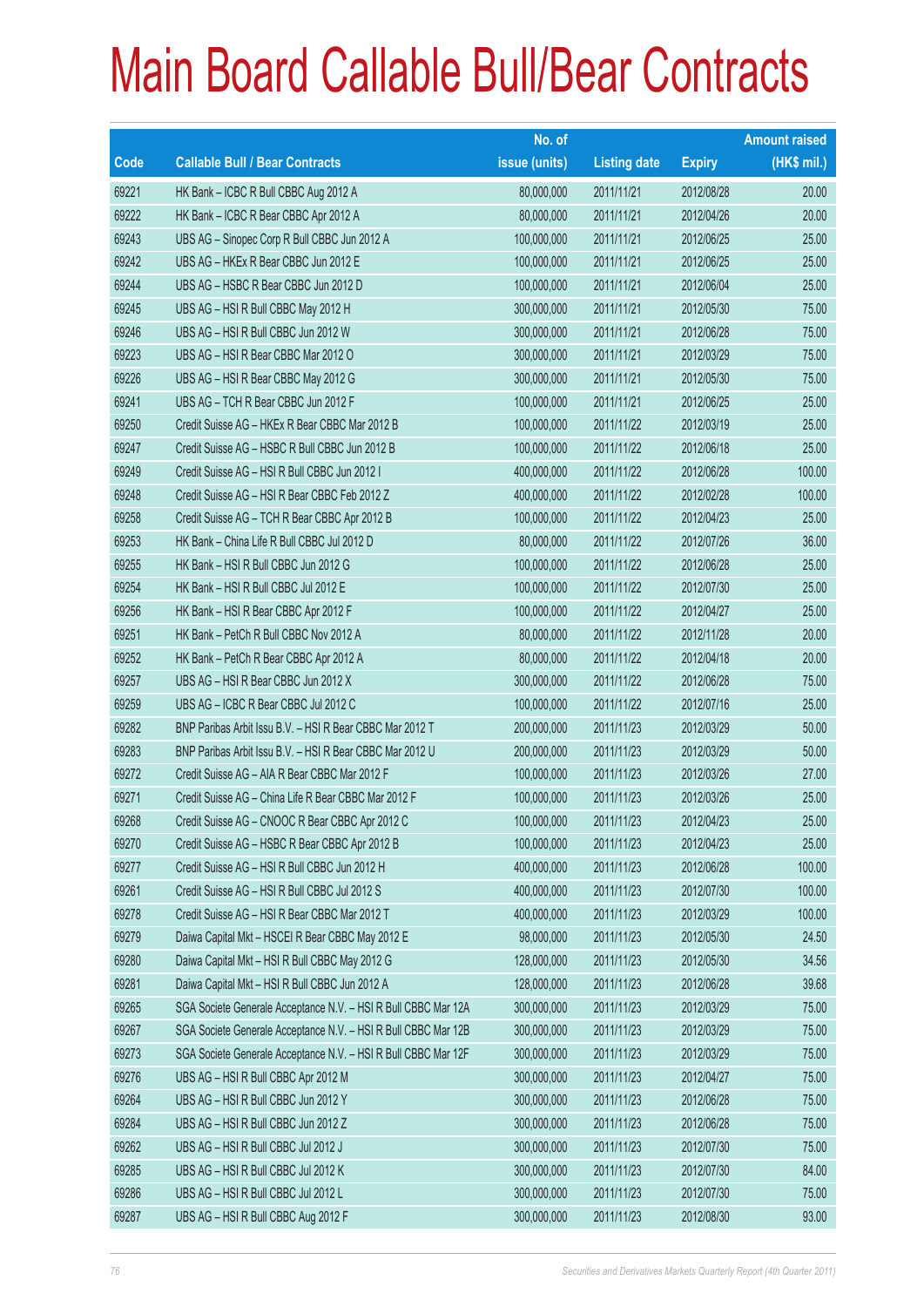|        |                                                                | No. of        |                     |               | <b>Amount raised</b> |
|--------|----------------------------------------------------------------|---------------|---------------------|---------------|----------------------|
| Code   | <b>Callable Bull / Bear Contracts</b>                          | issue (units) | <b>Listing date</b> | <b>Expiry</b> | $(HK$$ mil.)         |
| 69288  | UBS AG - HSI R Bull CBBC Aug 2012 G                            | 300,000,000   | 2011/11/23          | 2012/08/30    | 75.00                |
| 69275  | UBS AG - TCH R Bull CBBC Jun 2012 G                            | 100,000,000   | 2011/11/23          | 2012/06/18    | 25.00                |
| 69274  | UBS AG - TCH R Bull CBBC Jul 2012 B                            | 100,000,000   | 2011/11/23          | 2012/07/16    | 29.50                |
| 68730# | HK Bank - HSI R Bull CBBC Jul 2012 C                           | 150,000,000   | 2011/11/23          | 2012/07/30    | 22.95                |
| 69306  | BNP Paribas Arbit Issu B.V. - HSI R Bull CBBC Mar 2012 R       | 200,000,000   | 2011/11/24          | 2012/03/29    | 50.00                |
| 69307  | BNP Paribas Arbit Issu B.V. - HSI R Bear CBBC Mar 2012 H       | 200,000,000   | 2011/11/24          | 2012/03/29    | 50.00                |
| 69308  | BNP Paribas Arbit Issu B.V. - HSI R Bear CBBC Mar 2012 Q       | 200,000,000   | 2011/11/24          | 2012/03/29    | 50.00                |
| 69309  | BNP Paribas Arbit Issu B.V. - HSI R Bear CBBC Mar 2012 X       | 200,000,000   | 2011/11/24          | 2012/03/29    | 50.00                |
| 69310  | BNP Paribas Arbit Issu B.V. - HSI R Bear CBBC Mar 2012 Y       | 200,000,000   | 2011/11/24          | 2012/03/29    | 50.00                |
| 69294  | Credit Suisse AG - HSI R Bull CBBC Apr 2012 T                  | 400,000,000   | 2011/11/24          | 2012/04/27    | 100.00               |
| 69303  | Credit Suisse AG - HSI R Bear CBBC Feb 2012 F                  | 400,000,000   | 2011/11/24          | 2012/02/28    | 100.00               |
| 69300  | Credit Suisse AG - HSI R Bear CBBC Apr 2012 K                  | 400,000,000   | 2011/11/24          | 2012/04/27    | 100.00               |
| 69302  | Credit Suisse AG - ICBC R Bull CBBC Jun 2012 A                 | 100,000,000   | 2011/11/24          | 2012/06/28    | 25.00                |
| 69301  | Credit Suisse AG - ICBC R Bear CBBC Apr 2012 A                 | 100,000,000   | 2011/11/24          | 2012/04/23    | 25.00                |
| 69299  | Daiwa Capital Mkt - HSI R Bear CBBC Mar 2012 K                 | 128,000,000   | 2011/11/24          | 2012/03/29    | 32.00                |
| 69292  | HK Bank - CC Bank R Bull CBBC Aug 2012 B                       | 80,000,000    | 2011/11/24          | 2012/08/28    | 20.00                |
| 69293  | HK Bank - CC Bank R Bear CBBC Apr 2012 A                       | 80,000,000    | 2011/11/24          | 2012/04/26    | 20.00                |
| 69291  | HK Bank - ICBC R Bull CBBC Dec 2012 A                          | 80,000,000    | 2011/11/24          | 2012/12/18    | 20.00                |
| 69290  | HK Bank - ICBC R Bear CBBC Apr 2012 B                          | 80,000,000    | 2011/11/24          | 2012/04/26    | 20.00                |
| 69289  | Merrill Lynch Int'l & Co. C.V. - HSI R Bear CBBC May 2012 F    | 40,000,000    | 2011/11/24          | 2012/05/30    | 10.00                |
| 69295  | SGA Societe Generale Acceptance N.V. - HSI R Bull CBBC Mar 12G | 300,000,000   | 2011/11/24          | 2012/03/29    | 75.00                |
| 69296  | SGA Societe Generale Acceptance N.V. - HSI R Bear CBBC May 12P | 300,000,000   | 2011/11/24          | 2012/05/30    | 75.00                |
| 69298  | SGA Societe Generale Acceptance N.V. - HSI R Bear CBBC May 12Q | 300,000,000   | 2011/11/24          | 2012/05/30    | 75.00                |
| 69305  | UBS AG - COVS R Bull CBBC Aug 2012 B                           | 100,000,000   | 2011/11/24          | 2012/08/13    | 25.00                |
| 69297  | UBS AG - HSI R Bull CBBC Feb 2012 N                            | 300,000,000   | 2011/11/24          | 2012/02/28    | 75.00                |
| 69304  | UBS AG - HSI R Bear CBBC Apr 2012 K                            | 300,000,000   | 2011/11/24          | 2012/04/27    | 75.00                |
| 69344  | BNP Paribas Arbit Issu B.V. - HSI R Bear CBBC Apr 2012 H       | 200,000,000   | 2011/11/25          | 2012/04/27    | 50.00                |
| 69345  | BNP Paribas Arbit Issu B.V. - HSI R Bear CBBC Apr 2012 T       | 200,000,000   | 2011/11/25          | 2012/04/27    | 50.00                |
| 69325  | Credit Suisse AG - China Life R Bear CBBC Apr 2012 B           | 100,000,000   | 2011/11/25          | 2012/04/10    | 25.00                |
| 69323  | Credit Suisse AG - CNOOC R Bear CBBC Apr 2012 D                | 100,000,000   | 2011/11/25          | 2012/04/10    | 25.00                |
| 69324  | Credit Suisse AG - HKEx R Bear CBBC Mar 2012 C                 | 100,000,000   | 2011/11/25          | 2012/03/26    | 25.00                |
| 69319  | Credit Suisse AG - HSI R Bull CBBC May 2012 L                  | 400,000,000   | 2011/11/25          | 2012/05/30    | 100.00               |
| 69320  | Credit Suisse AG - HSI R Bull CBBC Jun 2012 F                  | 400,000,000   | 2011/11/25          | 2012/06/28    | 100.00               |
| 69327  | Credit Suisse AG - HSI R Bear CBBC Feb 2012 Q                  | 400,000,000   | 2011/11/25          | 2012/02/28    | 100.00               |
| 69328  | Credit Suisse AG - HSI R Bear CBBC Mar 2012 I                  | 400,000,000   | 2011/11/25          | 2012/03/29    | 100.00               |
| 69329  | Credit Suisse AG - HSI R Bear CBBC Mar 2012 K                  | 400,000,000   | 2011/11/25          | 2012/03/29    | 100.00               |
| 69326  | Credit Suisse AG - Ping An R Bear CBBC Apr 2012 D              | 100,000,000   | 2011/11/25          | 2012/04/16    | 25.00                |
| 69333  | Daiwa Capital Mkt - HSI R Bear CBBC Mar 2012 L                 | 128,000,000   | 2011/11/25          | 2012/03/29    | 32.00                |
| 69315  | HK Bank - ABC R Bear CBBC Apr 2012 A                           | 80,000,000    | 2011/11/25          | 2012/04/18    | 20.00                |
| 69314  | HK Bank - China Life R Bear CBBC Mar 2012 A                    | 80,000,000    | 2011/11/25          | 2012/03/28    | 20.00                |
| 69318  | HK Bank - Hutchison R Bull CBBC Aug 2012 A                     | 80,000,000    | 2011/11/25          | 2012/08/28    | 20.00                |
| 69316  | HK Bank - Hutchison R Bear CBBC Jun 2012 C                     | 80,000,000    | 2011/11/25          | 2012/06/18    | 20.00                |
| 69317  | HK Bank - Hutchison R Bear CBBC Jul 2012 B                     | 80,000,000    | 2011/11/25          | 2012/07/18    | 20.00                |
| 69331  | J P Morgan SP BV - HSI R Bear CBBC Apr 2012 A                  | 200,000,000   | 2011/11/25          | 2012/04/27    | 50.00                |
| 69332  | J P Morgan SP BV - HSI R Bear CBBC Apr 2012 B                  | 200,000,000   | 2011/11/25          | 2012/04/27    | 50.00                |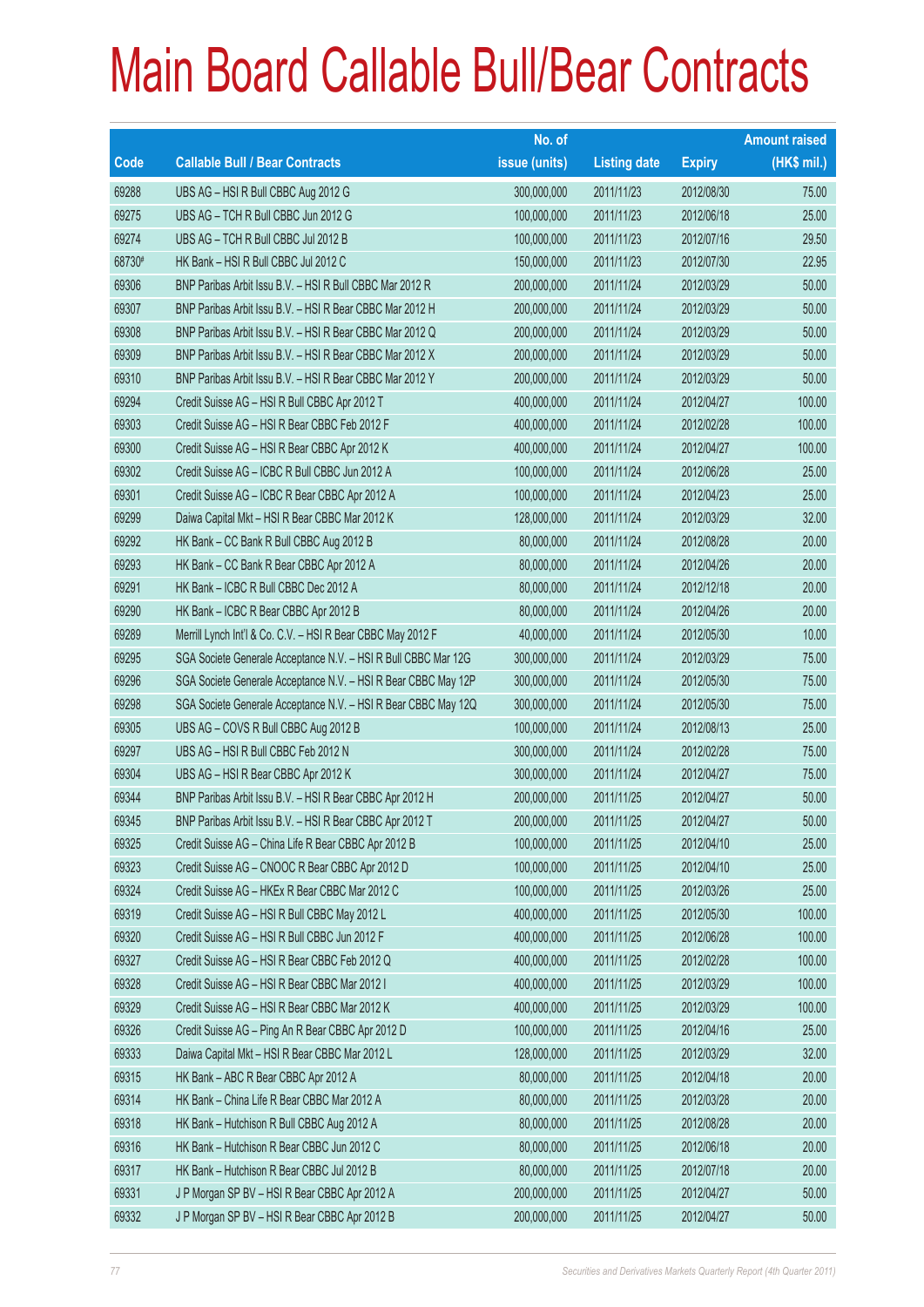|       |                                                                | No. of        |                     |               | <b>Amount raised</b> |
|-------|----------------------------------------------------------------|---------------|---------------------|---------------|----------------------|
| Code  | <b>Callable Bull / Bear Contracts</b>                          | issue (units) | <b>Listing date</b> | <b>Expiry</b> | (HK\$ mil.)          |
| 69311 | SGA Societe Generale Acceptance N.V. - HSI R Bull CBBC Mar 12H | 300,000,000   | 2011/11/25          | 2012/03/29    | 75.00                |
| 69312 | SGA Societe Generale Acceptance N.V. - HSI R Bull CBBC Mar 121 | 300,000,000   | 2011/11/25          | 2012/03/29    | 75.00                |
| 69313 | SGA Societe Generale Acceptance N.V. - HSI R Bull CBBC Mar 12K | 300,000,000   | 2011/11/25          | 2012/03/29    | 75.00                |
| 69330 | SGA Societe Generale Acceptance N.V. - HSI R Bear CBBC May 12R | 300,000,000   | 2011/11/25          | 2012/05/30    | 75.00                |
| 69339 | UBS AG - China Life R Bear CBBC Jun 2012 E                     | 100,000,000   | 2011/11/25          | 2012/06/25    | 27.00                |
| 69341 | UBS AG - China Life R Bear CBBC Jul 2012 E                     | 100,000,000   | 2011/11/25          | 2012/07/16    | 37.00                |
| 69340 | UBS AG - CNOOC R Bear CBBC Jul 2012 C                          | 100,000,000   | 2011/11/25          | 2012/07/09    | 25.00                |
| 69337 | UBS AG - A50 China R Bear CBBC Jun 2012 C                      | 100,000,000   | 2011/11/25          | 2012/06/18    | 25.00                |
| 69321 | UBS AG - HSI R Bull CBBC Feb 2012 Q                            | 300,000,000   | 2011/11/25          | 2012/02/28    | 75.00                |
| 69322 | UBS AG - HSI R Bull CBBC Mar 2012 J                            | 300,000,000   | 2011/11/25          | 2012/03/29    | 75.00                |
| 69334 | UBS AG - HSI R Bear CBBC Feb 2012 B                            | 300,000,000   | 2011/11/25          | 2012/02/28    | 75.00                |
| 69335 | UBS AG - HSI R Bear CBBC Feb 2012 I                            | 300,000,000   | 2011/11/25          | 2012/02/28    | 75.00                |
| 69336 | UBS AG - HSI R Bear CBBC Mar 2012 X                            | 300,000,000   | 2011/11/25          | 2012/03/29    | 75.00                |
| 69343 | UBS AG - ICBC R Bull CBBC Jul 2012 D                           | 100,000,000   | 2011/11/25          | 2012/07/16    | 25.00                |
| 69338 | UBS AG - ICBC R Bear CBBC Jun 2012 A                           | 100,000,000   | 2011/11/25          | 2012/06/25    | 25.00                |
| 69342 | UBS AG - TCH R Bear CBBC Jul 2012 C                            | 100,000,000   | 2011/11/25          | 2012/07/16    | 25.00                |
| 69373 | BNP Paribas Arbit Issu B.V. - HSI R Bear CBBC Apr 2012 D       | 200,000,000   | 2011/11/28          | 2012/04/27    | 50.00                |
| 69372 | BNP Paribas Arbit Issu B.V. - HSI R Bear CBBC Apr 2012 G       | 200,000,000   | 2011/11/28          | 2012/04/27    | 50.00                |
| 69374 | BNP Paribas Arbit Issu B.V. - HSI R Bear CBBC May 2012 T       | 200,000,000   | 2011/11/28          | 2012/05/30    | 50.00                |
| 69358 | Credit Suisse AG - AIA R Bear CBBC Apr 2012 B                  | 100,000,000   | 2011/11/28          | 2012/04/23    | 25.00                |
| 69357 | Credit Suisse AG - China Life R Bear CBBC Apr 2012 C           | 100,000,000   | 2011/11/28          | 2012/04/10    | 25.00                |
| 69354 | Credit Suisse AG - HSI R Bull CBBC May 2012 B                  | 400,000,000   | 2011/11/28          | 2012/05/30    | 100.00               |
| 69355 | Credit Suisse AG - HSI R Bull CBBC Jun 2012 G                  | 400,000,000   | 2011/11/28          | 2012/06/28    | 100.00               |
| 69361 | Credit Suisse AG - HSI R Bear CBBC Feb 2012 W                  | 400,000,000   | 2011/11/28          | 2012/02/28    | 100.00               |
| 69360 | Credit Suisse AG - HSI R Bear CBBC Mar 2012 J                  | 400,000,000   | 2011/11/28          | 2012/03/29    | 100.00               |
| 69359 | Credit Suisse AG - HSI R Bear CBBC Mar 2012 Y                  | 400,000,000   | 2011/11/28          | 2012/03/29    | 100.00               |
| 69356 | Credit Suisse AG - TCH R Bull CBBC May 2012 C                  | 100,000,000   | 2011/11/28          | 2012/05/28    | 25.00                |
| 69347 | Daiwa Capital Mkt - HSI R Bull CBBC Apr 2012 J                 | 128,000,000   | 2011/11/28          | 2012/04/27    | 32.00                |
| 69369 | Daiwa Capital Mkt - HSI R Bear CBBC Apr 2012 K                 | 128,000,000   | 2011/11/28          | 2012/04/27    | 32.00                |
| 69371 | J P Morgan SP BV - HSI R Bear CBBC Apr 2012 C                  | 200,000,000   | 2011/11/28          | 2012/04/27    | 50.00                |
| 69349 | Macquarie Bank Ltd. - HSCEI R Bear CBBC May 2012 C             | 200,000,000   | 2011/11/28          | 2012/05/30    | 50.00                |
| 69348 | Macquarie Bank Ltd. - HSI R Bear CBBC May 2012 E               | 200,000,000   | 2011/11/28          | 2012/05/30    | 50.00                |
| 69364 | Merrill Lynch Int'l & Co. C.V. - HSI R Bear CBBC May 2012 G    | 40,000,000    | 2011/11/28          | 2012/05/30    | 10.00                |
| 69346 | SGA Societe Generale Acceptance N.V. - HSI R Bull CBBC Mar 12N | 300,000,000   | 2011/11/28          | 2012/03/29    | 75.00                |
| 69362 | SGA Societe Generale Acceptance N.V. - HSI R Bear CBBC May 12S | 300,000,000   | 2011/11/28          | 2012/05/30    | 75.00                |
| 69363 | SGA Societe Generale Acceptance N.V. - HSI R Bear CBBC May 12T | 300,000,000   | 2011/11/28          | 2012/05/30    | 75.00                |
| 69353 | UBS AG - HSI R Bull CBBC Feb 2012 O                            | 300,000,000   | 2011/11/28          | 2012/02/28    | 75.00                |
| 69351 | UBS AG - HSI R Bull CBBC Mar 2012 E                            | 300,000,000   | 2011/11/28          | 2012/03/29    | 75.00                |
| 69366 | UBS AG - HSI R Bear CBBC Feb 2012 P                            | 300,000,000   | 2011/11/28          | 2012/02/28    | 75.00                |
| 69365 | UBS AG - HSI R Bear CBBC Feb 2012 Z                            | 300,000,000   | 2011/11/28          | 2012/02/28    | 75.00                |
| 69367 | UBS AG - HSI R Bear CBBC Mar 2012 N                            | 300,000,000   | 2011/11/28          | 2012/03/29    | 75.00                |
| 69368 | UBS AG - HSI R Bear CBBC Jul 2012 M                            | 300,000,000   | 2011/11/28          | 2012/07/30    | 75.00                |
| 69370 | UBS AG - Hutchison R Bear CBBC Aug 2012 C                      | 100,000,000   | 2011/11/28          | 2012/08/13    | 25.00                |
| 69397 | BNP Paribas Arbit Issu B.V. - HSI R Bull CBBC Apr 2012 L       | 200,000,000   | 2011/11/29          | 2012/04/27    | 50.00                |
| 69398 | BNP Paribas Arbit Issu B.V. - HSI R Bull CBBC Apr 2012 U       | 200,000,000   | 2011/11/29          | 2012/04/27    | 50.00                |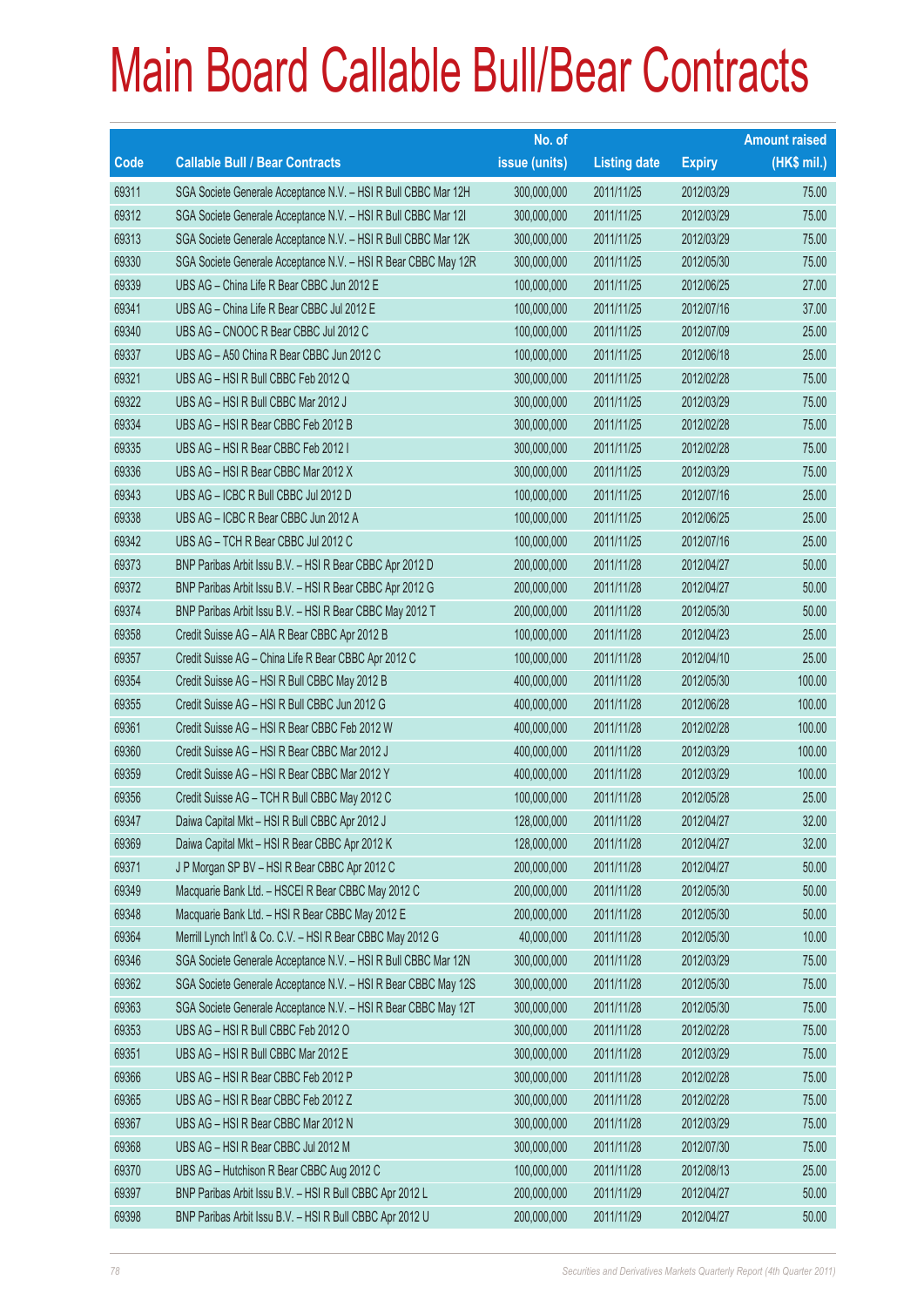|             |                                                                | No. of        |                     |               | <b>Amount raised</b> |
|-------------|----------------------------------------------------------------|---------------|---------------------|---------------|----------------------|
| <b>Code</b> | <b>Callable Bull / Bear Contracts</b>                          | issue (units) | <b>Listing date</b> | <b>Expiry</b> | $(HK$$ mil.)         |
| 69399       | BNP Paribas Arbit Issu B.V. - HSI R Bear CBBC May 2012 R       | 200,000,000   | 2011/11/29          | 2012/05/30    | 50.00                |
| 69400       | BNP Paribas Arbit Issu B.V. - HSI R Bear CBBC May 2012 S       | 200,000,000   | 2011/11/29          | 2012/05/30    | 50.00                |
| 69387       | Credit Suisse AG - HSI R Bull CBBC Jun 2012 P                  | 400,000,000   | 2011/11/29          | 2012/06/28    | 100.00               |
| 69386       | Credit Suisse AG - HSI R Bear CBBC Mar 2012 R                  | 400,000,000   | 2011/11/29          | 2012/03/29    | 100.00               |
| 69401       | Daiwa Capital Mkt - A50 China R Bull CBBC May 2012 C           | 80,000,000    | 2011/11/29          | 2012/05/02    | 20.00                |
| 69402       | Daiwa Capital Mkt - A50 China R Bull CBBC Jun 2012 B           | 80,000,000    | 2011/11/29          | 2012/06/01    | 20.00                |
| 69403       | Daiwa Capital Mkt - A50 China R Bear CBBC Mar 2012 A           | 80,000,000    | 2011/11/29          | 2012/03/15    | 20.00                |
| 69404       | Daiwa Capital Mkt - A50 China R Bear CBBC Apr 2012 C           | 80,000,000    | 2011/11/29          | 2012/04/02    | 20.00                |
| 69405       | Daiwa Capital Mkt - HSCEI R Bull CBBC May 2012 F               | 98,000,000    | 2011/11/29          | 2012/05/30    | 24.50                |
| 69406       | Daiwa Capital Mkt - HSCEI R Bull CBBC May 2012 G               | 98,000,000    | 2011/11/29          | 2012/05/30    | 24.50                |
| 69407       | Daiwa Capital Mkt - HSCEI R Bear CBBC Apr 2012 C               | 98,000,000    | 2011/11/29          | 2012/04/27    | 24.50                |
| 69378       | HK Bank - HSI R Bear CBBC Apr 2012 G                           | 200,000,000   | 2011/11/29          | 2012/04/27    | 50.00                |
| 69379       | HK Bank - HSI R Bear CBBC Apr 2012 H                           | 200,000,000   | 2011/11/29          | 2012/04/27    | 50.00                |
| 69380       | CC Rabobank B.A. - HSI R Bull CBBC Jun 2012 A                  | 150,000,000   | 2011/11/29          | 2012/06/28    | 37.50                |
| 69381       | CC Rabobank B.A. - HSI R Bear CBBC Jun 2012 B                  | 150,000,000   | 2011/11/29          | 2012/06/28    | 37.50                |
| 69382       | CC Rabobank B.A. - HSI R Bear CBBC Jun 2012 C                  | 150,000,000   | 2011/11/29          | 2012/06/28    | 37.50                |
| 69383       | CC Rabobank B.A. - HSI R Bear CBBC Jun 2012 D                  | 150,000,000   | 2011/11/29          | 2012/06/28    | 37.50                |
| 69384       | CC Rabobank B.A. - HSI R Bear CBBC Jun 2012 E                  | 150,000,000   | 2011/11/29          | 2012/06/28    | 37.50                |
| 69375       | SGA Societe Generale Acceptance N.V. - HSI R Bear CBBC May 12U | 300,000,000   | 2011/11/29          | 2012/05/30    | 75.00                |
| 69376       | SGA Societe Generale Acceptance N.V. - HSI R Bear CBBC May 12V | 300,000,000   | 2011/11/29          | 2012/05/30    | 75.00                |
| 69377       | SGA Societe Generale Acceptance N.V. - HSI R Bear CBBC May 12W | 300,000,000   | 2011/11/29          | 2012/05/30    | 75.00                |
| 69394       | UBS AG - BOCL R Bull CBBC Jul 2012 A                           | 100,000,000   | 2011/11/29          | 2012/07/23    | 25.00                |
| 69393       | UBS AG - CC Bank R Bear CBBC Jul 2012 B                        | 100,000,000   | 2011/11/29          | 2012/07/09    | 25.00                |
| 69391       | UBS AG - Sinopec Corp R Bull CBBC Jun 2012 B                   | 100,000,000   | 2011/11/29          | 2012/06/25    | 25.00                |
| 69390       | UBS AG - HKEx R Bear CBBC Jun 2012 F                           | 100,000,000   | 2011/11/29          | 2012/06/11    | 25.00                |
| 69392       | UBS AG - HSBC R Bear CBBC Jun 2012 E                           | 100,000,000   | 2011/11/29          | 2012/06/25    | 25.00                |
| 69385       | UBS AG - HSI R Bull CBBC Apr 2012 F                            | 300,000,000   | 2011/11/29          | 2012/04/27    | 75.00                |
| 69388       | UBS AG - HSI R Bear CBBC Apr 2012 T                            | 300,000,000   | 2011/11/29          | 2012/04/27    | 75.00                |
| 69389       | UBS AG - HSI R Bear CBBC May 2012 R                            | 300,000,000   | 2011/11/29          | 2012/05/30    | 75.00                |
| 69396       | UBS AG - HSI R Bear CBBC Jun 2012 A                            | 300,000,000   | 2011/11/29          | 2012/06/28    | 75.00                |
| 69395       | UBS AG - TCH R Bull CBBC Jul 2012 D                            | 100,000,000   | 2011/11/29          | 2012/07/30    | 25.00                |
| 69433       | BNP Paribas Arbit Issu B.V. - HSI R Bear CBBC Apr 2012 E       | 200,000,000   | 2011/11/30          | 2012/04/27    | 50.00                |
| 69414       | Credit Suisse AG - China Mobile R Bull CBBC May 2012 A         | 100,000,000   | 2011/11/30          | 2012/05/28    | 25.00                |
| 69415       | Credit Suisse AG - HKEx R Bear CBBC Mar 2012 D                 | 100,000,000   | 2011/11/30          | 2012/03/26    | 25.00                |
| 69418       | Credit Suisse AG - HSI R Bull CBBC May 2012 M                  | 400,000,000   | 2011/11/30          | 2012/05/30    | 100.00               |
| 69419       | Credit Suisse AG - HSI R Bull CBBC Jun 2012 Q                  | 400,000,000   | 2011/11/30          | 2012/06/28    | 100.00               |
| 69408       | Credit Suisse AG - HSI R Bull CBBC Jun 2012 V                  | 400,000,000   | 2011/11/30          | 2012/06/28    | 100.00               |
| 69421       | Credit Suisse AG - HSI R Bull CBBC Jul 2012 T                  | 400,000,000   | 2011/11/30          | 2012/07/30    | 100.00               |
| 69422       | Credit Suisse AG - HSI R Bear CBBC Mar 2012 S                  | 400,000,000   | 2011/11/30          | 2012/03/29    | 100.00               |
| 69425       | Credit Suisse AG - HSI R Bear CBBC Mar 2012 V                  | 400,000,000   | 2011/11/30          | 2012/03/29    | 100.00               |
| 69417       | Credit Suisse AG - Hutchison R Bear CBBC Apr 2012 B            | 100,000,000   | 2011/11/30          | 2012/04/16    | 25.00                |
| 69416       | Credit Suisse AG - Ping An R Bear CBBC Apr 2012 E              | 100,000,000   | 2011/11/30          | 2012/04/16    | 25.00                |
| 69412       | Daiwa Capital Mkt - HSI R Bull CBBC Apr 2012 L                 | 128,000,000   | 2011/11/30          | 2012/04/27    | 32.00                |
| 69426       | Daiwa Capital Mkt - HSI R Bear CBBC Mar 2012 M                 | 128,000,000   | 2011/11/30          | 2012/03/29    | 32.00                |
| 69427       | Daiwa Capital Mkt - HSI R Bear CBBC Mar 2012 N                 | 128,000,000   | 2011/11/30          | 2012/03/29    | 32.00                |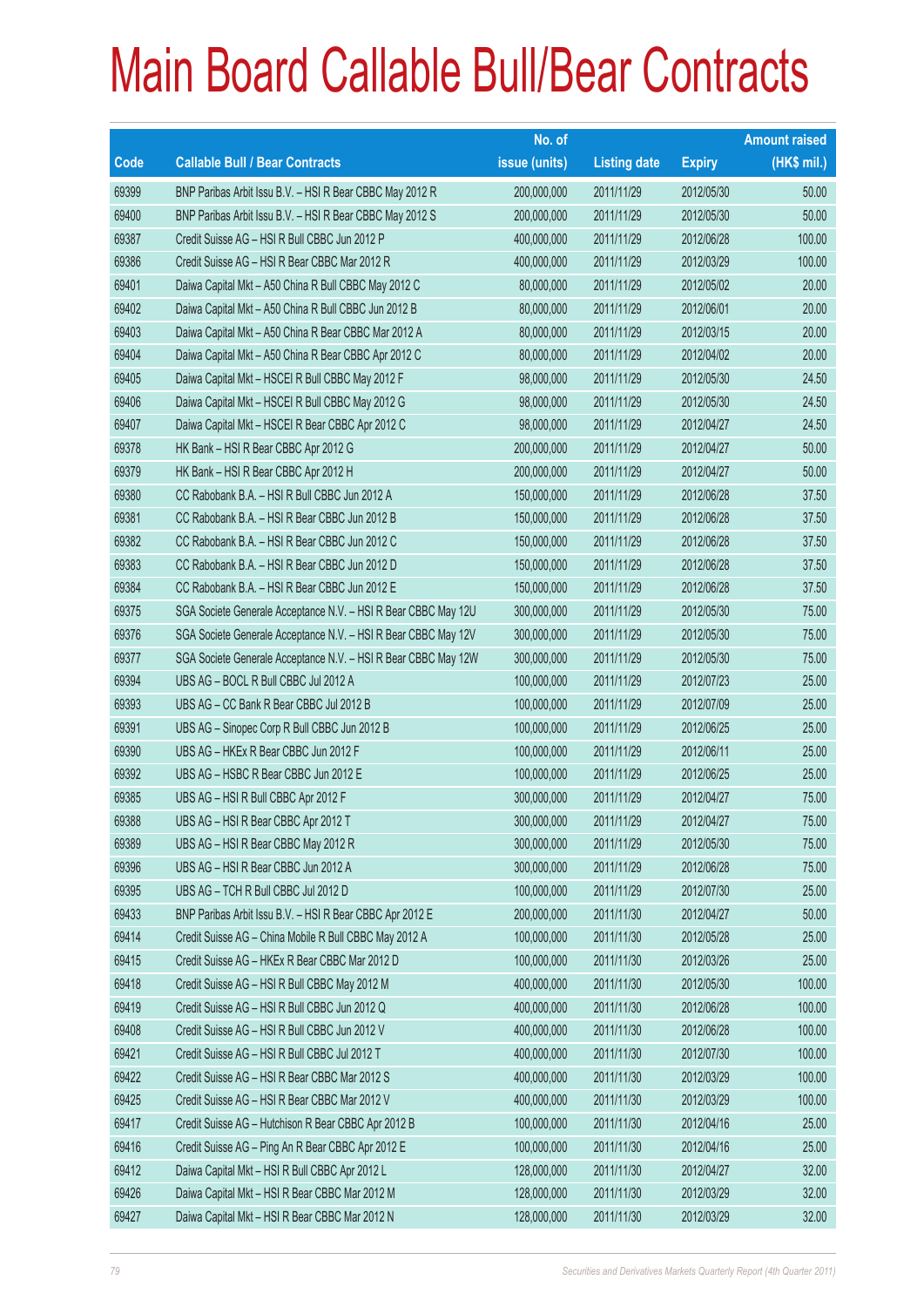|        |                                                                | No. of        |                     |               | <b>Amount raised</b> |
|--------|----------------------------------------------------------------|---------------|---------------------|---------------|----------------------|
| Code   | <b>Callable Bull / Bear Contracts</b>                          | issue (units) | <b>Listing date</b> | <b>Expiry</b> | $(HK$$ mil.)         |
| 69423  | J P Morgan SP BV - HSI R Bear CBBC Apr 2012 D                  | 200,000,000   | 2011/11/30          | 2012/04/27    | 50.00                |
| 69424  | J P Morgan SP BV - HSI R Bear CBBC Apr 2012 E                  | 200,000,000   | 2011/11/30          | 2012/04/27    | 50.00                |
| 69410  | SGA Societe Generale Acceptance N.V. - HSI R Bull CBBC Mar 12O | 300,000,000   | 2011/11/30          | 2012/03/29    | 75.00                |
| 69411  | SGA Societe Generale Acceptance N.V. - HSI R Bear CBBC May 12X | 300,000,000   | 2011/11/30          | 2012/05/30    | 75.00                |
| 69432  | UBS AG - COVS R Bull CBBC Jul 2012 A                           | 100,000,000   | 2011/11/30          | 2012/07/30    | 28.50                |
| 69431  | UBS AG - China Life R Bear CBBC Jul 2012 F                     | 100,000,000   | 2011/11/30          | 2012/07/30    | 25.00                |
| 69413  | UBS AG - HSI R Bull CBBC Mar 2012 Y                            | 300,000,000   | 2011/11/30          | 2012/03/29    | 75.00                |
| 69430  | UBS AG - HSI R Bull CBBC Jun 2012 H                            | 300,000,000   | 2011/11/30          | 2012/06/28    | 75.00                |
| 69428  | UBS AG - HSI R Bear CBBC Mar 2012 G                            | 300,000,000   | 2011/11/30          | 2012/03/29    | 75.00                |
| 69429  | UBS AG - HSI R Bear CBBC Jun 2012 C                            | 300,000,000   | 2011/11/30          | 2012/06/28    | 75.00                |
| 65886# | HK Bank - HSI R Bull CBBC Aug 2012 B                           | 200,000,000   | 2011/11/30          | 2012/08/30    | 16.40                |
| 68729# | HK Bank - HSI R Bull CBBC Jun 2012 D                           | 200,000,000   | 2011/11/30          | 2012/06/28    | 31.60                |
| 69461  | BNP Paribas Arbit Issu B.V. - HSI R Bear CBBC May 2012 M       | 200,000,000   | 2011/12/01          | 2012/05/30    | 50.00                |
| 69462  | BNP Paribas Arbit Issu B.V. - HSI R Bear CBBC May 2012 Q       | 200,000,000   | 2011/12/01          | 2012/05/30    | 50.00                |
| 69455  | Credit Suisse AG - HSI R Bull CBBC Jul 2012 U                  | 400,000,000   | 2011/12/01          | 2012/07/30    | 100.00               |
| 69454  | Credit Suisse AG - HSI R Bear CBBC Mar 2012 B                  | 400,000,000   | 2011/12/01          | 2012/03/29    | 100.00               |
| 69453  | Credit Suisse AG - HSI R Bear CBBC Apr 2012 U                  | 400,000,000   | 2011/12/01          | 2012/04/27    | 100.00               |
| 69456  | Credit Suisse AG - Hutchison R Bull CBBC Jun 2012 C            | 100,000,000   | 2011/12/01          | 2012/06/18    | 25.00                |
| 69452  | HK Bank - HKEx R Bear CBBC Jun 2012 A                          | 80,000,000    | 2011/12/01          | 2012/06/18    | 36.00                |
| 69446  | HK Bank - HSI R Bull CBBC Aug 2012 E                           | 200,000,000   | 2011/12/01          | 2012/08/30    | 50.00                |
| 69449  | HK Bank - HSI R Bull CBBC Aug 2012 F                           | 200,000,000   | 2011/12/01          | 2012/08/30    | 50.00                |
| 69450  | HK Bank - HSI R Bull CBBC Aug 2012 G                           | 200,000,000   | 2011/12/01          | 2012/08/30    | 50.00                |
| 69451  | HK Bank - HSI R Bull CBBC May 2013 B                           | 200,000,000   | 2011/12/01          | 2013/05/30    | 50.00                |
| 69445  | HK Bank - HSI R Bear CBBC Apr 2012 I                           | 150,000,000   | 2011/12/01          | 2012/04/27    | 37.50                |
| 69437  | Macquarie Bank Ltd. - HSCEI R Bear CBBC Jun 2012 A             | 200,000,000   | 2011/12/01          | 2012/06/28    | 50.00                |
| 69438  | Macquarie Bank Ltd. - HSCEI R Bear CBBC Jun 2012 B             | 200,000,000   | 2011/12/01          | 2012/06/28    | 50.00                |
| 69435  | Macquarie Bank Ltd. - HSI R Bear CBBC Jun 2012 A               | 200,000,000   | 2011/12/01          | 2012/06/28    | 50.00                |
| 69436  | Macquarie Bank Ltd. - HSI R Bear CBBC Jun 2012 B               | 200,000,000   | 2011/12/01          | 2012/06/28    | 50.00                |
| 69439  | SGA Societe Generale Acceptance N.V. - HSI R Bull CBBC Mar 12Q | 300,000,000   | 2011/12/01          | 2012/03/29    | 75.00                |
| 69434  | SGA Societe Generale Acceptance N.V. - HSI R Bear CBBC Mar 12P | 300,000,000   | 2011/12/01          | 2012/03/29    | 75.00                |
| 69443  | UBS AG - HSI R Bull CBBC May 2012 K                            | 300,000,000   | 2011/12/01          | 2012/05/30    | 75.00                |
| 69459  | UBS AG - HSI R Bull CBBC May 2012 L                            | 300,000,000   | 2011/12/01          | 2012/05/30    | 75.00                |
| 69460  | UBS AG - HSI R Bear CBBC Aug 2012 H                            | 300,000,000   | 2011/12/01          | 2012/08/30    | 75.00                |
| 69444  | UBS AG - Hutchison R Bull CBBC Jun 2012 E                      | 100,000,000   | 2011/12/01          | 2012/06/25    | 25.00                |
| 69457  | UBS AG - Hutchison R Bull CBBC Aug 2012 D                      | 100,000,000   | 2011/12/01          | 2012/08/06    | 25.00                |
| 69458  | UBS AG - ICBC R Bear CBBC May 2012 C                           | 100,000,000   | 2011/12/01          | 2012/05/28    | 25.00                |
| 69471  | BNP Paribas Arbit Issu B.V. - HSI R Bear CBBC Mar 2012 V       | 200,000,000   | 2011/12/02          | 2012/03/29    | 50.00                |
| 69470  | BNP Paribas Arbit Issu B.V. - HSI R Bear CBBC Mar 2012 Z       | 200,000,000   | 2011/12/02          | 2012/03/29    | 50.00                |
| 69463  | Credit Suisse AG - HSI R Bull CBBC May 2012 N                  | 400,000,000   | 2011/12/02          | 2012/05/30    | 100.00               |
| 69468  | Credit Suisse AG - HSI R Bear CBBC Mar 2012 Z                  | 400,000,000   | 2011/12/02          | 2012/03/29    | 100.00               |
| 69466  | Daiwa Capital Mkt - HSI R Bull CBBC Apr 2012 M                 | 128,000,000   | 2011/12/02          | 2012/04/27    | 32.00                |
| 69472  | Daiwa Capital Mkt - HSI R Bear CBBC Mar 2012 O                 | 128,000,000   | 2011/12/02          | 2012/03/29    | 32.00                |
| 69464  | UBS AG - HSI R Bull CBBC Mar 2012 S                            | 300,000,000   | 2011/12/02          | 2012/03/29    | 75.00                |
| 69465  | UBS AG - HSI R Bull CBBC Jun 2012 E                            | 300,000,000   | 2011/12/02          | 2012/06/28    | 75.00                |
| 69469  | UBS AG - HSI R Bear CBBC Apr 2012 C                            | 300,000,000   | 2011/12/02          | 2012/04/27    | 75.00                |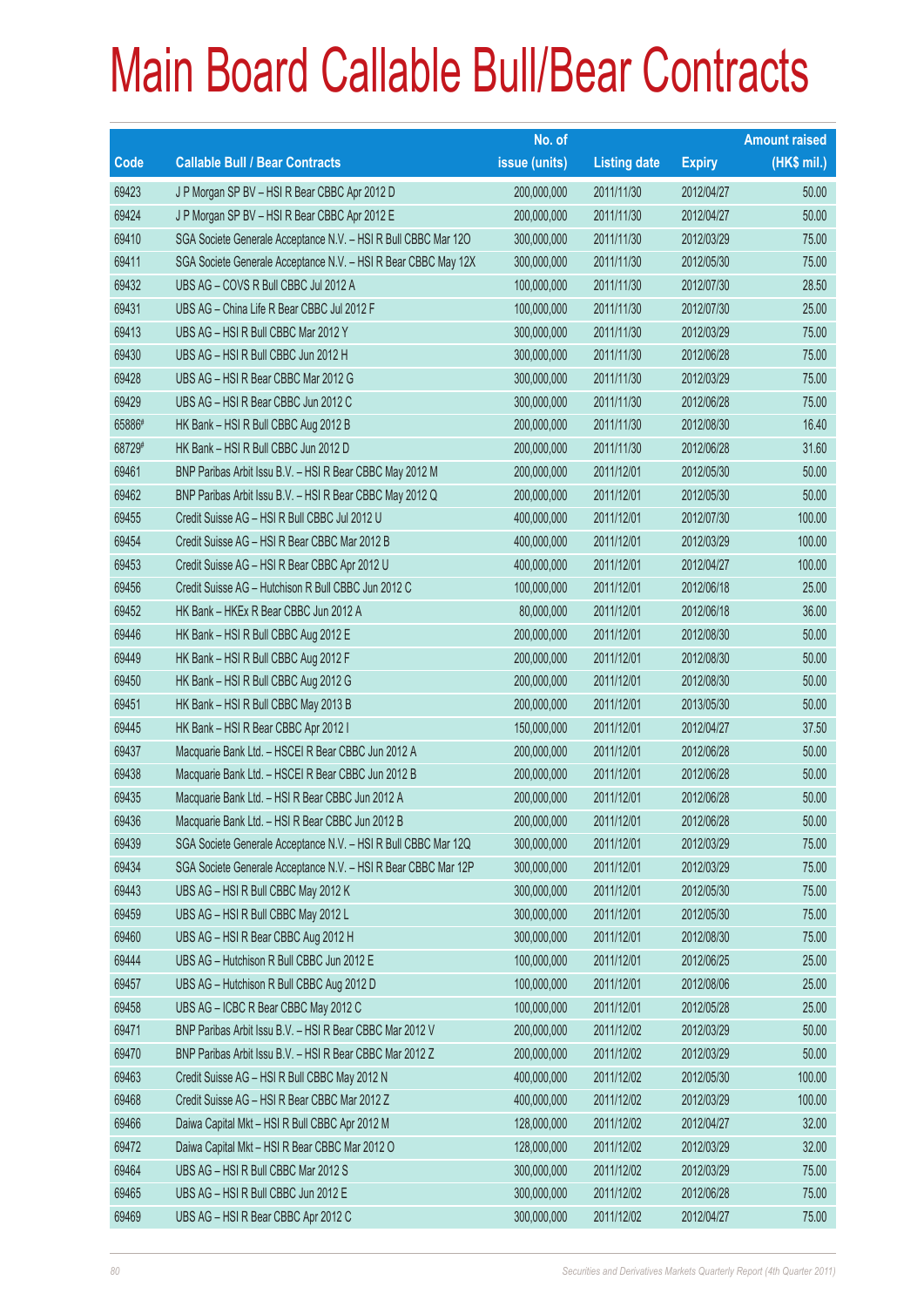|       |                                                                | No. of        |                     |               | <b>Amount raised</b> |
|-------|----------------------------------------------------------------|---------------|---------------------|---------------|----------------------|
| Code  | <b>Callable Bull / Bear Contracts</b>                          | issue (units) | <b>Listing date</b> | <b>Expiry</b> | $(HK$$ mil.)         |
| 69483 | BNP Paribas Arbit Issu B.V. - HSI R Bull CBBC Mar 2012 A       | 200,000,000   | 2011/12/05          | 2012/03/29    | 50.00                |
| 69484 | BNP Paribas Arbit Issu B.V. - HSI R Bull CBBC Mar 2012 B       | 200,000,000   | 2011/12/05          | 2012/03/29    | 50.00                |
| 69478 | Credit Suisse AG - HSBC R Bear CBBC Apr 2012 C                 | 100,000,000   | 2011/12/05          | 2012/04/23    | 25.00                |
| 69482 | Credit Suisse AG - HSI R Bull CBBC Jun 2012 X                  | 400,000,000   | 2011/12/05          | 2012/06/28    | 100.00               |
| 69481 | Credit Suisse AG - HSI R Bull CBBC Jul 2012 V                  | 400,000,000   | 2011/12/05          | 2012/07/30    | 100.00               |
| 69480 | Credit Suisse AG - HSI R Bull CBBC Aug 2012 I                  | 400,000,000   | 2011/12/05          | 2012/08/30    | 100.00               |
| 69473 | Credit Suisse AG - HSI R Bear CBBC Mar 2012 H                  | 400,000,000   | 2011/12/05          | 2012/03/29    | 100.00               |
| 69479 | Credit Suisse AG - Ping An R Bull CBBC Jun 2012 D              | 100,000,000   | 2011/12/05          | 2012/06/18    | 25.00                |
| 69485 | Credit Suisse AG - TCH R Bear CBBC Apr 2012 C                  | 100,000,000   | 2011/12/05          | 2012/04/23    | 25.00                |
| 69475 | SGA Societe Generale Acceptance N.V. - HSI R Bear CBBC May 12Y | 300,000,000   | 2011/12/05          | 2012/05/30    | 75.00                |
| 69476 | SGA Societe Generale Acceptance N.V. - HSI R Bear CBBC May 12Z | 300,000,000   | 2011/12/05          | 2012/05/30    | 75.00                |
| 69477 | UBS AG - HKEx R Bull CBBC Mar 2012 D                           | 100,000,000   | 2011/12/05          | 2012/03/19    | 25.00                |
| 69474 | UBS AG - HSI R Bear CBBC May 2012 W                            | 300,000,000   | 2011/12/05          | 2012/05/30    | 75.00                |
| 69522 | BNP Paribas Arbit Issu B.V. - HSI R Bull CBBC May 2012 L       | 200,000,000   | 2011/12/06          | 2012/05/30    | 50.00                |
| 69523 | BNP Paribas Arbit Issu B.V. - HSI R Bull CBBC May 2012 U       | 200,000,000   | 2011/12/06          | 2012/05/30    | 50.00                |
| 69500 | Credit Suisse AG - China Life R Bull CBBC May 2012 B           | 100,000,000   | 2011/12/06          | 2012/05/28    | 26.50                |
| 69490 | Credit Suisse AG - HKEx R Bull CBBC May 2012 D                 | 100,000,000   | 2011/12/06          | 2012/05/28    | 25.00                |
| 69512 | Credit Suisse AG - HSI R Bull CBBC Jun 2012 R                  | 400,000,000   | 2011/12/06          | 2012/06/28    | 100.00               |
| 69511 | Credit Suisse AG - HSI R Bull CBBC Jul 2012 W                  | 400,000,000   | 2011/12/06          | 2012/07/30    | 100.00               |
| 69510 | Credit Suisse AG - HSI R Bull CBBC Aug 2012 J                  | 400,000,000   | 2011/12/06          | 2012/08/30    | 100.00               |
| 69492 | Credit Suisse AG - HSI R Bear CBBC Mar 2012 A                  | 400,000,000   | 2011/12/06          | 2012/03/29    | 100.00               |
| 69497 | Credit Suisse AG - HSI R Bear CBBC Apr 2012 N                  | 400,000,000   | 2011/12/06          | 2012/04/27    | 100.00               |
| 69498 | Credit Suisse AG - HSI R Bear CBBC Apr 2012 Q                  | 400,000,000   | 2011/12/06          | 2012/04/27    | 100.00               |
| 69499 | Credit Suisse AG - Hutchison R Bull CBBC Jun 2012 D            | 100,000,000   | 2011/12/06          | 2012/06/25    | 25.00                |
| 69491 | Credit Suisse AG - TCH R Bear CBBC Apr 2012 D                  | 100,000,000   | 2011/12/06          | 2012/04/23    | 25.00                |
| 69513 | Daiwa Capital Mkt - HSI R Bull CBBC Mar 2012 Q                 | 128,000,000   | 2011/12/06          | 2012/03/29    | 32.00                |
| 69514 | Daiwa Capital Mkt - HSI R Bull CBBC Mar 2012 R                 | 128,000,000   | 2011/12/06          | 2012/03/29    | 32.00                |
| 69520 | Daiwa Capital Mkt - HSI R Bull CBBC May 2012 H                 | 128,000,000   | 2011/12/06          | 2012/05/30    | 32.00                |
| 69521 | Daiwa Capital Mkt - HSI R Bull CBBC May 2012 I                 | 128,000,000   | 2011/12/06          | 2012/05/30    | 32.00                |
| 69493 | Daiwa Capital Mkt - HSI R Bear CBBC Mar 2012 P                 | 128,000,000   | 2011/12/06          | 2012/03/29    | 32.00                |
| 69515 | Daiwa Capital Mkt - HSI R Bear CBBC Apr 2012 N                 | 128,000,000   | 2011/12/06          | 2012/04/27    | 32.00                |
| 69516 | Daiwa Capital Mkt - HSI R Bear CBBC Apr 2012 O                 | 128,000,000   | 2011/12/06          | 2012/04/27    | 32.00                |
| 69517 | Daiwa Capital Mkt - HSI R Bear CBBC Apr 2012 P                 | 128,000,000   | 2011/12/06          | 2012/04/27    | 32.00                |
| 69518 | Daiwa Capital Mkt - HSI R Bear CBBC Apr 2012 Q                 | 128,000,000   | 2011/12/06          | 2012/04/27    | 32.00                |
| 69519 | Daiwa Capital Mkt - HSI R Bear CBBC Apr 2012 R                 | 128,000,000   | 2011/12/06          | 2012/04/27    | 32.00                |
| 69488 | HK Bank - HSI R Bull CBBC Aug 2012 H                           | 200,000,000   | 2011/12/06          | 2012/08/30    | 50.00                |
| 69495 | SGA Societe Generale Acceptance N.V. - HSI R Bull CBBC Mar 12E | 300,000,000   | 2011/12/06          | 2012/03/29    | 75.00                |
| 69494 | SGA Societe Generale Acceptance N.V. - HSI R Bull CBBC Mar 12U | 300,000,000   | 2011/12/06          | 2012/03/29    | 75.00                |
| 69496 | SGA Societe Generale Acceptance N.V. - HSI R Bear CBBC May 12S | 300,000,000   | 2011/12/06          | 2012/05/30    | 75.00                |
| 69508 | UBS AG - HSI R Bull CBBC Apr 2012 S                            | 300,000,000   | 2011/12/06          | 2012/04/27    | 75.00                |
| 69509 | UBS AG - HSI R Bull CBBC May 2012 X                            | 300,000,000   | 2011/12/06          | 2012/05/30    | 75.00                |
| 69489 | UBS AG - HSI R Bear CBBC Apr 2012 D                            | 300,000,000   | 2011/12/06          | 2012/04/27    | 75.00                |
| 69506 | UBS AG - HSI R Bear CBBC May 2012 A                            | 300,000,000   | 2011/12/06          | 2012/05/30    | 75.00                |
| 69501 | UBS AG - TCH R Bull CBBC Mar 2012 A                            | 100,000,000   | 2011/12/06          | 2012/03/26    | 25.00                |
| 69504 | UBS AG - TCH R Bull CBBC May 2012 E                            | 100,000,000   | 2011/12/06          | 2012/05/21    | 35.00                |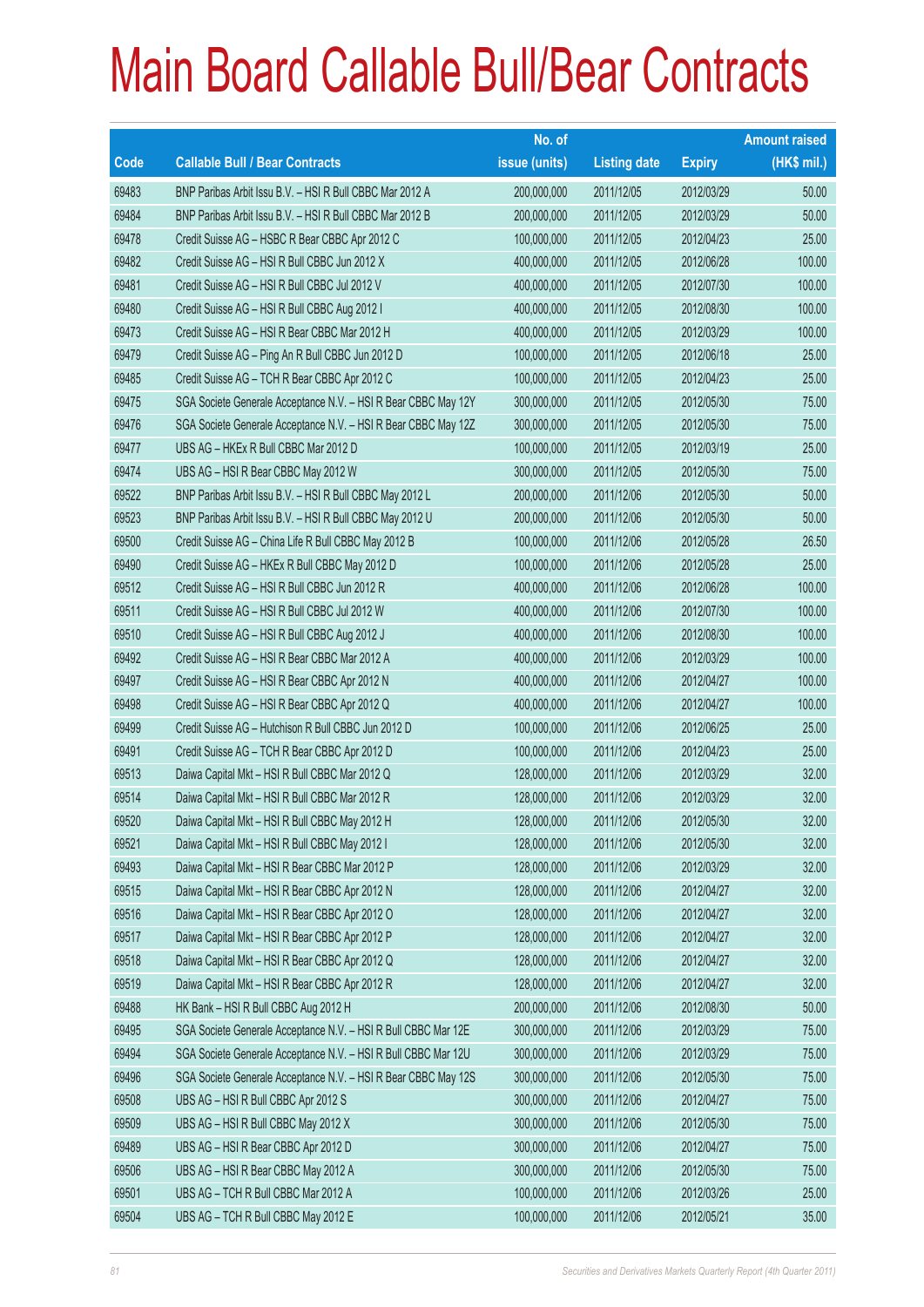|        |                                                                | No. of        |                     |               | <b>Amount raised</b> |
|--------|----------------------------------------------------------------|---------------|---------------------|---------------|----------------------|
| Code   | <b>Callable Bull / Bear Contracts</b>                          | issue (units) | <b>Listing date</b> | <b>Expiry</b> | (HK\$ mil.)          |
| 69507  | UBS AG - TCH R Bull CBBC Jun 2012 H                            | 100,000,000   | 2011/12/06          | 2012/06/04    | 40.00                |
| 69502  | UBS AG - TCH R Bear CBBC Apr 2012 E                            | 100,000,000   | 2011/12/06          | 2012/04/16    | 25.00                |
| 69505  | UBS AG - TCH R Bear CBBC May 2012 F                            | 100,000,000   | 2011/12/06          | 2012/05/21    | 27.00                |
| 69033# | UBS AG - Hutchison R Bull CBBC Aug 2012 B                      | 105,000,000   | 2011/12/07          | 2012/08/20    | 10.08                |
| 69526  | Daiwa Capital Mkt - HSI R Bull CBBC Mar 2012 S                 | 128,000,000   | 2011/12/07          | 2012/03/29    | 32.00                |
| 69528  | Daiwa Capital Mkt - HSI R Bear CBBC Apr 2012 S                 | 128,000,000   | 2011/12/07          | 2012/04/27    | 32.00                |
| 69529  | Daiwa Capital Mkt - HSI R Bear CBBC Apr 2012 T                 | 128,000,000   | 2011/12/07          | 2012/04/27    | 32.00                |
| 69527  | SGA Societe Generale Acceptance N.V. - HSI R Bull CBBC Mar 12W | 300,000,000   | 2011/12/07          | 2012/03/29    | 75.00                |
| 69524  | UBS AG - HSI R Bull CBBC Mar 2012 Q                            | 300,000,000   | 2011/12/07          | 2012/03/29    | 75.00                |
| 69525  | UBS AG - HSI R Bull CBBC May 2012 T                            | 300,000,000   | 2011/12/07          | 2012/05/30    | 75.00                |
| 69531  | UBS AG - HSI R Bull CBBC Sep 2012 A                            | 300,000,000   | 2011/12/07          | 2012/09/27    | 75.00                |
| 69532  | UBS AG - HSI R Bull CBBC Sep 2012 B                            | 300,000,000   | 2011/12/07          | 2012/09/27    | 75.00                |
| 69530  | UBS AG - HSI R Bear CBBC Mar 2012 J                            | 300,000,000   | 2011/12/07          | 2012/03/29    | 75.00                |
| 69567  | BNP Paribas Arbit Issu B.V. - HSI R Bull CBBC May 2012 M       | 200,000,000   | 2011/12/08          | 2012/05/30    | 50.00                |
| 69568  | BNP Paribas Arbit Issu B.V. - HSI R Bull CBBC May 2012 Q       | 200,000,000   | 2011/12/08          | 2012/05/30    | 50.00                |
| 69570  | BNP Paribas Arbit Issu B.V. - HSI R Bull CBBC May 2012 R       | 200,000,000   | 2011/12/08          | 2012/05/30    | 50.00                |
| 69571  | BNP Paribas Arbit Issu B.V. - HSI R Bull CBBC May 2012 S       | 200,000,000   | 2011/12/08          | 2012/05/30    | 50.00                |
| 69572  | BNP Paribas Arbit Issu B.V. - HSI R Bull CBBC May 2012 T       | 200,000,000   | 2011/12/08          | 2012/05/30    | 50.00                |
| 69550  | Daiwa Capital Mkt - HSI R Bull CBBC May 2012 J                 | 128,000,000   | 2011/12/08          | 2012/05/30    | 32.00                |
| 69551  | Daiwa Capital Mkt - HSI R Bull CBBC Jun 2012 B                 | 128,000,000   | 2011/12/08          | 2012/06/28    | 32.00                |
| 69552  | Daiwa Capital Mkt - HSI R Bull CBBC Jun 2012 C                 | 128,000,000   | 2011/12/08          | 2012/06/28    | 32.00                |
| 69553  | Daiwa Capital Mkt - HSI R Bull CBBC Jun 2012 D                 | 128,000,000   | 2011/12/08          | 2012/06/28    | 32.00                |
| 69554  | Daiwa Capital Mkt - HSI R Bull CBBC Jul 2012 A                 | 128,000,000   | 2011/12/08          | 2012/07/30    | 32.00                |
| 69555  | Daiwa Capital Mkt - HSI R Bull CBBC Jul 2012 B                 | 128,000,000   | 2011/12/08          | 2012/07/30    | 32.00                |
| 69556  | Daiwa Capital Mkt - HSI R Bear CBBC Mar 2012 T                 | 128,000,000   | 2011/12/08          | 2012/03/29    | 32.00                |
| 69557  | Daiwa Capital Mkt - HSI R Bear CBBC Mar 2012 U                 | 128,000,000   | 2011/12/08          | 2012/03/29    | 32.00                |
| 69558  | Daiwa Capital Mkt - HSI R Bear CBBC Mar 2012 V                 | 128,000,000   | 2011/12/08          | 2012/03/29    | 32.00                |
| 69559  | Daiwa Capital Mkt - HSI R Bear CBBC Mar 2012 W                 | 128,000,000   | 2011/12/08          | 2012/03/29    | 32.00                |
| 69560  | J P Morgan SP BV - HSI R Bull CBBC Apr 2012 F                  | 200,000,000   | 2011/12/08          | 2012/04/27    | 50.00                |
| 69561  | J P Morgan SP BV - HSI R Bull CBBC Apr 2012 G                  | 200,000,000   | 2011/12/08          | 2012/04/27    | 50.00                |
| 69562  | J P Morgan SP BV - HSI R Bull CBBC Apr 2012 H                  | 200,000,000   | 2011/12/08          | 2012/04/27    | 50.00                |
| 69563  | J P Morgan SP BV - HSI R Bull CBBC Apr 2012 I                  | 200,000,000   | 2011/12/08          | 2012/04/27    | 50.00                |
| 69564  | J P Morgan SP BV - HSI R Bull CBBC Apr 2012 J                  | 200,000,000   | 2011/12/08          | 2012/04/27    | 50.00                |
| 69565  | J P Morgan SP BV - HSI R Bull CBBC Apr 2012 K                  | 200,000,000   | 2011/12/08          | 2012/04/27    | 50.00                |
| 69566  | J P Morgan SP BV - HSI R Bull CBBC Apr 2012 L                  | 200,000,000   | 2011/12/08          | 2012/04/27    | 50.00                |
| 69546  | SGA Societe Generale Acceptance N.V. - HSI R Bull CBBC Mar 12C | 300,000,000   | 2011/12/08          | 2012/03/29    | 75.00                |
| 69547  | SGA Societe Generale Acceptance N.V. - HSI R Bull CBBC Mar 12D | 300,000,000   | 2011/12/08          | 2012/03/29    | 75.00                |
| 69549  | SGA Societe Generale Acceptance N.V. - HSI R Bull CBBC Mar 12L | 300,000,000   | 2011/12/08          | 2012/03/29    | 75.00                |
| 69548  | SGA Societe Generale Acceptance N.V. - HSI R Bull CBBC Mar 12T | 300,000,000   | 2011/12/08          | 2012/03/29    | 75.00                |
| 69533  | SGA Societe Generale Acceptance N.V. - HSI R Bear CBBC May 12P | 300,000,000   | 2011/12/08          | 2012/05/30    | 75.00                |
| 69534  | SGA Societe Generale Acceptance N.V. - HSI R Bear CBBC May 12Q | 300,000,000   | 2011/12/08          | 2012/05/30    | 75.00                |
| 69535  | SGA Societe Generale Acceptance N.V. - HSI R Bear CBBC May 12R | 300,000,000   | 2011/12/08          | 2012/05/30    | 75.00                |
| 69543  | UBS AG - HSI R Bull CBBC Mar 2012 G                            | 300,000,000   | 2011/12/08          | 2012/03/29    | 75.00                |
| 69542  | UBS AG - HSI R Bull CBBC Mar 2012 Y                            | 300,000,000   | 2011/12/08          | 2012/03/29    | 75.00                |
| 69545  | UBS AG - HSI R Bull CBBC Apr 2012 F                            | 300,000,000   | 2011/12/08          | 2012/04/27    | 75.00                |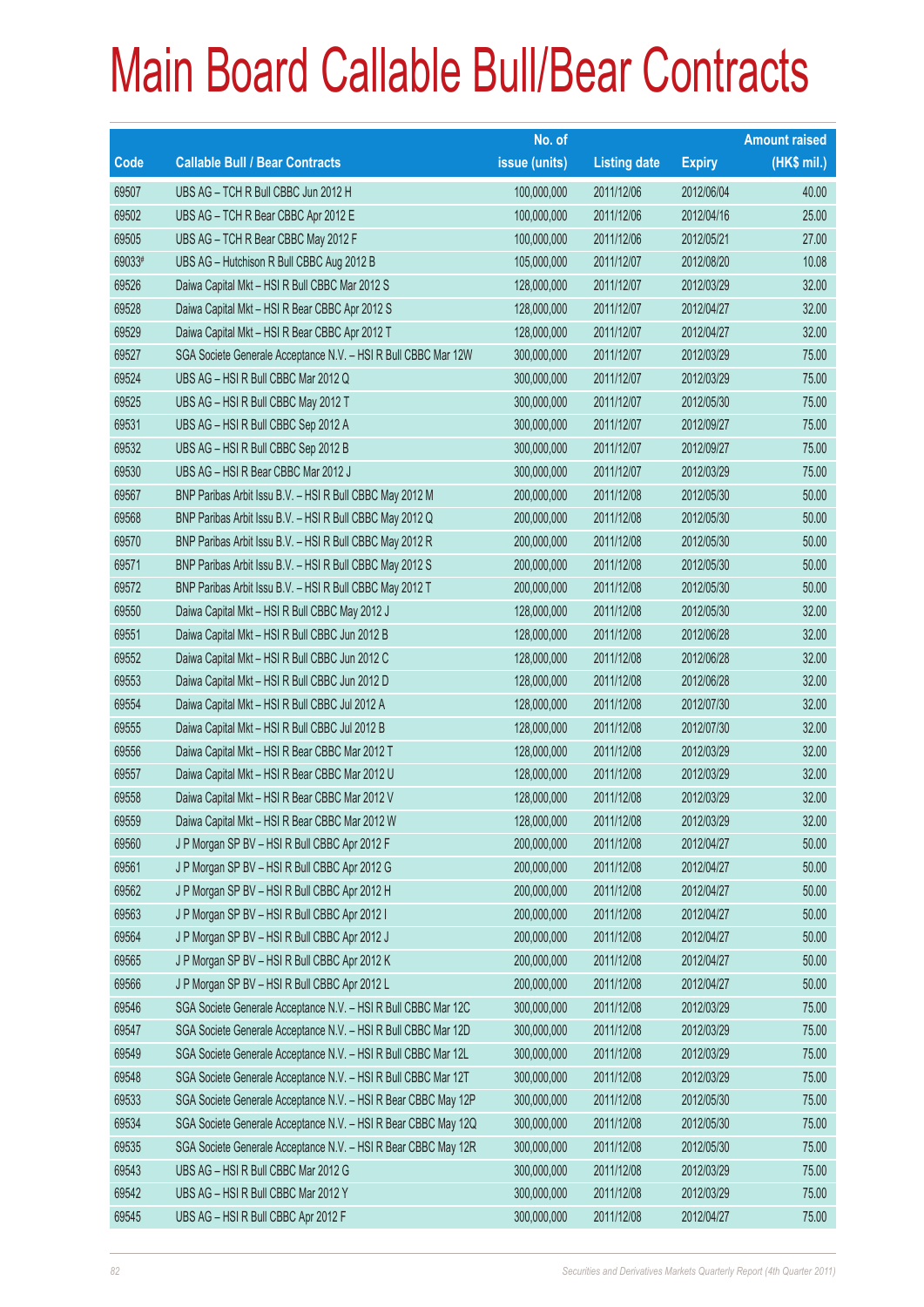|       |                                                                | No. of        |                     |               | <b>Amount raised</b> |
|-------|----------------------------------------------------------------|---------------|---------------------|---------------|----------------------|
| Code  | <b>Callable Bull / Bear Contracts</b>                          | issue (units) | <b>Listing date</b> | <b>Expiry</b> | $(HK$$ mil.)         |
| 69544 | UBS AG - HSI R Bull CBBC Apr 2012 M                            | 300,000,000   | 2011/12/08          | 2012/04/27    | 75.00                |
| 69537 | UBS AG - HSI R Bear CBBC Mar 2012 E                            | 300,000,000   | 2011/12/08          | 2012/03/29    | 75.00                |
| 69539 | UBS AG - HSI R Bear CBBC Apr 2012 L                            | 300,000,000   | 2011/12/08          | 2012/04/27    | 75.00                |
| 69538 | UBS AG - HSI R Bear CBBC Apr 2012 N                            | 300,000,000   | 2011/12/08          | 2012/04/27    | 75.00                |
| 69540 | UBS AG - HSI R Bear CBBC May 2012 H                            | 300,000,000   | 2011/12/08          | 2012/05/30    | 75.00                |
| 69541 | UBS AG - HSI R Bear CBBC May 2012 Y                            | 300,000,000   | 2011/12/08          | 2012/05/30    | 75.00                |
| 69592 | Daiwa Capital Mkt - HSI R Bear CBBC Mar 2012 D                 | 128,000,000   | 2011/12/09          | 2012/03/29    | 32.00                |
| 69589 | Daiwa Capital Mkt - HSI R Bear CBBC Mar 2012 X                 | 128,000,000   | 2011/12/09          | 2012/03/29    | 32.00                |
| 69590 | Daiwa Capital Mkt - HSI R Bear CBBC Mar 2012 Y                 | 128,000,000   | 2011/12/09          | 2012/03/29    | 32.00                |
| 69591 | Daiwa Capital Mkt - HSI R Bear CBBC Mar 2012 Z                 | 128,000,000   | 2011/12/09          | 2012/03/29    | 32.00                |
| 69587 | SGA Societe Generale Acceptance N.V. - HSI R Bull CBBC Mar 12A | 300,000,000   | 2011/12/09          | 2012/03/29    | 75.00                |
| 69588 | SGA Societe Generale Acceptance N.V. - HSI R Bull CBBC Mar 12B | 300,000,000   | 2011/12/09          | 2012/03/29    | 75.00                |
| 69585 | SGA Societe Generale Acceptance N.V. - HSI R Bull CBBC Mar 12R | 300,000,000   | 2011/12/09          | 2012/03/29    | 75.00                |
| 69586 | SGA Societe Generale Acceptance N.V. - HSI R Bull CBBC Mar 12S | 300,000,000   | 2011/12/09          | 2012/03/29    | 75.00                |
| 69583 | UBS AG - COVS R Bull CBBC May 2012 A                           | 100,000,000   | 2011/12/09          | 2012/05/07    | 29.50                |
| 69584 | UBS AG - CC Bank R Bull CBBC May 2012 H                        | 100,000,000   | 2011/12/09          | 2012/05/28    | 25.00                |
| 69582 | UBS AG - CNOOC R Bull CBBC Apr 2012 C                          | 100,000,000   | 2011/12/09          | 2012/04/23    | 25.00                |
| 69578 | UBS AG - A50 China R Bull CBBC Mar 2012 B                      | 100,000,000   | 2011/12/09          | 2012/03/19    | 25.00                |
| 69579 | UBS AG - HKEx R Bull CBBC Mar 2012 E                           | 100,000,000   | 2011/12/09          | 2012/03/26    | 25.00                |
| 69573 | UBS AG - HSI R Bull CBBC Mar 2012 N                            | 300,000,000   | 2011/12/09          | 2012/03/29    | 75.00                |
| 69574 | UBS AG - HSI R Bull CBBC May 2012 R                            | 300,000,000   | 2011/12/09          | 2012/05/30    | 75.00                |
| 69575 | UBS AG - HSI R Bull CBBC Jun 2012 F                            | 300,000,000   | 2011/12/09          | 2012/06/28    | 75.00                |
| 69576 | UBS AG - HSI R Bull CBBC Jun 2012 I                            | 300,000,000   | 2011/12/09          | 2012/06/28    | 75.00                |
| 69581 | UBS AG - HSI R Bear CBBC Mar 2012 X                            | 300,000,000   | 2011/12/09          | 2012/03/29    | 75.00                |
| 69580 | UBS AG - ICBC R Bull CBBC Mar 2012 A                           | 100,000,000   | 2011/12/09          | 2012/03/26    | 25.00                |
| 69577 | UBS AG - TCH R Bull CBBC Mar 2012 B                            | 100,000,000   | 2011/12/09          | 2012/03/12    | 25.00                |
| 69607 | BNP Paribas Arbit Issu B.V. - HSI R Bull CBBC Apr 2012 L       | 200,000,000   | 2011/12/12          | 2012/04/27    | 50.00                |
| 69608 | BNP Paribas Arbit Issu B.V. - HSI R Bull CBBC Apr 2012 U       | 200,000,000   | 2011/12/12          | 2012/04/27    | 50.00                |
| 69597 | Macquarie Bank Ltd. - HSCEI R Bull CBBC Jun 2012 C             | 200,000,000   | 2011/12/12          | 2012/06/28    | 50.00                |
| 69598 | Macquarie Bank Ltd. - HSCEI R Bull CBBC Jun 2012 D             | 200,000,000   | 2011/12/12          | 2012/06/28    | 50.00                |
| 69594 | Macquarie Bank Ltd. - HSI R Bull CBBC Jun 2012 C               | 200,000,000   | 2011/12/12          | 2012/06/28    | 50.00                |
| 69595 | Macquarie Bank Ltd. - HSI R Bull CBBC Jun 2012 D               | 200,000,000   | 2011/12/12          | 2012/06/28    | 50.00                |
| 69596 | Macquarie Bank Ltd. - HSI R Bull CBBC Jun 2012 E               | 200,000,000   | 2011/12/12          | 2012/06/28    | 50.00                |
| 69599 | SGA Societe Generale Acceptance N.V. - HSI R Bull CBBC Mar 20G | 300,000,000   | 2011/12/12          | 2012/03/29    | 75.00                |
| 69601 | SGA Societe Generale Acceptance N.V. - HSI R Bull CBBC Mar 20H | 300,000,000   | 2011/12/12          | 2012/03/29    | 75.00                |
| 69602 | SGA Societe Generale Acceptance N.V. - HSI R Bull CBBC Mar 201 | 300,000,000   | 2011/12/12          | 2012/03/29    | 75.00                |
| 69593 | SGA Societe Generale Acceptance N.V. - HSI R Bear CBBC Mar 20F | 300,000,000   | 2011/12/12          | 2012/03/29    | 75.00                |
| 69600 | SGA Societe Generale Acceptance N.V. - HSI R Bear CBBC May 20T | 300,000,000   | 2011/12/12          | 2012/05/30    | 75.00                |
| 69606 | UBS AG - China Life R Bull CBBC Mar 2012 E                     | 100,000,000   | 2011/12/12          | 2012/03/19    | 27.00                |
| 69603 | UBS AG - HSI R Bull CBBC Apr 2012 T                            | 300,000,000   | 2011/12/12          | 2012/04/27    | 75.00                |
| 69604 | UBS AG - HSI R Bull CBBC Jul 2012 N                            | 300,000,000   | 2011/12/12          | 2012/07/30    | 75.00                |
| 69605 | UBS AG - HSI R Bear CBBC Jul 2012 O                            | 300,000,000   | 2011/12/12          | 2012/07/30    | 75.00                |
| 69618 | BNP Paribas Arbit Issu B.V. - HSI R Bull CBBC Apr 2012 D       | 200,000,000   | 2011/12/13          | 2012/04/27    | 50.00                |
| 69617 | BNP Paribas Arbit Issu B.V. - HSI R Bull CBBC Apr 2012 E       | 200,000,000   | 2011/12/13          | 2012/04/27    | 50.00                |
| 69619 | BNP Paribas Arbit Issu B.V. - HSI R Bull CBBC Apr 2012 G       | 200,000,000   | 2011/12/13          | 2012/04/27    | 50.00                |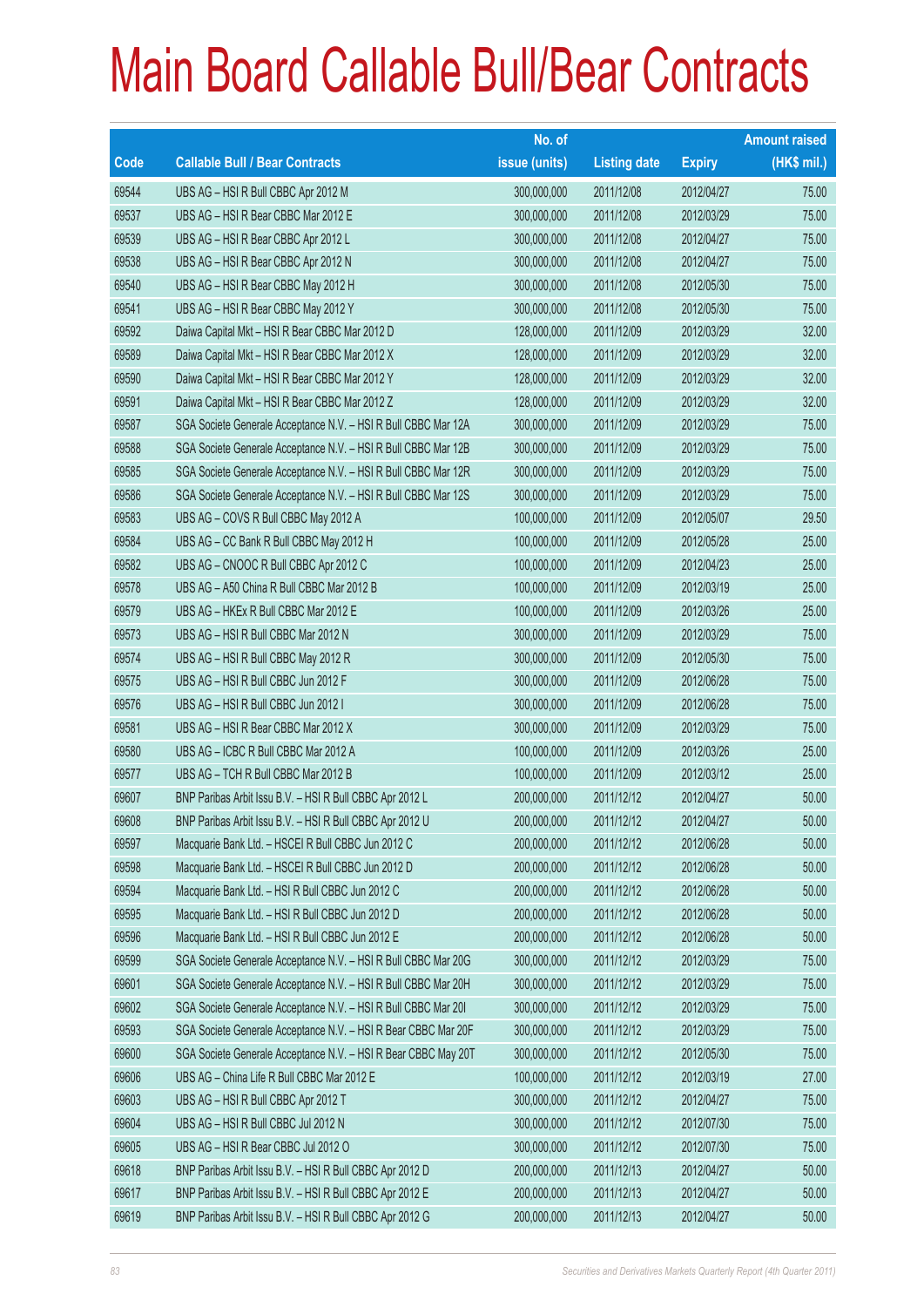|        |                                                                | No. of        |                     |               | <b>Amount raised</b> |
|--------|----------------------------------------------------------------|---------------|---------------------|---------------|----------------------|
| Code   | <b>Callable Bull / Bear Contracts</b>                          | issue (units) | <b>Listing date</b> | <b>Expiry</b> | $(HK$$ mil.)         |
| 69620  | BNP Paribas Arbit Issu B.V. - HSI R Bull CBBC Apr 2012 H       | 200,000,000   | 2011/12/13          | 2012/04/27    | 50.00                |
| 69621  | BNP Paribas Arbit Issu B.V. - HSI R Bear CBBC Apr 2012 T       | 200,000,000   | 2011/12/13          | 2012/04/27    | 50.00                |
| 69616  | Daiwa Capital Mkt - HSI R Bear CBBC Mar 2012 B                 | 128,000,000   | 2011/12/13          | 2012/03/29    | 32.00                |
| 69614  | HK Bank - BOCL R Bull CBBC Dec 2012 A                          | 80,000,000    | 2011/12/13          | 2012/12/18    | 20.00                |
| 69613  | HK Bank - BOCL R Bear CBBC Sep 2012 A                          | 80,000,000    | 2011/12/13          | 2012/09/18    | 20.00                |
| 69609  | HK Bank - ICBC R Bull CBBC Jul 2012 B                          | 80,000,000    | 2011/12/13          | 2012/07/26    | 20.00                |
| 69610  | UBS AG - HSI R Bull CBBC Jun 2012 D                            | 300,000,000   | 2011/12/13          | 2012/06/28    | 75.00                |
| 69611  | UBS AG - HSI R Bull CBBC Jul 2012 P                            | 300,000,000   | 2011/12/13          | 2012/07/30    | 75.00                |
| 69612  | UBS AG - HSI R Bull CBBC Jul 2012 Q                            | 300,000,000   | 2011/12/13          | 2012/07/30    | 75.00                |
| 69615  | UBS AG - HSI R Bear CBBC Jun 2012 P                            | 300,000,000   | 2011/12/13          | 2012/06/28    | 75.00                |
| 65872# | HK Bank - HSI R Bear CBBC Jun 2012 A                           | 250,000,000   | 2011/12/13          | 2012/06/28    | 44.25                |
| 69628  | BNP Paribas Arbit Issu B.V. - HSI R Bull CBBC Mar 2012 C       | 200,000,000   | 2011/12/14          | 2012/03/29    | 50.00                |
| 69633  | Daiwa Capital Mkt - HSI R Bull CBBC Jun 2012 E                 | 128,000,000   | 2011/12/14          | 2012/06/28    | 32.00                |
| 69623  | HK Bank - ABC R Bull CBBC Aug 2012 B                           | 80,000,000    | 2011/12/14          | 2012/08/16    | 20.00                |
| 69622  | HK Bank - ABC R Bear CBBC May 2012 A                           | 80,000,000    | 2011/12/14          | 2012/05/18    | 20.00                |
| 69624  | HK Bank - CNOOC R Bull CBBC Oct 2012 B                         | 80,000,000    | 2011/12/14          | 2012/10/18    | 22.40                |
| 69625  | SGA Societe Generale Acceptance N.V. - HSI R Bear CBBC May 12U | 300,000,000   | 2011/12/14          | 2012/05/30    | 75.00                |
| 69629  | UBS AG - CC Bank R Bull CBBC May 2012 I                        | 100,000,000   | 2011/12/14          | 2012/05/07    | 25.00                |
| 69632  | UBS AG - China Life R Bull CBBC Apr 2012 A                     | 100,000,000   | 2011/12/14          | 2012/04/02    | 25.00                |
| 69630  | UBS AG - HSBC R Bull CBBC Apr 2012 C                           | 100,000,000   | 2011/12/14          | 2012/04/23    | 25.00                |
| 69627  | UBS AG - HSI R Bull CBBC Apr 2012 C                            | 300,000,000   | 2011/12/14          | 2012/04/27    | 75.00                |
| 69626  | UBS AG - HSI R Bear CBBC Apr 2012 K                            | 300,000,000   | 2011/12/14          | 2012/04/27    | 75.00                |
| 69634  | UBS AG - HSI R Bear CBBC Jun 2012 S                            | 300,000,000   | 2011/12/14          | 2012/06/28    | 75.00                |
| 69631  | UBS AG - TCH R Bull CBBC Apr 2012 F                            | 100,000,000   | 2011/12/14          | 2012/04/16    | 25.00                |
| 69644  | BNP Paribas Arbit Issu B.V. - HSI R Bear CBBC Mar 2012 L       | 200,000,000   | 2011/12/15          | 2012/03/29    | 50.00                |
| 69645  | Citigroup Global Mkt H Inc. - HSI R Bull CBBC Mar 2012 A       | 150,000,000   | 2011/12/15          | 2012/03/29    | 37.50                |
| 69646  | Citigroup Global Mkt H Inc. - HSI R Bear CBBC Mar 2012 B       | 150,000,000   | 2011/12/15          | 2012/03/29    | 37.50                |
| 69636  | HK Bank - HSI R Bull CBBC Jul 2012 F                           | 250,000,000   | 2011/12/15          | 2012/07/30    | 62.50                |
| 69637  | J P Morgan SP BV - HSI R Bull CBBC Apr 2012 M                  | 200,000,000   | 2011/12/15          | 2012/04/27    | 50.00                |
| 69638  | J P Morgan SP BV - HSI R Bear CBBC Apr 2012 N                  | 200,000,000   | 2011/12/15          | 2012/04/27    | 50.00                |
| 69639  | J P Morgan SP BV - HSI R Bear CBBC Apr 2012 O                  | 200,000,000   | 2011/12/15          | 2012/04/27    | 50.00                |
| 69640  | UBS AG - HSI R Bull CBBC Mar 2012 U                            | 300,000,000   | 2011/12/15          | 2012/03/29    | 75.00                |
| 69641  | UBS AG - HSI R Bull CBBC May 2012 W                            | 300,000,000   | 2011/12/15          | 2012/05/30    | 75.00                |
| 69642  | UBS AG - HSI R Bear CBBC Jul 2012 R                            | 300,000,000   | 2011/12/15          | 2012/07/30    | 75.00                |
| 68787# | HK Bank - HSI R Bull CBBC Aug 2012 D                           | 200,000,000   | 2011/12/15          | 2012/02/28    | 19.00                |
| 69654  | BNP Paribas Arbit Issu B.V. - HSI R Bear CBBC Mar 2012 F       | 200,000,000   | 2011/12/16          | 2012/03/29    | 50.00                |
| 69655  | BNP Paribas Arbit Issu B.V. - HSI R Bear CBBC Mar 2012 O       | 200,000,000   | 2011/12/16          | 2012/03/29    | 50.00                |
| 69647  | Daiwa Capital Mkt - HSI R Bull CBBC Jun 2012 F                 | 128,000,000   | 2011/12/16          | 2012/06/28    | 32.00                |
| 69660  | Daiwa Capital Mkt - HSI R Bear CBBC Mar 2012 C                 | 128,000,000   | 2011/12/16          | 2012/03/29    | 32.00                |
| 69650  | SGA Societe Generale Acceptance N.V. - HSI R Bear CBBC Mar12K  | 300,000,000   | 2011/12/16          | 2012/03/29    | 75.00                |
| 69651  | SGA Societe Generale Acceptance N.V. - HSI R Bear CBBC Mar12N  | 300,000,000   | 2011/12/16          | 2012/03/29    | 75.00                |
| 69652  | SGA Societe Generale Acceptance N.V. - HSI R Bear CBBC Mar120  | 300,000,000   | 2011/12/16          | 2012/03/29    | 75.00                |
| 69648  | UBS AG - HSI R Bull CBBC May 2012 A                            | 300,000,000   | 2011/12/16          | 2012/05/30    | 75.00                |
| 69658  | UBS AG - HSI R Bull CBBC Jun 2012 O                            | 300,000,000   | 2011/12/16          | 2012/06/28    | 75.00                |
| 69649  | UBS AG - HSI R Bull CBBC Jun 2012 T                            | 300,000,000   | 2011/12/16          | 2012/06/28    | 75.00                |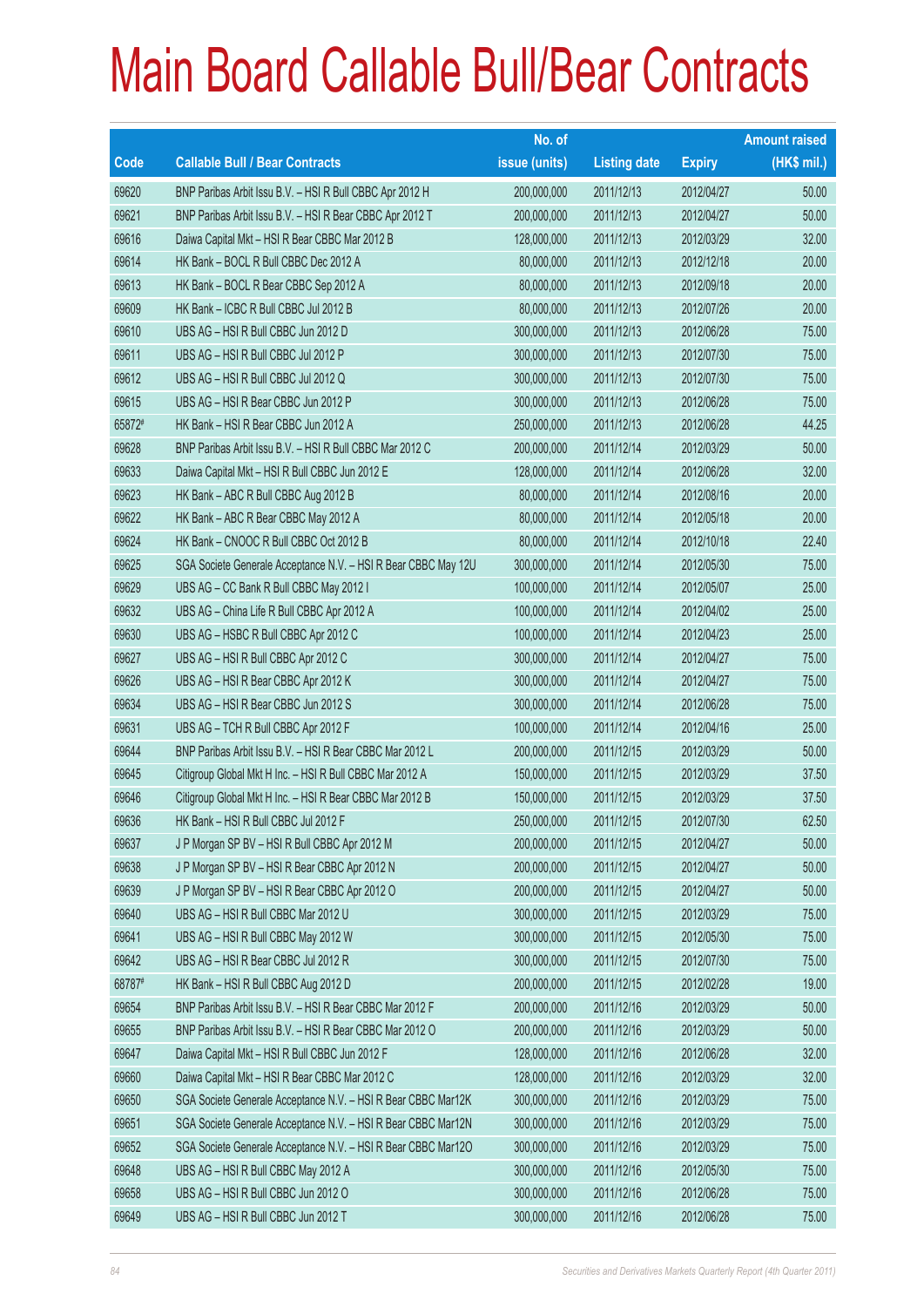|        |                                                                | No. of        |                     |               | <b>Amount raised</b> |
|--------|----------------------------------------------------------------|---------------|---------------------|---------------|----------------------|
| Code   | <b>Callable Bull / Bear Contracts</b>                          | issue (units) | <b>Listing date</b> | <b>Expiry</b> | (HK\$ mil.)          |
| 69656  | UBS AG - HSI R Bear CBBC Apr 2012 D                            | 300,000,000   | 2011/12/16          | 2012/04/27    | 75.00                |
| 69657  | UBS AG - HSI R Bear CBBC May 2012 H                            | 300,000,000   | 2011/12/16          | 2012/05/30    | 75.00                |
| 69659  | UBS AG - HSI R Bear CBBC Jul 2012 S                            | 300,000,000   | 2011/12/16          | 2012/07/30    | 75.00                |
| 69670  | BNP Paribas Arbit Issu B.V. - HSI R Bear CBBC Mar 2012 R       | 200,000,000   | 2011/12/19          | 2012/03/29    | 50.00                |
| 69669  | BNP Paribas Arbit Issu B.V. - HSI R Bear CBBC Mar 2012 S       | 200,000,000   | 2011/12/19          | 2012/03/29    | 50.00                |
| 69661  | HK Bank - A50 R Bear CBBC Sep 2012 A                           | 100,000,000   | 2011/12/19          | 2012/09/18    | 25.00                |
| 69668  | SGA Societe Generale Acceptance N.V. - HSI R Bull CBBC Mar 12A | 300,000,000   | 2011/12/19          | 2012/03/29    | 75.00                |
| 69667  | SGA Societe Generale Acceptance N.V. - HSI R Bull CBBC Mar 12P | 300,000,000   | 2011/12/19          | 2012/03/29    | 75.00                |
| 69665  | UBS AG - HSI R Bull CBBC Mar 2012 Y                            | 300,000,000   | 2011/12/19          | 2012/03/29    | 75.00                |
| 69663  | UBS AG - HSI R Bull CBBC Apr 2012 L                            | 300,000,000   | 2011/12/19          | 2012/04/27    | 75.00                |
| 69664  | UBS AG - HSI R Bull CBBC May 2012 Y                            | 300,000,000   | 2011/12/19          | 2012/05/30    | 75.00                |
| 69666  | UBS AG - HSI R Bull CBBC Jul 2012 T                            | 300,000,000   | 2011/12/19          | 2012/07/30    | 75.00                |
| 69662  | UBS AG - HSI R Bear CBBC Mar 2012 J                            | 300,000,000   | 2011/12/19          | 2012/03/29    | 75.00                |
| 69687  | BNP Paribas Arbit Issu B.V. - HSI R Bull CBBC Jun 2012 A       | 200,000,000   | 2011/12/20          | 2012/06/28    | 50.00                |
| 69688  | BNP Paribas Arbit Issu B.V. - HSI R Bull CBBC Jun 2012 B       | 200,000,000   | 2011/12/20          | 2012/06/28    | 50.00                |
| 69686  | BNP Paribas Arbit Issu B.V. - HSI R Bear CBBC Apr 2012 L       | 200,000,000   | 2011/12/20          | 2012/04/27    | 50.00                |
| 69676  | Daiwa Capital Mkt - HSI R Bull CBBC Mar 2012 A                 | 128,000,000   | 2011/12/20          | 2012/03/29    | 32.00                |
| 69671  | SGA Societe Generale Acceptance N.V. - HSI R Bull CBBC May 12V | 300,000,000   | 2011/12/20          | 2012/05/30    | 75.00                |
| 69673  | SGA Societe Generale Acceptance N.V. - HSI R Bull CBBC May 12W | 300,000,000   | 2011/12/20          | 2012/05/30    | 75.00                |
| 69672  | SGA Societe Generale Acceptance N.V. - HSI R Bull CBBC May 12X | 300,000,000   | 2011/12/20          | 2012/05/30    | 75.00                |
| 69674  | SGA Societe Generale Acceptance N.V. - HSI R Bear CBBC Mar 12B | 300,000,000   | 2011/12/20          | 2012/03/29    | 75.00                |
| 69681  | SGA Societe Generale Acceptance N.V. - HSI R Bear CBBC Mar 12G | 300,000,000   | 2011/12/20          | 2012/03/29    | 75.00                |
| 69680  | SGA Societe Generale Acceptance N.V. - HSI R Bear CBBC Mar 12L | 300,000,000   | 2011/12/20          | 2012/03/29    | 75.00                |
| 69684  | UBS AG - A50 China R Bear CBBC Mar 2012 C                      | 100,000,000   | 2011/12/20          | 2012/03/26    | 25.00                |
| 69685  | UBS AG - HKEx R Bear CBBC Apr 2012 A                           | 100,000,000   | 2011/12/20          | 2012/04/02    | 25.00                |
| 69678  | UBS AG - HSI R Bull CBBC Mar 2012 E                            | 300,000,000   | 2011/12/20          | 2012/03/29    | 75.00                |
| 69679  | UBS AG - HSI R Bull CBBC Jun 2012 W                            | 300,000,000   | 2011/12/20          | 2012/06/28    | 75.00                |
| 69683  | UBS AG - HSI R Bull CBBC Jul 2012 U                            | 300,000,000   | 2011/12/20          | 2012/07/30    | 75.00                |
| 69682  | UBS AG - HSI R Bear CBBC Mar 2012 G                            | 300,000,000   | 2011/12/20          | 2012/03/29    | 75.00                |
| 69696  | BNP Paribas Arbit Issu B.V. - A50 Ch R Bull CBBC Oct 2012 A    | 100,000,000   | 2011/12/21          | 2012/10/30    | 25.00                |
| 69697  | BNP Paribas Arbit Issu B.V. - HSI R Bear CBBC Apr 2012 U       | 200,000,000   | 2011/12/21          | 2012/04/27    | 50.00                |
| 69690  | Daiwa Capital Mkt - HSI R Bear CBBC Mar 2012 F                 | 128,000,000   | 2011/12/21          | 2012/03/29    | 32.00                |
| 69694  | SGA Societe Generale Acceptance N.V. - HSI R Bull CBBC May 12Y | 300,000,000   | 2011/12/21          | 2012/05/30    | 75.00                |
| 69695  | SGA Societe Generale Acceptance N.V. - HSI R Bear CBBC Mar 12H | 300,000,000   | 2011/12/21          | 2012/03/29    | 75.00                |
| 69693  | UBS AG - China Life R Bear CBBC Apr 2012 B                     | 100,000,000   | 2011/12/21          | 2012/04/02    | 33.50                |
| 69689  | UBS AG - HSI R Bull CBBC Apr 2012 N                            | 300,000,000   | 2011/12/21          | 2012/04/27    | 75.00                |
| 69691  | UBS AG - HSI R Bear CBBC Apr 2012 F                            | 300,000,000   | 2011/12/21          | 2012/04/27    | 75.00                |
| 69616# | Daiwa Capital Mkt - HSI R Bear CBBC Mar 2012 B                 | 140,000,000   | 2011/12/21          | 2012/03/29    | 14.42                |
| 69714  | BNP Paribas Arbit Issu B.V. - HSI R Bear CBBC Apr 2012 D       | 200,000,000   | 2011/12/22          | 2012/04/27    | 50.00                |
| 69715  | BNP Paribas Arbit Issu B.V. - HSI R Bear CBBC Apr 2012 G       | 200,000,000   | 2011/12/22          | 2012/04/27    | 50.00                |
| 69704  | Citigroup Global Mkt H Inc. - HSI R Bull CBBC Mar 2012 C       | 150,000,000   | 2011/12/22          | 2012/03/29    | 37.50                |
| 69705  | Citigroup Global Mkt H Inc. - HSI R Bear CBBC Mar 2012 D       | 150,000,000   | 2011/12/22          | 2012/03/29    | 37.50                |
| 69698  | Daiwa Capital Mkt - HSI R Bull CBBC Jun 2012 G                 | 128,000,000   | 2011/12/22          | 2012/06/28    | 32.00                |
| 69699  | Daiwa Capital Mkt - HSI R Bull CBBC Jun 2012 H                 | 128,000,000   | 2011/12/22          | 2012/06/28    | 32.00                |
| 69707  | SGA Societe Generale Acceptance N.V. - HSI R Bull CBBC May 12G | 300,000,000   | 2011/12/22          | 2012/05/30    | 75.00                |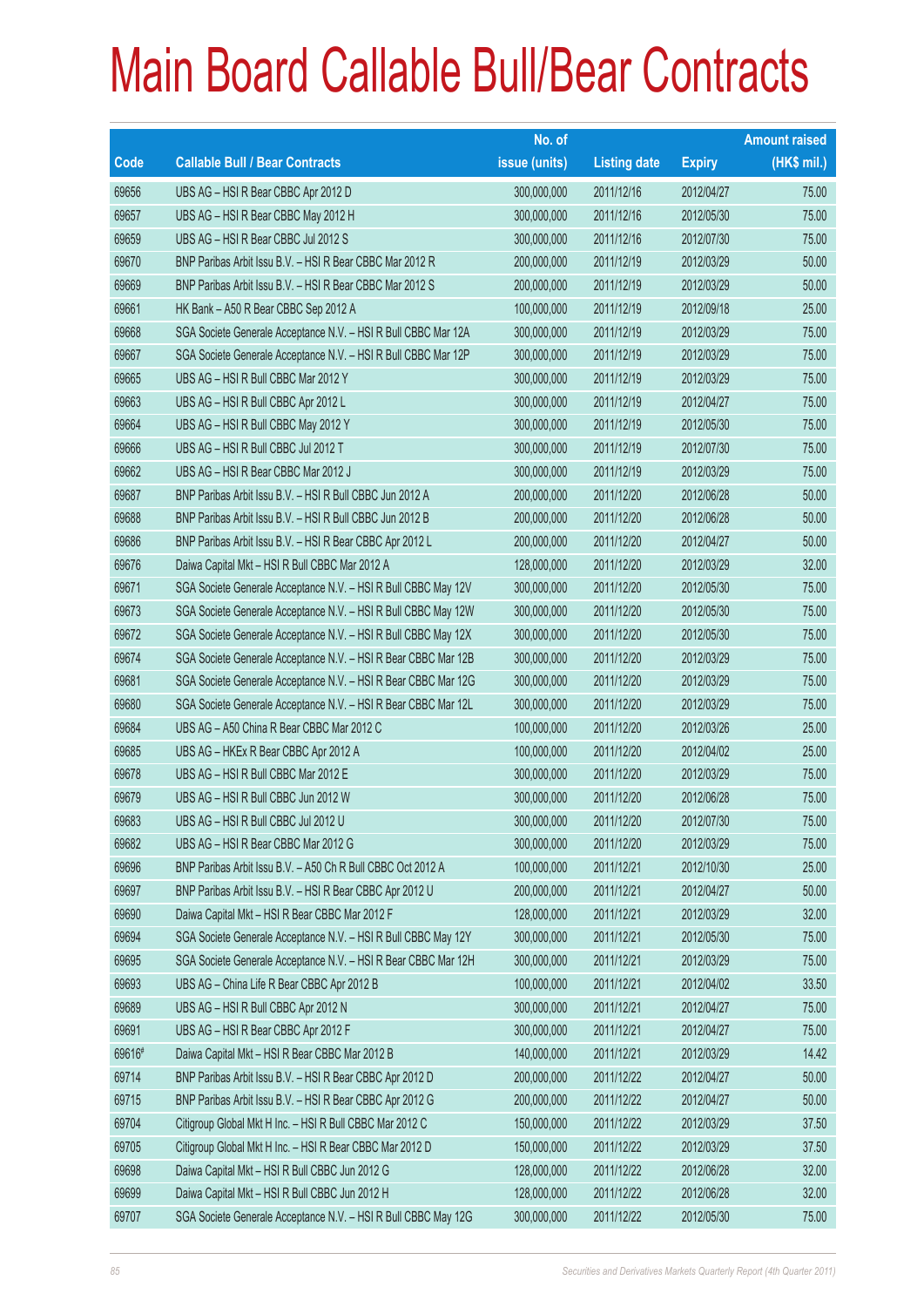|       |                                                                | No. of        |                     |               | <b>Amount raised</b> |
|-------|----------------------------------------------------------------|---------------|---------------------|---------------|----------------------|
| Code  | <b>Callable Bull / Bear Contracts</b>                          | issue (units) | <b>Listing date</b> | <b>Expiry</b> | $(HK$$ mil.)         |
| 69720 | SGA Societe Generale Acceptance N.V. - HSI R Bull CBBC May 12P | 300,000,000   | 2011/12/22          | 2012/05/30    | 75.00                |
| 69703 | SGA Societe Generale Acceptance N.V. - HSI R Bull CBBC May 12S | 300,000,000   | 2011/12/22          | 2012/05/30    | 75.00                |
| 69702 | SGA Societe Generale Acceptance N.V. - HSI R Bull CBBC May 12Z | 300,000,000   | 2011/12/22          | 2012/05/30    | 75.00                |
| 69712 | SGA Societe Generale Acceptance N.V. - HSI R Bear CBBC Mar 12D | 300,000,000   | 2011/12/22          | 2012/03/29    | 75.00                |
| 69708 | SGA Societe Generale Acceptance N.V. - HSI R Bear CBBC Mar 121 | 300,000,000   | 2011/12/22          | 2012/03/29    | 75.00                |
| 69713 | SGA Societe Generale Acceptance N.V. - HSI R Bear CBBC Mar 12S | 300,000,000   | 2011/12/22          | 2012/03/29    | 75.00                |
| 69719 | UBS AG - China Life R Bear CBBC Apr 2012 C                     | 100,000,000   | 2011/12/22          | 2012/04/16    | 28.50                |
| 69718 | UBS AG - CNOOC R Bear CBBC Apr 2012 D                          | 100,000,000   | 2011/12/22          | 2012/04/23    | 25.00                |
| 69700 | UBS AG - HSI R Bull CBBC Mar 2012 N                            | 300,000,000   | 2011/12/22          | 2012/03/29    | 75.00                |
| 69701 | UBS AG - HSI R Bull CBBC Apr 2012 T                            | 300,000,000   | 2011/12/22          | 2012/04/27    | 75.00                |
| 69721 | UBS AG - HSI R Bull CBBC Jul 2012 V                            | 300,000,000   | 2011/12/22          | 2012/07/30    | 75.00                |
| 69716 | UBS AG - HSI R Bear CBBC Apr 2012 M                            | 300,000,000   | 2011/12/22          | 2012/04/27    | 75.00                |
| 69717 | UBS AG - HSI R Bear CBBC May 2012 R                            | 300,000,000   | 2011/12/22          | 2012/05/30    | 75.00                |
| 69725 | BNP Paribas Arbit Issu B.V. - HSI R Bull CBBC Jun 2012 C       | 200,000,000   | 2011/12/23          | 2012/06/28    | 50.00                |
| 69726 | BNP Paribas Arbit Issu B.V. - HSI R Bull CBBC Jun 2012 D       | 200,000,000   | 2011/12/23          | 2012/06/28    | 50.00                |
| 69723 | Daiwa Capital Mkt - HSI R Bear CBBC Mar 2012 E                 | 128,000,000   | 2011/12/23          | 2012/03/29    | 32.00                |
| 69724 | Daiwa Capital Mkt - HSI R Bear CBBC Mar 2012 M                 | 168,000,000   | 2011/12/23          | 2012/03/29    | 42.00                |
| 69727 | UBS AG - A50 China R Bull CBBC Apr 2012 B                      | 100,000,000   | 2011/12/23          | 2012/04/16    | 25.00                |
| 69728 | UBS AG - HSI R Bull CBBC May 2012 L                            | 300,000,000   | 2011/12/23          | 2012/05/30    | 75.00                |
| 69729 | UBS AG - HSI R Bull CBBC Jun 2012 Y                            | 300,000,000   | 2011/12/23          | 2012/06/28    | 75.00                |
| 69722 | UBS AG - HSI R Bear CBBC Mar 2012 Q                            | 300,000,000   | 2011/12/23          | 2012/03/29    | 75.00                |
| 69751 | BNP Paribas Arbit Issu B.V. - HSI R Bull CBBC Jun 2012 E       | 200,000,000   | 2011/12/28          | 2012/06/28    | 50.00                |
| 69753 | BNP Paribas Arbit Issu B.V. - HSI R Bear CBBC Apr 2012 E       | 200,000,000   | 2011/12/28          | 2012/04/27    | 50.00                |
| 69752 | BNP Paribas Arbit Issu B.V. - HSI R Bear CBBC Apr 2012 H       | 200,000,000   | 2011/12/28          | 2012/04/27    | 50.00                |
| 69741 | Credit Suisse AG - HSI R Bull CBBC Jun 2012 S                  | 400,000,000   | 2011/12/28          | 2012/06/28    | 100.00               |
| 69740 | Credit Suisse AG - HSI R Bull CBBC Jun 2012 Y                  | 400,000,000   | 2011/12/28          | 2012/06/28    | 100.00               |
| 69739 | Credit Suisse AG - HSI R Bear CBBC Mar 2012 B                  | 400,000,000   | 2011/12/28          | 2012/03/29    | 100.00               |
| 69733 | Credit Suisse AG - HSI R Bear CBBC Mar 2012 D                  | 400,000,000   | 2011/12/28          | 2012/03/29    | 100.00               |
| 69732 | Credit Suisse AG - HSI R Bear CBBC Mar 2012 E                  | 400,000,000   | 2011/12/28          | 2012/03/29    | 100.00               |
| 69746 | Credit Suisse AG - HSI R Bear CBBC Mar 2012 I                  | 400,000,000   | 2011/12/28          | 2012/03/29    | 100.00               |
| 69747 | Credit Suisse AG - HSI R Bear CBBC Mar 2012 J                  | 400,000,000   | 2011/12/28          | 2012/03/29    | 100.00               |
| 69734 | Credit Suisse AG - HSI R Bear CBBC Mar 2012 R                  | 400,000,000   | 2011/12/28          | 2012/03/29    | 100.00               |
| 69735 | Credit Suisse AG - HSI R Bear CBBC Mar 2012 S                  | 400,000,000   | 2011/12/28          | 2012/03/29    | 100.00               |
| 69736 | Credit Suisse AG - HSI R Bear CBBC Mar 2012 V                  | 400,000,000   | 2011/12/28          | 2012/03/29    | 100.00               |
| 69748 | Daiwa Capital Mkt - HSI R Bear CBBC Mar 2012 N                 | 128,000,000   | 2011/12/28          | 2012/03/29    | 32.00                |
| 69730 | HK Bank - HSI R Bear CBBC Jul 2012 G                           | 200,000,000   | 2011/12/28          | 2012/07/30    | 50.00                |
| 69731 | HK Bank - HSI R Bear CBBC Jul 2012 H                           | 200,000,000   | 2011/12/28          | 2012/07/30    | 50.00                |
| 69745 | Macquarie Bank Ltd. - HSI R Bull CBBC Jun 2012 I               | 200,000,000   | 2011/12/28          | 2012/06/28    | 50.00                |
| 69742 | Macquarie Bank Ltd. - HSI R Bear CBBC Jun 2012 F               | 200,000,000   | 2011/12/28          | 2012/06/28    | 50.00                |
| 69743 | Macquarie Bank Ltd. - HSI R Bear CBBC Jun 2012 G               | 200,000,000   | 2011/12/28          | 2012/06/28    | 50.00                |
| 69744 | Macquarie Bank Ltd. - HSI R Bear CBBC Jun 2012 H               | 200,000,000   | 2011/12/28          | 2012/06/28    | 50.00                |
| 69749 | UBS AG - HSI R Bear CBBC Mar 2012 U                            | 300,000,000   | 2011/12/28          | 2012/03/29    | 75.00                |
| 69750 | UBS AG - HSI R Bear CBBC Jun 2012 M                            | 300,000,000   | 2011/12/28          | 2012/06/28    | 75.00                |
| 69757 | Credit Suisse AG - HSI R Bull CBBC Jul 2012 X                  | 400,000,000   | 2011/12/29          | 2012/07/30    | 100.00               |
| 69758 | Credit Suisse AG - HSI R Bull CBBC Jul 2012 Y                  | 400,000,000   | 2011/12/29          | 2012/07/30    | 100.00               |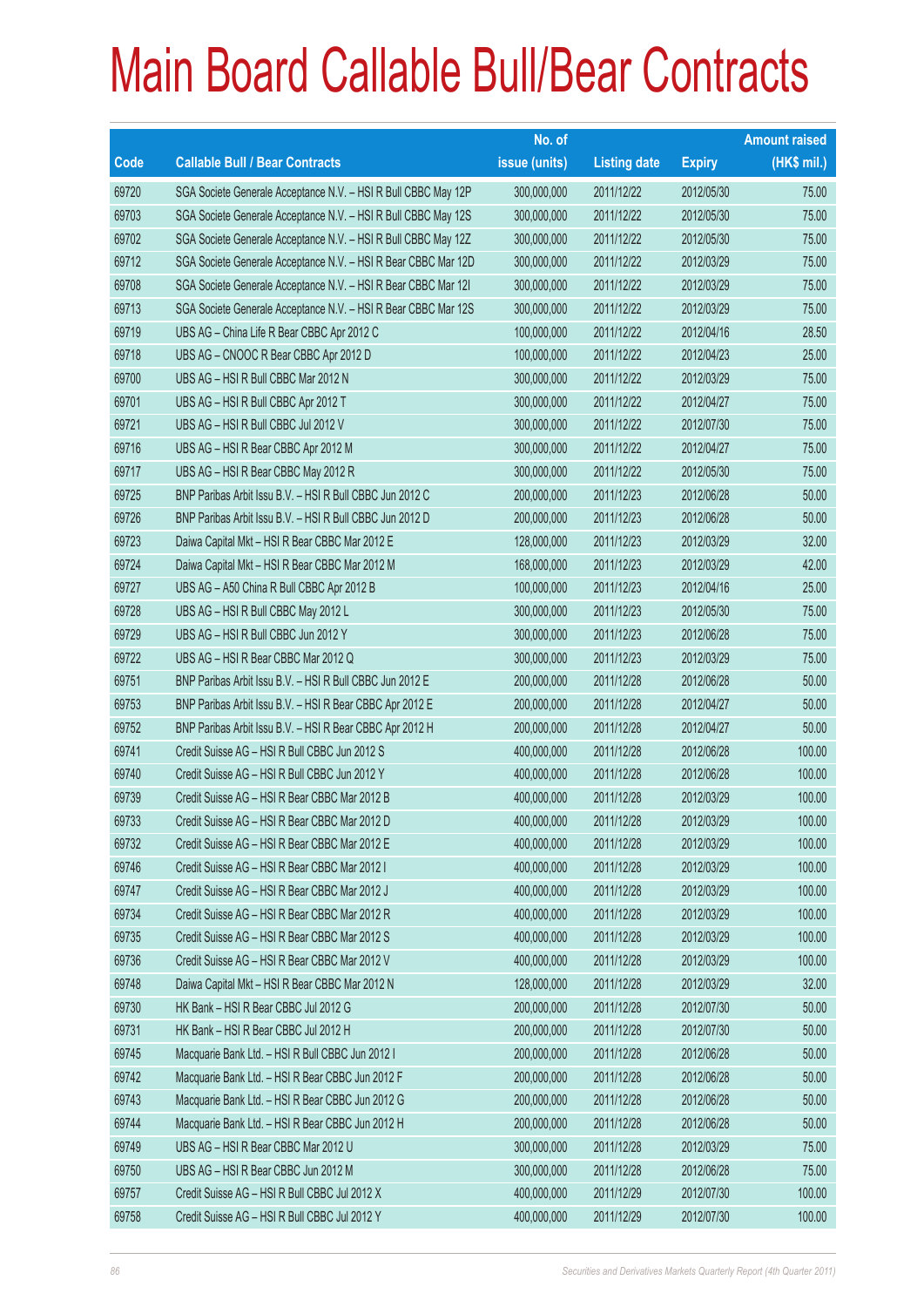|             |                                                                | No. of        |                     |               | <b>Amount raised</b> |
|-------------|----------------------------------------------------------------|---------------|---------------------|---------------|----------------------|
| <b>Code</b> | <b>Callable Bull / Bear Contracts</b>                          | issue (units) | <b>Listing date</b> | <b>Expiry</b> | $(HK$$ mil.)         |
| 69759       | Credit Suisse AG - HSI R Bear CBBC Mar 2012 K                  | 400,000,000   | 2011/12/29          | 2012/03/29    | 100.00               |
| 69762       | Credit Suisse AG - HSI R Bear CBBC Mar 2012 N                  | 400,000,000   | 2011/12/29          | 2012/03/29    | 100.00               |
| 69760       | Credit Suisse AG - HSI R Bear CBBC Mar 2012 T                  | 400,000,000   | 2011/12/29          | 2012/03/29    | 100.00               |
| 69761       | Credit Suisse AG - HSI R Bear CBBC Mar 2012 Y                  | 400,000,000   | 2011/12/29          | 2012/03/29    | 100.00               |
| 69763       | Credit Suisse AG - HSI R Bear CBBC Mar 2012 Z                  | 400,000,000   | 2011/12/29          | 2012/03/29    | 100.00               |
| 69754       | HK Bank - China Life R Bear CBBC Jul 2012 E                    | 80,000,000    | 2011/12/29          | 2012/07/16    | 44.00                |
| 69755       | HK Bank - TCH R Bull CBBC Jul 2012 A                           | 80,000,000    | 2011/12/29          | 2012/07/18    | 24.00                |
| 69769       | J P Morgan SP BV - HSI R Bull CBBC May 2012 F                  | 200,000,000   | 2011/12/29          | 2012/05/30    | 50.00                |
| 69770       | J P Morgan SP BV - HSI R Bull CBBC May 2012 G                  | 200,000,000   | 2011/12/29          | 2012/05/30    | 50.00                |
| 69771       | J P Morgan SP BV - HSI R Bull CBBC May 2012 H                  | 200,000,000   | 2011/12/29          | 2012/05/30    | 50.00                |
| 69764       | J P Morgan SP BV - HSI R Bear CBBC May 2012 A                  | 200,000,000   | 2011/12/29          | 2012/05/30    | 50.00                |
| 69765       | J P Morgan SP BV - HSI R Bear CBBC May 2012 B                  | 200,000,000   | 2011/12/29          | 2012/05/30    | 50.00                |
| 69766       | J P Morgan SP BV - HSI R Bear CBBC May 2012 C                  | 200,000,000   | 2011/12/29          | 2012/05/30    | 50.00                |
| 69767       | J P Morgan SP BV - HSI R Bear CBBC May 2012 D                  | 200,000,000   | 2011/12/29          | 2012/05/30    | 50.00                |
| 69768       | J P Morgan SP BV - HSI R Bear CBBC May 2012 E                  | 200,000,000   | 2011/12/29          | 2012/05/30    | 50.00                |
| 69772       | UBS AG - HSI R Bull CBBC Mar 2012 Y                            | 300,000,000   | 2011/12/29          | 2012/03/29    | 75.00                |
| 69756       | UBS AG - HSI R Bear CBBC Jun 2012 C                            | 300,000,000   | 2011/12/29          | 2012/06/28    | 75.00                |
| 69792       | BNP Paribas Arbit Issu B.V. - HSI R Bull CBBC Jun 2012 F       | 200,000,000   | 2011/12/30          | 2012/06/28    | 50.00                |
| 69783       | Credit Suisse AG - HSI R Bull CBBC Jun 2012 A                  | 400,000,000   | 2011/12/30          | 2012/06/28    | 100.00               |
| 69778       | Credit Suisse AG - HSI R Bear CBBC Apr 2012 R                  | 400,000,000   | 2011/12/30          | 2012/04/27    | 112.00               |
| 69779       | Credit Suisse AG - HSI R Bear CBBC Apr 2012 S                  | 400,000,000   | 2011/12/30          | 2012/04/27    | 100.00               |
| 69781       | Credit Suisse AG - HSI R Bear CBBC May 2012 C                  | 400,000,000   | 2011/12/30          | 2012/05/30    | 100.00               |
| 69780       | Credit Suisse AG - HSI R Bear CBBC May 2012 O                  | 400,000,000   | 2011/12/30          | 2012/05/30    | 104.00               |
| 69782       | Credit Suisse AG - HSI R Bear CBBC Jun 2012 W                  | 400,000,000   | 2011/12/30          | 2012/06/28    | 122.00               |
| 69784       | Credit Suisse AG - HSI R Bear CBBC Jul 2012 Z                  | 400,000,000   | 2011/12/30          | 2012/07/30    | 126.00               |
| 69787       | Daiwa Capital Mkt - HSI R Bear CBBC Mar 2012 H                 | 128,000,000   | 2011/12/30          | 2012/03/29    | 32.00                |
| 69788       | Daiwa Capital Mkt - HSI R Bear CBBC Mar 2012 K                 | 128,000,000   | 2011/12/30          | 2012/03/29    | 32.00                |
| 69773       | CC Rabobank B.A. - HSI R Bull CBBC Jun 2012 F                  | 150,000,000   | 2011/12/30          | 2012/06/28    | 37.50                |
| 69774       | CC Rabobank B.A. - HSI R Bear CBBC Jun 2012 G                  | 150,000,000   | 2011/12/30          | 2012/06/28    | 37.50                |
| 69775       | CC Rabobank B.A. - HSI R Bear CBBC Jun 2012 H                  | 150,000,000   | 2011/12/30          | 2012/06/28    | 37.50                |
| 69776       | CC Rabobank B.A. - HSI R Bear CBBC Jun 2012 I                  | 150,000,000   | 2011/12/30          | 2012/06/28    | 37.50                |
| 69785       | SGA Societe Generale Acceptance N.V. - HSI R Bull CBBC May 12Q | 300,000,000   | 2011/12/30          | 2012/05/30    | 75.00                |
| 69793       | SGA Societe Generale Acceptance N.V. - HSI R Bull CBBC May 12V | 300,000,000   | 2011/12/30          | 2012/05/30    | 75.00                |
| 69786       | SGA Societe Generale Acceptance N.V. - HSI R Bear CBBC May 12R | 300,000,000   | 2011/12/30          | 2012/05/30    | 75.00                |
| 69789       | UBS AG - HSI R Bull CBBC May 2012 T                            | 300,000,000   | 2011/12/30          | 2012/05/30    | 75.00                |
| 69790       | UBS AG - HSI R Bull CBBC Jun 2012 A                            | 300,000,000   | 2011/12/30          | 2012/06/28    | 75.00                |
| 69791       | UBS AG - HSI R Bull CBBC Jul 2012 W                            | 300,000,000   | 2011/12/30          | 2012/07/30    | 75.00                |
| 69777       | UBS AG - HSI R Bear CBBC Apr 2012 C                            | 300,000,000   | 2011/12/30          | 2012/04/27    | 75.00                |
| Total       |                                                                |               |                     |               | 90,461.98            |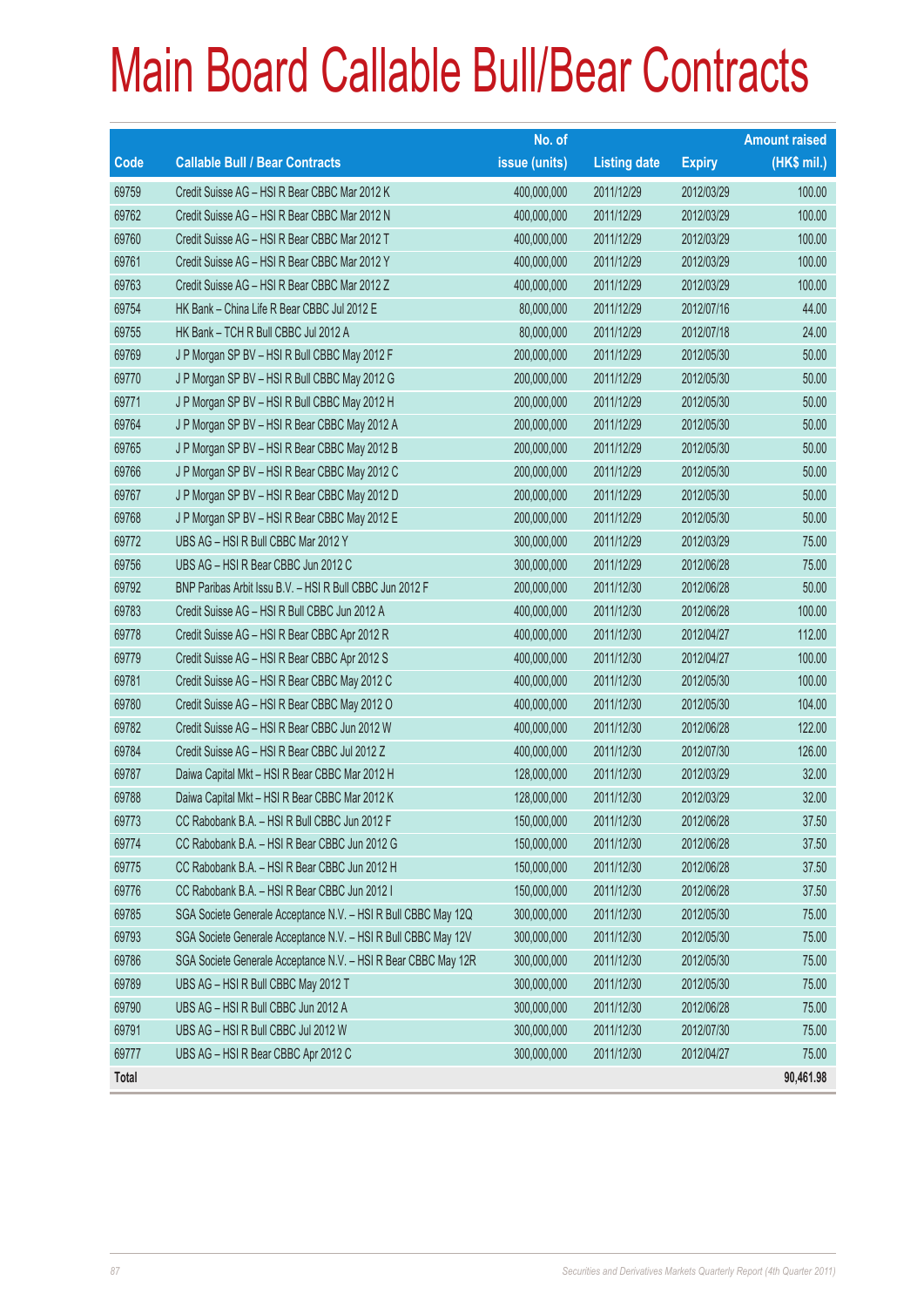## DR/ELI/Trading Only Stocks Trading Statistics

### **Depositary Receipt Trading Statistics**

|      |       | No. of issues | Turnover value (HK\$ mil.) |
|------|-------|---------------|----------------------------|
| 2010 | $Q4*$ |               | 119.44                     |
| 2011 | Q1    |               | 139.30                     |
|      | Q2    |               | 331.18                     |
|      | Q3    | ર             | 62.60                      |
|      | Q4    |               | 38.72                      |

\* The first DR commenced trading on 8 December 2010

### **Equity Linked Instrument Trading Statistics**

|      |    | No. of issues | Turnover value (HK\$ mil.) |
|------|----|---------------|----------------------------|
| 2010 | Q4 |               |                            |
| 2011 | Q1 |               |                            |
|      | Q2 |               |                            |
|      | Q3 | –             |                            |
|      | Q4 |               |                            |

#### **NASDAQ Stocks**

|      |    | No. of issues | Turnover value (HK\$ mil.) |
|------|----|---------------|----------------------------|
| 2010 | Q4 |               | 0.30                       |
| 2011 | Q1 |               | 0.06                       |
|      | Q2 |               | 0.32                       |
|      | Q3 |               | 0.13                       |
|      | Q4 |               | 0.00                       |

#### **iShares**

|      |    | No. of issues | Turnover value (HK\$ mil.) |
|------|----|---------------|----------------------------|
| 2010 | Q4 |               |                            |
| 2011 | Q1 |               |                            |
|      | Q2 |               |                            |
|      | Q3 |               |                            |
|      | Q4 |               |                            |
|      |    |               |                            |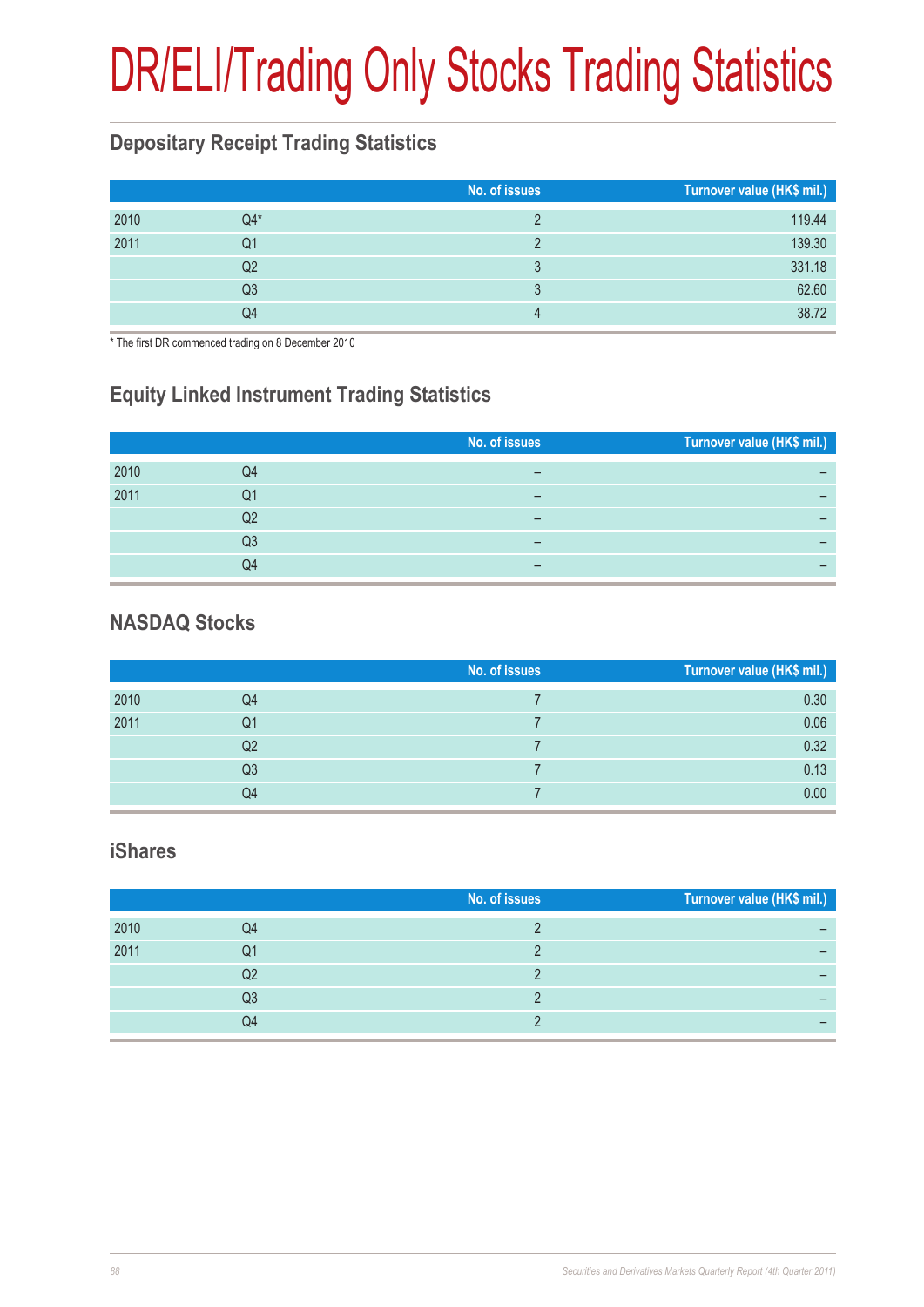### **Equity Turnover – GEM**

|      |    | Share (Mil. shs) | Value (HK\$ mil.) | No. of deals |
|------|----|------------------|-------------------|--------------|
| 2010 | Q4 | 120,693.51       | 38,527.65         | 969,546      |
| 2011 | Q1 | 124,595.93       | 22,614.51         | 608,740      |
|      | Q2 | 79,170.20        | 20,231.96         | 507,155      |
|      | Q3 | 40,276.54        | 10.135.61         | 316,791      |
|      | Q4 | 41,259.61        | 9,971.36          | 288,715      |

### **Equity Trading Statistics – GEM**

|      |                | No. of<br>trading days | <b>Average daily turnover</b><br>(HK\$ mil.) | Average value<br>per deal |
|------|----------------|------------------------|----------------------------------------------|---------------------------|
| 2010 | Q4             | 64                     | 601.99                                       | 39,738                    |
| 2011 | Q <sub>1</sub> | 62                     | 364.75                                       | 37,150                    |
|      | Q <sub>2</sub> | 59                     | 342.91                                       | 39,893                    |
|      | Q3             | 63                     | 160.88                                       | 31,995                    |
|      | Q4             | 62                     | 160.83                                       | 34,537                    |

#### **20 Most Advanced GEM Stocks**

for 4th quarter 2011

| Code  | <b>Stock</b>           | End of Dec 2011 | End of Sep 2011 | % up                 |
|-------|------------------------|-----------------|-----------------|----------------------|
| 08085 | <b>ZMAY HOLDINGS</b>   | 0.370           | 0.092           | 302.17               |
| 08356 | <b>TSUN YIP HLDGS</b>  | 1.260           | 0.485           | 159.79               |
| 08258 | <b>NW INDUSTRY</b>     | 0.260           | 0.115           | 126.09               |
| 08250 | CHI NATURAL INV        | 0.201           | 0.091           | 120.88               |
| 08198 | <b>MELCOLOT</b>        | 0.185           | 0.096           | 92.71                |
| 08171 | <b>CHINA TRENDS</b>    | 0.025           | 0.013           | 92.31                |
| 08116 | C PUBLIC HEALTH        | 0.057           | 0.032           | 78.13                |
| 08003 | <b>GREAT WORLD</b>     | 0.128           | 0.073           | 75.34                |
| 08130 | <b>ZHI CHENG H</b>     | 0.350           | 0.209           | 67.46                |
| 08266 | M TEL                  | 0.255           | 0.154           | 65.58                |
| 08179 | <b>GAYETY HLDGS</b>    | 3.700           | 2.240           | 65.18                |
| 08233 | <b>CIG PORTS</b>       | 0.360           | 0.221           | 62.90                |
| 08043 | <b>ERA MINING MACH</b> | 0.850           | 0.530           | 60.38                |
| 08086 | <b>EPRO</b>            | 1.360           | 0.850           | 60.00                |
| 08207 | <b>CREDIT CHINA</b>    | 0.810           | 0.540           | 50.00                |
| 08048 | <b>EXCEL TECH</b>      | 0.119           | 0.080           | 48.75                |
| 08351 | <b>LARRY JEWELRY</b>   | 0.760           | 0.520           | 46.15                |
| 08166 | <b>CHINA ECO-FARM</b>  | 0.055           | 0.038           | 44.74                |
| 08167 | <b>NEO TELEMEDIA</b>   | 0.280           | 0.201           | 39.30                |
| 08256 | <b>NETEL</b>           | 0.078           | 0.057           | 36.84                |
|       |                        |                 |                 | <b>Closing price</b> |

A Adjusted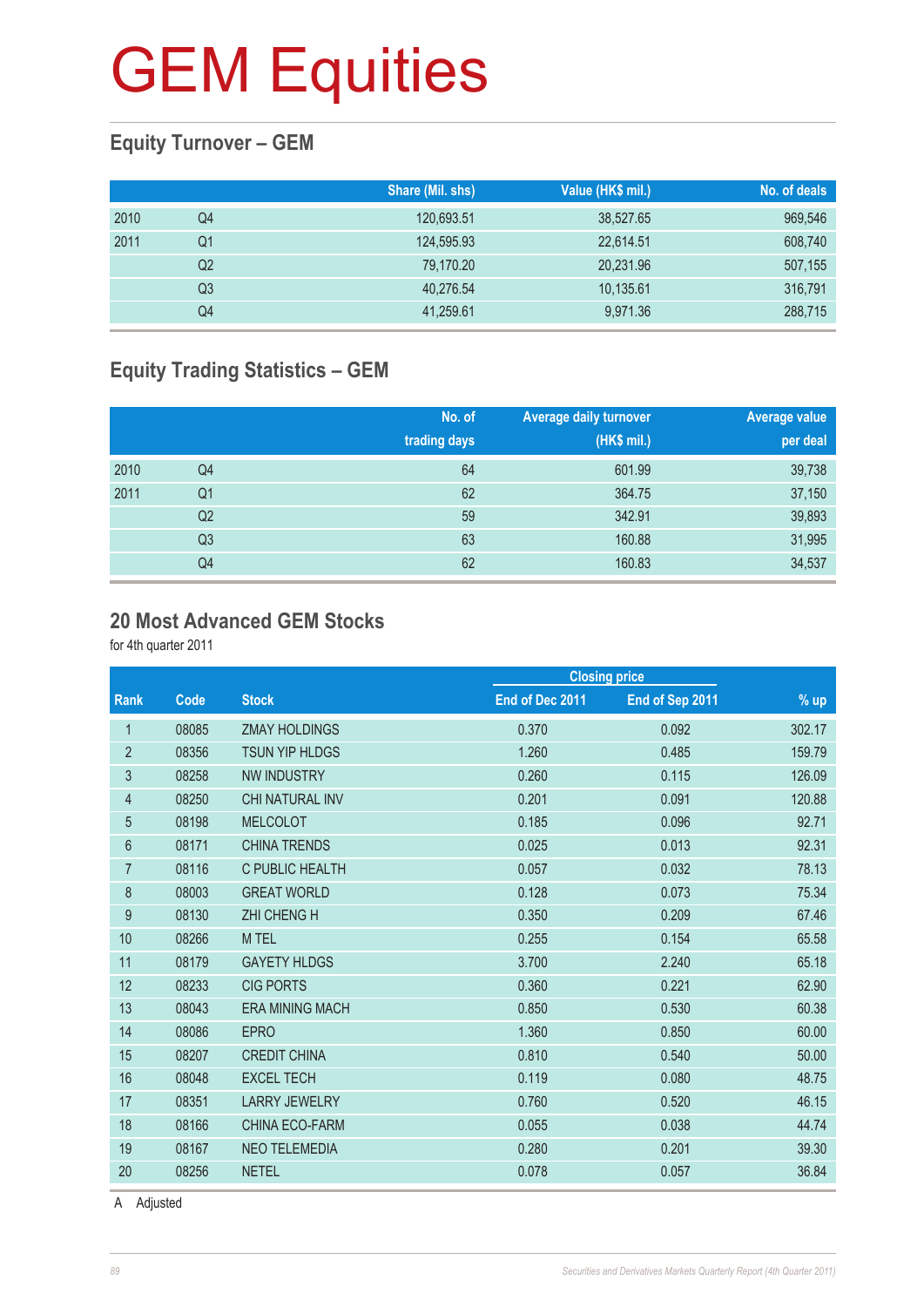#### **20 Most Declined GEM Stocks**

for 4th quarter 2011

| Code  | <b>Stock</b>           | End of Dec 2011 | End of Sep 2011         | $%$ down             |
|-------|------------------------|-----------------|-------------------------|----------------------|
| 08096 | <b>RUIFENG PETRO</b>   | 0.201           | 0.740                   | $-72.84$             |
| 08103 | <b>TAI SHING</b>       | 0.191           | 0.550<br>$\overline{A}$ | $-65.27$             |
| 08186 | <b>CHINA ASEAN RES</b> | 0.098           | 0.260                   | $-62.31$             |
| 08131 | ABC MULTIACTIVE        | 0.195           | 0.400                   | $-51.25$             |
| 08301 | <b>MINGWAH HI TECH</b> | 0.370           | 0.660                   | $-43.94$             |
| 08156 | <b>CHINA VANGUARD</b>  | 0.149           | 0.255                   | $-41.57$             |
| 08078 | <b>CHINA3D DIGIT</b>   | 0.155           | 0.250<br>$\overline{A}$ | $-38.00$             |
| 08247 | <b>BIOSINO BIO-TEC</b> | 1.600           | 2.500                   | $-36.00$             |
| 08081 | <b>COMPUTECH</b>       | 0.115           | 0.179                   | $-35.75$             |
| 08111 | <b>CT SOLARPOWER</b>   | 0.233           | 0.360                   | $-35.28$             |
| 08190 | <b>COMBEST HOLD</b>    | 0.136           | 0.200                   | $-32.00$             |
| 08272 | C FOOD&BEV GP          | 0.042           | 0.061<br>$\overline{A}$ | $-31.15$             |
| 08337 | <b>DIRECTEL</b>        | 0.125           | 0.177                   | $-29.38$             |
| 08206 | C COMM TELE SER        | 0.920           | 1.300                   | $-29.23$             |
| 08006 | CHINA.COM              | 1.880           | 2.650                   | $-29.06$             |
| 08083 | <b>INNOVATIONPAY</b>   | 0.215           | 0.300                   | $-28.33$             |
| 08269 | <b>WEALTH GLORY</b>    | 0.230           | 0.315                   | $-26.98$             |
| 08022 | <b>TLT LOTTOTAIN</b>   | 0.310           | 0.420<br>$\overline{A}$ | $-26.19$             |
| 08100 | <b>M DREAM INWORLD</b> | 0.128           | 0.166                   | $-22.89$             |
| 08173 | <b>PAN ASIA MINING</b> | 0.165           | 0.210                   | $-21.43$             |
|       |                        |                 |                         | <b>Closing price</b> |

A Adjusted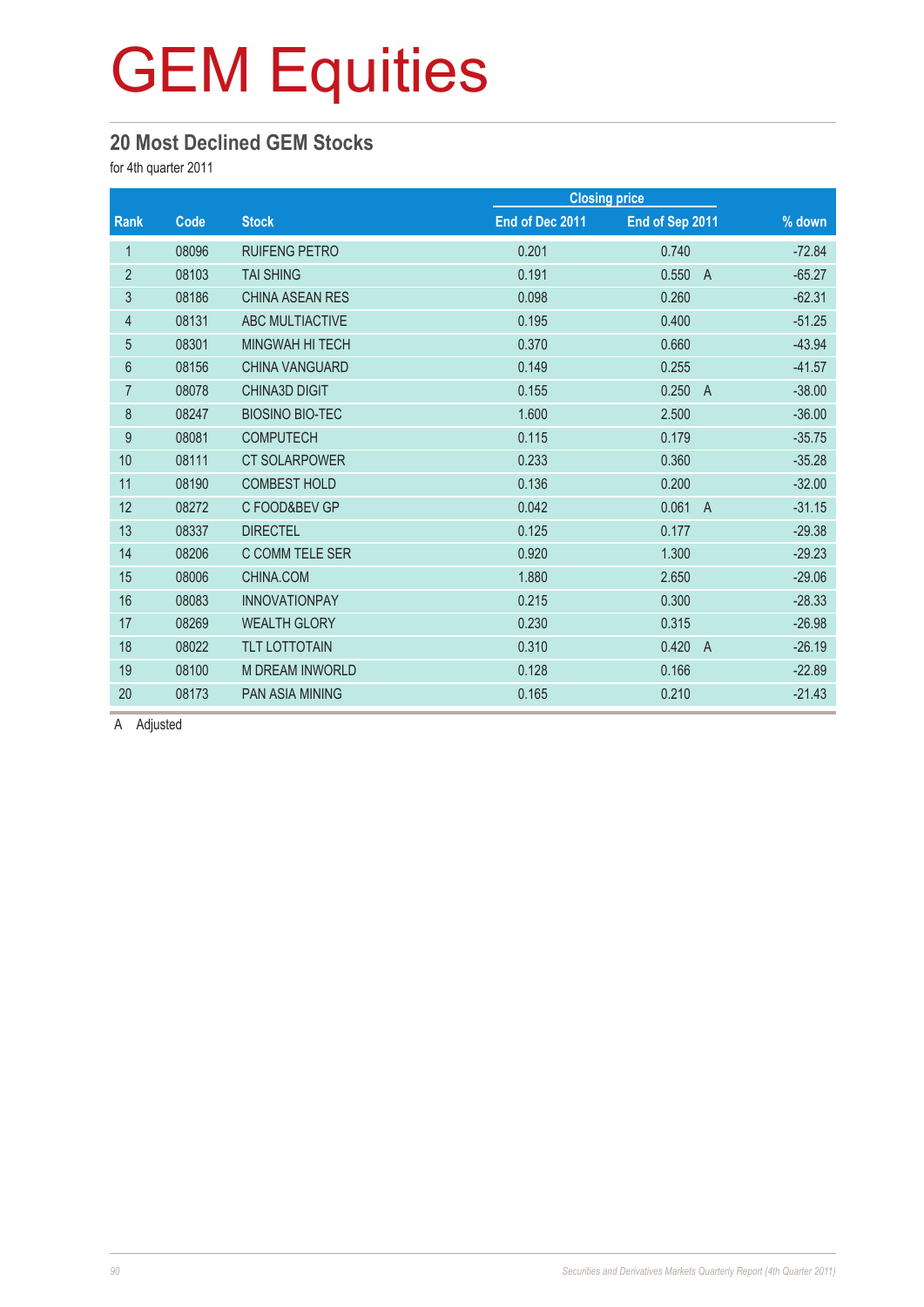### **20 Most Active GEM Stocks by Value**

for 4th quarter 2011

| Rank             | Code  | <b>Stock</b>           | Turnover (HK\$ mil.) | % of total |
|------------------|-------|------------------------|----------------------|------------|
| $\mathbf{1}$     | 08043 | <b>ERA MINING MACH</b> | 1,890.68             | 18.96      |
| $\overline{2}$   | 08356 | TSUN YIP HLDGS         | 930.90               | 9.34       |
| $\mathfrak{Z}$   | 08085 | <b>ZMAY HOLDINGS</b>   | 511.32               | 5.13       |
| $\overline{4}$   | 08137 | <b>HONBRIDGE</b>       | 485.80               | 4.87       |
| $\overline{5}$   | 08207 | <b>CREDIT CHINA</b>    | 307.02               | 3.08       |
| $6\phantom{a}$   | 08161 | <b>CHINALOTSYNERGY</b> | 254.42               | 2.55       |
| $\overline{7}$   | 08046 | <b>HENG XIN CHINA</b>  | 251.45               | 2.52       |
| $\bf 8$          | 08032 | <b>VIVA CHINA</b>      | 243.54               | 2.44       |
| $\boldsymbol{9}$ | 08029 | <b>SUN INT'L</b>       | 240.07               | 2.41       |
| 10               | 08202 | <b>INNO-TECH HOLD</b>  | 220.82               | 2.21       |
| 11               | 08096 | <b>RUIFENG PETRO</b>   | 215.12               | 2.16       |
| 12               | 08086 | <b>EPRO</b>            | 204.48               | 2.05       |
| 13               | 08158 | <b>CHINA BIO-MED</b>   | 183.39               | 1.84       |
| 14               | 08215 | <b>FIRST CREDIT</b>    | 161.83               | 1.62       |
| 15               | 08111 | <b>CT SOLARPOWER</b>   | 149.41               | 1.50       |
| 16               | 08116 | C PUBLIC HEALTH        | 148.14               | 1.49       |
| 17               | 08150 | <b>SEAMLESS GREEN</b>  | 147.13               | 1.48       |
| 18               | 08130 | <b>ZHI CHENG H</b>     | 131.14               | 1.32       |
| 19               | 08192 | <b>GLOBAL ENERGY</b>   | 121.82               | 1.22       |
| 20               | 08351 | <b>LARRY JEWELRY</b>   | 118.97               | 1.19       |
| <b>Total</b>     |       |                        | 6,917.46             | 69.37      |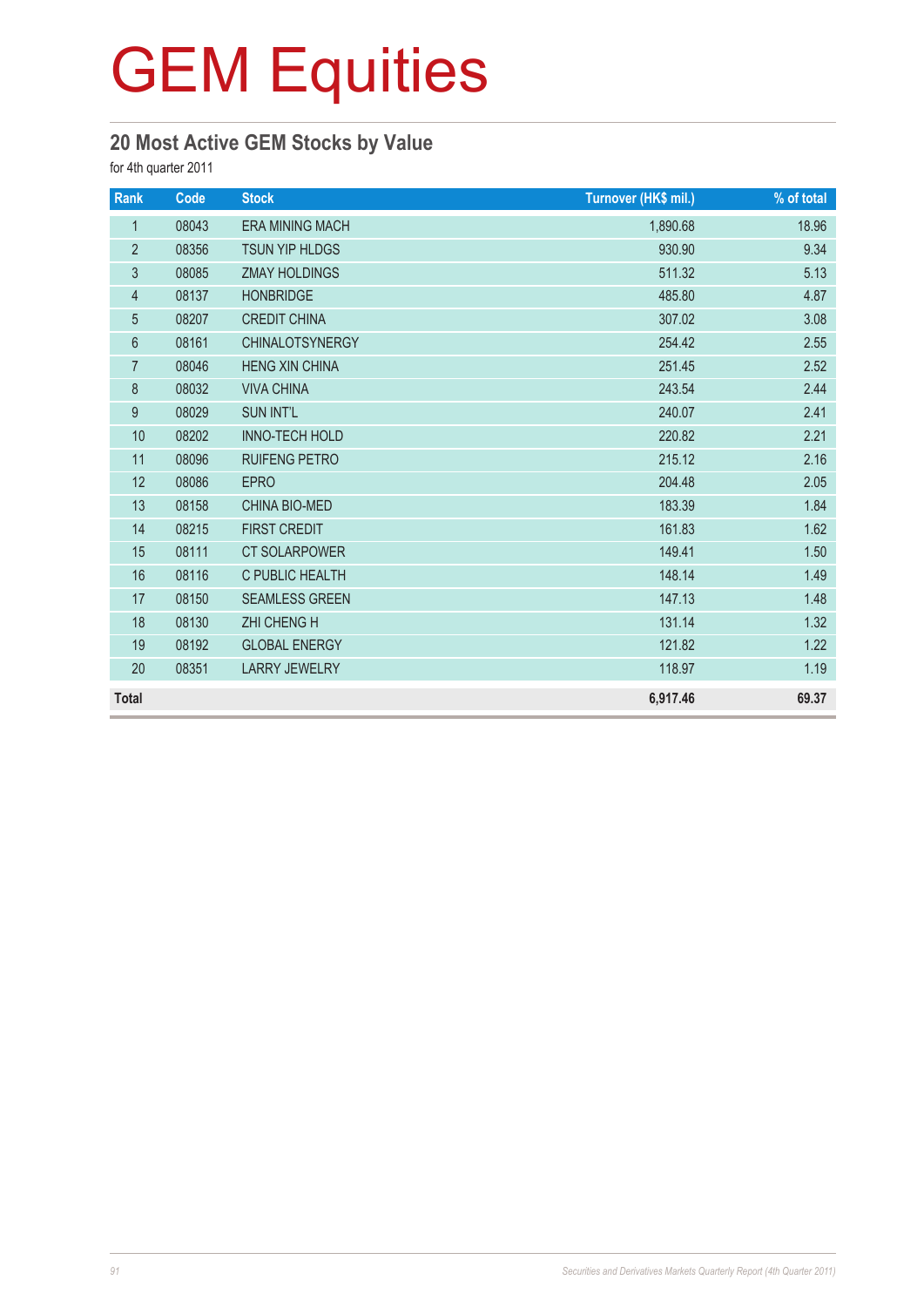### **20 Most Active GEM Stock by Shares**

for 4th quarter 2011

| Rank           | Code  | <b>Stock</b>           | <b>Turnover (Mil. shs)</b> | % of total |
|----------------|-------|------------------------|----------------------------|------------|
| $\mathbf{1}$   | 08116 | C PUBLIC HEALTH        | 3,381.66                   | 8.20       |
| $\overline{2}$ | 08078 | <b>CHINA3D DIGIT</b>   | 3,012.24                   | 7.30       |
| $\mathfrak{Z}$ | 08043 | <b>ERA MINING MACH</b> | 2,423.35                   | 5.87       |
| $\overline{4}$ | 08161 | <b>CHINALOTSYNERGY</b> | 2,258.39                   | 5.47       |
| $\overline{5}$ | 08103 | <b>TAI SHING</b>       | 2,051.60                   | 4.97       |
| $6\phantom{a}$ | 08163 | <b>MERDEKA RES</b>     | 1,863.04                   | 4.52       |
| $\overline{7}$ | 08085 | <b>ZMAY HOLDINGS</b>   | 1,862.88                   | 4.52       |
| 8              | 08080 | <b>NAS HOLDINGS</b>    | 1,846.26                   | 4.47       |
| 9              | 08032 | <b>VIVA CHINA</b>      | 1,782.12                   | 4.32       |
| 10             | 08171 | <b>CHINA TRENDS</b>    | 1,671.42                   | 4.05       |
| 11             | 08009 | <b>IMERCHANTS</b>      | 928.85                     | 2.25       |
| 12             | 08017 | LONG SUCCESS           | 912.03                     | 2.21       |
| 13             | 08356 | <b>TSUN YIP HLDGS</b>  | 862.54                     | 2.09       |
| 14             | 08158 | CHINA BIO-MED          | 748.89                     | 1.82       |
| 15             | 08192 | <b>GLOBAL ENERGY</b>   | 683.28                     | 1.66       |
| 16             | 08096 | <b>RUIFENG PETRO</b>   | 609.47                     | 1.48       |
| 17             | 08071 | CH NETCOMTECH          | 572.96                     | 1.39       |
| 18             | 08202 | <b>INNO-TECH HOLD</b>  | 517.01                     | 1.25       |
| 19             | 08081 | <b>COMPUTECH</b>       | 490.02                     | 1.19       |
| 20             | 08041 | CH POST E-COMM         | 484.63                     | 1.17       |
| <b>Total</b>   |       |                        | 28,962.67                  | 70.20      |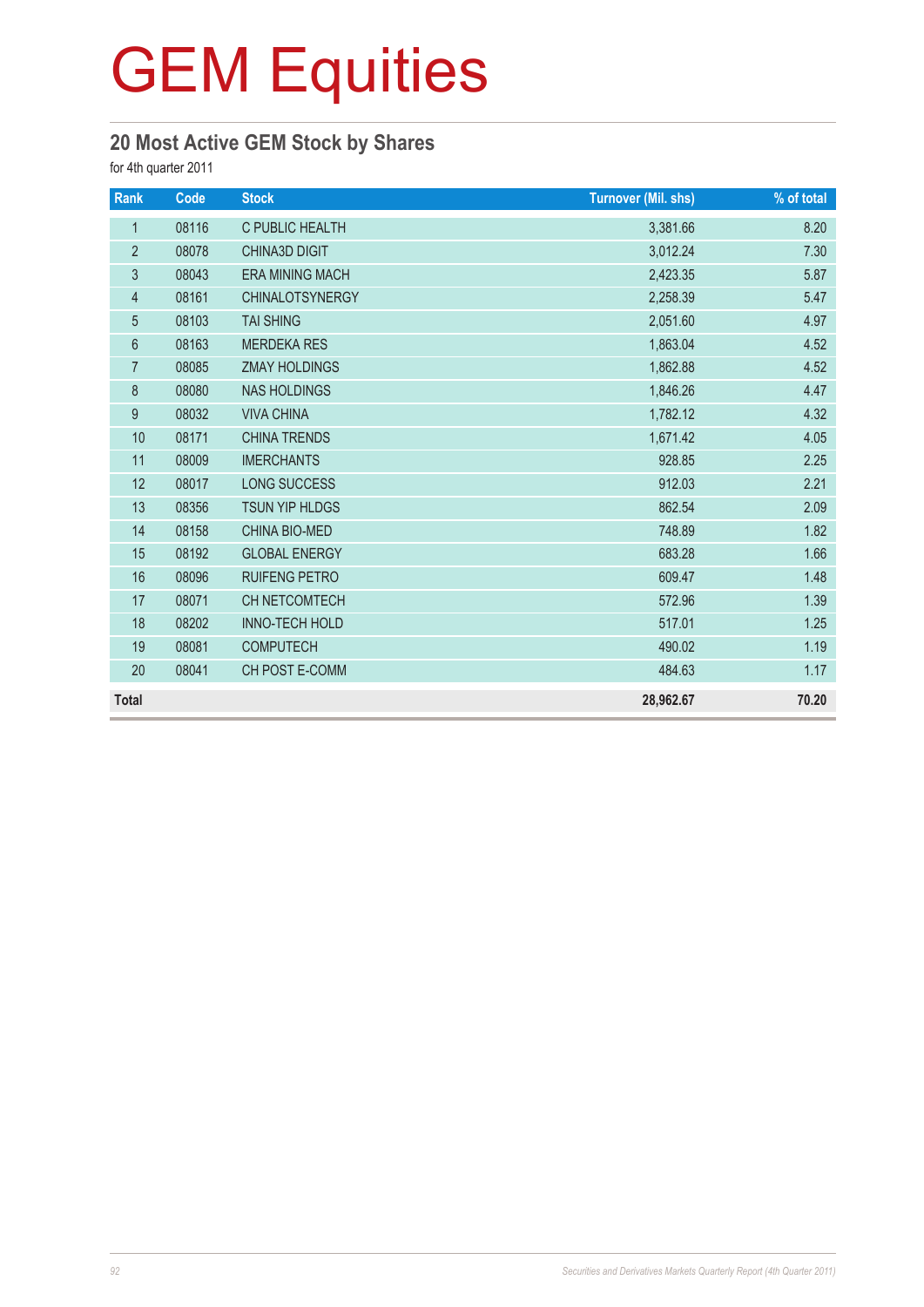#### **Market Capitalisation of Listed Companies for GEM**

as at the quarter end

|      |    | HK\$ mil.  |
|------|----|------------|
| 2010 | Q4 | 134,674.08 |
| 2011 | Q1 | 137,835.27 |
|      | Q2 | 111,535.83 |
|      | Q3 | 77,346.08  |
|      | Q4 | 84,589.06  |

#### **Market Capitalisation by Hang Seng Industry Classification System\* – GEM** Quarter-end figures



Hang Seng Industry Classification System (HSICS) is provided by Hang Seng Indexes Company Limited.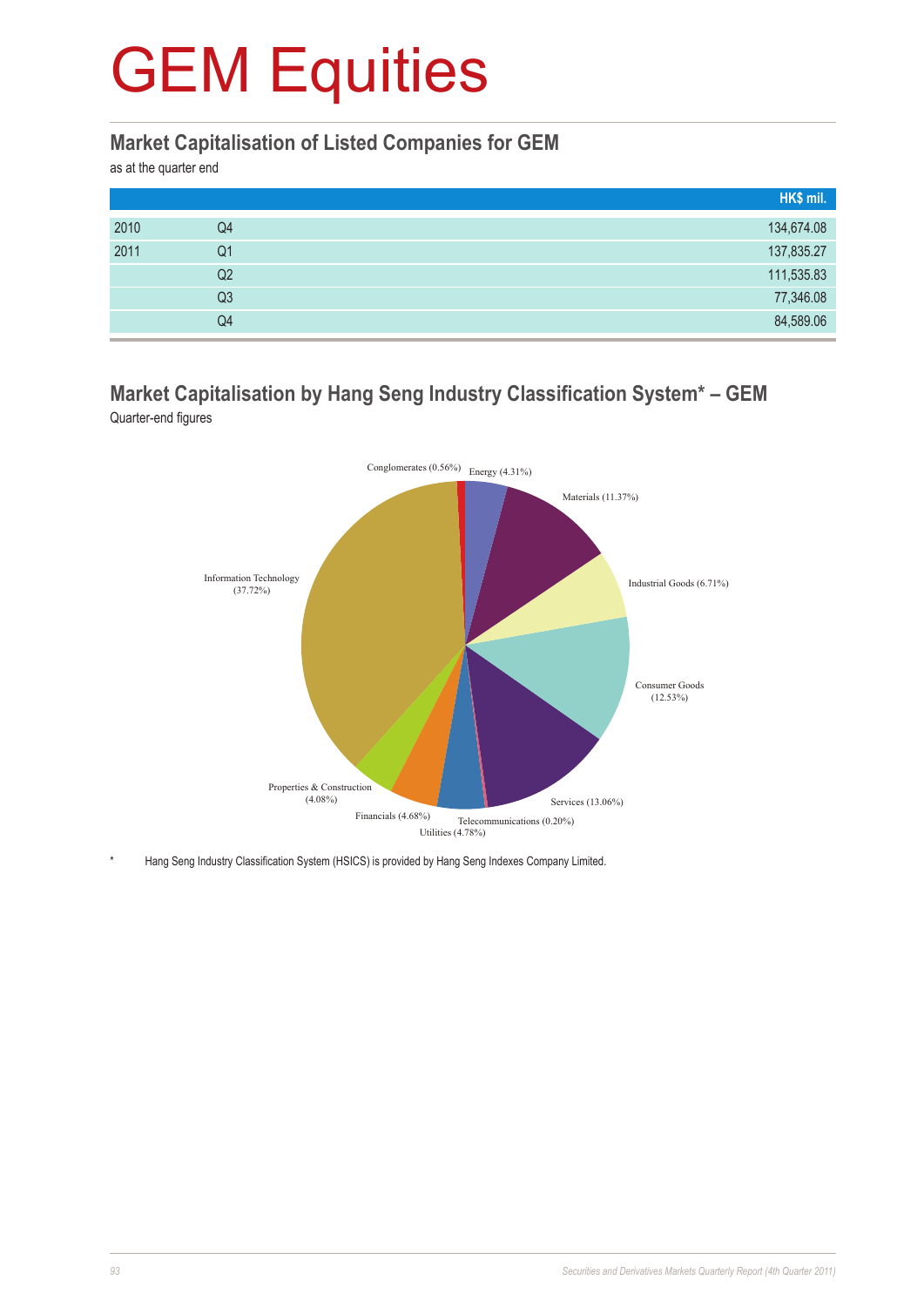#### **50 Leading Companies by Market Capitalisation – GEM**

as at the 4th quarter end 2011

|                     |       |                                                           | <b>Market capitalisation</b> |                   |
|---------------------|-------|-----------------------------------------------------------|------------------------------|-------------------|
| Rank                |       | <b>Company</b>                                            | (HK\$ mil.)                  | % of market total |
| $\mathbf{1}$        | 08137 | Honbridge Holdings Ltd.                                   | 7,508.87                     | 8.88              |
| $\overline{2}$      | 08086 | ePRO Ltd.                                                 | 7,314.84                     | 8.65              |
| $\mathfrak{Z}$      | 08043 | ERA Mining Machinery Ltd.                                 | 4,835.03                     | 5.72              |
| $\overline{4}$      | 08035 | Binhai Investment Co. Ltd.                                | 2,337.20                     | 2.76              |
| $\overline{5}$      | 08075 | Media Asia Group Holdings Ltd.                            | 2,194.42                     | 2.59              |
| $6\phantom{1}6$     | 08192 | Global Energy Resources International Group Ltd.          | 2,120.61                     | 2.51              |
| $\overline{7}$      | 08008 | Sunevision Holdings Ltd.                                  | 2,113.21                     | 2.50              |
| 8                   | 08356 | Tsun Yip Holdings Ltd.                                    | 2,097.57                     | 2.48              |
| $\boldsymbol{9}$    | 08032 | Viva China Holdings Ltd.                                  | 1,965.43                     | 2.32              |
| 10                  | 08158 | China Bio-Med Regeneration Technology Ltd.                | 1,750.11                     | 2.07              |
| 11                  | 08070 | Zhongyu Gas Holdings Ltd.                                 | 1,702.73                     | 2.01              |
| 12                  | 08046 | Heng Xin China Holdings Ltd.                              | 1,542.00                     | 1.82              |
| 13                  | 08207 | Credit China Holdings Ltd.                                | 1,417.50                     | 1.68              |
| 14                  | 08270 | China Leason CBM & Shale Gas Group Co. Ltd.               | 1,340.45                     | 1.58              |
| 15                  | 08029 | Sun International Resources Ltd.                          | 1,196.60                     | 1.41              |
| 16                  | 08179 | Gayety Holdings Ltd.                                      | 1,184.00                     | 1.40              |
| 17                  | 08066 | Phoenitron Holdings Ltd.                                  | 1,165.47                     | 1.38              |
| 18                  | 08122 | LifeTech Scientific Corporation                           | 1,125.00                     | 1.33              |
| 19                  | 08279 | AGTech Holdings Ltd.                                      | 1,114.19                     | 1.32              |
| 20                  | 08155 | South China Land Ltd.                                     | 1,106.67                     | 1.31              |
| 21                  | 08206 | China Communication Telecom Services Co. Ltd.             | 1,099.12                     | 1.30              |
| 22                  | 08292 | HC International, Inc.                                    | 1,035.59                     | 1.22              |
| 23                  | 08005 | Yuxing InfoTech Investment Holdings Ltd.                  | 1,023.72                     | 1.21              |
| 24                  | 08161 | China LotSynergy Holdings Ltd.                            | 956.14                       | 1.13              |
| 25                  | 08085 | ZMAY Holdings Ltd.                                        | 922.33                       | 1.09              |
| 26                  | 08058 | Shandong Luoxin Pharmacy Stock Co. Ltd. - H Shares        | 863.94                       | 1.02              |
| 27                  | 08083 | China Innovationpay Group Ltd.                            | 852.40                       | 1.01              |
| 28                  | 08071 | China Netcom Technology Holdings Ltd.                     | 825.13                       | 0.98              |
| 29                  | 08096 | Ruifeng Petroleum Chemical Holdings Ltd.                  | 803.65                       | 0.95              |
| 30                  | 08102 | Shanghai Fudan Microelectronics Group Co. Ltd. - H Shares | 775.46                       | 0.92              |
| 31                  | 08203 | Kaisun Energy Group Ltd.                                  | 751.97                       | 0.89              |
| 32                  | 08351 | Larry Jewelry International Co. Ltd.                      | 655.77                       | 0.78              |
| 33                  | 08116 | China Public Healthcare (Holding) Ltd.                    | 642.53                       | 0.76              |
| 34                  | 08167 | Neo Telemedia Ltd.                                        | 636.04                       | 0.75              |
| 35                  | 08011 | Polyard Petroleum International Group Ltd.                | 619.65                       | 0.73              |
| 36                  | 08016 | China Data Broadcasting Holdings Ltd.                     | 607.88                       | 0.72              |
| 37                  | 08175 | China Digital Licensing (Group) Ltd.                      | 597.07                       | 0.71              |
| 38                  | 08123 | First China Financial Network Holdings Ltd.               | 572.11                       | 0.68              |
| 39                  | 08228 | National Arts Holdings Ltd.                               | 552.87                       | 0.65              |
| 40                  | 08061 | AcrossAsia Ltd.                                           | 516.59                       | 0.61              |
| 41                  | 08109 | Creative Energy Solutions Holdings Ltd.                   | 510.40                       | 0.60              |
| 42                  | 08128 | China Ground Source Energy Ltd.                           | 499.80                       | 0.59              |
| 43                  | 08156 | China Vanguard Group Ltd.                                 | 487.51                       | 0.58              |
| 44                  | 08080 | North Asia Strategic Holdings Ltd.                        | 474.63                       | 0.56              |
| 45                  | 08129 | China Bio Cassava Holdings Ltd.                           | 467.59                       | 0.55              |
| 46                  | 08189 | Tianjin TEDA Biomedical Engineering Co. Ltd. - H Shares   | 458.25                       | 0.54              |
| 47                  | 08190 | Combest Holdings Ltd.                                     | 435.40                       | 0.51              |
| 48                  | 08306 | China Nonferrous Metals Co. Ltd.                          | 430.56                       | 0.51              |
| 49                  | 08233 | CIG Yangtze Ports PLC                                     | 423.74                       | 0.50              |
| 50                  | 08041 | China Post E-Commerce (Holdings) Ltd.                     | 415.01                       | 0.49              |
| <b>Total</b>        |       |                                                           | 67,044.78                    | 79.26             |
| <b>Market Total</b> |       |                                                           | 84,589.06                    | 100.00            |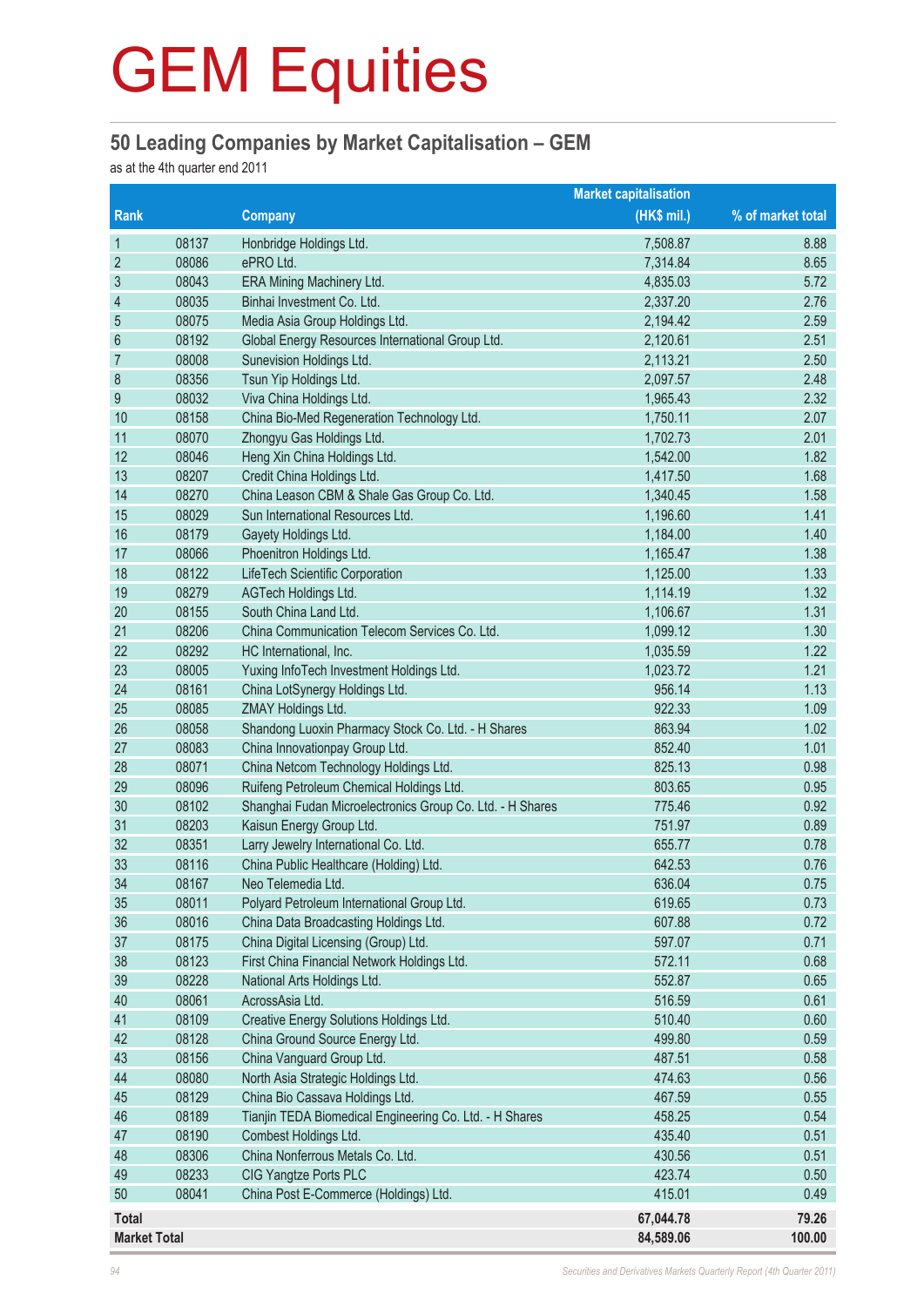#### **New Listing Statistics – equities for GEM**

|      |    | No. of newly listed companies | Funds raised (HK\$ mil.) |
|------|----|-------------------------------|--------------------------|
| 2010 | Q4 |                               | 424.79                   |
| 2011 | Q1 |                               | 452.01                   |
|      | Q2 |                               | 139.50                   |
|      | Q3 |                               | 193.04                   |
|      | Q4 | 5                             | 530.56                   |

#### **Newly Listed Companies for GEM**

for 4th quarter 2011

| Code         | <b>Company name</b>               |            | Listing date No. of issued shares | Funds raised (HK\$ mil.) |
|--------------|-----------------------------------|------------|-----------------------------------|--------------------------|
| 08020        | Chanceton Financial Group Ltd.    | 2011/10/12 | 500,000,000                       | 60.00                    |
| 08122        | LifeTech Scientific Corporation   | 2011/11/10 | 500,000,000                       | 250.00                   |
| 08012        | RENHENG Enterprise Holdings Ltd.  | 2011/11/18 | 200,000,000                       | 60.00                    |
| 08215        | First Credit Holdings Ltd.        | 2011/12/13 | 1,000,000,000                     | 90.00                    |
| 08246        | Noble House (China) Holdings Ltd. | 2011/12/30 | 280,000,000                       | 70.56                    |
| <b>Total</b> |                                   |            |                                   | 530.56                   |

#### **Withdrawal of listed Companies – GEM**

for 4th quarter 2011

| <b>Code</b> | <b>Company name</b>                                     | Last trading date | Delisted date    |  |
|-------------|---------------------------------------------------------|-------------------|------------------|--|
| 08290       | Tianjin Tianlian Public Utilities Co. Ltd. - H Shares * | 2011/10/17        | 2011/10/18<br>S. |  |

\* Transfers of listing from GEM to Main Board pursuant to the revised Rule 9.24 of the GEM Listing Rules and to the new Chapter 9A of the Main Board Listing Rules effective from 1 July 2008.

§ Effective date of the transfer of listing from GEM to Main Board.

### **Company Name Changes for GEM**

for 4th quarter 2011

| Code  | Old name                               | New name                                    | <b>Effective date</b> | <b>Adoption date</b> |
|-------|----------------------------------------|---------------------------------------------|-----------------------|----------------------|
| 08272 | Best Miracle International Ltd.        | Chinese Food and Beverage Group Ltd.        | 2011/08/31            | 2011/10/10           |
| 08270 | China Leason Investment Group Co. Ltd. | China Leason CBM & Shale Gas Group Co. Ltd. | 2011/10/20            | 2011/11/09           |
| 08351 | Eternite International Co. Ltd.        | Larry Jewelry International Co. Ltd.        | 2011/10/28            | 2011/12/08           |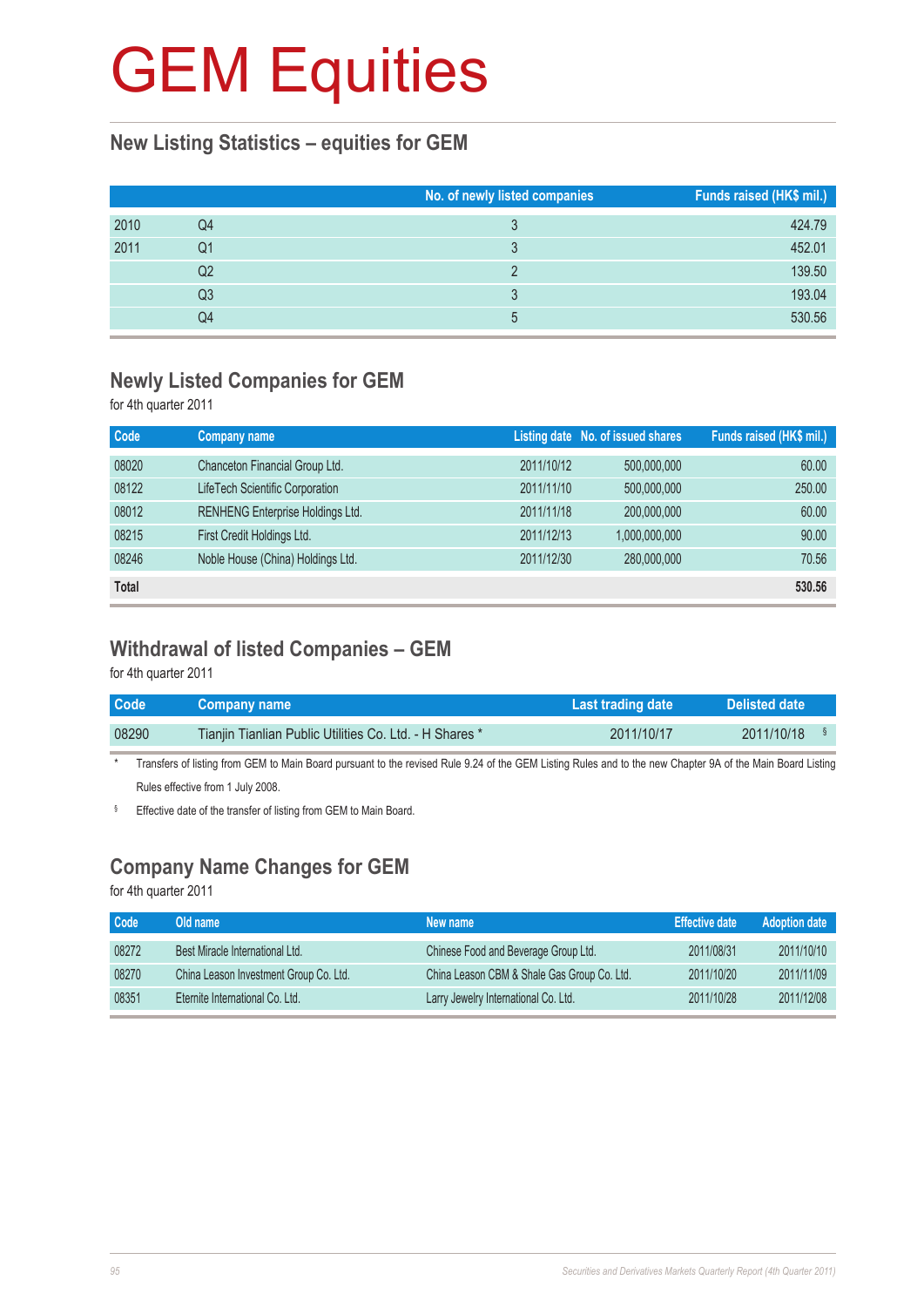#### **Bonus Issues/Bonus Warrants for GEM**

for 4th quarter 2011

| Code       | Company | <b>Particulars</b> |  |
|------------|---------|--------------------|--|
| <b>NIL</b> |         |                    |  |

### **Share Split/Consolidation for GEM**

for 4th quarter 2011

| Code  | Company                                 | <b>Particulars</b>      | <b>Effective date</b> |
|-------|-----------------------------------------|-------------------------|-----------------------|
| 08022 | TLT Lottotainment Group Ltd.            | Consolidation 5 into 1  | 2011/10/19            |
| 08120 | China Medical and Bio Science Ltd.      | Consolidation 40 into 1 | 2011/10/20            |
| 08103 | Tai Shing International (Holdings) Ltd. | Consolidation 10 into 1 | 2011/11/11            |
| 08078 | China 3D Digital Entertainment Ltd.     | Consolidation 25 into 1 | 2011/12/19            |

### **Rights Issues & Open Offers for GEM**

for 4th quarter 2011

| <b>Month</b> | Code  | <b>Company</b>          | <b>Ratio</b>        | Funds raised (HK\$ mil.) |
|--------------|-------|-------------------------|---------------------|--------------------------|
| <b>Nov</b>   | 08213 | Epicurean and Co., Ltd. | Rts 1 for 2 @\$0.06 | 32.86                    |
| <b>Total</b> |       |                         |                     | 32.86                    |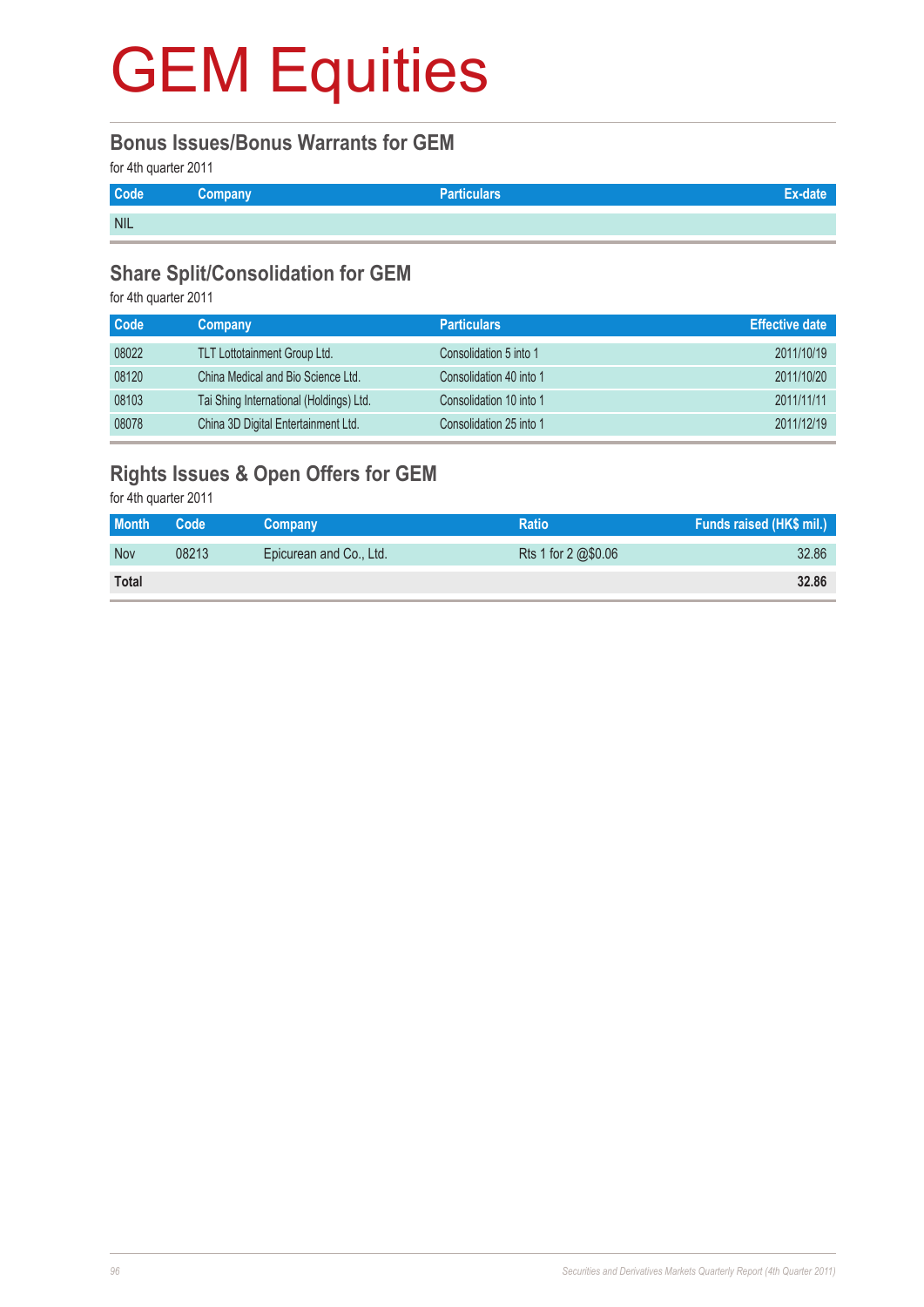### **Placing\***

|              |       |                      | No. of      |                      |                     |
|--------------|-------|----------------------|-------------|----------------------|---------------------|
|              |       |                      | new shares  | <b>Placing price</b> | <b>Funds raised</b> |
| <b>Month</b> | Code  | <b>Company</b>       | placed      | (HK\$)               | (HK\$ mil.)         |
| 2011         |       |                      |             |                      |                     |
| Sep**        | 08351 | <b>LARRY JEWELRY</b> | 72,700,000  | 0.750                | 54.53               |
| Oct          | 08120 | <b>CHINA MEDICAL</b> | 272,000,000 | 0.200                | 54.40               |
|              | 08271 | <b>GDC</b>           | 223,000,000 | 0.350                | 78.05               |
|              | 08096 | <b>RUIFENG PETRO</b> | 60,000,000  | 0.700                | 42.00               |
|              | 08085 | <b>ZMAY HOLDINGS</b> | 415,000,000 | 0.069                | 28.64               |
| Nov          | 08321 | C AUTO INT DECO      | 40,000,000  | 0.250                | 10.00               |
|              | 08137 | <b>HONBRIDGE</b>     | 25,893,334  | 1.500                | 38.84               |
|              | 08028 | <b>TIMELESS</b>      | 168,000,000 | 0.150                | 25.20               |
|              | 08130 | <b>ZHI CHENG H</b>   | 30,000,000  | 0.257                | 7.71                |
| <b>Dec</b>   | 08111 | <b>CT SOLARPOWER</b> | 32,400,000  | 0.300                | 9.72                |
|              | 08351 | <b>LARRY JEWELRY</b> | 30,700,000  | 0.760                | 23.33               |
|              | 08167 | <b>NEO TELEMEDIA</b> | 270,000,000 | 0.300                | 81.00               |
|              | 08096 | <b>RUIFENG PETRO</b> | 232,000,000 | 0.250                | 58.00               |
|              | 08103 | <b>TAI SHING</b>     | 12,820,000  | 0.210                | 2.69                |
|              | 08130 | <b>ZHI CHENG H</b>   | 23,600,000  | 0.257                | 6.07                |
| <b>Total</b> |       |                      |             |                      | 520.17              |

\* Due to the reporting time-lag, placing figures for the quarter are provisional.

\*\* Supplementary information update for previous quarters.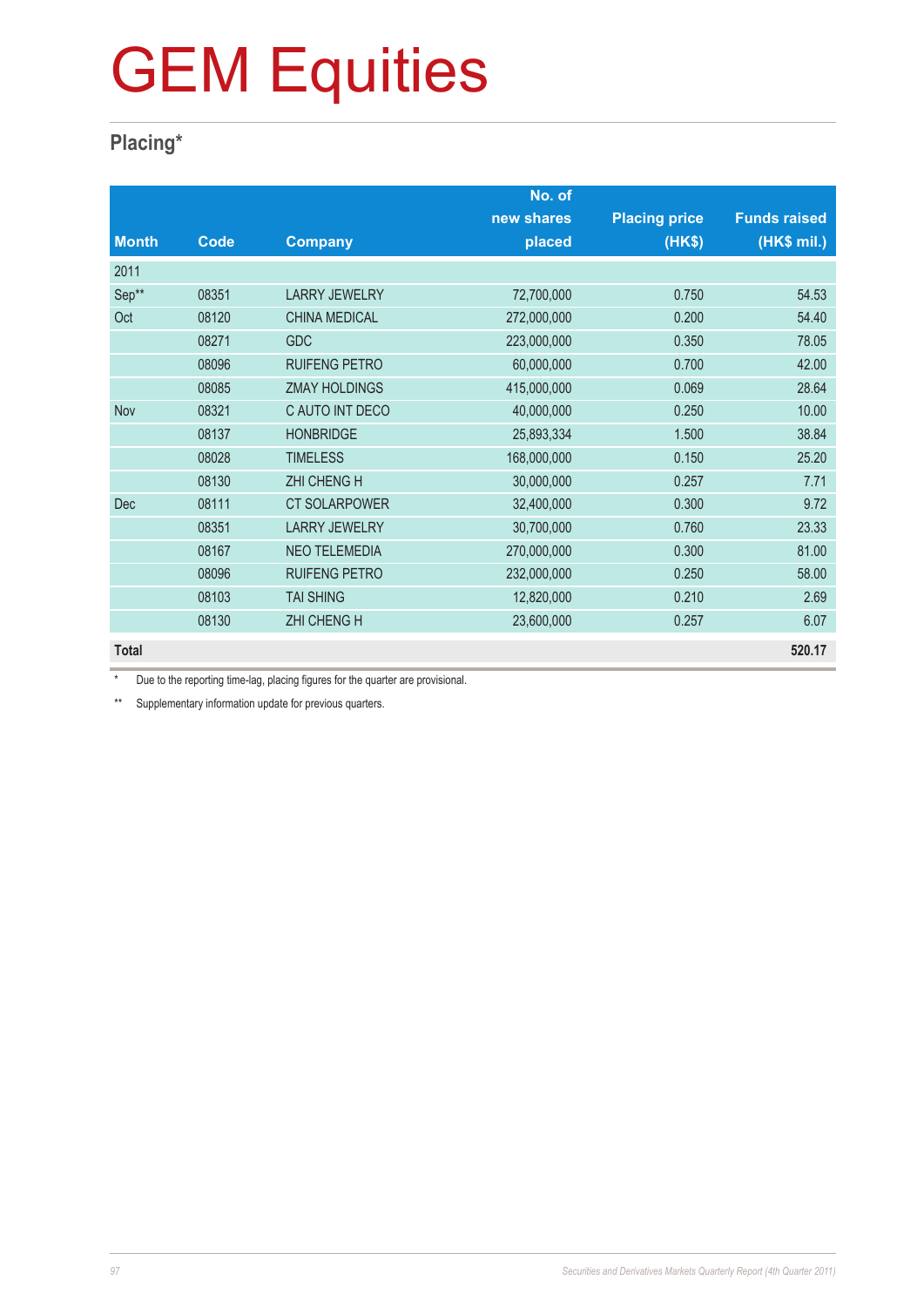### GEM Warrants

#### **Warrant Trading and Market Value Statistics – GEM**

|      |    | <b>Number</b> | Turnover value (HK\$ mil.) | Market value (HK\$ mil.) |
|------|----|---------------|----------------------------|--------------------------|
| 2010 | Q4 |               | 13.61                      | 40.15                    |
| 2011 | Q1 |               | 2.74                       | 43.08                    |
|      | Q2 |               | 1.03                       | 21.87                    |
|      | Q3 |               | 0.23                       | 25.46                    |
|      | Q4 |               | 0.07                       | 15.97                    |

### **Newly Listed Equity GEM Warrants**

for 4th quarter 2011

| <b>Initial issued</b>                                |                     |               | <b>Amount raised</b> |
|------------------------------------------------------|---------------------|---------------|----------------------|
| <b>Code</b><br>amount (HK)<br><b>Equity warrants</b> | <b>Listing date</b> | <b>Expiry</b> | (HK\$ mil.)          |
| Nil                                                  |                     |               |                      |
| <b>Total</b>                                         |                     |               | $\sim$               |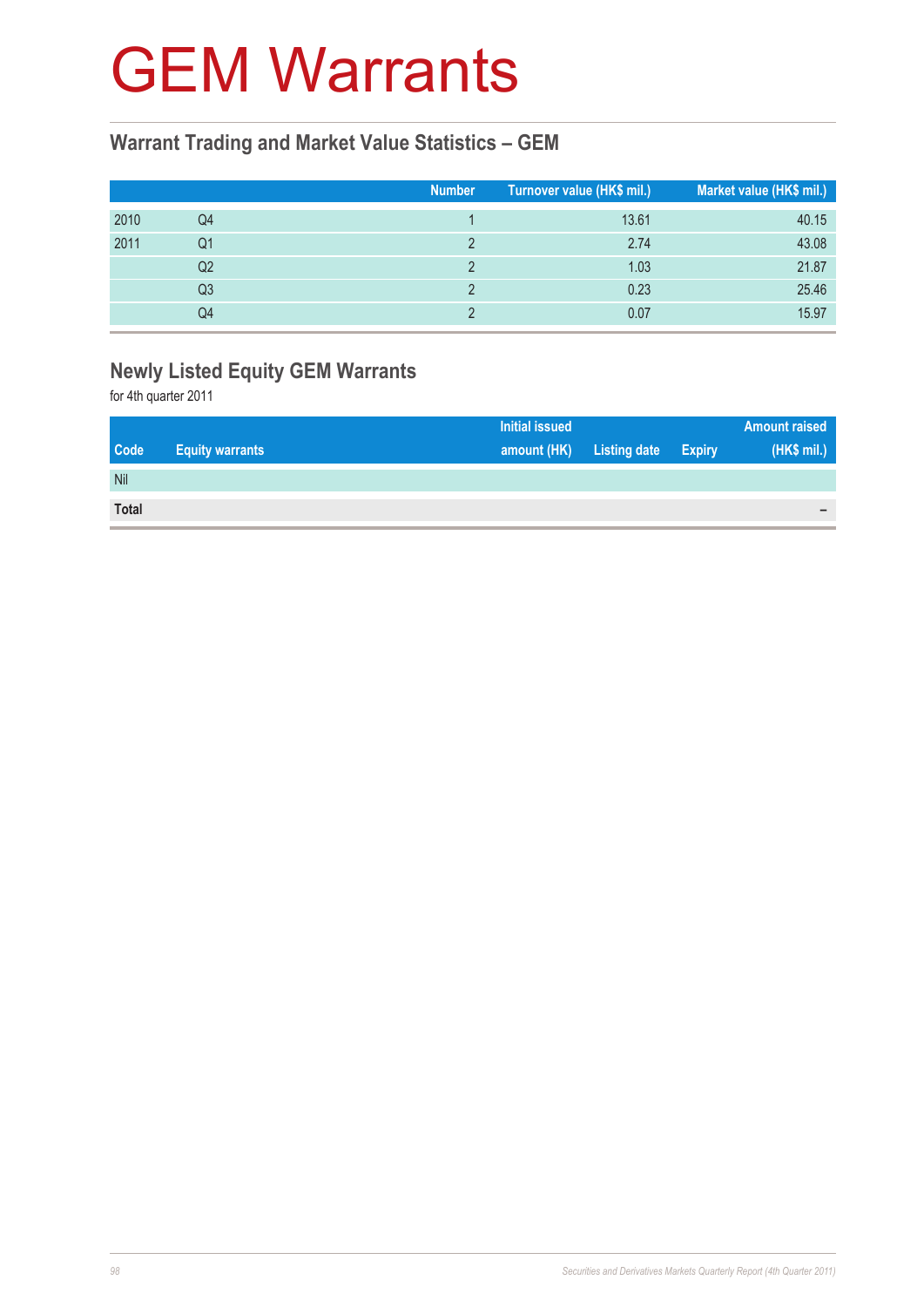## Stock Market Indices

#### **Hang Seng Index**



### **S&P/HKEx LargeCap Index**



#### **S&P/HKEx GEM Index**

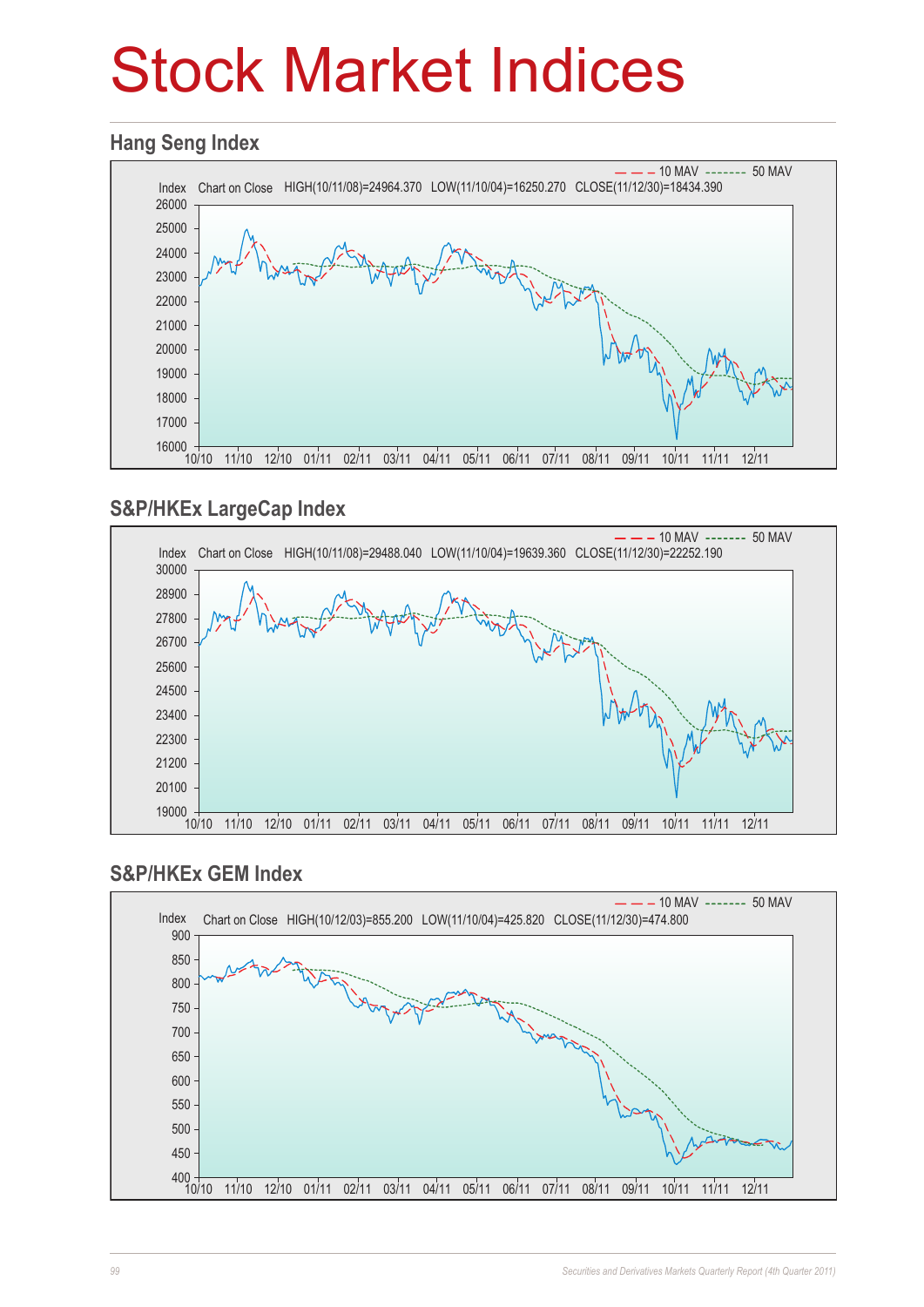## Stock Market Indices

### **Hong Kong Stock Market Indices**

|                                               | End of Dec 2011 | End of Sep 2011 |                          |          |
|-----------------------------------------------|-----------------|-----------------|--------------------------|----------|
| <b>Index</b>                                  | <b>Close</b>    | <b>Close</b>    |                          | Change % |
| S&P/HKEx LargeCap Index                       | 22252.19        | 21233.24        | $+$                      | 4.80%    |
|                                               |                 |                 |                          |          |
| S&P/HKEx GEM Index                            | 474.80          | 441.40          | $\ddot{}$                | 7.57%    |
|                                               |                 |                 |                          |          |
| <b>HANG SENG INDEX</b>                        | 18434.39        | 17592.41        | $+$                      | 4.79%    |
| <b>SECTORIAL INDICES</b>                      |                 |                 |                          |          |
| Finance                                       | 24903.00        | 23312.15        | $+$                      | 6.82%    |
| <b>Utilities</b>                              | 45400.86        | 45943.67        | $\overline{\phantom{0}}$ | 1.18%    |
| Properties                                    | 22812.24        | 20957.65        | $+$                      | 8.85%    |
| Commerce & Industry                           | 11126.69        | 10834.86        | $\ddot{}$                | 2.69%    |
|                                               |                 |                 |                          |          |
| HANG SENG CHINA-AFFILIATED CORPORATIONS INDEX | 3682.18         | 3391.13         | $^{+}$                   | 8.58%    |
| HANG SENG CHINA ENTERPRISES INDEX             | 9936.48         | 8917.36         | $+$                      | 11.43%   |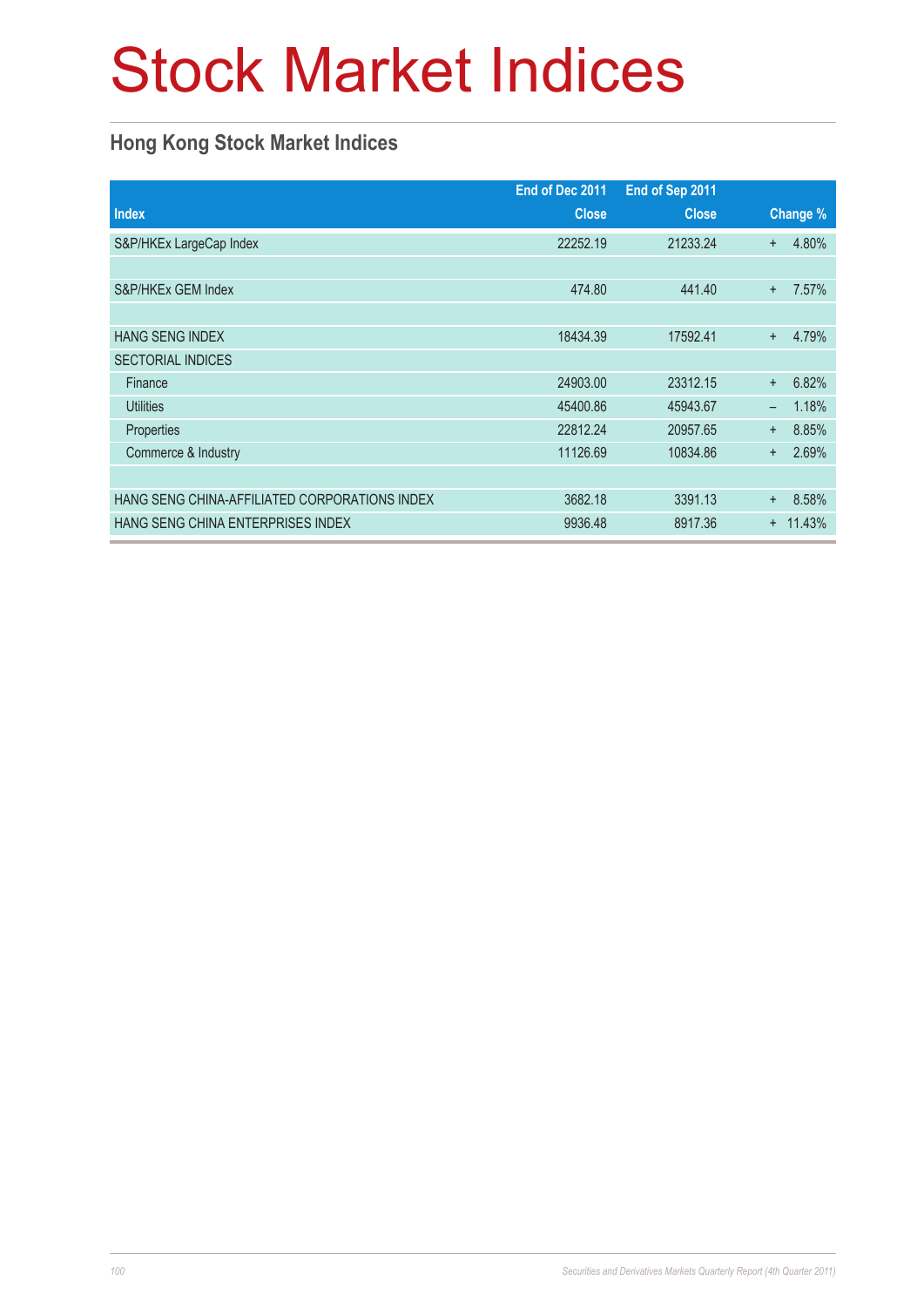## Stock Market Indices

### **WORLD INDICES**

|                                 | End of Dec 2011 | End of Sep 2011 |                                    |
|---------------------------------|-----------------|-----------------|------------------------------------|
| <b>Index</b>                    | <b>Close</b>    | <b>Close</b>    | Change %                           |
| <b>HONG KONG</b>                |                 |                 |                                    |
| S&P/HKEx LargeCap Index         | 22,252.19       | 21,233.24       | 4.80%<br>$\ddot{}$                 |
| Hang Seng Index                 | 18,434.39       | 17,592.41       | 4.79%<br>$\ddot{}$                 |
| <b>AUSTRALIA</b>                |                 |                 |                                    |
| All Ordinaries Index            | 4,111.04        | 4,070.09        | 1.01%<br>$\boldsymbol{+}$          |
| <b>JAKARTA</b>                  |                 |                 |                                    |
| Composite Index                 | 3,821.99        | 3,549.03        | 7.69%<br>$\ddot{}$                 |
| <b>JAPAN</b>                    |                 |                 |                                    |
| Nikkei (225)                    | 8,455.35        | 8,700.29        | 2.82%<br>-                         |
| <b>KOREA</b>                    |                 |                 |                                    |
| Composite Index                 | 1,825.74        | 1,769.65        | 3.17%<br>$\ddot{}$                 |
| <b>KUALA LUMPUR</b>             |                 |                 |                                    |
| Composite Index                 | 1,530.73        | 1,387.13        | + 10.35%                           |
| <b>MANILA</b>                   |                 |                 |                                    |
| Composite Index                 | 4,371.96        | 3,999.65        | 9.31%<br>$\ddot{}$                 |
| <b>NEW ZEALAND</b>              |                 |                 |                                    |
| <b>NZSE (50)</b>                | 3,274.71        | 3,343.35        | 2.05%<br>-                         |
| <b>SHANGHAI</b>                 |                 |                 |                                    |
| A Shares Index                  | 2,304.12        | 2,471.10        | 6.76%<br>-                         |
| <b>B</b> Shares Index           | 215.26          | 239.33          | 10.06%<br>$\overline{\phantom{0}}$ |
| <b>SHENZHEN</b>                 |                 |                 |                                    |
| A Shares Index                  | 906.91          | 1,053.14        | 13.88%<br>$\overline{\phantom{a}}$ |
| <b>B</b> Shares Index           | 567.04          | 553.42          | 2.46%<br>$\ddot{}$                 |
| <b>SINGAPORE</b>                |                 |                 |                                    |
| <b>FTSE Straits Times Index</b> | 2,646.35        | 2,675.16        | 1.08%<br>-                         |
| <b>TAIWAN</b>                   |                 |                 |                                    |
| Taipei Weighted Stock Index     | 7,072.08        | 7,225.38        | 2.12%<br>-                         |
| <b>THAILAND</b>                 |                 |                 |                                    |
| <b>SET Index</b>                | 1,025.32        | 916.21          | + 11.91%                           |
| <b>NEW YORK</b>                 |                 |                 |                                    |
| <b>DJIA</b>                     | 12,217.56       | 10,913.38       | + 11.95%                           |
| Nasdaq Composite Index          | 2,605.15        | 2,415.40        | 7.86%<br>$\ddot{}$                 |
| <b>TORONTO</b>                  |                 |                 |                                    |
| S&P/TSX Composite Index         | 11,955.09       | 11,623.84       | 2.85%<br>$\boldsymbol{+}$          |
| <b>GERMANY</b>                  |                 |                 |                                    |
| DAX Capital Value Index         | 3,346.06        | 3,121.22        | 7.20%<br>$\ddot{}$                 |
| <b>LONDON</b>                   |                 |                 |                                    |
| FTSE (100)                      | 5,572.30        | 5,128.50        | 8.65%<br>$^{\rm +}$                |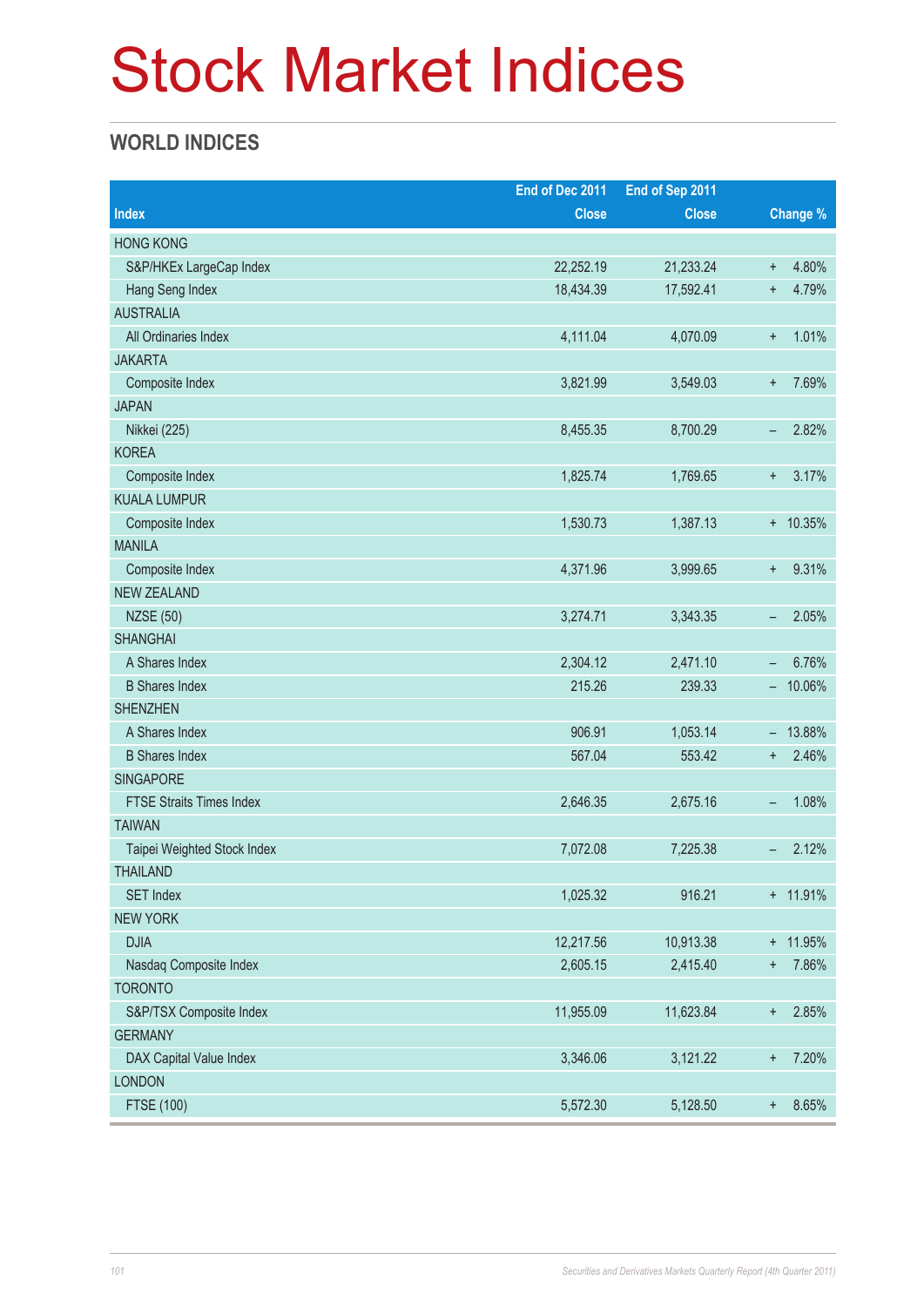### **Contract Volume by Derivatives Products**

|                                                 | <b>Contracts</b> |                  |
|-------------------------------------------------|------------------|------------------|
| <b>Derivatives product</b>                      | 4th Quarter 2011 | 4th Quarter 2010 |
| Hang Seng Index Futures                         | 5,717,012        | 5,839,361        |
| Hang Seng Index Options                         | 2,311,629        | 2,731,179        |
| Mini-Hang Seng Index Futures                    | 2,873,202        | 2,150,209        |
| Mini-Hang Seng Index Options                    | 256,356          | 168,425          |
| H-shares Index Futures                          | 4,067,025        | 3,242,625        |
| H-shares Index Options                          | 965,184          | 941,418          |
| Mini H-shares Index Futures                     | 500,325          | 324,632          |
| Flexible Hang Seng Index Options                | 3,850            | 3,710            |
| Flexible H-shares Index Options                 | 14,740           | 634              |
| HSI Dividend Point Index Futures <sup>1</sup>   | 1,521            | 2,123            |
| HSCEI Dividend Point Index Futures <sup>2</sup> | 22,740           | 4,667            |
| <b>Stock Futures</b>                            | 100,586          | 121,049          |
| <b>Stock Options</b>                            | 17,604,585       | 20,445,628       |
| Three-month HIBOR Futures                       | 64               | 355              |
| One-month HIBOR Futures                         | 25               |                  |
| Three-year Exchange Fund Note Futures           |                  |                  |
| <b>Gold Futures</b>                             | 120              | 1,972            |
| <b>Total</b>                                    | 34,438,964       | 35,977,987       |

1 Trading in HSI Dividend Point Index Futures commenced on 01 Nov 2010

2 Trading in HSCEI Dividend Point Index Futures commenced on 01 Nov 2010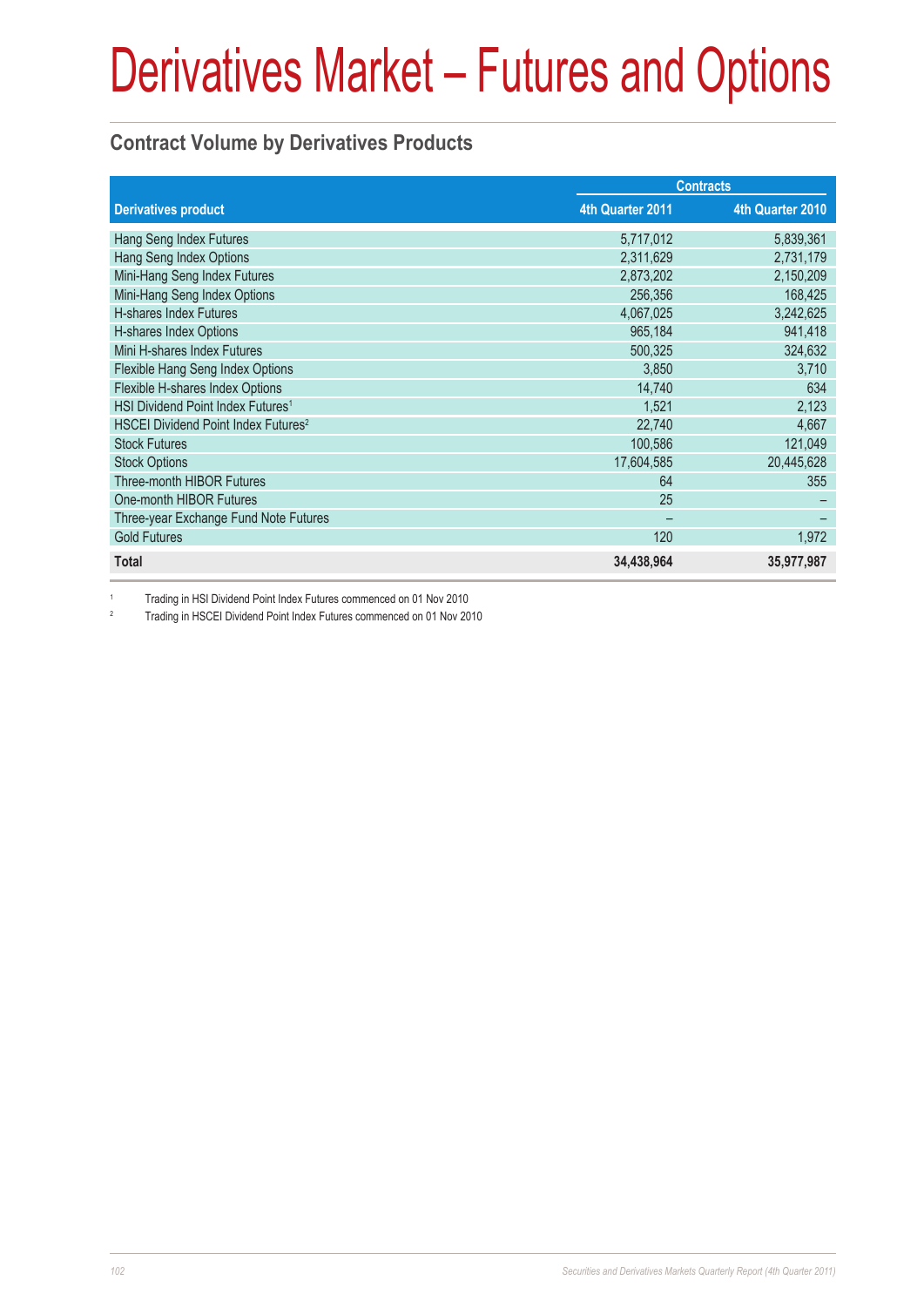#### **Hang Seng Index Futures – Contract Volume and Open Interest (contracts)**

|      |                | <b>Total</b><br>contract volume | <b>Quarter-end</b><br>open interest |
|------|----------------|---------------------------------|-------------------------------------|
| 2010 | Q4             | 5,839,361                       | 88,816                              |
| 2011 | Q <sub>1</sub> | 5,589,341                       | 89,300                              |
|      | Q <sub>2</sub> | 5,167,935                       | 95,917                              |
|      | Q <sub>3</sub> | 6,611,545                       | 128,201                             |
|      | Q4             | 5,717,012                       | 86,409                              |

#### **Mini Hang Seng Index Futures – Contract Volume and Open Interest (contracts)**

|      |                | <b>Total</b><br>contract volume | <b>Quarter-end</b><br>open interest |
|------|----------------|---------------------------------|-------------------------------------|
| 2010 | Q4             | 2,150,209                       | 7,359                               |
| 2011 | Q <sub>1</sub> | 2,176,878                       | 8,475                               |
|      | Q <sub>2</sub> | 2,160,435                       | 10,213                              |
|      | Q <sub>3</sub> | 3,084,022                       | 11,015                              |
|      | Q4             | 2,873,202                       | 5,129                               |

#### **Hang Seng Index Options – Contract Volume and Open Interest (contracts)**

|      |                | <b>Total</b>    | <b>Quarter-end</b> |
|------|----------------|-----------------|--------------------|
|      |                | contract volume | open interest      |
| 2010 | Q4             | 2,731,179       | 187,784            |
| 2011 | Q <sub>1</sub> | 2,673,755       | 229,086            |
|      | Q <sub>2</sub> | 2,584,559       | 222,085            |
|      | Q <sub>3</sub> | 3,097,483       | 431,313            |
|      | Q4             | 2,311,629       | 184,402            |

### **H-Share Index Futures – Contract Volume and Open Interest (contracts)**

|      |                | <b>Total</b>    | <b>Quarter-end</b> |
|------|----------------|-----------------|--------------------|
|      |                | contract volume | open interest      |
| 2010 | Q4             | 3,242,625       | 94,734             |
| 2011 | Q1             | 3,206,173       | 107,348            |
|      | Q <sub>2</sub> | 3,371,887       | 114,333            |
|      | Q3             | 4,358,785       | 155,125            |
|      | Q4             | 4,067,025       | 106,277            |

### **Stock Options Market Turnover and Open Interest (contracts)**

|    | <b>Total</b>        | <b>Total</b>    | Quarter-end   |
|----|---------------------|-----------------|---------------|
|    | Premium (HK\$ mil.) | contract volume | open interest |
| Q4 | 18,050.22           | 20,445,628      | 5,381,215     |
| Q1 | 16,446.28           | 18,417,824      | 5,912,772     |
| Q2 | 14,491.79           | 16,340,993      | 5,622,028     |
| Q3 | 24,566.72           | 21,961,666      | 8,112,569     |
| Q4 | 16,977.30           | 17,604,585      | 5,329,494     |
|    |                     |                 |               |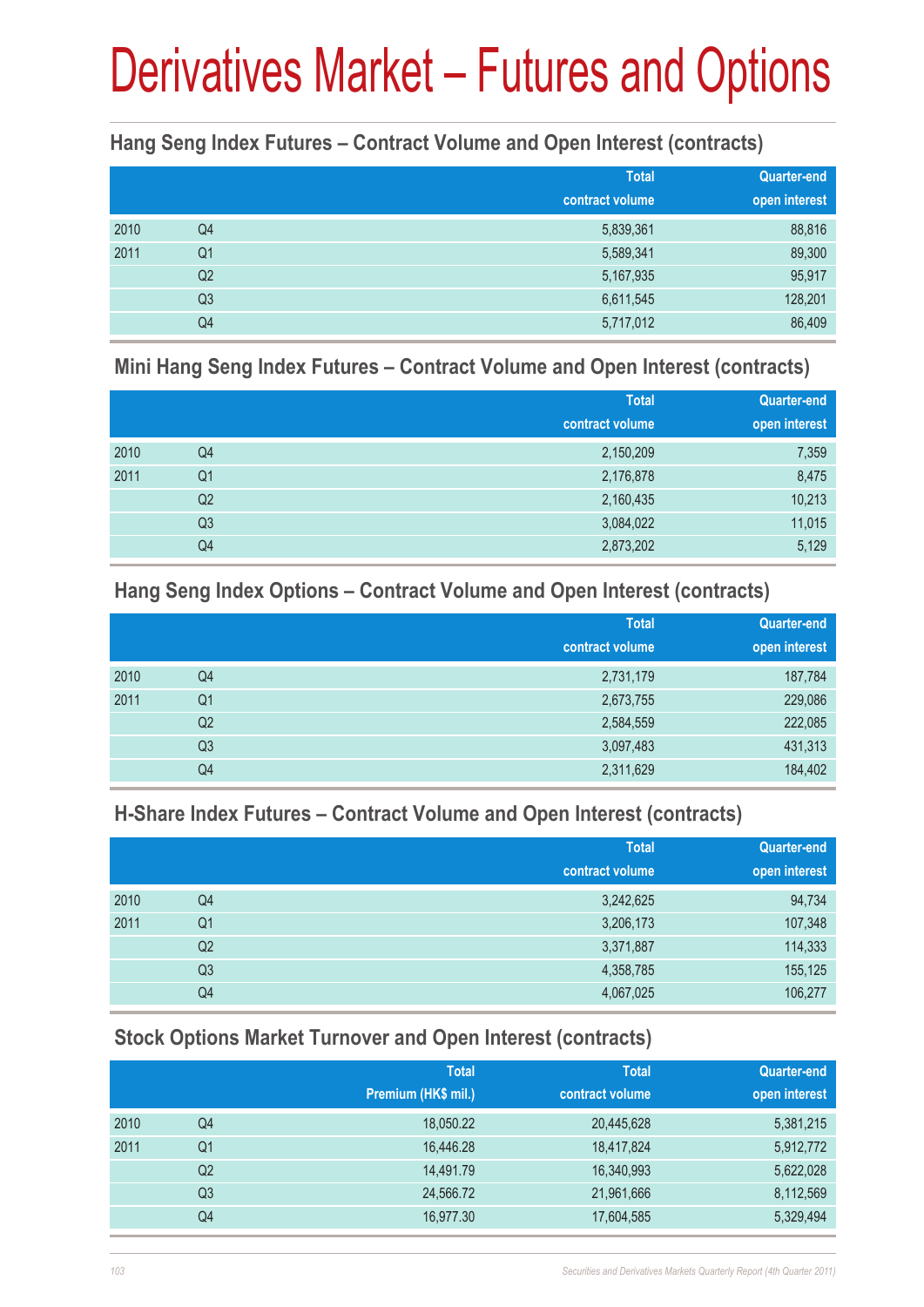#### **Stock Options Premium by Class**

for 4th Quarter 2011

|                             |                          | <b>Premium</b>  |                |
|-----------------------------|--------------------------|-----------------|----------------|
| <b>Options class</b>        |                          | $(HK$$ mil.)    | % of total     |
| X ISHARES A50               | A <sub>50</sub>          | 515.29          | 3.04%          |
| <b>ABC</b>                  | <b>ABC</b>               | 298.18          | 1.76%          |
| <b>ANHUI CONCH</b>          | <b>ACC</b>               | 8.24            | 0.05%          |
| <b>AIA</b>                  | <b>AIA</b>               | 325.49          | 1.92%          |
| <b>CHALCO</b>               | <b>ALC</b>               | 34.74           | 0.20%          |
| <b>BANK OF CHINA</b>        | <b>BCL</b>               | 355.29          | 2.09%          |
| <b>BANKCOMM</b>             | <b>BCM</b>               | 37.11           | 0.22%          |
| <b>BANK OF E ASIA</b>       | <b>BEA</b>               | 28.99           | 0.17%          |
| <b>BELLE INT'L</b>          | <b>BIH</b>               | 3.50            | 0.02%          |
| <b>BOC HONG KONG</b>        | <b>BOC</b>               | 260.77          | 1.54%          |
| <b>BYD COMPANY</b>          | <b>BYD</b>               | 86.13           | 0.51%          |
| <b>CCB</b>                  | <b>CCB</b>               | 664.98          | 3.92%          |
| <b>CHINA COMM CONS</b>      | CCC                      | 15.06           | 0.09%          |
| <b>CHINA COAL</b>           | <b>CCE</b>               | 208.31          | 1.23%          |
| <b>CHINA COSCO</b>          | <b>CCS</b>               | 19.86           | 0.12%          |
| <b>CHINA MOBILE</b>         | <b>CHT</b>               | 1,464.89        | 8.63%          |
| <b>CHINA UNICOM</b>         | <b>CHU</b>               | 225.96          | 1.33%          |
| <b>CITIC PACIFIC</b>        | <b>CIT</b>               | 55.16           | 0.32%          |
| <b>CHEUNG KONG</b>          | <b>CKH</b>               | 501.84          | 2.96%          |
| <b>CHINA LIFE</b>           | <b>CLI</b>               | 1,534.87        | 9.04%          |
| <b>CLP HOLDINGS</b>         | <b>CLP</b>               | 57.72           | 0.34%          |
| <b>CM BANK</b>              | <b>CMB</b>               | 208.46          | 1.23%          |
| <b>CNOOC</b>                | <b>CNC</b>               | 553.14          | 3.26%          |
| <b>CHINA OVERSEAS</b>       | COL                      | 240.28          | 1.42%          |
| <b>CATHAY PAC AIR</b>       | <b>CPA</b>               | 8.11            | 0.05%          |
| SINOPEC CORP<br><b>CPIC</b> | <b>CPC</b><br><b>CPI</b> | 317.07          | 1.87%          |
| <b>CHINA RAIL CONS</b>      | <b>CRC</b>               | 107.83<br>13.55 | 0.64%<br>0.08% |
| <b>CHINA RAILWAY</b>        | <b>CRG</b>               | 10.39           | 0.06%          |
| X WISECSI300ETF             | CS <sub>3</sub>          | 7.06            | 0.04%          |
| <b>CHINA SHENHUA</b>        | <b>CSE</b>               | 371.63          | 2.19%          |
| <b>CITIC BANK</b>           | <b>CTB</b>               | 20.31           | 0.12%          |
| <b>CHINA TELECOM</b>        | <b>CTC</b>               | 74.53           | 0.44%          |
| <b>ESPRIT HOLDINGS</b>      | <b>ESP</b>               | 22.05           | 0.13%          |
| <b>FIH</b>                  | <b>FIH</b>               | 7.25            | 0.04%          |
| <b>POWER ASSETS</b>         | <b>HEH</b>               | 58.53           | 0.34%          |
| <b>HKEX</b>                 | <b>HEX</b>               | 513.48          | 3.02%          |
| <b>HSBC HOLDINGS</b>        | <b>HKB</b>               | 1,923.26        | 11.33%         |
| <b>HK &amp; CHINA GAS</b>   | <b>HKG</b>               | 4.78            | 0.03%          |
| <b>HENDERSON LAND</b>       | <b>HLD</b>               | 43.10           | 0.25%          |
| <b>HUANENG POWER</b>        | <b>HNP</b>               | 5.54            | 0.03%          |
| <b>HANG SENG BANK</b>       | <b>HSB</b>               | 81.29           | 0.48%          |
| <b>HUTCHISON</b>            | <b>HWL</b>               | 812.04          | 4.78%          |
| <b>ICBC</b>                 | <b>ICB</b>               | 551.96          | 3.25%          |
| <b>JIANGXI COPPER</b>       | <b>JXC</b>               | 340.95          | 2.01%          |
| LI & FUNG                   | <b>LIF</b>               | 87.21           | 0.51%          |
| <b>MTR CORPORATION</b>      | <b>MTR</b>               | 20.66           | 0.12%          |
| <b>CNBM</b>                 | <b>NBM</b>               | 11.13           | 0.07%          |
| <b>NEW WORLD DEV</b>        | <b>NWD</b>               | 43.59           | 0.26%          |
| <b>PING AN</b>              | PAI                      | 851.10          | 5.01%          |
| <b>PETROCHINA</b>           | <b>PEC</b>               | 391.58          | 2.31%          |
| PICC P&C                    | <b>PIC</b>               | 107.29          | 0.63%          |
| <b>R&amp;F PROPERTIES</b>   | <b>RFP</b>               | 9.34            | 0.06%          |
| SHK PPT                     | <b>SHK</b>               | 1,082.54        | 6.38%          |
| <b>SWIRE PACIFIC A</b>      | <b>SWA</b>               | 62.29           | 0.37%          |
| <b>TENCENT</b>              | <b>TCH</b>               | 932.85          | 5.49%          |
| <b>TRACKER FUND</b>         | <b>TRF</b>               | 23.19           | 0.14%          |
| <b>WHARF HOLDINGS</b>       | <b>WHL</b>               | 64.83           | 0.38%          |
| YANZHOU COAL                | YZC                      | 278.78          | 1.64%          |
| <b>ZIJIN MINING</b>         | ZJM                      | 11.95           | 0.07%          |
| <b>Total</b>                |                          | 16,977.30       | 100.00%        |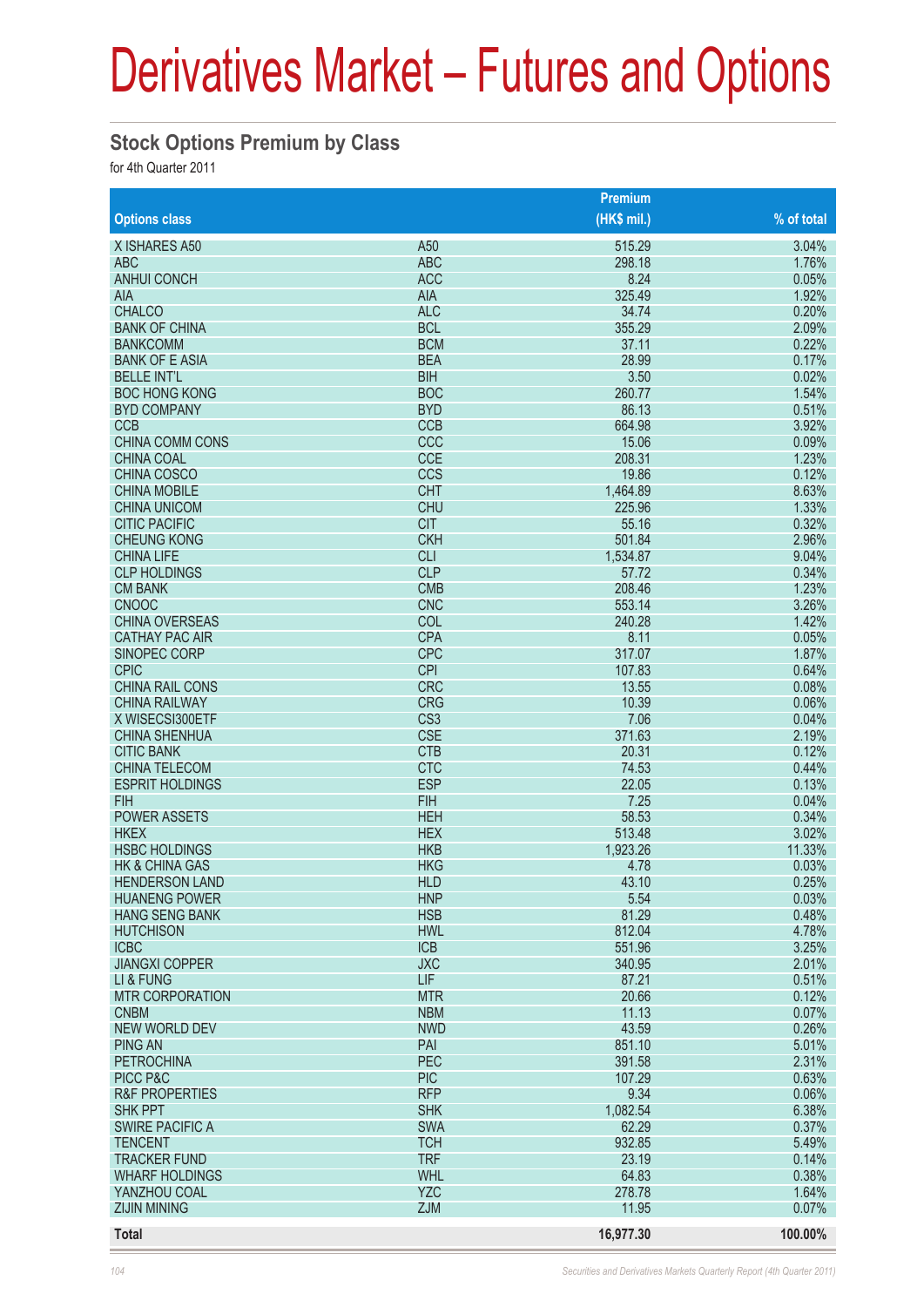#### **Stock Options Contract Volume by Class**

for 4th Quarter 2011

| volume<br>% of total<br><b>Options class</b><br>X ISHARES A50<br>A <sub>50</sub><br>227,795<br>1.29%<br><b>ABC</b><br><b>ABC</b><br>0.75%<br>131,442<br><b>ANHUI CONCH</b><br>0.09%<br><b>ACC</b><br>15,310<br><b>AIA</b><br>1.83%<br><b>AIA</b><br>322,235<br><b>CHALCO</b><br><b>ALC</b><br>0.29%<br>51,504<br><b>BCL</b><br>6.75%<br><b>BANK OF CHINA</b><br>1,188,781<br><b>BCM</b><br>0.53%<br><b>BANKCOMM</b><br>92,881<br>0.51%<br><b>BEA</b><br><b>BANK OF E ASIA</b><br>89,265<br><b>BIH</b><br>0.04%<br><b>BELLE INT'L</b><br>6,891<br>1.61%<br><b>BOC</b><br><b>BOC HONG KONG</b><br>284,086<br><b>BYD</b><br>0.70%<br><b>BYD COMPANY</b><br>122,791<br><b>CCB</b><br><b>CCB</b><br>15.00%<br>2,641,521<br><b>CHINA COMM CONS</b><br>CCC<br>0.28%<br>49,776<br><b>CCE</b><br>1.28%<br><b>CHINA COAL</b><br>224,637<br>CCS<br>0.47%<br><b>CHINA COSCO</b><br>82,846<br><b>CHT</b><br>5.36%<br><b>CHINA MOBILE</b><br>944,271<br><b>CHU</b><br>0.86%<br><b>CHINA UNICOM</b><br>151,122<br><b>CIT</b><br>0.29%<br><b>CITIC PACIFIC</b><br>50,768<br><b>CKH</b><br>0.85%<br><b>CHEUNG KONG</b><br>149,270<br><b>CLI</b><br>4.80%<br><b>CHINA LIFE</b><br>844,569<br><b>CLP</b><br><b>CLP HOLDINGS</b><br>0.51%<br>89,169<br><b>CMB</b><br>2.35%<br><b>CM BANK</b><br>414,147<br><b>CNC</b><br><b>CNOOC</b><br>3.14%<br>553,236<br><b>CHINA OVERSEAS</b><br>COL<br>0.76%<br>133,937<br><b>CATHAY PAC AIR</b><br><b>CPA</b><br>0.08%<br>14,218<br><b>CPC</b><br>1.84%<br><b>SINOPEC CORP</b><br>323,934<br><b>CPIC</b><br><b>CPI</b><br>0.53%<br>92,691<br><b>CRC</b><br>0.33%<br><b>CHINA RAIL CONS</b><br>58,123<br><b>CHINA RAILWAY</b><br><b>CRG</b><br>0.24%<br>41,836<br>CS <sub>3</sub><br>0.03%<br>X WISECSI300ETF<br>5,547<br><b>CSE</b><br>1.69%<br><b>CHINA SHENHUA</b><br>298,304<br><b>CTB</b><br>0.26%<br><b>CITIC BANK</b><br>46,595<br><b>CTC</b><br>0.73%<br><b>CHINA TELECOM</b><br>128,485<br><b>ESP</b><br>1.52%<br><b>ESPRIT HOLDINGS</b><br>268,085<br><b>FIH</b><br>0.14%<br><b>FIH</b><br>24,553<br><b>POWER ASSETS</b><br><b>HEH</b><br>0.52%<br>91,546<br><b>HKEX</b><br><b>HEX</b><br>4.85%<br>853,680<br><b>HSBC HOLDINGS</b><br>7.93%<br><b>HKB</b><br>1,396,581<br><b>HKG</b><br>0.07%<br><b>HK &amp; CHINA GAS</b><br>12,723<br><b>HENDERSON LAND</b><br><b>HLD</b><br>24,283<br>0.14%<br>0.08%<br><b>HUANENG POWER</b><br><b>HNP</b><br>14,408<br><b>HSB</b><br>251,828<br>1.43%<br><b>HANG SENG BANK</b><br>1.44%<br><b>HUTCHISON</b><br><b>HWL</b><br>253,742<br>10.08%<br><b>ICBC</b><br><b>ICB</b><br>1,773,728<br><b>JIANGXI COPPER</b><br><b>JXC</b><br>1.30%<br>229,270<br><b>LIF</b><br>0.30%<br>LI & FUNG<br>53,641<br>0.23%<br><b>MTR</b><br><b>MTR CORPORATION</b><br>40,705<br><b>CNBM</b><br><b>NBM</b><br>9,718<br>0.06%<br><b>NEW WORLD DEV</b><br><b>NWD</b><br>0.41%<br>71,936<br>1.95%<br><b>PING AN</b><br>PAI<br>343,729<br>PEC<br>2.10%<br>370,261<br><b>PETROCHINA</b><br>PICC P&C<br><b>PIC</b><br>71,192<br>0.40%<br><b>RFP</b><br>0.17%<br><b>R&amp;F PROPERTIES</b><br>30,615<br><b>SHK</b><br>194,228<br>1.10%<br><b>SHK PPT</b><br>0.28%<br><b>SWIRE PACIFIC A</b><br><b>SWA</b><br>48,759<br><b>TCH</b><br>1,083,035<br>6.15%<br><b>TENCENT</b><br><b>TRF</b><br>0.37%<br><b>TRACKER FUND</b><br>64,421<br>0.23%<br><b>WHL</b><br>40,569<br><b>WHARF HOLDINGS</b><br><b>YZC</b><br>0.53%<br>YANZHOU COAL<br>93,109<br><b>ZJM</b><br>22,257<br>0.13%<br><b>ZIJIN MINING</b><br><b>Total</b><br>17,604,585<br>100.00% |  | <b>Contract</b> |  |
|---------------------------------------------------------------------------------------------------------------------------------------------------------------------------------------------------------------------------------------------------------------------------------------------------------------------------------------------------------------------------------------------------------------------------------------------------------------------------------------------------------------------------------------------------------------------------------------------------------------------------------------------------------------------------------------------------------------------------------------------------------------------------------------------------------------------------------------------------------------------------------------------------------------------------------------------------------------------------------------------------------------------------------------------------------------------------------------------------------------------------------------------------------------------------------------------------------------------------------------------------------------------------------------------------------------------------------------------------------------------------------------------------------------------------------------------------------------------------------------------------------------------------------------------------------------------------------------------------------------------------------------------------------------------------------------------------------------------------------------------------------------------------------------------------------------------------------------------------------------------------------------------------------------------------------------------------------------------------------------------------------------------------------------------------------------------------------------------------------------------------------------------------------------------------------------------------------------------------------------------------------------------------------------------------------------------------------------------------------------------------------------------------------------------------------------------------------------------------------------------------------------------------------------------------------------------------------------------------------------------------------------------------------------------------------------------------------------------------------------------------------------------------------------------------------------------------------------------------------------------------------------------------------------------------------------------------------------------------------------------------------------------------------------------------------------------------------------------------------------------------------------------------------------------------------------------------------------------------------------------------------------------------------------------------------------------------------------------------------------------------------------------------------------------------------------------------------------------------------------|--|-----------------|--|
|                                                                                                                                                                                                                                                                                                                                                                                                                                                                                                                                                                                                                                                                                                                                                                                                                                                                                                                                                                                                                                                                                                                                                                                                                                                                                                                                                                                                                                                                                                                                                                                                                                                                                                                                                                                                                                                                                                                                                                                                                                                                                                                                                                                                                                                                                                                                                                                                                                                                                                                                                                                                                                                                                                                                                                                                                                                                                                                                                                                                                                                                                                                                                                                                                                                                                                                                                                                                                                                                                       |  |                 |  |
|                                                                                                                                                                                                                                                                                                                                                                                                                                                                                                                                                                                                                                                                                                                                                                                                                                                                                                                                                                                                                                                                                                                                                                                                                                                                                                                                                                                                                                                                                                                                                                                                                                                                                                                                                                                                                                                                                                                                                                                                                                                                                                                                                                                                                                                                                                                                                                                                                                                                                                                                                                                                                                                                                                                                                                                                                                                                                                                                                                                                                                                                                                                                                                                                                                                                                                                                                                                                                                                                                       |  |                 |  |
|                                                                                                                                                                                                                                                                                                                                                                                                                                                                                                                                                                                                                                                                                                                                                                                                                                                                                                                                                                                                                                                                                                                                                                                                                                                                                                                                                                                                                                                                                                                                                                                                                                                                                                                                                                                                                                                                                                                                                                                                                                                                                                                                                                                                                                                                                                                                                                                                                                                                                                                                                                                                                                                                                                                                                                                                                                                                                                                                                                                                                                                                                                                                                                                                                                                                                                                                                                                                                                                                                       |  |                 |  |
|                                                                                                                                                                                                                                                                                                                                                                                                                                                                                                                                                                                                                                                                                                                                                                                                                                                                                                                                                                                                                                                                                                                                                                                                                                                                                                                                                                                                                                                                                                                                                                                                                                                                                                                                                                                                                                                                                                                                                                                                                                                                                                                                                                                                                                                                                                                                                                                                                                                                                                                                                                                                                                                                                                                                                                                                                                                                                                                                                                                                                                                                                                                                                                                                                                                                                                                                                                                                                                                                                       |  |                 |  |
|                                                                                                                                                                                                                                                                                                                                                                                                                                                                                                                                                                                                                                                                                                                                                                                                                                                                                                                                                                                                                                                                                                                                                                                                                                                                                                                                                                                                                                                                                                                                                                                                                                                                                                                                                                                                                                                                                                                                                                                                                                                                                                                                                                                                                                                                                                                                                                                                                                                                                                                                                                                                                                                                                                                                                                                                                                                                                                                                                                                                                                                                                                                                                                                                                                                                                                                                                                                                                                                                                       |  |                 |  |
|                                                                                                                                                                                                                                                                                                                                                                                                                                                                                                                                                                                                                                                                                                                                                                                                                                                                                                                                                                                                                                                                                                                                                                                                                                                                                                                                                                                                                                                                                                                                                                                                                                                                                                                                                                                                                                                                                                                                                                                                                                                                                                                                                                                                                                                                                                                                                                                                                                                                                                                                                                                                                                                                                                                                                                                                                                                                                                                                                                                                                                                                                                                                                                                                                                                                                                                                                                                                                                                                                       |  |                 |  |
|                                                                                                                                                                                                                                                                                                                                                                                                                                                                                                                                                                                                                                                                                                                                                                                                                                                                                                                                                                                                                                                                                                                                                                                                                                                                                                                                                                                                                                                                                                                                                                                                                                                                                                                                                                                                                                                                                                                                                                                                                                                                                                                                                                                                                                                                                                                                                                                                                                                                                                                                                                                                                                                                                                                                                                                                                                                                                                                                                                                                                                                                                                                                                                                                                                                                                                                                                                                                                                                                                       |  |                 |  |
|                                                                                                                                                                                                                                                                                                                                                                                                                                                                                                                                                                                                                                                                                                                                                                                                                                                                                                                                                                                                                                                                                                                                                                                                                                                                                                                                                                                                                                                                                                                                                                                                                                                                                                                                                                                                                                                                                                                                                                                                                                                                                                                                                                                                                                                                                                                                                                                                                                                                                                                                                                                                                                                                                                                                                                                                                                                                                                                                                                                                                                                                                                                                                                                                                                                                                                                                                                                                                                                                                       |  |                 |  |
|                                                                                                                                                                                                                                                                                                                                                                                                                                                                                                                                                                                                                                                                                                                                                                                                                                                                                                                                                                                                                                                                                                                                                                                                                                                                                                                                                                                                                                                                                                                                                                                                                                                                                                                                                                                                                                                                                                                                                                                                                                                                                                                                                                                                                                                                                                                                                                                                                                                                                                                                                                                                                                                                                                                                                                                                                                                                                                                                                                                                                                                                                                                                                                                                                                                                                                                                                                                                                                                                                       |  |                 |  |
|                                                                                                                                                                                                                                                                                                                                                                                                                                                                                                                                                                                                                                                                                                                                                                                                                                                                                                                                                                                                                                                                                                                                                                                                                                                                                                                                                                                                                                                                                                                                                                                                                                                                                                                                                                                                                                                                                                                                                                                                                                                                                                                                                                                                                                                                                                                                                                                                                                                                                                                                                                                                                                                                                                                                                                                                                                                                                                                                                                                                                                                                                                                                                                                                                                                                                                                                                                                                                                                                                       |  |                 |  |
|                                                                                                                                                                                                                                                                                                                                                                                                                                                                                                                                                                                                                                                                                                                                                                                                                                                                                                                                                                                                                                                                                                                                                                                                                                                                                                                                                                                                                                                                                                                                                                                                                                                                                                                                                                                                                                                                                                                                                                                                                                                                                                                                                                                                                                                                                                                                                                                                                                                                                                                                                                                                                                                                                                                                                                                                                                                                                                                                                                                                                                                                                                                                                                                                                                                                                                                                                                                                                                                                                       |  |                 |  |
|                                                                                                                                                                                                                                                                                                                                                                                                                                                                                                                                                                                                                                                                                                                                                                                                                                                                                                                                                                                                                                                                                                                                                                                                                                                                                                                                                                                                                                                                                                                                                                                                                                                                                                                                                                                                                                                                                                                                                                                                                                                                                                                                                                                                                                                                                                                                                                                                                                                                                                                                                                                                                                                                                                                                                                                                                                                                                                                                                                                                                                                                                                                                                                                                                                                                                                                                                                                                                                                                                       |  |                 |  |
|                                                                                                                                                                                                                                                                                                                                                                                                                                                                                                                                                                                                                                                                                                                                                                                                                                                                                                                                                                                                                                                                                                                                                                                                                                                                                                                                                                                                                                                                                                                                                                                                                                                                                                                                                                                                                                                                                                                                                                                                                                                                                                                                                                                                                                                                                                                                                                                                                                                                                                                                                                                                                                                                                                                                                                                                                                                                                                                                                                                                                                                                                                                                                                                                                                                                                                                                                                                                                                                                                       |  |                 |  |
|                                                                                                                                                                                                                                                                                                                                                                                                                                                                                                                                                                                                                                                                                                                                                                                                                                                                                                                                                                                                                                                                                                                                                                                                                                                                                                                                                                                                                                                                                                                                                                                                                                                                                                                                                                                                                                                                                                                                                                                                                                                                                                                                                                                                                                                                                                                                                                                                                                                                                                                                                                                                                                                                                                                                                                                                                                                                                                                                                                                                                                                                                                                                                                                                                                                                                                                                                                                                                                                                                       |  |                 |  |
|                                                                                                                                                                                                                                                                                                                                                                                                                                                                                                                                                                                                                                                                                                                                                                                                                                                                                                                                                                                                                                                                                                                                                                                                                                                                                                                                                                                                                                                                                                                                                                                                                                                                                                                                                                                                                                                                                                                                                                                                                                                                                                                                                                                                                                                                                                                                                                                                                                                                                                                                                                                                                                                                                                                                                                                                                                                                                                                                                                                                                                                                                                                                                                                                                                                                                                                                                                                                                                                                                       |  |                 |  |
|                                                                                                                                                                                                                                                                                                                                                                                                                                                                                                                                                                                                                                                                                                                                                                                                                                                                                                                                                                                                                                                                                                                                                                                                                                                                                                                                                                                                                                                                                                                                                                                                                                                                                                                                                                                                                                                                                                                                                                                                                                                                                                                                                                                                                                                                                                                                                                                                                                                                                                                                                                                                                                                                                                                                                                                                                                                                                                                                                                                                                                                                                                                                                                                                                                                                                                                                                                                                                                                                                       |  |                 |  |
|                                                                                                                                                                                                                                                                                                                                                                                                                                                                                                                                                                                                                                                                                                                                                                                                                                                                                                                                                                                                                                                                                                                                                                                                                                                                                                                                                                                                                                                                                                                                                                                                                                                                                                                                                                                                                                                                                                                                                                                                                                                                                                                                                                                                                                                                                                                                                                                                                                                                                                                                                                                                                                                                                                                                                                                                                                                                                                                                                                                                                                                                                                                                                                                                                                                                                                                                                                                                                                                                                       |  |                 |  |
|                                                                                                                                                                                                                                                                                                                                                                                                                                                                                                                                                                                                                                                                                                                                                                                                                                                                                                                                                                                                                                                                                                                                                                                                                                                                                                                                                                                                                                                                                                                                                                                                                                                                                                                                                                                                                                                                                                                                                                                                                                                                                                                                                                                                                                                                                                                                                                                                                                                                                                                                                                                                                                                                                                                                                                                                                                                                                                                                                                                                                                                                                                                                                                                                                                                                                                                                                                                                                                                                                       |  |                 |  |
|                                                                                                                                                                                                                                                                                                                                                                                                                                                                                                                                                                                                                                                                                                                                                                                                                                                                                                                                                                                                                                                                                                                                                                                                                                                                                                                                                                                                                                                                                                                                                                                                                                                                                                                                                                                                                                                                                                                                                                                                                                                                                                                                                                                                                                                                                                                                                                                                                                                                                                                                                                                                                                                                                                                                                                                                                                                                                                                                                                                                                                                                                                                                                                                                                                                                                                                                                                                                                                                                                       |  |                 |  |
|                                                                                                                                                                                                                                                                                                                                                                                                                                                                                                                                                                                                                                                                                                                                                                                                                                                                                                                                                                                                                                                                                                                                                                                                                                                                                                                                                                                                                                                                                                                                                                                                                                                                                                                                                                                                                                                                                                                                                                                                                                                                                                                                                                                                                                                                                                                                                                                                                                                                                                                                                                                                                                                                                                                                                                                                                                                                                                                                                                                                                                                                                                                                                                                                                                                                                                                                                                                                                                                                                       |  |                 |  |
|                                                                                                                                                                                                                                                                                                                                                                                                                                                                                                                                                                                                                                                                                                                                                                                                                                                                                                                                                                                                                                                                                                                                                                                                                                                                                                                                                                                                                                                                                                                                                                                                                                                                                                                                                                                                                                                                                                                                                                                                                                                                                                                                                                                                                                                                                                                                                                                                                                                                                                                                                                                                                                                                                                                                                                                                                                                                                                                                                                                                                                                                                                                                                                                                                                                                                                                                                                                                                                                                                       |  |                 |  |
|                                                                                                                                                                                                                                                                                                                                                                                                                                                                                                                                                                                                                                                                                                                                                                                                                                                                                                                                                                                                                                                                                                                                                                                                                                                                                                                                                                                                                                                                                                                                                                                                                                                                                                                                                                                                                                                                                                                                                                                                                                                                                                                                                                                                                                                                                                                                                                                                                                                                                                                                                                                                                                                                                                                                                                                                                                                                                                                                                                                                                                                                                                                                                                                                                                                                                                                                                                                                                                                                                       |  |                 |  |
|                                                                                                                                                                                                                                                                                                                                                                                                                                                                                                                                                                                                                                                                                                                                                                                                                                                                                                                                                                                                                                                                                                                                                                                                                                                                                                                                                                                                                                                                                                                                                                                                                                                                                                                                                                                                                                                                                                                                                                                                                                                                                                                                                                                                                                                                                                                                                                                                                                                                                                                                                                                                                                                                                                                                                                                                                                                                                                                                                                                                                                                                                                                                                                                                                                                                                                                                                                                                                                                                                       |  |                 |  |
|                                                                                                                                                                                                                                                                                                                                                                                                                                                                                                                                                                                                                                                                                                                                                                                                                                                                                                                                                                                                                                                                                                                                                                                                                                                                                                                                                                                                                                                                                                                                                                                                                                                                                                                                                                                                                                                                                                                                                                                                                                                                                                                                                                                                                                                                                                                                                                                                                                                                                                                                                                                                                                                                                                                                                                                                                                                                                                                                                                                                                                                                                                                                                                                                                                                                                                                                                                                                                                                                                       |  |                 |  |
|                                                                                                                                                                                                                                                                                                                                                                                                                                                                                                                                                                                                                                                                                                                                                                                                                                                                                                                                                                                                                                                                                                                                                                                                                                                                                                                                                                                                                                                                                                                                                                                                                                                                                                                                                                                                                                                                                                                                                                                                                                                                                                                                                                                                                                                                                                                                                                                                                                                                                                                                                                                                                                                                                                                                                                                                                                                                                                                                                                                                                                                                                                                                                                                                                                                                                                                                                                                                                                                                                       |  |                 |  |
|                                                                                                                                                                                                                                                                                                                                                                                                                                                                                                                                                                                                                                                                                                                                                                                                                                                                                                                                                                                                                                                                                                                                                                                                                                                                                                                                                                                                                                                                                                                                                                                                                                                                                                                                                                                                                                                                                                                                                                                                                                                                                                                                                                                                                                                                                                                                                                                                                                                                                                                                                                                                                                                                                                                                                                                                                                                                                                                                                                                                                                                                                                                                                                                                                                                                                                                                                                                                                                                                                       |  |                 |  |
|                                                                                                                                                                                                                                                                                                                                                                                                                                                                                                                                                                                                                                                                                                                                                                                                                                                                                                                                                                                                                                                                                                                                                                                                                                                                                                                                                                                                                                                                                                                                                                                                                                                                                                                                                                                                                                                                                                                                                                                                                                                                                                                                                                                                                                                                                                                                                                                                                                                                                                                                                                                                                                                                                                                                                                                                                                                                                                                                                                                                                                                                                                                                                                                                                                                                                                                                                                                                                                                                                       |  |                 |  |
|                                                                                                                                                                                                                                                                                                                                                                                                                                                                                                                                                                                                                                                                                                                                                                                                                                                                                                                                                                                                                                                                                                                                                                                                                                                                                                                                                                                                                                                                                                                                                                                                                                                                                                                                                                                                                                                                                                                                                                                                                                                                                                                                                                                                                                                                                                                                                                                                                                                                                                                                                                                                                                                                                                                                                                                                                                                                                                                                                                                                                                                                                                                                                                                                                                                                                                                                                                                                                                                                                       |  |                 |  |
|                                                                                                                                                                                                                                                                                                                                                                                                                                                                                                                                                                                                                                                                                                                                                                                                                                                                                                                                                                                                                                                                                                                                                                                                                                                                                                                                                                                                                                                                                                                                                                                                                                                                                                                                                                                                                                                                                                                                                                                                                                                                                                                                                                                                                                                                                                                                                                                                                                                                                                                                                                                                                                                                                                                                                                                                                                                                                                                                                                                                                                                                                                                                                                                                                                                                                                                                                                                                                                                                                       |  |                 |  |
|                                                                                                                                                                                                                                                                                                                                                                                                                                                                                                                                                                                                                                                                                                                                                                                                                                                                                                                                                                                                                                                                                                                                                                                                                                                                                                                                                                                                                                                                                                                                                                                                                                                                                                                                                                                                                                                                                                                                                                                                                                                                                                                                                                                                                                                                                                                                                                                                                                                                                                                                                                                                                                                                                                                                                                                                                                                                                                                                                                                                                                                                                                                                                                                                                                                                                                                                                                                                                                                                                       |  |                 |  |
|                                                                                                                                                                                                                                                                                                                                                                                                                                                                                                                                                                                                                                                                                                                                                                                                                                                                                                                                                                                                                                                                                                                                                                                                                                                                                                                                                                                                                                                                                                                                                                                                                                                                                                                                                                                                                                                                                                                                                                                                                                                                                                                                                                                                                                                                                                                                                                                                                                                                                                                                                                                                                                                                                                                                                                                                                                                                                                                                                                                                                                                                                                                                                                                                                                                                                                                                                                                                                                                                                       |  |                 |  |
|                                                                                                                                                                                                                                                                                                                                                                                                                                                                                                                                                                                                                                                                                                                                                                                                                                                                                                                                                                                                                                                                                                                                                                                                                                                                                                                                                                                                                                                                                                                                                                                                                                                                                                                                                                                                                                                                                                                                                                                                                                                                                                                                                                                                                                                                                                                                                                                                                                                                                                                                                                                                                                                                                                                                                                                                                                                                                                                                                                                                                                                                                                                                                                                                                                                                                                                                                                                                                                                                                       |  |                 |  |
|                                                                                                                                                                                                                                                                                                                                                                                                                                                                                                                                                                                                                                                                                                                                                                                                                                                                                                                                                                                                                                                                                                                                                                                                                                                                                                                                                                                                                                                                                                                                                                                                                                                                                                                                                                                                                                                                                                                                                                                                                                                                                                                                                                                                                                                                                                                                                                                                                                                                                                                                                                                                                                                                                                                                                                                                                                                                                                                                                                                                                                                                                                                                                                                                                                                                                                                                                                                                                                                                                       |  |                 |  |
|                                                                                                                                                                                                                                                                                                                                                                                                                                                                                                                                                                                                                                                                                                                                                                                                                                                                                                                                                                                                                                                                                                                                                                                                                                                                                                                                                                                                                                                                                                                                                                                                                                                                                                                                                                                                                                                                                                                                                                                                                                                                                                                                                                                                                                                                                                                                                                                                                                                                                                                                                                                                                                                                                                                                                                                                                                                                                                                                                                                                                                                                                                                                                                                                                                                                                                                                                                                                                                                                                       |  |                 |  |
|                                                                                                                                                                                                                                                                                                                                                                                                                                                                                                                                                                                                                                                                                                                                                                                                                                                                                                                                                                                                                                                                                                                                                                                                                                                                                                                                                                                                                                                                                                                                                                                                                                                                                                                                                                                                                                                                                                                                                                                                                                                                                                                                                                                                                                                                                                                                                                                                                                                                                                                                                                                                                                                                                                                                                                                                                                                                                                                                                                                                                                                                                                                                                                                                                                                                                                                                                                                                                                                                                       |  |                 |  |
|                                                                                                                                                                                                                                                                                                                                                                                                                                                                                                                                                                                                                                                                                                                                                                                                                                                                                                                                                                                                                                                                                                                                                                                                                                                                                                                                                                                                                                                                                                                                                                                                                                                                                                                                                                                                                                                                                                                                                                                                                                                                                                                                                                                                                                                                                                                                                                                                                                                                                                                                                                                                                                                                                                                                                                                                                                                                                                                                                                                                                                                                                                                                                                                                                                                                                                                                                                                                                                                                                       |  |                 |  |
|                                                                                                                                                                                                                                                                                                                                                                                                                                                                                                                                                                                                                                                                                                                                                                                                                                                                                                                                                                                                                                                                                                                                                                                                                                                                                                                                                                                                                                                                                                                                                                                                                                                                                                                                                                                                                                                                                                                                                                                                                                                                                                                                                                                                                                                                                                                                                                                                                                                                                                                                                                                                                                                                                                                                                                                                                                                                                                                                                                                                                                                                                                                                                                                                                                                                                                                                                                                                                                                                                       |  |                 |  |
|                                                                                                                                                                                                                                                                                                                                                                                                                                                                                                                                                                                                                                                                                                                                                                                                                                                                                                                                                                                                                                                                                                                                                                                                                                                                                                                                                                                                                                                                                                                                                                                                                                                                                                                                                                                                                                                                                                                                                                                                                                                                                                                                                                                                                                                                                                                                                                                                                                                                                                                                                                                                                                                                                                                                                                                                                                                                                                                                                                                                                                                                                                                                                                                                                                                                                                                                                                                                                                                                                       |  |                 |  |
|                                                                                                                                                                                                                                                                                                                                                                                                                                                                                                                                                                                                                                                                                                                                                                                                                                                                                                                                                                                                                                                                                                                                                                                                                                                                                                                                                                                                                                                                                                                                                                                                                                                                                                                                                                                                                                                                                                                                                                                                                                                                                                                                                                                                                                                                                                                                                                                                                                                                                                                                                                                                                                                                                                                                                                                                                                                                                                                                                                                                                                                                                                                                                                                                                                                                                                                                                                                                                                                                                       |  |                 |  |
|                                                                                                                                                                                                                                                                                                                                                                                                                                                                                                                                                                                                                                                                                                                                                                                                                                                                                                                                                                                                                                                                                                                                                                                                                                                                                                                                                                                                                                                                                                                                                                                                                                                                                                                                                                                                                                                                                                                                                                                                                                                                                                                                                                                                                                                                                                                                                                                                                                                                                                                                                                                                                                                                                                                                                                                                                                                                                                                                                                                                                                                                                                                                                                                                                                                                                                                                                                                                                                                                                       |  |                 |  |
|                                                                                                                                                                                                                                                                                                                                                                                                                                                                                                                                                                                                                                                                                                                                                                                                                                                                                                                                                                                                                                                                                                                                                                                                                                                                                                                                                                                                                                                                                                                                                                                                                                                                                                                                                                                                                                                                                                                                                                                                                                                                                                                                                                                                                                                                                                                                                                                                                                                                                                                                                                                                                                                                                                                                                                                                                                                                                                                                                                                                                                                                                                                                                                                                                                                                                                                                                                                                                                                                                       |  |                 |  |
|                                                                                                                                                                                                                                                                                                                                                                                                                                                                                                                                                                                                                                                                                                                                                                                                                                                                                                                                                                                                                                                                                                                                                                                                                                                                                                                                                                                                                                                                                                                                                                                                                                                                                                                                                                                                                                                                                                                                                                                                                                                                                                                                                                                                                                                                                                                                                                                                                                                                                                                                                                                                                                                                                                                                                                                                                                                                                                                                                                                                                                                                                                                                                                                                                                                                                                                                                                                                                                                                                       |  |                 |  |
|                                                                                                                                                                                                                                                                                                                                                                                                                                                                                                                                                                                                                                                                                                                                                                                                                                                                                                                                                                                                                                                                                                                                                                                                                                                                                                                                                                                                                                                                                                                                                                                                                                                                                                                                                                                                                                                                                                                                                                                                                                                                                                                                                                                                                                                                                                                                                                                                                                                                                                                                                                                                                                                                                                                                                                                                                                                                                                                                                                                                                                                                                                                                                                                                                                                                                                                                                                                                                                                                                       |  |                 |  |
|                                                                                                                                                                                                                                                                                                                                                                                                                                                                                                                                                                                                                                                                                                                                                                                                                                                                                                                                                                                                                                                                                                                                                                                                                                                                                                                                                                                                                                                                                                                                                                                                                                                                                                                                                                                                                                                                                                                                                                                                                                                                                                                                                                                                                                                                                                                                                                                                                                                                                                                                                                                                                                                                                                                                                                                                                                                                                                                                                                                                                                                                                                                                                                                                                                                                                                                                                                                                                                                                                       |  |                 |  |
|                                                                                                                                                                                                                                                                                                                                                                                                                                                                                                                                                                                                                                                                                                                                                                                                                                                                                                                                                                                                                                                                                                                                                                                                                                                                                                                                                                                                                                                                                                                                                                                                                                                                                                                                                                                                                                                                                                                                                                                                                                                                                                                                                                                                                                                                                                                                                                                                                                                                                                                                                                                                                                                                                                                                                                                                                                                                                                                                                                                                                                                                                                                                                                                                                                                                                                                                                                                                                                                                                       |  |                 |  |
|                                                                                                                                                                                                                                                                                                                                                                                                                                                                                                                                                                                                                                                                                                                                                                                                                                                                                                                                                                                                                                                                                                                                                                                                                                                                                                                                                                                                                                                                                                                                                                                                                                                                                                                                                                                                                                                                                                                                                                                                                                                                                                                                                                                                                                                                                                                                                                                                                                                                                                                                                                                                                                                                                                                                                                                                                                                                                                                                                                                                                                                                                                                                                                                                                                                                                                                                                                                                                                                                                       |  |                 |  |
|                                                                                                                                                                                                                                                                                                                                                                                                                                                                                                                                                                                                                                                                                                                                                                                                                                                                                                                                                                                                                                                                                                                                                                                                                                                                                                                                                                                                                                                                                                                                                                                                                                                                                                                                                                                                                                                                                                                                                                                                                                                                                                                                                                                                                                                                                                                                                                                                                                                                                                                                                                                                                                                                                                                                                                                                                                                                                                                                                                                                                                                                                                                                                                                                                                                                                                                                                                                                                                                                                       |  |                 |  |
|                                                                                                                                                                                                                                                                                                                                                                                                                                                                                                                                                                                                                                                                                                                                                                                                                                                                                                                                                                                                                                                                                                                                                                                                                                                                                                                                                                                                                                                                                                                                                                                                                                                                                                                                                                                                                                                                                                                                                                                                                                                                                                                                                                                                                                                                                                                                                                                                                                                                                                                                                                                                                                                                                                                                                                                                                                                                                                                                                                                                                                                                                                                                                                                                                                                                                                                                                                                                                                                                                       |  |                 |  |
|                                                                                                                                                                                                                                                                                                                                                                                                                                                                                                                                                                                                                                                                                                                                                                                                                                                                                                                                                                                                                                                                                                                                                                                                                                                                                                                                                                                                                                                                                                                                                                                                                                                                                                                                                                                                                                                                                                                                                                                                                                                                                                                                                                                                                                                                                                                                                                                                                                                                                                                                                                                                                                                                                                                                                                                                                                                                                                                                                                                                                                                                                                                                                                                                                                                                                                                                                                                                                                                                                       |  |                 |  |
|                                                                                                                                                                                                                                                                                                                                                                                                                                                                                                                                                                                                                                                                                                                                                                                                                                                                                                                                                                                                                                                                                                                                                                                                                                                                                                                                                                                                                                                                                                                                                                                                                                                                                                                                                                                                                                                                                                                                                                                                                                                                                                                                                                                                                                                                                                                                                                                                                                                                                                                                                                                                                                                                                                                                                                                                                                                                                                                                                                                                                                                                                                                                                                                                                                                                                                                                                                                                                                                                                       |  |                 |  |
|                                                                                                                                                                                                                                                                                                                                                                                                                                                                                                                                                                                                                                                                                                                                                                                                                                                                                                                                                                                                                                                                                                                                                                                                                                                                                                                                                                                                                                                                                                                                                                                                                                                                                                                                                                                                                                                                                                                                                                                                                                                                                                                                                                                                                                                                                                                                                                                                                                                                                                                                                                                                                                                                                                                                                                                                                                                                                                                                                                                                                                                                                                                                                                                                                                                                                                                                                                                                                                                                                       |  |                 |  |
|                                                                                                                                                                                                                                                                                                                                                                                                                                                                                                                                                                                                                                                                                                                                                                                                                                                                                                                                                                                                                                                                                                                                                                                                                                                                                                                                                                                                                                                                                                                                                                                                                                                                                                                                                                                                                                                                                                                                                                                                                                                                                                                                                                                                                                                                                                                                                                                                                                                                                                                                                                                                                                                                                                                                                                                                                                                                                                                                                                                                                                                                                                                                                                                                                                                                                                                                                                                                                                                                                       |  |                 |  |
|                                                                                                                                                                                                                                                                                                                                                                                                                                                                                                                                                                                                                                                                                                                                                                                                                                                                                                                                                                                                                                                                                                                                                                                                                                                                                                                                                                                                                                                                                                                                                                                                                                                                                                                                                                                                                                                                                                                                                                                                                                                                                                                                                                                                                                                                                                                                                                                                                                                                                                                                                                                                                                                                                                                                                                                                                                                                                                                                                                                                                                                                                                                                                                                                                                                                                                                                                                                                                                                                                       |  |                 |  |
|                                                                                                                                                                                                                                                                                                                                                                                                                                                                                                                                                                                                                                                                                                                                                                                                                                                                                                                                                                                                                                                                                                                                                                                                                                                                                                                                                                                                                                                                                                                                                                                                                                                                                                                                                                                                                                                                                                                                                                                                                                                                                                                                                                                                                                                                                                                                                                                                                                                                                                                                                                                                                                                                                                                                                                                                                                                                                                                                                                                                                                                                                                                                                                                                                                                                                                                                                                                                                                                                                       |  |                 |  |
|                                                                                                                                                                                                                                                                                                                                                                                                                                                                                                                                                                                                                                                                                                                                                                                                                                                                                                                                                                                                                                                                                                                                                                                                                                                                                                                                                                                                                                                                                                                                                                                                                                                                                                                                                                                                                                                                                                                                                                                                                                                                                                                                                                                                                                                                                                                                                                                                                                                                                                                                                                                                                                                                                                                                                                                                                                                                                                                                                                                                                                                                                                                                                                                                                                                                                                                                                                                                                                                                                       |  |                 |  |
|                                                                                                                                                                                                                                                                                                                                                                                                                                                                                                                                                                                                                                                                                                                                                                                                                                                                                                                                                                                                                                                                                                                                                                                                                                                                                                                                                                                                                                                                                                                                                                                                                                                                                                                                                                                                                                                                                                                                                                                                                                                                                                                                                                                                                                                                                                                                                                                                                                                                                                                                                                                                                                                                                                                                                                                                                                                                                                                                                                                                                                                                                                                                                                                                                                                                                                                                                                                                                                                                                       |  |                 |  |
|                                                                                                                                                                                                                                                                                                                                                                                                                                                                                                                                                                                                                                                                                                                                                                                                                                                                                                                                                                                                                                                                                                                                                                                                                                                                                                                                                                                                                                                                                                                                                                                                                                                                                                                                                                                                                                                                                                                                                                                                                                                                                                                                                                                                                                                                                                                                                                                                                                                                                                                                                                                                                                                                                                                                                                                                                                                                                                                                                                                                                                                                                                                                                                                                                                                                                                                                                                                                                                                                                       |  |                 |  |
|                                                                                                                                                                                                                                                                                                                                                                                                                                                                                                                                                                                                                                                                                                                                                                                                                                                                                                                                                                                                                                                                                                                                                                                                                                                                                                                                                                                                                                                                                                                                                                                                                                                                                                                                                                                                                                                                                                                                                                                                                                                                                                                                                                                                                                                                                                                                                                                                                                                                                                                                                                                                                                                                                                                                                                                                                                                                                                                                                                                                                                                                                                                                                                                                                                                                                                                                                                                                                                                                                       |  |                 |  |
|                                                                                                                                                                                                                                                                                                                                                                                                                                                                                                                                                                                                                                                                                                                                                                                                                                                                                                                                                                                                                                                                                                                                                                                                                                                                                                                                                                                                                                                                                                                                                                                                                                                                                                                                                                                                                                                                                                                                                                                                                                                                                                                                                                                                                                                                                                                                                                                                                                                                                                                                                                                                                                                                                                                                                                                                                                                                                                                                                                                                                                                                                                                                                                                                                                                                                                                                                                                                                                                                                       |  |                 |  |
|                                                                                                                                                                                                                                                                                                                                                                                                                                                                                                                                                                                                                                                                                                                                                                                                                                                                                                                                                                                                                                                                                                                                                                                                                                                                                                                                                                                                                                                                                                                                                                                                                                                                                                                                                                                                                                                                                                                                                                                                                                                                                                                                                                                                                                                                                                                                                                                                                                                                                                                                                                                                                                                                                                                                                                                                                                                                                                                                                                                                                                                                                                                                                                                                                                                                                                                                                                                                                                                                                       |  |                 |  |
|                                                                                                                                                                                                                                                                                                                                                                                                                                                                                                                                                                                                                                                                                                                                                                                                                                                                                                                                                                                                                                                                                                                                                                                                                                                                                                                                                                                                                                                                                                                                                                                                                                                                                                                                                                                                                                                                                                                                                                                                                                                                                                                                                                                                                                                                                                                                                                                                                                                                                                                                                                                                                                                                                                                                                                                                                                                                                                                                                                                                                                                                                                                                                                                                                                                                                                                                                                                                                                                                                       |  |                 |  |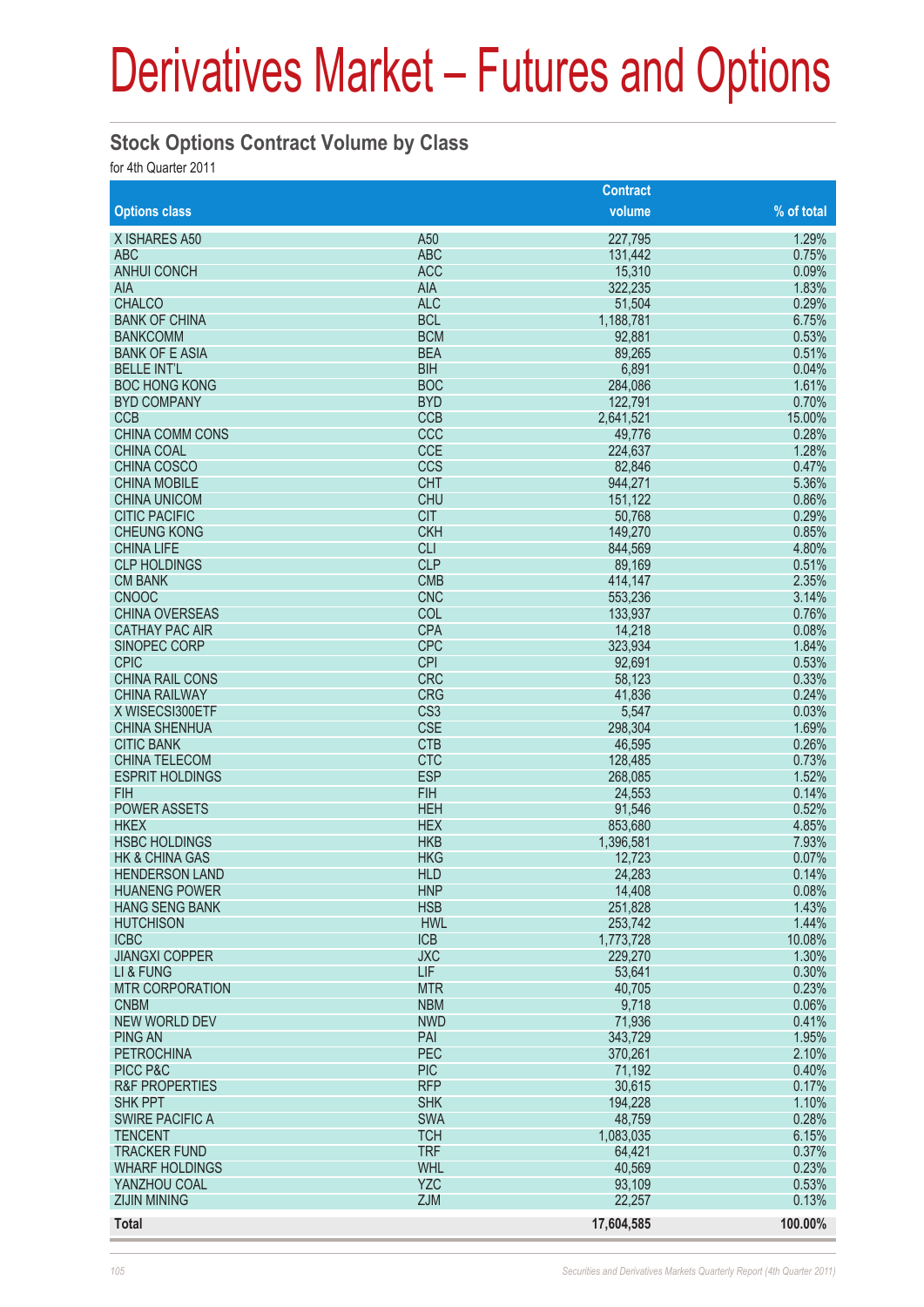# Clearing & Settlement

#### **Average Daily Settlement Instructions (SIs) Settled in CCASS**

(both delivering and receiving SIs are counted)

|            |                |                      | Sis by shares | Sis by value |
|------------|----------------|----------------------|---------------|--------------|
| Year/Month |                | <b>Number of SIs</b> | (bil. shs)    | (HK\$bil.)   |
| 2010       | Q4             | 92,915               | 54.76         | 234.79       |
| 2011       | Q <sub>1</sub> | 86,292               | 47.11         | 202.59       |
|            | Q <sub>2</sub> | 87,498               | 49.00         | 233.07       |
|            | Q <sub>3</sub> | 84,654               | 50.41         | 221.54       |
|            | Q4             | 76,802               | 44.37         | 186.44       |

### **Average Daily Investor Settlement Instructions (ISIs) settled in CCASS**

(one sided ISIs are counted)

| Year/Month |    | <b>Number of ISIs</b> | ISIs by shares (Mil shs) | ISIs by value (HK\$ mil.) |
|------------|----|-----------------------|--------------------------|---------------------------|
| 2010       | Q4 | 715                   | 120.35                   | 480.27                    |
| 2011       | Q1 | 516                   | 178.77                   | 227.52                    |
|            | Q2 | 527                   | 108.05                   | 323.66                    |
|            | Q3 | 489                   | 123.92                   | 383.03                    |
|            | Q4 | 342                   | 83.77                    | 97.11                     |

#### **Securities under CCASS Custody**

(balances at quarter end)

|            |                |            | % of issued       |                     | % of market       |
|------------|----------------|------------|-------------------|---------------------|-------------------|
|            |                | Number of  | shares of         |                     | capitalisation of |
|            |                | shares     | admitted          | <b>Market value</b> | admitted          |
| Year/Month |                | (bil. shs) | <b>securities</b> | (HK\$ bil.)         | <b>securities</b> |
| 2010       | Q4             | 3,834.10   | 71.80             | 11,294.50           | 49.57             |
| 2011       | Q <sub>1</sub> | 3,933.19   | 72.49             | 11,539.57           | 50.44             |
|            | Q <sub>2</sub> | 3,707.09   | 69.37             | 11,612.87           | 50.11             |
|            | Q <sub>3</sub> | 3,771.07   | 71.19             | 8,909.87            | 49.96             |
|            | Q4             | 3,694.24   | 70.17             | 9,599.91            | 50.23             |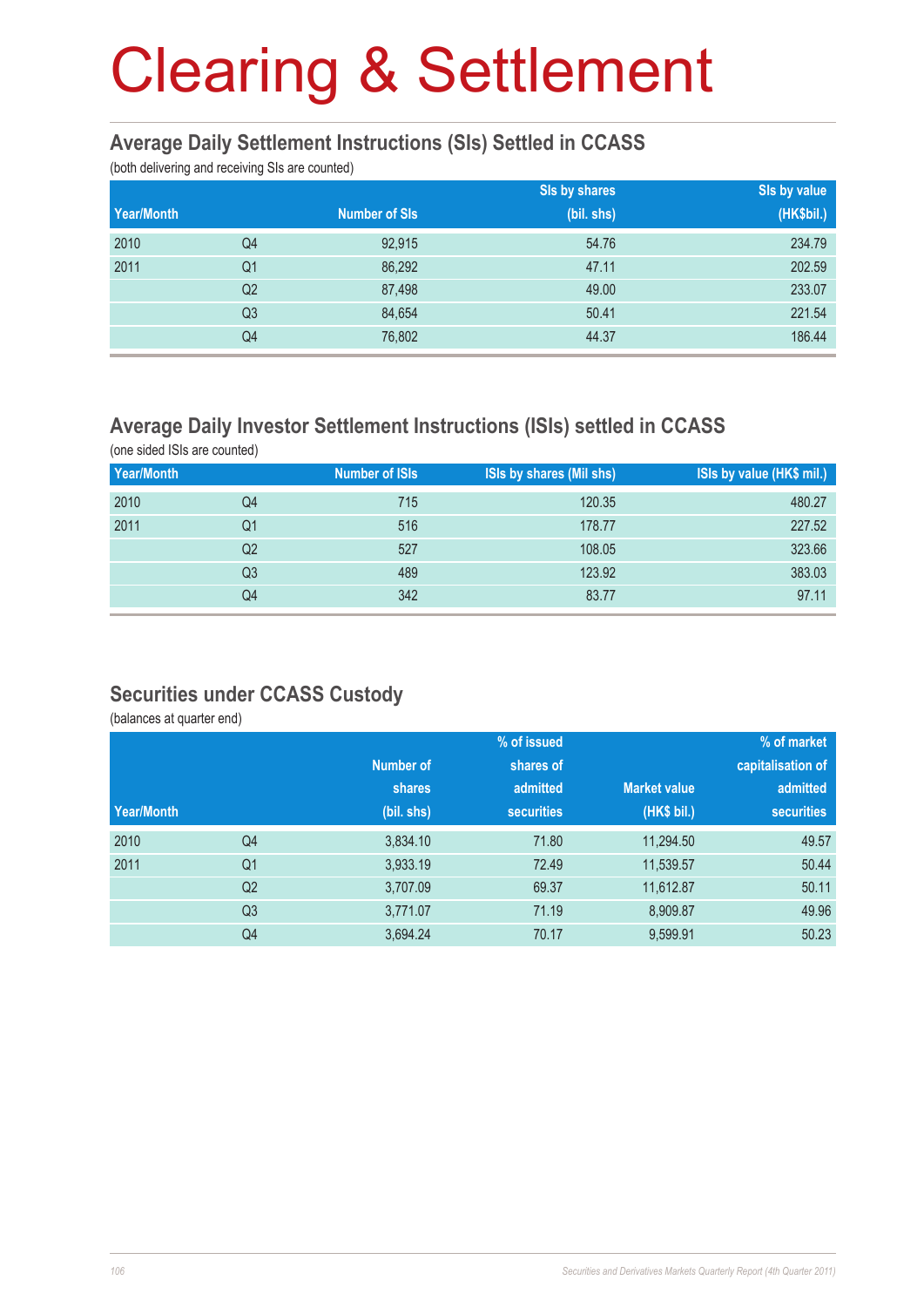# Clearing & Settlement

#### **Average Daily Stock Exchange Trades Processed in CCASS**

(including CNS trades, isolated trades and cross trades)

| Year/Month |                | No. of CCASS<br>trades | % of Exchange<br>trades | No. of shares<br>(Mil. shs) | % of market<br>turnover | Value of trades<br>(HK\$ mil.) | % of market<br>turnover |
|------------|----------------|------------------------|-------------------------|-----------------------------|-------------------------|--------------------------------|-------------------------|
| 2010       | Q4             | 904.380                | 100                     | 171.236.05                  | 100                     | 86.455.45                      | 100                     |
| 2011       | Q <sub>1</sub> | 855.117                | 100                     | 164.899.54                  | 100                     | 75.908.44                      | 100                     |
|            | Q <sub>2</sub> | 869.474                | 100                     | 156.793.01                  | 100                     | 71.017.11                      | 100                     |
|            | Q <sub>3</sub> | 908.434                | 100                     | 165.464.02                  | 100                     | 72,538.55                      | 100                     |
|            | Q4             | 857,422                | 100                     | 161,396.94                  | 100                     | 59,305.03                      | 100                     |

### **Average Daily Netting Efficiency of CNS Trades**

(in stock positions and share quantity)

|            |                |                 | <b>Netting</b> | No. of shares due | <b>Netting</b> |
|------------|----------------|-----------------|----------------|-------------------|----------------|
|            |                | No. of CNS      | efficiency     | for settlement    | efficiency     |
| Year/Month |                | stock positions | $(\%)$         | (Mil. shs)        | $(\%)$         |
| 2010       | Q4             | 80,167          | 95.27          | 31,301.46         | 90.52          |
| 2011       | Q <sub>1</sub> | 74,506          | 95.39          | 27,083.36         | 91.57          |
|            | Q <sub>2</sub> | 70,588          | 95.73          | 25,359.54         | 91.71          |
|            | Q <sub>3</sub> | 63,710          | 96.23          | 20,235.50         | 93.60          |
|            | Q4             | 56,834          | 96.38          | 18,005.04         | 94.13          |

### **Average Daily Settlement Efficiency of CNS Stock Positions**

| Year/Month |                |       | <b>Settlement efficiency (%)</b> |  |  |
|------------|----------------|-------|----------------------------------|--|--|
|            |                | S day | $S + 1$ day                      |  |  |
| 2010       | Q4             | 99.86 | 99.99                            |  |  |
| 2011       | Q <sub>1</sub> | 99.90 | 99.99                            |  |  |
|            | Q <sub>2</sub> | 99.88 | 99.99                            |  |  |
|            | Q <sub>3</sub> | 99.87 | 99.99                            |  |  |
|            | Q4             | 99.89 | 99.99                            |  |  |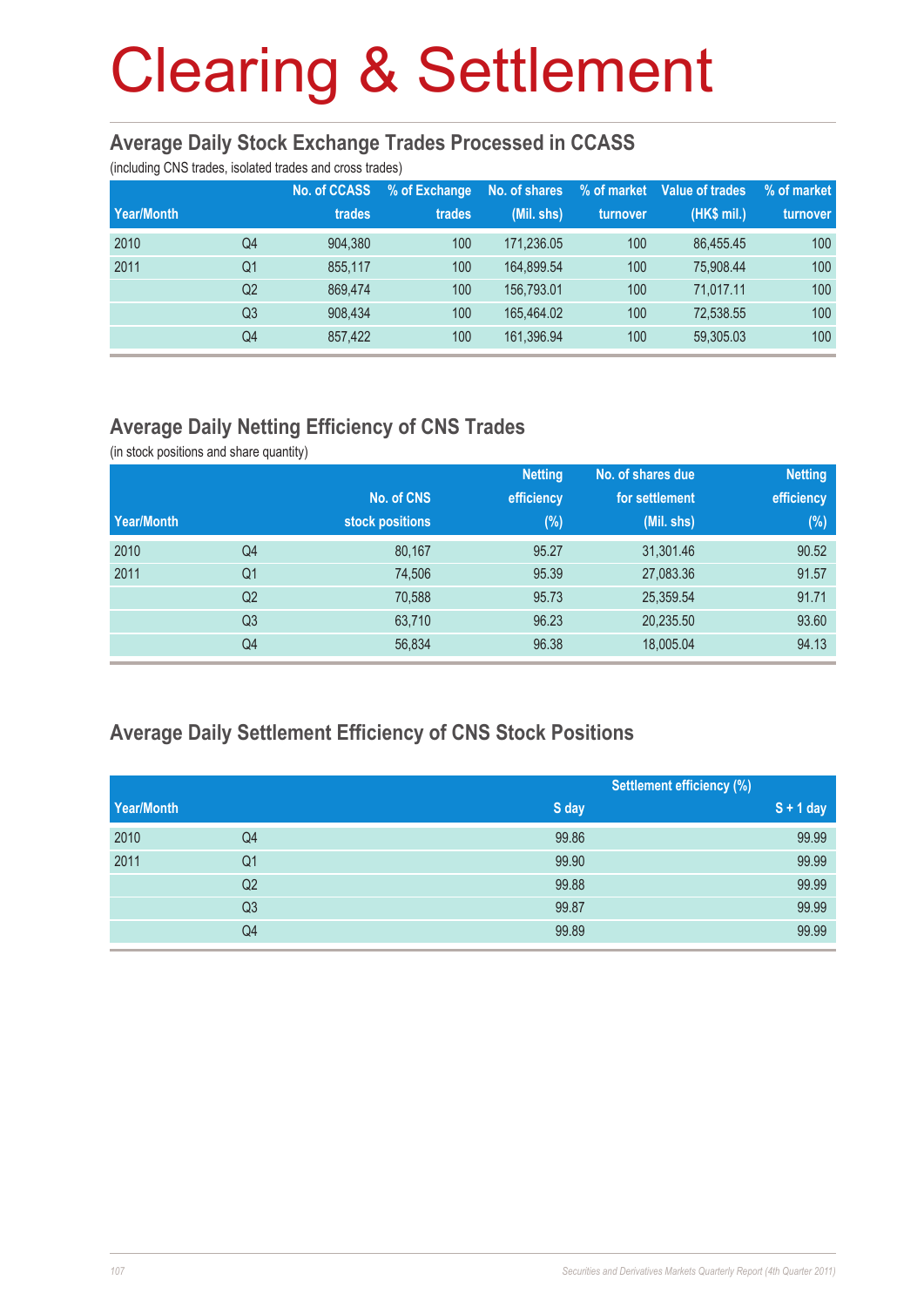# Clearing & Settlement

### **Open Interest by Derivatives Products**

|                                                 | <b>Contracts</b> |                  |
|-------------------------------------------------|------------------|------------------|
| <b>Derivatives product</b>                      | 4th Quarter 2011 | 4th Quarter 2010 |
| Hang Seng Index Futures                         | 86,409           | 88,816           |
| Hang Seng Index Options                         | 184,402          | 187,784          |
| Mini-Hang Seng Index Futures                    | 5,129            | 7,359            |
| Mini-Hang Seng Index Options                    | 3,873            | 4,859            |
| H-shares Index Futures                          | 106,277          | 94,734           |
| H-shares Index Options                          | 158,628          | 104,994          |
| Mini H-shares Index Futures                     | 1,520            | 1,867            |
| Flexible Hang Seng Index Options                | 7,510            | 500              |
| Flexible H-shares Index Options                 | 3,500            |                  |
| HSI Dividend Point Index Futures <sup>1</sup>   | 4,460            | 1,270            |
| HSCEI Dividend Point Index Futures <sup>2</sup> | 34,270           | 1,138            |
| <b>Stock Futures</b>                            | 11,277           | 11,514           |
| <b>Stock Options</b>                            | 5,329,494        | 5,381,215        |
| Three-month HIBOR Futures                       | 24               | 267              |
| One-month HIBOR Futures                         | 25               |                  |
| Three-year Exchange Fund Note Futures           |                  |                  |
| <b>Gold Futures</b>                             |                  | 85               |
| <b>Total</b>                                    | 5,936,798        | 5,886,402        |

1 Trading in HSI Dividend Point Index Futures commenced on 01 Nov 2010

2 Trading in HSCEI Dividend Point Index Futures commenced on 01 Nov 2010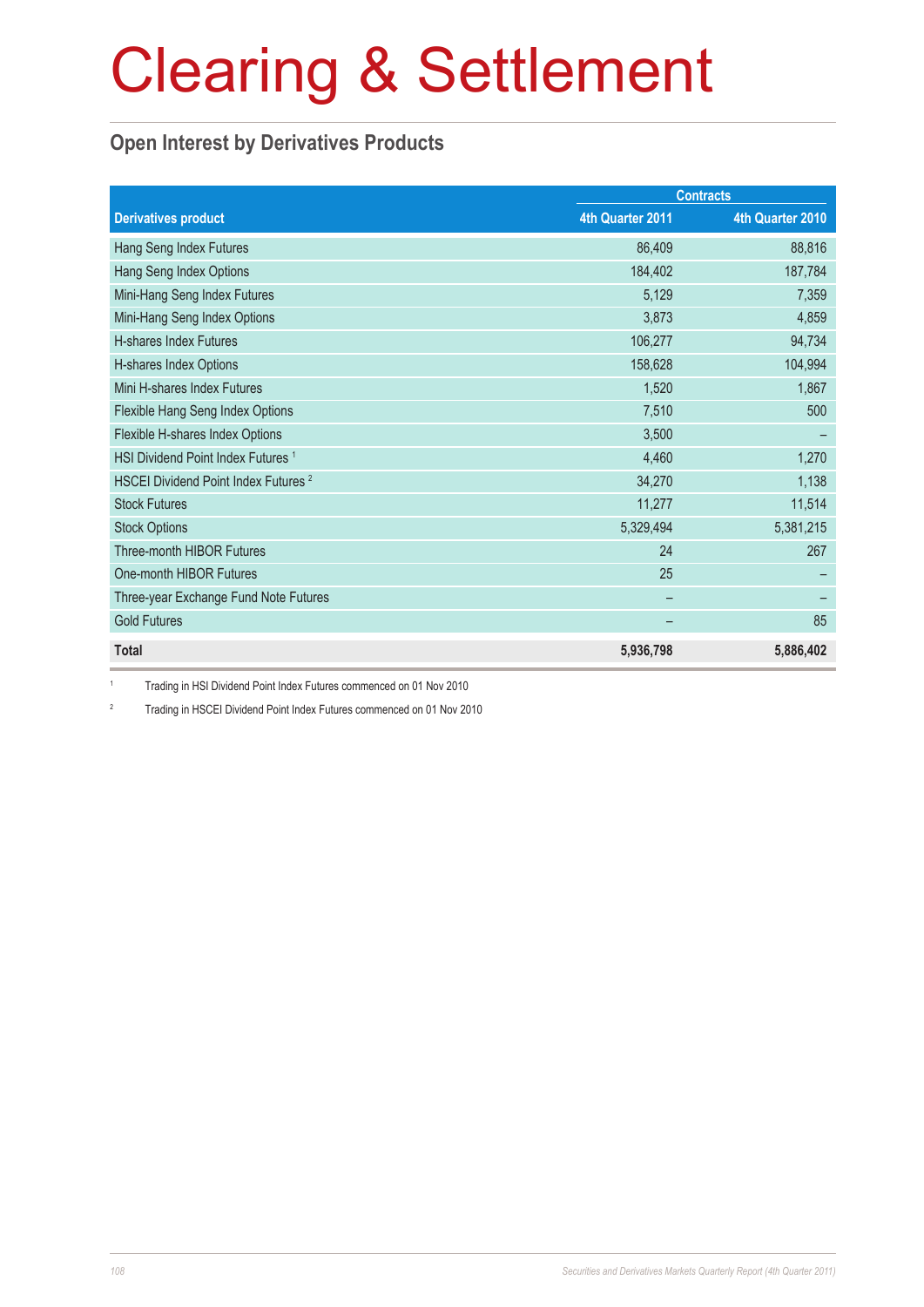# Clearing & Settlement

#### **Stock Options Open Interest by Class**

as at the end of 4th Quarter 2011

|                        |                 | <b>Open interest</b> |            |
|------------------------|-----------------|----------------------|------------|
| <b>Options class</b>   |                 | (contracts)          | % of total |
| X ISHARES A50          | A50             | 62,732               | 1.18       |
| <b>ABC</b>             | <b>ABC</b>      | 65,736               | 1.23       |
| <b>ANHUI CONCH</b>     | <b>ACC</b>      | 3,482                | 0.07       |
| AIA                    | <b>AIA</b>      | 80,483               | 1.51       |
| <b>CHALCO</b>          | <b>ALC</b>      | 25,555               | 0.48       |
| <b>BANK OF CHINA</b>   | <b>BCL</b>      | 651,469              | 12.22      |
| <b>BANKCOMM</b>        | <b>BCM</b>      | 62,679               | 1.18       |
| <b>BANK OF E ASIA</b>  | <b>BEA</b>      | 32,392               | 0.61       |
| <b>BELLE INT'L</b>     | <b>BIH</b>      | 2,089                | 0.04       |
| <b>BOC HONG KONG</b>   | <b>BOC</b>      | 133,974              | 2.51       |
| <b>BYD COMPANY</b>     | <b>BYD</b>      | 19,121               | 0.36       |
| <b>CCB</b>             | <b>CCB</b>      | 830,348              | 15.58      |
| CHINA COMM CONS        | CCC             | 20,955               | 0.39       |
| CHINA COAL             | <b>CCE</b>      | 121,701              | 2.28       |
| CHINA COSCO            | <b>CCS</b>      | 36,081               | 0.68       |
| <b>CHINA MOBILE</b>    | <b>CHT</b>      | 177,860              | 3.34       |
| <b>CHINA UNICOM</b>    | <b>CHU</b>      | 44,950               | 0.84       |
| <b>CITIC PACIFIC</b>   | <b>CIT</b>      | 28,263               | 0.53       |
| <b>CHEUNG KONG</b>     | <b>CKH</b>      | 32,018               | 0.60       |
| <b>CHINA LIFE</b>      | <b>CLI</b>      | 218,197              | 4.09       |
| <b>CLP HOLDINGS</b>    | <b>CLP</b>      | 19,267               | 0.36       |
| <b>CM BANK</b>         | <b>CMB</b>      | 154,497              | 2.90       |
| <b>CNOOC</b>           | <b>CNC</b>      | 223,487              | 4.19       |
| CHINA OVERSEAS         | COL             | 37,971               | 0.71       |
| <b>CATHAY PAC AIR</b>  | <b>CPA</b>      | 6,232                | 0.12       |
| SINOPEC CORP           | <b>CPC</b>      | 141,795              | 2.66       |
| <b>CPIC</b>            | <b>CPI</b>      | 16,670               | 0.31       |
| CHINA RAIL CONS        | <b>CRC</b>      | 17,888               | 0.34       |
| <b>CHINA RAILWAY</b>   | <b>CRG</b>      | 11,163               | 0.21       |
| X WISECSI300ETF        | CS <sub>3</sub> | 868                  | 0.02       |
| <b>CHINA SHENHUA</b>   | <b>CSE</b>      | 134,273              | 2.52       |
| <b>CITIC BANK</b>      | <b>CTB</b>      | 16,387               | 0.31       |
| CHINA TELECOM          | <b>CTC</b>      | 57,622               | 1.08       |
| <b>ESPRIT HOLDINGS</b> | <b>ESP</b>      | 46,869               | 0.88       |
| <b>FIH</b>             | <b>FIH</b>      | 4,821                | 0.09       |
| <b>POWER ASSETS</b>    | <b>HEH</b>      | 18,934               | 0.36       |
| <b>HKEX</b>            | <b>HEX</b>      | 163,026              | 3.06       |
| <b>HSBC HOLDINGS</b>   | <b>HKB</b>      | 273,100              | 5.12       |
| HK & CHINA GAS         | <b>HKG</b>      | 4,461                | 0.08       |
| <b>HENDERSON LAND</b>  | <b>HLD</b>      | 6,984                | 0.13       |
| <b>HUANENG POWER</b>   | <b>HNP</b>      | 6,424                | 0.12       |
| <b>HANG SENG BANK</b>  | <b>HSB</b>      | 50,355               | 0.94       |
| <b>HUTCHISON</b>       | <b>HWL</b>      | 61,059               | 1.15       |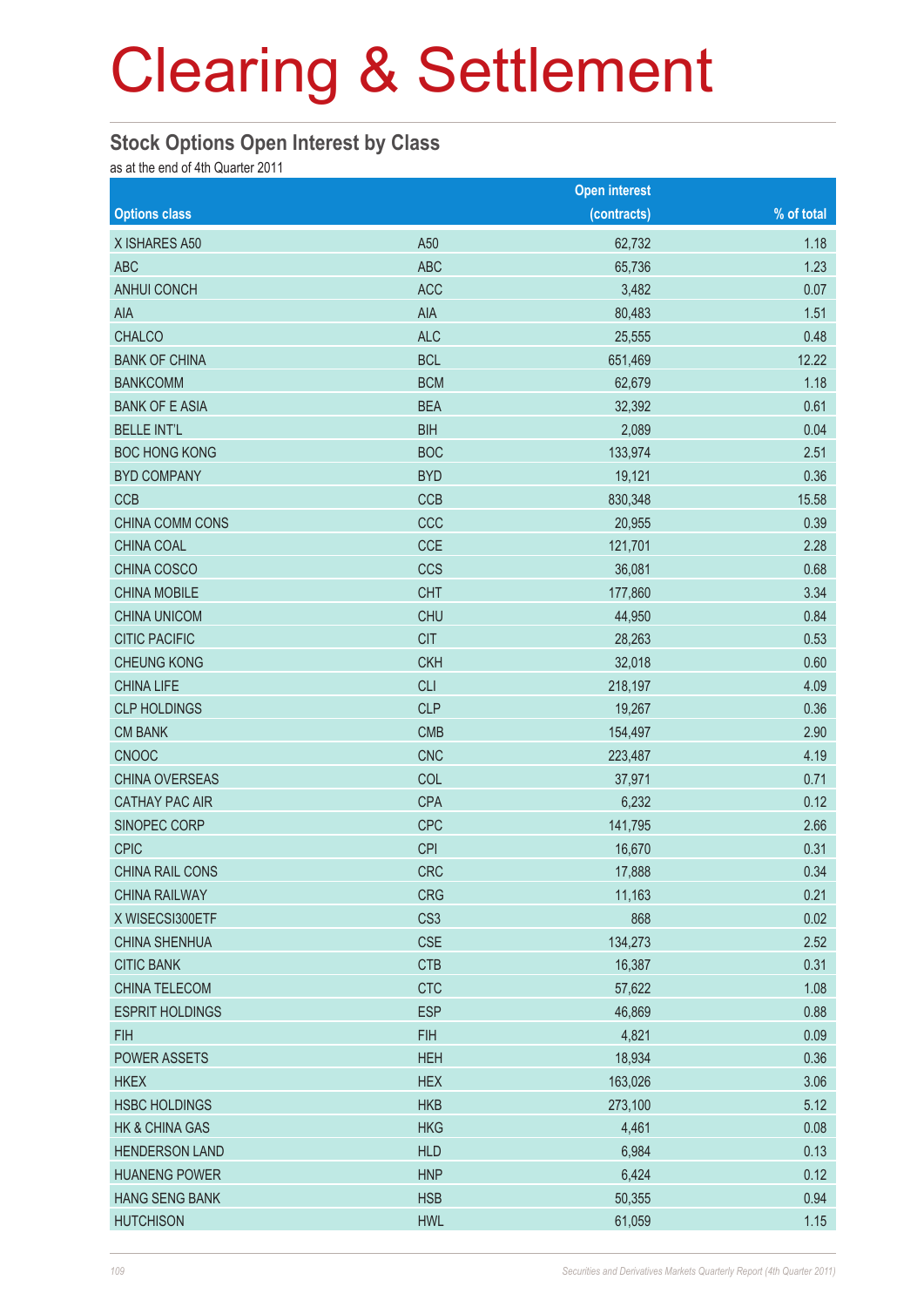# Clearing & Settlement

|                           |            | <b>Open interest</b> |            |
|---------------------------|------------|----------------------|------------|
| <b>Options class</b>      |            | (contracts)          | % of total |
| <b>ICBC</b>               | <b>ICB</b> | 630,622              | 11.83      |
| <b>JIANGXI COPPER</b>     | <b>JXC</b> | 38,750               | 0.73       |
| LI & FUNG                 | LIF        | 9,065                | 0.17       |
| <b>MTR CORPORATION</b>    | <b>MTR</b> | 16,485               | 0.31       |
| <b>CNBM</b>               | <b>NBM</b> | 3,953                | 0.07       |
| <b>NEW WORLD DEV</b>      | <b>NWD</b> | 18,884               | 0.35       |
| <b>PING AN</b>            | PAI        | 73,524               | 1.38       |
| <b>PETROCHINA</b>         | <b>PEC</b> | 137,125              | 2.57       |
| PICC P&C                  | <b>PIC</b> | 16,908               | 0.32       |
| <b>R&amp;F PROPERTIES</b> | <b>RFP</b> | 24,643               | 0.46       |
| <b>SHK PPT</b>            | <b>SHK</b> | 28,642               | 0.54       |
| <b>SWIRE PACIFIC A</b>    | <b>SWA</b> | 7,945                | 0.15       |
| <b>TENCENT</b>            | <b>TCH</b> | 132,749              | 2.49       |
| <b>TRACKER FUND</b>       | <b>TRF</b> | 14,346               | 0.27       |
| <b>WHARF HOLDINGS</b>     | <b>WHL</b> | 9,002                | 0.17       |
| YANZHOU COAL              | <b>YZC</b> | 35,366               | 0.66       |
| <b>ZIJIN MINING</b>       | <b>ZJM</b> | 7,247                | 0.14       |
| <b>Total</b>              |            | 5,329,494            | 100.00     |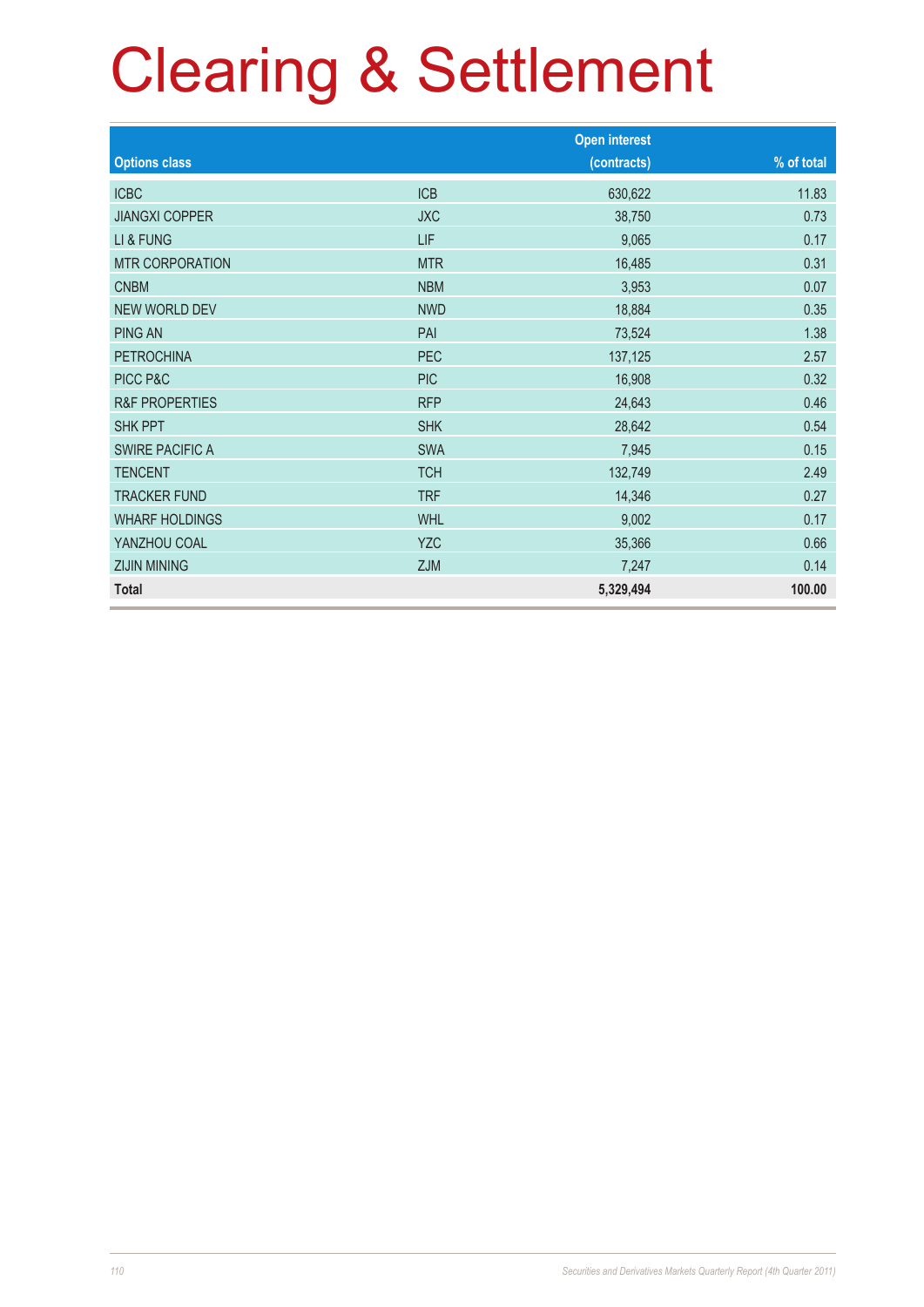# Exchange Participants Statistics

### **Stock Exchange**

|      |                | No. of Trading<br><b>Right Holders</b> | <b>Exchange</b><br><b>Participants -</b><br><b>Trading</b> | <b>Exchange</b><br><b>Participants -</b><br>Non-Trading | Non-Exchange<br><b>Participants</b> |
|------|----------------|----------------------------------------|------------------------------------------------------------|---------------------------------------------------------|-------------------------------------|
| 2010 | Q4             | 538 (960)                              | 485 (904)                                                  | 31(34)                                                  | 22(22)                              |
| 2011 | Q <sub>1</sub> | 544 (965)                              | 489 (907)                                                  | 33(36)                                                  | 22(22)                              |
|      | Q <sub>2</sub> | 547 (970)                              | 490 (906)                                                  | 35(42)                                                  | 22(22)                              |
|      | Q <sub>3</sub> | 549 (973)                              | 494 (911)                                                  | 34(41)                                                  | 21(21)                              |
|      | Q4             | 555 (980)                              | 498 (916)                                                  | 36(43)                                                  | 21(21)                              |

( ) No. of trading rights

### **Futures Exchange**

|      |                | No. of Trading<br><b>Right Holders</b> | <b>Exchange</b><br><b>Participants -</b><br><b>Trading</b> | <b>Exchange</b><br><b>Participants -</b><br><b>Non-Trading</b> | Non-Exchange<br><b>Participants</b> |
|------|----------------|----------------------------------------|------------------------------------------------------------|----------------------------------------------------------------|-------------------------------------|
| 2010 | Q4             | 221 (246)                              | 179 (202)                                                  | $\overline{\phantom{0}}$                                       | 42 (44)                             |
| 2011 | Q <sub>1</sub> | 222 (246)                              | 180 (202)                                                  | -                                                              | 42 (44)                             |
|      | Q <sub>2</sub> | 228 (252)                              | 184 (206)                                                  | $\qquad \qquad$                                                | 44 (46)                             |
|      | Q3             | 228 (252)                              | 185 (207)                                                  | $\overline{\phantom{0}}$                                       | 43(45)                              |
|      | Q4             | 228 (252)                              | 182 (204)                                                  |                                                                | 46 (48)                             |

Notes:

(1) The figures in blanket is the number of trading rights held.

(2) An Exchange Participant is a corporation who may trade on or through the Exchange and is licensed under the Securities and Futures Ordinance to carry on securities/ futures/options dealing activity.